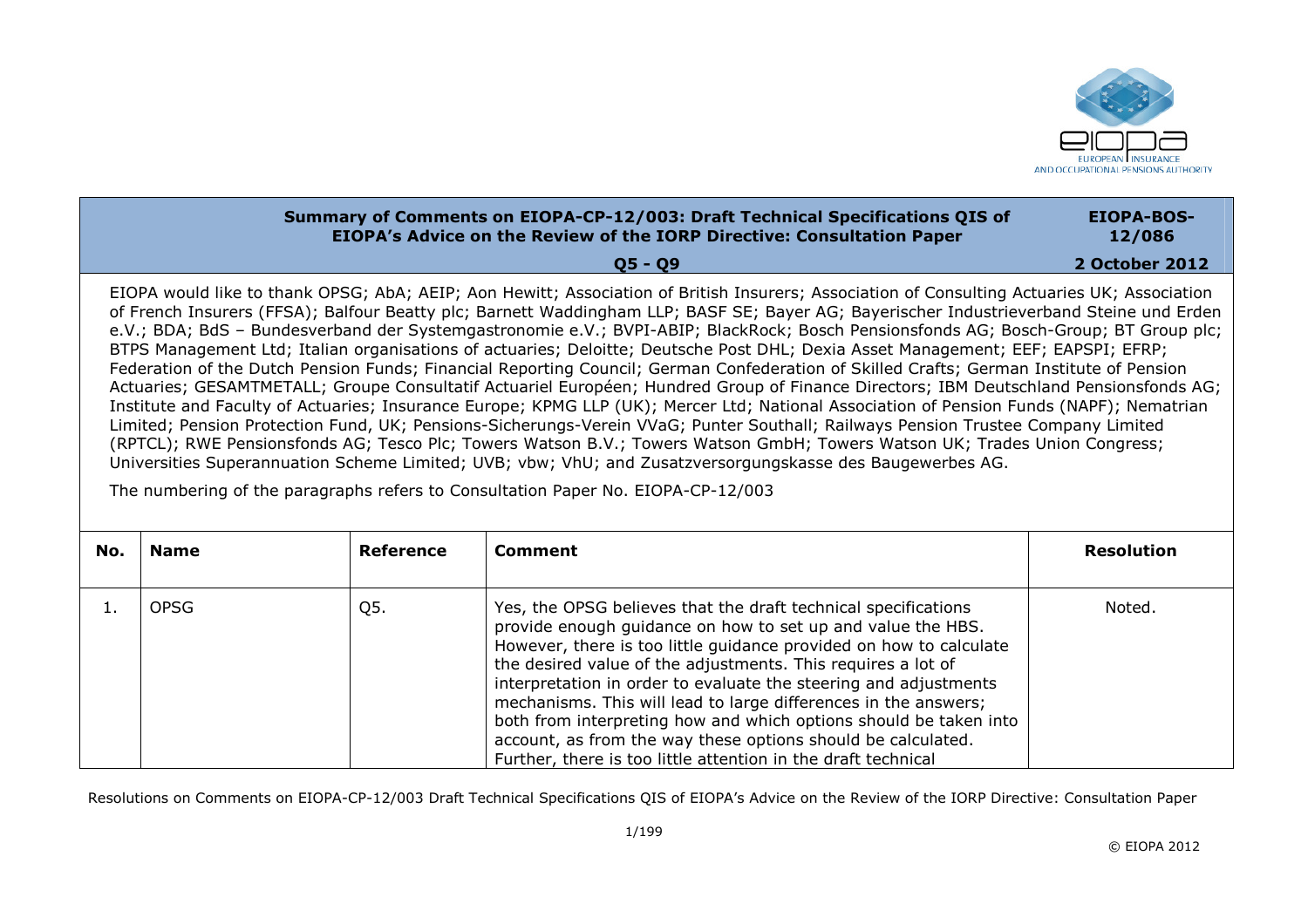

|    |                                                          |     | specifications for the interaction/co-integration between the<br>various steering/adjustment instruments. The value of the<br>different elements out of the HBS cannot always be aggregated.<br>For example, an increase in the value of the sponsor's support will<br>also influence the value of conditional benefits in the concept of a<br>HBS.                                                                                                                                                                                                             |                                                                                                                                                       |
|----|----------------------------------------------------------|-----|-----------------------------------------------------------------------------------------------------------------------------------------------------------------------------------------------------------------------------------------------------------------------------------------------------------------------------------------------------------------------------------------------------------------------------------------------------------------------------------------------------------------------------------------------------------------|-------------------------------------------------------------------------------------------------------------------------------------------------------|
|    |                                                          |     | In order to have a good insight on the actual impact of the QIS<br>exercise, EIOPA should ask for the numbers AND the underlying<br>assumptions from each scheme. The OPSG realises that this more<br>comprehensive analysis makes the QIS more burdensome.<br>Therefore, the OPSG asks whether EIOPA has considered the<br>amount of resources that would be required to supervise this<br>prudential structure. If the HBS were to be implemented as<br>supervisory instrument, who is going to pay for the additional<br>resources to supervise this regime? |                                                                                                                                                       |
| 2. | aba<br>Arbeitsgemeinschaft für<br>betriebliche Altersver | Q5. | No. The draft technical specifications do not sufficiently recognize<br>the full variety of schemes that operate in the Member States.<br>Participants will, therefore, interpret the specifications differently<br>leading to figures that are not comparable.                                                                                                                                                                                                                                                                                                 | Noted. EIOPA generally<br>encourages the use of<br>other information, but<br>couldn't do without<br>external ratings at this<br>time. EIOPA generally |
|    |                                                          |     | In particular the valuation of sponsor support is too complex and<br>impractical and not suited to multi-employer IORPs, quasi-public<br>institutions, non-listed and/or non-rated corporates, subsidiaries<br>of foreign enterprises etc.                                                                                                                                                                                                                                                                                                                      | encourages the use of<br>other information, but<br>couldn't do without<br>external ratings at this<br>time.                                           |
|    |                                                          |     | We are concerned about the reliance on ratings in the<br>computations. There was a clear commitment by representatives                                                                                                                                                                                                                                                                                                                                                                                                                                          |                                                                                                                                                       |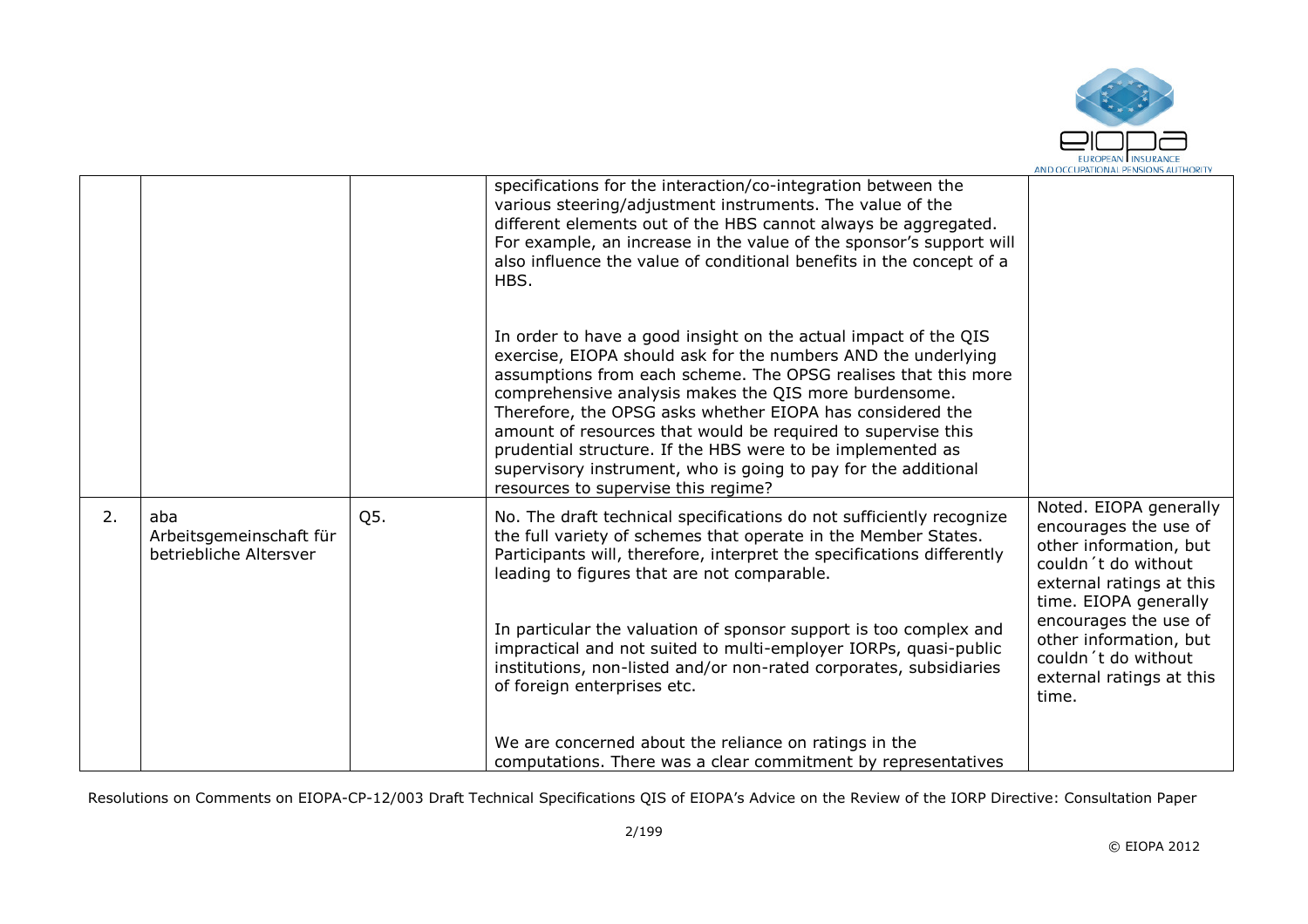

|    |                                                          |     | at the G20 summit to reduce the reliance on ratings in financial<br>regulation. This point has been taken up by the OECD in redrafting<br>the Core Principles for Occupational Pension Regulation and the<br>European Commission in its draft revision of the Credit Ratings<br>Regulation. It should be noted that the vast majority of employers<br>who sponsor occupational pensions are not rated. These are<br>especially to be found in the SME segment who often employ low<br>income workers. By making the provision of pensions more<br>expensive for this group of the workforce, EIOPA would be clearly<br>acting against the aims of the European Commission as stated in<br>its recent White Paper. |                                                                                                                                                                                                                              |
|----|----------------------------------------------------------|-----|-------------------------------------------------------------------------------------------------------------------------------------------------------------------------------------------------------------------------------------------------------------------------------------------------------------------------------------------------------------------------------------------------------------------------------------------------------------------------------------------------------------------------------------------------------------------------------------------------------------------------------------------------------------------------------------------------------------------|------------------------------------------------------------------------------------------------------------------------------------------------------------------------------------------------------------------------------|
| 3. | AEIP - The European<br>Association of Paritarian<br>Inst | Q5. | No, AEIP does not believe that the draft technical specifications<br>provide enough guidance on how to set up and value the Holistic<br>Balance Sheet.<br>The Holistic Balance Sheet is an interesting and intellectually<br>appealing concept, taking in consideration the peculiarities of<br>IORPs. However, the tool seems far from being functional and<br>efficient.                                                                                                                                                                                                                                                                                                                                        | Partially agreed. The<br>potential use of the<br>level B best estimate of<br>technical provisions is<br>explained in the<br>technical specifications.<br>The assumptions for<br>inflation and salary<br>growth were changed. |
|    |                                                          |     | It is likely that in some countries many Holistic Balance Sheets will<br>not be balanced: security mechanisms are calculated to fill the gap<br>between the market value of invested assets and level A technical<br>provisions (HBS.6.42), thus, by construction a deficit equal to<br>safety buffers is possible. Net SCR is not covered by any asset<br>(where there is no PPS, there is no loss absorbing capacity for<br>sponsor default) and the impact of the risk margin is unclear:<br>either the risk margin is included in level A TP and sponsor<br>support includes capitalizing an insurance company                                                                                                |                                                                                                                                                                                                                              |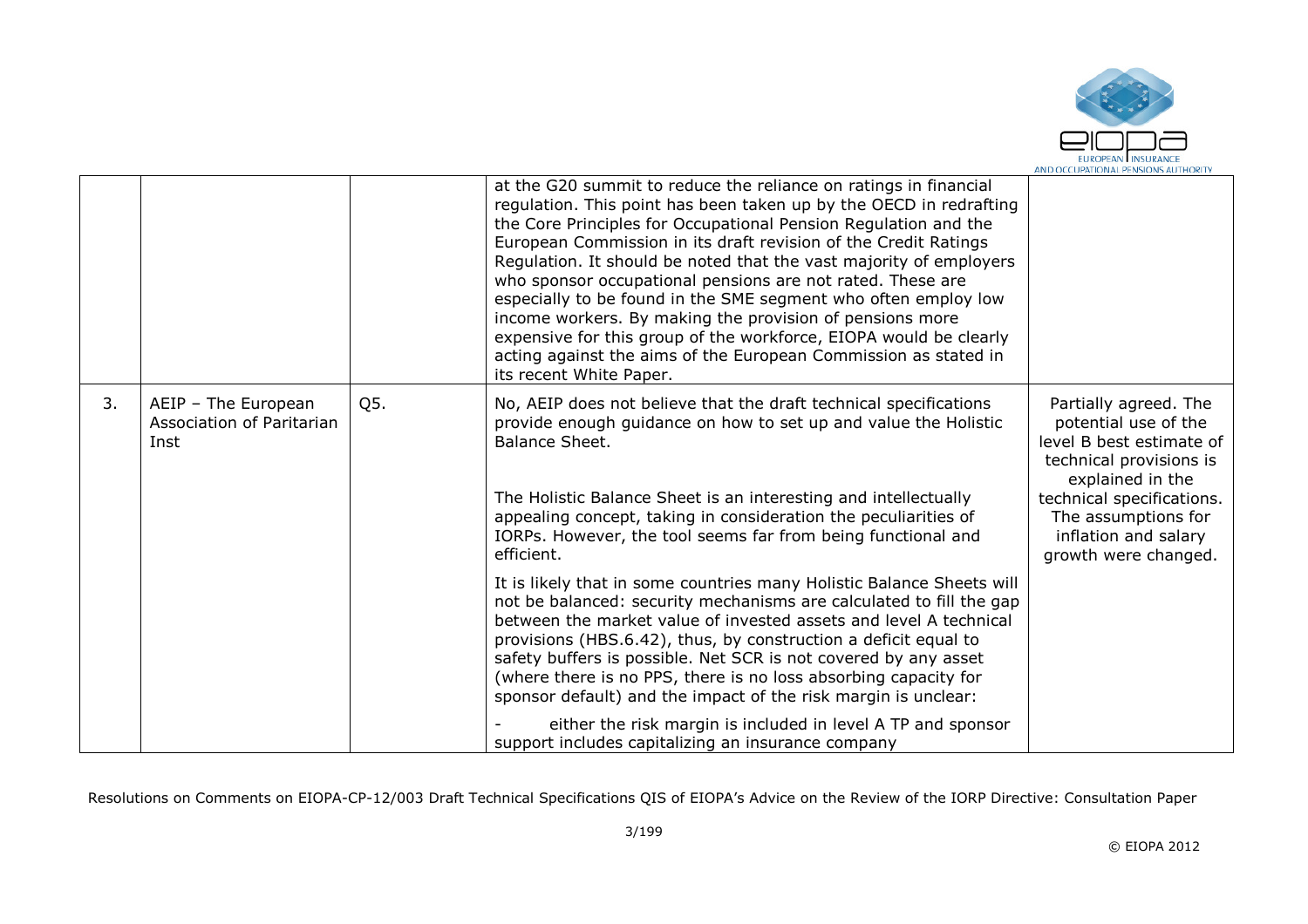

|  | or it is not included in level A TP and as long as there are<br>less invested assets than TP, the HBS will be in deficit.                                                                                                                                                                                                                                                                                                         |  |
|--|-----------------------------------------------------------------------------------------------------------------------------------------------------------------------------------------------------------------------------------------------------------------------------------------------------------------------------------------------------------------------------------------------------------------------------------|--|
|  | How will EIOPA interpret such a deficit?                                                                                                                                                                                                                                                                                                                                                                                          |  |
|  | EIOPA's base assumption in the way the Holistic Balance Sheet is<br>conceived is to consider that the sponsor can recover a possible<br>surplus against level A technical provisions (HBS.6.21.iii and<br>deterministic valuation, HBS.6.47). In this case, a surplus of<br>invested assets is a liability for the IORP, so it does not improve<br>the deficit and does not allow facing risk margin and capital<br>requirements. |  |
|  | Indeed, the only way to meet the risk margin and the SCR is<br>bringing invested assets to a higher level than level A technical<br>provisions and prevent the sponsor to recover any surplus, which<br>means the sponsor pays more contributions than it is committed<br>to (that is, paying pensions and only pensions, no irrecoverable<br>solvency buffer in addition to that).                                               |  |
|  | As long as invested assets do not cover level A technical<br>provisions, the improvement to the net balance sheet is close to<br>zero since any rise in invested assets is compensated by a lower<br>sponsor support. As a consequence, there is no incentive to<br>accelerate funding to a level below level A technical provisions.                                                                                             |  |
|  | Finally, all the conclusions are very (too) much dependent on<br>sponsor strength and rating everywhere in the HBS: sponsor<br>support, loss absorbing capacity of the SCR and SCR for sponsor<br>default. It is all the more important as the HBS conceived by                                                                                                                                                                   |  |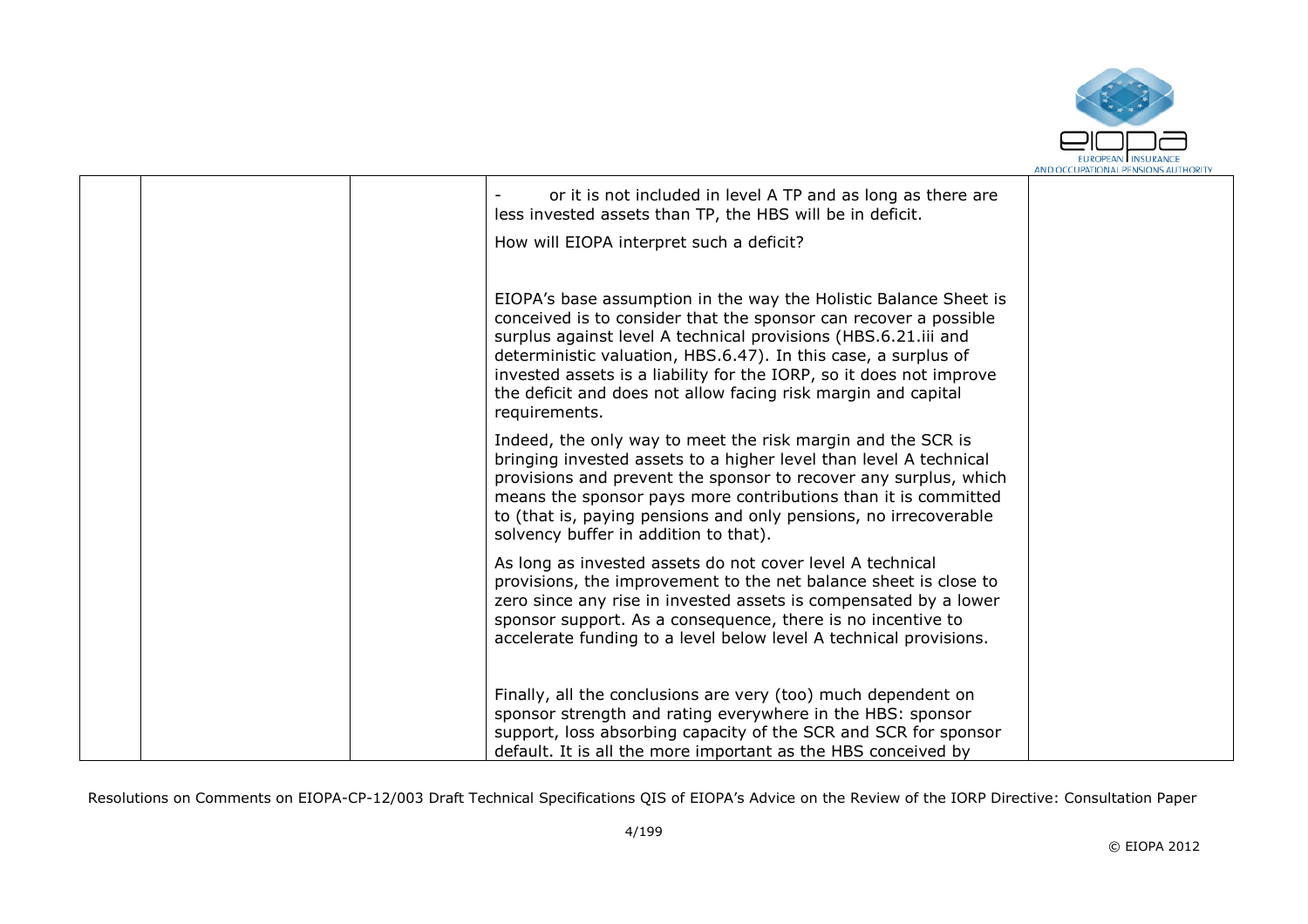

|  | EIOPA does not provide enough detail on how to treat multi-<br>employer and industry-wide schemes, cases where one sponsor<br>supports several IORPs, or cases where the sponsor is a subsidiary<br>of a larger (stronger) group and has its implicit support.                                                                                                                                                                                                                                                                                                                                         |  |
|--|--------------------------------------------------------------------------------------------------------------------------------------------------------------------------------------------------------------------------------------------------------------------------------------------------------------------------------------------------------------------------------------------------------------------------------------------------------------------------------------------------------------------------------------------------------------------------------------------------------|--|
|  | We would also like to remind the European Commission and the<br>EIOPA that there are over 150.000 IORPs in the EU, mostly<br>supported by unrated sponsors (most of the times SMEs).                                                                                                                                                                                                                                                                                                                                                                                                                   |  |
|  | It is not clear why IORPs will be required to calculate either Level<br>A and Level B technical provisions when only Level A TP are<br>needed to calculate the risk margin and the SCR module.                                                                                                                                                                                                                                                                                                                                                                                                         |  |
|  | Concerning the risk margin we find no necessity to introduce such<br>security mechanism within the regulatory model. The risk margin<br>is considered to level out the additional burden on the capital's<br>return expectations of shareholders if an IORP takes over the<br>liabilities of another IORP in times of distress. Since in continental<br>Europe there are no markets of that kind and since non-for-profit<br>IORPs have no shareholders with capital return expectations<br>calculating a risk margin delivers only an unnecessary additional<br>buffer to be financed by the sponsor. |  |
|  | The argument of the usefulness of any additional buffers does not<br>provide economic sense neither: to require sponsor undertakings<br>to finance additional capital buffers would not only interfere with<br>their business investments, i.e. R&D and machinery investments,<br>hampering their productivity and financial results, but, on a larger<br>scale, such impact might cause even greater concerns. Indeed the                                                                                                                                                                             |  |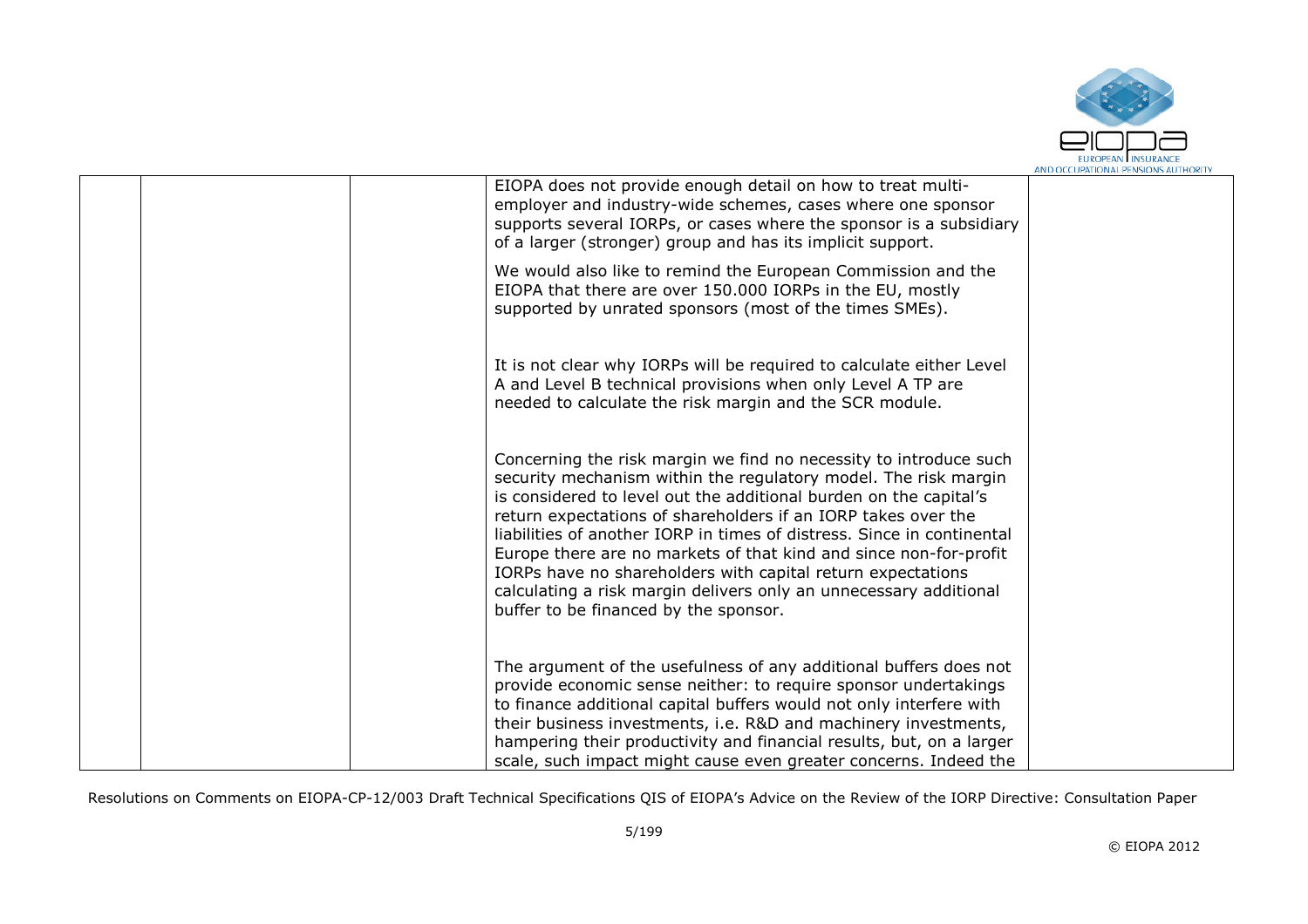

|  | proposed rule would push IORPs to invest their money in an<br>economically inefficient manner, with a preference (in the current<br>sovereign bond crisis) for low interest rate bearing bonds. This<br>might have a serious impact at EU level, making the EU2020 goals<br>even more difficult to attain.                                                                                                                                                                                      |  |
|--|-------------------------------------------------------------------------------------------------------------------------------------------------------------------------------------------------------------------------------------------------------------------------------------------------------------------------------------------------------------------------------------------------------------------------------------------------------------------------------------------------|--|
|  | But even if we would consider a risk margin as appropriate, we do<br>question why it has to be calculated with a fixed element of 8%.<br>In such a complex exercise as the proposed QIS, where every<br>element has to be consistent with market values, it seems<br>surprising fixed elements proposed are not justified. The same<br>concept applies to the fixed inflation and salary growth<br>assumptions                                                                                  |  |
|  | AEIP also stresses that the methodology to build the Holistic<br>Balance Sheet proposed within the draft technical specifications<br>requires IORPs to make too many assumptions. This gives room to<br>"pseudo-security" and model risk and will eventually hamper the<br>comparability of the results provided by each institution that will<br>implement the QIS.                                                                                                                            |  |
|  | AEIP also finds that the way the whole Holistic Balance Sheet is<br>conceived involves a high model risk. Indeed, any discrepancy in<br>the calculation of the technical provisions (i.e. the way to consider<br>the conditional/discretionary/ and mixed benefits, the valuation of<br>the ex-post benefit reductions) - and also possible mistakes - will<br>reverberate in the calculation of the risk margin and eventually the<br>SCR, hampering the credibility of the tool even further. |  |
|  | AEIP proposes that within the actual QIS IORPs should deliver an                                                                                                                                                                                                                                                                                                                                                                                                                                |  |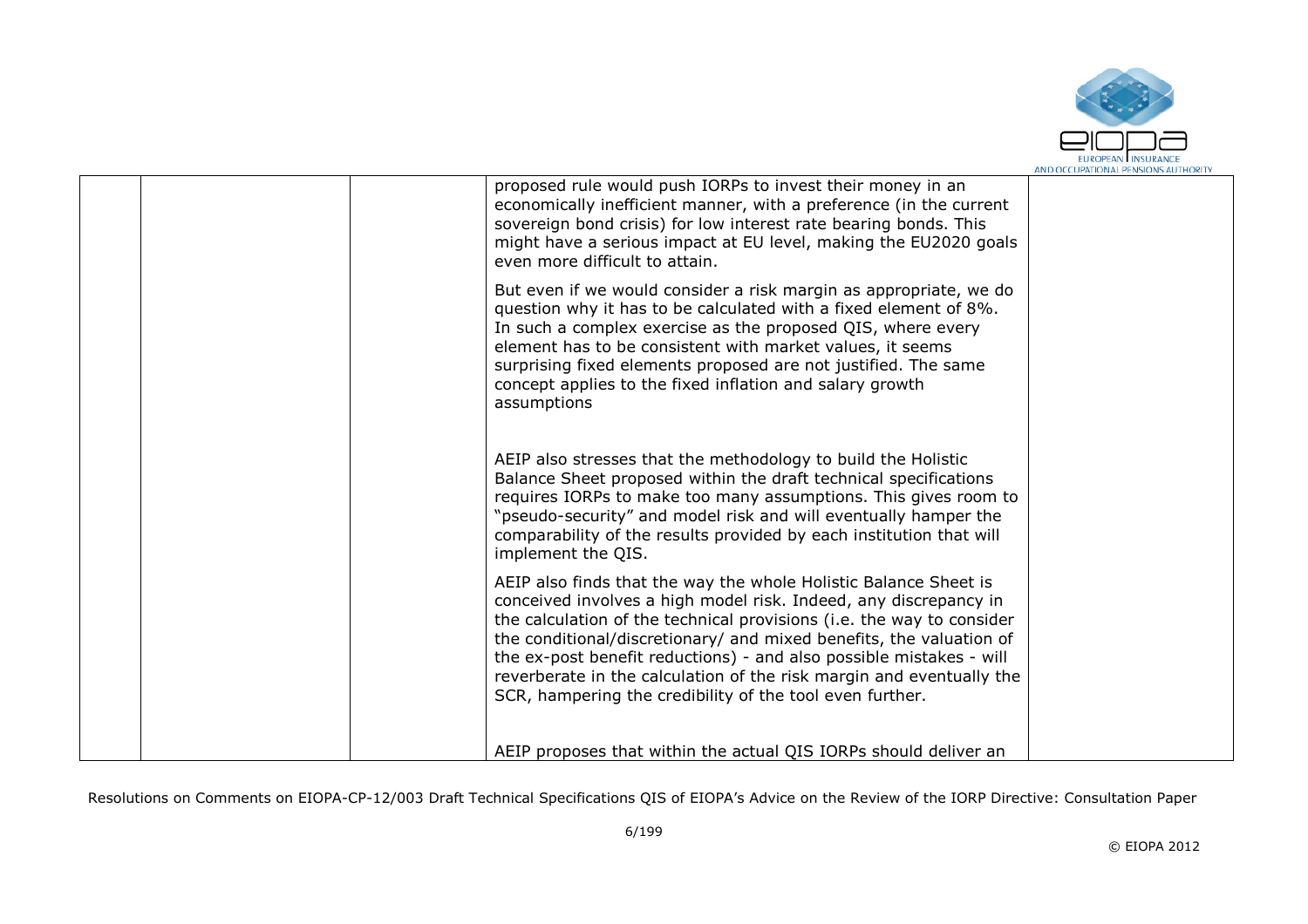

|    |            |     | overview of the legal framework of their operations if they<br>consider this relevant for assessing their security level properly.<br>This regards the whole system of security mechanism including<br>their possibilities and mechanisms of contribution raises,<br>adjustment of accrued rights and last resort benefit reductions.<br>This might support the European Commission and EIOPA in better<br>appreciating the current safety and adjustment mechanisms<br>available for European IORPs.<br>AEIP would also suggest EIOPA to run more than one QIS, since<br>further QISs might be useful to take into account management<br>actions and reactions to the proposed new framework. To run only<br>one QIS would instead provide a "static" picture of the situation of |        |
|----|------------|-----|------------------------------------------------------------------------------------------------------------------------------------------------------------------------------------------------------------------------------------------------------------------------------------------------------------------------------------------------------------------------------------------------------------------------------------------------------------------------------------------------------------------------------------------------------------------------------------------------------------------------------------------------------------------------------------------------------------------------------------------------------------------------------------|--------|
|    |            |     | an IORP.                                                                                                                                                                                                                                                                                                                                                                                                                                                                                                                                                                                                                                                                                                                                                                           |        |
| 7. | Aon Hewitt | Q5. | No. We have identified some areas which require additional clarity<br>in our comments on specific paragraphs below. We think some<br>worked examples would help to explain the necessary calculations<br>and may also help to highlight some of the fundamental<br>weaknesses at the heart of the calculations and their application.<br>The key areas where we believe the technical specifications for the<br>holistic balance sheet needs to be improved are:                                                                                                                                                                                                                                                                                                                   | Noted. |
|    |            |     | The derivation and application of sponsor support<br>П                                                                                                                                                                                                                                                                                                                                                                                                                                                                                                                                                                                                                                                                                                                             |        |
|    |            |     | The treatment of pension protection schemes<br>□                                                                                                                                                                                                                                                                                                                                                                                                                                                                                                                                                                                                                                                                                                                                   |        |
|    |            |     | Dealing with inflation and salary increases<br>П                                                                                                                                                                                                                                                                                                                                                                                                                                                                                                                                                                                                                                                                                                                                   |        |
|    |            |     | The justification of the long-term forward rates<br>П                                                                                                                                                                                                                                                                                                                                                                                                                                                                                                                                                                                                                                                                                                                              |        |
|    |            |     | Calculation of discount rate for level B Technical provisions                                                                                                                                                                                                                                                                                                                                                                                                                                                                                                                                                                                                                                                                                                                      |        |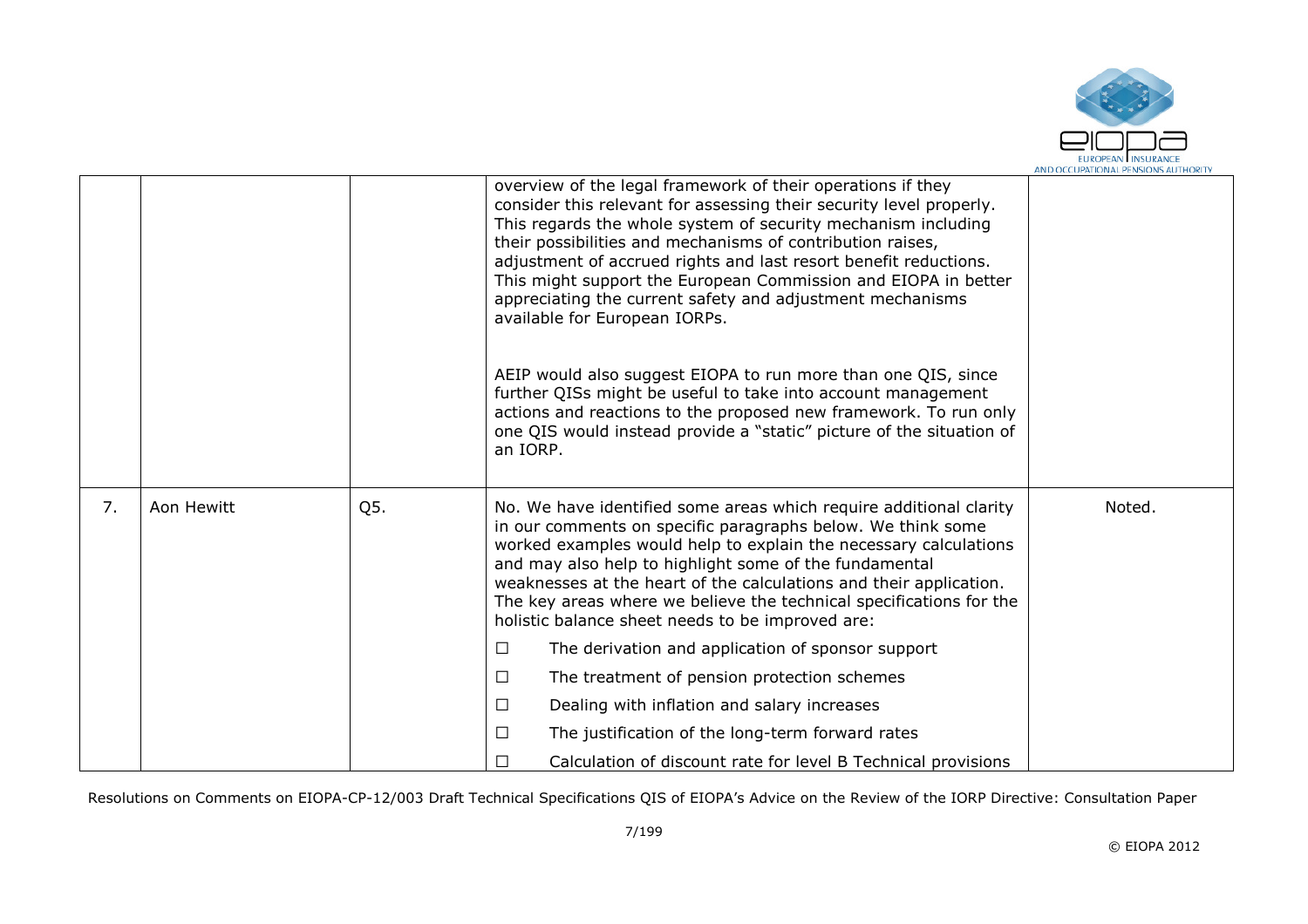

|     |                                                  |     | The inclusion or otherwise of salary increases in Level A<br>$\Box$<br><b>Technical Provision</b>                                                                                                                                                                                                                       |        |
|-----|--------------------------------------------------|-----|-------------------------------------------------------------------------------------------------------------------------------------------------------------------------------------------------------------------------------------------------------------------------------------------------------------------------|--------|
|     |                                                  |     | The treatment of pension increase and revaluation subject<br>$\Box$<br>to caps and collars                                                                                                                                                                                                                              |        |
| 8.  | <b>Association of British</b><br><b>Insurers</b> | Q5. | The ABI thinks that the draft technical specifications provide<br>enough guidance on how to set up and value the holistic balance<br>sheet, but doubts its feasibility in practise.                                                                                                                                     | Noted. |
|     |                                                  |     | The ABI questions how you would achieve realistic assumptions<br>about future profits of the sponsor, and how this could be checked<br>by the supervisors. Furthermore, it is unclear how to assess the<br>future profits of not for profit organisations.                                                              |        |
| 9.  | Association of<br><b>Consulting Actuaries UK</b> | Q5. | As stated above, whilst it may be possible to calculate the building<br>blocks of the HBS, without details of the architectural plan in<br>which these building blocks are to be used, there is little point in<br>the process.                                                                                         | Noted. |
| 10. | Barnett Waddingham<br><b>LLP</b>                 | Q5. | While we note that EIOPA will provide spreadsheets to assist with<br>some of the calculations, EIOPA or supervisory authorities will<br>likely need to provide additional or country-specific guidance to<br>IORPs (EIOPA has noted that roll-forward methodologies will be<br>one area where such advice is required). | Noted. |
|     |                                                  |     | Also, while it is possible to undertake the calculations as drafted,<br>we believe that the results will be meaningless for the reasons set<br>out in our responses to other questions.                                                                                                                                 |        |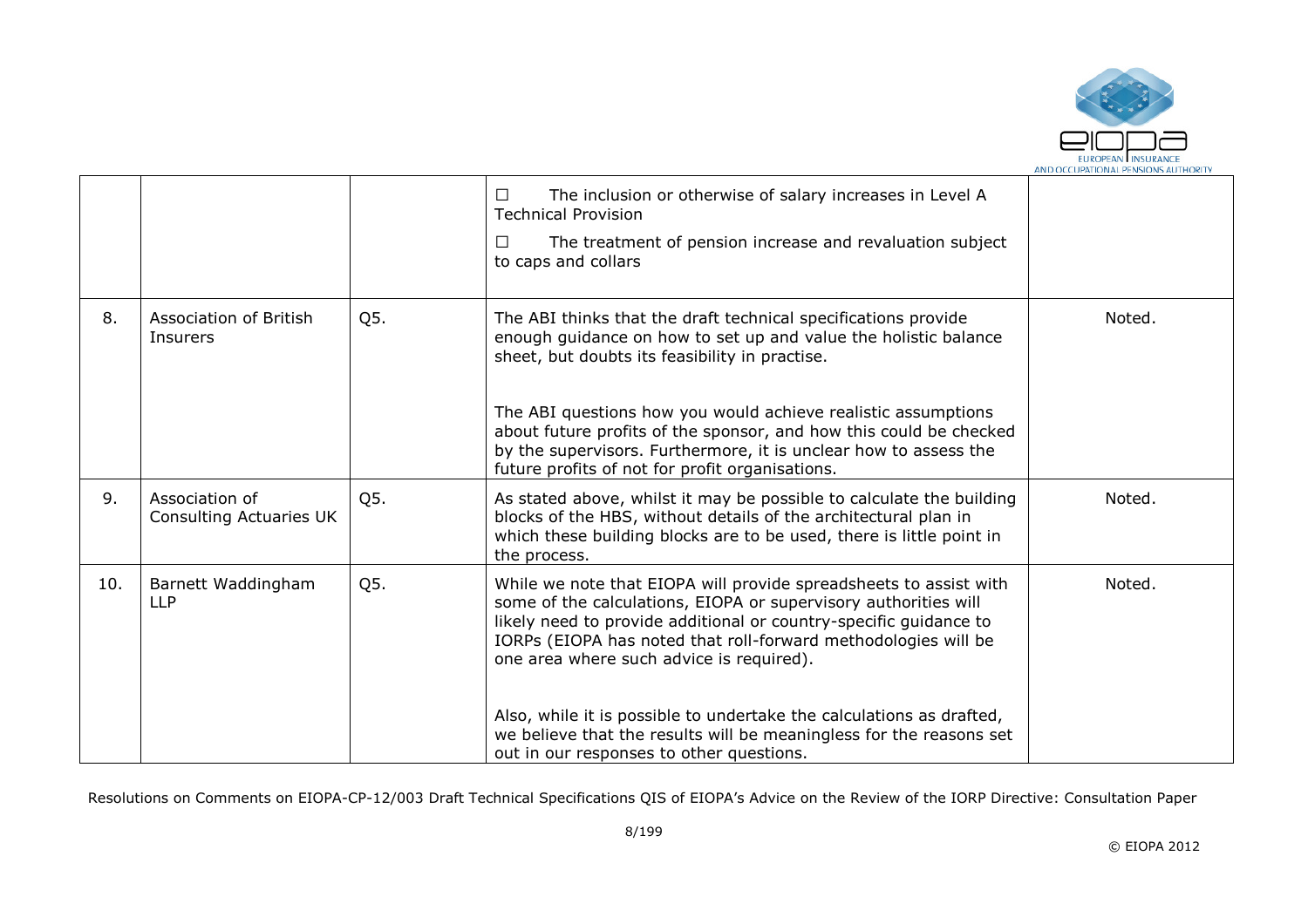

|     |                                                          |     | EIOPA needs to clarify the purpose of the holistic balance sheet<br>and who it is intended for use by. This will impact on the<br>appropriateness, or otherwise, of some of the concepts and<br>parameters. For example, the allowance for salary increases<br>should only be made if the IORP is to be assumed to continue as a<br>going concern.                                                                                                                                                                                                                                                                                                    |                                                                                                                                       |
|-----|----------------------------------------------------------|-----|-------------------------------------------------------------------------------------------------------------------------------------------------------------------------------------------------------------------------------------------------------------------------------------------------------------------------------------------------------------------------------------------------------------------------------------------------------------------------------------------------------------------------------------------------------------------------------------------------------------------------------------------------------|---------------------------------------------------------------------------------------------------------------------------------------|
| 11. | <b>BASF SE</b>                                           | Q5. | Do stakeholders believe that the draft technical specifications<br>provide enough guidance on how to set up and value the holistic<br>balance sheet as discussed in Chapter 2? If not, which parts could<br>be improved upon and in what way?<br>As discussed in the answer to Question 4, it requires a lot of<br>interpretation in order to calculate the steering and adjustments<br>mechanisms. This will lead to large differences in the answers and<br>consequently to unreliable results. For multi-employer schemes,<br>the HBS is not feasible since it requires the value of each (or most<br>relevant) employer's support for the scheme. | Noted.                                                                                                                                |
| 12. | Bayer AG                                                 | Q5. | No, see answers above.                                                                                                                                                                                                                                                                                                                                                                                                                                                                                                                                                                                                                                | Noted.                                                                                                                                |
| 13. | Bayerischer<br>Industrieverband Steine<br>und Erden e.V. | Q5. | We do not agree that the holistic balance sheet approach based on<br>market-consistent valuation is appropriate for IORPs. In particular<br>the valuation of sponsor support is too complex and especially ill-<br>designed for multi-employer IORPs which are often among the<br>largest IORPs.                                                                                                                                                                                                                                                                                                                                                      | Noted. EIOPA generally<br>encourages the use of<br>other information, but<br>couldn't do without<br>external ratings at this<br>time. |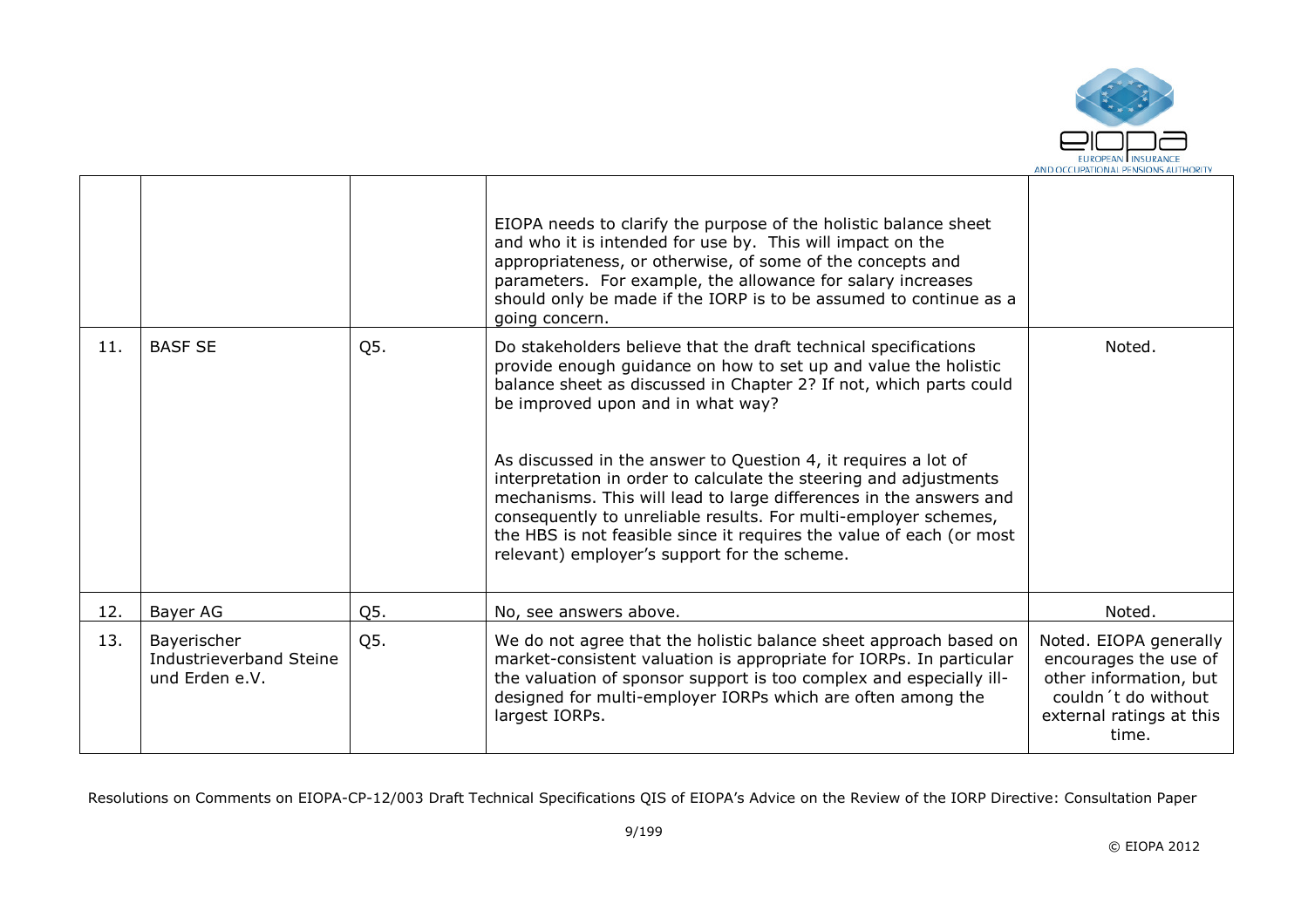

|     |                                                          |     | We are also concerned about the reliance on ratings in the<br>computations. There was a clear commitment by representatives<br>at the G20 summit to reduce the reliance on ratings in financial<br>regulation. This point has been taken up by the OECD in redrafting<br>the Core Principles for Occupational Pension Regulation and the<br>European Commission in its draft revision of the Credit Ratings<br>Directive. It should be noted that the vast majority of employers<br>who sponsor occupational pensions are not rated. These are<br>especially to be found in the SME segment. By making the<br>provision of pensions more expensive for this group of the<br>workforce, EIOPA would be clearly acting against the aims of the<br>European Commission as stated in its recent White Paper. |                                                                                                                                       |
|-----|----------------------------------------------------------|-----|----------------------------------------------------------------------------------------------------------------------------------------------------------------------------------------------------------------------------------------------------------------------------------------------------------------------------------------------------------------------------------------------------------------------------------------------------------------------------------------------------------------------------------------------------------------------------------------------------------------------------------------------------------------------------------------------------------------------------------------------------------------------------------------------------------|---------------------------------------------------------------------------------------------------------------------------------------|
| 14. | BDA Bundesvereinigung<br>der Deutschen<br>Arbeitgeberver | Q5. | We do not agree that the holistic balance sheet approach based on<br>market-consistent valuation is appropriate for IORPs. In particular<br>the valuation of sponsor support is too complex and especially ill-<br>designed for multi-employer IORPs which are often among the<br>largest IORPs.                                                                                                                                                                                                                                                                                                                                                                                                                                                                                                         | Noted. EIOPA generally<br>encourages the use of<br>other information, but<br>couldn't do without<br>external ratings at this<br>time. |
|     |                                                          |     | We are also concerned about the reliance on ratings in the<br>computations. There was a clear commitment by representatives<br>at the G20 summit to reduce the reliance on ratings in financial<br>regulation. This point has been taken up by the OECD in redrafting<br>the Core Principles for Occupational Pension Regulation and the<br>European Commission in its draft revision of the Credit Ratings<br>Directive. It should be noted that the vast majority of employers<br>who sponsor occupational pensions are not rated. These are<br>especially to be found in the SME segment. By making the<br>provision of pensions more expensive for this group of the                                                                                                                                 |                                                                                                                                       |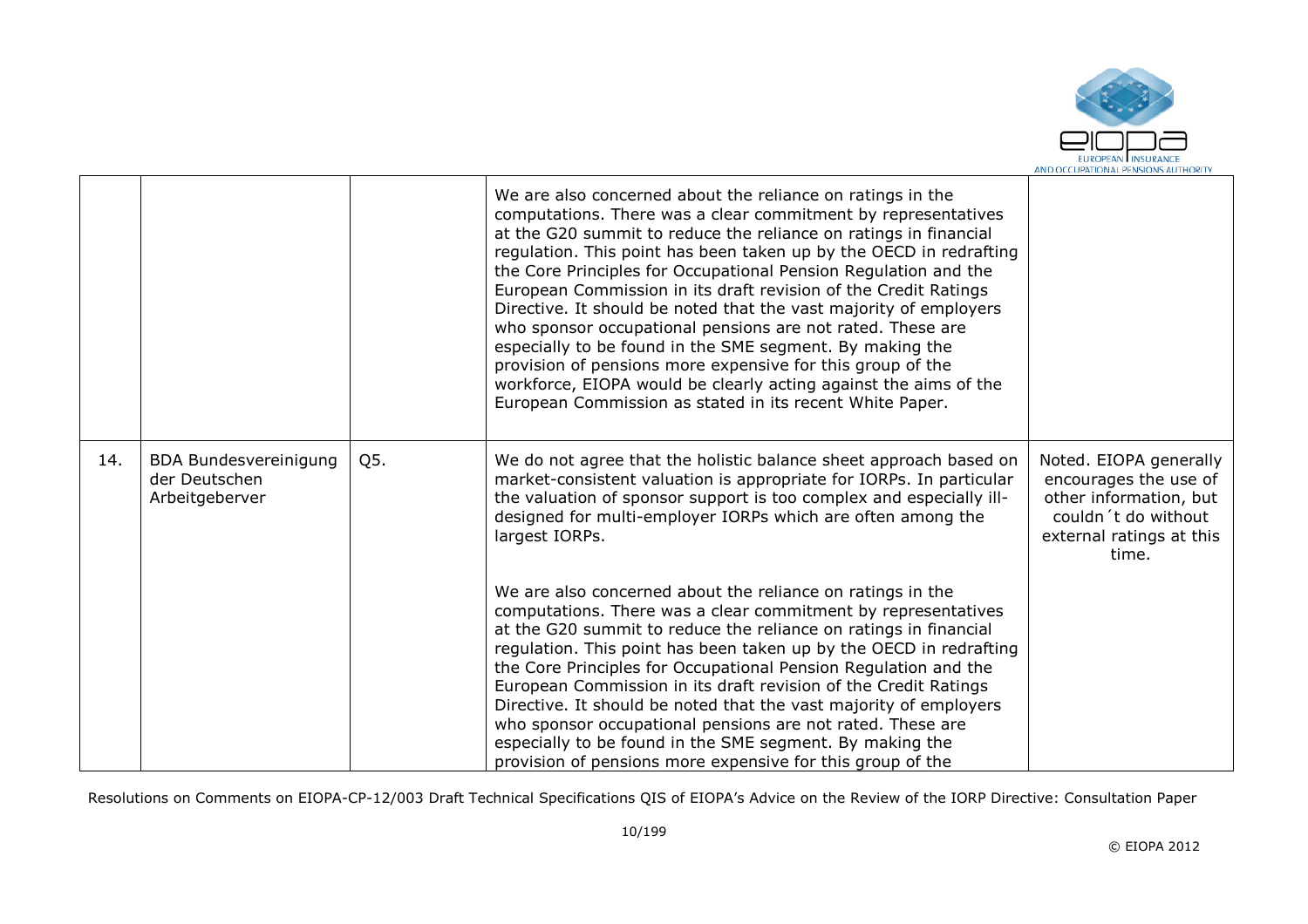

|     |                                                                 |     | workforce, EIOPA would be clearly acting against the aims of the<br>European Commission as stated in its recent White Paper.                                                                                                                                                                                                                                                                                                                                                                                                                                                                                                                                                                                                                                                                             |                                                                                                                                       |
|-----|-----------------------------------------------------------------|-----|----------------------------------------------------------------------------------------------------------------------------------------------------------------------------------------------------------------------------------------------------------------------------------------------------------------------------------------------------------------------------------------------------------------------------------------------------------------------------------------------------------------------------------------------------------------------------------------------------------------------------------------------------------------------------------------------------------------------------------------------------------------------------------------------------------|---------------------------------------------------------------------------------------------------------------------------------------|
| 15. | BdS - Bundesverband<br>der Systemgastronomie<br>e.V.            | Q5. | We do not agree that the holistic balance sheet approach based on<br>market-consistent valuation is appropriate for IORPs. In particular<br>the valuation of sponsor support is too complex and especially ill-<br>designed for multi-employer IORPs which are often among the<br>largest IORPs.                                                                                                                                                                                                                                                                                                                                                                                                                                                                                                         | Noted. EIOPA generally<br>encourages the use of<br>other information, but<br>couldn't do without<br>external ratings at this<br>time. |
|     |                                                                 |     | We are also concerned about the reliance on ratings in the<br>computations. There was a clear commitment by representatives<br>at the G20 summit to reduce the reliance on ratings in financial<br>regulation. This point has been taken up by the OECD in redrafting<br>the Core Principles for Occupational Pension Regulation and the<br>European Commission in its draft revision of the Credit Ratings<br>Directive. It should be noted that the vast majority of employers<br>who sponsor occupational pensions are not rated. These are<br>especially to be found in the SME segment. By making the<br>provision of pensions more expensive for this group of the<br>workforce, EIOPA would be clearly acting against the aims of the<br>European Commission as stated in its recent White Paper. |                                                                                                                                       |
| 16. | Belgian Association of<br><b>Pension Institutions</b><br>(BVPI- | Q5. | No.<br>We notice still a lot of unclarities - mainly about how to convert<br>these concepts to the specific context of the Belgian social and<br>labour law? The questions are related to segmentation, benefits                                                                                                                                                                                                                                                                                                                                                                                                                                                                                                                                                                                         | Noted. The<br>segmentation of<br>obligations was<br>changed to make clear<br>that all schemes have<br>to be taken into                |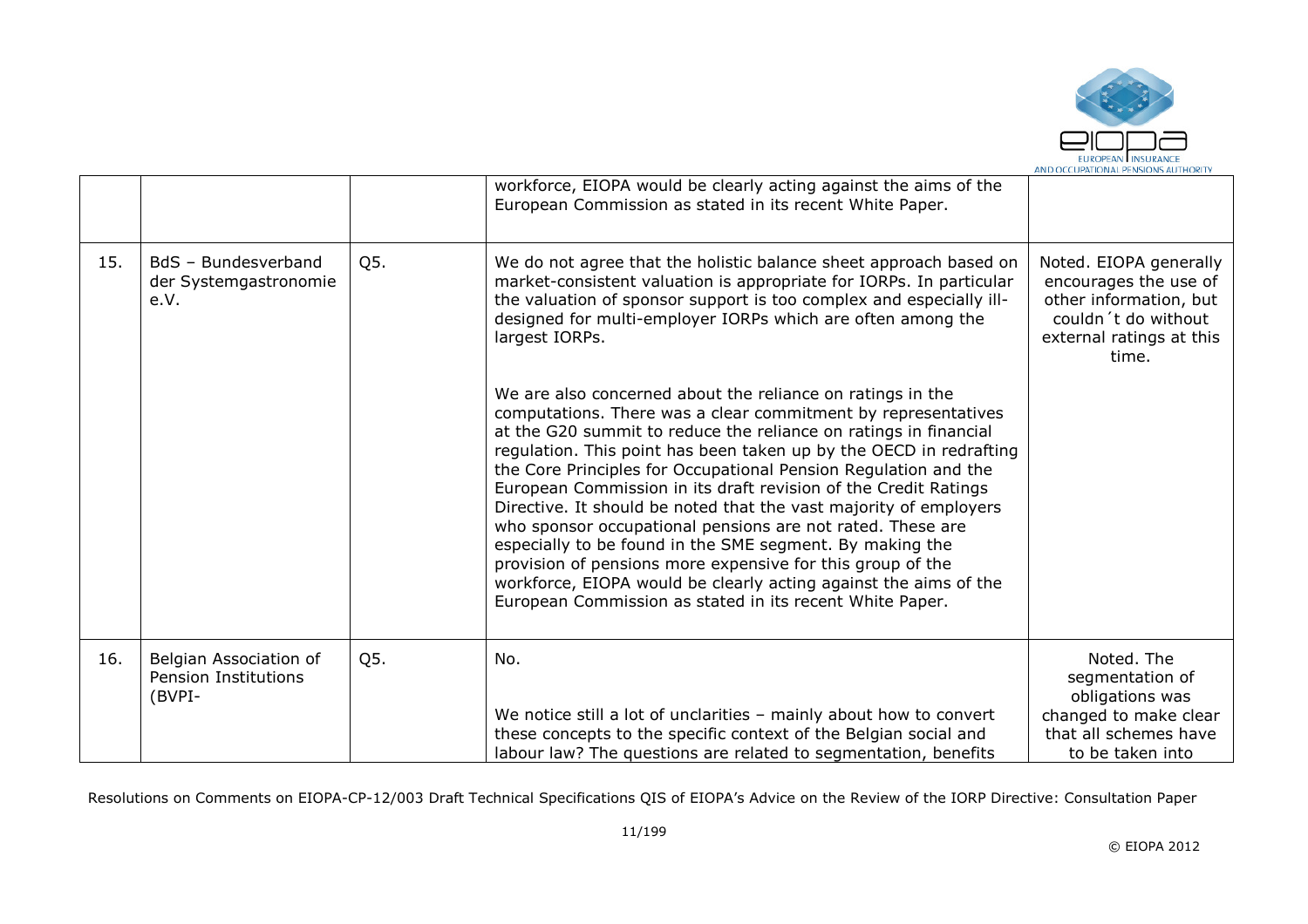

|  | and contributions to include, expenses, risk margin, sponsor<br>support, other assets, etc, as well as to the used terminology<br>(HBS 3.4 closed form solutions, HBS 6.41 run-off value, HBS 6.47<br>surpluses, etc). E.g.                                                                                                                                                                                                                                                                                                                                                                                                                                                                                                                                                                | account which include<br>any guarantees to<br>members and<br>beneficiaries                          |
|--|--------------------------------------------------------------------------------------------------------------------------------------------------------------------------------------------------------------------------------------------------------------------------------------------------------------------------------------------------------------------------------------------------------------------------------------------------------------------------------------------------------------------------------------------------------------------------------------------------------------------------------------------------------------------------------------------------------------------------------------------------------------------------------------------|-----------------------------------------------------------------------------------------------------|
|  | In Belgium we currently have a clear split between social<br>$\perp$<br>labour law and prudential legislation. Social labour law has an<br>impact on the plan rules and the rights of the affiliates. Prudential<br>legislation do impact the plan funding level in the IORP. Not all<br>social labour law requirements are fully prefunded via the IORP<br>e.g. the social labour minimum guarantee of 3.25% on employer<br>contributions in a defined contribution plan require only external<br>(IORP) funding upon leaving, transfer, death or retirement. As<br>social and labour legislation and not the plan as such is requiring<br>an interest guarantee, is it correct to consider the plan as a pure<br>Defined Contribution (DC) benefit without any guarantee in the<br>IORP? | irrespective of how<br>these schemes are so<br>far classified in the<br>different Member<br>States. |
|  | Under Belgian Social and Labour Law retirement benefit<br>$\perp$<br>plans can be ended or replaced for future service, but in doing so,<br>a dynamic approach will have to be applied, which means that<br>(only for active members), past service benefits in the former plan<br>are to be revalued to take into account salary increases. Stopping<br>a plan without such revaluation of the past services can only be<br>done under exceptional conditions.                                                                                                                                                                                                                                                                                                                            |                                                                                                     |
|  | Are such revaluations to be considered as "accruing new benefits"<br>with respect to the future services", or not?                                                                                                                                                                                                                                                                                                                                                                                                                                                                                                                                                                                                                                                                         |                                                                                                     |
|  | It seems us that the answer is "not", because no new benefits are<br>calculated on the future services. We only have a revalorization of<br>the (stopped) past services, only for active people, and not in all<br>circumstances.                                                                                                                                                                                                                                                                                                                                                                                                                                                                                                                                                          |                                                                                                     |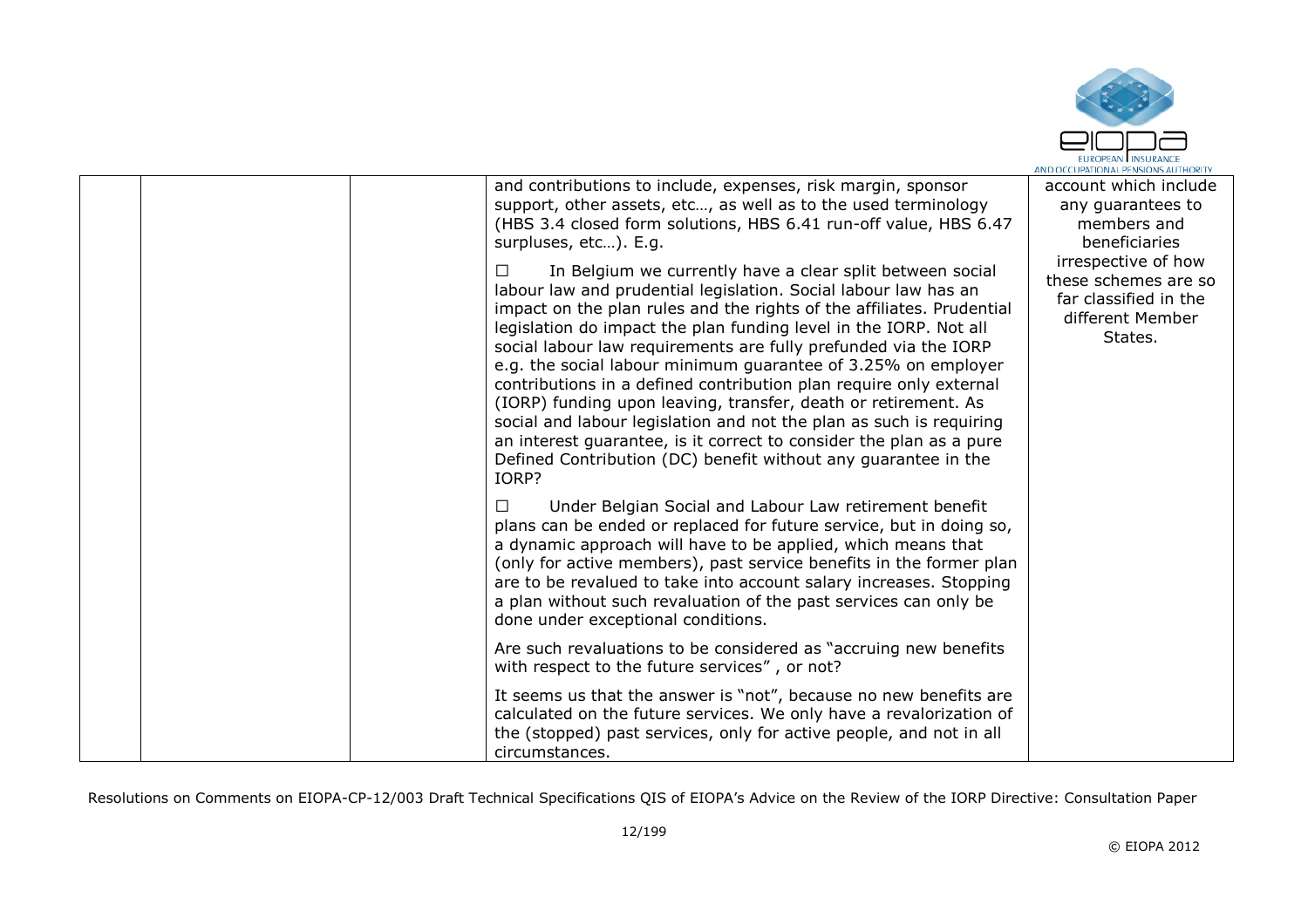

|  | If you agree that the answer is "not"                                                                                                                                                                                                                                                                                                                                                                   |  |
|--|---------------------------------------------------------------------------------------------------------------------------------------------------------------------------------------------------------------------------------------------------------------------------------------------------------------------------------------------------------------------------------------------------------|--|
|  | the Belgian DB would have to be considered as "type 1". We would<br>have then to apply HBS.4.13 Can we then calculate an ABO our do<br>we have to calculate a PBO ? It seems us that it should be an<br>ABO. If it is a PBO, it would seem us logical to take also account of<br>the contributions corresponding to future salary increases (like in<br>HBS.4.14), but that isn't foreseen in HBS.4.13. |  |
|  | The risk margin<br>$\Box$                                                                                                                                                                                                                                                                                                                                                                               |  |
|  | The aim of the provided option is unclear. If the risk margin<br>O<br>aims at serving as a buffer for adverse deviation in the<br>assumptions, we believe this part is already included in the capital<br>requirements                                                                                                                                                                                  |  |
|  | In the determination of the risk margin, the link to Cost of<br>O<br>Capital is totally irrelevant in the context of not for profit<br>occupational pensions. Any reference to "transfer value to an<br>insurance company" seems arbitrary as it is not clear to us why an<br>insurance solution should be the reference point.                                                                         |  |
|  | As such the 8% seems to be high and arbitrarily. We would<br>$\Omega$<br>like to invite EIOPA to explain why this number has been<br>developed.                                                                                                                                                                                                                                                         |  |
|  | Herewith some examples in the context of the valuation of<br>⊔<br>the sponsor convenant:                                                                                                                                                                                                                                                                                                                |  |
|  | We have no information what a recovery plan is looks like<br>O<br>although it is part of this valuation (Recovery plan: when?<br>Duration? Etc)                                                                                                                                                                                                                                                         |  |
|  | How to value this concept in the context of Local<br>O<br>subsidiaries of multinational groups? How about the context of                                                                                                                                                                                                                                                                                |  |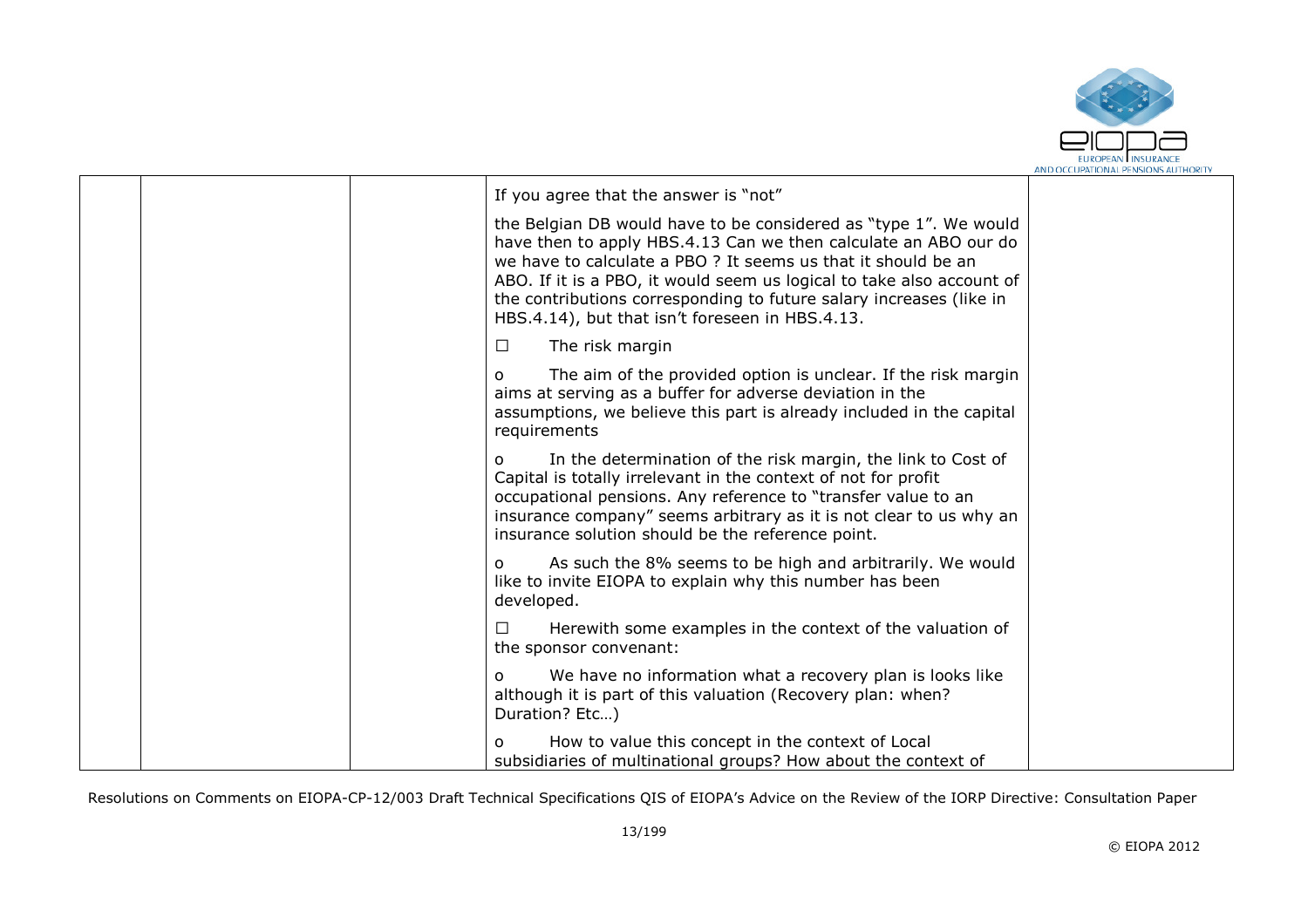

|     |                        |     | Industry-wide plans? Multi-employer plans? (How to determine the<br>rating? The company wealth? Multi-employer with/without<br>solidarity? One or multiple holistic balance sheets? Public sector?<br>Non-profit? Etc)                                                                                                                                                                                                                                        |                                                                                                                              |
|-----|------------------------|-----|---------------------------------------------------------------------------------------------------------------------------------------------------------------------------------------------------------------------------------------------------------------------------------------------------------------------------------------------------------------------------------------------------------------------------------------------------------------|------------------------------------------------------------------------------------------------------------------------------|
|     |                        |     | Will the sponsor (be able to) disclose the necessary<br>O<br>information to calculate the sponsor support? (eg. rules on<br>disclosure for listed companies, etc.)                                                                                                                                                                                                                                                                                            |                                                                                                                              |
| 17. | <b>BlackRock</b>       | Q5. | Please see our General Comment above.                                                                                                                                                                                                                                                                                                                                                                                                                         | Noted.                                                                                                                       |
| 18. | Bosch Pensionsfonds AG | Q5. | As we outlined in our responses to the EIOPA consultations on the<br>European Commission's Call for Advice, we do not consider the<br>holistic balance sheet a suitable tool for IORPs. It is a far too<br>complex exercise, see "General Comments".                                                                                                                                                                                                          | Noted.                                                                                                                       |
| 19. | Bosch-Group            | Q5. | As we outlined in our responses to the EIOPA consultations on the<br>European Commission's Call for Advice, we do not consider the<br>holistic balance sheet a suitable tool for IORPs. It is a far too<br>complex exercise, see "General Comments".                                                                                                                                                                                                          | Noted.                                                                                                                       |
| 20. | BT Group plc           | Q5. | Do stakeholders believe that the draft technical specifications<br>provide enough<br>guidance on how to set up and value the holistic balance sheet as<br>discussed<br>in Chapter 2? If not, which parts could be improved upon and in<br>what way?<br>As stated earlier, we do not think an overly technical first QIS is<br>the right approach. However, if EIOPA continues to pursue this<br>approach, there needs to be more guidance in several areas to | Partially agreed. The<br>text on the mortality<br>tables to be used was<br>changed. The formula<br>in HBS 7.39 was<br>added. |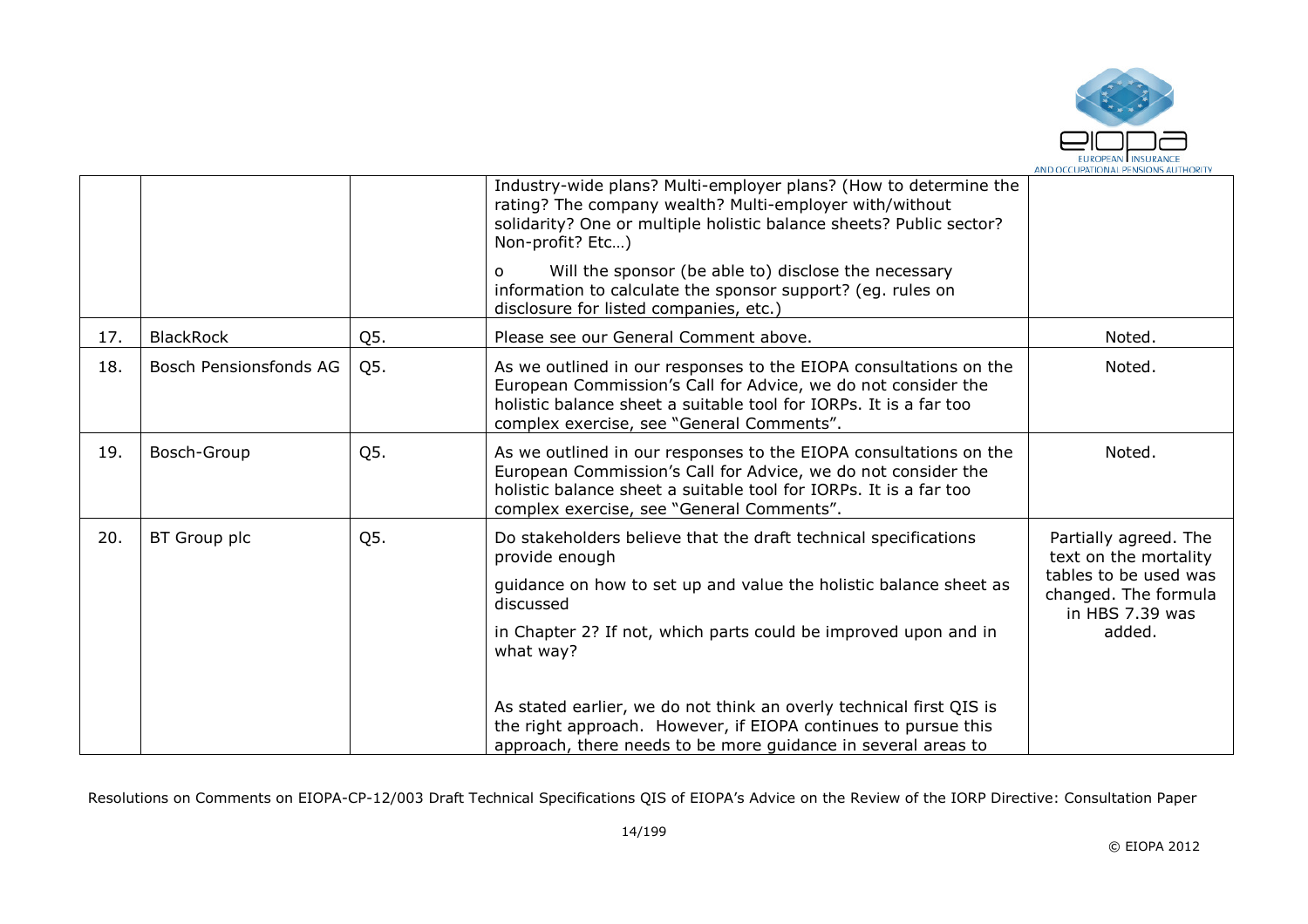

|  | ensure that consistent approaches are being taken by all IORPS/<br>member states. There are numerous examples of unclear wording,<br>including:                                                                                                                                                                                                                                    |  |
|--|------------------------------------------------------------------------------------------------------------------------------------------------------------------------------------------------------------------------------------------------------------------------------------------------------------------------------------------------------------------------------------|--|
|  | "most recent mortality tables" (HBS 4.2) - it is not clear<br>ப<br>how this should be interpreted and is widely open for different<br>interpretations                                                                                                                                                                                                                              |  |
|  | in 4.12, we believe that (1) should be amended to apply<br>□<br>whether the IORP or sponsor has the possibility to adjust or end<br>the future accrual of benefits                                                                                                                                                                                                                 |  |
|  | "discounted current recovery plan contributions extended to<br>□<br>year $d''$ (HBS 6.36) – the meaning of "extended" should be<br>expanded on                                                                                                                                                                                                                                     |  |
|  | "expected future discounted net profits" (HBS 6.36), which<br>ப<br>is extremely vague without further guidance                                                                                                                                                                                                                                                                     |  |
|  | Sufficient time does not appear to have been put into producing a<br>useable document and EIOPA must be clear to the Commission on<br>a suitable timetable for the work it is carrying out. It appears a<br>formula has been missed from HBS 7.39 which illustrates the lack<br>of time taken over the document (and raises questions on the<br>level of peer review carried out). |  |
|  | As a more general point, the entire QIS is predicated on the IORP<br>carrying out all the calculations and reaching views on subjective<br>parameters (e.g. future mortality improvements) and whether or<br>not to incorporate simplifications or alternative methods. In the                                                                                                     |  |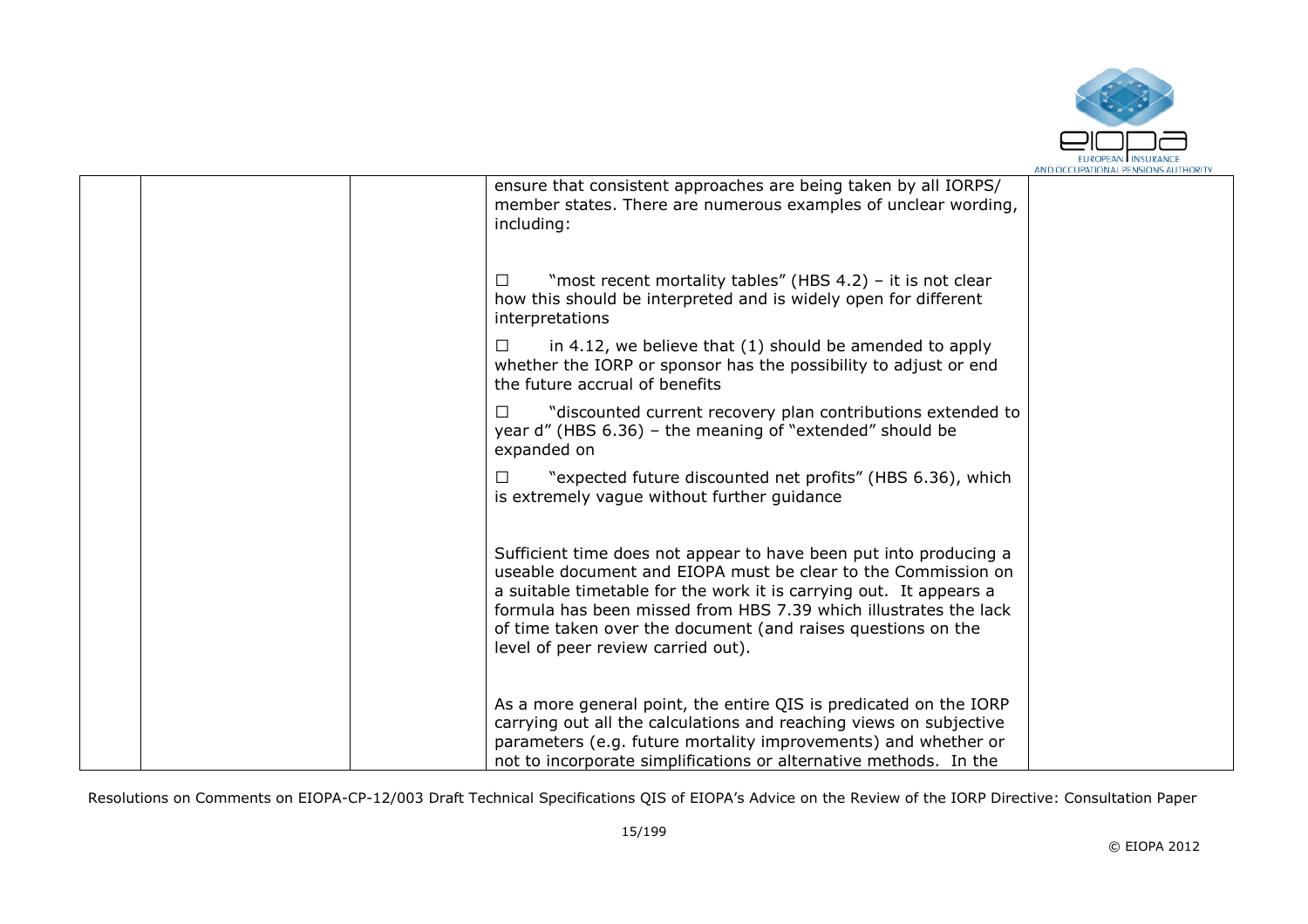

|     |                            |     | UK, the funding regime allows for dialogue and agreement<br>between trustees and employer on suitable assumptions. Under<br>the proposals, there is nothing to stop an IORP creating its HBS<br>with, for example, a nonsensical (and too low) covenant value that<br>has been produced by the simplistic covenant formula.                                                                                                                                                                                                                                                                                                       |                                                                                    |
|-----|----------------------------|-----|-----------------------------------------------------------------------------------------------------------------------------------------------------------------------------------------------------------------------------------------------------------------------------------------------------------------------------------------------------------------------------------------------------------------------------------------------------------------------------------------------------------------------------------------------------------------------------------------------------------------------------------|------------------------------------------------------------------------------------|
|     |                            |     | For insurance companies under Solvency II, insurers provide the<br>benefits and carry out their own calculations - whereas in the UK,<br>it is the employer who is providing the benefit (through an IORP).<br>Under the proposals, the calculations are entirely carried out by<br>the IORP and the employer no longer has any input on the<br>methodology. This is a key difference between IORPS and insurers<br>that needs to be recognised within any framework.                                                                                                                                                             |                                                                                    |
| 21. | <b>BTPS Management Ltd</b> | Q5. | In many areas it is still unclear how the HBS will be constructed.<br>Many calculations are either unnecessarily complex and if they are<br>simplified as suggested they simply will not produce meaningful<br>results.                                                                                                                                                                                                                                                                                                                                                                                                           | Partially agreed. The<br>section on inflation and<br>salary growth was<br>changed. |
|     |                            |     | On sponsor support calculations there is not enough detail, for<br>example, to provide a single value for shareholder funds - a value<br>which could be calculated in a number of different ways with the<br>resulting answers in our case potentially varying by a factor of 20<br>depending on the methodology chosen. Making assumptions of net<br>profits of sponsors is a complex calculation to make and not all<br>pension schemes will have the access to this sensitive information<br>or access to an expert who can easily calculate it. It is unclear<br>whether we should calculate the sponsor support including or |                                                                                    |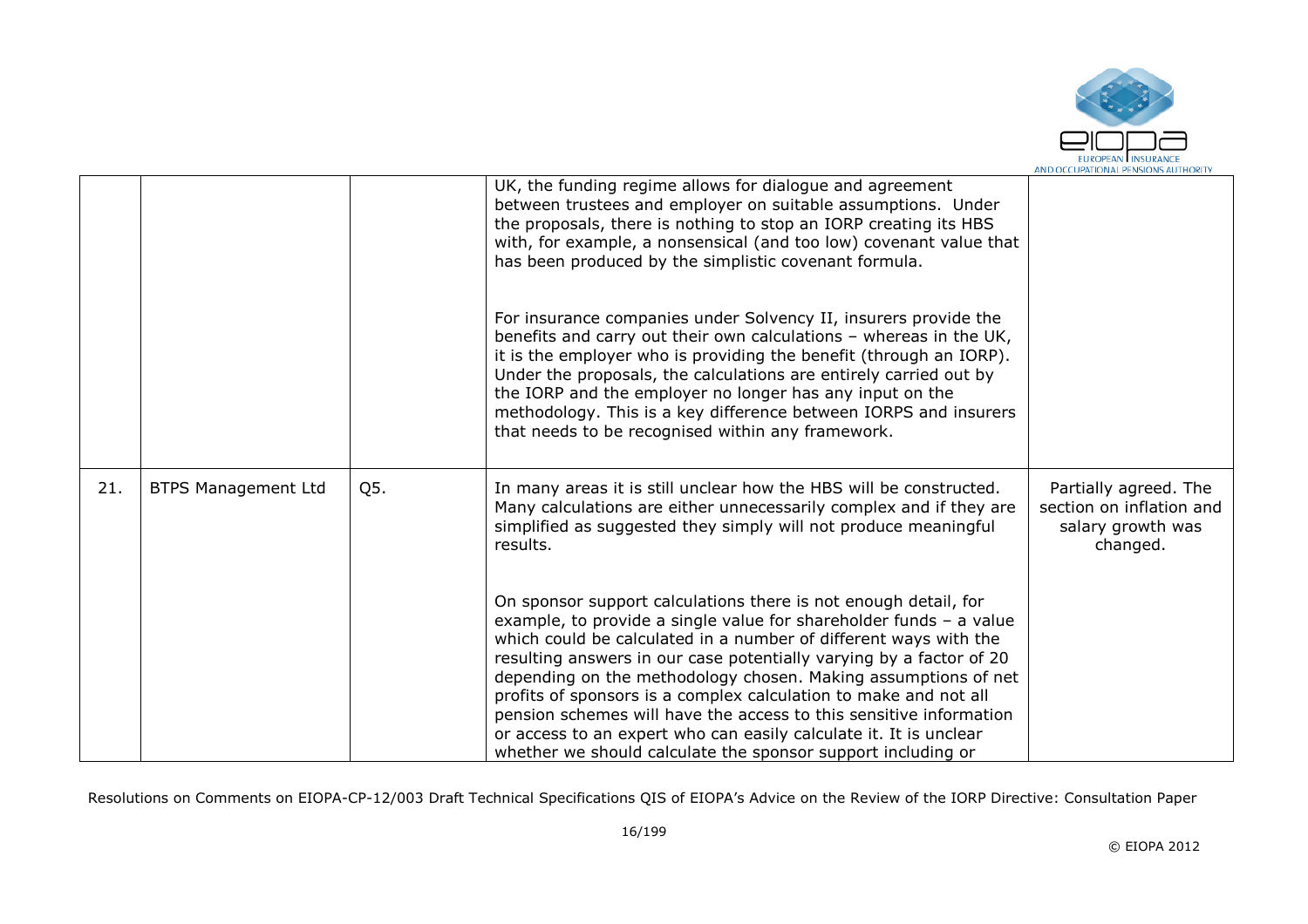

|     |                                                          |     |                                                                                                                                                                                                                                                                                                                                                                                                                                                                                                                                                                                                                                                                                                                                    | AND OCCUPATIONAL PENSIONS AUTHORI                                                                                                             |
|-----|----------------------------------------------------------|-----|------------------------------------------------------------------------------------------------------------------------------------------------------------------------------------------------------------------------------------------------------------------------------------------------------------------------------------------------------------------------------------------------------------------------------------------------------------------------------------------------------------------------------------------------------------------------------------------------------------------------------------------------------------------------------------------------------------------------------------|-----------------------------------------------------------------------------------------------------------------------------------------------|
|     |                                                          |     | excluding the recovery payments contributions.<br>We have noted that there are a number of key assumptions and<br>factors built into the models required by the QIS. We wonder what<br>would be the process for updating these as relevant within any<br>regime that emerges, and who will take responsibility for doing<br>this and ensuring the quality of the assumptions chosen to be<br>applied. We note that there will also be significant uncertainty as<br>to the inflation assumption, in simple terms as to which measure<br>of inflation should be applied at any given time. In the UK, this<br>might be either CPI or RPI; the calculation will produce very<br>different results depending on the assumptions made. |                                                                                                                                               |
|     |                                                          |     | We note that many elements of the HBS are, despite undertakings<br>from the European Commission, based extremely closely on<br>Solvency II. We believe that many of these are simply not<br>appropriate for IORPs. For example, the relevance of the risk<br>margin is not apparent to us. Again, this will add to the costs of<br>the process for no readily apparent benefit.                                                                                                                                                                                                                                                                                                                                                    |                                                                                                                                               |
| 22. | Consiglio Nazionale<br>degli Attuari and Ordine<br>Nazio | Q5. | About the draft Technical Specifications:<br>The instructions for the calculation of technical provision are highly<br>interpretable, and could lead to use very different methods of<br>calculating the benefits to be included in the cash flows, especially<br>for the definition of unconditional, conditional pure, pure<br>discretionary, mixed benefits (accrued only benefits, with or                                                                                                                                                                                                                                                                                                                                     | Partially agreed. The<br>specifications now give<br>a short explanation of<br>how the fixed<br>percentage for the risk<br>margin was derived. |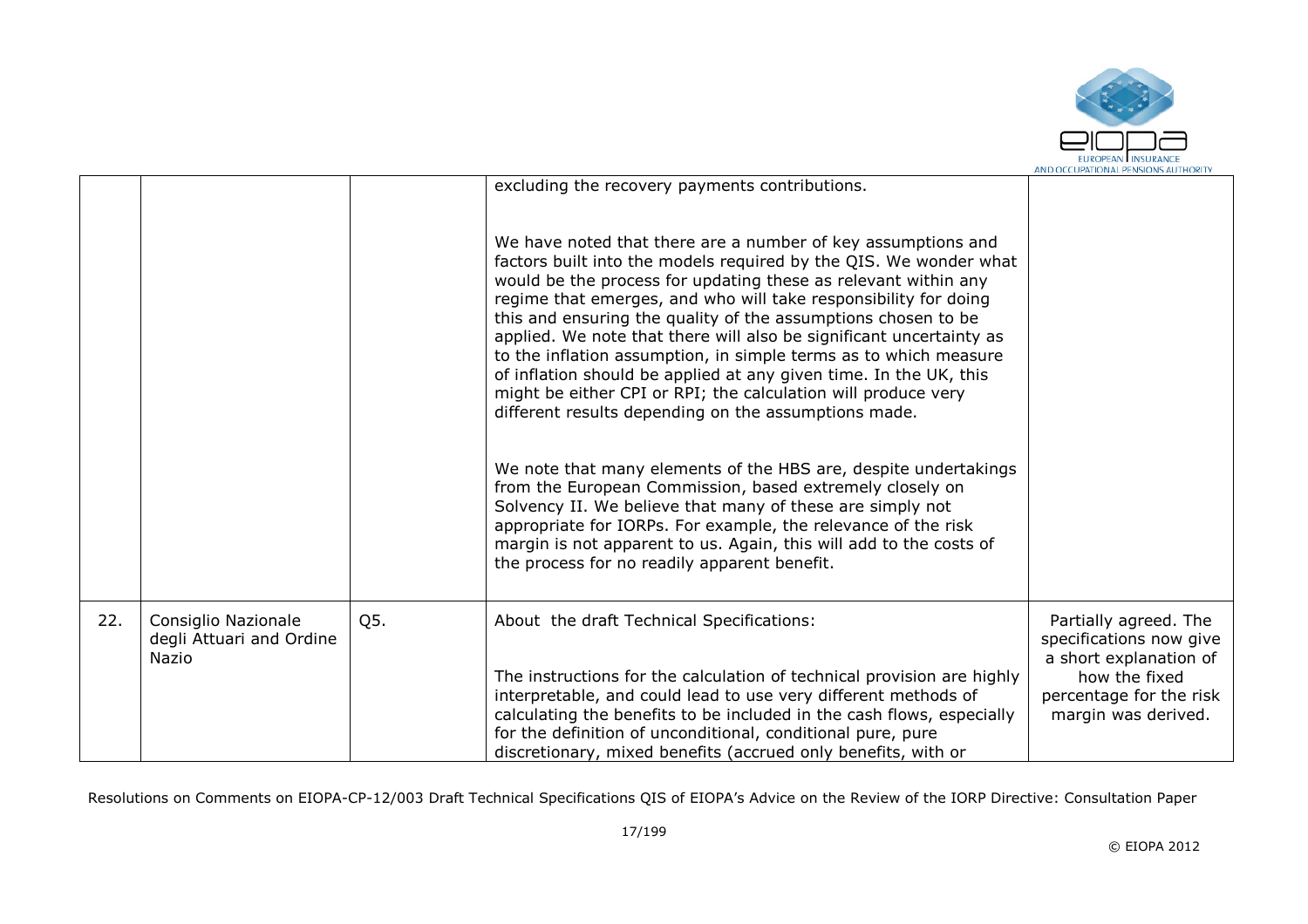

|     |                              |     | without revaluation, fully funded) - Any discrepancy in the                                                                                |        |
|-----|------------------------------|-----|--------------------------------------------------------------------------------------------------------------------------------------------|--------|
|     |                              |     | calculation of the technical provision (i.e. the way to consider the<br>conditional / discretionary / mixed and benefits, the valuation of |        |
|     |                              |     | the ex-post benefits reductions) will reverberate in the calculation                                                                       |        |
|     |                              |     | of the Risk Margin and the SCR eventually, hampering the                                                                                   |        |
|     |                              |     | credibility of the tool even further.                                                                                                      |        |
|     |                              |     |                                                                                                                                            |        |
|     |                              |     | Calculation of the RM: the three possible interpretations of the risk                                                                      |        |
|     |                              |     | margin are (1) cost of capital committed to the margin of solvency                                                                         |        |
|     |                              |     | (2) amount of a surplus of technical provision the IORP would be<br>expected to require in order to take over and transfer pension         |        |
|     |                              |     | obligations. (3) risk buffer to cover technical provisions against                                                                         |        |
|     |                              |     | adverse deviations from the best estimate. Only the third                                                                                  |        |
|     |                              |     | interpretation is applicable to pension funds. The first is not                                                                            |        |
|     |                              |     | applicable because there isn't an external capital, the second is<br>difficult to be applied because there is not such a market. In light  |        |
|     |                              |     | of this, it seems necessary to explain the motivation of the                                                                               |        |
|     |                              |     | calculation with a fixed element of 8% of best estimate value of                                                                           |        |
|     |                              |     | technical provisions.                                                                                                                      |        |
| 23. | Deloitte Total Reward        | Q5. | As discussed above, it is unclear from the specifications how the                                                                          | Noted. |
|     | and Benefits Limited<br>(UK) |     | different elements will fit together, how the overall holistic balance<br>sheet will be used within the regulatory framework and whether   |        |
|     |                              |     | any specific restrictions on individual elements will be imposed                                                                           |        |
|     |                              |     | e.g. will specific elements on the liability side be required to be                                                                        |        |
|     |                              |     | matched by specific elements on the asset side? It is impossible to                                                                        |        |
|     |                              |     | provide comprehensive feedback on the elements of the holistic<br>balance sheet without this wider understanding.                          |        |
|     |                              |     |                                                                                                                                            |        |
|     |                              |     | In addition, we note that a number of components set out in the<br>technical specifications appear not to be used, e.g. MCR and Level      |        |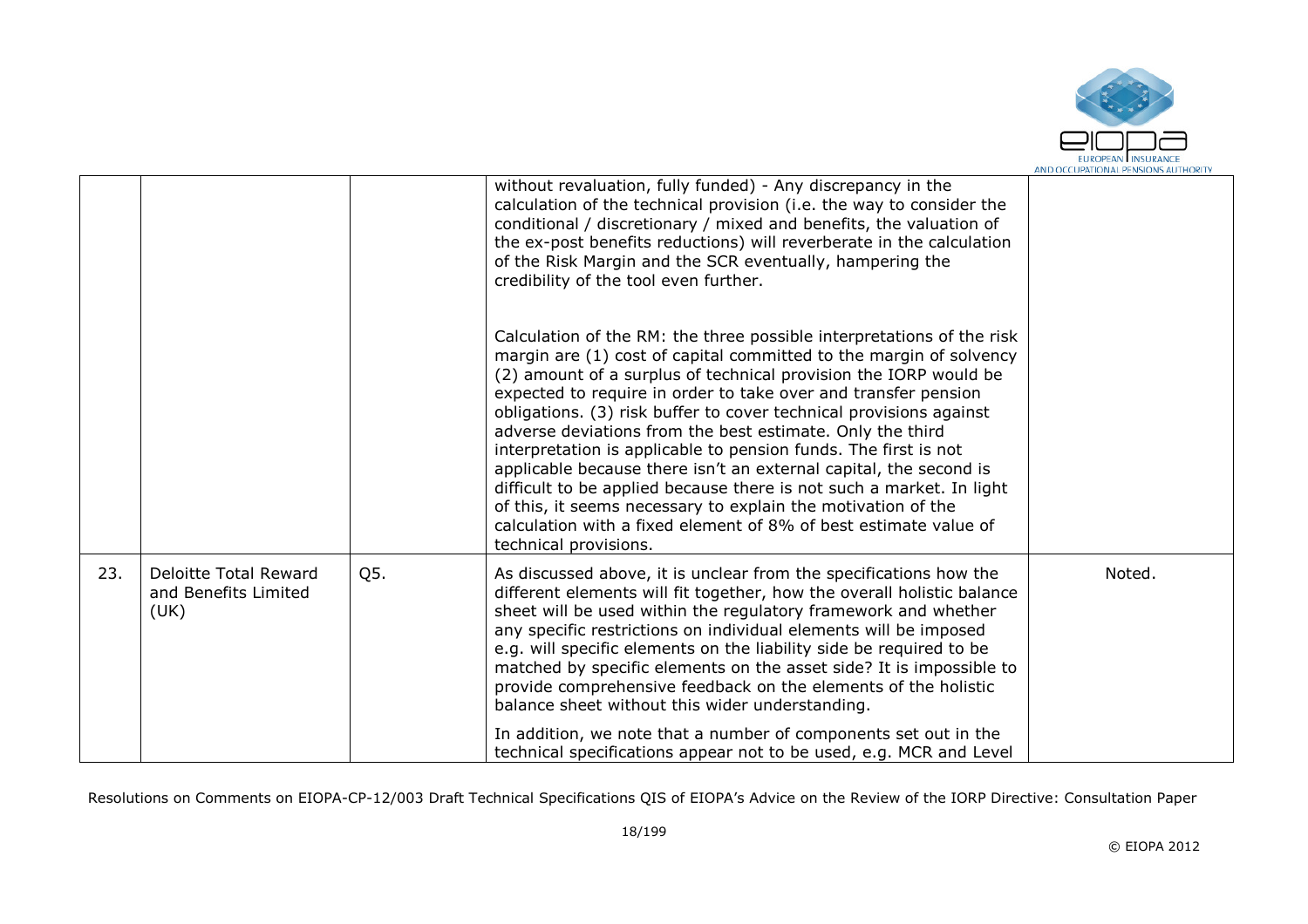

|     |                           |     | B liabilities. These additional components further hamper the<br>ability of stakeholders to determine the overall set up and<br>structure of the holistic balance sheet.                                                                                             |        |
|-----|---------------------------|-----|----------------------------------------------------------------------------------------------------------------------------------------------------------------------------------------------------------------------------------------------------------------------|--------|
| 24. | Deutsche Post DHL         | Q5. | We do not agree that the holistic balance sheet approach based on<br>market-consistent valuation is appropriate for IORPs. In particular<br>the valuations of sponsor support and PPS are too complex and ill-<br>designed. Please refer to Q2. for further details. | Noted. |
| 25. | Dexia Asset<br>Management | Q5. | Q5. Do stakeholders believe that the draft technical specifications<br>provide enough guidance on how to set up and value the holistic<br>balance sheet as discussed in Chapter 2? If not, which parts could<br>be improved upon and in what way?                    | Noted. |
|     |                           |     | The guidance provided in the QIS is not sufficient to consistently<br>assess the solvency of an IORP and compare IORPs with each<br>other.                                                                                                                           |        |
|     |                           |     | We provide below examples of situations which remain unclear to<br>us:                                                                                                                                                                                               |        |
|     |                           |     | The definition of the possibility or not to end the accrual of<br>new benefits should be clarified                                                                                                                                                                   |        |
|     |                           |     | In which case is it possible to include a reduction of<br>benefits in case of sponsor default?                                                                                                                                                                       |        |
|     |                           |     | How to calculate ex post benefit reduction?                                                                                                                                                                                                                          |        |
|     |                           |     | Who sponsors multiemployer IORPs?                                                                                                                                                                                                                                    |        |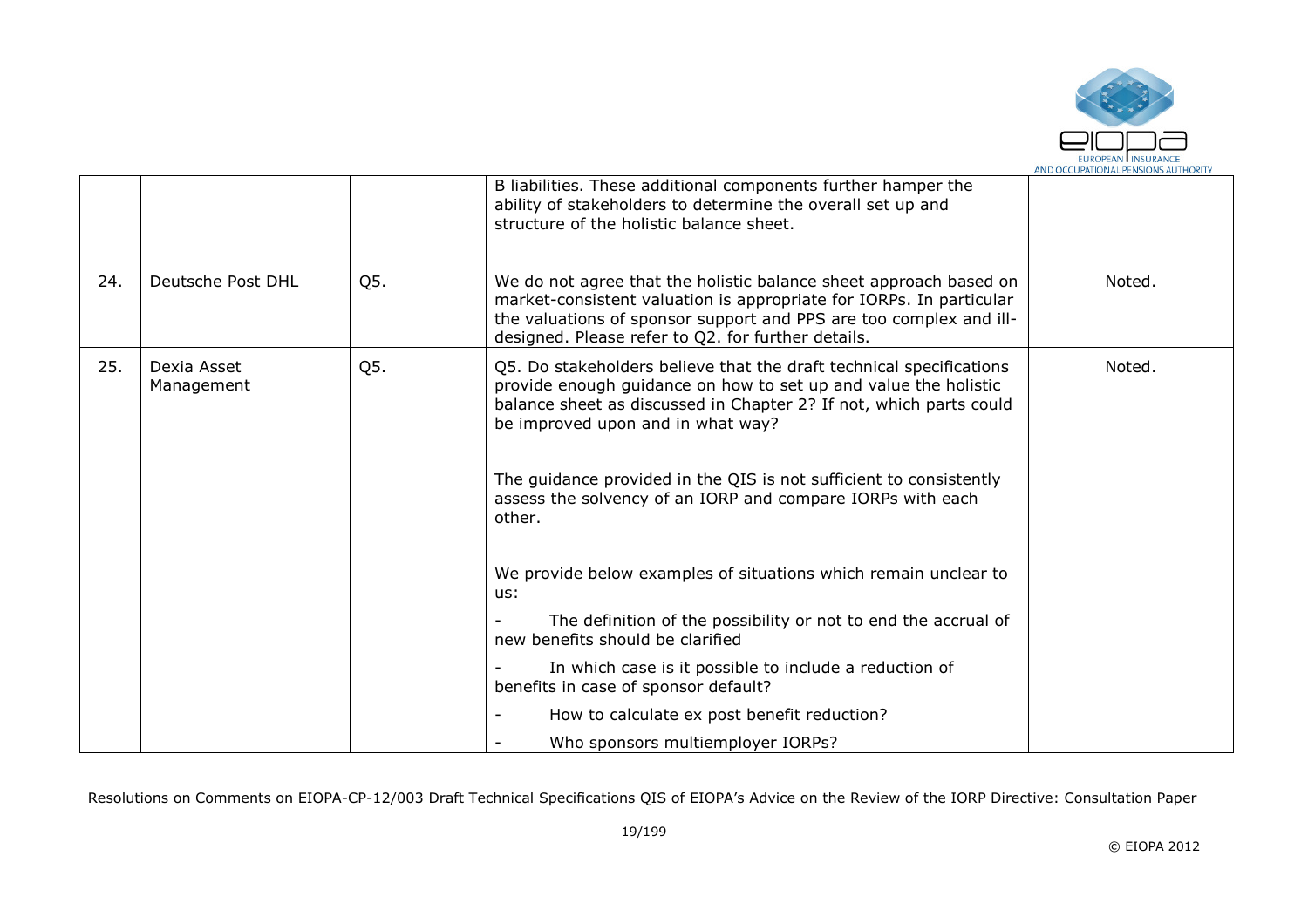

|     |                                                                 |     | What is the rating of multiemployer schemes? What rating<br>to use when the sponsor is a subsidiary supported by a rated<br>group?<br>In which case deterministic or stochastic sponsor valuation<br>should be used? With or without the possibility for the sponsor to<br>recover a possible surplus?                                                                                                                                                                                                             |        |
|-----|-----------------------------------------------------------------|-----|--------------------------------------------------------------------------------------------------------------------------------------------------------------------------------------------------------------------------------------------------------------------------------------------------------------------------------------------------------------------------------------------------------------------------------------------------------------------------------------------------------------------|--------|
| 26. | <b>EEF</b>                                                      | Q5. | No. We envisage further rounds of domestic (Member States)<br>interpretation and then individual companies being heavily reliant<br>on advice from professional advisors who are very costly.<br>To create a scheme which bears such compliance costs at a time<br>when companies in Europe are under relentless cost pressures is<br>unjustifiable and is a matter that should be covered in a wider<br>impact assessment.                                                                                        | Noted. |
| 27. | European Federation for<br><b>Retirement Provision</b><br>(EFRP | Q5. | Q5. Do stakeholders believe that the draft technical specifications<br>provide enough guidance on how to set up and value the HBS as<br>discussed in Chapter 2? If not, which parts could be improved<br>upon and in what way?<br>The EFRP stresses that in many areas it is still rather vague how<br>the HBS will have to be constructed. Many calculations are either<br>complex or in case of suggested simplifications will not provide<br>meaningful results. Moreover, models to apply the HBS will lead to | Noted. |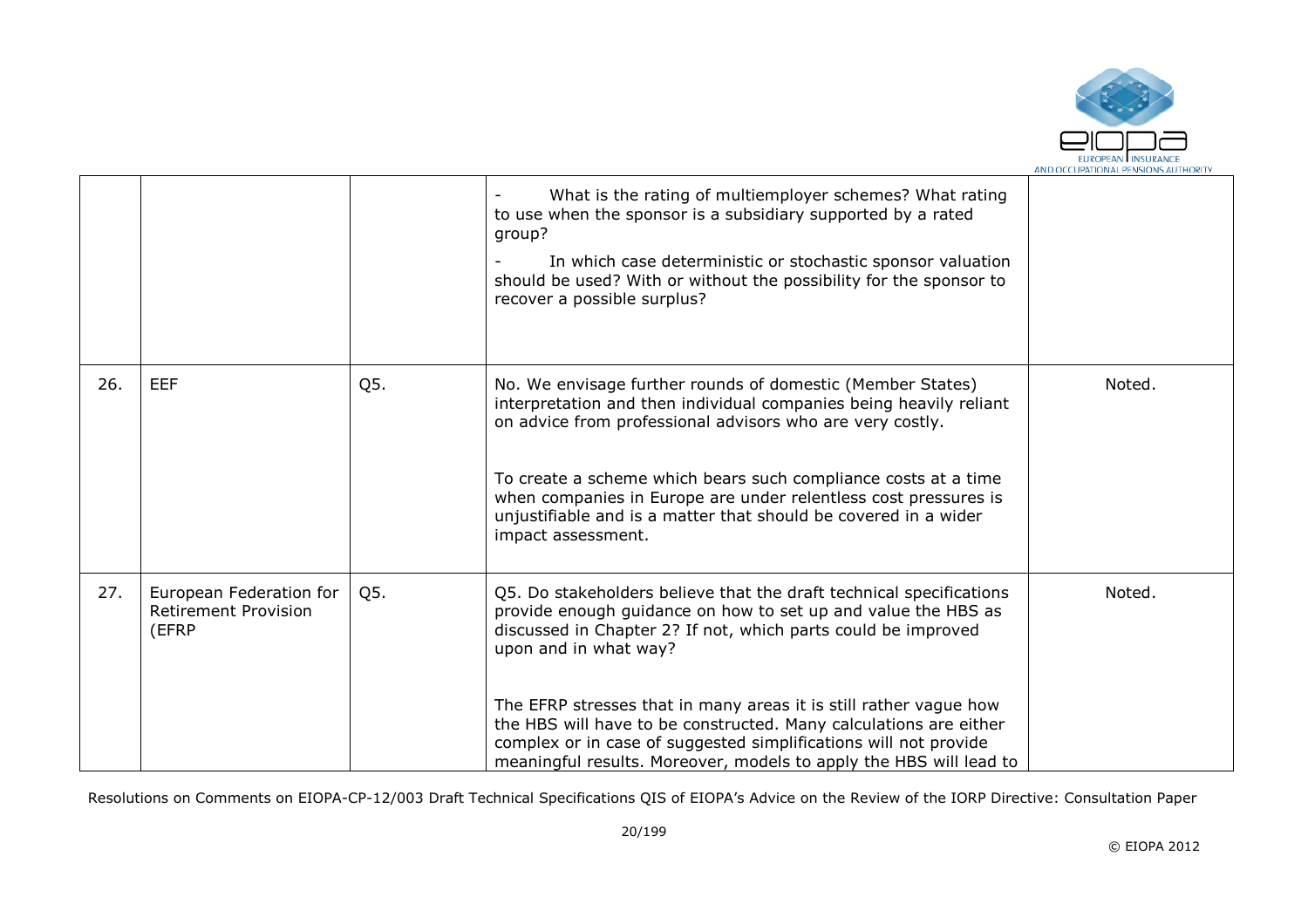

|     |                         |     | increased costs for IORPs.                                                                                                                                                                                                                                                                                                                                                                                                                                                                                                                                                                                                                                                                                                                                                                                                                                                                                                                                                                                                                                                                                  |        |
|-----|-------------------------|-----|-------------------------------------------------------------------------------------------------------------------------------------------------------------------------------------------------------------------------------------------------------------------------------------------------------------------------------------------------------------------------------------------------------------------------------------------------------------------------------------------------------------------------------------------------------------------------------------------------------------------------------------------------------------------------------------------------------------------------------------------------------------------------------------------------------------------------------------------------------------------------------------------------------------------------------------------------------------------------------------------------------------------------------------------------------------------------------------------------------------|--------|
|     |                         |     | Limited guidance is provided on how to value the steering and<br>adjustment mechanisms, whereas these elements differentiate<br>IORPs from insurance companies are relatively new compared to<br>the well-developed Solvency II framework. For a detailed<br>valuation of the steering and adjustment mechanisms a stochastic<br>analysis is required. Guidance with respect to this valuation is<br>missing, which will lead to large differences in the answers related<br>to the same balance sheet items, both as a result of interpreting<br>how and which options should be taken into account, the way<br>these options should be calculated and the (different)<br>simplifications that IORPs will use. Since so many choices can be<br>made, the comparability of data will be difficult, even more so<br>because EIOPA will not have an insight in the underlying<br>calculations. The valuation of sponsor support is especially<br>complex. Moreover, the current specifications are not designed for<br>multi-employer IORPs, undertakings of multinationals and not-for-<br>profit employers. |        |
|     |                         |     | Regarding market consistent valuation, the EFRP warns that it is<br>likely that different organisations/approaches can come up with<br>different results even though all are market consistent. Figures<br>resulting from the QIS are very dependent on assumptions (in<br>calibrating the model etc.) and could therefore be unreliable. The<br>model risk could be quite severe.                                                                                                                                                                                                                                                                                                                                                                                                                                                                                                                                                                                                                                                                                                                          |        |
| 28. | Federation of the Dutch | Q5. | Technically the guidance seems to be sufficient to set up a HBS,                                                                                                                                                                                                                                                                                                                                                                                                                                                                                                                                                                                                                                                                                                                                                                                                                                                                                                                                                                                                                                            | Noted. |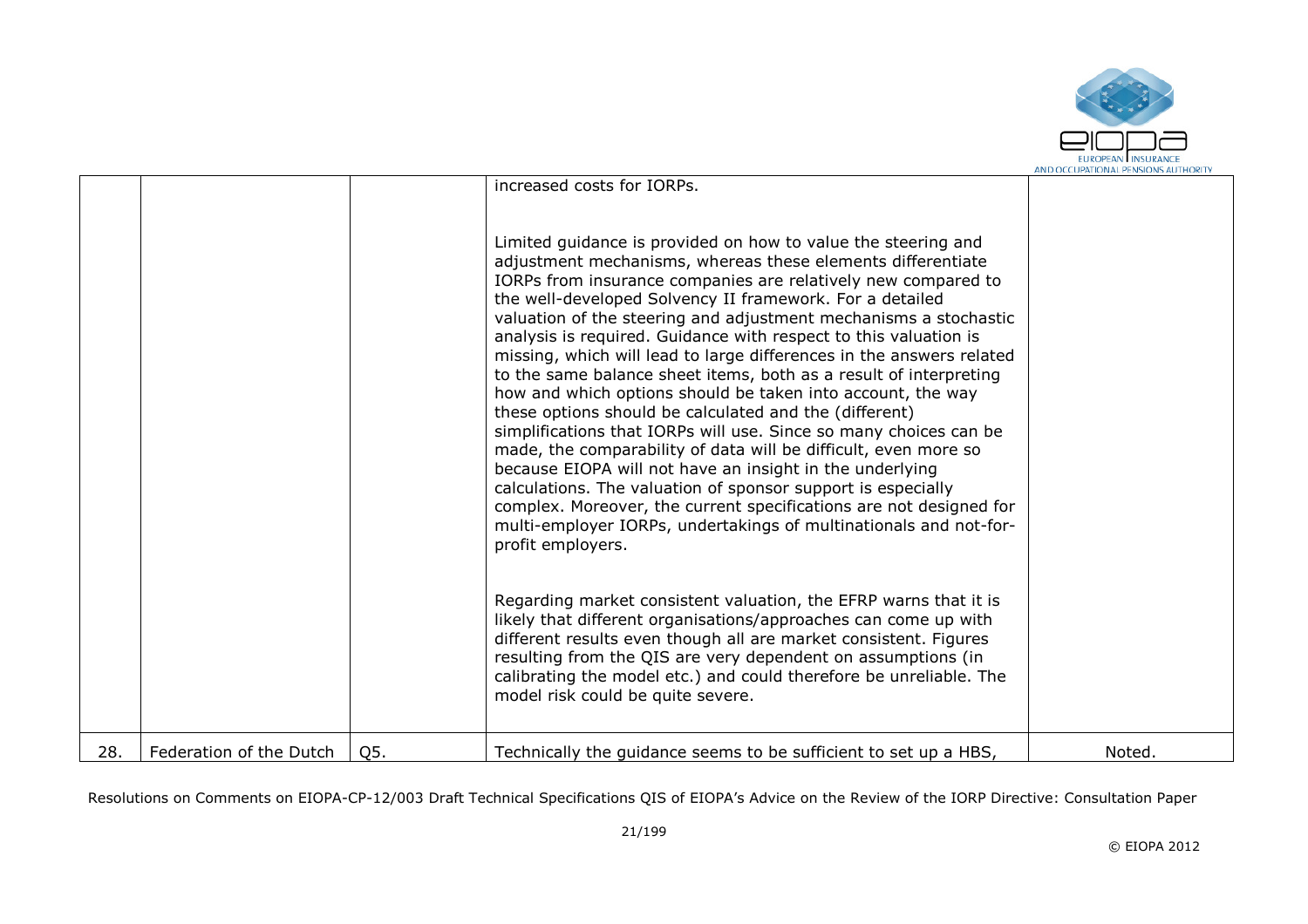

| Pension Funds | but there is still much room for interpretation. We are of the<br>opinion that in many areas it is still rather vague how the HBS will<br>have to be set up. Many calculations are either too complex or, in<br>case of suggested simplifications, will not provide meaningful<br>results.                                                                                                                                                                            |  |
|---------------|-----------------------------------------------------------------------------------------------------------------------------------------------------------------------------------------------------------------------------------------------------------------------------------------------------------------------------------------------------------------------------------------------------------------------------------------------------------------------|--|
|               | If this would be the only QIS (at Lamfalussy Level 1) before the<br>proposal of an IORP II by the European Commission is launched,<br>certainly not all relevant questions can be addressed and clearly<br>answered in one run. EIOPA should ask for even more information<br>and data than it is planning to ask in this up-coming and complex<br>QIS.                                                                                                               |  |
|               | If the outcome of the first QIS would be unclear, EIOPA will need a<br>second QIS and possibly even more QISs. Therefore the outcome<br>of only one QIS may not be adequate to feed into the impact<br>assessment to be carried out by the European Commission.                                                                                                                                                                                                       |  |
|               | Insights from the Netherlands with market consistent valuation,<br>demonstrate that it is likely that different<br>organisations/approaches will come up with different results even<br>though all these results are market consistent. Data from the QIS<br>will therefore most likely be unreliable and (very) dependent on<br>assumptions (in calibrating the model etc.). This model risk could<br>be quite severe. EIOPA needs to provide more quidance on this. |  |
|               | Limited guidance is also provided on how to value the steering and<br>adjustment mechanisms, whereas these elements are essential for<br>IORPs and new compared to the well-developed Solvency II<br>framework and differentiate IORPs from insurance companies. This                                                                                                                                                                                                 |  |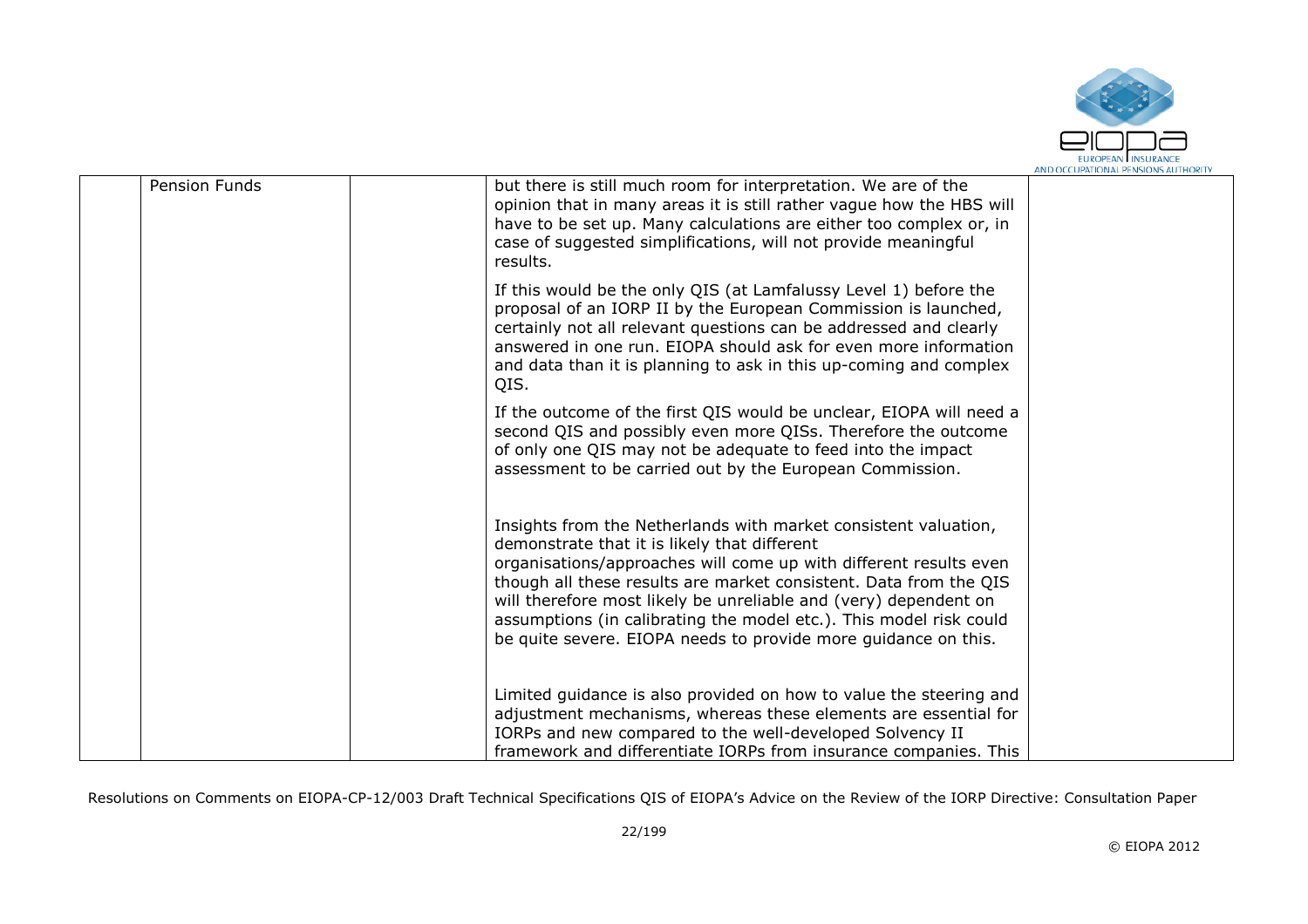

|     |                                                        |     | will lead to large differences in the answers related to the same<br>balance sheet items, both as a result of interpreting how and<br>which options should be taken into account, the way these options<br>should be calculated and the (different) simplifications that IORPs<br>will use. Since so many choices need to be made, the<br>comparability of data will be difficult. It would therefore be useful<br>to learn from IORPs how they calculate the numbers. They should<br>be asked which underlying assumptions are being used, even<br>though this would require IORPs to deliver even more information. |                                                                         |
|-----|--------------------------------------------------------|-----|-----------------------------------------------------------------------------------------------------------------------------------------------------------------------------------------------------------------------------------------------------------------------------------------------------------------------------------------------------------------------------------------------------------------------------------------------------------------------------------------------------------------------------------------------------------------------------------------------------------------------|-------------------------------------------------------------------------|
|     |                                                        |     | EIOPA is not asking for an indication of the differences between<br>the options in HBS 4.37, i.e. stochastic, deterministic,<br>deterministic $+$ guarantees.                                                                                                                                                                                                                                                                                                                                                                                                                                                         |                                                                         |
|     |                                                        |     | Starting with a first simple QIS and gradually deciding on where<br>more sophistication is needed in the next QISs (at Lamfalussy<br>Level 1) would therefore quarantee a better process and results.                                                                                                                                                                                                                                                                                                                                                                                                                 |                                                                         |
| 29. | <b>Financial Reporting</b><br>Council - staff response | Q5. | The specifications for setting up and valuing the holistic balance<br>sheet are probably sufficient. However they might be easier to<br>understand if there were worked examples. These would reduce<br>the risk of misinterpretation of the specification.                                                                                                                                                                                                                                                                                                                                                           | Noted.                                                                  |
|     |                                                        |     | We note that the specifications anticipate that calculations will be<br>carried out stochastically. The nature and size of most UK defined<br>benefit IORPs is likely to mean that deterministic calculations<br>would be more proportionate and would be sufficiently accurate.                                                                                                                                                                                                                                                                                                                                      |                                                                         |
| 30. | German Institute of<br><b>Pension Actuaries</b>        | Q5. | General remarks:<br>1. The items falling under Q5 are handled in the following                                                                                                                                                                                                                                                                                                                                                                                                                                                                                                                                        | Partially agreed. The<br>text on the mortality<br>tables to be used was |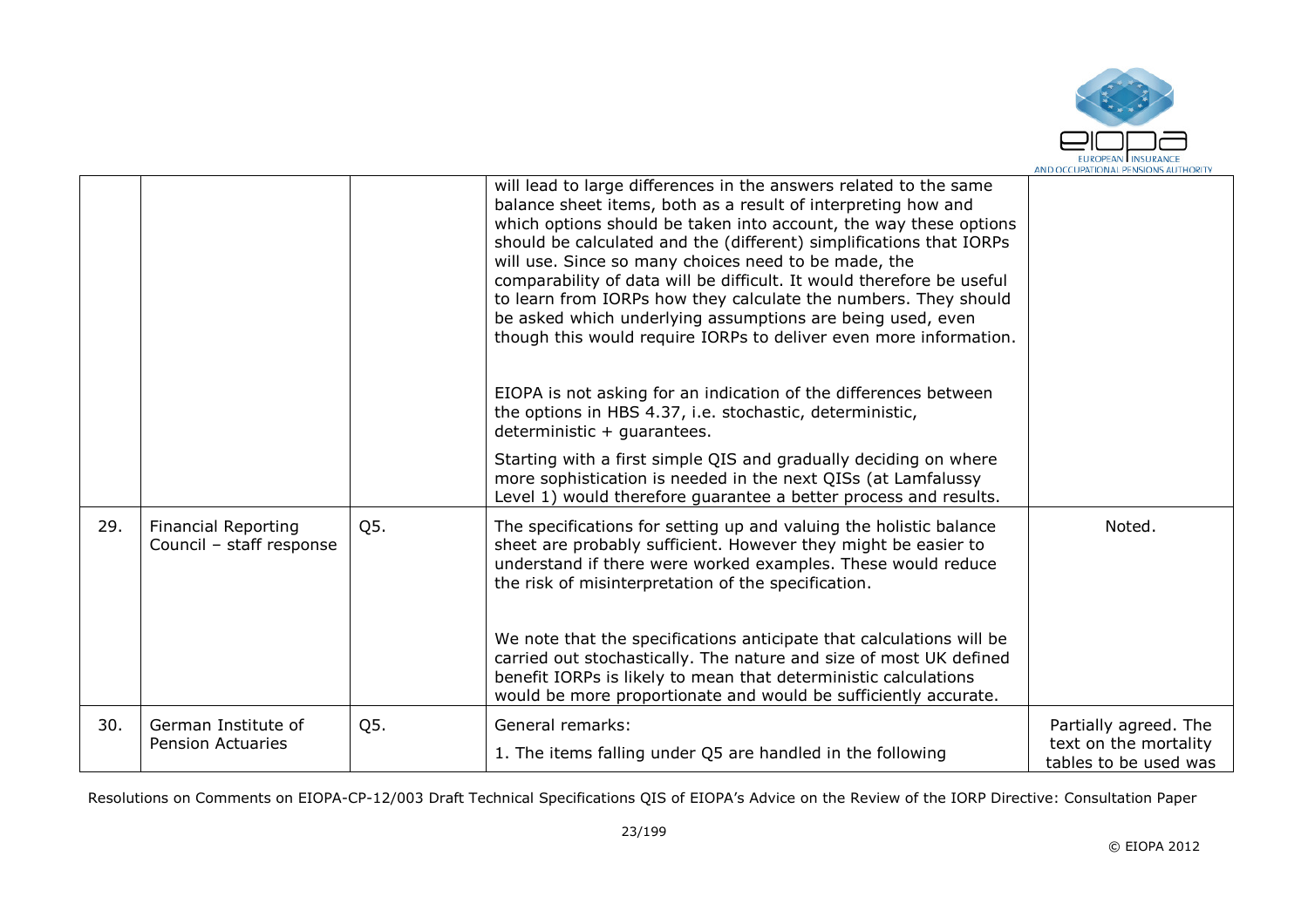

|  | questions so these are not addressed under this question.                                                                                                                                                                                                                                                                                                                                                                                        | changed. The                                                                                                                                                                                          |
|--|--------------------------------------------------------------------------------------------------------------------------------------------------------------------------------------------------------------------------------------------------------------------------------------------------------------------------------------------------------------------------------------------------------------------------------------------------|-------------------------------------------------------------------------------------------------------------------------------------------------------------------------------------------------------|
|  |                                                                                                                                                                                                                                                                                                                                                                                                                                                  |                                                                                                                                                                                                       |
|  | 2. To comment on all the details of section 2 would exceed the<br>given frame. We therefore only discuss points of general<br>importance here.                                                                                                                                                                                                                                                                                                   | segmentation of<br>obligations was<br>changed to make clear<br>that all schemes have                                                                                                                  |
|  | In HBS.4.2 it is required that the cash flow projections should be<br>based on the most recent mortality tables which include a future<br>trend in the mortality rate although special mortality tables based<br>on the individual structure of the population of members and<br>beneficiaries of the IORP are applied. In those cases these specific<br>mortality tables of the IORP should be applicable for the cash flow<br>projections too. | to be taken into<br>account which include<br>any guarantees to<br>members and<br>beneficiaries<br>irrespective of how<br>these schemes are so<br>far classified in the<br>different Member<br>States. |
|  | For the segmentation into pure conditional, pure discretionary and<br>mixed benefits it is very likely that economically similar pension<br>plans will be classified differently in the different member states<br>due to different legal frameworks and different interpretations of<br>the definitions. This is likely to lead to results that will not be<br>comparable (HBS.4.23 - HBS.4.33).                                                |                                                                                                                                                                                                       |
|  | The calculation of the best estimate of non-unconditional benefits<br>is very complex and time consuming. A simplification is necessary<br>to reduce work and to achieve comparability between different<br>IORPs and different member states.                                                                                                                                                                                                   |                                                                                                                                                                                                       |
|  | In HBS.4.47 there are two cases mentioned:                                                                                                                                                                                                                                                                                                                                                                                                       |                                                                                                                                                                                                       |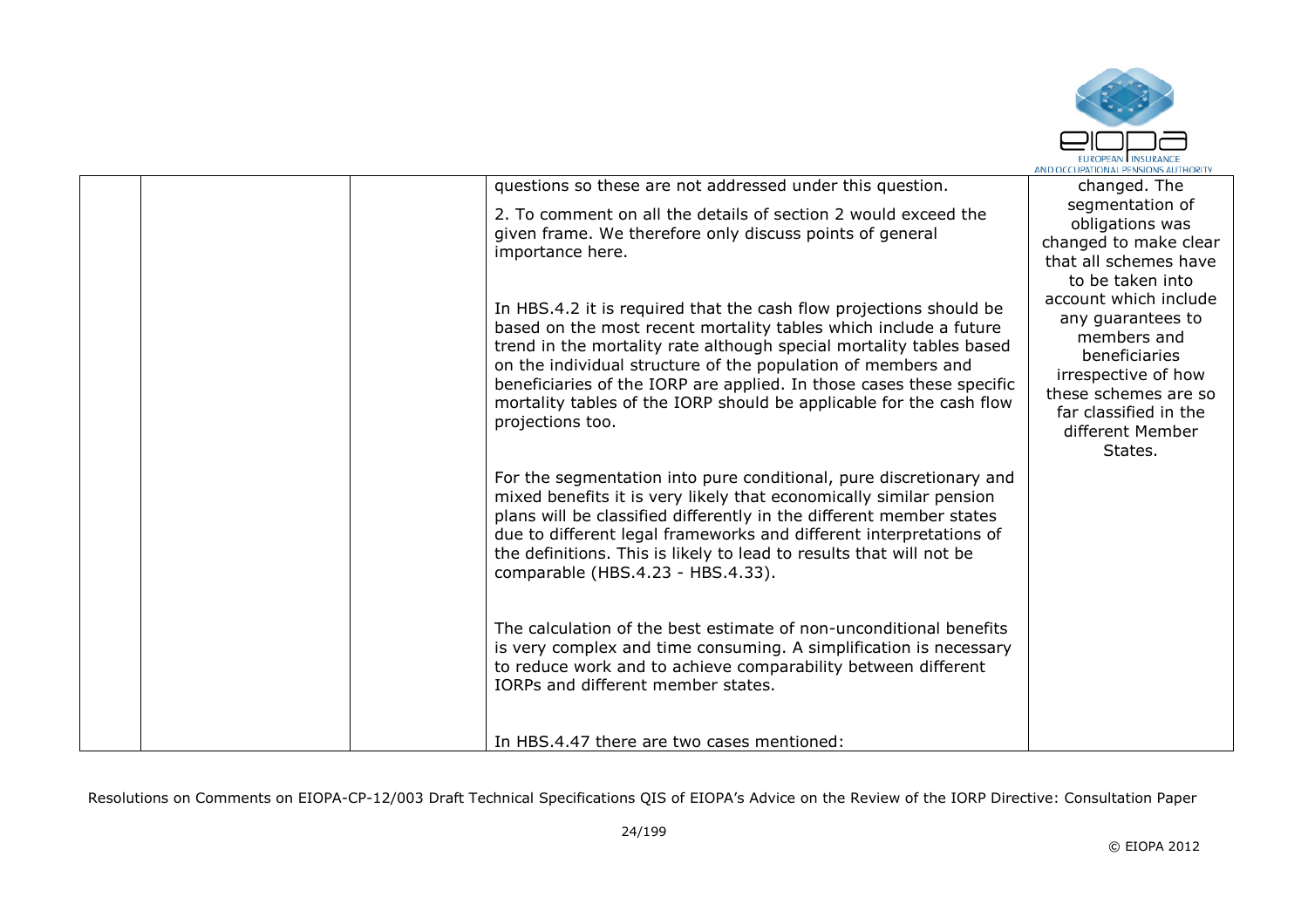

|  | The sponsor provides unlimited support and a pension<br>a)<br>protection scheme is in place that guarantees a reduced amount of<br>benefits.                                                                                                                                                                                                                                                                                                                                                                                                                      |  |
|--|-------------------------------------------------------------------------------------------------------------------------------------------------------------------------------------------------------------------------------------------------------------------------------------------------------------------------------------------------------------------------------------------------------------------------------------------------------------------------------------------------------------------------------------------------------------------|--|
|  | The sponsor provides unlimited support and there is no<br>b)<br>pension protection scheme in place.                                                                                                                                                                                                                                                                                                                                                                                                                                                               |  |
|  | There are countries (e.g. Germany) where the pension protection<br>scheme guarantees essentially the full amount of benefits.                                                                                                                                                                                                                                                                                                                                                                                                                                     |  |
|  | In general, the risk margin (c.f. section 2.5.) should be accounted<br>for in the calculation of the technical provisions. It is only an<br>option to drop the risk margin. The general question has to be<br>answered whether the solvency capital requirement (SCR) covers<br>all the risks - including those risks already accounted for in the<br>risk margin - or not. If the SCR covers all the risks then there is<br>no space for an additional risk margin incorporated in the technical<br>provisions. Here too there is an element of double counting. |  |
|  | Many IORPs calculate their technical provision as the difference<br>between the present values of all future benefits (including<br>benefits corresponding to future service) minus the present value<br>of future contributions (including contributions for future service).<br>This should be taken into account in connection with the sponsor<br>support (HBS.6.12 and HBS.6.13).                                                                                                                                                                            |  |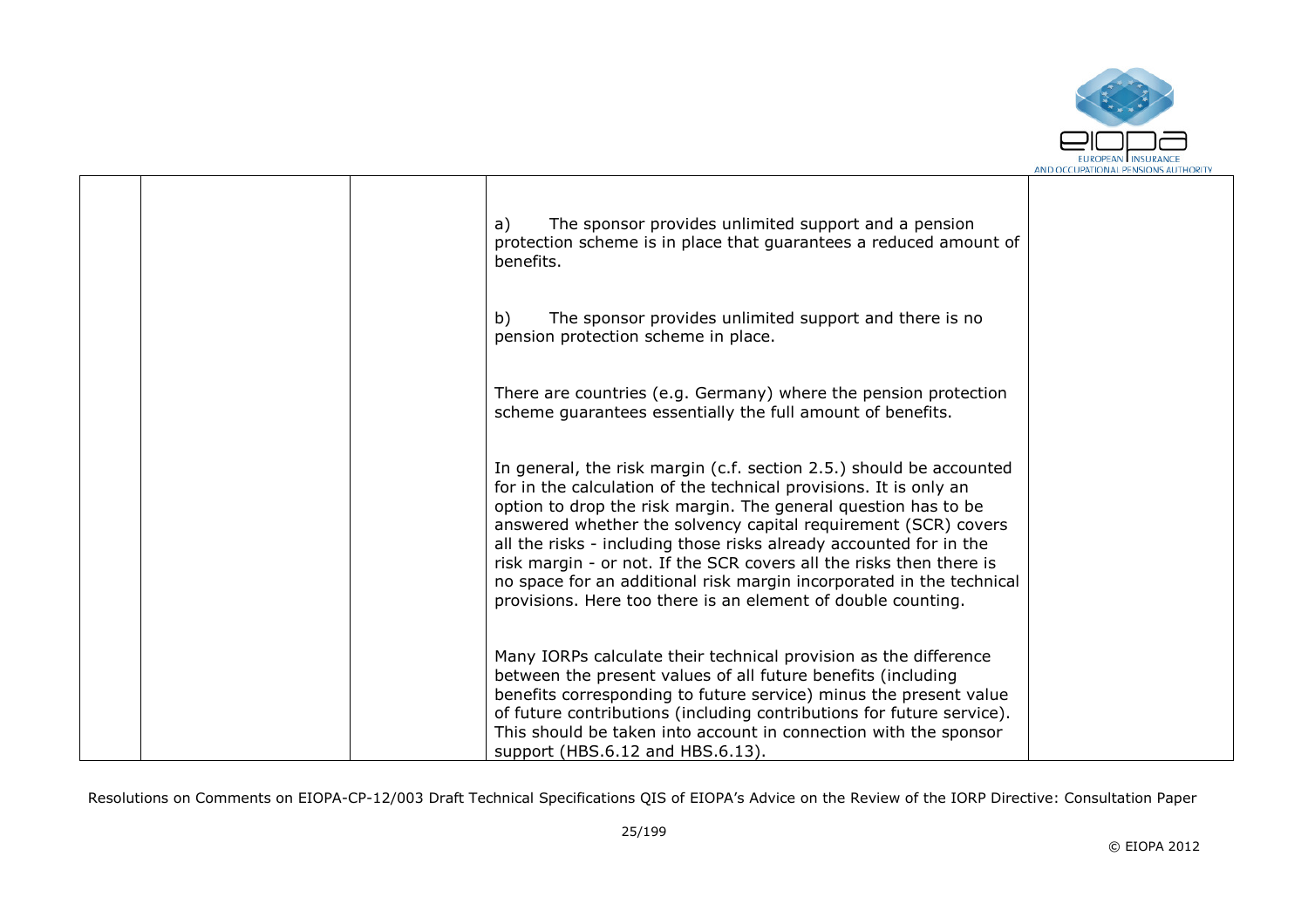

|     |                                                           |     | Taken as a whole the suggestions for the valuation of the sponsor<br>support are too complex, difficult to understand and many IORP's<br>will not have the technical ability to perform the necessary<br>calculations.                                                                                                                                                                                                                                                                                                                                                                                                                                                                                                                                                                                                                                                                                                                                                                                                                                                                                       |                                                                                                                                       |
|-----|-----------------------------------------------------------|-----|--------------------------------------------------------------------------------------------------------------------------------------------------------------------------------------------------------------------------------------------------------------------------------------------------------------------------------------------------------------------------------------------------------------------------------------------------------------------------------------------------------------------------------------------------------------------------------------------------------------------------------------------------------------------------------------------------------------------------------------------------------------------------------------------------------------------------------------------------------------------------------------------------------------------------------------------------------------------------------------------------------------------------------------------------------------------------------------------------------------|---------------------------------------------------------------------------------------------------------------------------------------|
| 31. | <b>GESAMTMETALL -</b><br>Federation of German<br>employer | Q5. | We do not agree that the holistic balance sheet approach based on<br>market-consistent valuation is appropriate for IORPs. In particular<br>the valuation of sponsor support is too complex and especially ill-<br>designed for multi-employer IORPs which are often among the<br>largest IORPs.<br>We are also concerned about the reliance on ratings in the<br>computations. There was a clear commitment by representatives<br>at the G20 summit to reduce the reliance on ratings in financial<br>regulation. This point has been taken up by the OECD in redrafting<br>the Core Principles for Occupational Pension Regulation and the<br>European Commission in its draft revision of the Credit Ratings<br>Directive. It should be noted that the vast majority of employers<br>who sponsor occupational pensions are not rated. These are<br>especially to be found in the SME segment. By making the<br>provision of pensions more expensive for this group of the<br>workforce, EIOPA would be clearly acting against the aims of the<br>European Commission as stated in its recent White Paper. | Noted. EIOPA generally<br>encourages the use of<br>other information, but<br>couldn't do without<br>external ratings at this<br>time. |
| 32. | Groupe Consultatif<br>Actuariel Européen                  | Q5. | Do stakeholders believe that the draft technical specifications<br>provide enough                                                                                                                                                                                                                                                                                                                                                                                                                                                                                                                                                                                                                                                                                                                                                                                                                                                                                                                                                                                                                            | Noted.                                                                                                                                |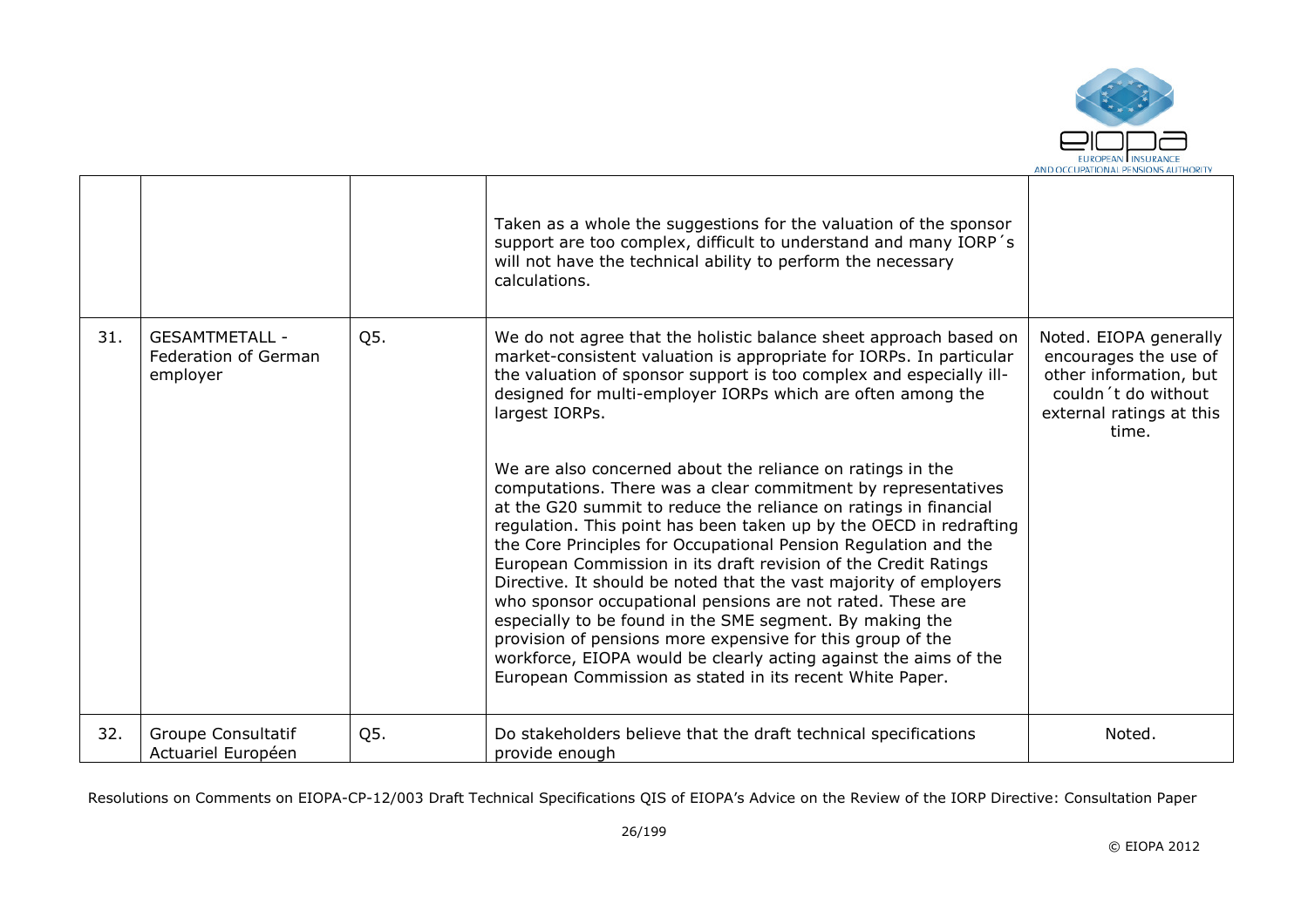

|  | guidance on how to set up and value the holistic balance sheet as<br>discussed                                                                                                                                                                                                                                                                                                                                                                                                                                                                                                                                                                                                  |  |
|--|---------------------------------------------------------------------------------------------------------------------------------------------------------------------------------------------------------------------------------------------------------------------------------------------------------------------------------------------------------------------------------------------------------------------------------------------------------------------------------------------------------------------------------------------------------------------------------------------------------------------------------------------------------------------------------|--|
|  | in Chapter 2? If not, which parts could be improved upon and in<br>what way?                                                                                                                                                                                                                                                                                                                                                                                                                                                                                                                                                                                                    |  |
|  | Partly. The technical specifications provide guidance on the<br>implementation of the holistic balance sheet, but they are at a<br>high level: how exactly the implementation of many of the<br>valuation mechanisms should be done does not become clear,<br>other than some general principles such as market consistency.<br>Specifically, permitted ranges for parameter values (for example<br>for means and volatilities used in the valuation of sponsor support<br>and non-unconditional benefits) are missing, so that in practice<br>identical security mechanisms may end having wildly varying<br>values depending on the underlying assumptions in the valuation.  |  |
|  | The specifications are confusing on the setup with regard to the<br>stochastic simulation, with respect to the asset (scenario) model.<br>Section HBS 3.11 points out that the assumptions "assumes no<br>arbitrage opportunity". However, section HBS 4.58 states that "a<br>stochastic simulation approach would consist of an appropriate<br>market consistent asset model for projections of asset prices and<br>returns (such as equity prices, fixed interest rate and property<br>returns)". The latter seems to suggest a real world scenario set.<br>We think using a risk neutral scenario set is the correct way of<br>valuing the options in the pension contracts. |  |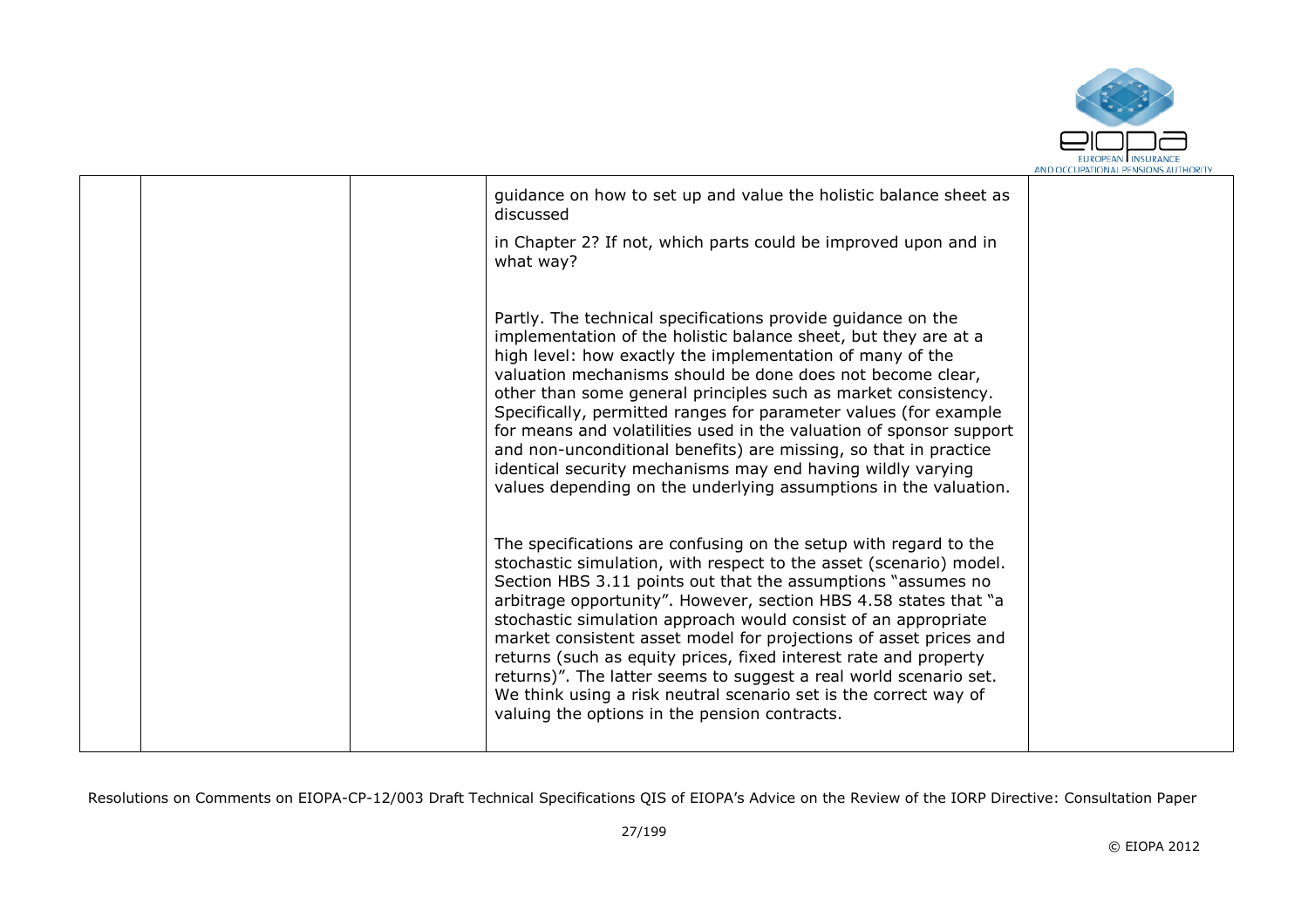

|  | There is no indication of any rules that may constitute the<br>prudential framework that EIOPA envisages with the HBS.<br>Especially, recovery periods, specific use of the MCR and SCR, use<br>of Level A and B liabilities and any required changes to the<br>existing steering mechanisms come to mind as being very<br>important to assess any impact of the HBS.                                                                                                                                                                                                                                                                                                                                                                                                                                                                                                                                                                                                                                   |  |
|--|---------------------------------------------------------------------------------------------------------------------------------------------------------------------------------------------------------------------------------------------------------------------------------------------------------------------------------------------------------------------------------------------------------------------------------------------------------------------------------------------------------------------------------------------------------------------------------------------------------------------------------------------------------------------------------------------------------------------------------------------------------------------------------------------------------------------------------------------------------------------------------------------------------------------------------------------------------------------------------------------------------|--|
|  | One very important aspect of the valuation of the security<br>mechanisms is not mentioned: the time horizon to be taken into<br>account for the valuation of the options. In section HBS.4.6 the<br>time horizon for the projection of the cashflows is clearly defined.<br>However, the time horizon over which the security mechanisms<br>should be valued is not mentioned. Obviously, the value of the<br>security mechanisms will be heavily influenced by the time horizon<br>chosen (in general, the longer the time horizon, the larger the<br>value of the security mechanism), so some guidance as to EIOPA's<br>thoughts on this issue would be helpful. An obvious choice would<br>be to set the time horizon of the valuation of the security<br>mechanisms equal to the time horizon of the recovery periods.<br>Since no information on recovery periods is provided in the QIS,<br>this means that any relevant recovery period from the current<br>prudential framework could be used. |  |
|  | Third, the discussion on conditional and discretionary benefits still<br>leaves room for many different interpretations. The valuation<br>method to be used for mixed benefits is not clear. This is<br>acknowledged in the specifications, but poses a problem in<br>implementing this particular valuation mechanism.                                                                                                                                                                                                                                                                                                                                                                                                                                                                                                                                                                                                                                                                                 |  |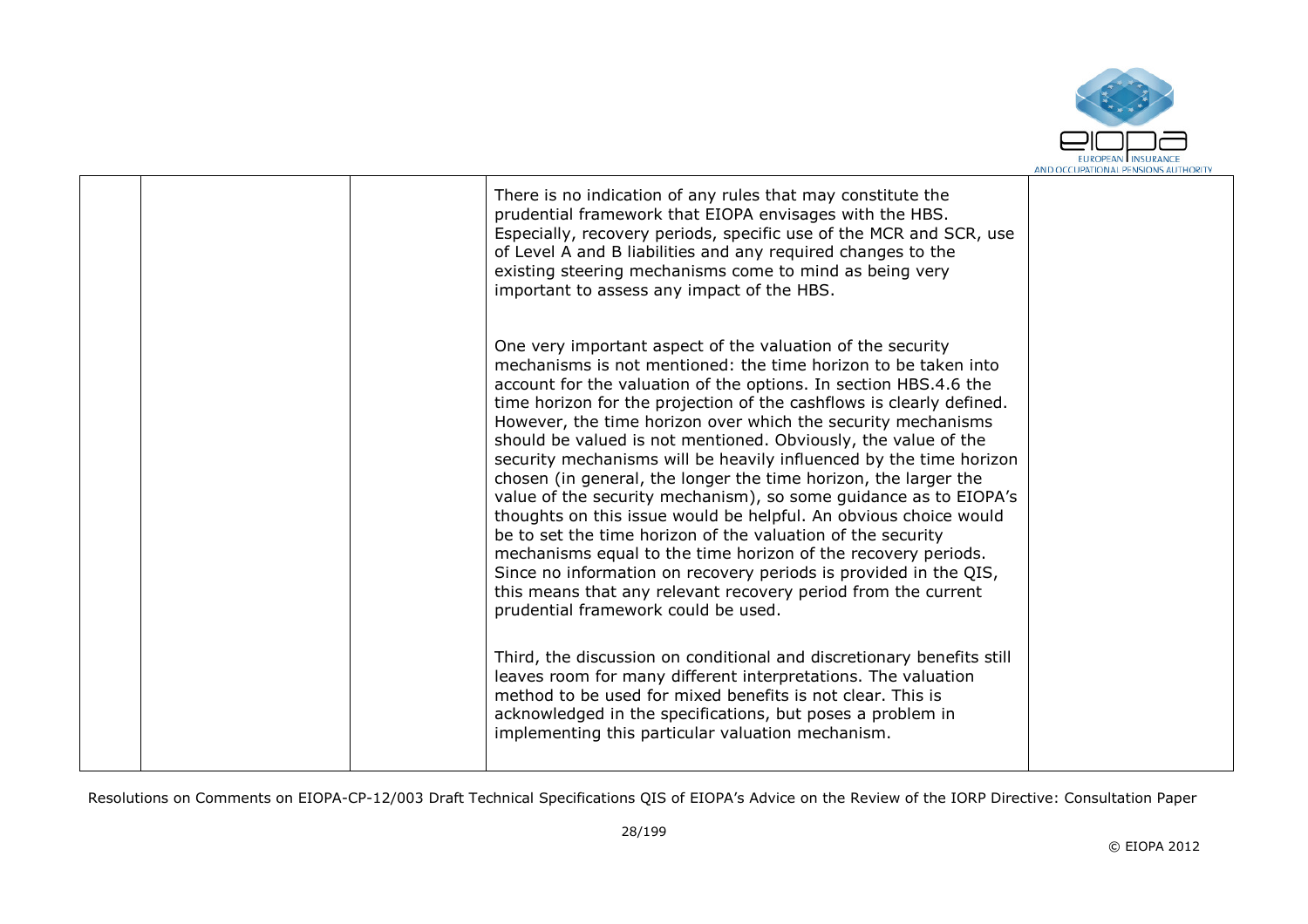

|     |                                              |     | To improve the QIS process it would be useful to start with a<br>simple QIS and in further studies extend it to more in-depth and<br>complex areas. To gain insight into the underlying assumptions<br>being used, IORPSs should provide details of those assumptions<br>when performing the QIS. This information can be used for a next<br>OIS. |                                                                                                                                       |
|-----|----------------------------------------------|-----|---------------------------------------------------------------------------------------------------------------------------------------------------------------------------------------------------------------------------------------------------------------------------------------------------------------------------------------------------|---------------------------------------------------------------------------------------------------------------------------------------|
| 33. | Hundred Group of<br><b>Finance Directors</b> | Q5. | Do stakeholders believe that the draft technical specifications<br>provide enough guidance on how to set up and value the holistic<br>balance sheet as discussed in Chapter 2? If not, which parts could<br>be improved upon and in what way?                                                                                                     | Noted.                                                                                                                                |
|     |                                              |     | As discussed above, the consultation provides no indication of the<br>regulatory regime of which the holistic balance sheet will form a<br>part, and, as a result, the elements of the holistic balance sheet<br>are effectively meaningless.                                                                                                     |                                                                                                                                       |
| 34. | <b>IBM Deutschland</b><br>Pensionsfonds AG   | Q5. | No. The draft technical specifications do not sufficiently recognize<br>the full variety of schemes that operate in the Member States.<br>Participants will, therefore, interpret the specifications differently<br>leading to figures that are not comparable.                                                                                   | Noted. EIOPA generally<br>encourages the use of<br>other information, but<br>couldn't do without<br>external ratings at this<br>time. |
|     |                                              |     | In particular the valuation of sponsor support is too complex and<br>impractical and not suited to multi-employer IORPs, quasi-public<br>institutions, non-listed and/or non-rated corporates, subsidiaries<br>of foreign enterprises etc.                                                                                                        |                                                                                                                                       |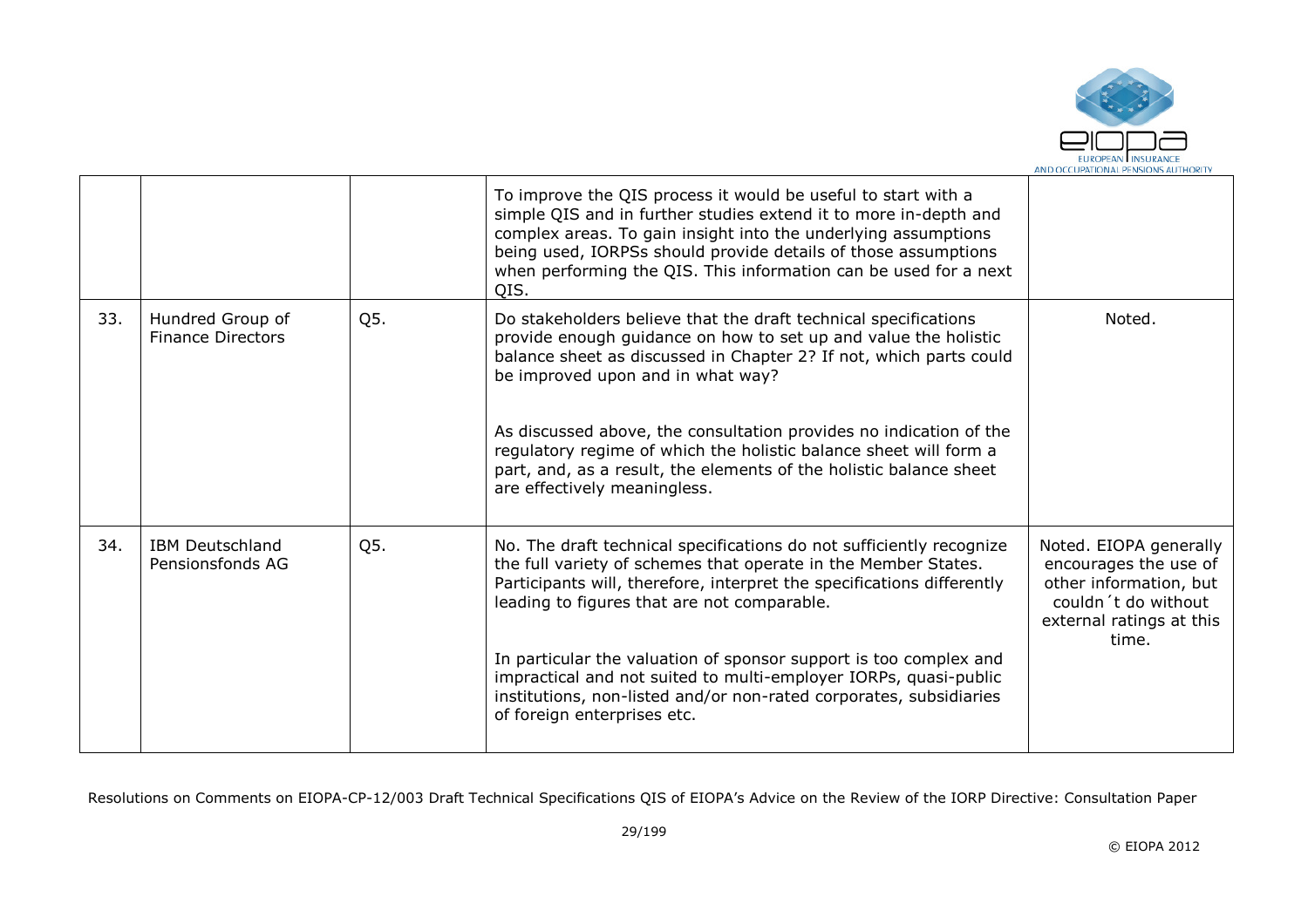

|     |                                       |     | We are concerned about the reliance on ratings in the<br>computations. There was a clear commitment by representatives<br>at the G20 summit to reduce the reliance on ratings in financial<br>regulation. This point has been taken up by the OECD in redrafting<br>the Core Principles for Occupational Pension Regulation and the<br>European Commission in its draft revision of the Credit Ratings<br>Directive. It should be noted that the vast majority of employers<br>who sponsor occupational pensions are not rated. These are<br>especially to be found in the SME segment that often employs low<br>income workers. By making the provision of pensions more<br>expensive for this group of the workforce, EIOPA would be clearly<br>acting against the aims of the European Commission as stated in<br>its recent White Paper. |        |
|-----|---------------------------------------|-----|----------------------------------------------------------------------------------------------------------------------------------------------------------------------------------------------------------------------------------------------------------------------------------------------------------------------------------------------------------------------------------------------------------------------------------------------------------------------------------------------------------------------------------------------------------------------------------------------------------------------------------------------------------------------------------------------------------------------------------------------------------------------------------------------------------------------------------------------|--------|
| 35. | Institute and Faculty of<br>Actuaries | Q5. | Do stakeholders believe that the draft technical specifications<br>provide enough guidance on how to set up and value the holistic<br>balance sheet as discussed in Chapter 2? If not, which parts could<br>be improved upon and in what way?                                                                                                                                                                                                                                                                                                                                                                                                                                                                                                                                                                                                | Noted. |
|     |                                       |     | As noted above we doubt that the guidance is sufficiently detailed<br>to result in consistent interpretations between IORPs and between<br>Member States. Moreover we believe that few, if any, UK IORPs<br>use stochastic calculations to the extent envisaged by the draft<br>specification and that setting up valuation systems to do this<br>would be a costly exercise.                                                                                                                                                                                                                                                                                                                                                                                                                                                                |        |
| 36. | <b>Insurance Europe</b>               | Q5. | Insurance Europe thinks that the draft technical specifications<br>provide enough guidance on how to set up and value the holistic<br>balance sheet but doubts on its feasibility in practise. Especially<br>for smaller IORPs some guidance should be provided how to use                                                                                                                                                                                                                                                                                                                                                                                                                                                                                                                                                                   | Noted. |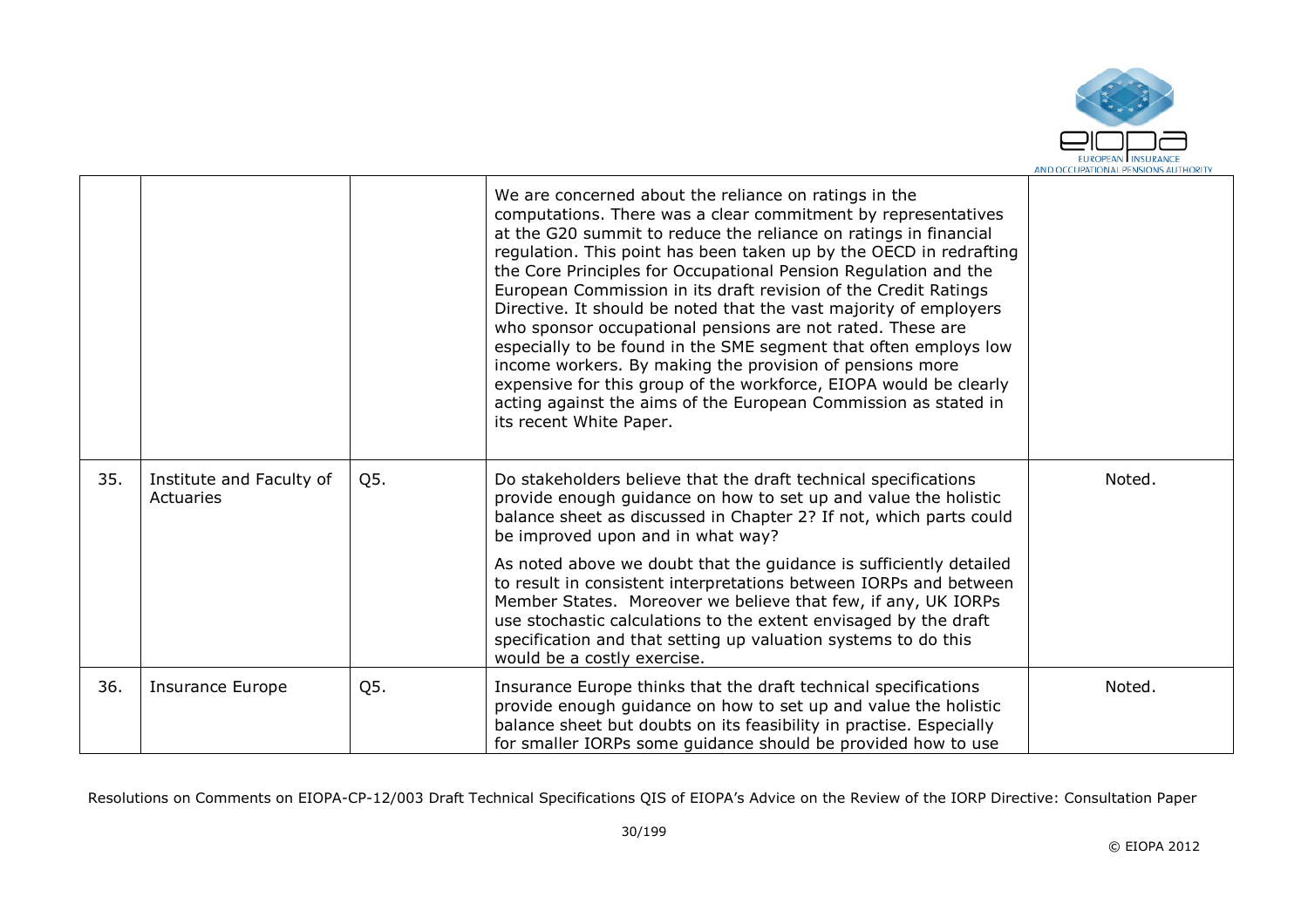

|     |               |     | company own data and parameters.                                                                                                                                                                                                                                                                                                                                                                    |                                                                              |
|-----|---------------|-----|-----------------------------------------------------------------------------------------------------------------------------------------------------------------------------------------------------------------------------------------------------------------------------------------------------------------------------------------------------------------------------------------------------|------------------------------------------------------------------------------|
|     |               |     | For more information on which parts should be improved, please<br>refer to the paragraph specific responses.                                                                                                                                                                                                                                                                                        |                                                                              |
| 37. | KPMG LLP (UK) | Q5. | We do not see how to allow for the values of guarantees to IORPs.<br>e.g. where the parent company of a sponsor has guaranteed the<br>pensions liabilities of the sponsoring employer in a group.                                                                                                                                                                                                   | Noted.                                                                       |
|     |               |     | There also appears to be no allowance for the loss-absorbancy of<br>deferred tax in the sponsoring employer (rather than in the IORP<br>itself, which is not an issue for UK schemes).                                                                                                                                                                                                              |                                                                              |
| 38. | Mercer Ltd    | Q5. | Do stakeholders believe that the draft technical specifications<br>provide enough quidance on how to set up and value the holistic<br>balance sheet as discussed in Chapter 2? If not, which parts could<br>be improved upon and in what way?                                                                                                                                                       | Partially agreed. An<br>inflation risk module<br>was included in the<br>SCR. |
|     |               |     | Although there appears to be sufficient information to carry out<br>the proposed calculations, the results produced are not likely to be<br>useful or representative in many cases. That is, the information<br>provided results in too narrow approach and there is not sufficient<br>flexibility given for those cases where the resulting measures do<br>not produce useful outcomes.            |                                                                              |
|     |               |     | On the other hand, the approaches proposed are costly to<br>implement and likely to impose disproportionate cost on many<br>IORPs. Many have fairly straightforward benefit structures and<br>investment strategies, and are unlikely to use stochastic models<br>because they will provide very little additional useful information<br>beyond what can be gleaned from deterministic measures and |                                                                              |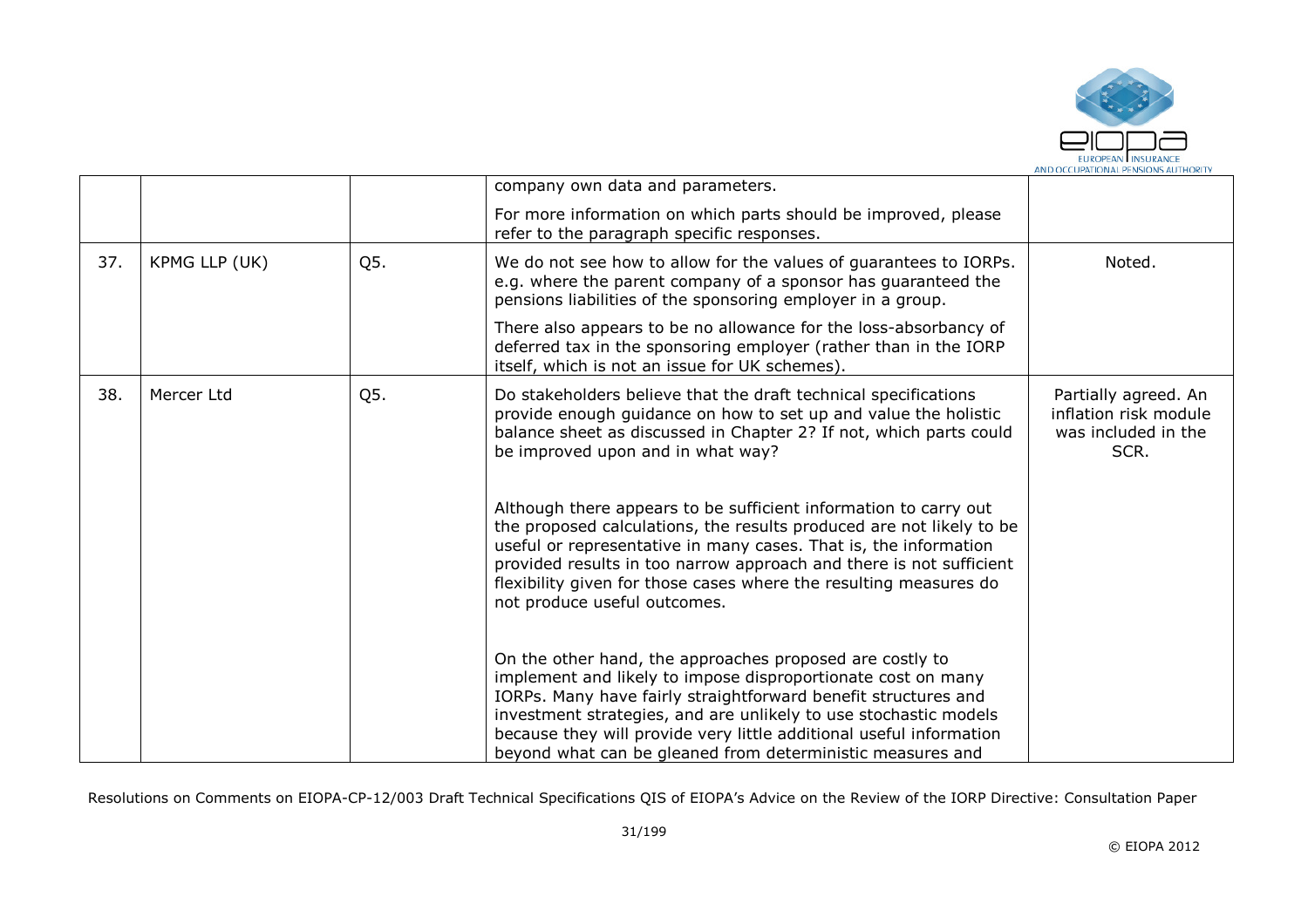

|     |                                                 |     | scenario testing.                                                                                                                                                                                                                                                                                                                                                                                                                                                                                      |        |
|-----|-------------------------------------------------|-----|--------------------------------------------------------------------------------------------------------------------------------------------------------------------------------------------------------------------------------------------------------------------------------------------------------------------------------------------------------------------------------------------------------------------------------------------------------------------------------------------------------|--------|
|     |                                                 |     | As mentioned in our response to Q3, often the key determinants<br>of liabilities and economic risks are not included in the QIS. Most<br>significantly, an inflation risk module based on market information<br>should be provided. In many geographies, it is common practice to<br>set assumptions such as salary inflation and expected pension<br>increases by reference to market based parameters such as<br>inflation expectations and we would suggest that the QIS allow<br>this flexibility. |        |
|     |                                                 |     | We also find the interest rate stress section unsatisfactory, in<br>particular the proposal that a stressed real yield curve is floored at<br>zero percent (given that on December 2011 many real interest<br>rates were negative). Our strong preference would be for<br>separate treatment of nominal interest rates versus inflation.                                                                                                                                                               |        |
|     |                                                 |     | The suggestion that a spreadsheet is provided with the QIS is in<br>our view welcome, in particular if it facilitates simplifications in<br>situations where participants do not have sufficient detail to<br>accurately carry out calculations.                                                                                                                                                                                                                                                       |        |
| 39. | National Association of<br>Pension Funds (NAPF) | Q5. | Valuation holistic balance sheet                                                                                                                                                                                                                                                                                                                                                                                                                                                                       | Noted. |
|     |                                                 |     | Do stakeholders believe that the draft technical specifications<br>provide enough guidance on how to set up and value the holistic                                                                                                                                                                                                                                                                                                                                                                     |        |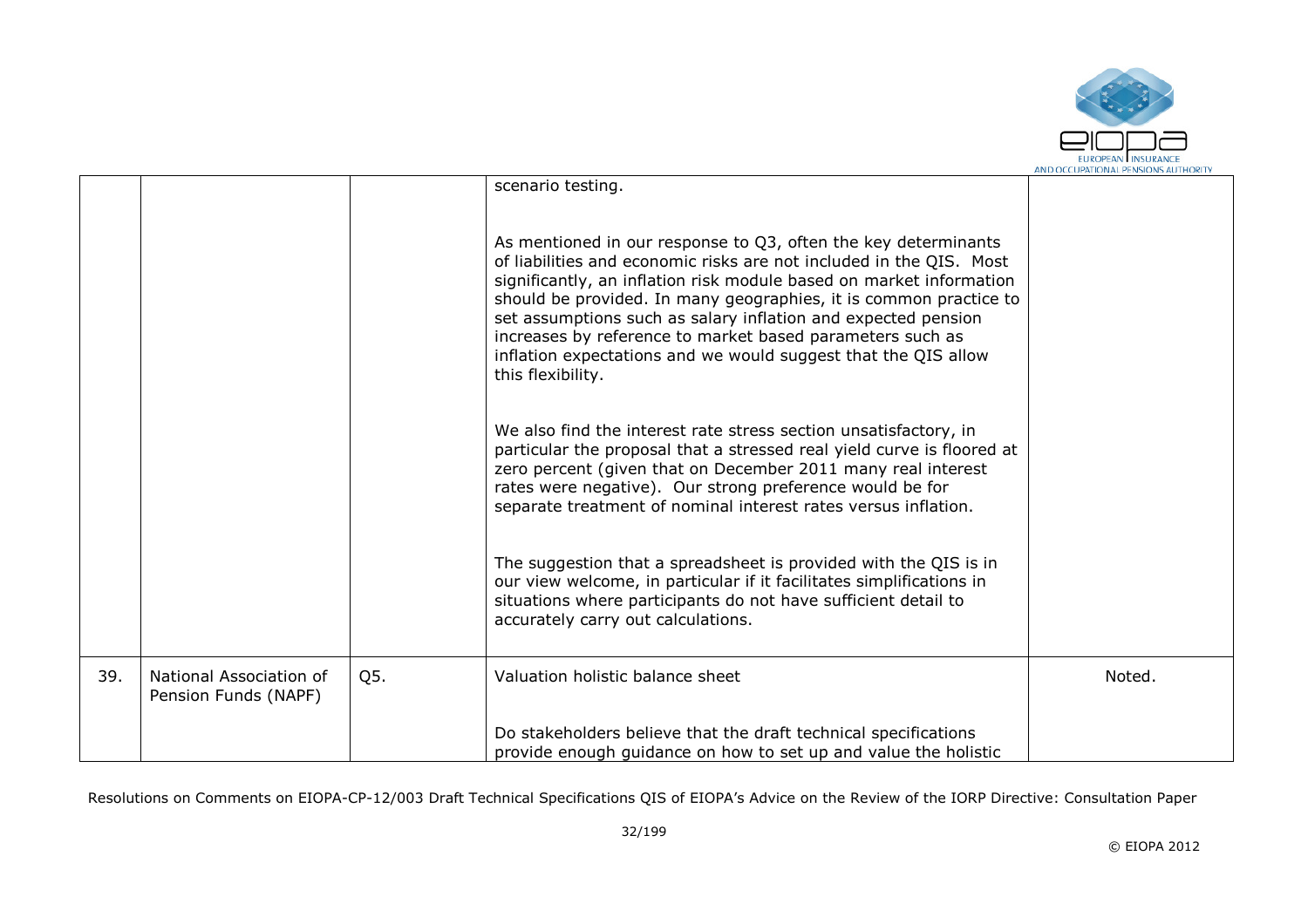

|  |                                                                                                                                                                                                                                                                                                                                                                                                                                                                                                                                                         | AND OCCUPATIONAL PENSIONS AUTHORI |
|--|---------------------------------------------------------------------------------------------------------------------------------------------------------------------------------------------------------------------------------------------------------------------------------------------------------------------------------------------------------------------------------------------------------------------------------------------------------------------------------------------------------------------------------------------------------|-----------------------------------|
|  | balance sheet as discussed in Chapter 2? If not, which parts could<br>be improved upon and in what way?                                                                                                                                                                                                                                                                                                                                                                                                                                                 |                                   |
|  | Although larger schemes will be able to make the calculations<br>required for the Holistic Balance Sheet on the basis of the<br>guidance provided, it does not follow that this will be a good use<br>of time or money.                                                                                                                                                                                                                                                                                                                                 |                                   |
|  | As noted in our answer to question 4 above, a average triennial<br>valuation can cost in the region of €51,000-€102,000 - more for<br>the largest schemes. $\frac{1}{1}$ The calculation of the Holistic Balance<br>Sheet would be even more costly, as it would require extra<br>calculations for sponsor covenant, pension protection schemes and<br>Solvency Capital Requirement.                                                                                                                                                                    |                                   |
|  | With IORPs under a number of severe pressures from market<br>conditions, Quantitative Easing and increasing longevity, these<br>extra burdens are not justified.                                                                                                                                                                                                                                                                                                                                                                                        |                                   |
|  | For some schemes the challenge will be much greater. Multi-<br>employer schemes, for example, would have to incur even greater<br>costs in gathering the information required on the value of each<br>employer's support for the scheme. And it is not clear how publicly<br>funded bodies, such as universities, would go about calculating the<br>Holistic Balance Sheet, particularly the component for sponsor<br>support. There are similar uncertainities in relation to private<br>sector pension schemes where government intervention would be |                                   |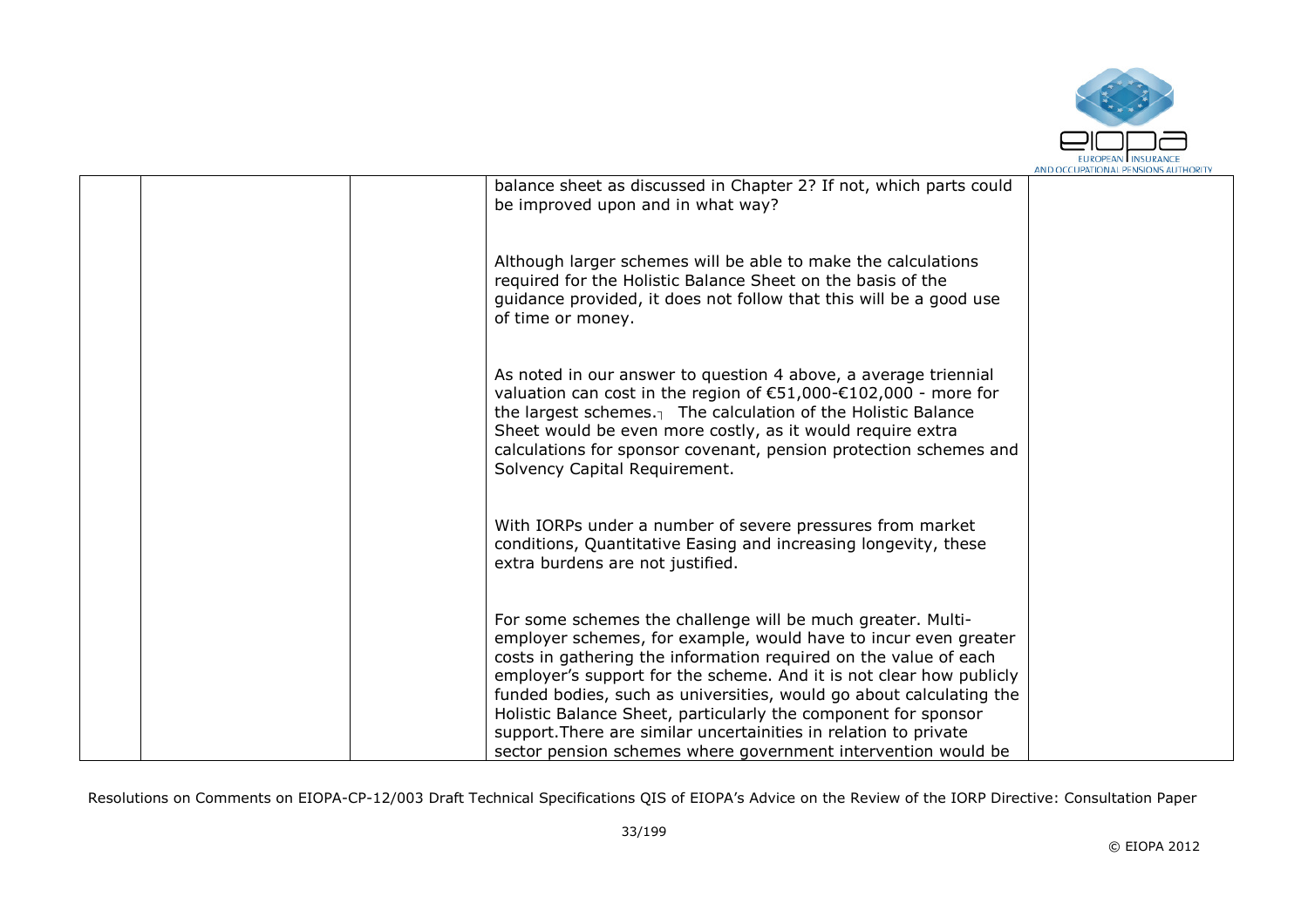

|     |                   |     | likely if the sponsor were facing insolvency $-$ such as some of the<br>formerly state-owned utility providers.<br>Many elements of the Holistic Balance Sheet are drawn directly<br>from Solvency II and we believe that inadequate consideration has<br>been given as to their suitability for IORPs. For example, the<br>purpose of the Risk Margin is not adequately explained in the<br>context of an IORP.                                                                                                          |        |
|-----|-------------------|-----|---------------------------------------------------------------------------------------------------------------------------------------------------------------------------------------------------------------------------------------------------------------------------------------------------------------------------------------------------------------------------------------------------------------------------------------------------------------------------------------------------------------------------|--------|
| 40. | Nematrian Limited | Q5. | We think that the proposed methods for incorporating sponsor<br>support and for incorporating pension protection schemes in the<br>HBS could be significantly simplified without materially altering<br>their effectiveness for this QIS.                                                                                                                                                                                                                                                                                 | Noted. |
|     |                   |     | Introductory comments<br>1.                                                                                                                                                                                                                                                                                                                                                                                                                                                                                               |        |
|     |                   |     | It is first worth noting that if there is an explicit contractual right<br>to sponsor support then the overall value of the (accrued) pension<br>promise to the member is in general underpinned by two security<br>'mechanisms', although only one is referred to as such in the<br>technical specification. The first such mechanism is the presence<br>of some tangible assets within the IORP. The second is the<br>potential recourse the IORP (and/or its members) has to future<br>contributions from the sponsor. |        |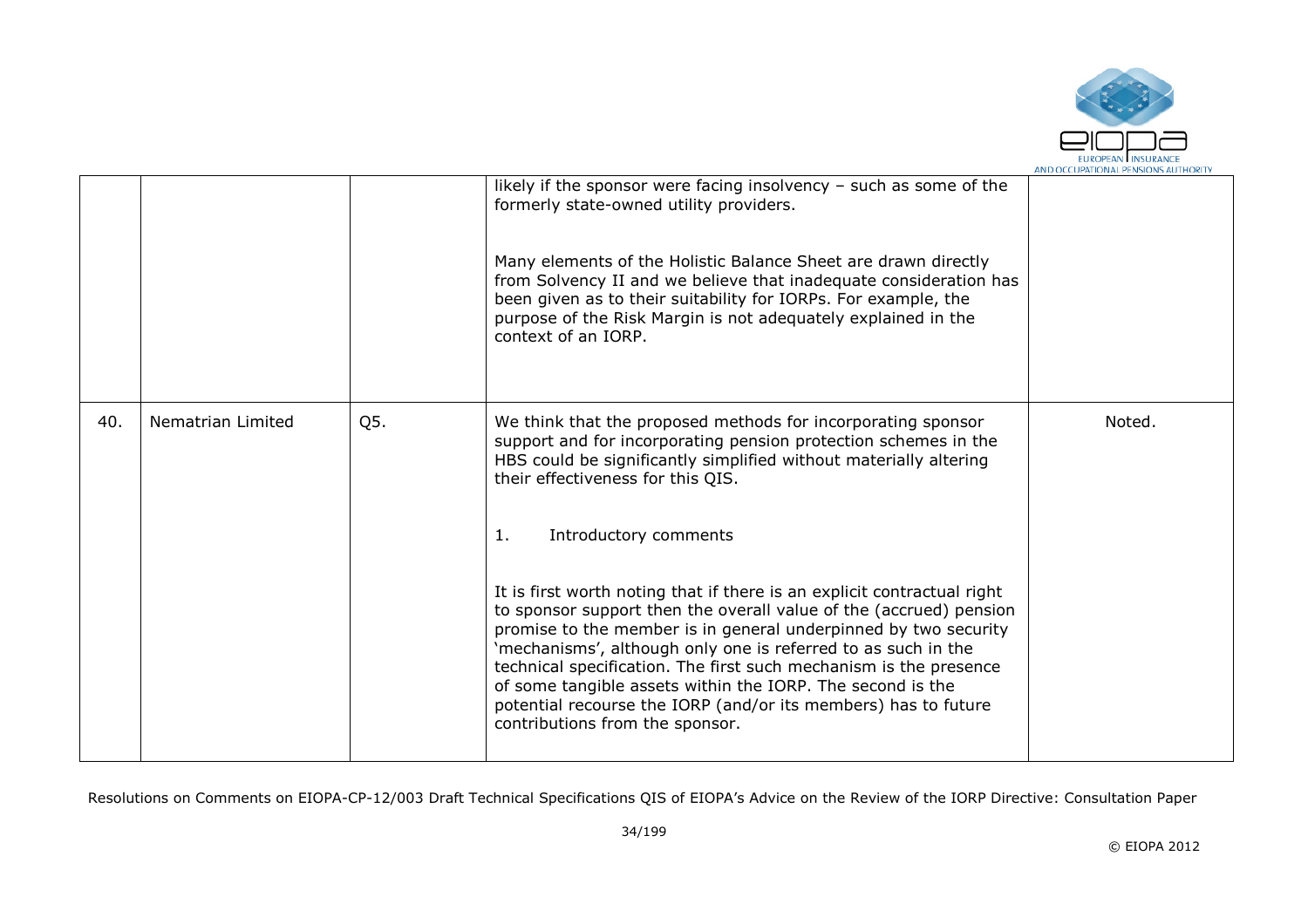

|  | The asset side of the proposed HBS computation in effect assumes<br>that the 'primary' security members have is the presence of<br>tangible assets (with their presence not being described as a<br>security 'mechanism' as such). The asset side is then expressed as<br>the (market) value of the tangible assets held by the IORP plus an<br>addition corresponding to the value of the extra benefit security<br>arising from the sponsor support.                                                                                                                                                                                                                                                                                            |  |
|--|---------------------------------------------------------------------------------------------------------------------------------------------------------------------------------------------------------------------------------------------------------------------------------------------------------------------------------------------------------------------------------------------------------------------------------------------------------------------------------------------------------------------------------------------------------------------------------------------------------------------------------------------------------------------------------------------------------------------------------------------------|--|
|  | However, we could equally express the computation with the order<br>of these two mechanisms switched around. The asset side of the<br>HBS would then in this second approach be expressed as a value<br>placed on the promise being provided by the sponsor via the IORP<br>plus an addition corresponding to the extra security being<br>provided because this promise is being collateralised by the<br>presence of assets ring-fenced within the IORP. The first approach<br>may be closer to how IORP balance sheets are usually currently<br>formulated but the two are formally equivalent in an economic<br>sense. Arguably, the first approach is more natural for a 'pure' DC<br>arrangement and the second for a 'pure' DB arrangement. |  |
|  | Subdividing the asset side of the HBS using the second (i.e. 'pure'<br>DB) approach rather than the first (i.e. 'pure' DC) approach:                                                                                                                                                                                                                                                                                                                                                                                                                                                                                                                                                                                                              |  |
|  | Makes it easier to identify how in principle to structure the<br>(a)<br>HBS computation                                                                                                                                                                                                                                                                                                                                                                                                                                                                                                                                                                                                                                                           |  |
|  | Makes it simpler to identify which inputs might have the<br>(b)                                                                                                                                                                                                                                                                                                                                                                                                                                                                                                                                                                                                                                                                                   |  |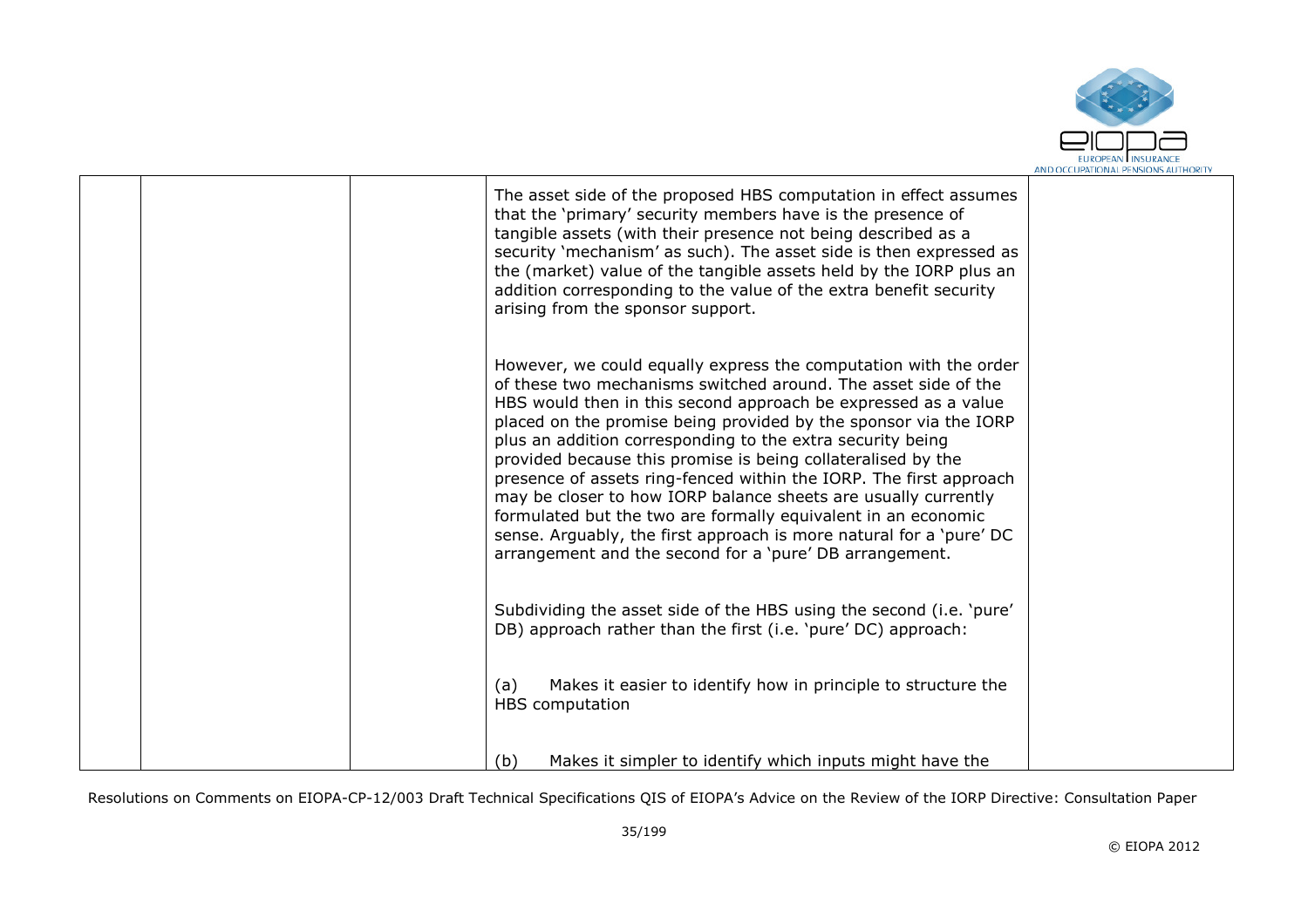

|  |                                                                                                                                                                                                                                                                                                                                                 | AND OCCUPATIONAL FENSIONS AUTHONT |
|--|-------------------------------------------------------------------------------------------------------------------------------------------------------------------------------------------------------------------------------------------------------------------------------------------------------------------------------------------------|-----------------------------------|
|  | most impact on the end answers.                                                                                                                                                                                                                                                                                                                 |                                   |
|  | Highlights a presentational challenge that will require some<br>(c)<br>refinement of the HBS approach being proposed by EIOPA if we<br>want the answers to be meaningful.                                                                                                                                                                       |                                   |
|  | In the next few sections we describe each of these points in turn<br>and also comment on the input parameters being proposed by<br>EIOPA.                                                                                                                                                                                                       |                                   |
|  | 2.<br>Decomposing the HBS into constituent parts                                                                                                                                                                                                                                                                                                |                                   |
|  | Using the second (i.e. 'pure' DB) formulation as above we see that<br>if the IORP has access to sponsor support then the overall<br>economic value of the pension promise to members can be<br>decomposed into three parts:                                                                                                                     |                                   |
|  | The value of the (accrued) pension promise if it was<br>(1)<br>'certain' to be honoured.                                                                                                                                                                                                                                                        |                                   |
|  | Minus a value representing the fact that the sponsor is not<br>(2)<br>certain to honour the promise, which (if expressed as a proportion<br>of (1)) will depend on the likelihood of default, the magnitude of<br>the accrued liabilities when the sponsor defaults and any recovery<br>that might be received from the sponsor if it defaults. |                                   |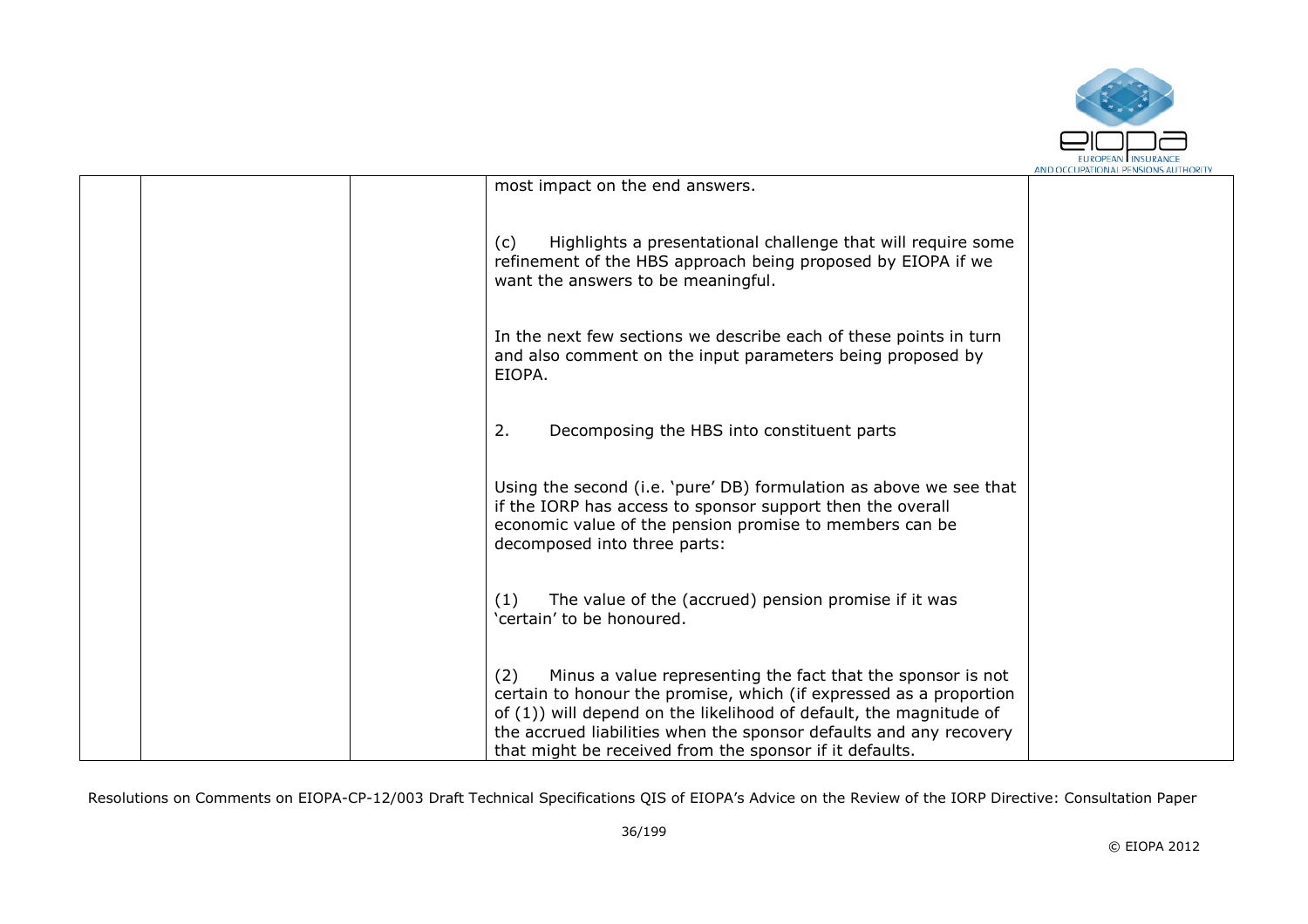

|  | Plus an uplift partially offsetting (2) because if the sponsor<br>(3)<br>defaults then there will be some collateral available (i.e. some<br>tangible assets held by the IORP) that will limit the loss that would<br>otherwise arise in the event of sponsor default.                                                                                                                                                                                                                                                                                         |  |
|--|----------------------------------------------------------------------------------------------------------------------------------------------------------------------------------------------------------------------------------------------------------------------------------------------------------------------------------------------------------------------------------------------------------------------------------------------------------------------------------------------------------------------------------------------------------------|--|
|  | There are several possible ways of valuing (1). If we assume that<br>the liability cash flows are known then the (market consistent)<br>value of (1) might be determined by applying appropriate (risk-<br>free) discount rates to these cash flows.                                                                                                                                                                                                                                                                                                           |  |
|  | When the liability cash flows are not certain then a market<br>consistent approach would seek to identify some way in which the<br>liabilities could be replicated by assets whose market prices could<br>be reliably determined. If this is not possible then the<br>methodology would typically revert to a best estimate plus risk<br>margin type approach e.g. as per what is currently proposed in<br>HBS.3.2 and HBS.5.2.                                                                                                                                |  |
|  | In this context, we note that in some member states, e.g. UK, part<br>of the role of the IORP actuary is to estimate the discontinuance<br>position of the IORP, usually understood to refer to the probable<br>buy-out cost were the IORP's liabilities transferred to an insurer.<br>We think that these estimates if available and sufficiently reliable<br>should replace the best estimate $+$ risk margin computation in<br>HBS3.2 and HBS 5.2, on the grounds that such a value can be<br>viewed as corresponding to the market consistent value of the |  |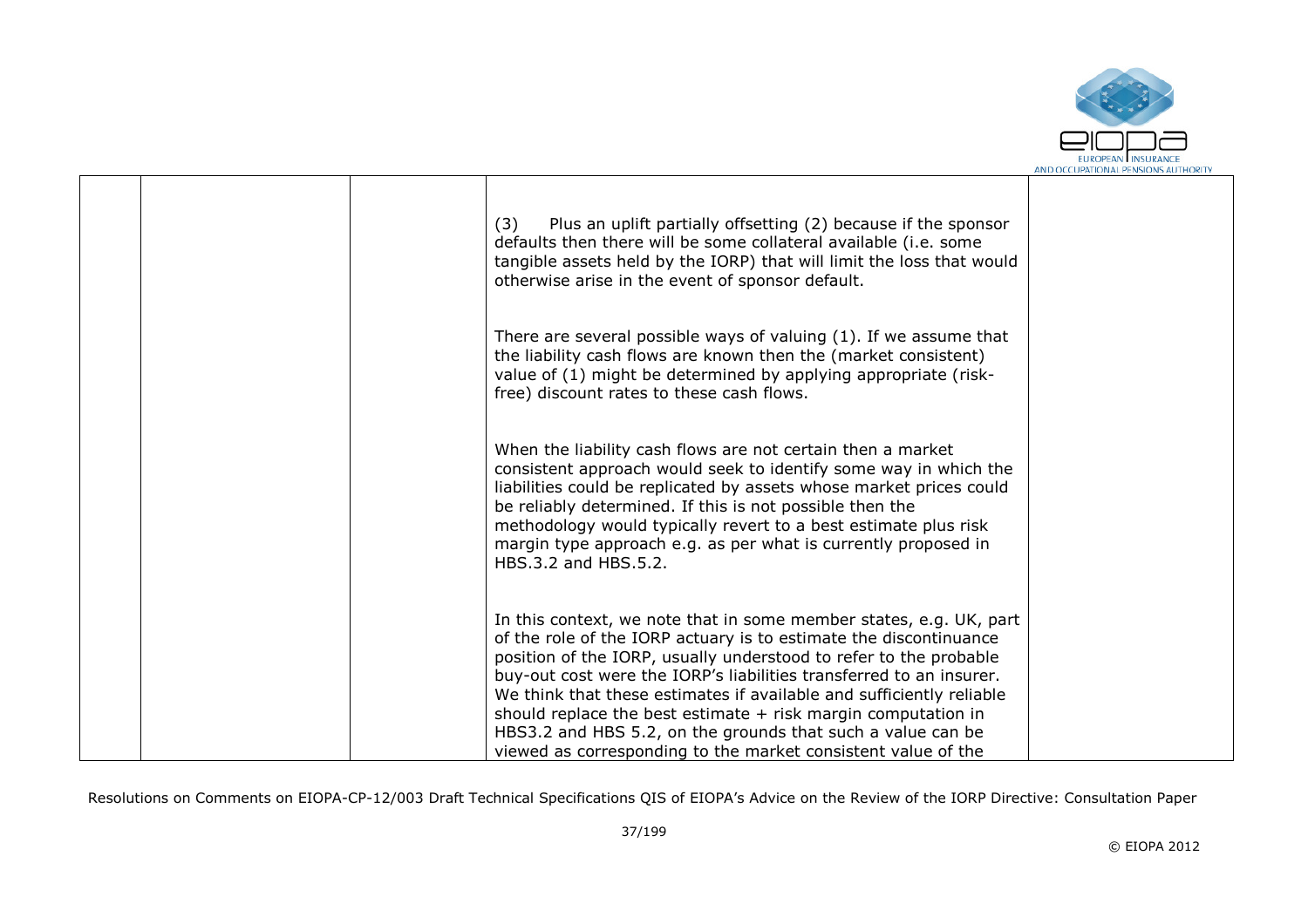

| (accrued wind-up) liabilities. If EIOPA do not consider these values<br>to be sufficiently reliable to replace the proposed best estimate +<br>risk margin approach then we would recommend that EIOPA<br>analyse how these sorts of discontinuance values typically<br>compare with the proposed best estimate + risk margin approach.<br>If there is a significant difference then the rationale for using a<br>best estimate plus risk margin computation may be weakened. In<br>the comments below we call the value of the liabilities calculated<br>either as above or using a best estimate plus risk margin approach<br>as the "accrued liability valuation" irrespective of how EIOPA<br>wishes to respond to this point. |  |
|------------------------------------------------------------------------------------------------------------------------------------------------------------------------------------------------------------------------------------------------------------------------------------------------------------------------------------------------------------------------------------------------------------------------------------------------------------------------------------------------------------------------------------------------------------------------------------------------------------------------------------------------------------------------------------------------------------------------------------|--|
| In line with traditional credit risk pricing techniques, the (market<br>consistent) value of (2) and (3) combined can be determined by<br>determining for each future year an expected probability of default<br>(PD), an expected loss given default before allowing for possible<br>recoveries (LGD) and an expected recovery rate (R) and then<br>summing PD $\times$ LGD $\times$ (1-R) for each future year (the probabilities<br>etc. being selected in a market consistent manner).                                                                                                                                                                                                                                         |  |
| In such a computation the value of $(2)$ and $(3)$ combined can be<br>expected to be negative, with (3) partially offsetting (2) because<br>the presence of collateral in the form of tangible assets within the<br>IORP should reduce the LGD. In such a computation we may<br>calculate the depletion, D, in the overall value of the pension<br>promise to members relative to its value if it were provided by an<br>entity certain to honour the promise. D = $((1) - (2) + (3)) / (1)$ .<br>In broad terms D might be viewed as corresponding to the<br>'security' of the pension promise (expressed as a percentage),                                                                                                       |  |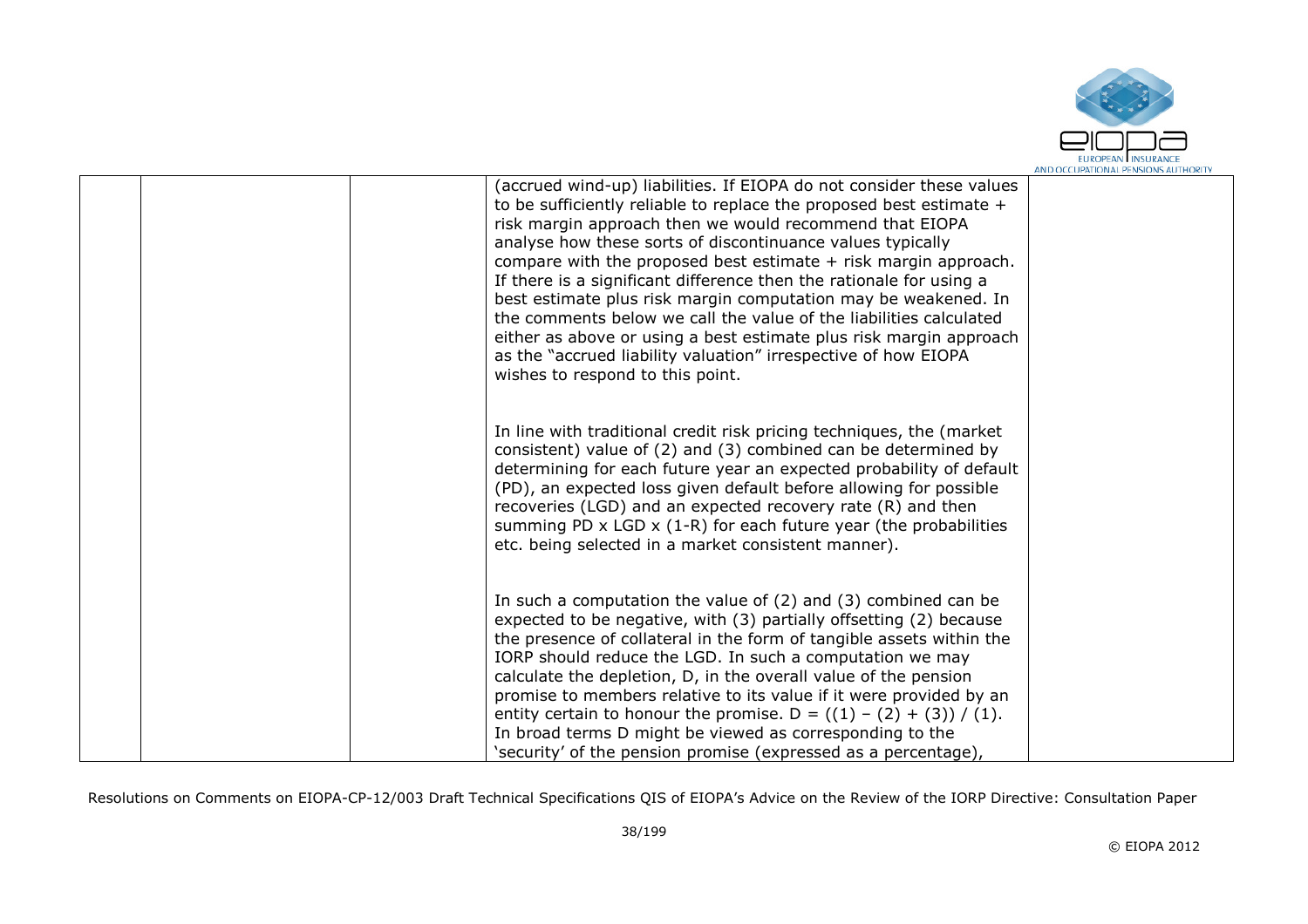

|  |                                                                                                                                                                                                                                                                                                                                          | AND OCCUPATIONAL PENSIONS AUTHORIT |
|--|------------------------------------------------------------------------------------------------------------------------------------------------------------------------------------------------------------------------------------------------------------------------------------------------------------------------------------------|------------------------------------|
|  | although see comments on SCR in section 6 below.                                                                                                                                                                                                                                                                                         |                                    |
|  | Identifying the factors to which the HBS is most sensitive<br>3.                                                                                                                                                                                                                                                                         |                                    |
|  | Ignoring other security mechanisms, D will depend on the<br>following factors:                                                                                                                                                                                                                                                           |                                    |
|  | How likely the sponsor is to default (i.e. the assumed PD).<br>(i)                                                                                                                                                                                                                                                                       |                                    |
|  | How big the LGD before recoveries might be in the future.<br>(ii)                                                                                                                                                                                                                                                                        |                                    |
|  | How large might be any recoveries from the sponsor in the<br>(iii)<br>event of sponsor default.                                                                                                                                                                                                                                          |                                    |
|  | The extent of interdependencies between the above.<br>(iv)                                                                                                                                                                                                                                                                               |                                    |
|  | Probabilities of default                                                                                                                                                                                                                                                                                                                 |                                    |
|  | The proposed PDs in HBS.6.15 range from 0.002% pa (AAA) to<br>4.175% pa (CCC or below or unrated), i.e. EIOPA appear to be<br>expecting them to vary by 2000-fold across different types of<br>sponsor. This is a very large range relative to the probable ranges<br>of all other potential drivers likely to influence the value of D. |                                    |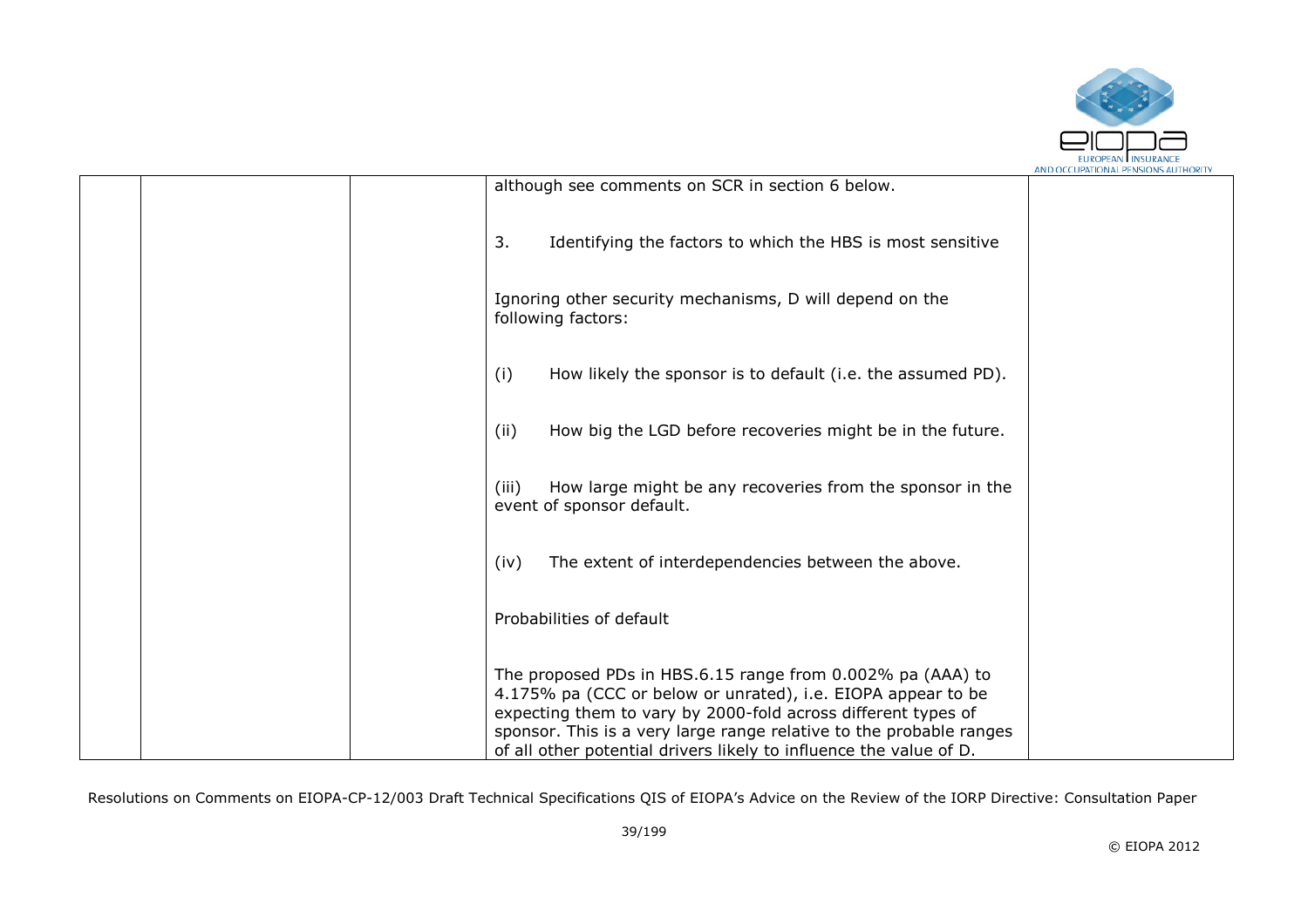

|  | However, there are two weaknesses with the proposed PDs in<br>HBS.6.15:<br>A fully market consistent approach of the sort EIOPA<br>(i)<br>appears to want to adopt would aim where possible to determine<br>PDs (in combination with recovery rates) by reference to current<br>market observables, e.g. current bond spreads or CDS premium<br>rates. This would result in PDs that change through time and do<br>not necessarily correspond with the current credit rating ascribed<br>to the sponsor. In contrast, EIOPA's current proposals involve<br>static PDs assigned to different (current) credit ratings,<br>presumably in part derived from historic data. We recommend<br>that EIOPA explore whether it would be appropriate to incorporate<br>greater market consistency in their selection of PDs or at least<br>benchmark their proposals against PDs derived from such<br>observables to the extent that this is practical. For example, even<br>if rates for individual sponsors were for convenience to be derived<br>from PDs of the sort currently proposed in the QIS, these could be<br>scaled up or down so that at any given point in time on average<br>they corresponded to then average observed credit spreads. |  |
|--|-----------------------------------------------------------------------------------------------------------------------------------------------------------------------------------------------------------------------------------------------------------------------------------------------------------------------------------------------------------------------------------------------------------------------------------------------------------------------------------------------------------------------------------------------------------------------------------------------------------------------------------------------------------------------------------------------------------------------------------------------------------------------------------------------------------------------------------------------------------------------------------------------------------------------------------------------------------------------------------------------------------------------------------------------------------------------------------------------------------------------------------------------------------------------------------------------------------------------------------------------|--|
|  | PDs for an individual sponsor do not typically stay<br>(ii)<br>unchanged through time. Even ignoring the point made in (i), the<br>risk of default over the coming year for say a AAA rated credit<br>may be small, but a currently AAA rated credit is cumulatively<br>quite likely to be materially downgraded over the lifetime of the<br>IORP's liabilities and therefore its likelihood of defaulting is likely                                                                                                                                                                                                                                                                                                                                                                                                                                                                                                                                                                                                                                                                                                                                                                                                                          |  |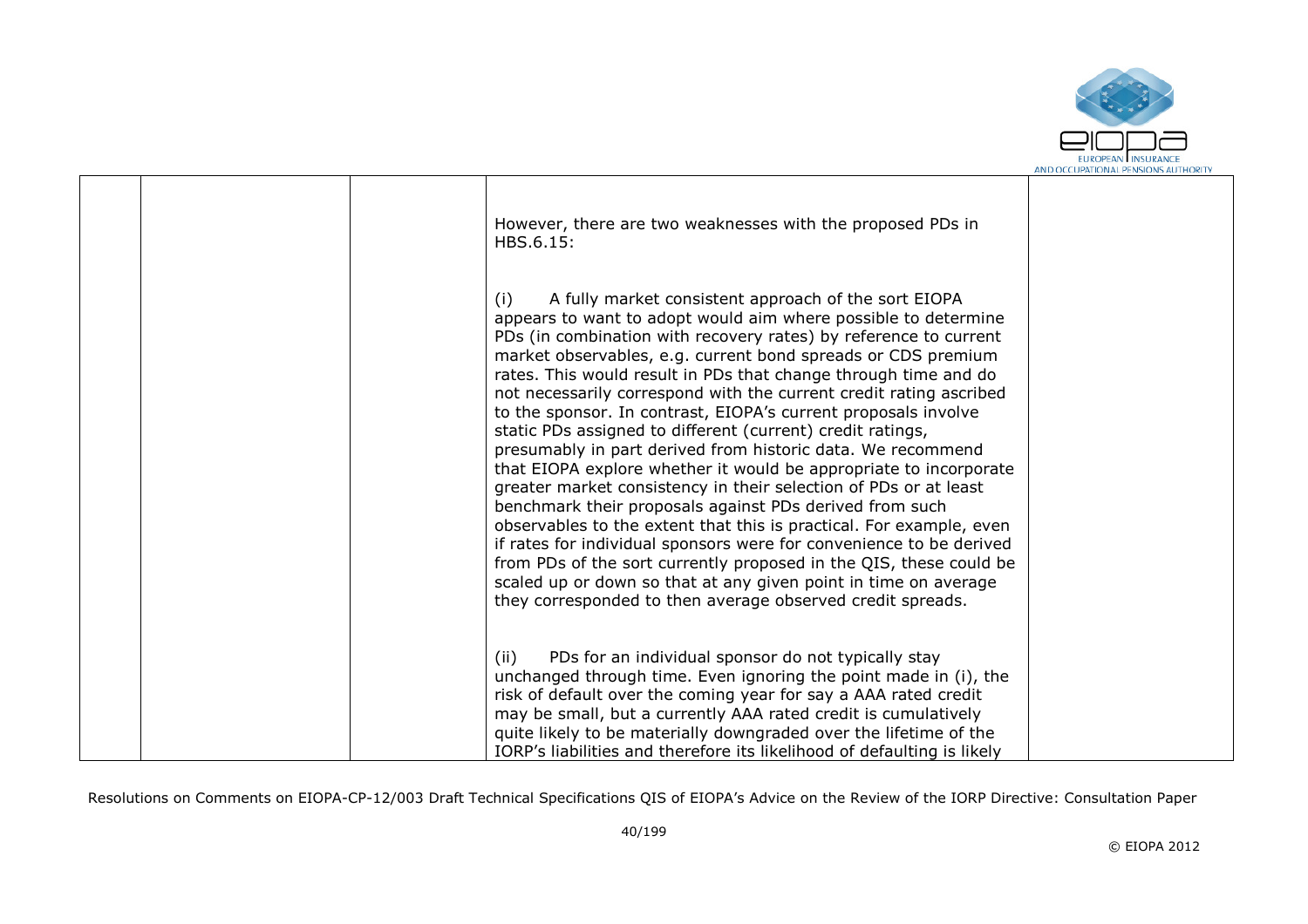

| to rise materially through time. The appropriate long term average<br>annual PD to ascribe to it may therefore be materially higher than<br>its current year likelihood of default. The opposite effect applies to<br>currently very poorly rated credits. Ratings-based credit risk<br>models generally take this effect into account by including a<br>transition matrix that specifies the likelihood of an entity currently<br>in one rating category moving to another rating category over the<br>coming year. If PDs are to be derived from credit ratings then we<br>would recommend that such a refinement is incorporated in the<br>computation. |  |
|------------------------------------------------------------------------------------------------------------------------------------------------------------------------------------------------------------------------------------------------------------------------------------------------------------------------------------------------------------------------------------------------------------------------------------------------------------------------------------------------------------------------------------------------------------------------------------------------------------------------------------------------------------|--|
| Incorporating a transition matrix can reduce substantially<br>the effective range of possible (time-averaged) PDs. Our<br>preliminary analyses suggest that the original 2000-fold range<br>might reduce to the order of a 20-fold range if a plausible<br>transition matrix based on historic data was used, although the<br>resulting range is still large relative to plausible ranges of most<br>other potential factors influencing the value of D.                                                                                                                                                                                                   |  |
| Magnitudes of future LGDs                                                                                                                                                                                                                                                                                                                                                                                                                                                                                                                                                                                                                                  |  |
| Ignoring any interdependency between the PDs and the LGDs, we<br>may note that in nearly all cases the PD x LGD computation will<br>extend over a considerable timeframe, so particularly important<br>will be the LGD some years into the future. Less important in<br>general will be its size now, except to the extent that the current<br>size of the LGD may influence its future size. In nearly all cases<br>the cumulative value of PD x LGD over, say, $5 - 20$ years from the                                                                                                                                                                   |  |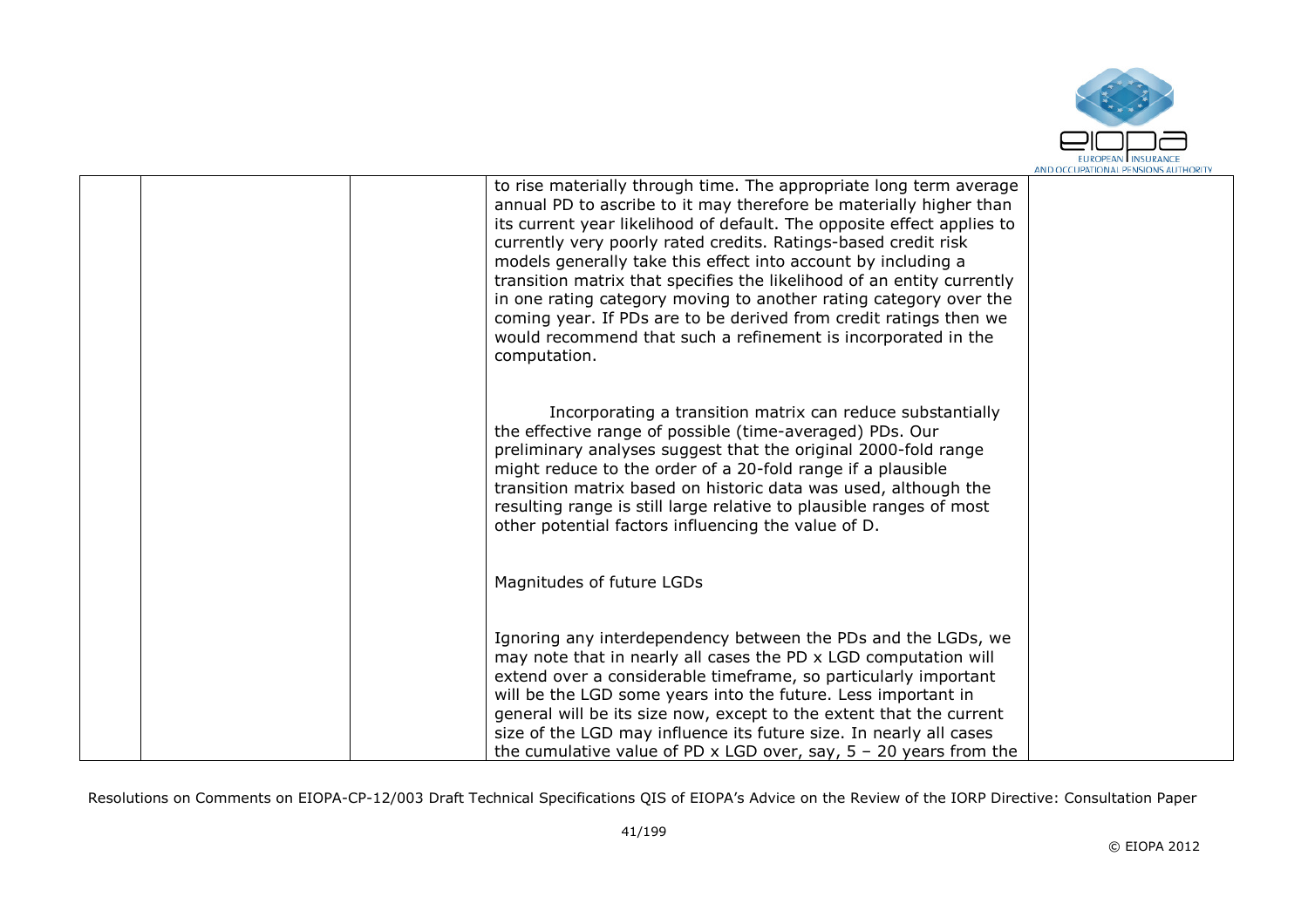

|  | valuation date will be much higher than the value of PD x LGD for<br>just the coming year given almost all plausible ways in which the<br>LGD might evolve.                                                                                                                                                                                                                                                                                                                                                                                                                                                                                                                                                                                                                                                                                                                                  |  |
|--|----------------------------------------------------------------------------------------------------------------------------------------------------------------------------------------------------------------------------------------------------------------------------------------------------------------------------------------------------------------------------------------------------------------------------------------------------------------------------------------------------------------------------------------------------------------------------------------------------------------------------------------------------------------------------------------------------------------------------------------------------------------------------------------------------------------------------------------------------------------------------------------------|--|
|  | Implicit, therefore, in any HBS that includes sponsor support will<br>be some assumed trajectory through time in the LGD. It is the<br>nature of this trajectory some years out, combined with the PDs,<br>that will dominate the computation rather than the precise value<br>now of the LGD. The trajectory is inherently uncertain as it<br>depends on a wide range of management actions most of which<br>will not be specified or specifiable in advance. It will therefore<br>almost certainly be necessary to assume that it follows some sort<br>of stylised behaviour if it is to be practical to compute a value for<br>sponsor support in the HBS. One such stylised behaviour is<br>specified in the QIS but it is in places difficult to follow or more<br>complicated than we think is necessary. We would suggest<br>consideration be given to the following simplifications: |  |
|  | Allowance for explicit extra short term contributions<br>(i)<br>promised by the sponsor: Arguably, these are more 'certain' to be<br>paid to the IORP by the sponsor than other more general<br>contributions. To the extent that these extra short-term<br>contributions exceed those required to provide for additional<br>benefits being accrued over the same timescale, and to the extent<br>that they are sufficiently 'short-term' (perhaps within a time<br>horizon specified by EIOPA) we would suggest that their impact is<br>approximated by reducing the LGD at outset by their present<br>value.                                                                                                                                                                                                                                                                               |  |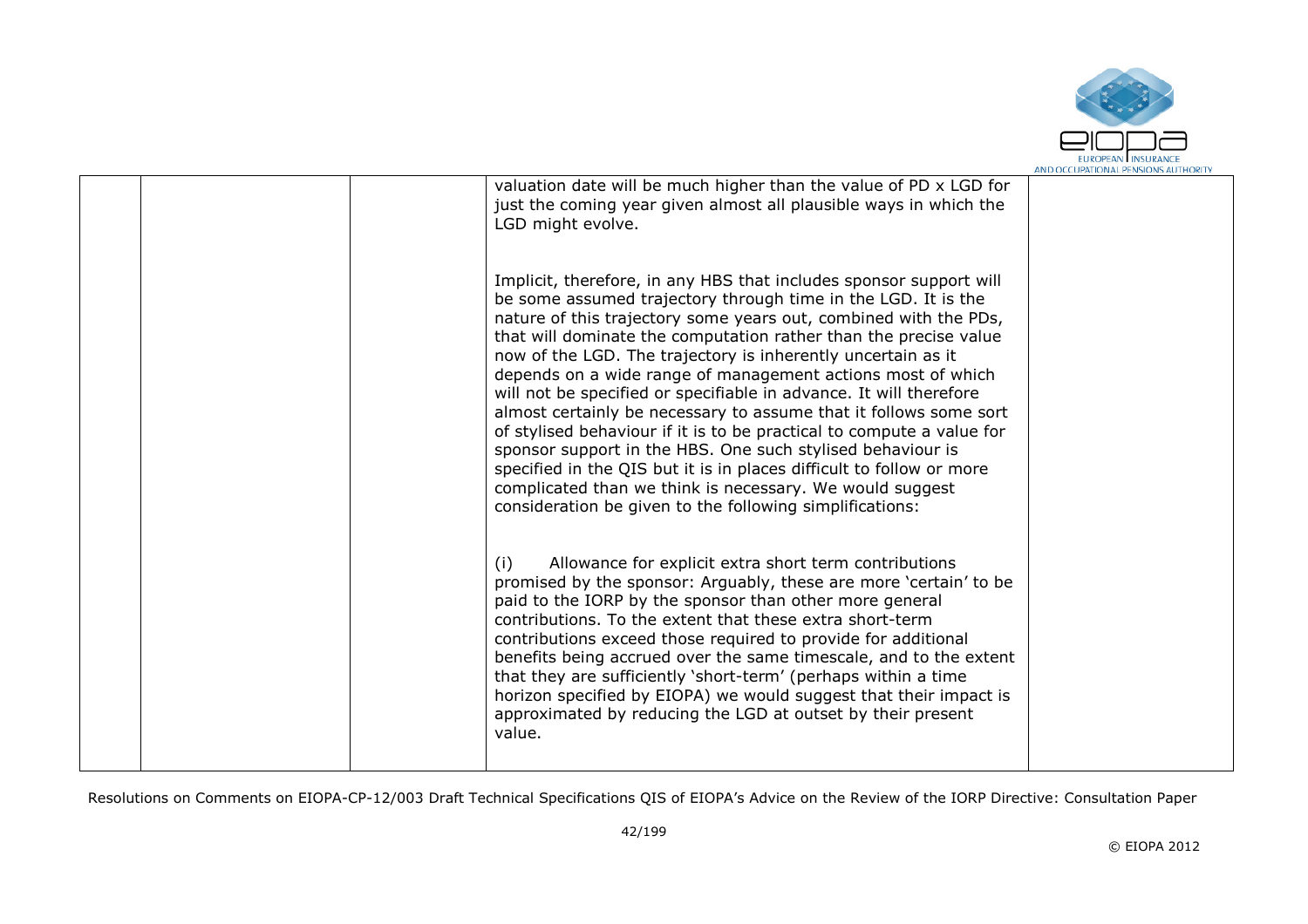

|  | Trajectory for LGD thereafter: Some possible deterministic<br>(ii)<br>approaches are set out below:                                                                                                                                                                                                                                                                                                                                                                      |  |
|--|--------------------------------------------------------------------------------------------------------------------------------------------------------------------------------------------------------------------------------------------------------------------------------------------------------------------------------------------------------------------------------------------------------------------------------------------------------------------------|--|
|  | Perhaps the simplest approach is one in which contributions<br>(a)<br>are set in a manner that results in being constant until all the<br>liabilities are paid off where is the amount of (tangible) assets<br>available (now, adjusted as per $(i)$ ) and is the accrued liability<br>valuation (now).                                                                                                                                                                  |  |
|  | Suppose now is , is the present value (now) of the liability<br>cash flows falling due in the year from to (so is the<br>present value of the liability cash flows in the coming year),<br>is<br>the present value of liability cash flows falling due from<br>onwards, is the loss given default at time ignoring recoveries<br>and is the number of years over which . Then . Suppose<br>also that is the amount of tangible assets assumed to be<br>present at time . |  |
|  | Then in this approach and satisfies the following:                                                                                                                                                                                                                                                                                                                                                                                                                       |  |
|  | A more complicated although not necessarily more reliable<br>(b)<br>approach involves separately determining the extra contributions<br>needed for each future year's cash flow and assuming that these<br>contributions are spread evenly in present value terms between                                                                                                                                                                                                |  |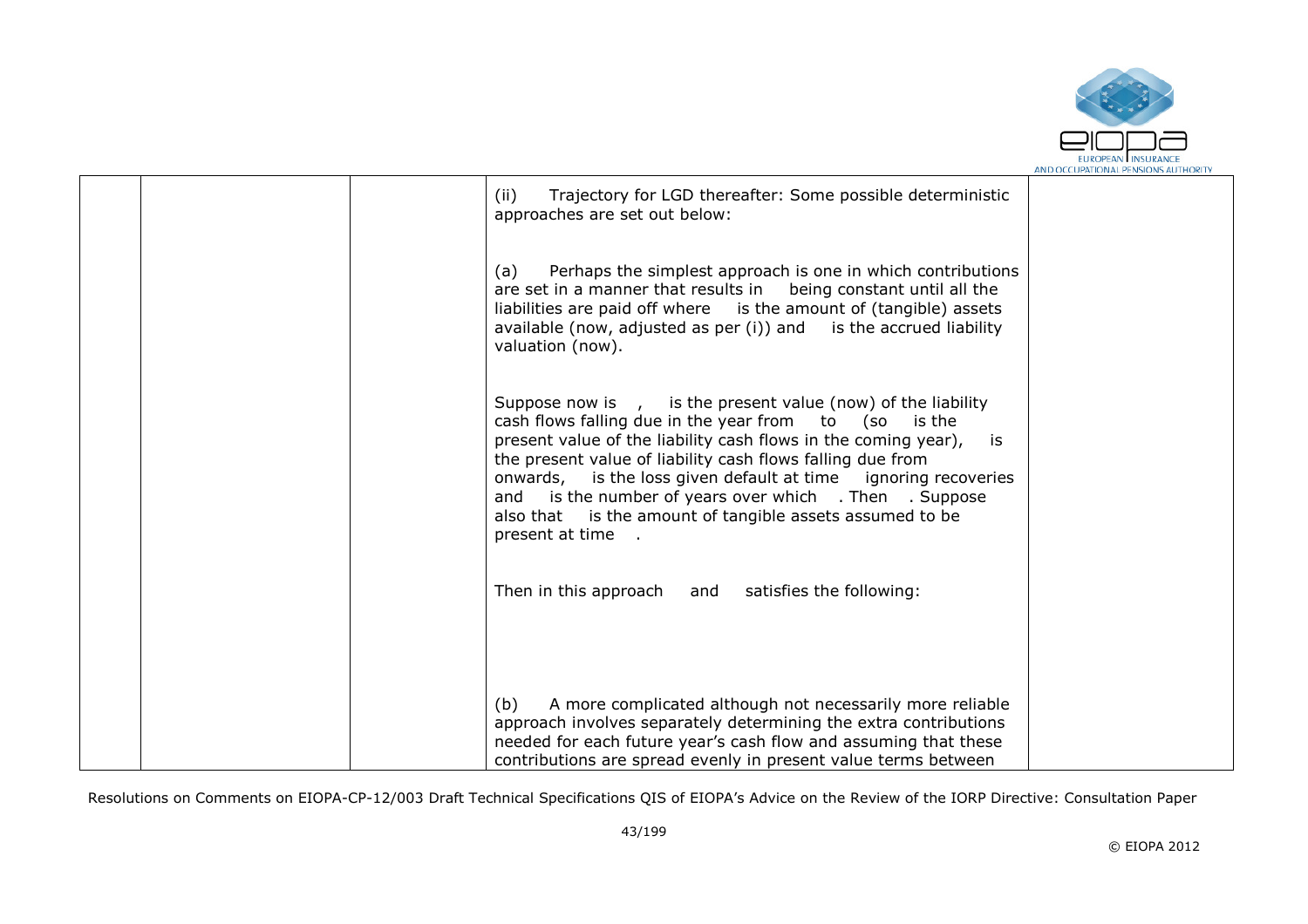

|  | now and when that cash flow becomes due. The same formula for<br>applies as per (a) except that now satisfies the following:                                                                                                                                                                                                                                                                                                                                                                                                                                                                                                                                                                                                                                                  |  |
|--|-------------------------------------------------------------------------------------------------------------------------------------------------------------------------------------------------------------------------------------------------------------------------------------------------------------------------------------------------------------------------------------------------------------------------------------------------------------------------------------------------------------------------------------------------------------------------------------------------------------------------------------------------------------------------------------------------------------------------------------------------------------------------------|--|
|  | An alternative to (b) is to assume that the extra<br>(c)<br>contributions needed for every single future year's liability cash<br>flows are paid evenly in monetary terms between now and the<br>average duration of the total liabilities. This requires an additional<br>input, , the discount rate used to spread present values evenly<br>in monetary terms rather than in present value terms and also<br>involves computing, the average duration of the liabilities. This<br>appears to be the deterministic simplification currently being<br>proposed by EIOPA. However, it seems to be more complex than<br>(b) as the LGD still depends on individual years' cash flows. The<br>same formula for applies as per (a) except that<br>now satisfies<br>the following: |  |
|  | rounded up to the nearest higher integer, say,<br>where<br>and                                                                                                                                                                                                                                                                                                                                                                                                                                                                                                                                                                                                                                                                                                                |  |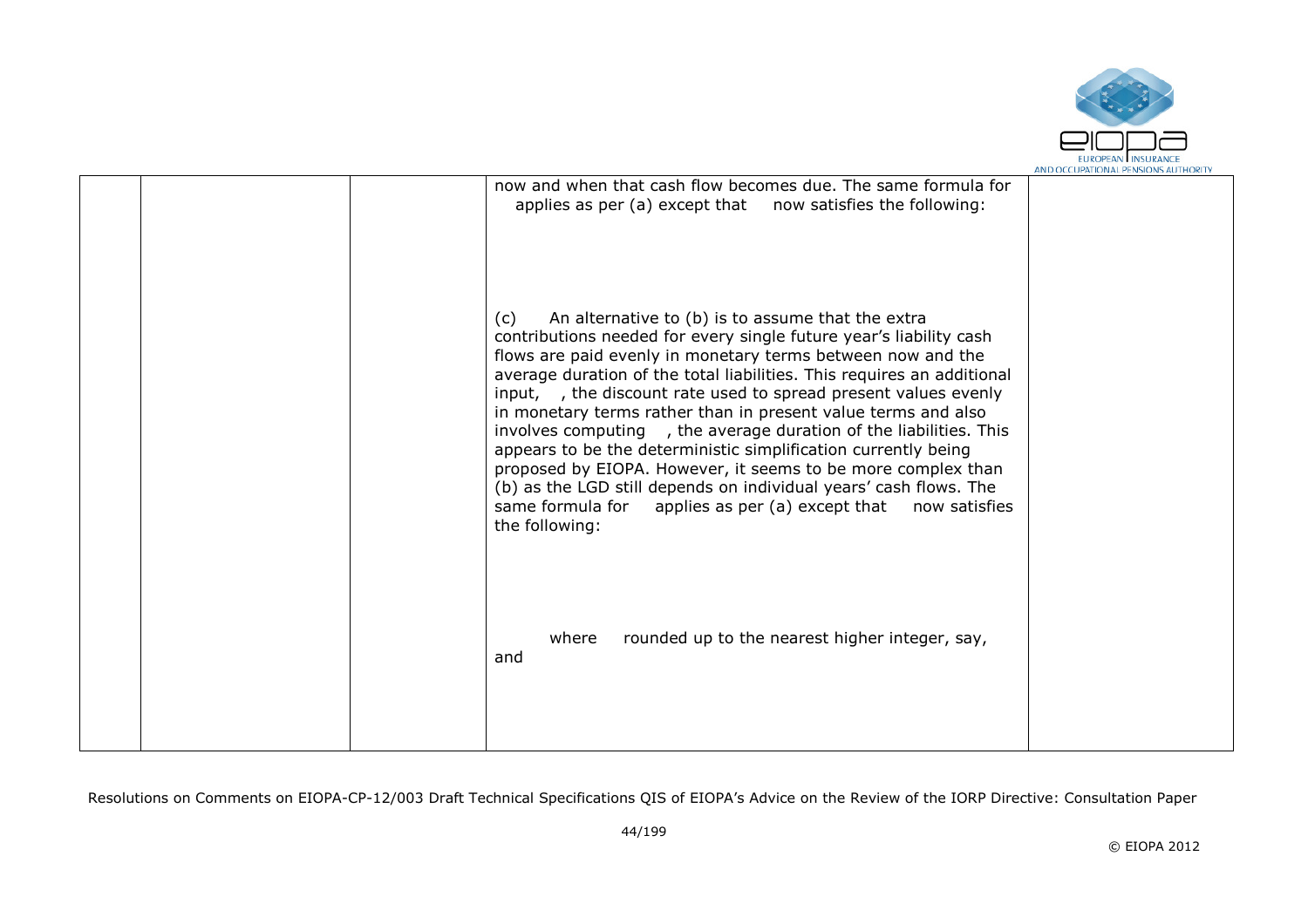

|  | Arguably there should be some constraints on the form of the<br>sponsor support to allow any of the above approaches to be<br>adopted. For example, there might need to be a reasonable<br>expectation that the sponsor would make good deficits through<br>time. If not, IORPs might for example be required to assume that<br>the PV (now) of the LGD remains constant through time until the<br>last cash flow is paid (rather than the LGD trending downwards as<br>the cash flows fall due).<br>Recovery rate in the event that the sponsor defaults                                                                                                                                                                                                                                                                                                                                                                                                                 |  |
|--|---------------------------------------------------------------------------------------------------------------------------------------------------------------------------------------------------------------------------------------------------------------------------------------------------------------------------------------------------------------------------------------------------------------------------------------------------------------------------------------------------------------------------------------------------------------------------------------------------------------------------------------------------------------------------------------------------------------------------------------------------------------------------------------------------------------------------------------------------------------------------------------------------------------------------------------------------------------------------|--|
|  | These will in principle depend on the priority that the IORP has<br>(versus other creditors) over any residual sponsor value in the<br>event of sponsor default. Ratings-based credit risk models quite<br>commonly assume a similar or identical constant recovery rate, R,<br>across multiple different entities (often 40% or 50%). This in the<br>main seems to be what EIOPA is proposing here (the 50% referred<br>to in HBS.6.17 seems to have been based on Solvency II QIS5<br>which in turn seems to have been based on rating agency<br>historical data). However, the average recovery for an IORP may<br>not be the same as for the types of creditors underlying the<br>historic data on which EIOPA's assumptions seem to be based. We<br>suggest either that the recovery rate assumptions adopted in this<br>QIS are reviewed with this in mind or that EIOPA takes this factor<br>into account when drawing conclusions from the results of the<br>QIS. |  |
|  | Interdependencies between PD, LGD and R                                                                                                                                                                                                                                                                                                                                                                                                                                                                                                                                                                                                                                                                                                                                                                                                                                                                                                                                   |  |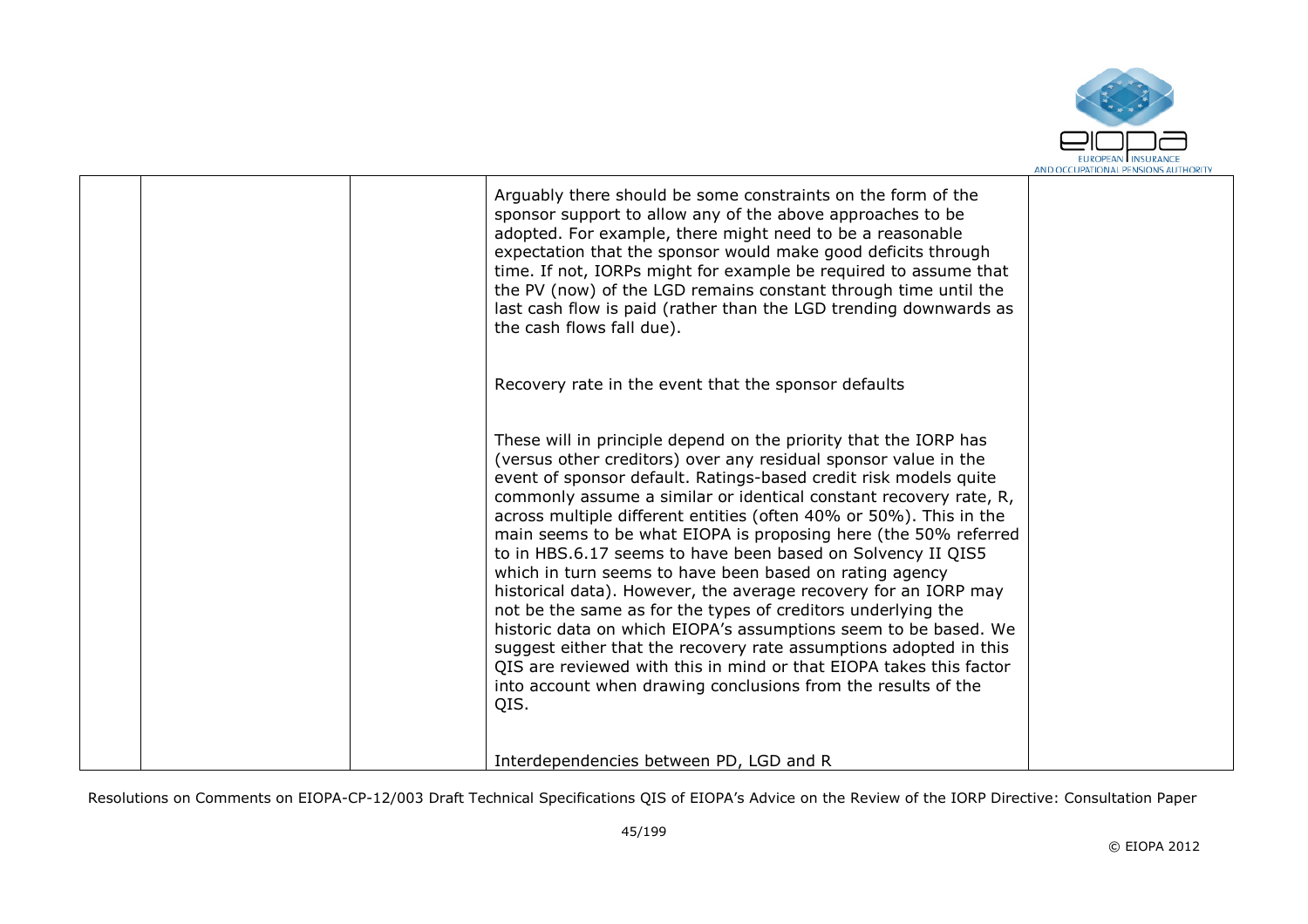

|  | In theory, the PDs, LGDs and Rs are not independent of each<br>other. A particularly important issue here is that this dependency<br>can be expected to vary according to how large the IORP is<br>relative to its sponsor. In the extreme case where the sponsor is<br>negligible in size relative to the IORP then the sponsor PD may be<br>almost 100% correlated with the LGD being positive and R may be<br>almost zero. In the other extreme case where the IORP is<br>negligible in size relative to the sponsor then there may be<br>relatively little correlation between sponsor PD, LGD and R<br>(although probably not zero correlation as all three may be<br>influenced by common underlying economic factors).                                             |  |
|--|---------------------------------------------------------------------------------------------------------------------------------------------------------------------------------------------------------------------------------------------------------------------------------------------------------------------------------------------------------------------------------------------------------------------------------------------------------------------------------------------------------------------------------------------------------------------------------------------------------------------------------------------------------------------------------------------------------------------------------------------------------------------------|--|
|  | Even when the IORP is small relative to the sponsor, handling such<br>dependencies in theory requires the LGD and PD trajectories to be<br>jointly projected in a stochastic rather than a deterministic manner<br>but this would considerably complicate the QIS. The underlying<br>simulation technology and expertise is not currently widely<br>available to IORP industry participants. Moreover, identifying<br>appropriate assumptions to use in such simulations would still be<br>challenging even if the underlying simulation technology and<br>expertise was readily available. In practice, a deterministic<br>approach perhaps with some compensating adjustment to PDs<br>introduced by EIOPA is likely to be the most practical approach for<br>this QIS. |  |
|  | More important, probably, is to handle the potential dependency<br>on sponsor size (relative to IORP size). The approach currently                                                                                                                                                                                                                                                                                                                                                                                                                                                                                                                                                                                                                                        |  |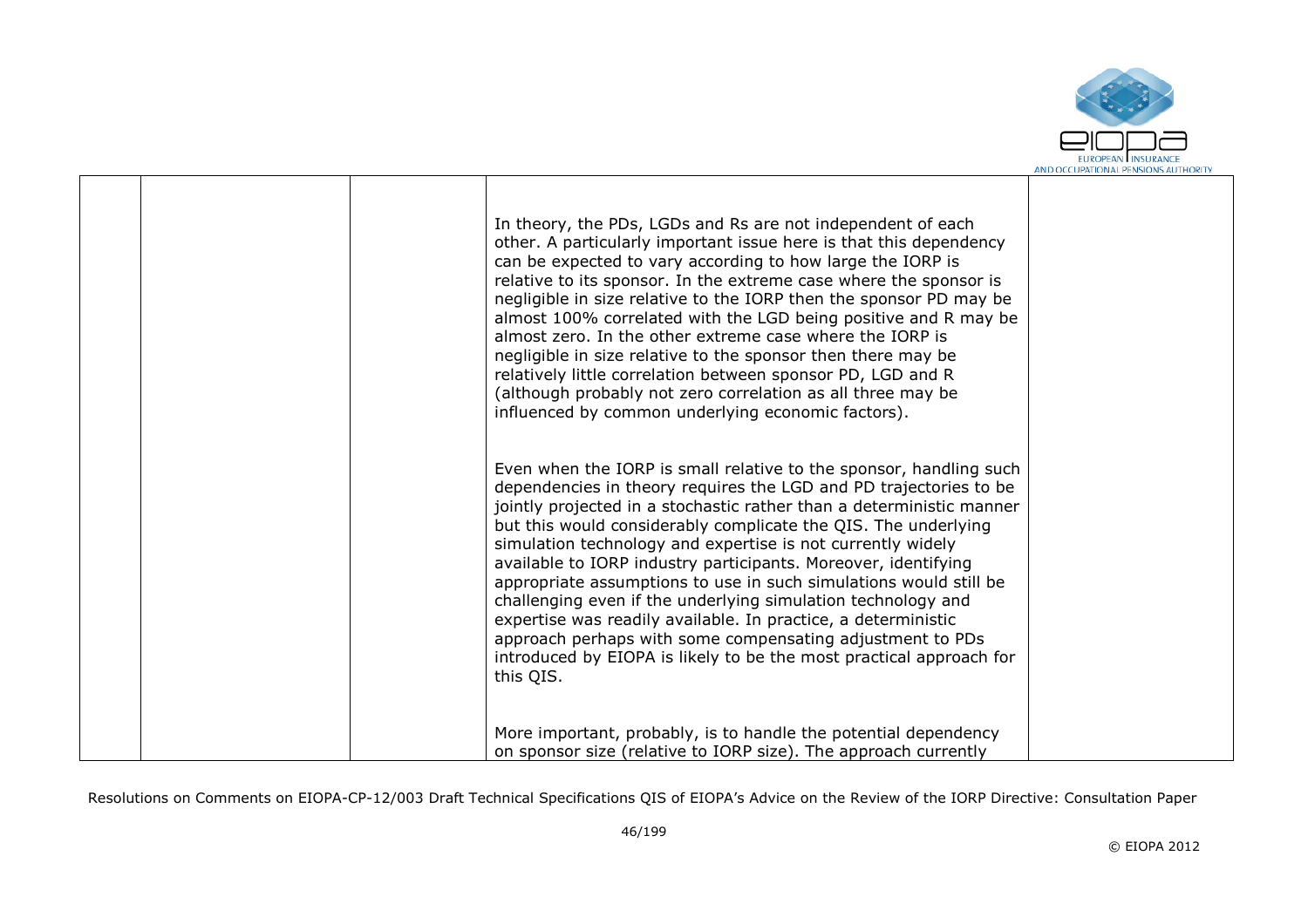

|  | being proposed by EIOPA tries to tackle this issue by identifying a<br>maximum (prudent) available sponsor support value (derived<br>primarily from historic balance sheet and P&L data) and in effect<br>limiting the value that can be ascribed to sponsor support in the<br>HBS to this maximum available sponsor support value.                                                                                                                                                                                                                                                                            |  |
|--|----------------------------------------------------------------------------------------------------------------------------------------------------------------------------------------------------------------------------------------------------------------------------------------------------------------------------------------------------------------------------------------------------------------------------------------------------------------------------------------------------------------------------------------------------------------------------------------------------------------|--|
|  | Given the uncertainties involved and given the purpose of the QIS,<br>tackling this issue by placing some maximum value on sponsor<br>support seems reasonable to us although we think that identifying<br>any formulaic way of determining this maximum value is<br>inherently challenging. Whether the methodology currently<br>proposed in this respect by EIOPA is likely to prove contentious is<br>unclear to us. Reaction is likely to be driven strongly by any<br>sponsors who think they may be materially discriminated against<br>by the proposed methodology.                                     |  |
|  | An impression that can be gained by reading the current QIS<br>specification is that there is a complicated interaction between this<br>and other aspects of the sponsor support valuation. We would<br>suggest reordering the QIS to make the computation easier to<br>follow and perhaps simpler. This involves having the PD x LGD<br>computation as above specified first (including a primary focus on<br>a suitable deterministic simplification) and then limiting the<br>resulting value ascribed to sponsor support to a maximum<br>available sponsor support value derived in some suitable fashion. |  |
|  | Presentational challenge arising with sponsor support within<br>4.<br>the HBS                                                                                                                                                                                                                                                                                                                                                                                                                                                                                                                                  |  |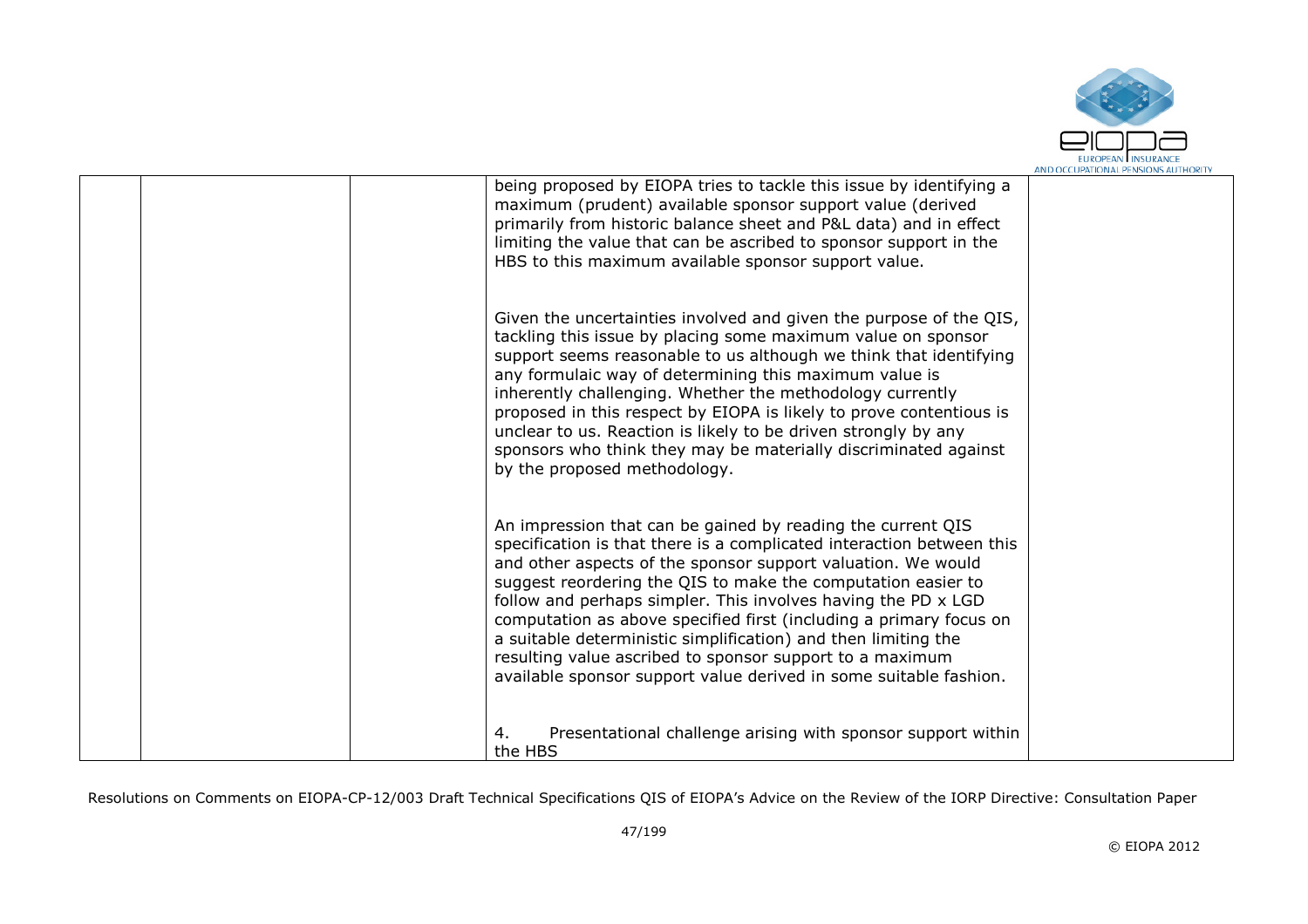

|  | The inclusion of sponsor support within a HBS introduces a<br>presentational challenge. The main reason is that the total<br>economic (and hence market consistent) value of the tangible<br>assets plus sponsor support shown in the HBS, i.e. $2(1) - 2(2) +$<br>2(3), can be expected in general to be less than the value of the<br>accrued liabilities discounted using a risk-free yield curve, i.e. 2(1)<br>in isolation. This is because benefits will in general be lower if the<br>sponsor defaults. However, given the way in which the QIS is<br>specified, the value placed on the liabilities will be 2(1). So, all<br>other things being equal, the value of the assets in the HBS<br>including the sponsor support will be less than the value of the<br>liabilities in the HBS (if $A < L$ ) however well-resourced is the IORP. |  |
|--|---------------------------------------------------------------------------------------------------------------------------------------------------------------------------------------------------------------------------------------------------------------------------------------------------------------------------------------------------------------------------------------------------------------------------------------------------------------------------------------------------------------------------------------------------------------------------------------------------------------------------------------------------------------------------------------------------------------------------------------------------------------------------------------------------------------------------------------------------|--|
|  | This contrasts with a typical insurance company balance sheet<br>which will in general have the total value of assets greater than<br>the total value of the liabilities by at least the SCR if it is to be<br>deemed adequately capitalised.                                                                                                                                                                                                                                                                                                                                                                                                                                                                                                                                                                                                     |  |
|  | We would suggest addressing this issue in cases where there is a<br>contractual right to sponsor support in the following manner.<br>Added to the asset side of the HBS or deducted from the liability<br>side would be an adjustment. This adjustment would equal the<br>value of the accrued liabilities calculated assuming a zero<br>likelihood of non-payment less the (lower) value of the same<br>accrued liabilities but calculated assuming some specific non-zero<br>likelihood of non-payment. The specified non-zero likelihood of<br>non-payment used in this computation would be chosen to reflect                                                                                                                                                                                                                                 |  |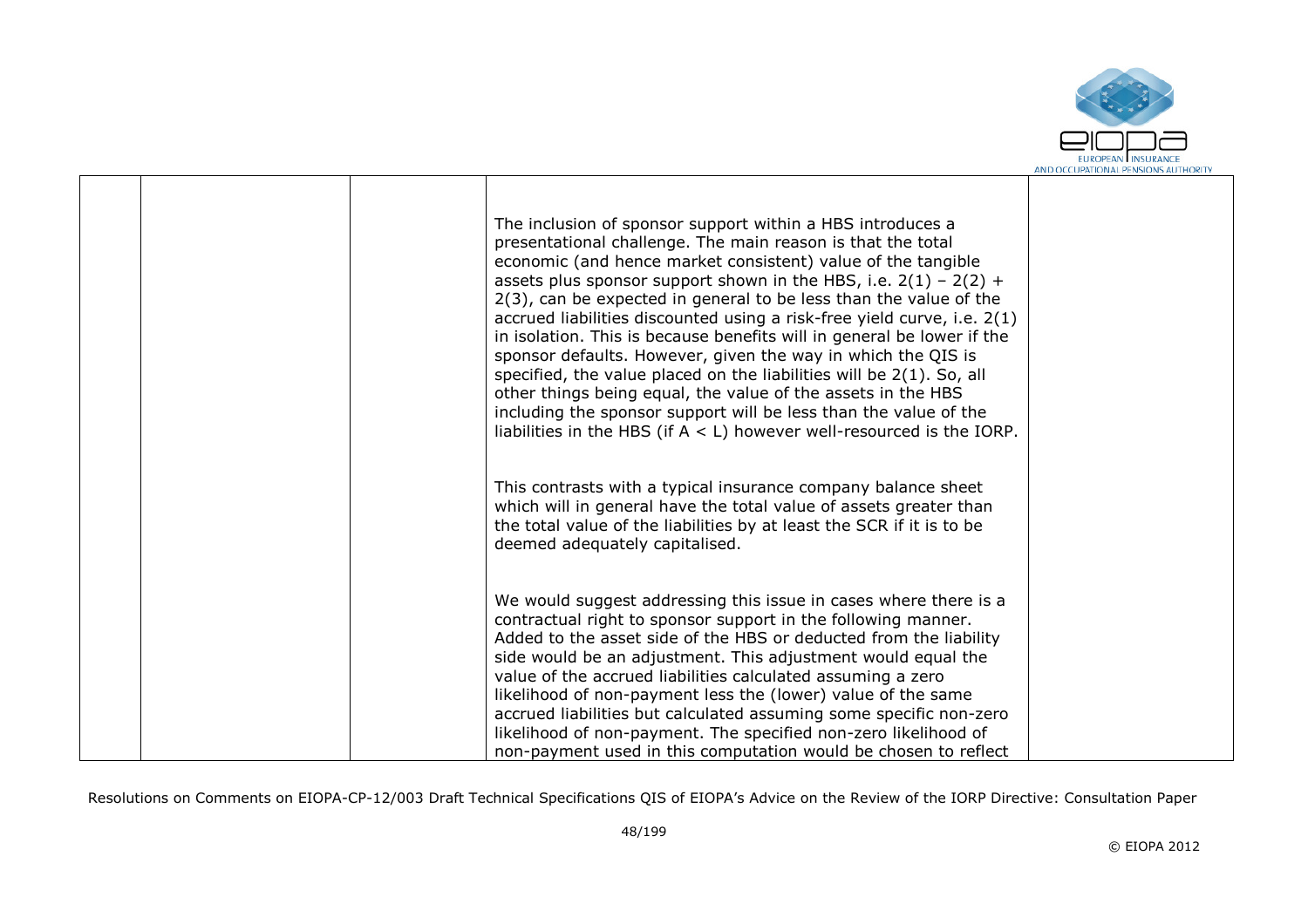

|  | an agreed view about how risky a pension promise being provided<br>by an adequately resourced IORP 'should' be. The adjustment is<br>easy to quantify as long as liability cash flows by year of payment<br>are available as it involves calculating their present value using<br>two different discount rates/yield curves.                                                                                                                                                                                                                                                                                                                                                           |  |
|--|----------------------------------------------------------------------------------------------------------------------------------------------------------------------------------------------------------------------------------------------------------------------------------------------------------------------------------------------------------------------------------------------------------------------------------------------------------------------------------------------------------------------------------------------------------------------------------------------------------------------------------------------------------------------------------------|--|
|  | For example, the 'target' likelihood of non-payment might be set<br>at 0.5% per annum, notionally corresponding to a 1 in 200 year<br>target (perhaps then with some assumed partial payment level if<br>non-payment was triggered), or at some amount calibrated by<br>reference to the current average IORP position. Alternatively, the<br>target could be set in a manner that varies across time in a<br>counter-cyclical manner along the lines described in Kemp, M.H.D.<br>(2009), Market consistency: model calibration in imperfect<br>markets, if it was desired to limit the extent to which a focus on<br>market consistency might otherwise create pro-cyclical effects. |  |
|  | With such an adjustment, a HBS surplus would indicate that the<br>IORP was better than adequately resourced (taking into account<br>all applicable benefit security mechanisms) whilst a deficit would<br>indicate that it was worse than adequately resourced, according to<br>some agreed (but possibly time-varying) criterion for 'adequate'.                                                                                                                                                                                                                                                                                                                                      |  |
|  | In theory the same sort of adjustment is also needed even when<br>no sponsor support is present. However it is implicit in the<br>proposal that the accrued liability valuation be derived from the<br>cost of buying out these liabilities with an insurance company.<br>'Adequate' is then in effect being defined by reference to having                                                                                                                                                                                                                                                                                                                                            |  |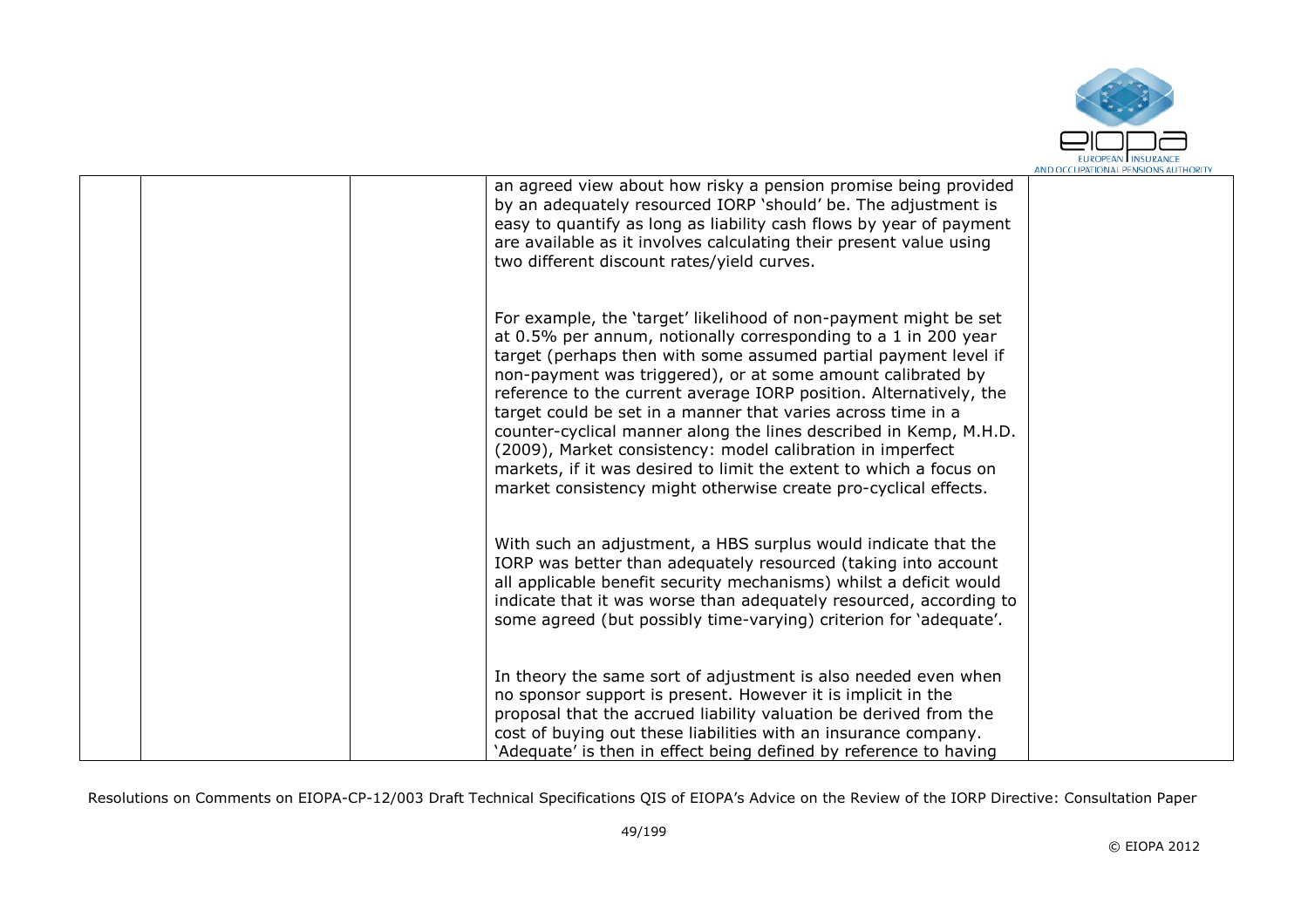

|  |                                                                                                                                                                                                                                                                                                                                                                       | AND OCCUPATIONAL PENSIONS AUTHORIT |
|--|-----------------------------------------------------------------------------------------------------------------------------------------------------------------------------------------------------------------------------------------------------------------------------------------------------------------------------------------------------------------------|------------------------------------|
|  | sufficient assets to buy out the liabilities in this manner.                                                                                                                                                                                                                                                                                                          |                                    |
|  | 5.<br>Pension protection schemes                                                                                                                                                                                                                                                                                                                                      |                                    |
|  | Taking account of pension protection schemes (PPSs) in the HBS<br>has advantages and disadvantages. A disadvantage is that it could<br>lead to moral hazard. An advantage is that it better reflects the<br>benefit security actually present as far as members are concerned.                                                                                        |                                    |
|  | If EIOPA deem it appropriate to take account of PPSs in the HBS<br>then the approach currently proposed in the QIS in broad terms<br>makes sense. However, we would suggest that the actual<br>mechanics are again simplified (and in certain respects caveated)<br>in a similar manner to the approach proposed above for sponsor<br>support. We would propose that: |                                    |
|  | A suitable (annual) PD would be identified for each relevant<br>(a)<br>PPS. These PDs will presumably need to be identified by EIOPA<br>bearing in mind that there is some non-zero but hopefully small<br>risk of a systemic crisis for an entire member state's occupational<br>pension provision.                                                                  |                                    |
|  | The current value of the accrued benefits covered by the<br>(b)<br>PPS as a fraction of the current value of total accrued benefits<br>would be calculated.                                                                                                                                                                                                           |                                    |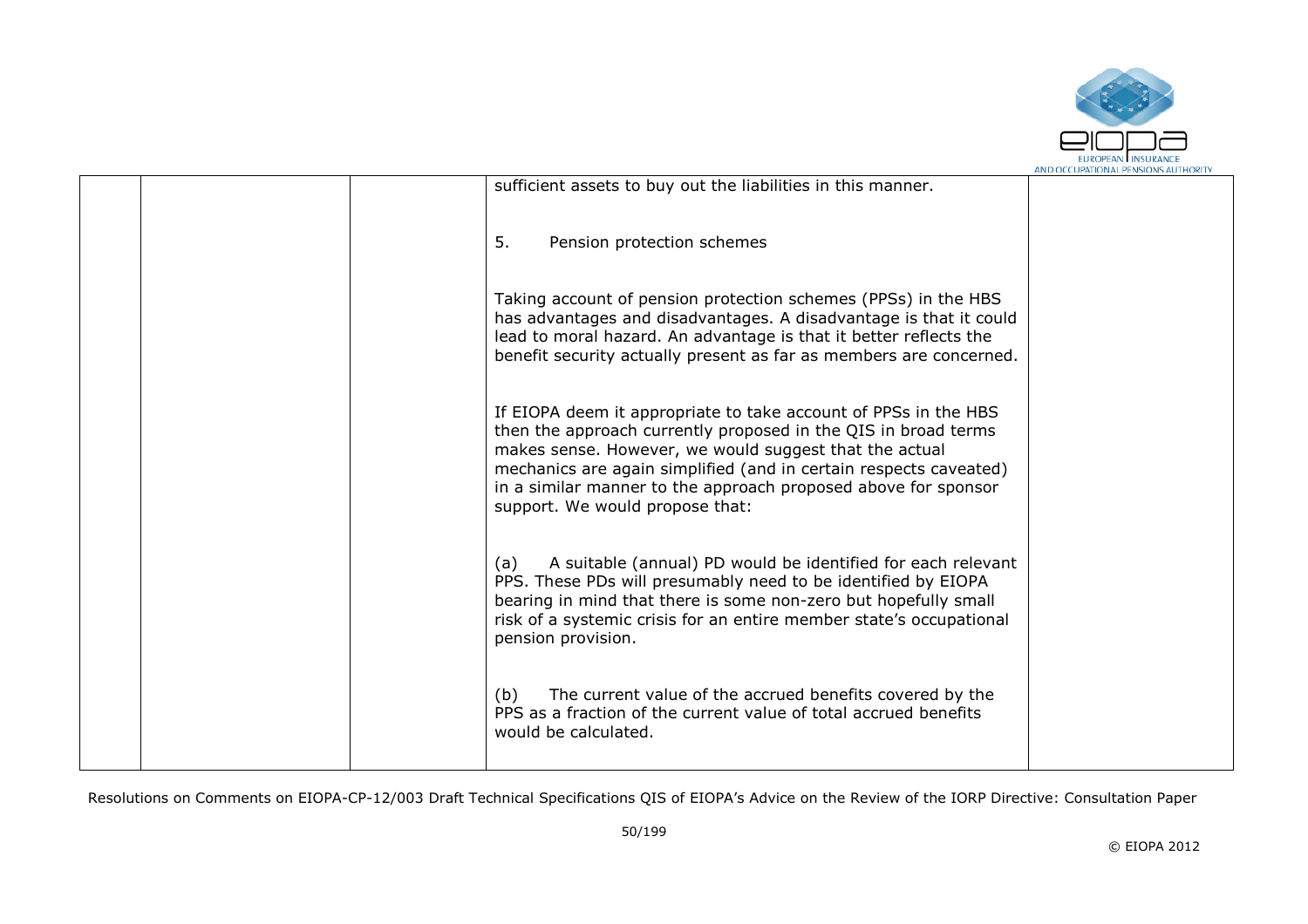

|  | Unless manifestly inappropriate, the fraction in (b) would<br>(c)<br>be assumed to remain constant through time when determining<br>the LGD arising were the sponsor to default. This is akin to the<br>simplest deterministic approach we have suggested above for the<br>sponsor covenant.                                                                                                                                                                                                                                                                                                                                                                                        |  |
|--|-------------------------------------------------------------------------------------------------------------------------------------------------------------------------------------------------------------------------------------------------------------------------------------------------------------------------------------------------------------------------------------------------------------------------------------------------------------------------------------------------------------------------------------------------------------------------------------------------------------------------------------------------------------------------------------|--|
|  | The same broad approach suggested for including the<br>(d)<br>sponsor covenant as a security mechanism can then be used for<br>the PPS. This would still merely involve a tabulation of PVs (now)<br>of accrued liability cash flows by year of payment coupled with<br>elements not dependent on an IORP's own liabilities. The latter<br>would now include the fraction calculated as per (c) above plus a<br>more complicated probability tree as per the one in HBS.6.78.                                                                                                                                                                                                       |  |
|  | In these circumstances an adjustment similar to the one noted is<br>section 4 above would be necessary if it has not already been<br>introduced when incorporating sponsor support within the HBS.                                                                                                                                                                                                                                                                                                                                                                                                                                                                                  |  |
|  | In principle caveats are needed to distinguish a PPS from other<br>more general types of insurance arrangements. Probably most or<br>all member state PPSs as conventionally understood would meet<br>the relevant criteria so these caveats are not likely in practice to<br>present an issue. Specifically, for an arrangement to be considered<br>a PPS it should in effect be required to provide guaranteed<br>continuing coverage probably for the entire lifetime of the<br>liabilities and there should also be some reasonable expectation<br>that the premiums or levies the PPS charges will be met from<br>additional sponsor contributions broadly as they are levied. |  |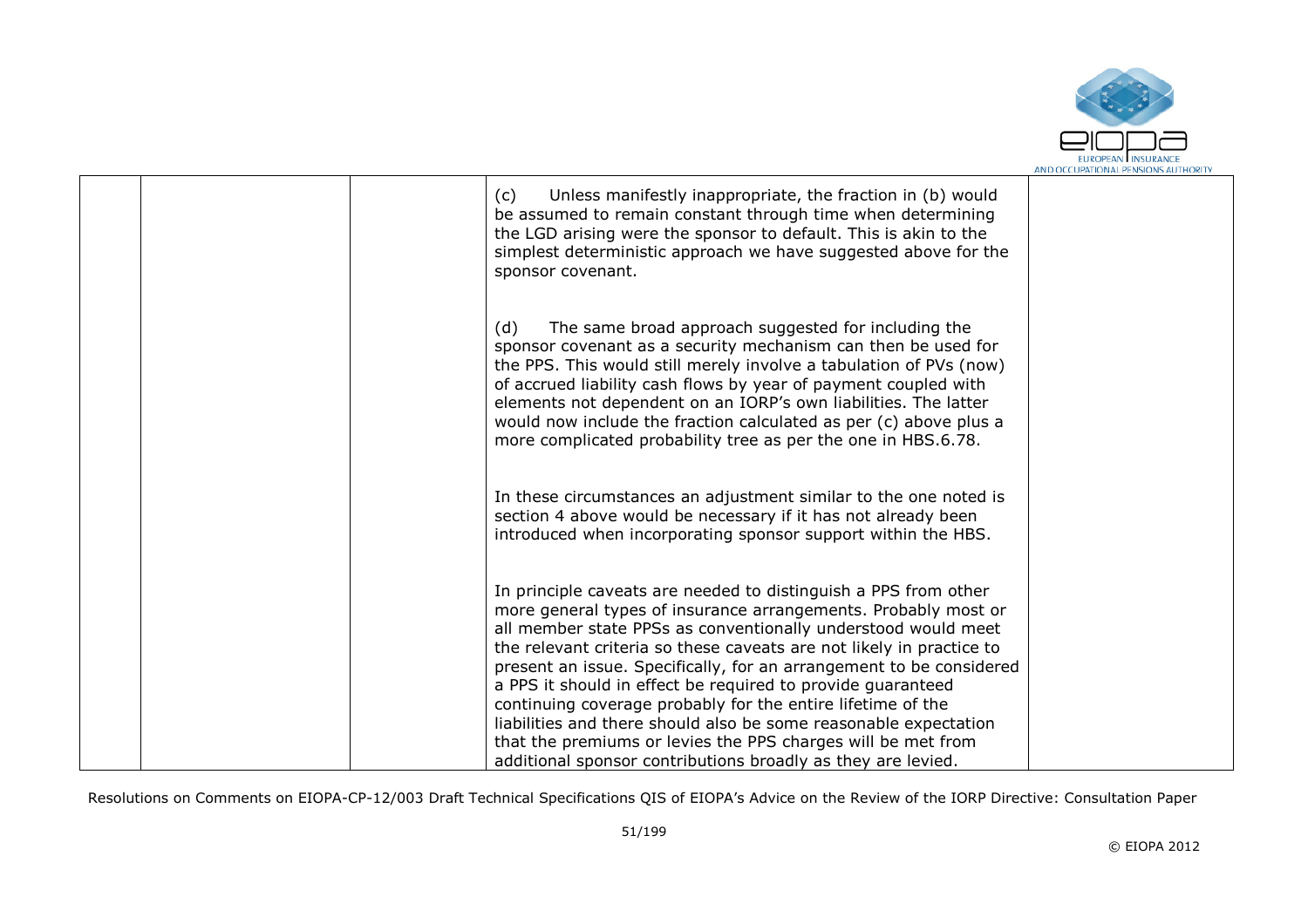

|  | Sponsor default needs to trigger mandatory transfer of benefits<br>from the IORP to some suitably protected structure. This could<br>involve buyout with an insurance company or could involve<br>retention of assets and liabilities by the PPS.                                                                                                                                                                                                                                                                                                                                                                                                                                                                                                                                                      |  |
|--|--------------------------------------------------------------------------------------------------------------------------------------------------------------------------------------------------------------------------------------------------------------------------------------------------------------------------------------------------------------------------------------------------------------------------------------------------------------------------------------------------------------------------------------------------------------------------------------------------------------------------------------------------------------------------------------------------------------------------------------------------------------------------------------------------------|--|
|  | If the PPS typically retains the assets and liabilities itself (which is<br>the case in some member states e.g. UK) then in principle there<br>should be a further caveat since not all PPSs are themselves (EU-<br>domiciled) insurance companies. In principle the PPS needs to be<br>deemed by EIOPA to be sufficiently well-resourced to be able to<br>transfer its own accrued liabilities to an insurance company<br>whenever it wanted to. If this is not the case then in principle the<br>PPS support conditional on the sponsor defaulting in a particular<br>year should be valued by reference to subsequent years' liability<br>cash flows and likelihoods of the PPS subsequently defaulting, in<br>much the same sort of manner as described above for the original<br>sponsor support. |  |
|  | 6.<br><b>SCR</b>                                                                                                                                                                                                                                                                                                                                                                                                                                                                                                                                                                                                                                                                                                                                                                                       |  |
|  | The HBS methodology proposed by EIOPA and the further<br>simplifications proposed above implicitly assume that IORP<br>members view a security mechanism through its (market<br>consistent) value (to them). Without some further element it thus<br>implicitly assumes that IORP members have infinitely-well<br>diversified credit exposures, including any to the sponsors of<br>IORPs introduced via their IORP benefit entitlements.                                                                                                                                                                                                                                                                                                                                                              |  |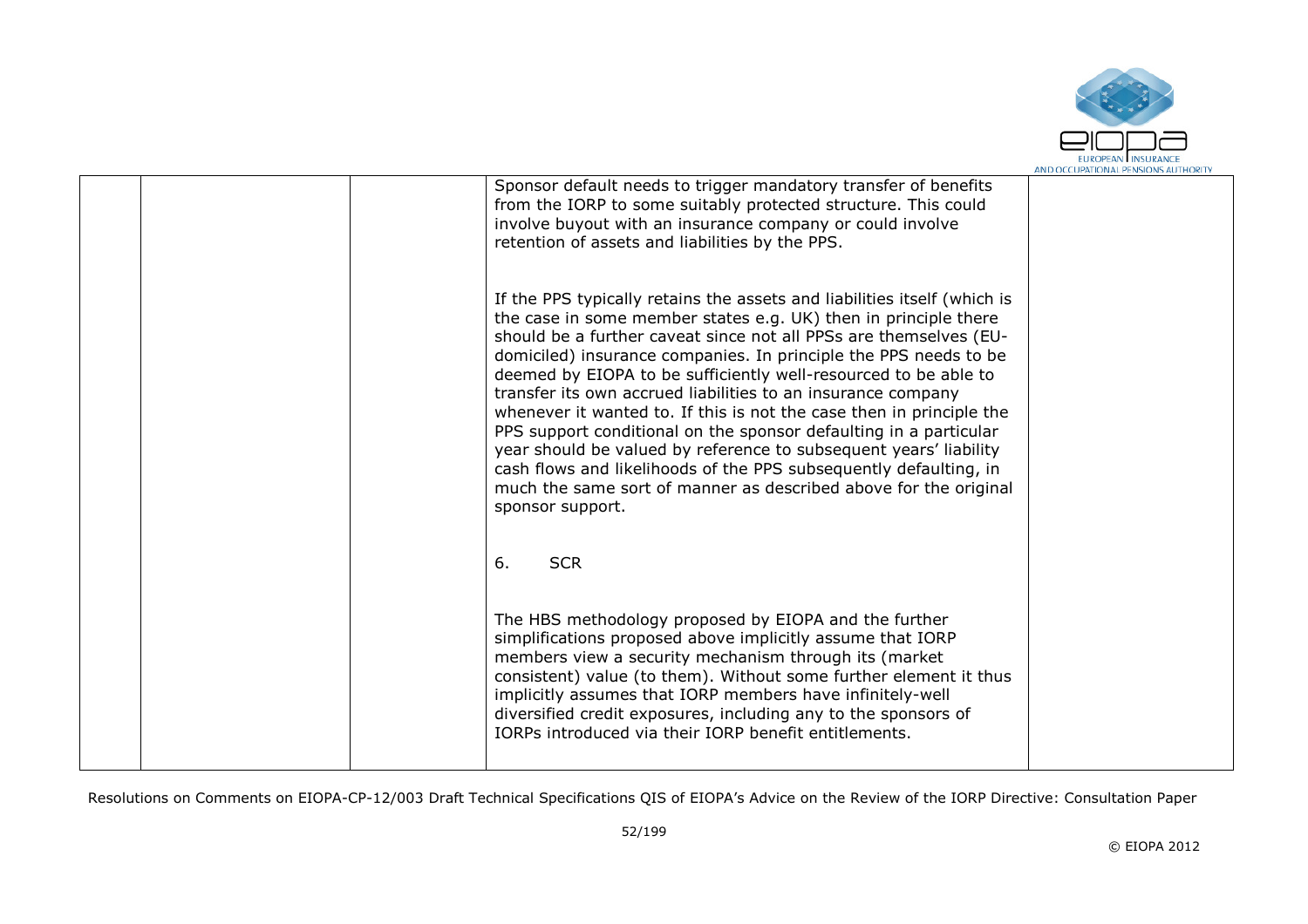

|  | This in practice will not be the case. Therefore, we might expect<br>the capital computation to include some penalty, e.g. via a capital<br>requirement in the SCR computation, corresponding to the dis-<br>utility arising from concentration towards a single credit, here the<br>sponsor (and perhaps also the PPS).                                                                                                                                                                                                                                                                                                                                                                                                                                                                                                                                                                                                                                                         |  |
|--|----------------------------------------------------------------------------------------------------------------------------------------------------------------------------------------------------------------------------------------------------------------------------------------------------------------------------------------------------------------------------------------------------------------------------------------------------------------------------------------------------------------------------------------------------------------------------------------------------------------------------------------------------------------------------------------------------------------------------------------------------------------------------------------------------------------------------------------------------------------------------------------------------------------------------------------------------------------------------------|--|
|  | There is in our opinion no theoretically correct way of determining<br>the overall level of this additional capital requirement. Some<br>individual members may have benefits from many different IORPs<br>by the time they retire and may have other assets that provide<br>diversification. For these members the appropriate SCR<br>concentration charge as a proportion of the accrued liability<br>valuation may be close to zero. Other individual members may<br>have all of their IORP benefits coming from a single IORP and may<br>have little else by way of assets to sustain them in retirement. A<br>more significant SCR concentration charge may be appropriate for<br>them. There is no practical way of ascertaining where within this<br>spectrum any such charge 'ought' to be set. Any theoretically<br>correct aggregate level for an IORP may not be the same as the<br>corresponding level for an insurer (or for another financial services<br>entity). |  |
|  | However, all other things being equal, some dependency on credit<br>rating is to be expected. It would be reasonable for any SCR<br>concentration add-on to be lower for more highly rated exposures,<br>as the risks involved are then less likely to materialise.                                                                                                                                                                                                                                                                                                                                                                                                                                                                                                                                                                                                                                                                                                              |  |
|  | For schemes relying materially on sponsor support, the                                                                                                                                                                                                                                                                                                                                                                                                                                                                                                                                                                                                                                                                                                                                                                                                                                                                                                                           |  |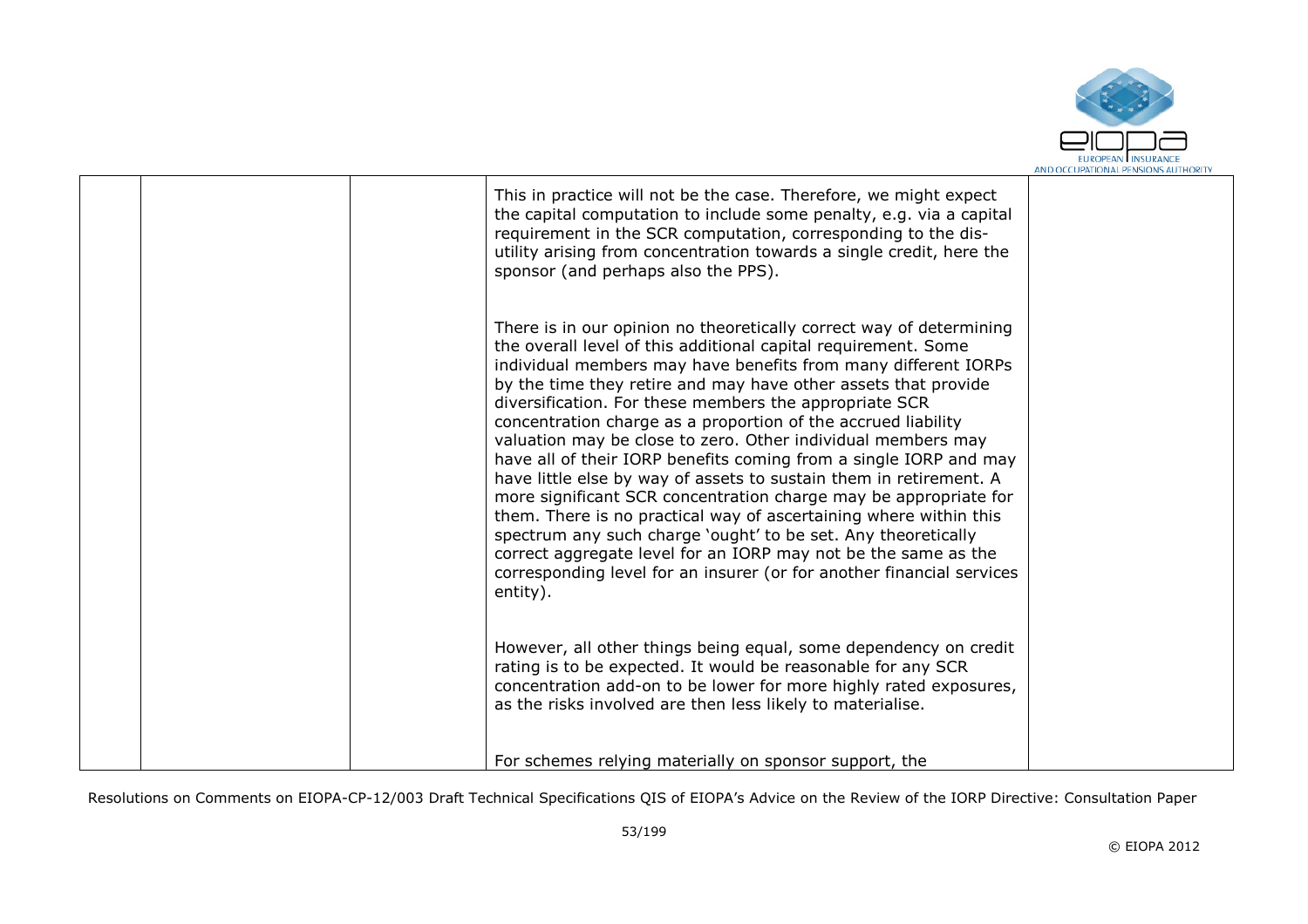

|  | contribution to the SCR arising from sponsor default risk may be<br>sizeable in comparison with other risks covered by the SCR. We<br>therefore recommend that the in the SCR computation sponsor<br>default risk be carved out into a separate risk module distinct from<br>all other counterparty risk elements. |  |
|--|--------------------------------------------------------------------------------------------------------------------------------------------------------------------------------------------------------------------------------------------------------------------------------------------------------------------|--|
|  | In the light of the above we also suggest that EIOPA is open-<br>minded about how to calculate the capital charge for sponsor<br>default risk. We note that the concentration capital add-on<br>currently being proposed if the IORP had no other type 1<br>counterparty exposures appears to be as follows:       |  |
|  |                                                                                                                                                                                                                                                                                                                    |  |
|  | Rating                                                                                                                                                                                                                                                                                                             |  |
|  | PD $(% )$                                                                                                                                                                                                                                                                                                          |  |
|  | (%)                                                                                                                                                                                                                                                                                                                |  |
|  | (% of LGD after allowing for recoveries)                                                                                                                                                                                                                                                                           |  |
|  |                                                                                                                                                                                                                                                                                                                    |  |
|  | AAA                                                                                                                                                                                                                                                                                                                |  |
|  | .002                                                                                                                                                                                                                                                                                                               |  |
|  | 0.4                                                                                                                                                                                                                                                                                                                |  |
|  | 1.3                                                                                                                                                                                                                                                                                                                |  |
|  |                                                                                                                                                                                                                                                                                                                    |  |
|  | AA                                                                                                                                                                                                                                                                                                                 |  |
|  | .01                                                                                                                                                                                                                                                                                                                |  |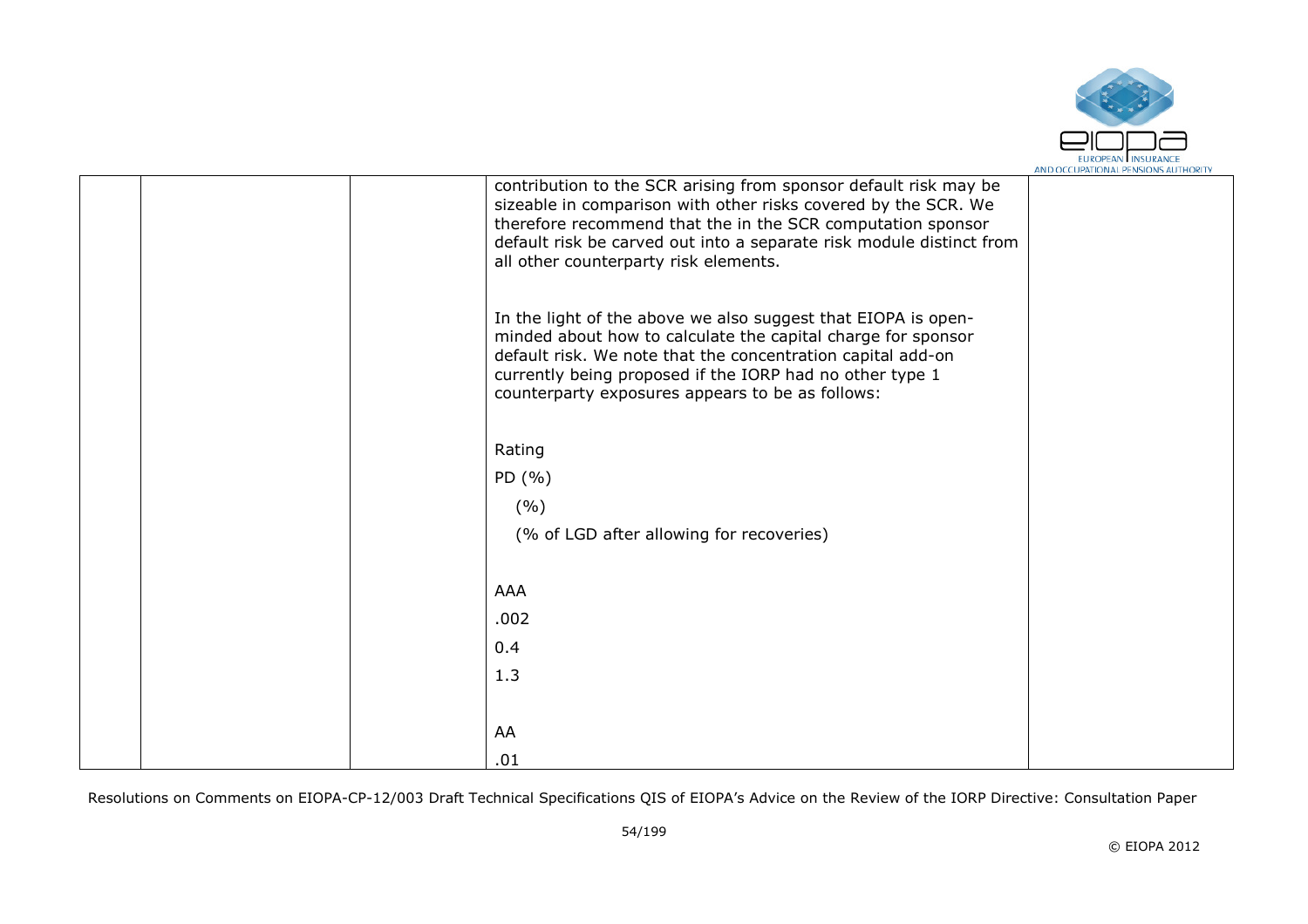

|  | $1.0\,$                                            |  |
|--|----------------------------------------------------|--|
|  | 3.0                                                |  |
|  |                                                    |  |
|  | $\mathsf{A}$                                       |  |
|  | .05                                                |  |
|  | 2.2                                                |  |
|  | 6.7                                                |  |
|  |                                                    |  |
|  | <b>BBB</b>                                         |  |
|  | .24                                                |  |
|  | 4.9                                                |  |
|  | 14.7                                               |  |
|  |                                                    |  |
|  | BB                                                 |  |
|  | $1.2\,$                                            |  |
|  | 10.9                                               |  |
|  | 54.4                                               |  |
|  |                                                    |  |
|  | B or lower (or unrated excl. Solvency II insurers) |  |
|  | 4.175                                              |  |
|  | 20.0                                               |  |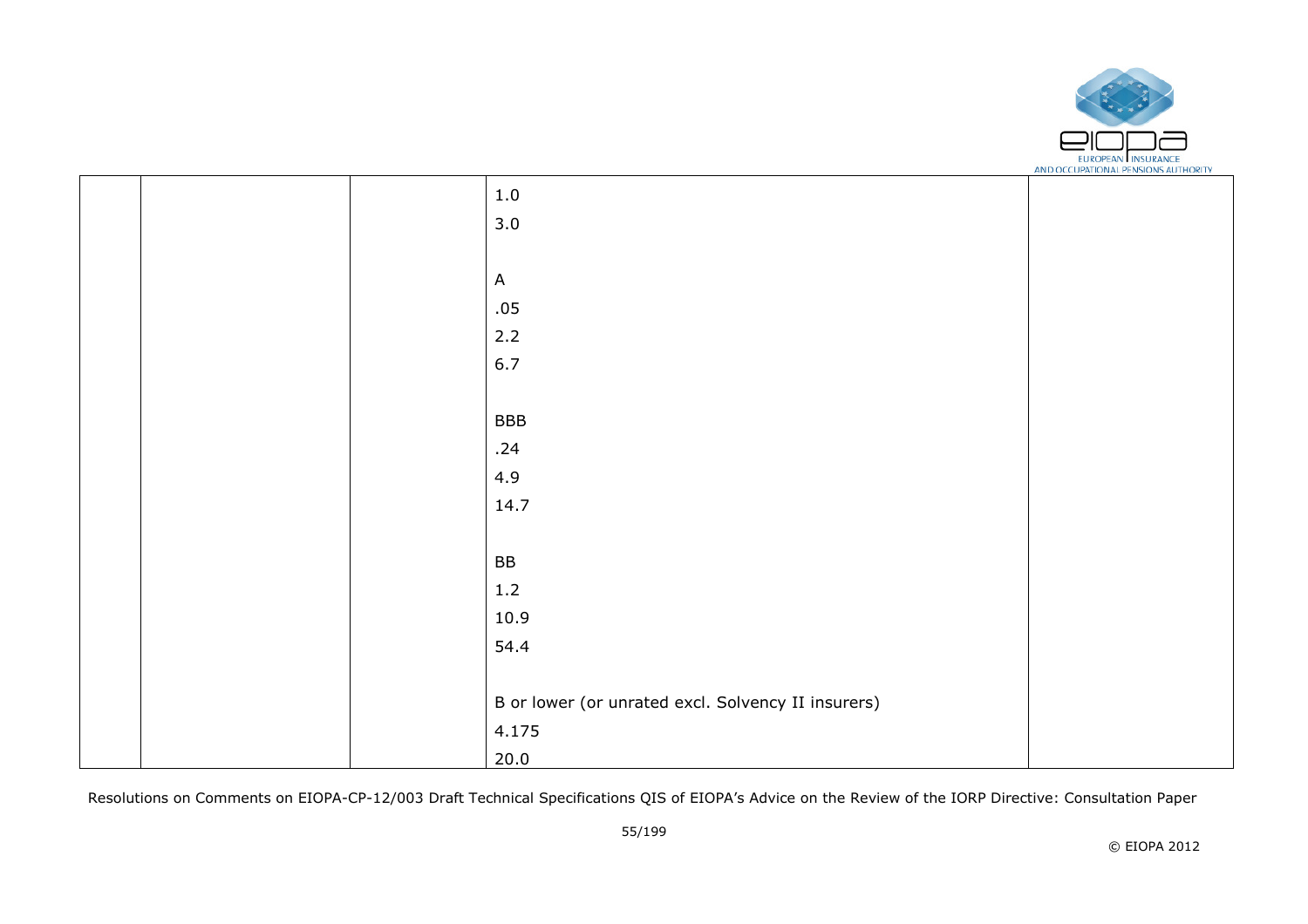

|  | 100.0                                                             |  |
|--|-------------------------------------------------------------------|--|
|  |                                                                   |  |
|  |                                                                   |  |
|  |                                                                   |  |
|  |                                                                   |  |
|  | For the lowest rated categories and for most unrated sponsors the |  |
|  | proposed capital charge seems likely to be quite onerous for      |  |
|  | IORPs. Please bear in mind that there may be many unrated         |  |
|  | sponsors for smaller IORPs.                                       |  |
|  |                                                                   |  |
|  |                                                                   |  |
|  | We hope shortly to provide EIOPA with and/or make available via   |  |
|  | www.nematrian.com a spreadsheet illustrating how this             |  |
|  | component of the proposed SCR methodology would interact with     |  |
|  | other elements of the HBS as described above. Our preliminary     |  |
|  | analysis suggests that it would result in sponsor support being   |  |
|  | deemed largely useless as a security mechanism for any IORP that  |  |
|  | was less than fully funded and had a sponsor rated BB or below    |  |
|  | (or unrated and not a Solvency II insurer) for any of the LGD     |  |
|  | trajectories described in section 3 (including the one currently  |  |
|  | proposed by EIOPA).                                               |  |
|  |                                                                   |  |
|  |                                                                   |  |
|  | 7.<br>Other comments                                              |  |
|  |                                                                   |  |
|  |                                                                   |  |
|  | Part of the HBS computations proposed by EIOPA involves           |  |
|  | discounting using two different discount yield curves, a level A  |  |
|  | computation that is designed to be 'risk-free' and a level B      |  |
|  | computation that involves a higher return (and therefore lower    |  |
|  | liability) based on an assumed equity risk premium and an         |  |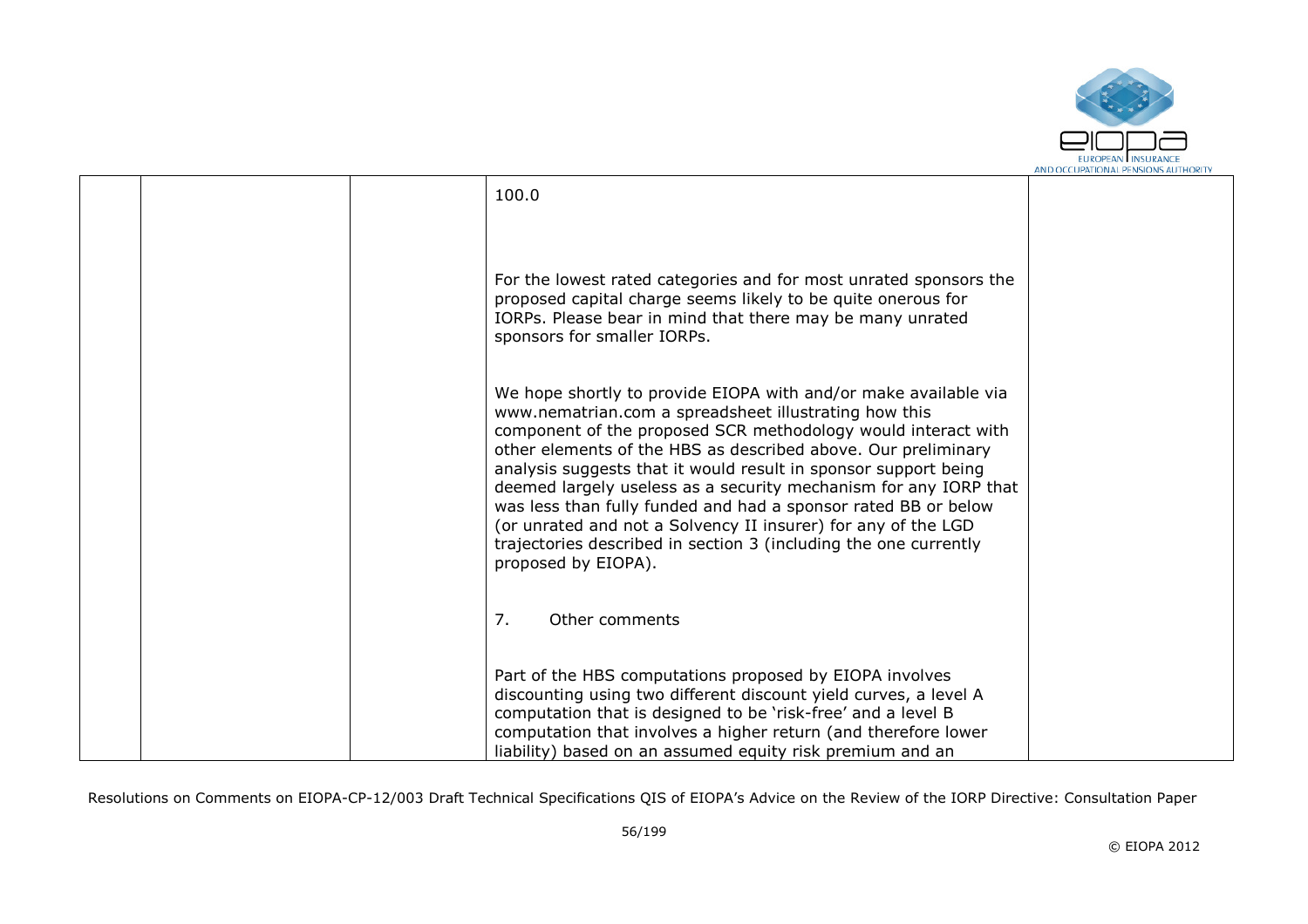

|  |                                                                                                                                                                                                                                                                                                                                                                                                                                                                                                                                                                                                                                                                                                  | ARD OCCUPATIONAL FERDIORD AUTHORIT |
|--|--------------------------------------------------------------------------------------------------------------------------------------------------------------------------------------------------------------------------------------------------------------------------------------------------------------------------------------------------------------------------------------------------------------------------------------------------------------------------------------------------------------------------------------------------------------------------------------------------------------------------------------------------------------------------------------------------|------------------------------------|
|  | assumed simplified strategic asset mix.                                                                                                                                                                                                                                                                                                                                                                                                                                                                                                                                                                                                                                                          |                                    |
|  | We understand that the level B computation is in effect designed<br>to provide a signal that would highlight if the IORP was<br>underfunded by such an extent that it would not be 'self-sufficient'<br>even with some assumed level of equity risk premium.                                                                                                                                                                                                                                                                                                                                                                                                                                     |                                    |
|  | We question whether the additional complexity introduced by the<br>level B computation or rather by how it is currently set and<br>justified in the proposed QIS is helpful. Relying on some (risky)<br>equity risk premium or other source of outperformance implicitly<br>involves higher risk of non-delivery except in relation to<br>conditional benefits that depend on asset returns. So reducing the<br>value placed on the accrued liabilities by using a higher discount<br>rate implicitly involves placing a greater reliance on other security<br>mechanisms, i.e. reduces the value we should place on sponsor<br>support in the HBS (and, if appropriate, on any applicable PPS). |                                    |
|  | Indeed, in the deterministic simplifications suggested above the<br>adjustments would be exactly offsetting. This is because the LGD<br>in the event of sponsor default is in effect assumed to decay<br>through time in a manner that assumes that extra returns<br>generated on any assets present within the IORP accrue to the<br>sponsor (by way of future adjustments to its contributions) rather<br>than to IORP members. So the extra returns assumed to arise in<br>the Level B do not over the longer term actually improve<br>members' benefit security materially.                                                                                                                  |                                    |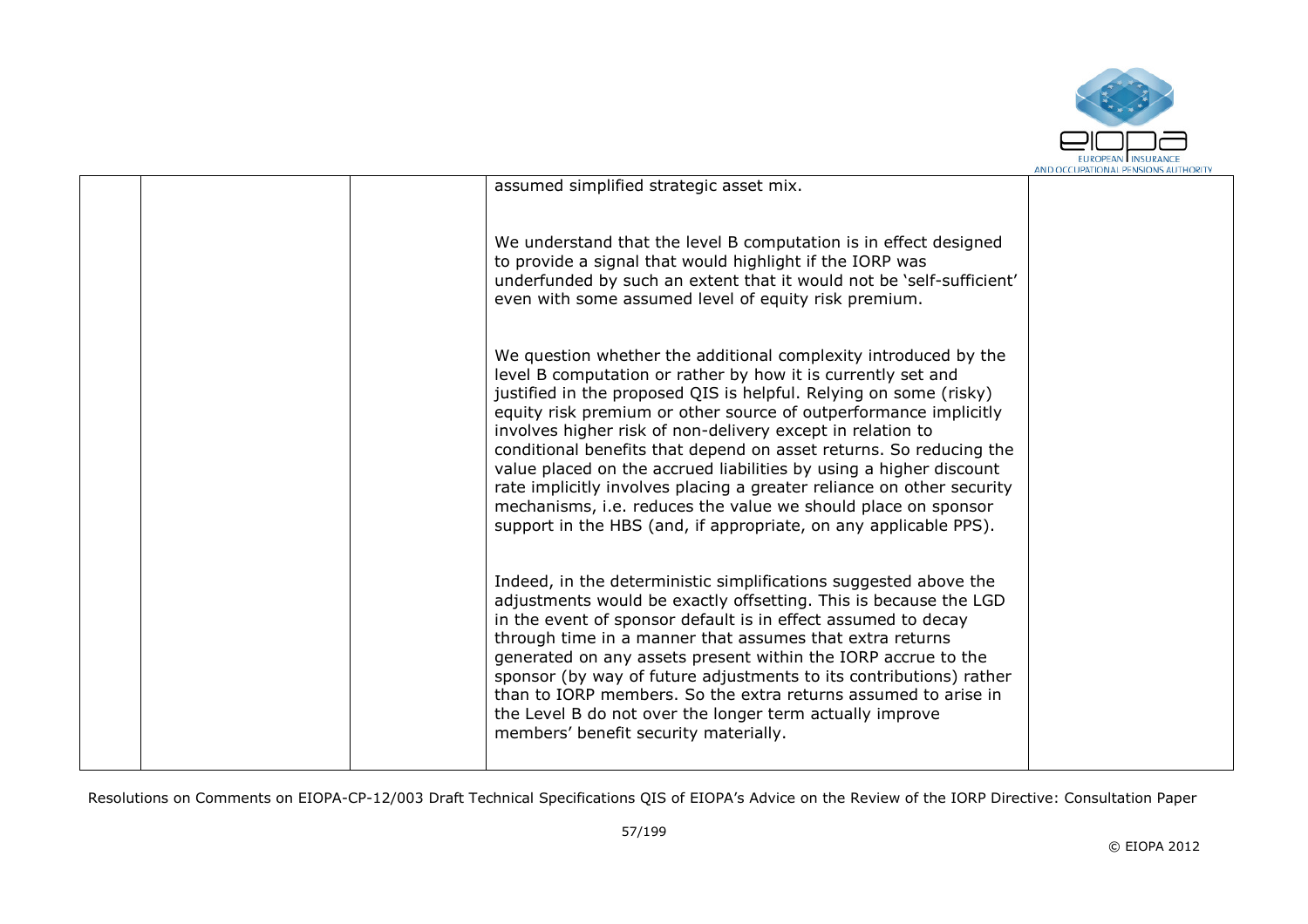

|  | In a formal sense, including a level B computation alongside a<br>level A computation seems to be akin to the adjustment proposed<br>in section 4 above. However, the justification for the differential<br>and hence its probable magnitude is different. Following the logic<br>described in section 4 it should ideally be set in a manner that<br>corresponds to an 'adequate' level of security (possibly time<br>varying) for the pension promise according to some definition of<br>'adequate'. This does not necessarily have any direct link with the<br>expected long-term outperformance we might expect equities to<br>exhibit versus bonds. |  |
|--|----------------------------------------------------------------------------------------------------------------------------------------------------------------------------------------------------------------------------------------------------------------------------------------------------------------------------------------------------------------------------------------------------------------------------------------------------------------------------------------------------------------------------------------------------------------------------------------------------------------------------------------------------------|--|
|  | Conclusions<br>8.                                                                                                                                                                                                                                                                                                                                                                                                                                                                                                                                                                                                                                        |  |
|  | We recommend that:                                                                                                                                                                                                                                                                                                                                                                                                                                                                                                                                                                                                                                       |  |
|  | The current best estimate plus risk margin approach to<br>(a)<br>calculating the value of the accrued liabilities should be replaced<br>by the estimated cost of buying out the accrued benefits with an<br>insurer (subject to Solvency II), if such a costing is readily<br>available and can be reliably estimated.                                                                                                                                                                                                                                                                                                                                   |  |
|  | The section on sponsor support should be reworded to<br>(b)<br>focus on a computation that derives the value of the sponsor<br>covenant by reference to assumed future probabilities of default<br>(PDs) and losses given default (LGDs) subject to an upper limit set<br>by reference to some assumed maximum available sponsor<br>support, rather than vice versa.                                                                                                                                                                                                                                                                                     |  |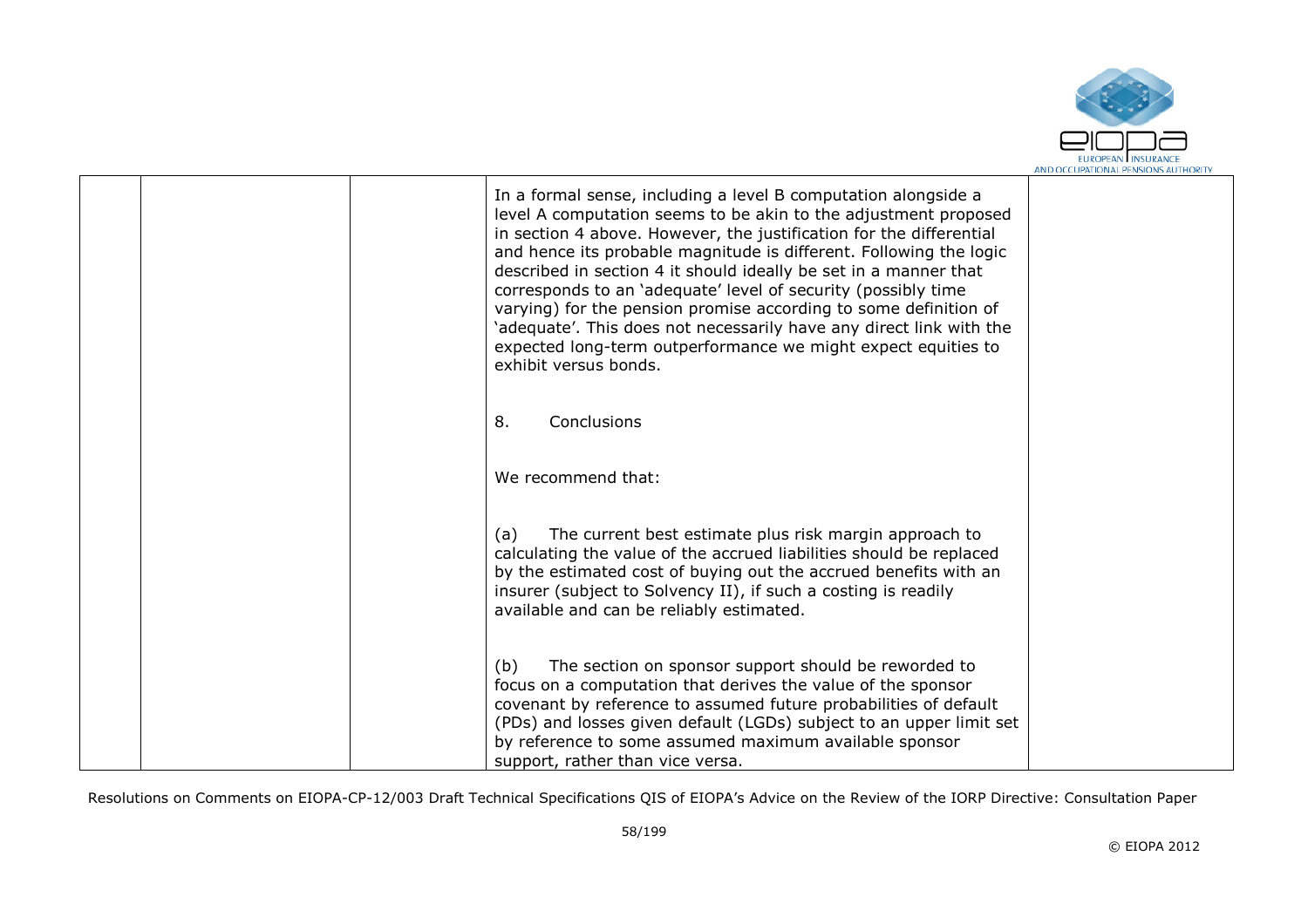

|  | In the component of the sponsor support derived from PDs<br>(c)<br>and LGDs:                                                                                                                                                                                                                                                                                                                                                                                                                                                                                                                                                                                                                                                                                                                                                                                                                  |  |
|--|-----------------------------------------------------------------------------------------------------------------------------------------------------------------------------------------------------------------------------------------------------------------------------------------------------------------------------------------------------------------------------------------------------------------------------------------------------------------------------------------------------------------------------------------------------------------------------------------------------------------------------------------------------------------------------------------------------------------------------------------------------------------------------------------------------------------------------------------------------------------------------------------------|--|
|  | (1)<br>The PDs should reflect the possibility that the sponsor could<br>move between ratings categories via a transition matrix and<br>ideally should be more market consistent than presently proposed.                                                                                                                                                                                                                                                                                                                                                                                                                                                                                                                                                                                                                                                                                      |  |
|  | Given inherent uncertainties in longer-term trajectories of<br>(2)<br>the LGDs and given the purpose of this QIS, the derivation of the<br>LGDs for this QIS should focus largely on a deterministic<br>approach, only reverting to a stochastic approach if the<br>deterministic approach seems manifestly inappropriate. This topic<br>could be reviewed if proposals for regulatory change arise as a<br>result of the QIS. The likely long lead times involved would then<br>give the IORP industry more time to develop the relevant systems<br>and expertise needed for greater use of stochastic simulations.<br>Some further simplifications can be introduced to the deterministic<br>approach currently being proposed without materially altering its<br>effectiveness for the purposes of this QIS. We recommend that<br>these simplifications are incorporated in the final QIS. |  |
|  | In the component of the sponsor support involving<br>(d)<br>determination of an appropriate assumed maximum available<br>sponsor support EIOPA should be prepared to explore alternative<br>approaches depending on the numbers and types of sponsor most<br>likely to be affected by selected methodologies.                                                                                                                                                                                                                                                                                                                                                                                                                                                                                                                                                                                 |  |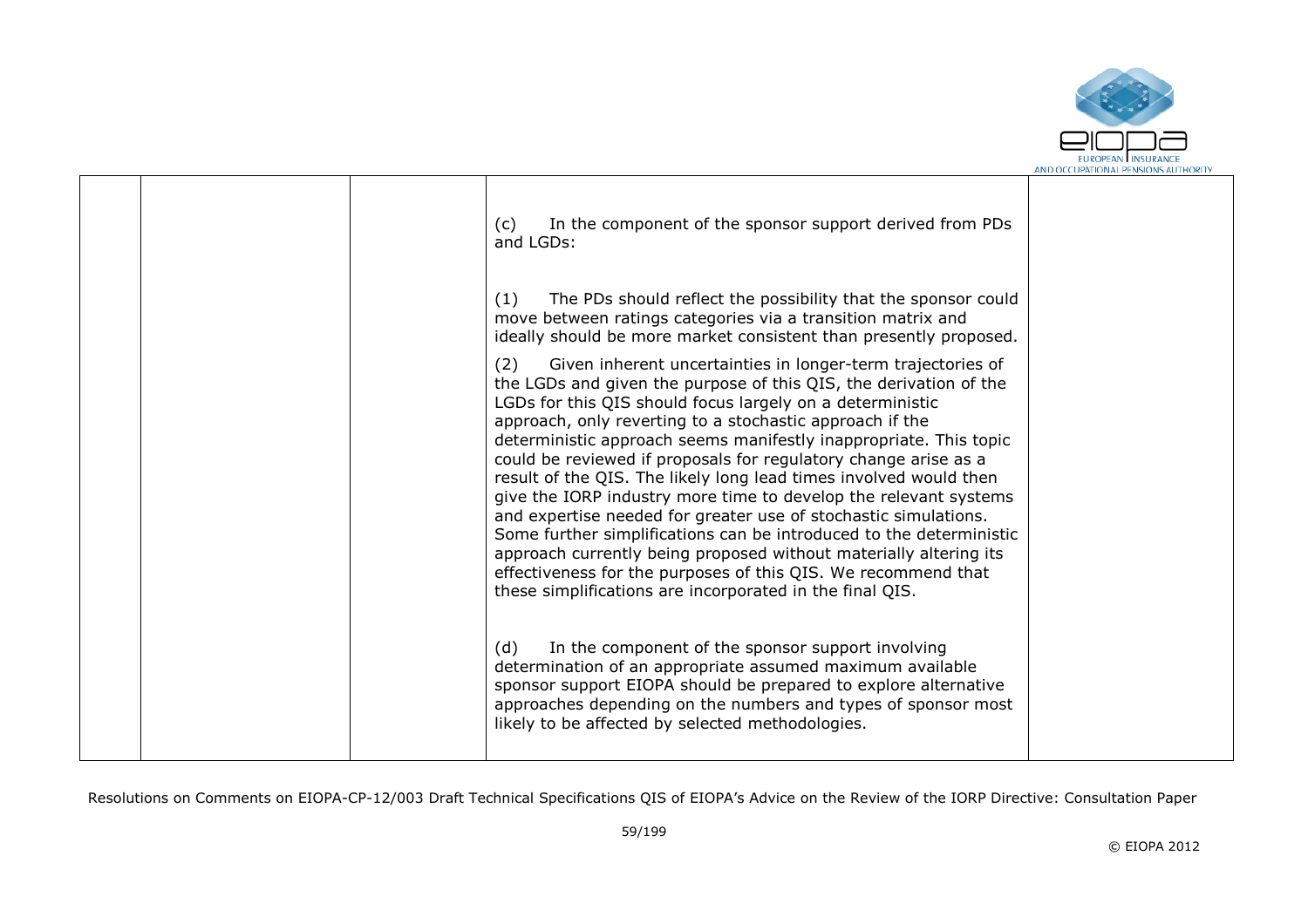

|  | If EIOPA deem it appropriate to include PPS coverage<br>(e)<br>within the HBS then further simplifications similar to those<br>suggested in (c)(2) but applied to the PPS should be considered.<br>The mathematics is also simplified if the computations can assume<br>that on sponsor default the PPS buys out covered benefits with an<br>insurance company or an equivalently resourced entity. If this<br>buy-out entity is the PPS itself then in principle EIOPA should<br>confirm that the relevant PPS has suitable capital resources to<br>support such buy-outs in cases where the PPS is not itself an<br>insurance company. |  |
|--|------------------------------------------------------------------------------------------------------------------------------------------------------------------------------------------------------------------------------------------------------------------------------------------------------------------------------------------------------------------------------------------------------------------------------------------------------------------------------------------------------------------------------------------------------------------------------------------------------------------------------------------|--|
|  | It would be desirable to clarify what a contractual right to<br>(f)<br>sponsor support (or to a PPS if it is deemed appropriate) needs to<br>exhibit to constitute a 'security mechanism' in the context of the<br>HBS. In particular, these mechanisms need to have a long-term<br>dynamic, e.g. they need to be guaranteed to apply for say the<br>lifetime of the liabilities (if the provider of the support mechanism<br>does not default in the meantime) rather than e.g. merely being<br>potentially renegotiable on an IORP/sponsor specific basis year-<br>on-year with no guarantee of renewal.                               |  |
|  | Where IORPS have a contractual right to sponsor support<br>(q)<br>(or to a PPS if deemed appropriate) then a notional credit should<br>be included in the HBS so that the overall result indicates whether<br>the IORP is better or worse than adequately resourced (taking into<br>account all applicable benefit security mechanisms) according to<br>some agreed (but possibly time-varying) criterion for 'adequate'.<br>The mathematics involved is in a formal sense similar to the<br>differential currently being proposed between level A and level B                                                                           |  |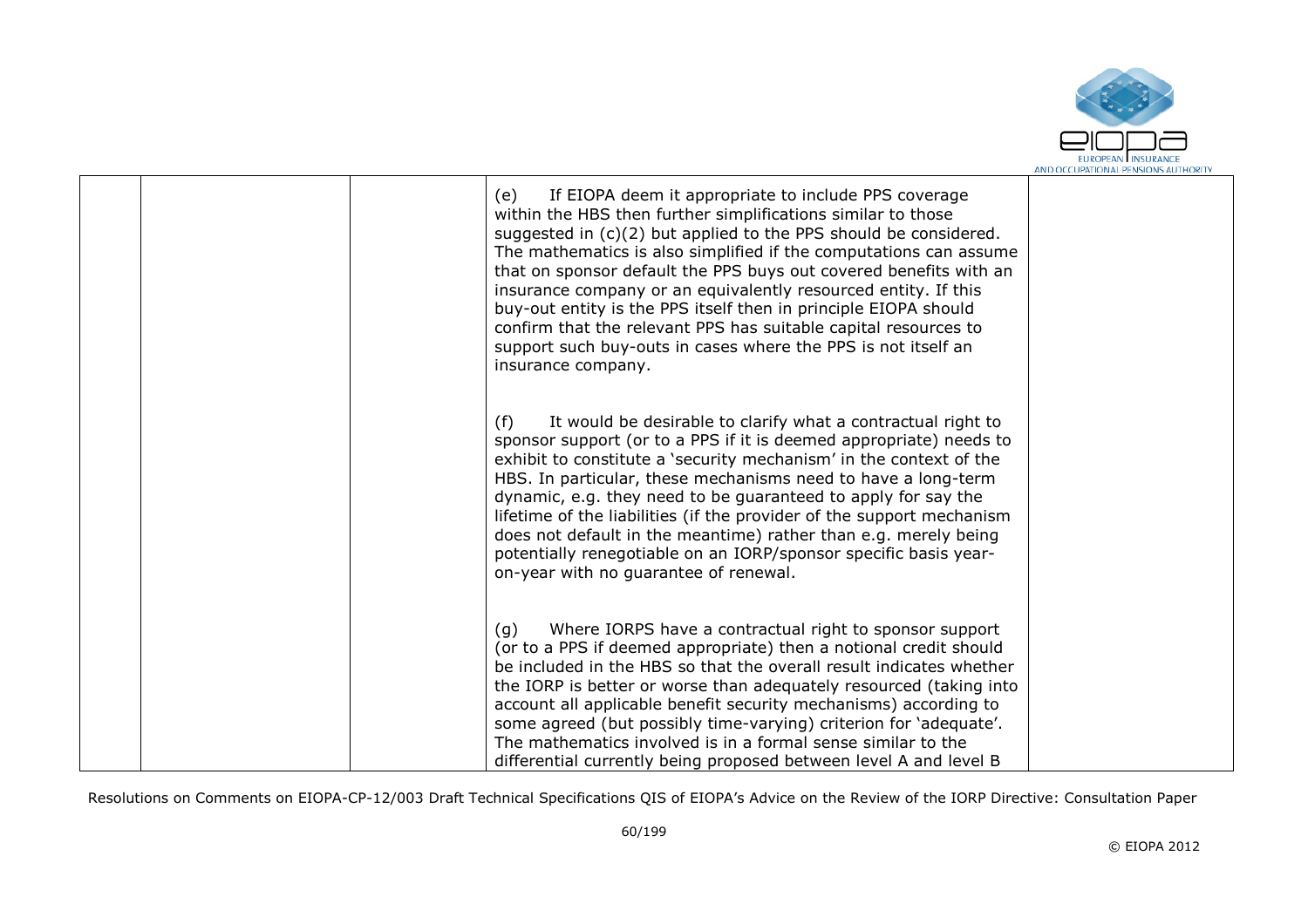

|     |                        |     | discount rates. However the justification is different and therefore<br>the size of the differential is unlikely to be in line with the<br>differential implicitly included in EIOPA's current proposals.                                                                                                                                                                                                                                                                                                                 |        |
|-----|------------------------|-----|---------------------------------------------------------------------------------------------------------------------------------------------------------------------------------------------------------------------------------------------------------------------------------------------------------------------------------------------------------------------------------------------------------------------------------------------------------------------------------------------------------------------------|--------|
|     |                        |     | For IORPs with a contractual right to sponsor support the<br>(h)<br>calibration of the contribution to the SCR from sponsor default risk<br>may prove contentious. It would be desirable to separate out<br>sponsor default risk into a separate risk module and to recalibrate<br>its computation.                                                                                                                                                                                                                       |        |
|     |                        |     | The simplifications proposed above appear to allow the sponsor<br>support component of the HBS (and the PPS component if it is<br>deemed appropriate to include such a component) to be<br>approximated using a relatively straightforward spreadsheet. This<br>assumes that a subdivision by year of payment of the accrued<br>liability valuation is readily available (and that suitable<br>sponsor/PPS PD and recovery assumptions and maximum<br>available sponsor support computations are also readily available). |        |
| 41. | <b>Punter Southall</b> | Q5. | Do stakeholders believe that the draft technical specifications<br>provide enough guidance on how to set up and value the holistic<br>balance sheet as discussed in Chapter 2? If not, which parts could<br>be improved upon and in what way?                                                                                                                                                                                                                                                                             | Noted. |
|     |                        |     | The focus of the QIS is limited only to the holistic balance sheet<br>and does not consider the regulatory actions that would be<br>triggered should the holistic balance sheet not balance. In the<br>absence of this information, it is impossible to comment on the<br>adequacy of the quidance on how to set up and value the holistic                                                                                                                                                                                |        |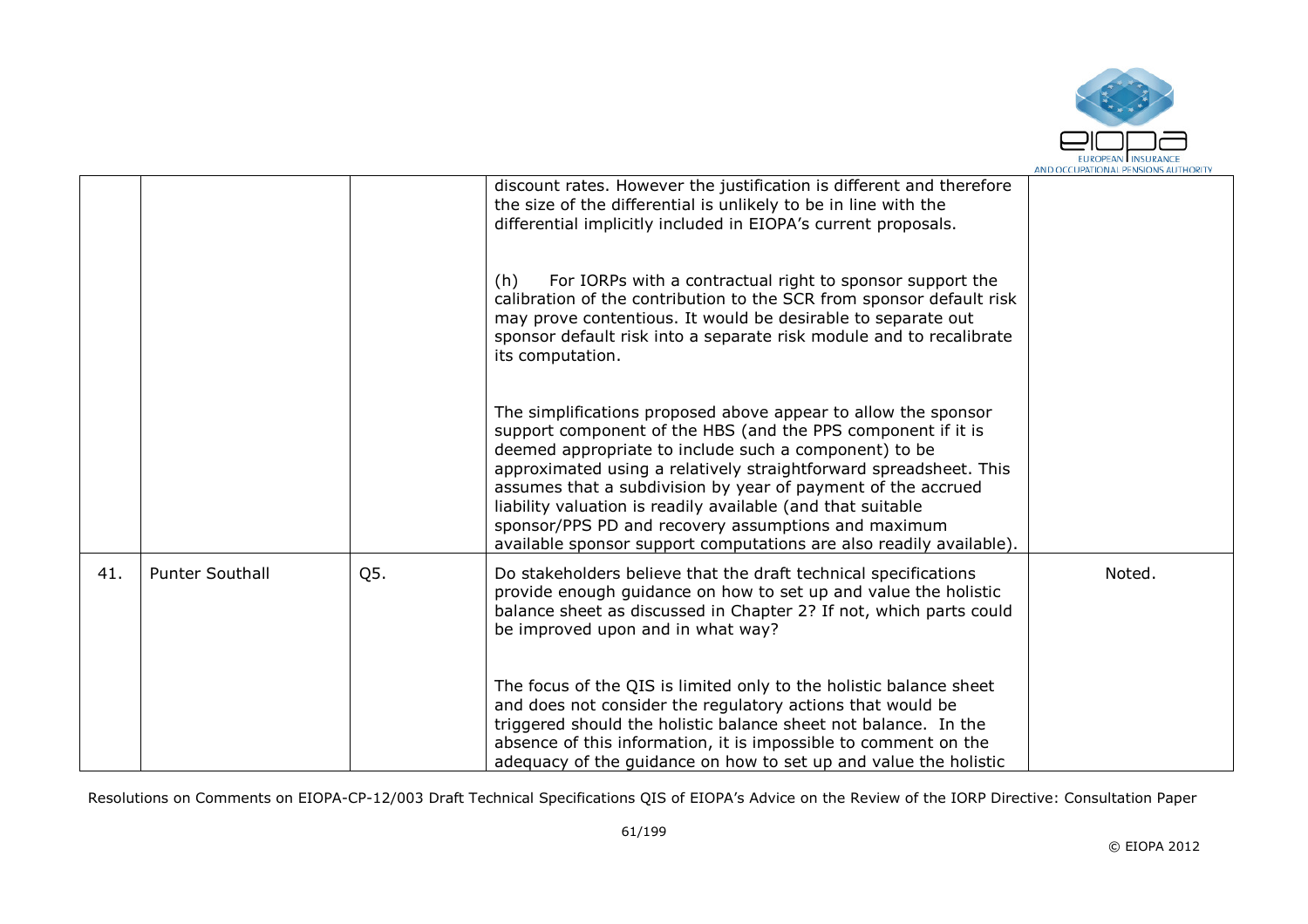

|     |                                                        |     | balance sheet as discussed in Chapter 2.                                                                                                                                                                                                                                                                                                                                                                                                                                                                                                                                                                                                                                                                                                                                                                                                                                                                                                                                                                                    |        |
|-----|--------------------------------------------------------|-----|-----------------------------------------------------------------------------------------------------------------------------------------------------------------------------------------------------------------------------------------------------------------------------------------------------------------------------------------------------------------------------------------------------------------------------------------------------------------------------------------------------------------------------------------------------------------------------------------------------------------------------------------------------------------------------------------------------------------------------------------------------------------------------------------------------------------------------------------------------------------------------------------------------------------------------------------------------------------------------------------------------------------------------|--------|
| 42. | Railways Pension<br>Trustee Company<br>Limited (RPTCL) | Q5. | RPTCL doubts that the guidance is sufficiently detailed to enable<br>different IORPs and different Member States to interpret it in a<br>consistent manner.<br>Within HBS.4.12, RPTCL notes the possibility of additional fact-<br>finding being carried out relating to the possibility of the ending of<br>a scheme/contract. RPTCL believes that it should be clarified that<br>1 applies where the IORP or the sponsor (or both parties, in<br>agreement) has the possibility to adjust or end the future accrual<br>of benefits.<br>In our particular case, RPTCL's IORPs have members who need to<br>be provided with a certain level of future service benefit as a<br>consequence of legislative requirements, although the members<br>themselves can opt to waive some or all of these future service<br>rights. For example, members can be offered the choice of waiving<br>aspects of their future service rights if the contributions otherwise<br>required of them become unaffordable and, in practice, some | Noted. |
|     |                                                        |     | members have already made such an election. As it stands, the<br>technical specifications do not appear to allow for this type of<br>scenario, so RPTCL believes that it should be given consideration.                                                                                                                                                                                                                                                                                                                                                                                                                                                                                                                                                                                                                                                                                                                                                                                                                     |        |
| 43. | <b>RWE Pensionsfonds AG</b>                            | Q5. | Any reference to QIS 5 for Solvency II should be avoided as no<br>IORP needs to have that knowledge. It would be much more<br>usefull to include the relevant content in this QIS directly.                                                                                                                                                                                                                                                                                                                                                                                                                                                                                                                                                                                                                                                                                                                                                                                                                                 | Noted. |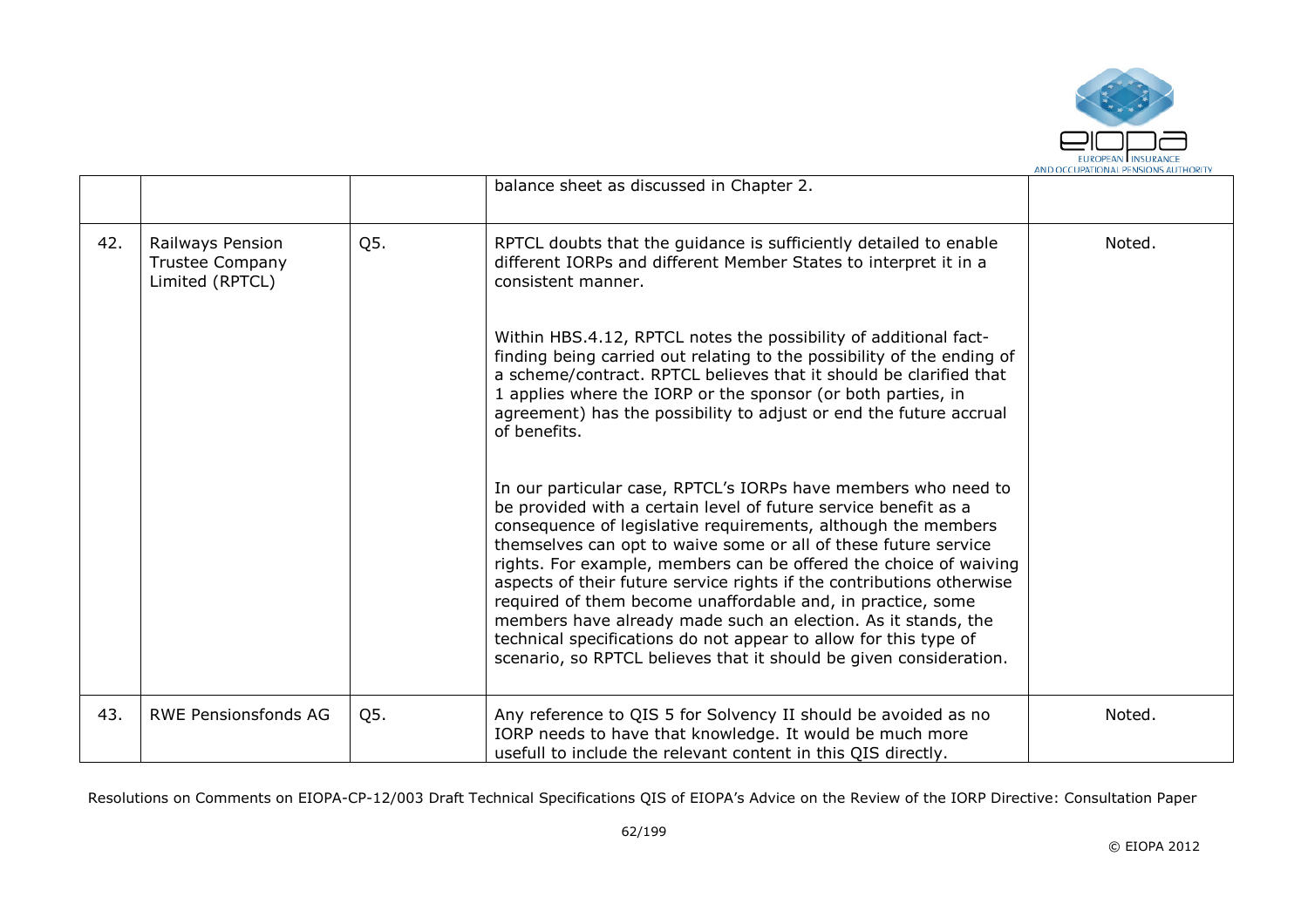

|     |                    |     | Formulas for Sponsor Support and Pension Protection Systems<br>suggest some spurious accuracy which is combined with seemingly<br>arbitrary variables applied at critical points. As a consequence, in<br>our opinion more simple and intuitive methods to value sponsor<br>support should be considered.                                                                                                                                                                                                                                                                           |        |
|-----|--------------------|-----|-------------------------------------------------------------------------------------------------------------------------------------------------------------------------------------------------------------------------------------------------------------------------------------------------------------------------------------------------------------------------------------------------------------------------------------------------------------------------------------------------------------------------------------------------------------------------------------|--------|
| 46. | <b>Tesco Plc</b>   | Q5. | No. As discussed above, the consultation provides no indication of<br>how the HBS will be used in practice and as a result the guidance<br>on how to set up and value the HBS is effectively meaningless.<br>Furthermore, we are unable to comment on the guidance as we<br>would need to outsource valuation of the Holistic Balance Sheet to<br>consultants or actuaries at significant cost. The calculations are far<br>too complex and resource-intensive to carry out internally, and<br>would add an additional layer of complexity to the existing UK<br>funding framework. | Noted. |
| 47. | Towers Watson B.V. | Q5. | Do stakeholders believe that the draft technical specifications<br>provide enough guidance on how to set up and value the holistic<br>balance sheet as discussed in Chapter 2? If not, which parts could<br>be improved upon and in what way?<br>Our experience with helping insurers understand and implement<br>the requirements of Solvency II suggests that setting up valuation<br>systems to carry out stochastic calculations for discretionary<br>benefits would be a non-trivial and therefore costly exercise.                                                            | Noted. |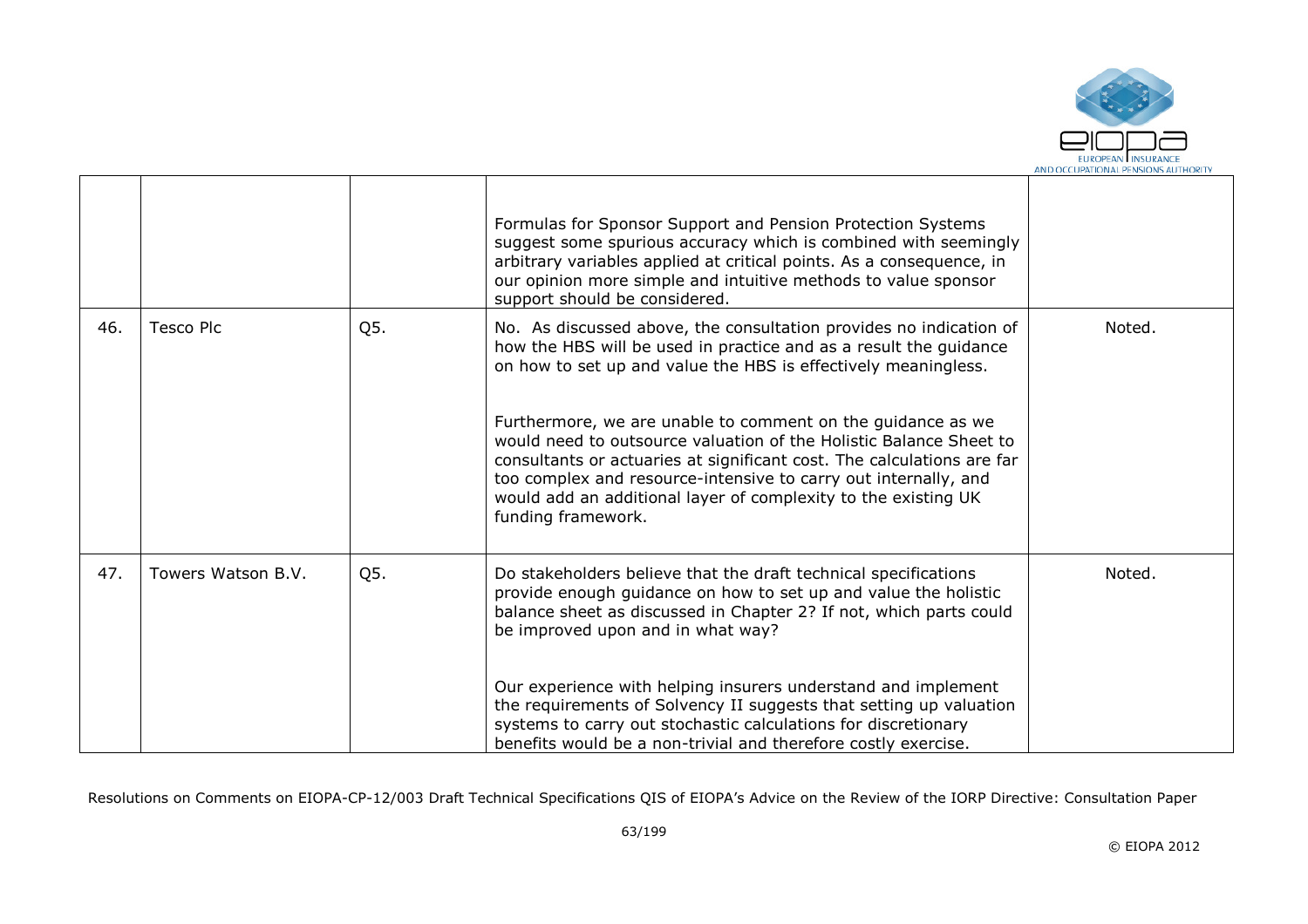

|     |                                |     | We also repeat comments made earlier that<br>we doubt that the guidance is sufficiently detailed to result<br>П<br>in consistent interpretations between IORPs and between Member<br><b>States</b><br>a series of, increasingly sophisticated, QISs would be a<br>□<br>much better approach.                                                                                                                                                                                                                                                                                             |        |
|-----|--------------------------------|-----|------------------------------------------------------------------------------------------------------------------------------------------------------------------------------------------------------------------------------------------------------------------------------------------------------------------------------------------------------------------------------------------------------------------------------------------------------------------------------------------------------------------------------------------------------------------------------------------|--------|
| 48. | Towers Watson GmbH,<br>Germany | Q5. | Our experience with helping insurers understand and implement<br>the requirements of Solvency II suggests that setting up valuation<br>systems to carry out stochastic calculations for discretionary<br>benefits would be a non-trivial and therefore costly exercise.<br>We also repeat comments made earlier that<br>we doubt that $-$ in places $-$ the guidance is sufficiently<br>detailed to result in consistent interpretations between IORPs and<br>between Member States<br>a series of, increasingly sophisticated, QISs would be a<br>$\mathsf{L}$<br>much better approach. | Noted. |
| 49. | <b>Towers Watson UK</b>        | Q5. | Do stakeholders believe that the draft technical specifications<br>provide enough guidance on how to set up and value the holistic<br>balance sheet as discussed in Chapter 2? If not, which parts could<br>be improved upon and in what way?<br>Our experience with helping insurers understand and implement                                                                                                                                                                                                                                                                           | Noted. |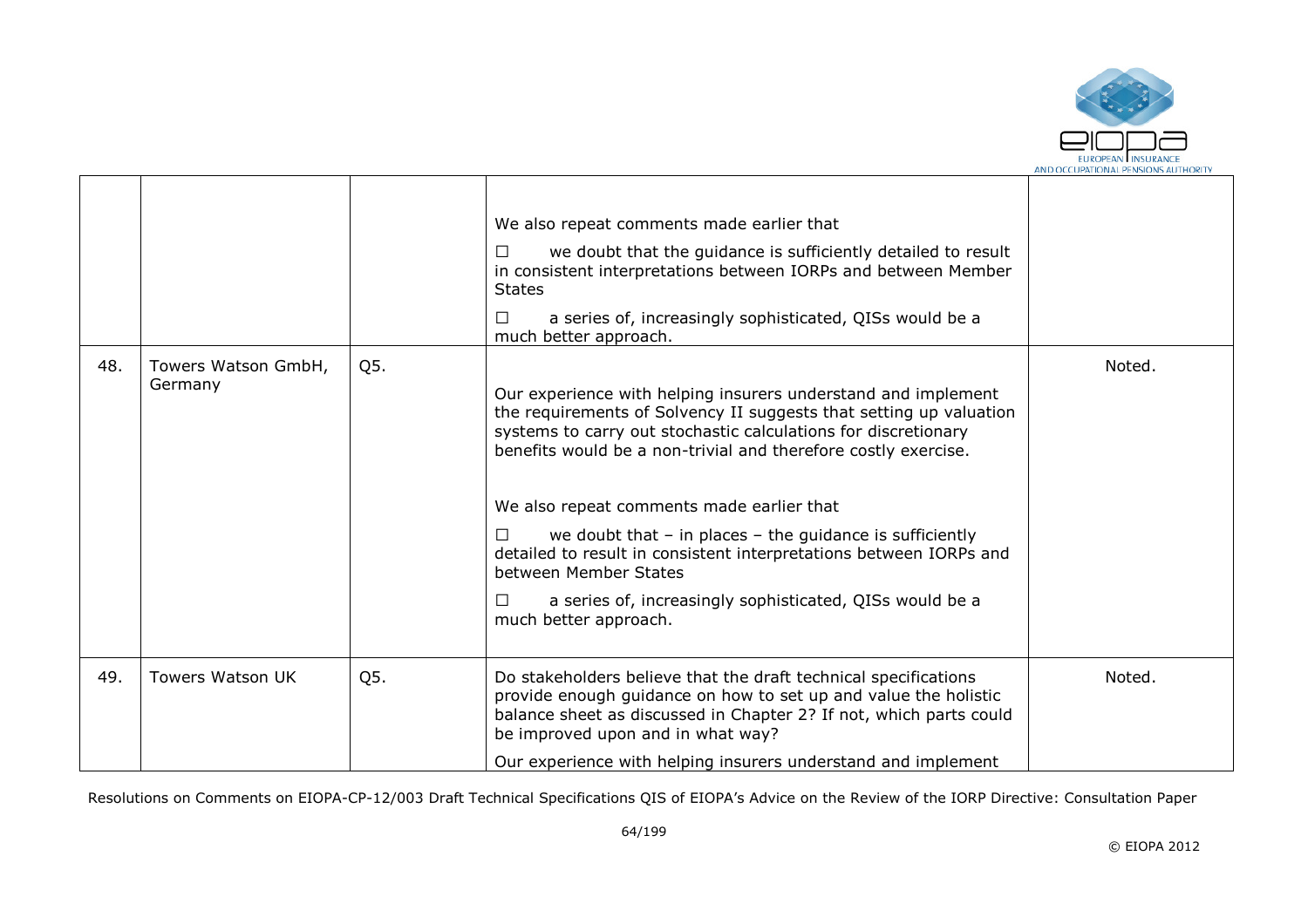

|     |                                                  |     | the requirements of Solvency II suggests that setting up valuation<br>systems to carry out stochastic calculations for discretionary<br>benefits would be a substantial and costly exercise.                                                                                                                                                         |                                                                                   |
|-----|--------------------------------------------------|-----|------------------------------------------------------------------------------------------------------------------------------------------------------------------------------------------------------------------------------------------------------------------------------------------------------------------------------------------------------|-----------------------------------------------------------------------------------|
|     |                                                  |     | We also repeat comments made earlier that                                                                                                                                                                                                                                                                                                            |                                                                                   |
|     |                                                  |     | we doubt that the guidance is sufficiently detailed to result<br>П<br>in consistent interpretations between IORPs and between Member<br><b>States</b>                                                                                                                                                                                                |                                                                                   |
|     |                                                  |     | a series of increasingly sophisticated, QISs would be a<br>$\perp$<br>much better approach.                                                                                                                                                                                                                                                          |                                                                                   |
|     |                                                  |     | In HBS 4.12, in our view it should be clarified that 1. applies<br>where the IORP or the sponsor has the possibility to adjust or end<br>the future accrual of benefits, including in circumstances where<br>the IORP is itself terminated.                                                                                                          |                                                                                   |
|     |                                                  |     | In HBS 7.39, the simplified formula appears to be missing.                                                                                                                                                                                                                                                                                           |                                                                                   |
| 50. | <b>Trades Union Congress</b><br>(TUC)            | Q5. | Even where schemes are able make the calculations required, it<br>does not follow that this will be a good use of their resources.<br>Furthermore, it is likely that some schemes will have great<br>difficulty making the calculations required, such as multi-employer<br>schemes, and schemes for publicly funded bodies such as<br>universities. | Noted.                                                                            |
| 51. | Universities<br>Superannuation Scheme<br>Limited | Q5. | Valuation holistic balance sheet<br>Do stakeholders believe that the draft technical specifications<br>provide enough guidance on how to set up and value the holistic                                                                                                                                                                               | Partially noted. The<br>section on inflation and<br>salary growth was<br>changed. |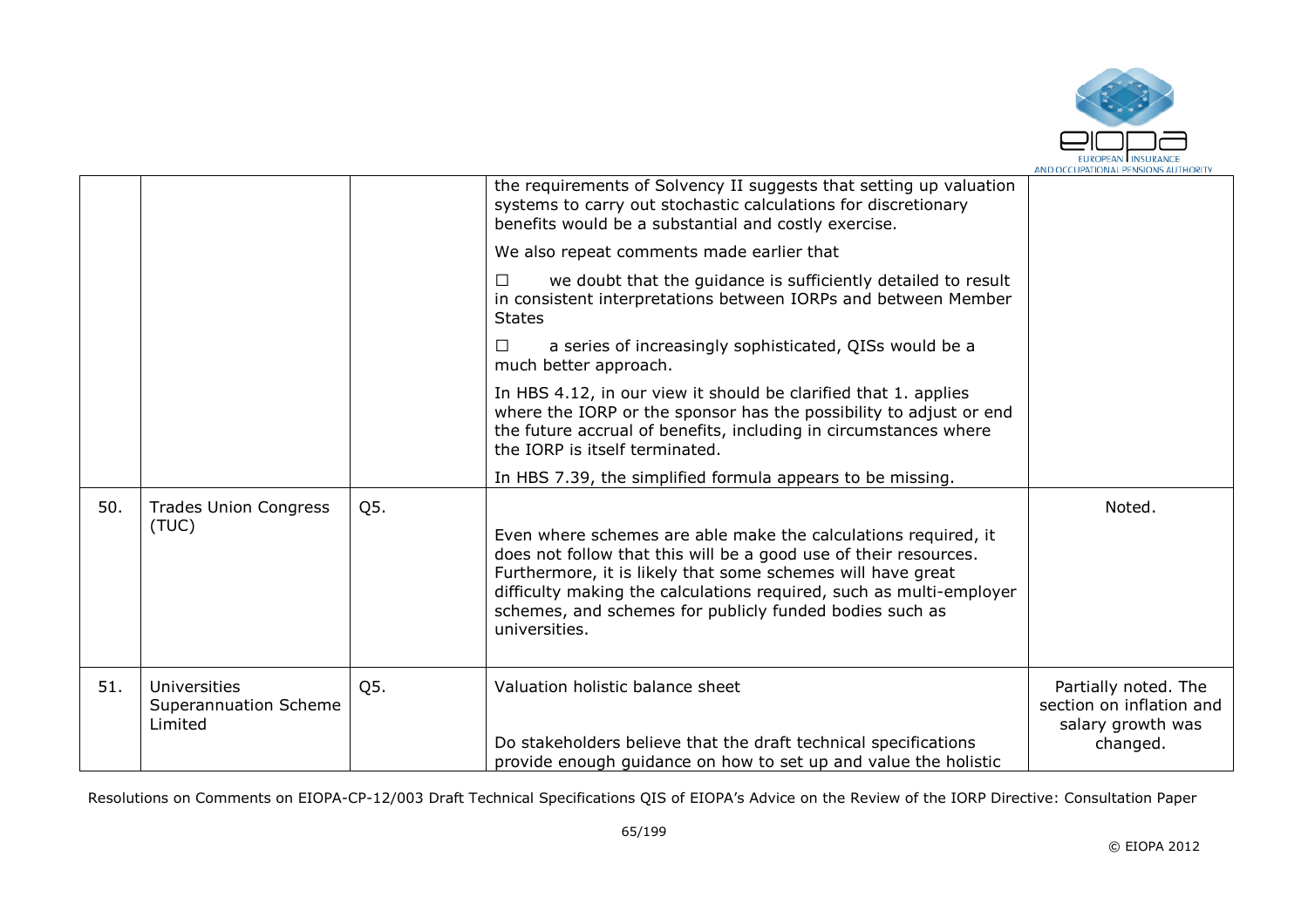

|  |                                                                                                                                                                                                                                                                                                                                                                                                                                                                                                                                                               | AND OCCUPATIONAL PENSIONS AUTHORIT |
|--|---------------------------------------------------------------------------------------------------------------------------------------------------------------------------------------------------------------------------------------------------------------------------------------------------------------------------------------------------------------------------------------------------------------------------------------------------------------------------------------------------------------------------------------------------------------|------------------------------------|
|  | balance sheet as discussed in Chapter 2? If not, which parts could<br>be improved upon and in what way?                                                                                                                                                                                                                                                                                                                                                                                                                                                       |                                    |
|  | The company's first comment is to say that many of the sections<br>of the draft technical specifications are complex and difficult to<br>interpret, especially given the unhelpful inclusion of insurance<br>jargon carried across from the solvency II QIS for insurers.                                                                                                                                                                                                                                                                                     |                                    |
|  | For some schemes the challenge will be much greater. Multi-<br>employer schemes, for example, would have to incur even greater<br>costs in gathering the information required on the value of each<br>employer's support for the scheme, and many schemes in the UK<br>are multi-employer in nature (either through associated or non-<br>associated employers). And it is not clear how partly publicly<br>funded bodies, such as universities, would go about calculating the<br>Holistic Balance Sheet, particularly the component for sponsor<br>support. |                                    |
|  | Many elements of the Holistic Balance Sheet are drawn directly<br>from Solvency II and are inappropriate for IORPs. For example,<br>the purpose of the risk margin is not adequately explained in an<br>IORP context, but it is clearly a principle which has relevance for<br>insurers.                                                                                                                                                                                                                                                                      |                                    |
|  | In terms of a specific detail, it is not clear from the draft technical<br>specifications whether allowances for future salary increases<br>should be valued as part of the assessment of technical provisions,                                                                                                                                                                                                                                                                                                                                               |                                    |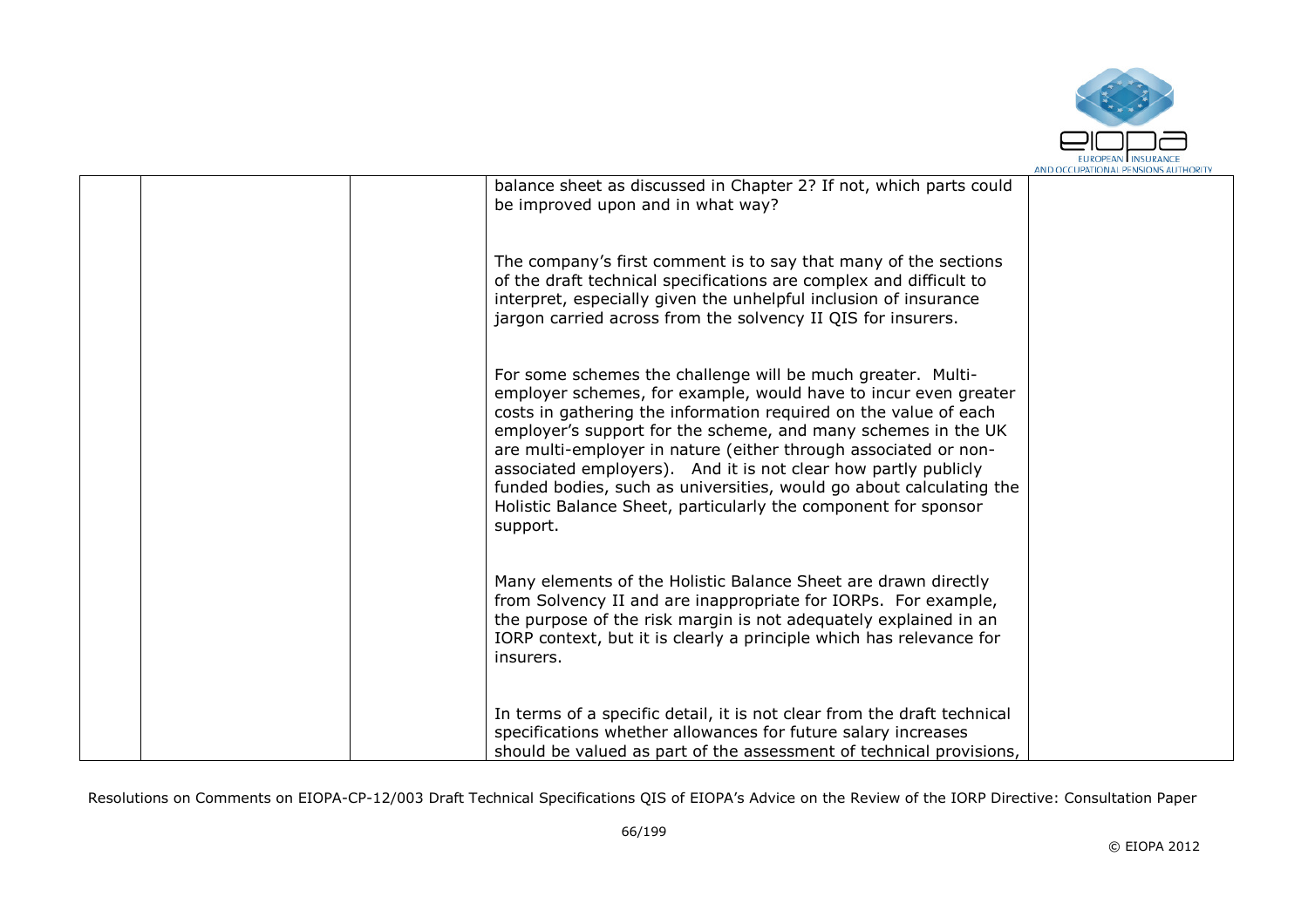

|     |                                                          |     | or whether these are conditional or discretionary benefits for these<br>purposes.                                                                                                                                                                                                                                                                                                                                                                                                                                                                                                                                                                                                                                                                                                                        |                                                                                                                                       |
|-----|----------------------------------------------------------|-----|----------------------------------------------------------------------------------------------------------------------------------------------------------------------------------------------------------------------------------------------------------------------------------------------------------------------------------------------------------------------------------------------------------------------------------------------------------------------------------------------------------------------------------------------------------------------------------------------------------------------------------------------------------------------------------------------------------------------------------------------------------------------------------------------------------|---------------------------------------------------------------------------------------------------------------------------------------|
| 52. | UVB Vereinigung der<br>Unternehmensverbände<br>in Berlin | Q5. | We do not agree that the holistic balance sheet approach based on<br>market-consistent valuation is appropriate for IORPs. In particular<br>the valuation of sponsor support is too complex and especially ill-<br>designed for multi-employer IORPs which are often among the<br>largest IORPs.                                                                                                                                                                                                                                                                                                                                                                                                                                                                                                         | Noted. EIOPA generally<br>encourages the use of<br>other information, but<br>couldn't do without<br>external ratings at this<br>time. |
|     |                                                          |     | We are also concerned about the reliance on ratings in the<br>computations. There was a clear commitment by representatives<br>at the G20 summit to reduce the reliance on ratings in financial<br>regulation. This point has been taken up by the OECD in redrafting<br>the Core Principles for Occupational Pension Regulation and the<br>European Commission in its draft revision of the Credit Ratings<br>Directive. It should be noted that the vast majority of employers<br>who sponsor occupational pensions are not rated. These are<br>especially to be found in the SME segment. By making the<br>provision of pensions more expensive for this group of the<br>workforce, EIOPA would be clearly acting against the aims of the<br>European Commission as stated in its recent White Paper. |                                                                                                                                       |
| 53. | vbw - Vereinigung der<br>Bayerischen Wirtschaft<br>e. V. | Q5. | We do not agree that the holistic balance sheet approach based on<br>market-consistent valuation is appropriate for IORPs. In particular<br>the valuation of sponsor support is too complex and especially ill-<br>designed for multi-employer IORPs which are often among the<br>largest IORPs.                                                                                                                                                                                                                                                                                                                                                                                                                                                                                                         | Noted. EIOPA generally<br>encourages the use of<br>other information, but<br>couldn't do without<br>external ratings at this<br>time. |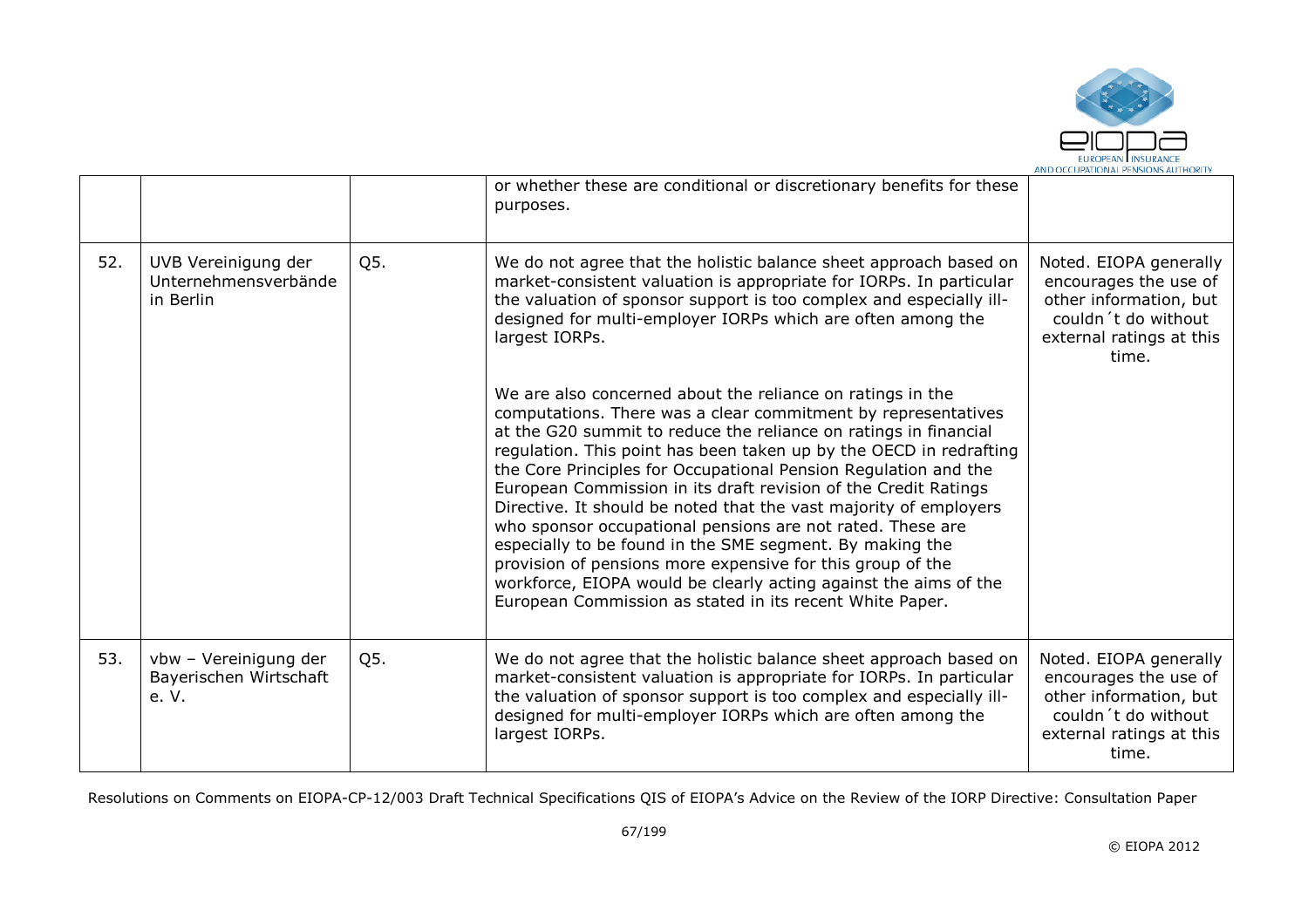

|     |                                                                           |     | We are also concerned about the reliance on ratings in the<br>computations. There was a clear commitment by representatives<br>at the G20 summit to reduce the reliance on ratings in financial<br>regulation. This point has been taken up by the OECD in redrafting<br>the Core Principles for Occupational Pension Regulation and the<br>European Commission in its draft revision of the Credit Ratings<br>Directive. It should be noted that the vast majority of employers<br>who sponsor occupational pensions are not rated. These are<br>especially to be found in the SME segment. By making the<br>provision of pensions more expensive for this group of the<br>workforce, EIOPA would be clearly acting against the aims of the<br>European Commission as stated in its recent White Paper. |                                                                                                                                       |
|-----|---------------------------------------------------------------------------|-----|----------------------------------------------------------------------------------------------------------------------------------------------------------------------------------------------------------------------------------------------------------------------------------------------------------------------------------------------------------------------------------------------------------------------------------------------------------------------------------------------------------------------------------------------------------------------------------------------------------------------------------------------------------------------------------------------------------------------------------------------------------------------------------------------------------|---------------------------------------------------------------------------------------------------------------------------------------|
| 54. | Vereinigung der<br>hessischen<br>Unternehmerverbände<br>(V <sub>h</sub> ) | Q5. | We do not agree that the holistic balance sheet approach based on<br>market-consistent valuation is appropriate for IORPs. In particular<br>the valuation of sponsor support is too complex and especially ill-<br>designed for multi-employer IORPs which are often among the<br>largest IORPs.                                                                                                                                                                                                                                                                                                                                                                                                                                                                                                         | Noted. EIOPA generally<br>encourages the use of<br>other information, but<br>couldn't do without<br>external ratings at this<br>time. |
|     |                                                                           |     | We are also concerned about the reliance on ratings in the<br>computations. There was a clear commitment by representatives<br>at the G20 summit to reduce the reliance on ratings in financial<br>regulation. This point has been taken up by the OECD in redrafting<br>the Core Principles for Occupational Pension Regulation and the<br>European Commission in its draft revision of the Credit Ratings<br>Directive. It should be noted that the vast majority of employers<br>who sponsor occupational pensions are not rated. These are<br>especially to be found in the SME segment. By making the<br>provision of pensions more expensive for this group of the                                                                                                                                 |                                                                                                                                       |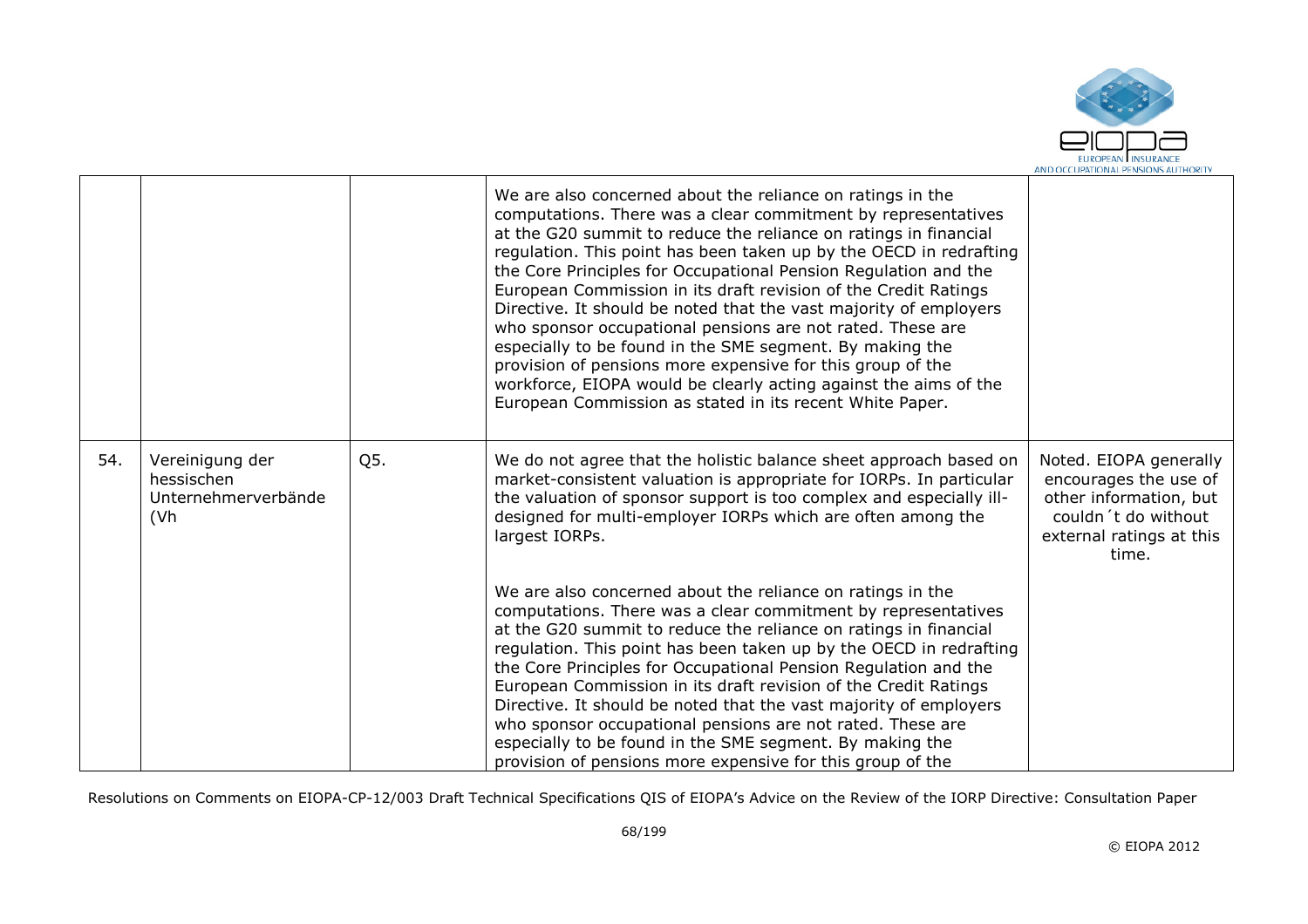

|     |                                              |     | workforce, EIOPA would be clearly acting against the aims of the<br>European Commission as stated in its recent White Paper.                                                                                                                                                                                                                                                                                                                                                                                                              |        |
|-----|----------------------------------------------|-----|-------------------------------------------------------------------------------------------------------------------------------------------------------------------------------------------------------------------------------------------------------------------------------------------------------------------------------------------------------------------------------------------------------------------------------------------------------------------------------------------------------------------------------------------|--------|
| 55. | Zusatzversorgungskasse<br>des Baugewerbes AG | Q5. | No, ZVK-Bau does not believe that the draft technical<br>specifications provide enough guidance on how to set up and value<br>the holistic balance sheet.                                                                                                                                                                                                                                                                                                                                                                                 | Noted. |
|     |                                              |     | The QIS does not leave room for describing the legal framework of<br>the security elements which should be assessed in the holistic<br>balance sheet. Looking for standardization of calculations is<br>legitimate only if crucial information will not go amiss which will be<br>the case under an incomplete QIS like the one provided. This<br>missing information is about the possibilities that social partners<br>possess, the restructuring clauses, the real value and historic<br>evolution of sponsor support etc.             |        |
|     |                                              |     | We would like EIOPA to look into the national concepts of<br>providing security via SSL instead of asking of mathematical<br>formulas far away from the concepts and practices of the provision<br>of IORP security.                                                                                                                                                                                                                                                                                                                      |        |
| 56. | <b>OPSG</b>                                  | Q6. | In general, hard evidence based justification is required to use<br>simplified calculations. The proposed process on when to apply<br>proportionality seems to be more labour-intensive than doing<br>actual calculations and this implies that IORPs might not use the<br>simplified calculations. According to the OPSG, many more<br>simplifications are desirable (given the purpose of this QIS).<br>Starting simple and gradually deciding on where more<br>sophistication is needed $-$ to form the basis of the next QIS $-$ is a | Noted. |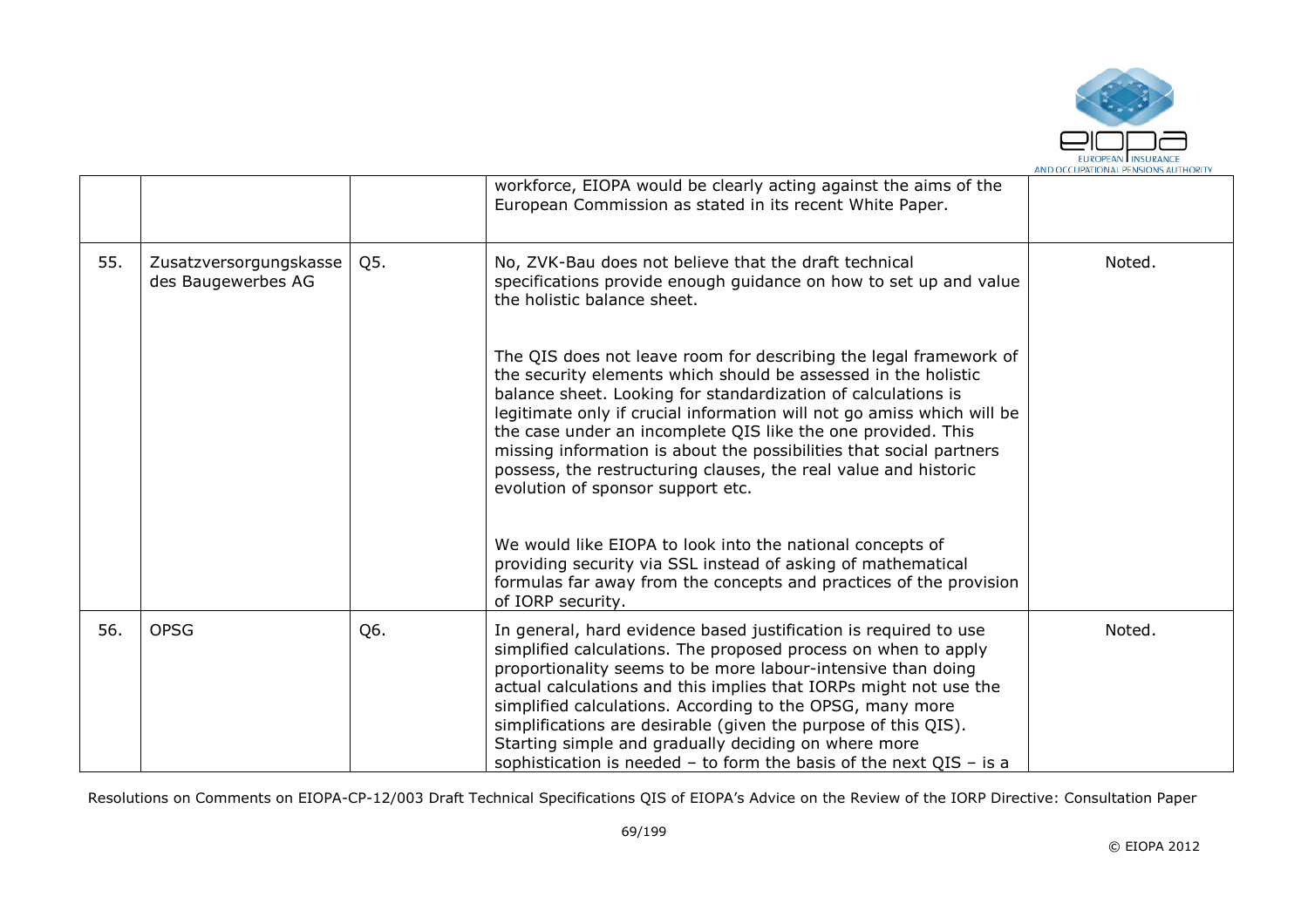

|     |                                                          |     | better process and would lead to a better outcome.<br>The valuation of the sponsor support and the pension protection<br>scheme could be simplified further. The use of ratings to evaluate                                                                                                                                                                                                                                                                                                                                                                                                                                                                                                                                              |                                                                            |
|-----|----------------------------------------------------------|-----|------------------------------------------------------------------------------------------------------------------------------------------------------------------------------------------------------------------------------------------------------------------------------------------------------------------------------------------------------------------------------------------------------------------------------------------------------------------------------------------------------------------------------------------------------------------------------------------------------------------------------------------------------------------------------------------------------------------------------------------|----------------------------------------------------------------------------|
|     |                                                          |     | sponsor support can create an excessive burden on sponsors,<br>namely on small and medium companies, not-for-profit and public<br>companies since these companies do not have ratings. The same<br>problem arises for multi-employer IORPs. The simplification for the<br>valuation of amounts recoverable from insurance and the risk<br>margin is adequate. However, the OPSG rejects the proposal of an<br>inclusion of implicit or explicit risk margin or buffer as part of<br>technical provisions. The concept of cost of capital is not relevant<br>for IORPs. In addition, no attention is paid to the fact that the<br>value of the risk margin will interfere with other elements of the<br>HBS - this needs to be clarified. |                                                                            |
| 57. | aba<br>Arbeitsgemeinschaft für<br>betriebliche Altersver | Q6. | We reject the concept of a risk margin as inappropriate in<br>occupational pension systems with sponsor support and PPS. In<br>these systems the IORP is simply a delivery mechanism for the<br>benefit promise given by the employer. In a going concern<br>situation it is economically inefficient (both at the company level<br>and at the whole economy level) to fund the IORP over and above<br>the long-term value of liabilities.                                                                                                                                                                                                                                                                                               | Noted. Mortality<br>assumptions do not<br>have to include risk<br>buffers. |
|     |                                                          |     | Even in the event of scheme closure, bulk transfers are rare,<br>therefore, the transfer value rationale is not applicable. Should a<br>shortfall in the IORP exist, scheme members have legal recourse<br>to the sponsoring employer.                                                                                                                                                                                                                                                                                                                                                                                                                                                                                                   |                                                                            |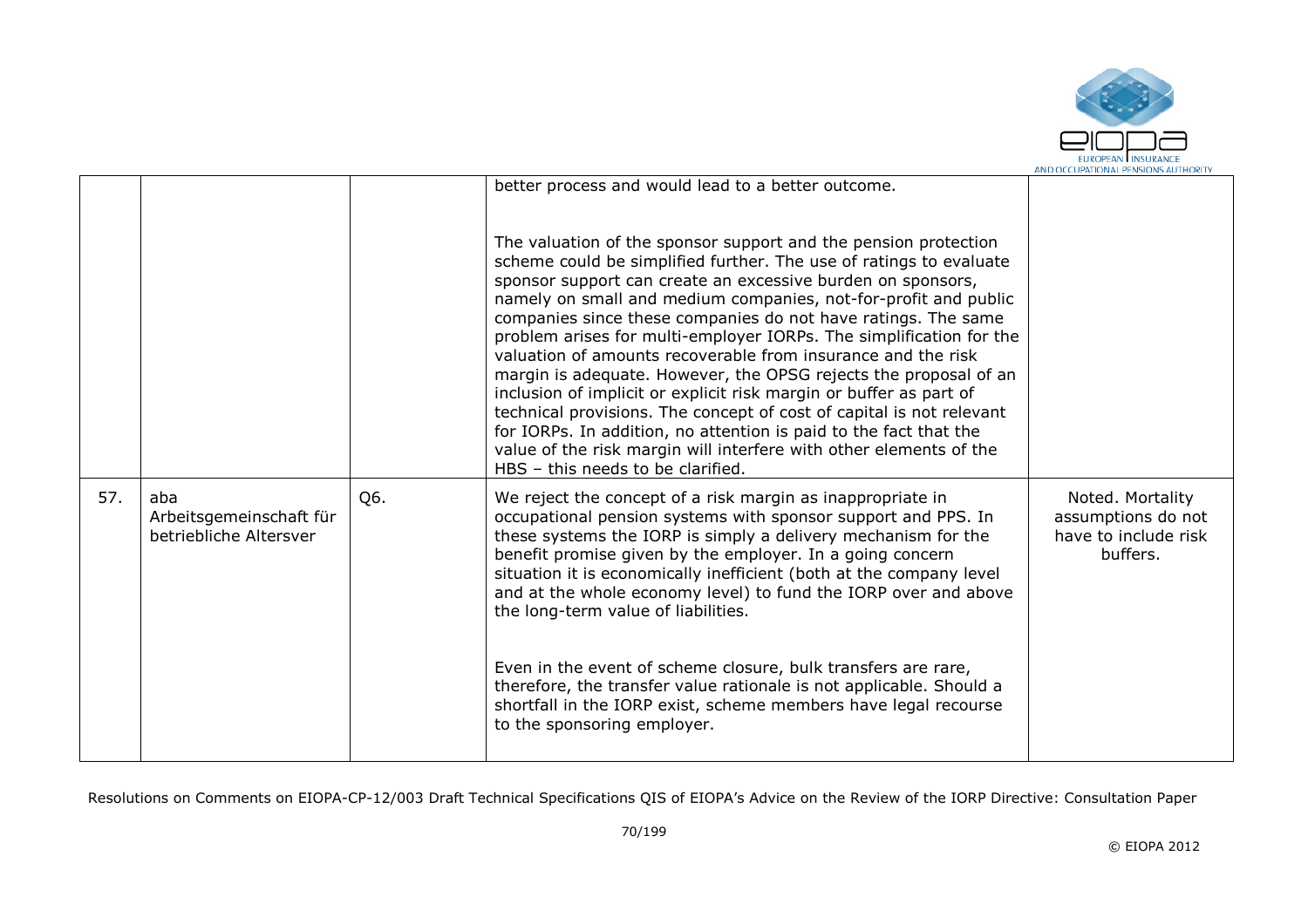

|  | Moreover the cost of capital concept is not relevant for IORPs as<br>they do not have third-party shareholders and, hence, do not have<br>to earn (equity-) capital costs, nor are pension liabilities traded in<br>an active market.                                                                                   |  |
|--|-------------------------------------------------------------------------------------------------------------------------------------------------------------------------------------------------------------------------------------------------------------------------------------------------------------------------|--|
|  | Therefore, applying both a risk margin and a capital requirement<br>to IORPs is excessive and a misallocation of resources that could<br>be employed more productively in the real economy. Corporate<br>sponsors will be quick to recognize this and curtail their<br>engagement in occupational pensions accordingly. |  |
|  | Notwithstanding this, some valuation and calibration assumptions<br>have built in risk buffers (eg. mortality assumptions). Adding an<br>explicit risk margin would be double counting (adding an SCR<br>would then be triple counting.)                                                                                |  |
|  | The valuation of sponsor support and pension protection schemes<br>needs to be radically simplified. The draft technical specifications<br>are unusable for:                                                                                                                                                            |  |
|  | Multiemployer schemes, especially those without a small<br>□<br>group of dominant emloyers                                                                                                                                                                                                                              |  |
|  | IORPs of quasi-public institutions (broadcasting, public<br>П<br>utilities etc.)                                                                                                                                                                                                                                        |  |
|  | IORPs of sponsors who do not publish EBTDA (sub-entities,<br>П<br>foreign subsidiaries, non-listed entities that do not report under                                                                                                                                                                                    |  |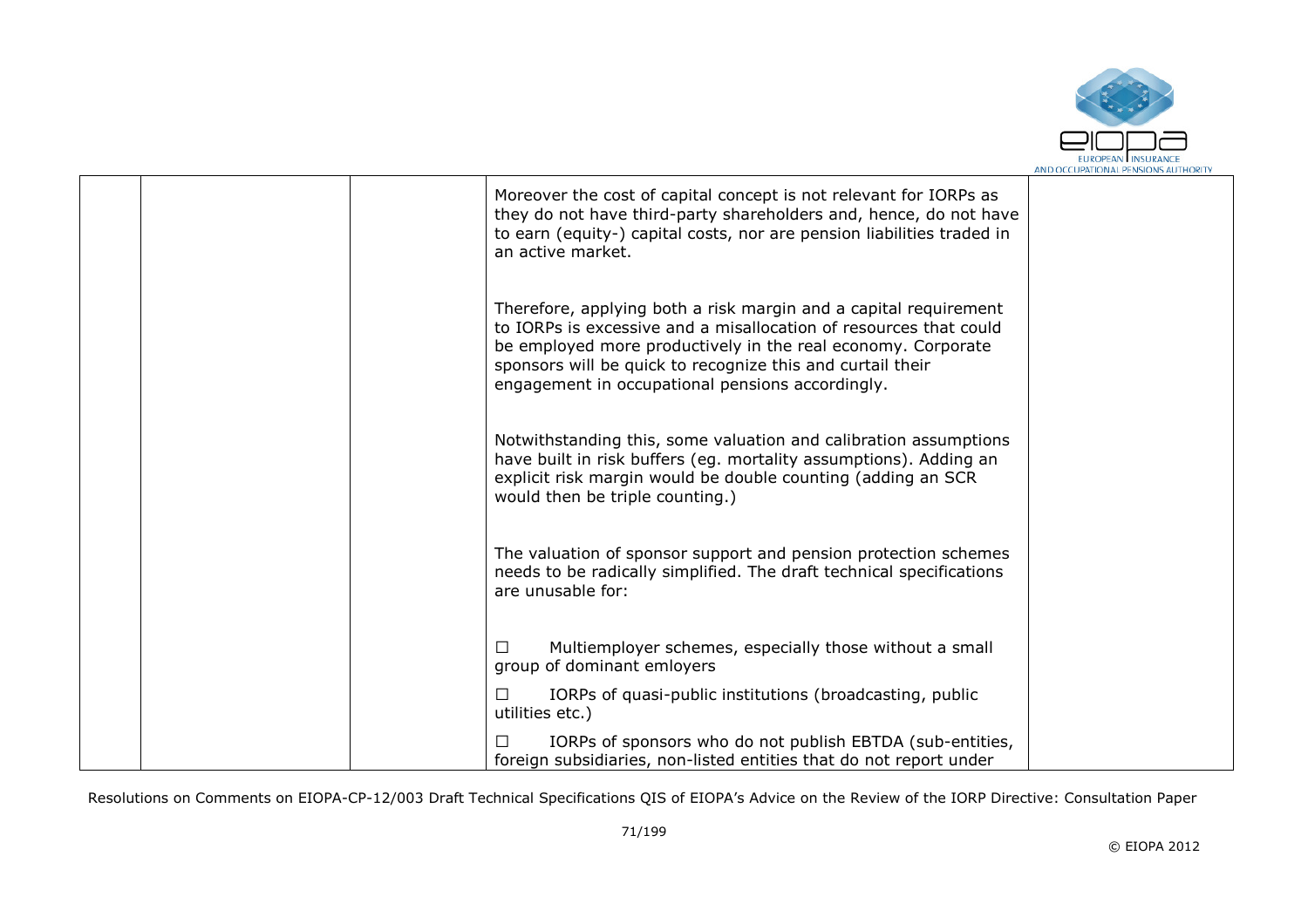

|     |                                                          |     | IFRS etc.)                                                                                                                                                                                                                                                           |        |
|-----|----------------------------------------------------------|-----|----------------------------------------------------------------------------------------------------------------------------------------------------------------------------------------------------------------------------------------------------------------------|--------|
|     |                                                          |     | In a system with unlimited sponsor support and a pension<br>protection scheme that is backed by the Germany economy, their<br>values should simply equate to the balancing item in the holistic<br>balance sheet and represent the base case.                        |        |
| 58. | AEIP - The European<br>Association of Paritarian<br>Inst | Q6. | No, even though AEIP welcomes the fact that EIOPA proposed<br>some simplifications, it does not consider the proposed<br>simplifications for the valuation of the Holistic Balance Sheet<br>adequate.                                                                | Noted. |
|     |                                                          |     | AEIP stresses that the proposed simplifications are still too<br>complex (sometimes even more complex than default<br>methodology) for many IORPs to perform and further<br>simplification is needed.                                                                |        |
|     |                                                          |     | AEIP does also believe that there is actually a need to clarify when<br>simplifications can be applied and when they cannot, since this is<br>not clear within the technical specifications.                                                                         |        |
|     |                                                          |     | Regarding the risk margin item in the Holistic Balance Sheet, we<br>do not see any relevance of a risk margin as suggested. We do not<br>support the link between the risk margin and a Cost of Capital<br>(taken from Solvency II) in case of not for profit IORPs. |        |
|     |                                                          |     | In the determination of the risk margin, the link to Cost of Capital<br>is totally irrelevant in the context of not for profit occupational                                                                                                                          |        |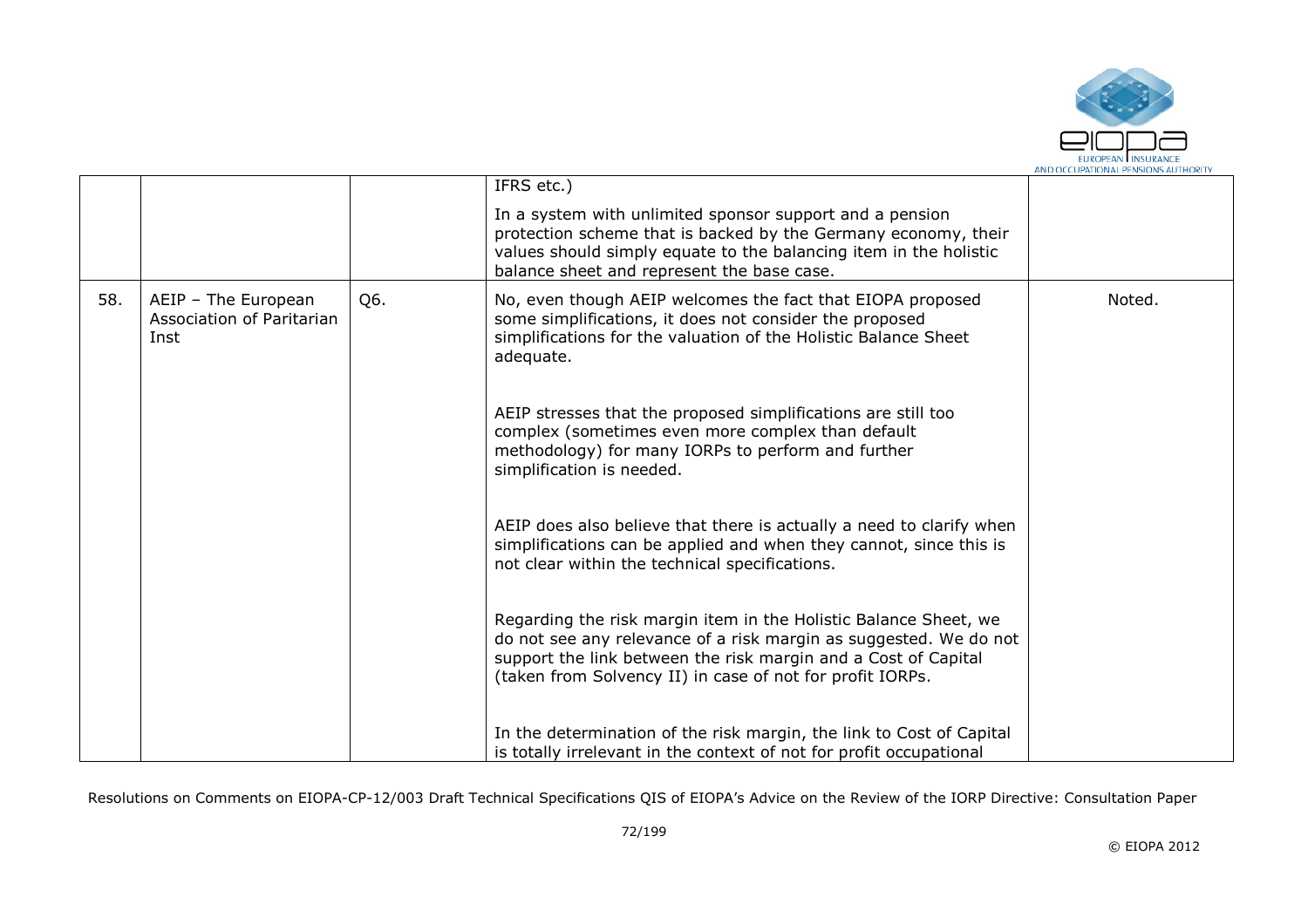

|  | pensions. Any reference to "transfer value to an insurance<br>company" seems arbitrary as it is not clear to us why an insurance<br>solution should be the reference point.                                                                                                                                                                                                                                                                                                                                                                                                                                                                                                                                                                                                                                                                                                                                                                                                                                                                             |  |
|--|---------------------------------------------------------------------------------------------------------------------------------------------------------------------------------------------------------------------------------------------------------------------------------------------------------------------------------------------------------------------------------------------------------------------------------------------------------------------------------------------------------------------------------------------------------------------------------------------------------------------------------------------------------------------------------------------------------------------------------------------------------------------------------------------------------------------------------------------------------------------------------------------------------------------------------------------------------------------------------------------------------------------------------------------------------|--|
|  | As for the sponsor support valuation, we welcome the fact that<br>EIOPA recognizes the importance of sponsor support, but AEIP is<br>convinced that this has not yet been developed and studied in<br>enough detail to deal with multi-employer and industry-wide<br>schemes, cases where one sponsor supports several IORPs, or<br>cases where the sponsor is a subsidiary of a larger (stronger)<br>group and has its implicit support or it is a non-for-profit or public<br>organisation. The proposed model suits only cases where there is<br>only one sponsor for a single pension scheme.                                                                                                                                                                                                                                                                                                                                                                                                                                                       |  |
|  | Moreover, restricting sponsor support to a one year default case is<br>not adequate. Sponsor support in cases of underfunding works by<br>raising the contribution and recovering over a longer period (up to<br>ten years). The contribution and any raises of the contribution in<br>industry wide pension schemes based on collective agreements<br>are decided upon using collective bargaining. Therefore every<br>raise of the pension funds contribution is part of a package that<br>consists of wage raises, pension funds contribution, working time<br>etc. In total the parts sum up to the productivity progress within<br>the industry modified by the bargaining powers of social partners.<br>Every raise of a pension fund contribution is financed not only by<br>the sponsoring enterprises but by the employees too because the<br>latter refrain from getting salary growth of the same amount.<br>Therefore sponsor support cannot be measured only against<br>financial resources but has to acknowledge that the whole industry |  |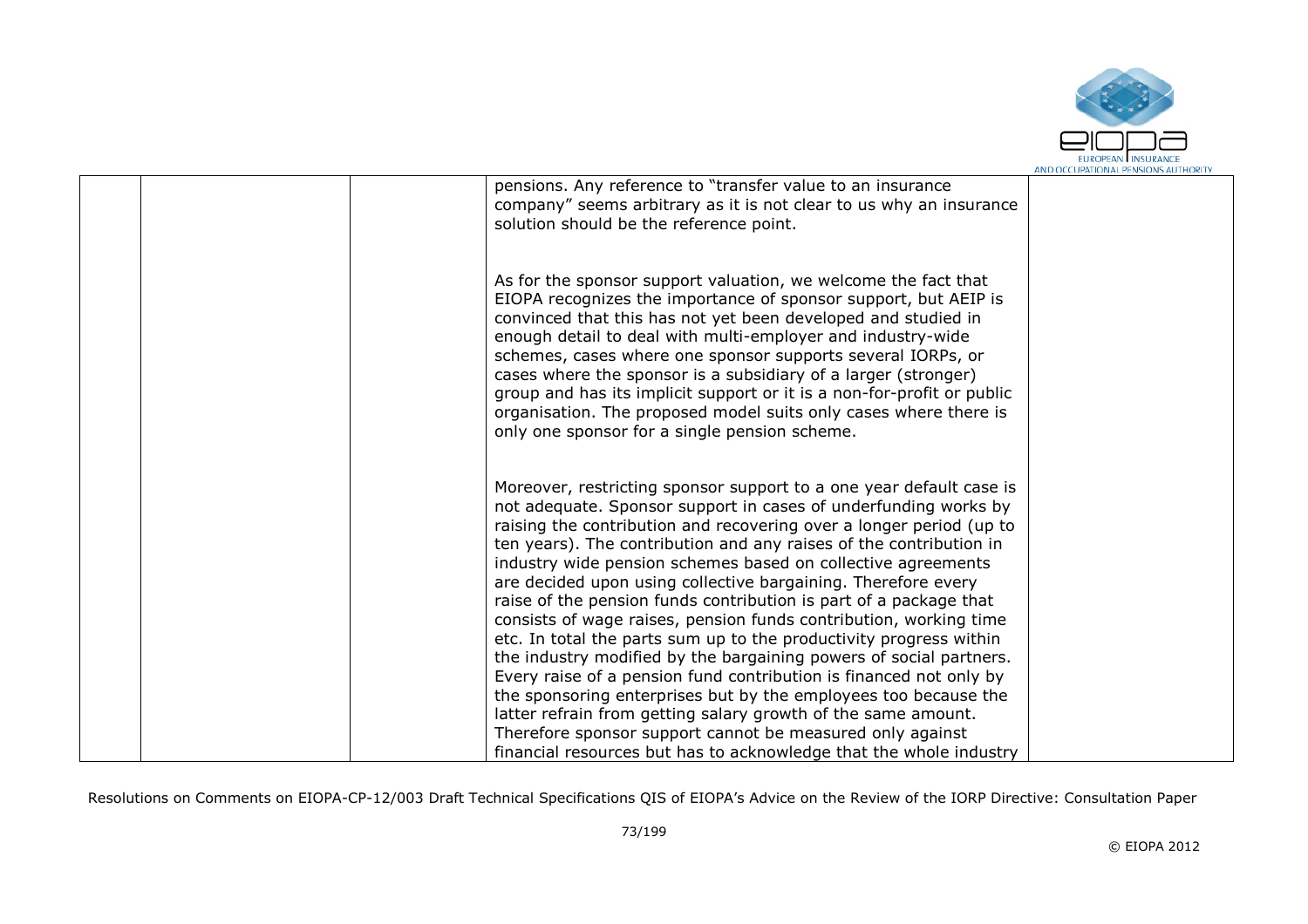

|     |            |     | - employers and employees - support the scheme.                                                                                                                                                                                                                                                                                                                                                                                                                                                                                                                                                                                                                                                                                                                                                             |                                                                                    |
|-----|------------|-----|-------------------------------------------------------------------------------------------------------------------------------------------------------------------------------------------------------------------------------------------------------------------------------------------------------------------------------------------------------------------------------------------------------------------------------------------------------------------------------------------------------------------------------------------------------------------------------------------------------------------------------------------------------------------------------------------------------------------------------------------------------------------------------------------------------------|------------------------------------------------------------------------------------|
| 61. | Aon Hewitt | Q6. | Generally, we would support as many simplifications as possible,<br>given the unnecessary costs being incurred without any clear<br>objective. At present there is a mix of extreme complexity<br>(modelling numerous scenarios and correlations) heroic<br>assumptions (in particular in the context of employer covenant,<br>where the 50% assumption in HBS.6.36 is not adequately<br>explained in the context of pension plans) and, in relation to the<br>level of complexity elsewhere, over simplification on key<br>parameters such as inflation and salary growth.                                                                                                                                                                                                                                 | Partially agreed. The<br>section on inflation and<br>salary growth was<br>changed. |
|     |            |     | To take the employer covenant as an example, this relies on a<br>calculation of the maximum value of sponsor support calculated<br>without default risk. This in turn relies on discounting future net<br>profits which are difficult to estimate (most corporate forecast of<br>future profits are likely to be wrong/optimistic and short term) or<br>calculating EBTDA which is a non-standard accounting cash flow<br>number and subject to interpretation. This raises several<br>questions. For example, assuming that an EBITDA estimate was<br>available, to convert this to EBTDA (no "I"), do you deduct cash<br>interest paid or stated P&L interest? Is EBITDA available? Is the<br>interest deduction net or gross and what "other" charges may be<br>grouped together in the interest number? |                                                                                    |
|     |            |     | Instead, we suggest that sponsor support required to cover the<br>HBS and SCR shortfall is calculated as a balancing item. The IORP<br>manager should then be expected to consider whether it is                                                                                                                                                                                                                                                                                                                                                                                                                                                                                                                                                                                                            |                                                                                    |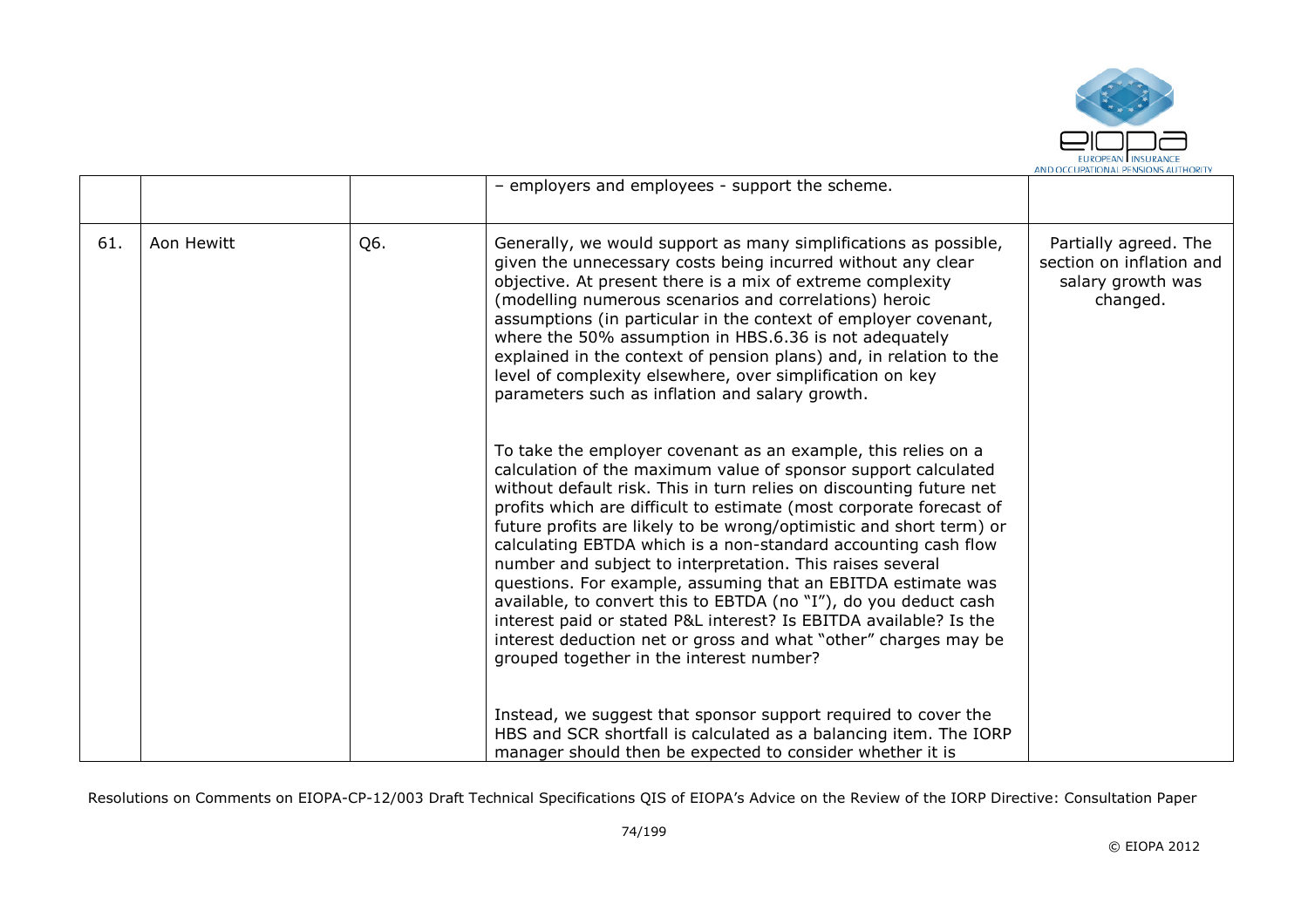

|  | reasonable to rely on the sponsor to the extent required. This is<br>consistent with the current UK approach. It avoids the need to<br>place a numerical value on the maximum or actual sponsor<br>covenant. This means that EIOPA avoids having to set out and<br>justify what look like essentially arbitrary formulae. It means there<br>is flexibility to deal with IORPs with several sponsors and with<br>companies (or groups) which sponsor several IORPs. It also avoids<br>problems with much of the required data being difficult to derive<br>(at least in an objective way) such as the default risk relating to<br>unquoted or not for profit entities.       |  |
|--|-----------------------------------------------------------------------------------------------------------------------------------------------------------------------------------------------------------------------------------------------------------------------------------------------------------------------------------------------------------------------------------------------------------------------------------------------------------------------------------------------------------------------------------------------------------------------------------------------------------------------------------------------------------------------------|--|
|  | In relation to the approach to the risk margin, we do not see how<br>this can be regarded as a simplification, as it is not clear what is<br>intended in the absence of the "simplification". Sponsored IORPs<br>do not have capital or a cost of capital, so there is no carry over<br>from the calculation in Solvency II for insurers. So the<br>"simplification" appears as just an arbitrary stand-alone loading<br>with no rationale or justification.                                                                                                                                                                                                                |  |
|  | More generally, more thought needs to be given to the<br>circumstances in which an IORP would be expected to revert to<br>the original requirement in place of the simplification. In the<br>context of Solvency II, all insurers can be expected to adopt a<br>more complicated approach if it reduces their required capital and<br>they can justify to their regulator that the approach is appropriate<br>in their circumstances. Free standing IORPs competing for third<br>party business can be expected to adopt a similar stance.<br>However, sponsored IORPs may react differently. They may opt<br>for a more complicated approach only where this increases the |  |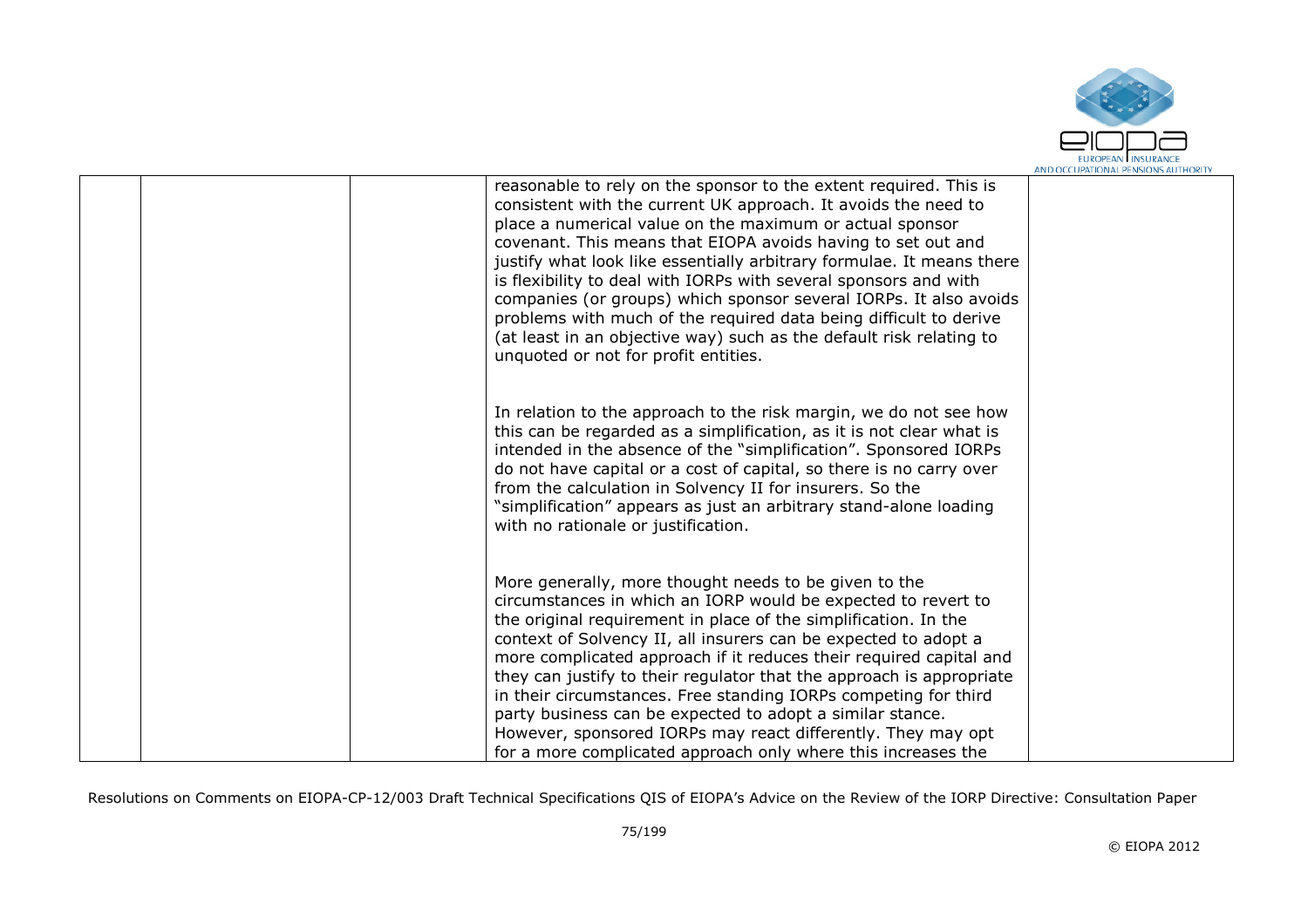

|     |                                           |     | required capital, in order to require earlier or greater contributions<br>from the sponsor that would not be payable under their existing<br>governing documents. EIOPA should consider whether such a<br>change in the balance of powers between IORPs and their<br>sponsors, and indeed whether the differing motivations of some<br>IORPs combined with options as to how the calculations are done<br>will militate against any uniformity in outcomes.                                                                                     |                                                                                                                                               |
|-----|-------------------------------------------|-----|-------------------------------------------------------------------------------------------------------------------------------------------------------------------------------------------------------------------------------------------------------------------------------------------------------------------------------------------------------------------------------------------------------------------------------------------------------------------------------------------------------------------------------------------------|-----------------------------------------------------------------------------------------------------------------------------------------------|
| 62. | Association of British<br>Insurers        | Q6. | The valuation seems to be quite complex, even with the proposed<br>simplification. Stochastic simulation approaches are usually not<br>regarded/considered/perceived simple. Furthermore, the sponsor's<br>financial capabilities are usually not easy to assess particularly<br>over the period of time the IORP liabilities are likely to extend.                                                                                                                                                                                             | Noted.                                                                                                                                        |
|     |                                           |     | Additionally, setting probability parameters of sponsor default<br>might be a rather difficult exercise - some additional guidance on<br>national level (taking into account the national specifics) might be<br>helpful. Which pension protection schemes to take into account<br>should also be clarified at the national level since the mechanisms<br>might be very different within member states.                                                                                                                                         |                                                                                                                                               |
| 63. | Association of<br>Consulting Actuaries UK | Q6. | We cannot comment on whether the simplifications are a<br>reasonable approximation of the position overall if IORPs were<br>required to carry out these calculations accurately themselves -<br>we have already noted the potentially significant divergence at<br>individual IORP level. While they may allow initial figues to be<br>prepared, unless it were EIOPA / the Commission's intention to<br>retain these simplifications as an option in the final version, the<br>ultimate effect could be rather different, even at an aggregate | Partially agreed. The<br>specifications now give<br>a short explanation of<br>how the fixed<br>percentage for the risk<br>margin was derived. |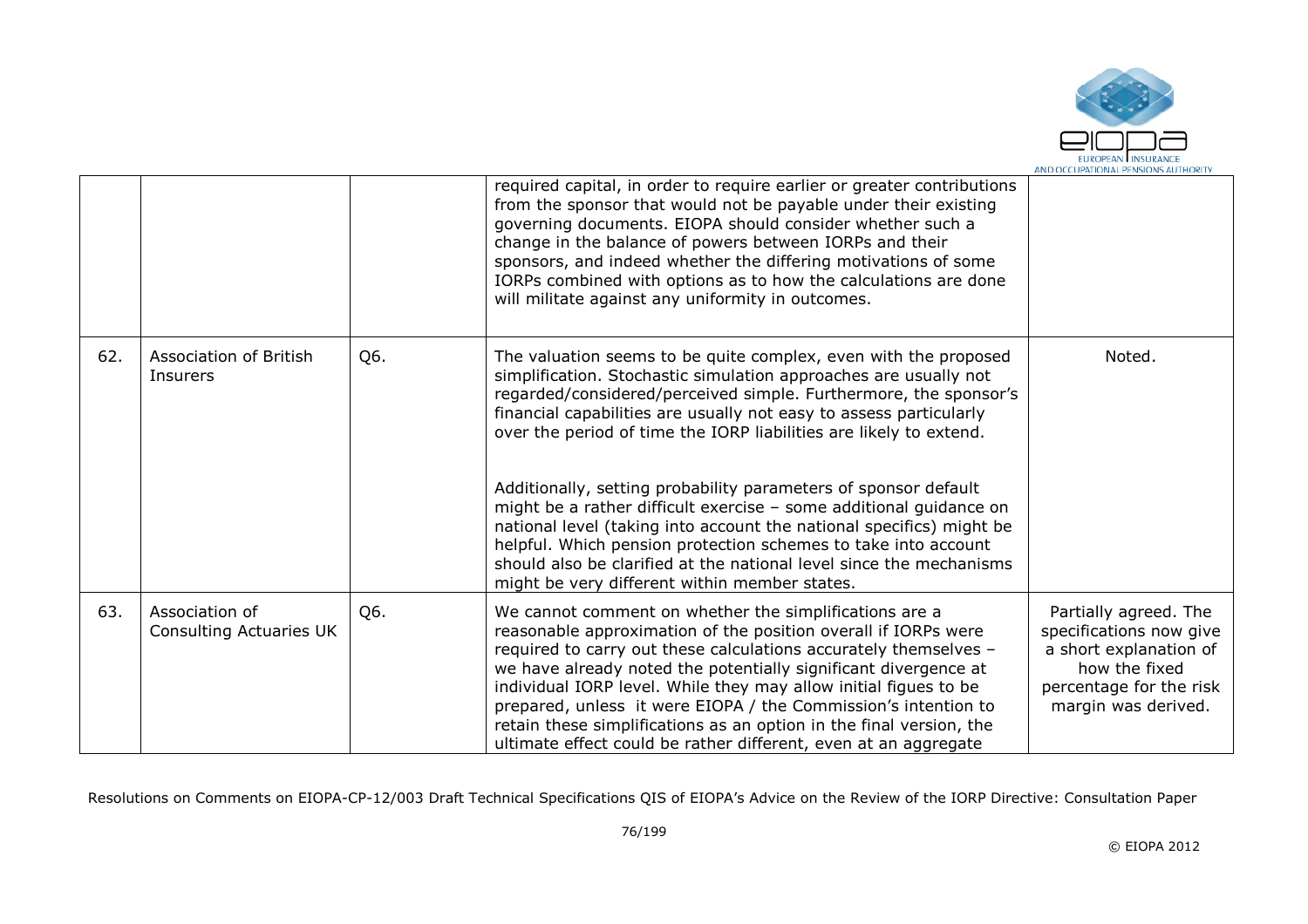

|     |                                  |     | level than indicated by the QIS.                                                                                                                                                                                                                                                                                                                                                                                                                                                                                                                                                                                                                                                                                                                                                                                                                                    |                                                                                                                                               |
|-----|----------------------------------|-----|---------------------------------------------------------------------------------------------------------------------------------------------------------------------------------------------------------------------------------------------------------------------------------------------------------------------------------------------------------------------------------------------------------------------------------------------------------------------------------------------------------------------------------------------------------------------------------------------------------------------------------------------------------------------------------------------------------------------------------------------------------------------------------------------------------------------------------------------------------------------|-----------------------------------------------------------------------------------------------------------------------------------------------|
|     |                                  |     | The completely arbitrary "8%" option for an approach to the Risk<br>Margin shows the total illogicality of transposing insurance rules to<br>an IORP structure.                                                                                                                                                                                                                                                                                                                                                                                                                                                                                                                                                                                                                                                                                                     |                                                                                                                                               |
| 64. | Barnett Waddingham<br><b>LLP</b> | Q6. | We would like confirmation of how the 8% risk margin has been<br>derived and what it is intended to represent. We do not believe<br>this figure has any realistic basis.                                                                                                                                                                                                                                                                                                                                                                                                                                                                                                                                                                                                                                                                                            | Partially agreed. The<br>specifications now give<br>a short explanation of<br>how the fixed<br>percentage for the risk<br>margin was derived. |
| 65. | <b>BASF SE</b>                   | Q6. | Given the purpose of the QIS, do stakeholders consider the<br>proposed simplifications for the valuation of the holistic balance<br>sheet (for the risk margin in section 2.5, sponsor support and<br>pension protection schemes in 2.6 and amounts recoverable from<br>insurance in 2.7) adequate? Do you have suggestions for<br>additional simplifications that would be appropriate?<br>More simplifications are desirable (given the purpose of this QIS).<br>EIOPA should advise the EU Commission to start with a very<br>simple QIS and gradually decide during the next QIS on where<br>more sophistication is needed.<br>In addition, we reject the proposal of an inclusion of implicit or<br>explicit risk margin or buffers as part of technical provisions. The<br>concept of cost of capital is not appropriate for IORPs (see answer<br>to $Q_1$ ). | Noted.                                                                                                                                        |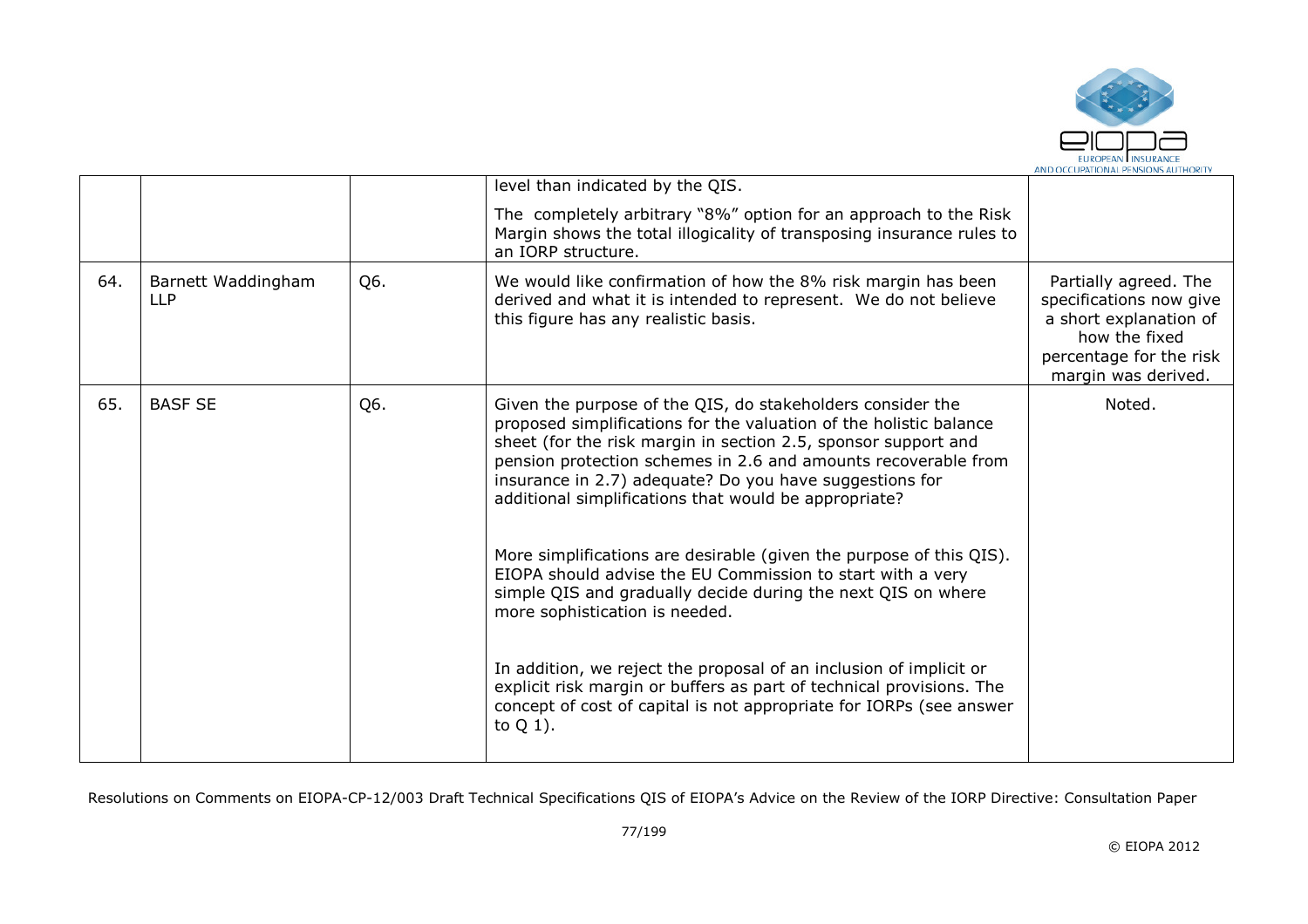

| 66. | Bayer AG                                                 | Q6. | No, see answers above. Additionally, it has clearly to be stated,<br>that the concept of the Risk Margin does not fit to the world of<br>occupational pensions. (Only one example: most of the IORPS do<br>not have to gain their capital costs, since they have none, because<br>they have no shareholders, are financed in a solidary manner<br>between employer and employees and all gains of the IORP's are<br>for the benefit of the current and future beneficiaries.) So, the<br>Risk Margin would have to be taken out. The calculations of<br>sponsor support and pension protection schemes are also<br>complicated. A proposal for simplification follows from the answer<br>to Q2.                                                                                                                                                                                                                                                           | Noted.                                                                     |
|-----|----------------------------------------------------------|-----|-----------------------------------------------------------------------------------------------------------------------------------------------------------------------------------------------------------------------------------------------------------------------------------------------------------------------------------------------------------------------------------------------------------------------------------------------------------------------------------------------------------------------------------------------------------------------------------------------------------------------------------------------------------------------------------------------------------------------------------------------------------------------------------------------------------------------------------------------------------------------------------------------------------------------------------------------------------|----------------------------------------------------------------------------|
| 67. | Bayerischer<br>Industrieverband Steine<br>und Erden e.V. | Q6. | A risk margin is inappropriate in occupational pension systems<br>with sponsor support and pension protection scheme (PPS). In<br>these systems the IORP is simply a delivery mechanism for the<br>benefit promise given by the employer and guaranteed by the<br>PPS. In a going concern situation it is economically inefficient<br>(both at the company level and at the whole economy level) to<br>fund the IORP over and above the long-term value of liabilities.<br>Moreover the cost of capital concept is not relevant for IORPs as<br>they do not raise capital in the financial markets, nor are pension<br>liabilities traded in an active market.<br>Furthermore, some valuation assumptions have built in risk<br>buffers (e.g. mortality assumptions). Adding an explicit risk<br>margin would be double counting (adding an SCR would then be<br>triple counting.)<br>Further simplifications in the valuation of sponsor support and PPS | Noted. Mortality<br>assumptions do not<br>have to include risk<br>buffers. |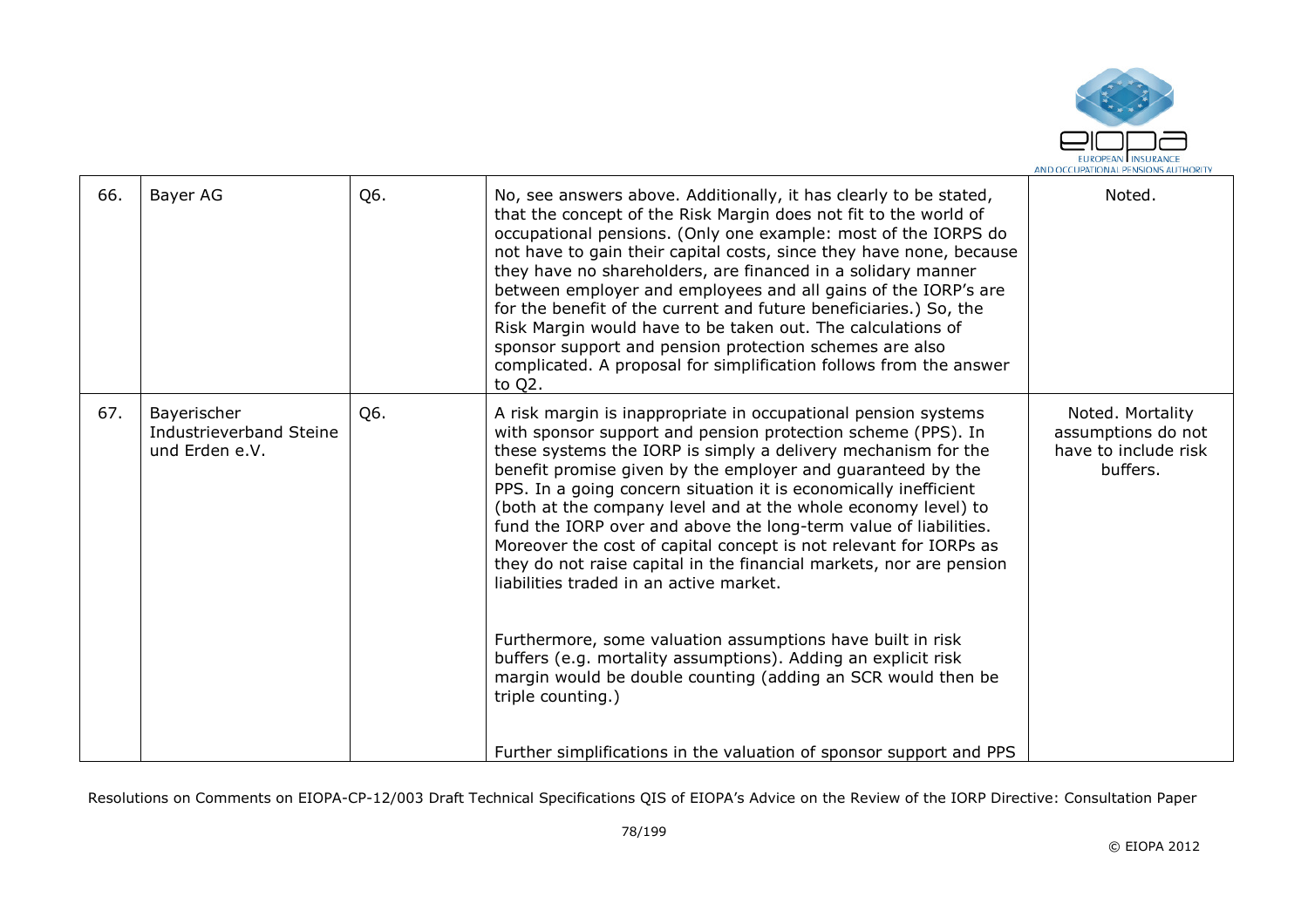

|  | are necessary. Even the proposed simplification for the valuation<br>requires data that many companies usually do not determine, e. g.<br>the EBTDA for the next coming years.                                                                                                                                                                                                                                                                                                                                      |  |
|--|---------------------------------------------------------------------------------------------------------------------------------------------------------------------------------------------------------------------------------------------------------------------------------------------------------------------------------------------------------------------------------------------------------------------------------------------------------------------------------------------------------------------|--|
|  | Focusing the valuation of sponsor support on few large employers<br>may be feasible for schemes where these sponsors are liable for a<br>significant portion of the benefits but not for a scheme that for<br>example has over 40,000 sponsoring employers and whose top 5<br>sponsors make up approx. 5% of the contributions to the scheme.<br>In the latter case, the probability of default could simply be set to<br>0, as the probability of all sponsors defaulting at the same time is<br>effectively that. |  |
|  | It is not justifiable to use commercial ratings to estimate the<br>default risk of sponsors, nor is it reasonable to assign unrated<br>employers the highest probability of default for the following<br>reasons:                                                                                                                                                                                                                                                                                                   |  |
|  | Some IORPs service many (unrated) small employers in a<br>particular industry. The lack of reliance on a single employer<br>arguably reduces exposure to default risk.                                                                                                                                                                                                                                                                                                                                              |  |
|  | Many IORPs are sponsored by public entities which are not<br>rated and whose probability of default is very small.                                                                                                                                                                                                                                                                                                                                                                                                  |  |
|  | Some IORPs are sponsored by un-rated subsidiaries of<br>foreign (rated) multinationals. The rating of the parent, however,<br>is irrelevant as the parent is not liable for pensions in a local<br>jurisdiction.                                                                                                                                                                                                                                                                                                    |  |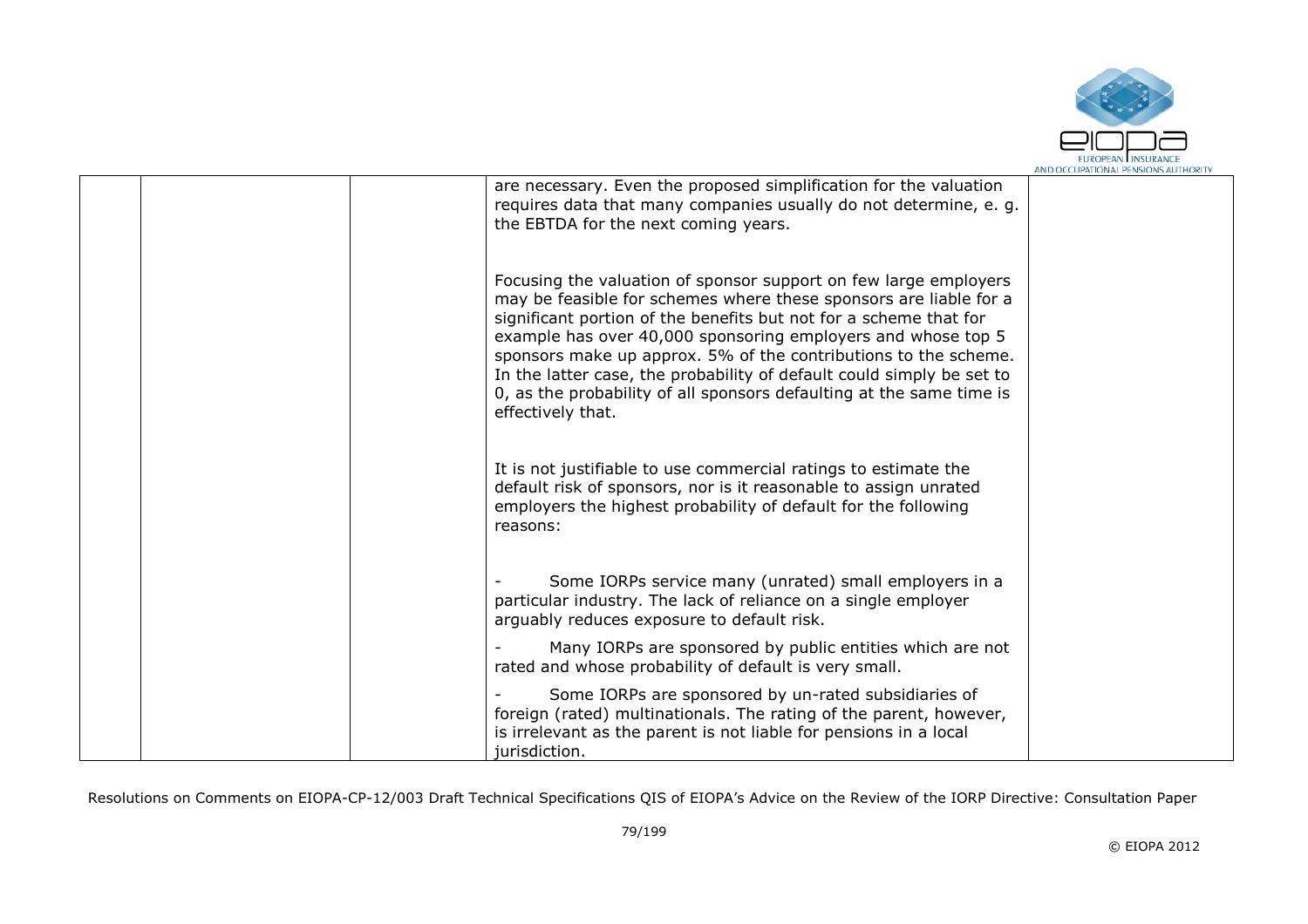

|     |                                                          |     | The vast majority of employers who sponsor occupational<br>pensions are not rated. These are especially to be found in the<br>SME segment. Therefore assigning unrated employers the highest<br>probability of default would discriminate against SMEs by making<br>their occupational retirement provision more costly.                                                                                                                                                                                                                                                                                                                                                                                                                                                                                                                                                                                                                                                                                                                                                                                                                    |                                                                            |
|-----|----------------------------------------------------------|-----|---------------------------------------------------------------------------------------------------------------------------------------------------------------------------------------------------------------------------------------------------------------------------------------------------------------------------------------------------------------------------------------------------------------------------------------------------------------------------------------------------------------------------------------------------------------------------------------------------------------------------------------------------------------------------------------------------------------------------------------------------------------------------------------------------------------------------------------------------------------------------------------------------------------------------------------------------------------------------------------------------------------------------------------------------------------------------------------------------------------------------------------------|----------------------------------------------------------------------------|
| 68. | BDA Bundesvereinigung<br>der Deutschen<br>Arbeitgeberver | Q6. | A risk margin is inappropriate in occupational pension systems<br>with sponsor support and pension protection scheme (PPS). In<br>these systems the IORP is simply a delivery mechanism for the<br>benefit promise given by the employer and guaranteed by the<br>PPS. In a going concern situation it is economically inefficient<br>(both at the company level and at the whole economy level) to<br>fund the IORP over and above the long-term value of liabilities.<br>Moreover the cost of capital concept is not relevant for IORPs as<br>they do not raise capital in the financial markets, nor are pension<br>liabilities traded in an active market.<br>Furthermore, some valuation assumptions have built in risk<br>buffers (e.g. mortality assumptions). Adding an explicit risk<br>margin would be double counting (adding an SCR would then be<br>triple counting.)<br>Further simplifications in the valuation of sponsor support and PPS<br>are necessary. Even the proposed simplification for the valuation<br>requires data that many companies usually do not determine, e. g.<br>the EBTDA for the next coming years. | Noted. Mortality<br>assumptions do not<br>have to include risk<br>buffers. |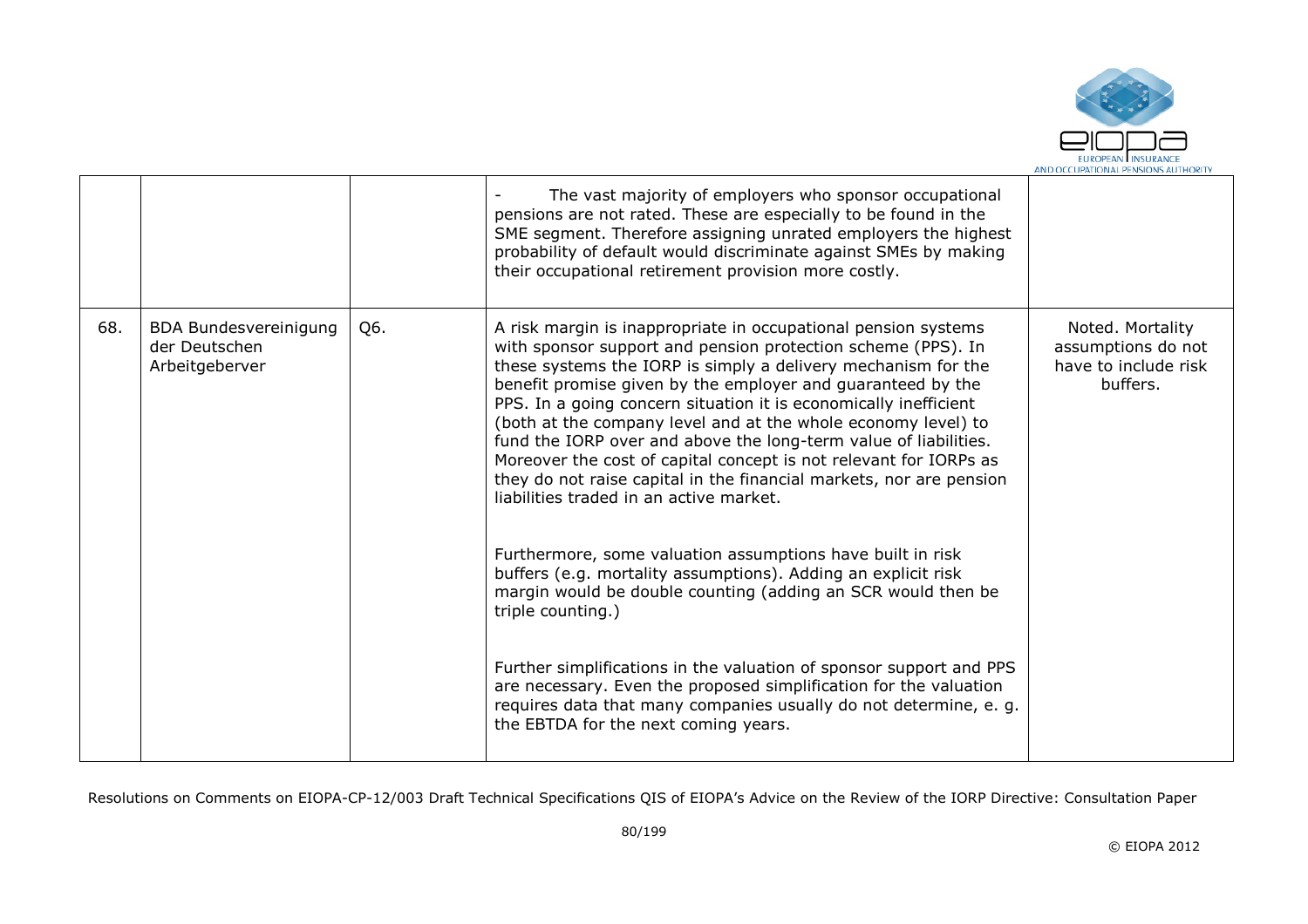

|  | Focusing the valuation of sponsor support on few large employers<br>may be feasible for schemes where these sponsors are liable for a<br>significant portion of the benefits but not for a scheme that for<br>example has over 40,000 sponsoring employers and whose top 5<br>sponsors make up approx. 5% of the contributions to the scheme.<br>In the latter case, the probability of default could simply be set to<br>0, as the probability of all sponsors defaulting at the same time is<br>effectively that. |  |
|--|---------------------------------------------------------------------------------------------------------------------------------------------------------------------------------------------------------------------------------------------------------------------------------------------------------------------------------------------------------------------------------------------------------------------------------------------------------------------------------------------------------------------|--|
|  | It is not justifiable to use commercial ratings to estimate the<br>default risk of sponsors, nor is it reasonable to assign unrated<br>employers the highest probability of default for the following<br>reasons:                                                                                                                                                                                                                                                                                                   |  |
|  | Some IORPs service many (unrated) small employers in a<br>particular industry. The lack of reliance on a single employer<br>arguably reduces exposure to default risk.                                                                                                                                                                                                                                                                                                                                              |  |
|  | Many IORPs are sponsored by public entities which are not<br>rated and whose probability of default is very small.                                                                                                                                                                                                                                                                                                                                                                                                  |  |
|  | Some IORPs are sponsored by un-rated subsidiaries of<br>foreign (rated) multinationals. The rating of the parent, however,<br>is irrelevant as the parent is not liable for pensions in a local<br>jurisdiction.                                                                                                                                                                                                                                                                                                    |  |
|  | The vast majority of employers who sponsor occupational<br>pensions are not rated. These are especially to be found in the<br>SME segment. Therefore assigning unrated employers the highest<br>probability of default would discriminate against SMEs by making                                                                                                                                                                                                                                                    |  |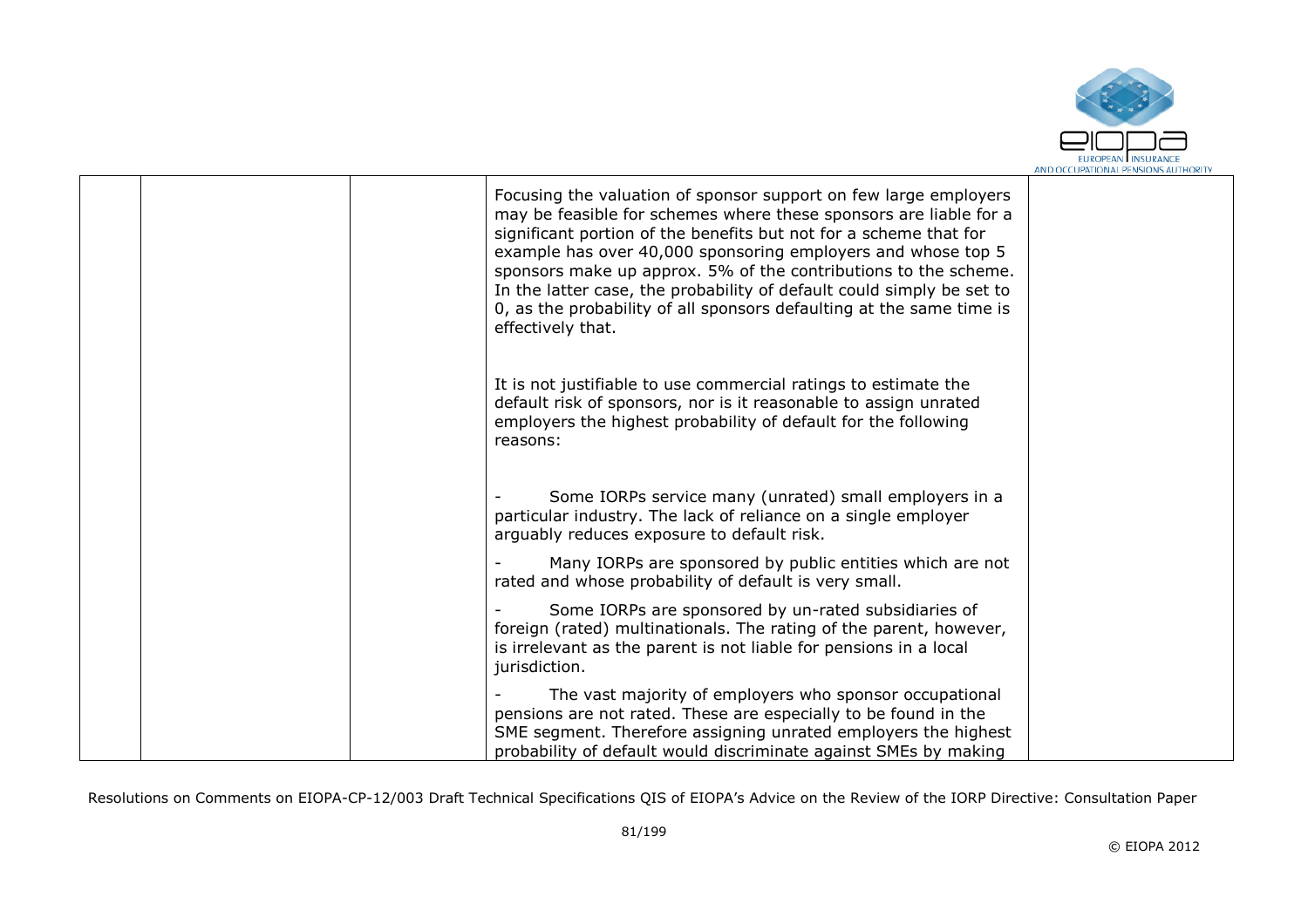

|     |                                                      |     | their occupational retirement provision more costly.                                                                                                                                                                                                                                                                                                                                                                                                                                                                                                                                                                                                                                                                                                                                                                                                          |                                                                            |
|-----|------------------------------------------------------|-----|---------------------------------------------------------------------------------------------------------------------------------------------------------------------------------------------------------------------------------------------------------------------------------------------------------------------------------------------------------------------------------------------------------------------------------------------------------------------------------------------------------------------------------------------------------------------------------------------------------------------------------------------------------------------------------------------------------------------------------------------------------------------------------------------------------------------------------------------------------------|----------------------------------------------------------------------------|
| 69. | BdS - Bundesverband<br>der Systemgastronomie<br>e.V. | Q6. | A risk margin is inappropriate in occupational pension systems<br>with sponsor support and pension protection scheme (PPS). In<br>these systems the IORP is simply a delivery mechanism for the<br>benefit promise given by the employer and guaranteed by the<br>PPS. In a going concern situation it is economically inefficient<br>(both at the company level and at the whole economy level) to<br>fund the IORP over and above the long-term value of liabilities.<br>Moreover the cost of capital concept is not relevant for IORPs as<br>they do not raise capital in the financial markets, nor are pension<br>liabilities traded in an active market.<br>Furthermore, some valuation assumptions have built in risk<br>buffers (e.g. mortality assumptions). Adding an explicit risk<br>margin would be double counting (adding an SCR would then be | Noted. Mortality<br>assumptions do not<br>have to include risk<br>buffers. |
|     |                                                      |     | triple counting.)<br>Further simplifications in the valuation of sponsor support and PPS<br>are necessary. Even the proposed simplification for the valuation<br>requires data that many companies usually do not determine, e. g.<br>the EBTDA for the next coming years.                                                                                                                                                                                                                                                                                                                                                                                                                                                                                                                                                                                    |                                                                            |
|     |                                                      |     | Focusing the valuation of sponsor support on few large employers<br>may be feasible for schemes where these sponsors are liable for a<br>significant portion of the benefits but not for a scheme that for<br>example has over 40,000 sponsoring employers and whose top 5                                                                                                                                                                                                                                                                                                                                                                                                                                                                                                                                                                                    |                                                                            |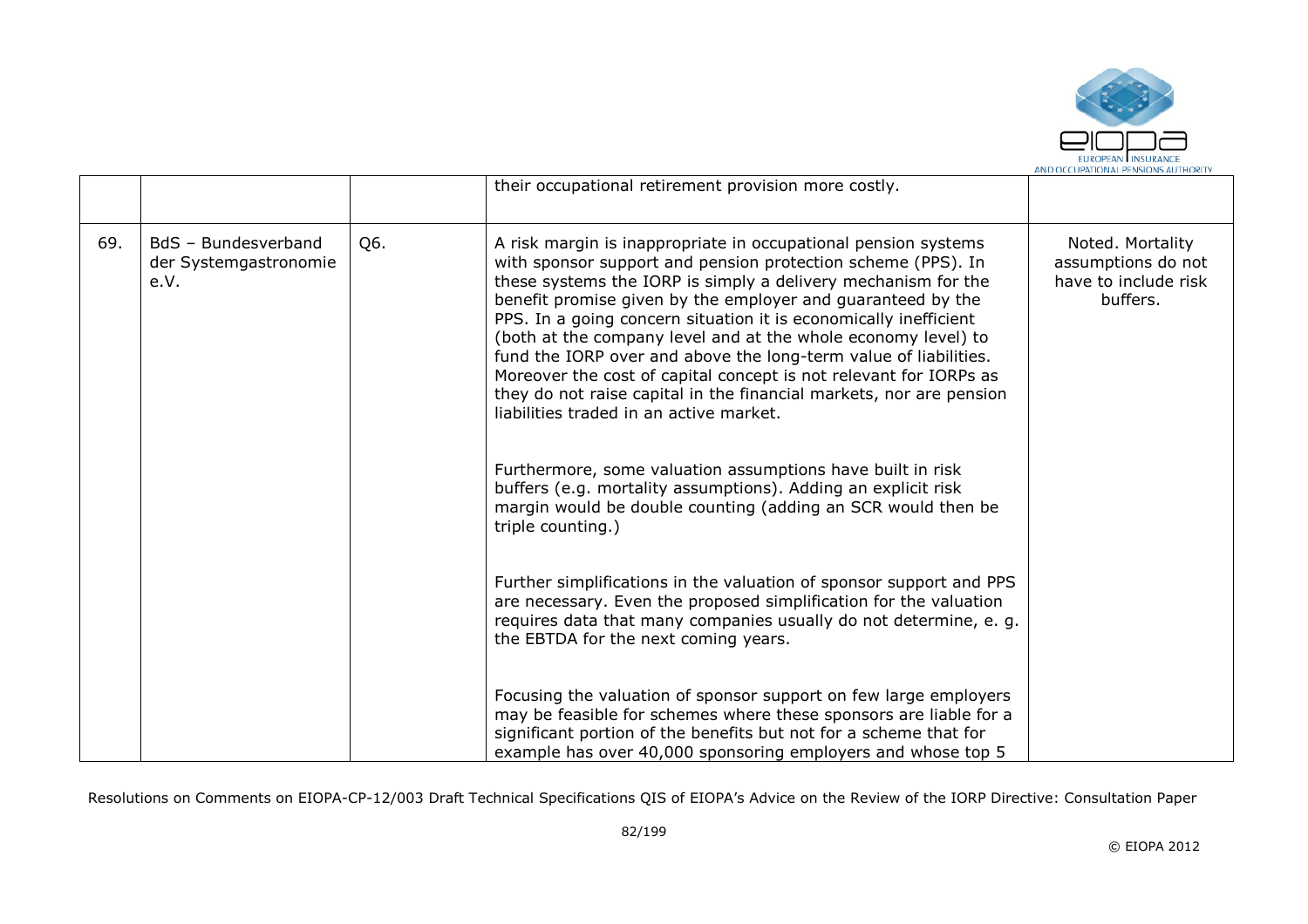

|     |                                                       |     | sponsors make up approx. 5% of the contributions to the scheme.<br>In the latter case, the probability of default could simply be set to<br>0, as the probability of all sponsors defaulting at the same time is<br>effectively that.                                                                                    |                                                  |
|-----|-------------------------------------------------------|-----|--------------------------------------------------------------------------------------------------------------------------------------------------------------------------------------------------------------------------------------------------------------------------------------------------------------------------|--------------------------------------------------|
|     |                                                       |     | It is not justifiable to use commercial ratings to estimate the<br>default risk of sponsors, nor is it reasonable to assign unrated<br>employers the highest probability of default for the following<br>reasons:                                                                                                        |                                                  |
|     |                                                       |     | Some IORPs service many (unrated) small employers in a<br>particular industry. The lack of reliance on a single employer<br>arguably reduces exposure to default risk.                                                                                                                                                   |                                                  |
|     |                                                       |     | Many IORPs are sponsored by public entities which are not<br>rated and whose probability of default is very small.                                                                                                                                                                                                       |                                                  |
|     |                                                       |     | Some IORPs are sponsored by un-rated subsidiaries of<br>foreign (rated) multinationals. The rating of the parent, however,<br>is irrelevant as the parent is not liable for pensions in a local<br>jurisdiction.                                                                                                         |                                                  |
|     |                                                       |     | The vast majority of employers who sponsor occupational<br>pensions are not rated. These are especially to be found in the<br>SME segment. Therefore assigning unrated employers the highest<br>probability of default would discriminate against SMEs by making<br>their occupational retirement provision more costly. |                                                  |
| 70. | Belgian Association of<br><b>Pension Institutions</b> | Q6. | Yes.                                                                                                                                                                                                                                                                                                                     | Partially agreed. The<br>specifications now give |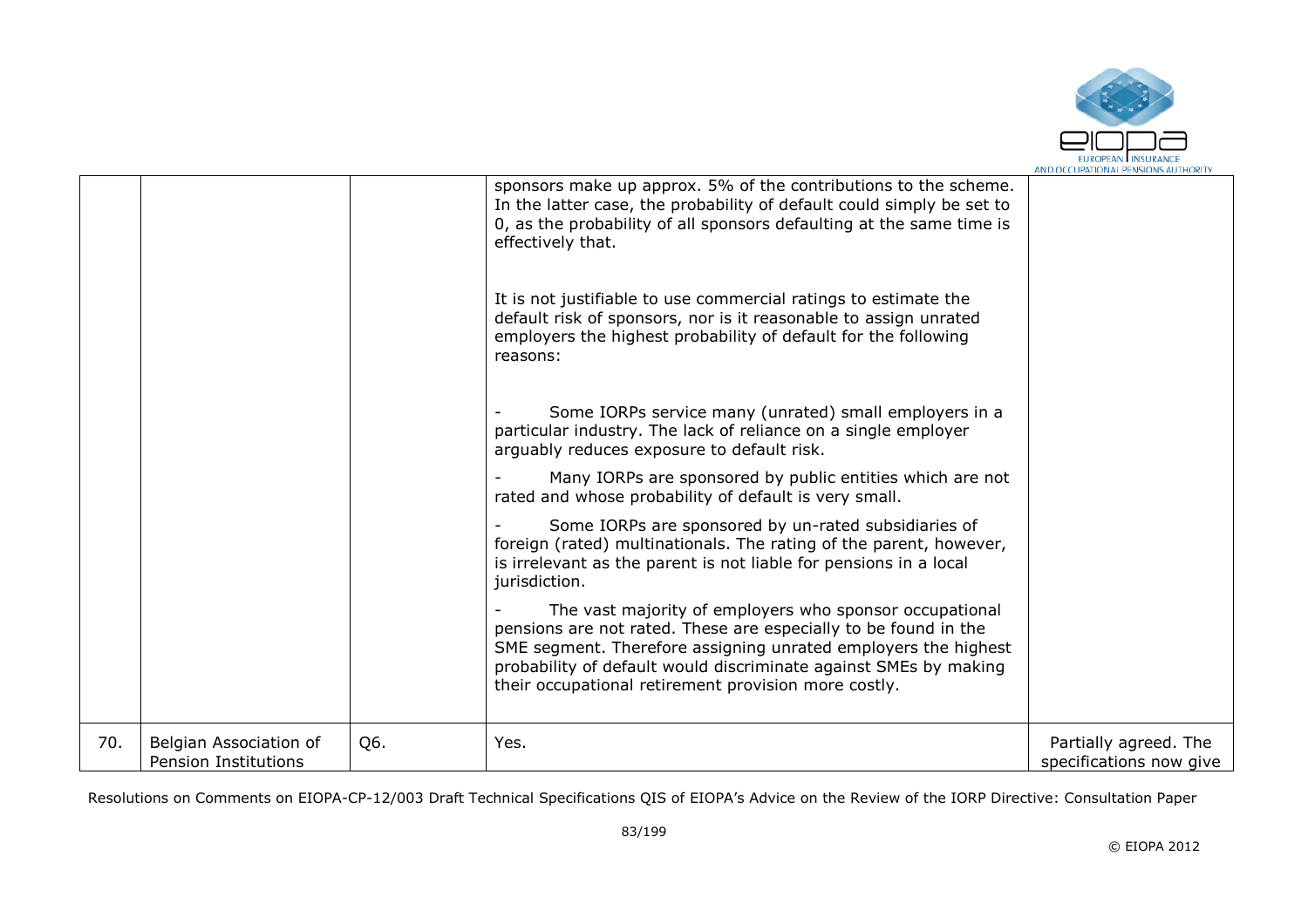

| (BVPI- | The suggested simplifications might be very useful.                                                                                                                                                                                                                                                                             | a short explanation of<br>how the fixed<br>percentage for the risk<br>margin was derived. |
|--------|---------------------------------------------------------------------------------------------------------------------------------------------------------------------------------------------------------------------------------------------------------------------------------------------------------------------------------|-------------------------------------------------------------------------------------------|
|        | We suggest to introduce a further simplification for the sponsor<br>support: acting together with the pension protection scheme as<br>the closing element of the HBS. This would allow to make the<br>calculation of sponsor support superfluous.                                                                               |                                                                                           |
|        | Herewith some examples of difficulties in the context of the<br>$\Box$<br>valuation of the sponsor convenant:                                                                                                                                                                                                                   |                                                                                           |
|        | We have no information what a recovery plan is looking like<br>$\Omega$<br>although it is part of this valuation (Recovery plan: when?<br>Duration? Etc)                                                                                                                                                                        |                                                                                           |
|        | How to value this concept in the context of Local<br>$\Omega$<br>subsidiaries of multinational groups? Industry-wide plans? Multi-<br>employer plans? (How to determine the rating? The company<br>wealth? Multi-employer with/without solidarity? One or multiple<br>holistic balance sheets? Public sector? Non-profit? Etc)  |                                                                                           |
|        | Will sponsor disclose the necessary information to calculate<br>O<br>the sponsor support?                                                                                                                                                                                                                                       |                                                                                           |
|        | We do not see any relevance of a risk margin as suggested. We do<br>not support the link between the risk margin and a Cost of Capital<br>(cc Solvency II) in case of not for profit IORPs, hence it is logical<br>to skip the risk margin as it is already included in the SCR (or to<br>deduct it from the SCR requirements). |                                                                                           |
|        | The risk margin<br>ப                                                                                                                                                                                                                                                                                                            |                                                                                           |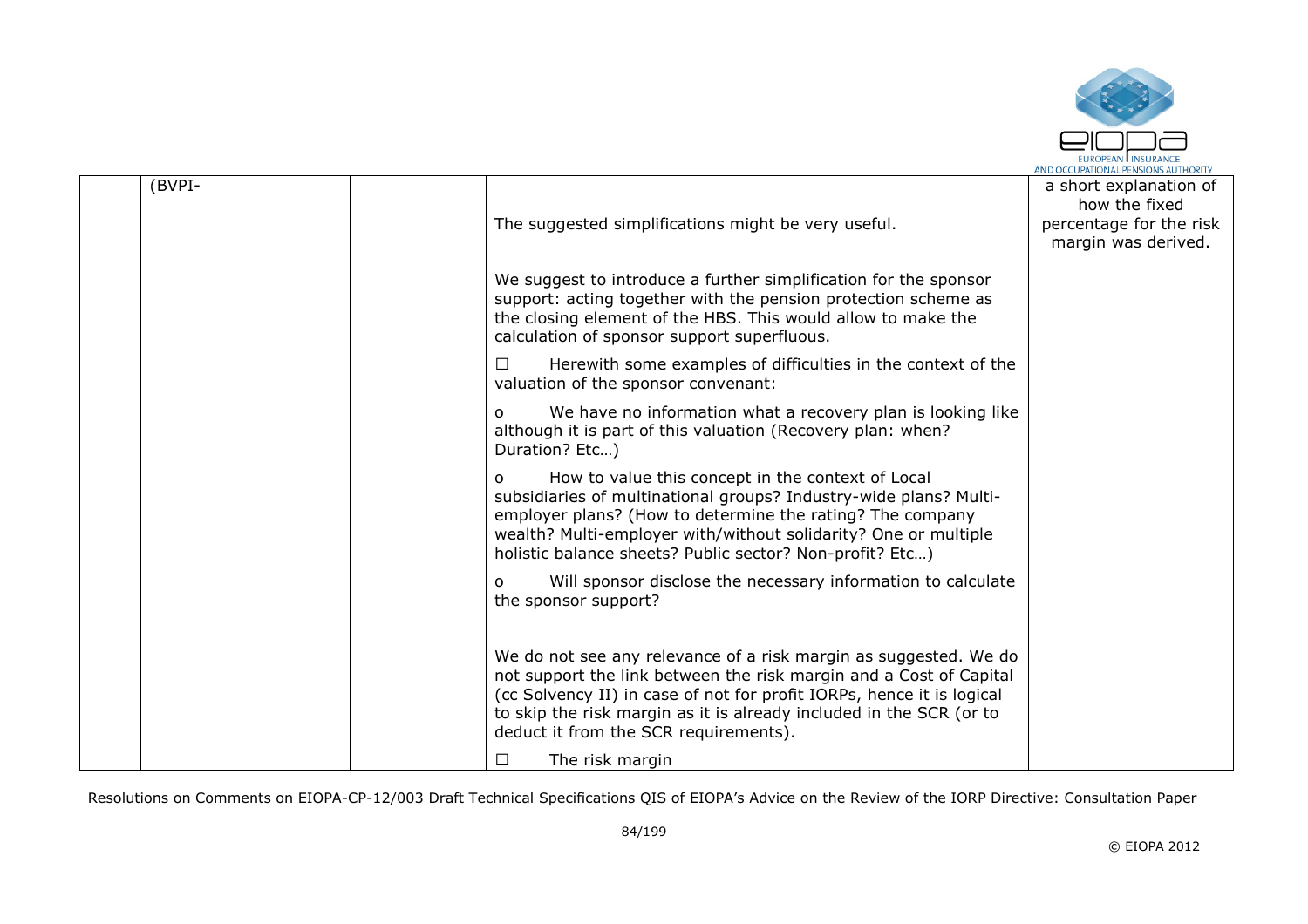

|     |                  |     | The aim of the provided option is unclear. If the risk margin<br>$\Omega$<br>aims at serving as a buffer for adverse deviation in the<br>assumptions, we believe this part is already included in the capital<br>requirements                                                                                                   |        |
|-----|------------------|-----|---------------------------------------------------------------------------------------------------------------------------------------------------------------------------------------------------------------------------------------------------------------------------------------------------------------------------------|--------|
|     |                  |     | In the determination of the risk margin, the link to Cost of<br>O<br>Capital is totally irrelevant in the context of not for profit<br>occupational pensions. Any reference to "transfer value to an<br>insurance company" seems arbitrary as it is not clear to us why an<br>insurance solution should be the reference point. |        |
|     |                  |     | As such the 8% seems to be high and arbitrarily. We would<br>O<br>like to invite EIOPA to explain how this number has been<br>developed.                                                                                                                                                                                        |        |
| 71. | <b>BlackRock</b> | Q6. | Please see our General Comment above.                                                                                                                                                                                                                                                                                           | Noted. |
| 72. | BT Group plc     | Q6. | Given the purpose of the QIS, do stakeholders consider the<br>proposed                                                                                                                                                                                                                                                          | Noted. |
|     |                  |     | simplifications for the valuation of the holistic balance sheet (for<br>the risk                                                                                                                                                                                                                                                |        |
|     |                  |     | margin in section 2.5, sponsor support and pension protection<br>schemes in                                                                                                                                                                                                                                                     |        |
|     |                  |     | 2.6 and amounts recoverable from insurance in 2.7) adequate? Do<br>you have                                                                                                                                                                                                                                                     |        |
|     |                  |     | suggestions for additional simplifications that would be<br>appropriate?                                                                                                                                                                                                                                                        |        |
|     |                  |     | It is impossible to comment fully without having details of how the<br>HBS will be used. In particular, there needs to be further                                                                                                                                                                                               |        |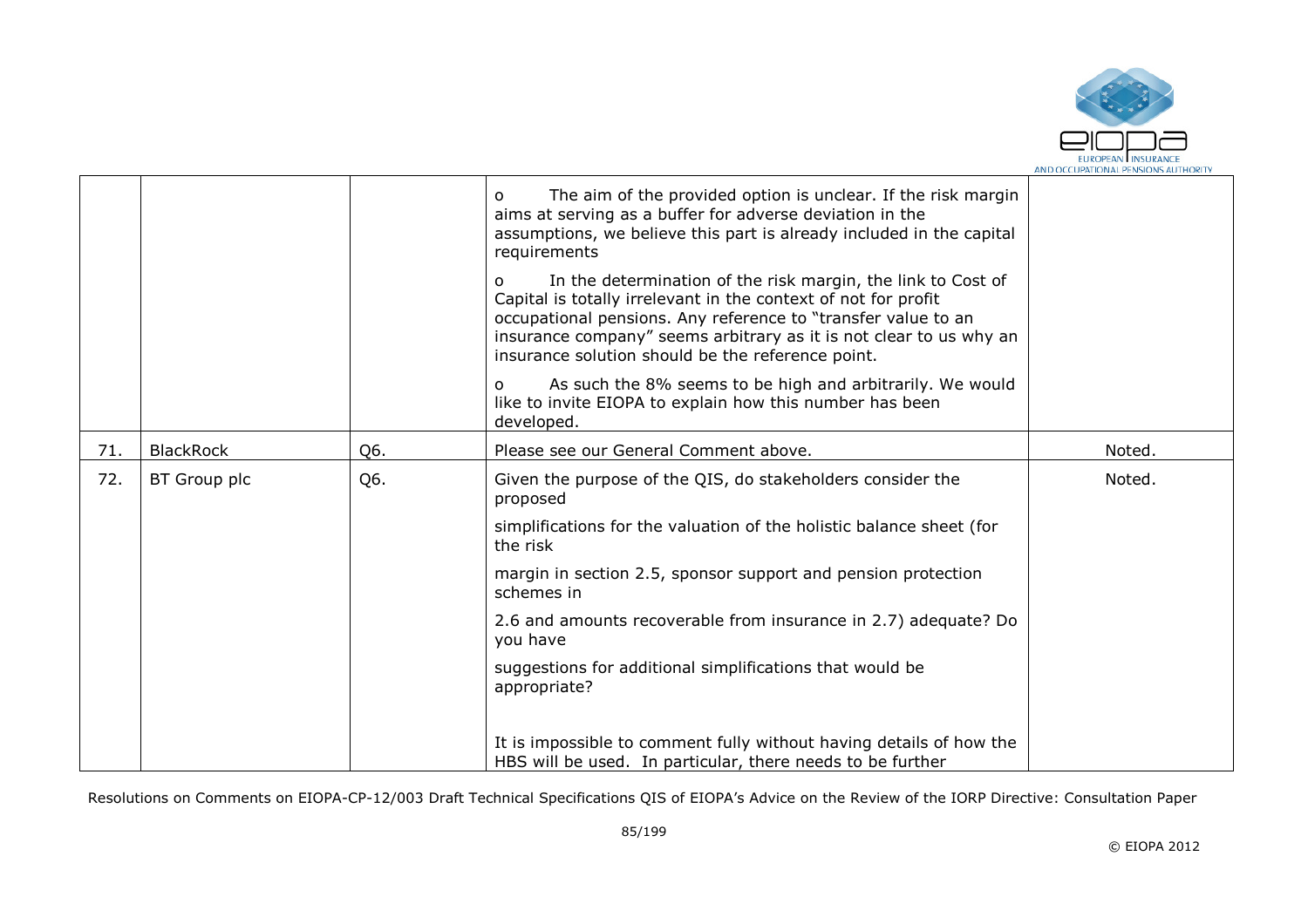

|     |                            |     | explanation of why items that arise in Solvency II should also<br>feature in the context of IORPS. Justification for needing technical<br>provisions on a "risk-free" basis, plus a risk margin, together with<br>a Solvency Capital Requirement (SCR) has not been provided.<br>The simplifications provided do not appear materially easier and it<br>is questionable whether the spurious accuracy is appropriate given<br>the extreme difficulty in placing a point estimate on employer<br>covenant.<br>It is also harder to comment on some of the technical detail<br>without the spreadsheets discussed in the document being<br>provided.                                                                                                                                                     |        |
|-----|----------------------------|-----|--------------------------------------------------------------------------------------------------------------------------------------------------------------------------------------------------------------------------------------------------------------------------------------------------------------------------------------------------------------------------------------------------------------------------------------------------------------------------------------------------------------------------------------------------------------------------------------------------------------------------------------------------------------------------------------------------------------------------------------------------------------------------------------------------------|--------|
| 73. | <b>BTPS Management Ltd</b> | Q6. | The required evidence for being allowed to simplify is extensive<br>and will need agreement by our domestic pensions regulator which<br>will need additional experienced resource to facilitate this. The<br>restriction of "the IORP should carry out its own valuation which<br>should be consistent with the general requirement" risks meaning<br>that in practice the availability of an alternative may be of limited<br>value. We would welcome being able to use the methods we have<br>developed internally over the last decade and to use our existing<br>covenant valuation advisers to avoid running two conflicting<br>calculation methodologies, but it is not clear that in practice this<br>will be permitted.<br>We would like to comment on simplification 1 in $6.39$ – we believe | Noted. |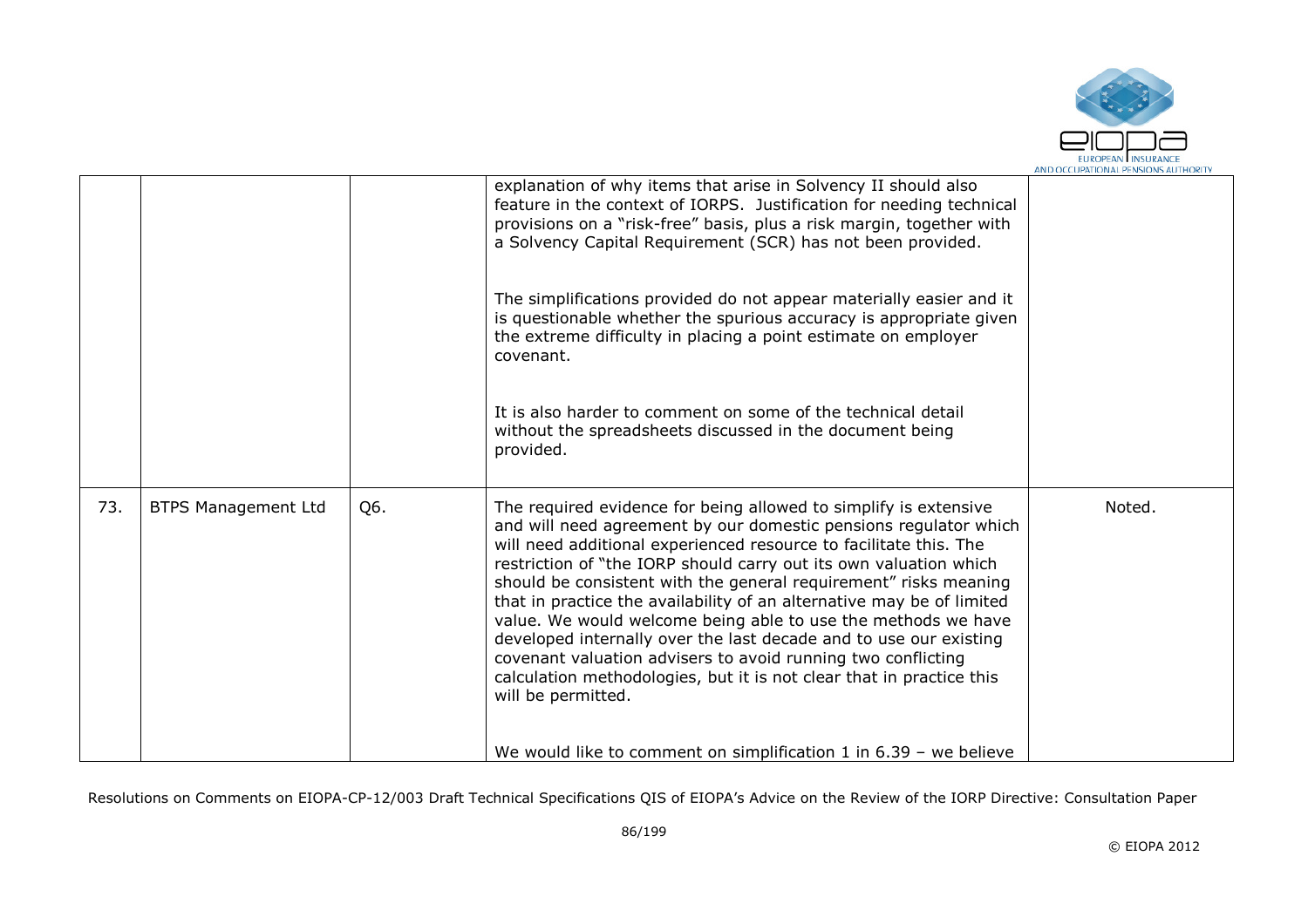

|  | that very few IORPs will regard "stochastic valuations of sponsor<br>support" as a simplification. It is worth noting that stochastic<br>modelling of the sponsor covenant is likely to be beyond even<br>many sophisticated advisers in the pension scheme sector and<br>asking them to use these (even in a 'black box' spreadsheet) is<br>dangerous as there will be little ability to validate the output. We<br>are concerned that we have not seen the simplification<br>spreadsheets and hence are unable to comment on the suitability<br>of these; this makes it impossible to give a fully considered<br>response to this question. |  |
|--|-----------------------------------------------------------------------------------------------------------------------------------------------------------------------------------------------------------------------------------------------------------------------------------------------------------------------------------------------------------------------------------------------------------------------------------------------------------------------------------------------------------------------------------------------------------------------------------------------------------------------------------------------|--|
|  | The most obvious simplification of the sponsor support calculation<br>- and one that reflects the reality at least for UK defined benefit<br>calculations $-$ is simply that the sponsor support fills any deficit<br>between assets and liabilities. In situations where the sponsor<br>covenant is not sufficiently robust to cover this deficit, ultimately<br>the Pension Protection Fund may be called on.                                                                                                                                                                                                                               |  |
|  | We would not recommend the option in HBS 6.89 to exclude<br>pension protection schemes as we believe that it is entirely<br>appropriate that value is assigned in the HBS to the PPS.<br>Beneficiaries take significant comfort from the existence of PPS<br>structures.                                                                                                                                                                                                                                                                                                                                                                      |  |
|  | Further simplifications are necessary in the valuation of sponsor<br>support and pension protection schemes to ensure a higher level<br>of participation in the QIS. When we calculated the sponsor<br>support according to the methodology, it was significantly complex                                                                                                                                                                                                                                                                                                                                                                     |  |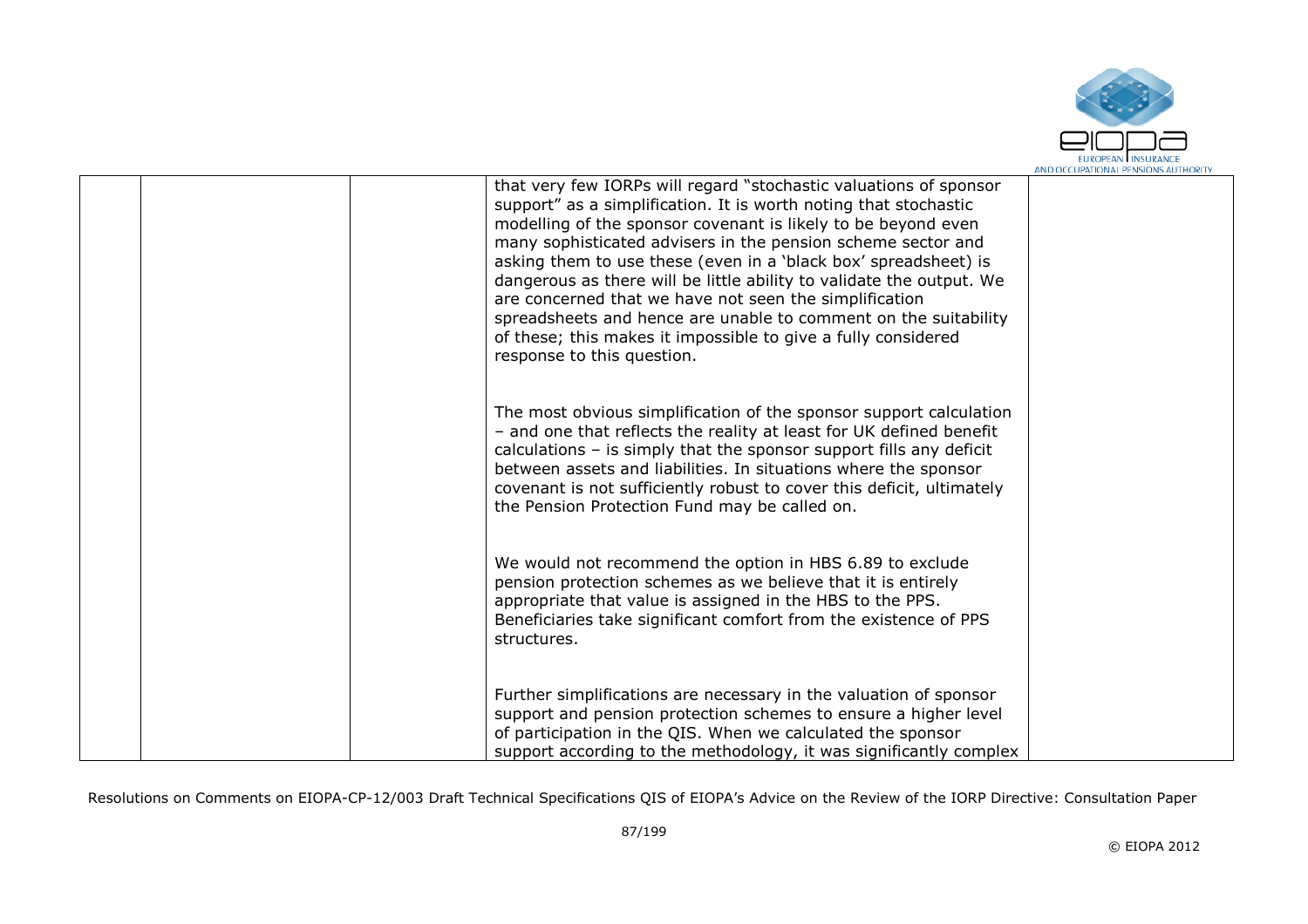

|     |                                                          |     | and the results appeared to be extremely unclear.                                                                                                                                                                                                                                                                                                                                       |        |
|-----|----------------------------------------------------------|-----|-----------------------------------------------------------------------------------------------------------------------------------------------------------------------------------------------------------------------------------------------------------------------------------------------------------------------------------------------------------------------------------------|--------|
|     |                                                          |     | The inclusion of certain aspects, such as recoverables from<br>insurance seem irrelevant to IORPs and seems to provide evidence<br>of an inappropriate inclusion of elements of Solvency II,<br>something which is unwelcome and is not in accordance with<br>European Commission undertakings.                                                                                         |        |
| 74. | Consiglio Nazionale<br>degli Attuari and Ordine<br>Nazio | Q6. | About the proposed simplifications (for risk margin, sponsor<br>support and pension protection plan):                                                                                                                                                                                                                                                                                   | Noted. |
|     |                                                          |     | The proposed simplifications seem too complex (sometimes even<br>more complex than default methodology). Also there is the need<br>to explicit when simplifications can be applied and when they can<br>not.                                                                                                                                                                            |        |
| 75. | Deloitte Total Reward                                    | Q6. | No.                                                                                                                                                                                                                                                                                                                                                                                     | Noted. |
|     | and Benefits Limited<br>(UK)                             |     | As with all these elements, it is very difficult to judge if the<br>simplifications are adequate when it is not clear what the ultimate<br>use will be or if the complex version itself is an adequate<br>representation of the component.                                                                                                                                              |        |
|     |                                                          |     | In our view, a clearer order of events would involve (i)<br>determining the overall purpose and suitably of the holistic<br>balance sheet; (ii) assessing the individual components and (iii)<br>considering possible simplifications to certain of the components.<br>This order of events will require a significant extension to the<br>currently proposed timescales of the review. |        |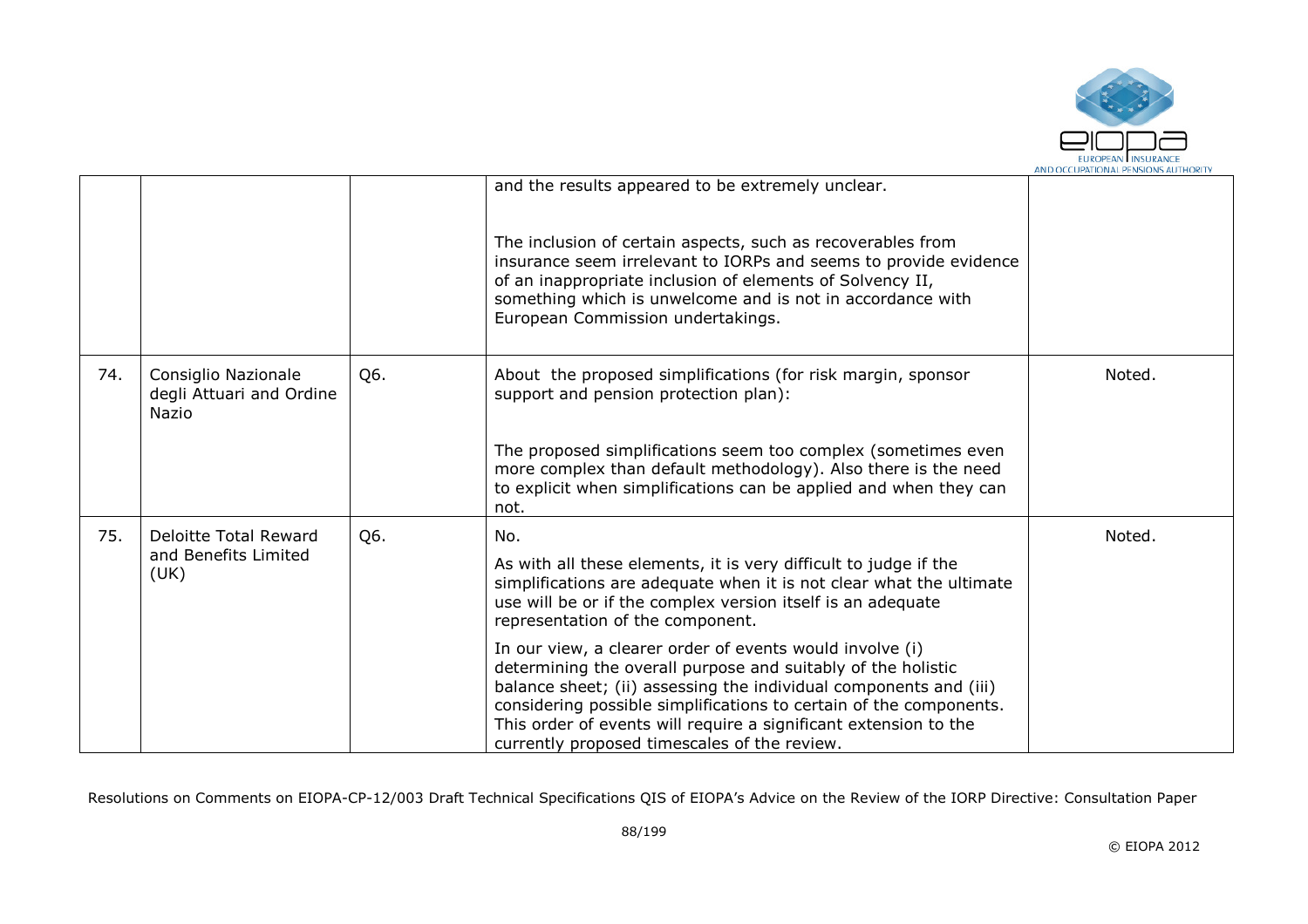

|     |                           |     | A simplification for the risk margin has been proposed, however it<br>remains unclear what the 'unsimplified' approach would entail. The<br>proposed simplification appears to have been 'cut and pasted'<br>from the Solvency II approach based on a cost of capital concept.<br>However, the fundamental question of what the cost of capital is<br>for an IORP has not been considered.                                                                                                         |        |
|-----|---------------------------|-----|----------------------------------------------------------------------------------------------------------------------------------------------------------------------------------------------------------------------------------------------------------------------------------------------------------------------------------------------------------------------------------------------------------------------------------------------------------------------------------------------------|--------|
|     |                           |     | The PPS simplification proposed whereby the PPS is not valued<br>and instead the default risk in the valuation of the sponsor support<br>is reduced significantly reduces the burden from a cost and<br>calculation perspective. However, we consider it will be challenging<br>for EIOPA to derive a reasonable adjustment to the default<br>probabilities which will capture the variation in PPS' between<br>Member States without requiring additional calculation on the part<br>of the IORP. |        |
|     |                           |     | As set out in our response to Q3, the sponsor support calculation<br>does not provide a meaningful result and the definition of sponsor<br>needs to be further considered before the detail of the calculations<br>can be reviewed for appropriateness.                                                                                                                                                                                                                                            |        |
| 76. | Deutsche Post DHL         | Q6. | In case of existing e.g. sponsor support or PPS a risk margin is an<br>inappropriate concept for occupational pension systems at all. If a<br>pension promise is fully backed by the sponsoring company<br>(employer) and if employer's insolvency is fully covered by a<br>strong PPS then this should be fully sufficient from any funding<br>gap or capital requirement perspective. This would be a<br>reasonable and feasible simplification.                                                 | Noted. |
| 77. | Dexia Asset<br>Management | Q6. | Q6. Given the purpose of the QIS, do stakeholders consider the<br>proposed simplifications for the valuation of the holistic balance                                                                                                                                                                                                                                                                                                                                                               | Noted. |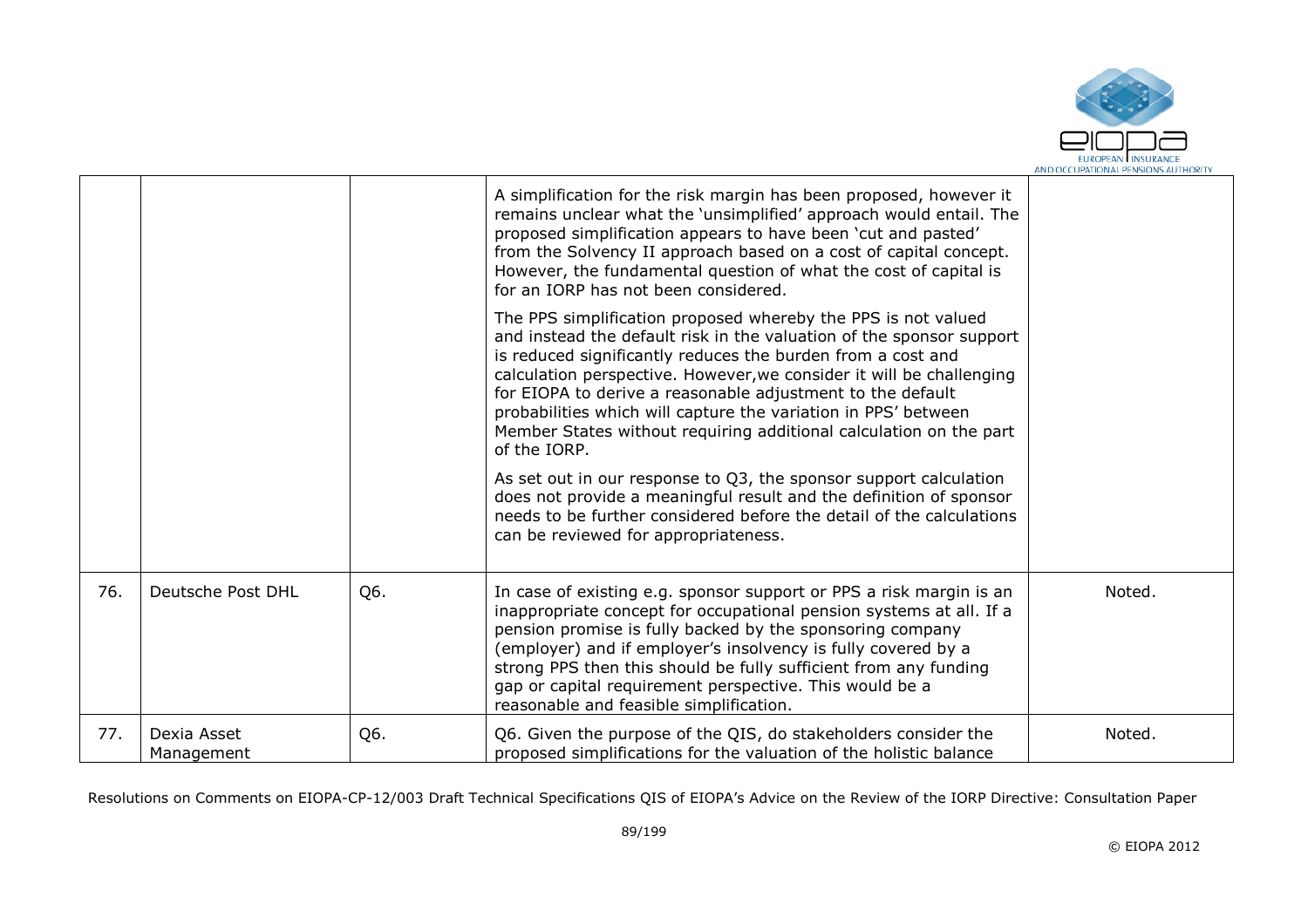

|  |                                                                                                                                                                                                                                                                                                                        | AND CALLUPATIONAL FENSIONS AUTHORIT |
|--|------------------------------------------------------------------------------------------------------------------------------------------------------------------------------------------------------------------------------------------------------------------------------------------------------------------------|-------------------------------------|
|  | sheet (for the risk margin in section 2.5, sponsor support and<br>pension protection schemes in 2.6 and amounts recoverable from<br>insurance in 2.7) adequate? Do you have suggestions for<br>additional simplifications that would be appropriate?                                                                   |                                     |
|  | More simplifications would be a good step forward.                                                                                                                                                                                                                                                                     |                                     |
|  | Risk margin should be deleted<br>1.                                                                                                                                                                                                                                                                                    |                                     |
|  | IORPs are not for profit and they cannot raise capital on the<br>a.<br>market so the cost of capital is not applicable: they cannot "take<br>over and meet the pension obligation" of an other IORP                                                                                                                    |                                     |
|  | If risk margin reflects a possible adverse deviation of the<br>b.<br>actual situation compared with the best estimate, there is some<br>double counting with the SCR                                                                                                                                                   |                                     |
|  | If risk margin reflects a provision for a possible sponsor<br>c.<br>default and the financing of the transfer of pension obligations to<br>an insurance company, the notion of not-for-profit IORP is lost and<br>the costs are rising (the sponsor is expected to pay for possible<br>future profit of another firm). |                                     |
|  | Sponsor support and Pension Protection Scheme (PPS) are<br>2.<br>over-simplified.                                                                                                                                                                                                                                      |                                     |
|  | 3.<br>Other items                                                                                                                                                                                                                                                                                                      |                                     |
|  | The calculations of recoverable from insurance contracts<br>a.<br>are too complicated                                                                                                                                                                                                                                  |                                     |
|  | SCR calculations are too complicated for sometimes minor<br>b.<br>Items (concentration, morbidity, catastrophe, operational)                                                                                                                                                                                           |                                     |
|  |                                                                                                                                                                                                                                                                                                                        |                                     |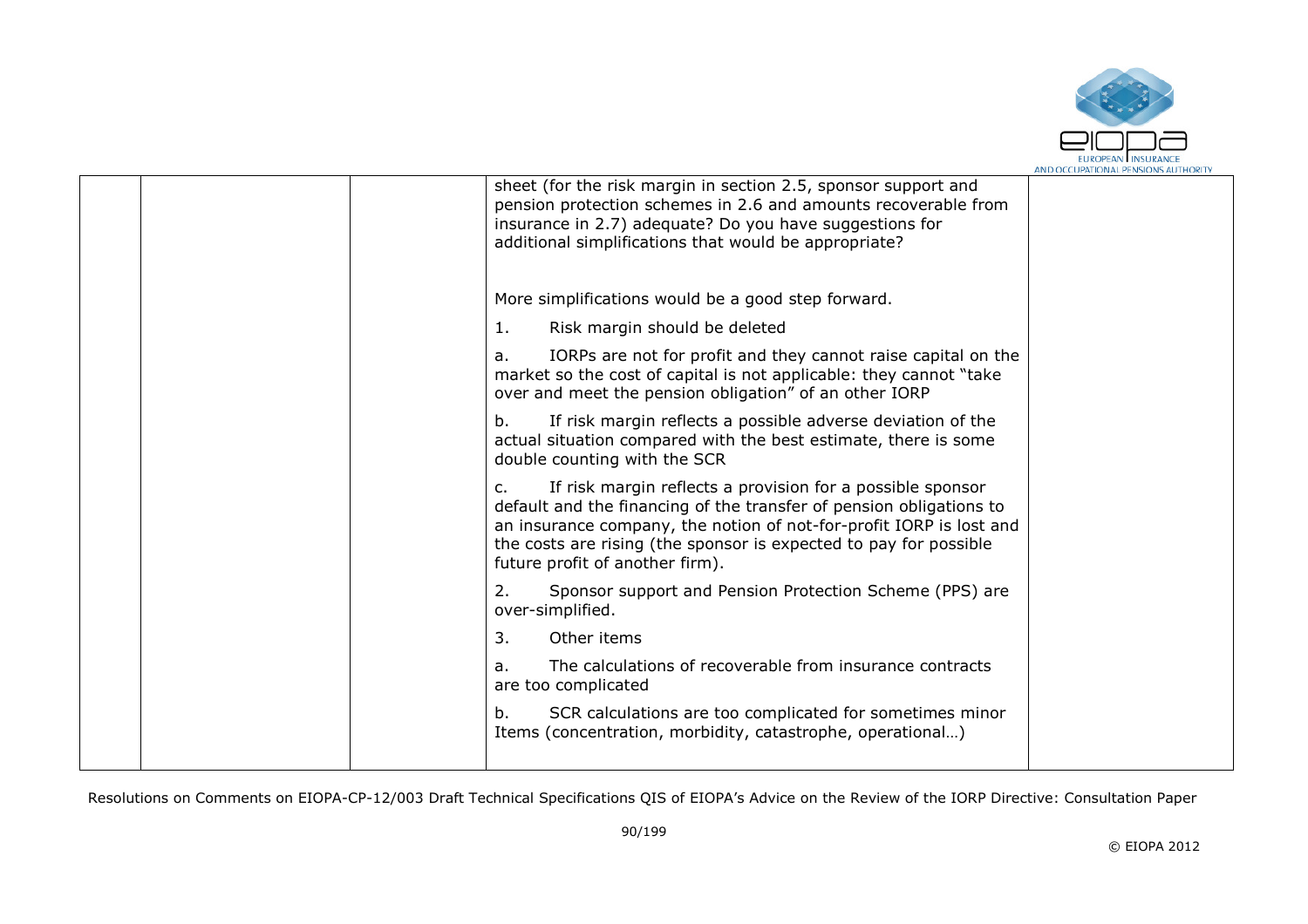

| 78. | <b>EEF</b>                                                      | Q6. | No – for the reasons given in response to $Q5$                                                                                                                                                                                                                                                                                                                                                                                                                                                                                                                                                                                                                                | Noted. |
|-----|-----------------------------------------------------------------|-----|-------------------------------------------------------------------------------------------------------------------------------------------------------------------------------------------------------------------------------------------------------------------------------------------------------------------------------------------------------------------------------------------------------------------------------------------------------------------------------------------------------------------------------------------------------------------------------------------------------------------------------------------------------------------------------|--------|
| 79. | European Association of<br><b>Public Sector Pension</b><br>Inst | Q6. | Given the purpose of the QIS, do stakeholders consider the<br>proposed simplifications for the valuation of the holistic balance<br>sheet (for the risk margin in section 2.5, sponsor support and<br>pension protection schemes in 2.6 and amounts recoverable from<br>insurance in 2.7) adequate? Do you have suggestions for<br>additional simplifications that would be appropriate?                                                                                                                                                                                                                                                                                      | Noted. |
|     |                                                                 |     | The proposed simplifications for the valuation of the holistic<br>balance sheet illustrate the general conflict: the original goal of<br>the Solvency II structure and the HBS is to precisely measure the<br>specific risk profile of an IORP and its security mechanisms.<br>Simplifying the original structure only suggests better risk<br>measuring. However, the intended objective can not really be<br>achieved.                                                                                                                                                                                                                                                      |        |
|     |                                                                 |     | Naturally, simplifications reduce the difficulty of carrying out<br>complex calculations and thus practically implement the notion of<br>proportionality. They may also help IORPs to be less reluctant to<br>participate in the QIS. However, the various simplifications<br>indicate that certain concrete measures are not feasible and/or<br>possible. Simplifications play a prominent role concerning the<br>measurement of concrete values of the HBS and the loss-<br>absorbing capacities of IORPs security mechanism state. This is<br>due to the general problem of evaluating the specific security<br>mechanisms of IORPs, i.e. the future payments of sponsors. |        |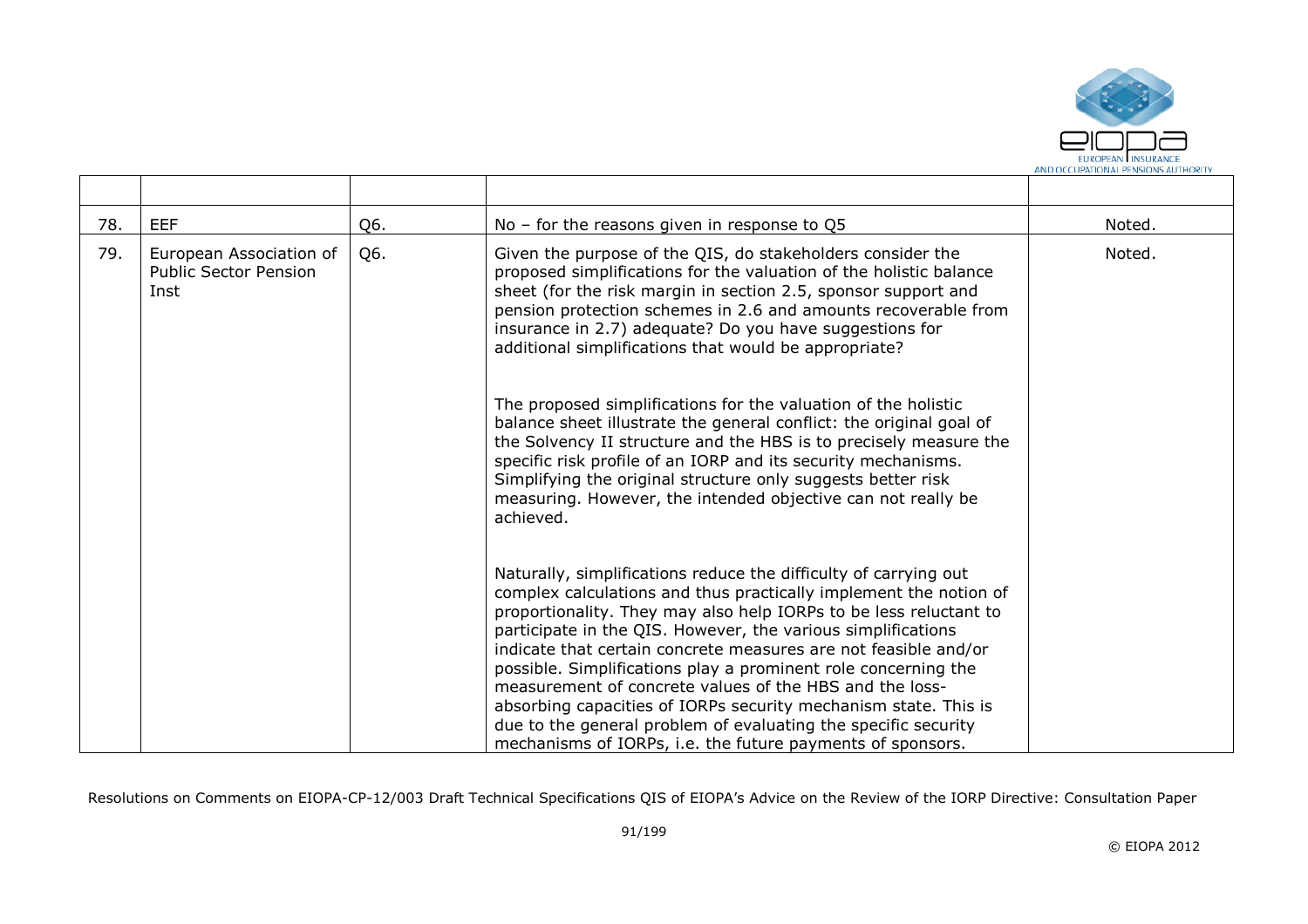

|  | A combination of various specifications and on-top-adjustments<br>increase the question of practicality and possibility, e.g. the<br>matching premium, the counter cyclical premium, or the option of<br>the duration-based approach for equity risk; see also EAPSPI's<br>answer to Q13. And that the contested 1-year time horizon of the<br>SCR of Solvency II should be applied also for IORPs, is due to the<br>reason that "no superior alternative or analysis could be identified<br>as to date" (see EIOPA's EIOPA-CP-11/006 consultation document<br>on the IORP review, page 277).                                                                                                                                                                                                                                        |  |
|--|--------------------------------------------------------------------------------------------------------------------------------------------------------------------------------------------------------------------------------------------------------------------------------------------------------------------------------------------------------------------------------------------------------------------------------------------------------------------------------------------------------------------------------------------------------------------------------------------------------------------------------------------------------------------------------------------------------------------------------------------------------------------------------------------------------------------------------------|--|
|  | The aspects mentioned indicate that the Solvency II structure is<br>not appropriate for regulating IORPs. Therefore several<br>questionable adaptions are made.                                                                                                                                                                                                                                                                                                                                                                                                                                                                                                                                                                                                                                                                      |  |
|  | Using simplifications, adjustments and other practicality aspects<br>casts a different light on the current IORP directive: The use of<br>simplifications and adjustments leads back to a more practicable<br>approach. EAPSPI therefore suggests to reconsider the regulatory<br>approach of IORP I and revaluate its pragmatic approach which is<br>easy to implement at low cost and makes a regulation of all IORPs<br>possible. If a higher security level is considered to be necessary it<br>can be easily achieved by adjusting parameters within the<br>framework of the existing IORP directive. Simplifications and<br>adjustments are $-$ in EAPSPI's opinion $-$ contradictory to the<br>Solvency II structure that targets precise measurement of the<br>risks of IORPs notably by means of quantitative requirements. |  |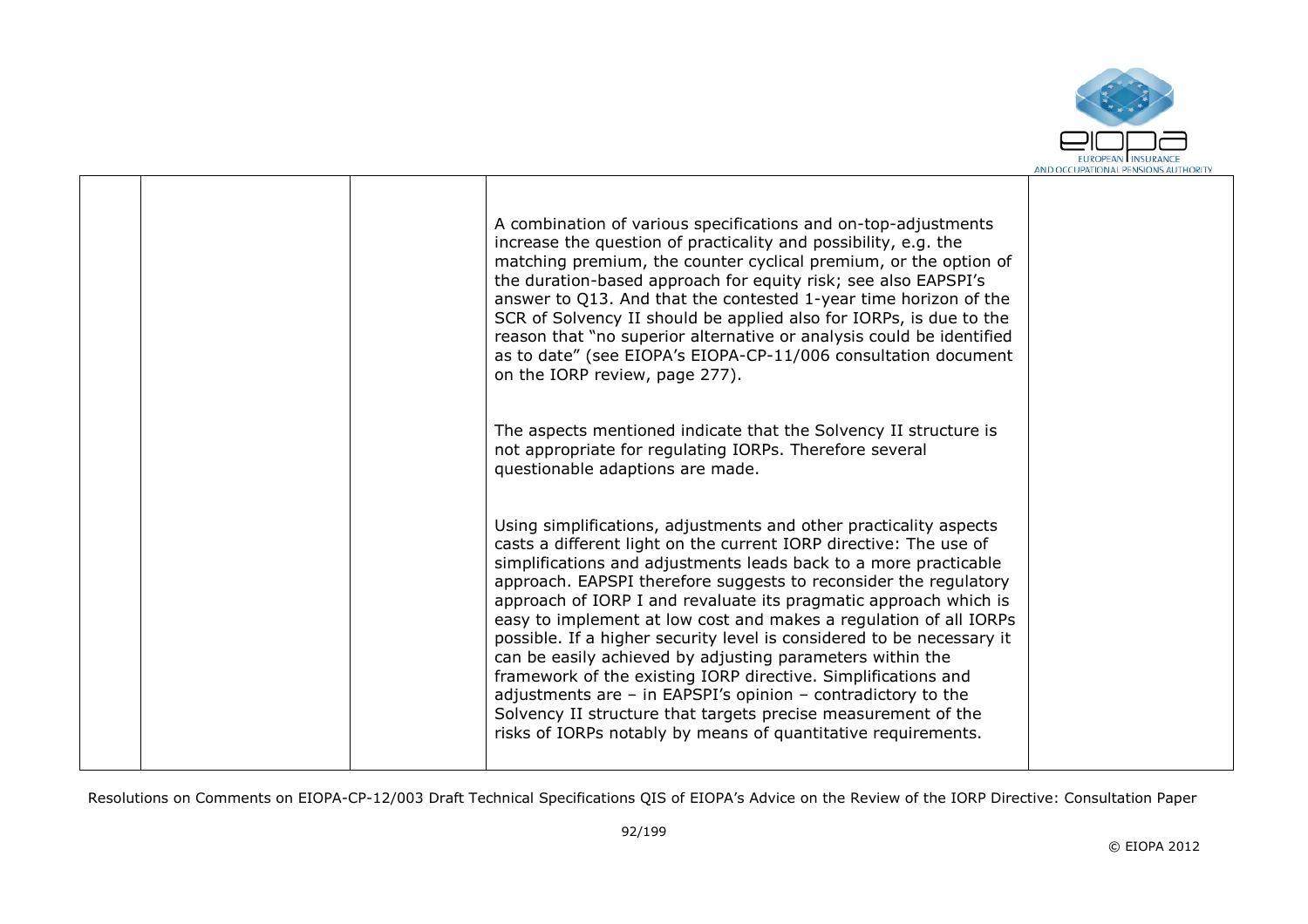

|     |                                                                 |     | (see for a more in depth answer to the question of the valuation<br>EAPSPI's answer to Q10)                                                                                                                                                                                                                                                                                                                                                                                                                                                                                                                                                                                 |                                                                                                                                       |
|-----|-----------------------------------------------------------------|-----|-----------------------------------------------------------------------------------------------------------------------------------------------------------------------------------------------------------------------------------------------------------------------------------------------------------------------------------------------------------------------------------------------------------------------------------------------------------------------------------------------------------------------------------------------------------------------------------------------------------------------------------------------------------------------------|---------------------------------------------------------------------------------------------------------------------------------------|
| 80. | European Federation for<br><b>Retirement Provision</b><br>(EFRP | Q6. | Q6. Given the purpose of the QIS, do stakeholders consider the<br>proposed simplifications for the valuation of the HBS (for the risk<br>margin in section 2.5, sponsor support and pension protection<br>schemes in 2.6 and amounts recoverable from insurance in 2.7)<br>adequate? Do you have suggestions for additional simplifications<br>that would be appropriate?                                                                                                                                                                                                                                                                                                   | Noted. EIOPA generally<br>encourages the use of<br>other information, but<br>couldn't do without<br>external ratings at this<br>time. |
|     |                                                                 |     | The EFRP welcomes simplifications, but wants to mention that<br>further simplifications are warranted. Furthermore, extensive<br>evidence and data are required before the simplified calculations<br>can be perfor med. The proposed process to be applied before<br>being able to perform the simplified calculations under the<br>proportionality criteria is more demanding than doing the actual -<br>more difficult - calculations. The costs involved in this will not spur<br>the IORPs to use simplified calculations. A better process would<br>have been to start with a simpler QIS and gradually decide<br>whether more sophistication is needed in next QISs. |                                                                                                                                       |
|     |                                                                 |     | The EFRP is very concerned about the relevance of the risk margin<br>and its valuation. The valuation using the concept of cost-of-<br>capital does not make sense for IORPs as it does for insurers.<br>Moreover, the EFRP disagrees with the inclusion of the risk margin<br>for adverse assumptions into the best estimate calculation. The<br>purpose of the risk margin - to provide an extra buffer against<br>risks over and above technical provisions – is duplicated by the                                                                                                                                                                                       |                                                                                                                                       |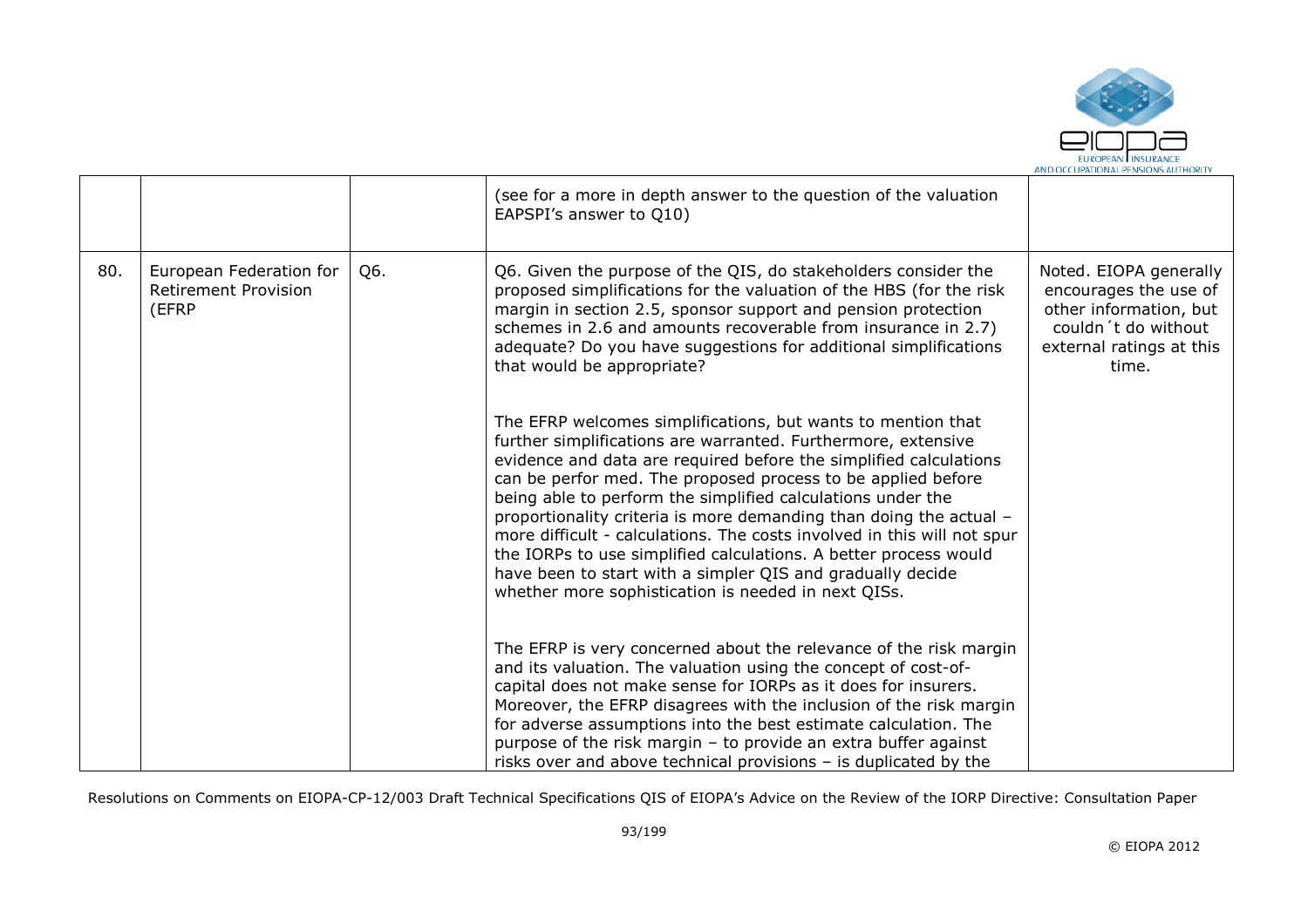

|  |                                                                                                                                                                                                                                                                                                                                                                                                                                                                                                                                                                                                                                                                                                                                                                                                                                                                                                                                                                                                                                        | AND OCCUPATIONAL FENSIONS AUTHONT |
|--|----------------------------------------------------------------------------------------------------------------------------------------------------------------------------------------------------------------------------------------------------------------------------------------------------------------------------------------------------------------------------------------------------------------------------------------------------------------------------------------------------------------------------------------------------------------------------------------------------------------------------------------------------------------------------------------------------------------------------------------------------------------------------------------------------------------------------------------------------------------------------------------------------------------------------------------------------------------------------------------------------------------------------------------|-----------------------------------|
|  | Solvency Capital Requirement.                                                                                                                                                                                                                                                                                                                                                                                                                                                                                                                                                                                                                                                                                                                                                                                                                                                                                                                                                                                                          |                                   |
|  | Further simplifications in the valuation of sponsor support and<br>pension protection schemes will contribute to a higher level of<br>participation in the QIS exercise.                                                                                                                                                                                                                                                                                                                                                                                                                                                                                                                                                                                                                                                                                                                                                                                                                                                               |                                   |
|  | The formulas for sponsor support cannot be used in many cases:                                                                                                                                                                                                                                                                                                                                                                                                                                                                                                                                                                                                                                                                                                                                                                                                                                                                                                                                                                         |                                   |
|  | Multi-employer fund                                                                                                                                                                                                                                                                                                                                                                                                                                                                                                                                                                                                                                                                                                                                                                                                                                                                                                                                                                                                                    |                                   |
|  | Subsidiaries of multinational companies                                                                                                                                                                                                                                                                                                                                                                                                                                                                                                                                                                                                                                                                                                                                                                                                                                                                                                                                                                                                |                                   |
|  | Not-for-profit employers                                                                                                                                                                                                                                                                                                                                                                                                                                                                                                                                                                                                                                                                                                                                                                                                                                                                                                                                                                                                               |                                   |
|  |                                                                                                                                                                                                                                                                                                                                                                                                                                                                                                                                                                                                                                                                                                                                                                                                                                                                                                                                                                                                                                        |                                   |
|  | The EFRP is concerned about the reliance on credit ratings in the<br>computations. There was a clear commitment by representatives<br>at the G20 summit to reduce the reliance on credit ratings in<br>financial regulation. This point has been taken up by the OECD in<br>redrafting the Core Principles for Occupational Pension Regulation<br>and the European Commission in its draft revision of the Credit<br>Ratings Regulation. In October 2010, the Financial Stability Board<br>also argued that the reliance on credit rating agencies should be<br>reduced. They proposed that standard setters and authorities<br>should assess references to credit rating agency ratings in<br>standards, laws and regulations and, wherever possible, remove<br>them or replace them by suitable alternative standards of<br>creditworthiness. The ECON Committee of the European Parliament<br>also emphasized this point recently: "no EU law will be permitted<br>to refer to credit rating for regulatory purposes". It should be |                                   |
|  | noted that the vast majority of employers who sponsor                                                                                                                                                                                                                                                                                                                                                                                                                                                                                                                                                                                                                                                                                                                                                                                                                                                                                                                                                                                  |                                   |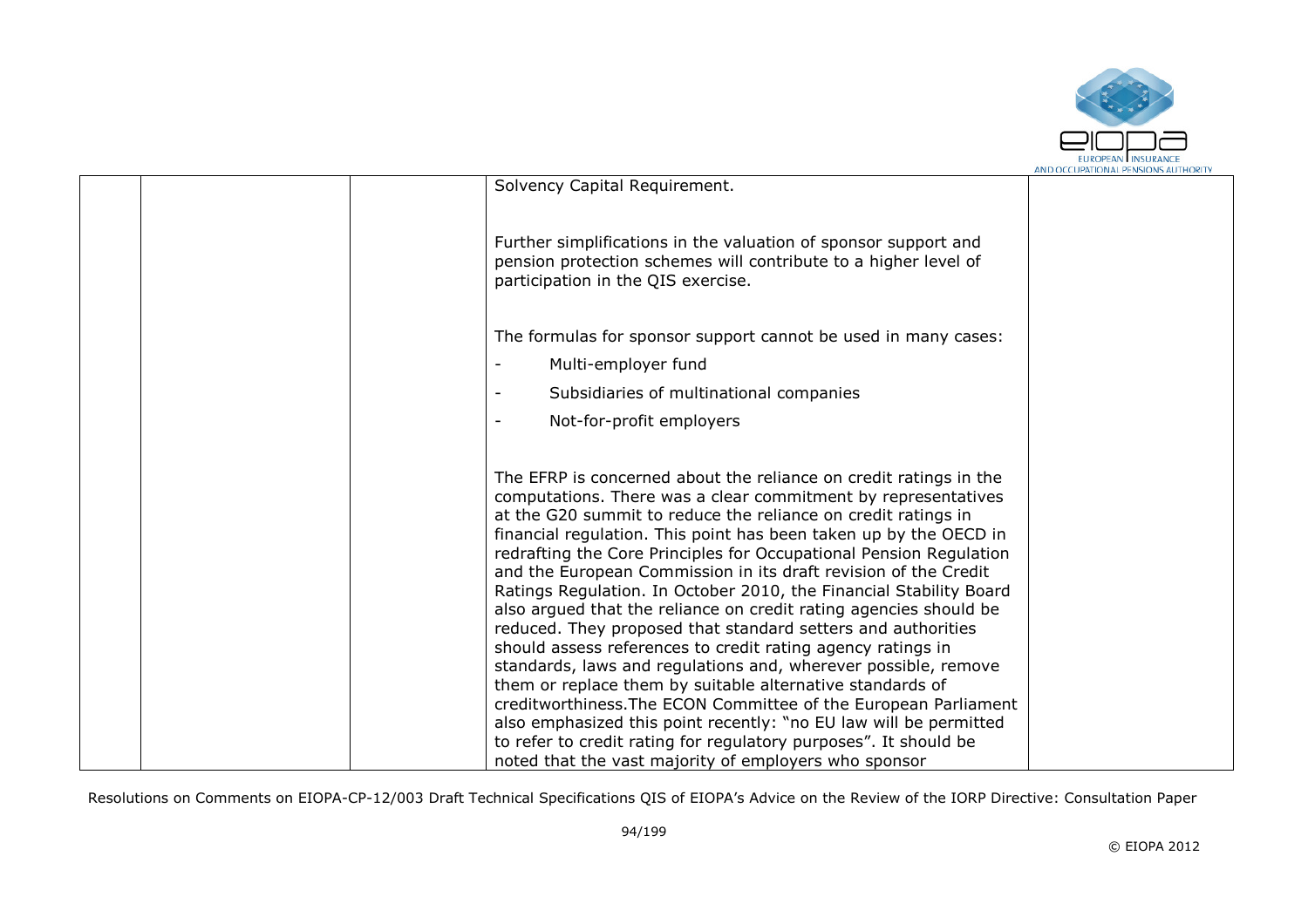

|     |                                          |     | occupational pensions are not rated.                                                                                                                                                                                                                                                                                                                                                                                                                                                                                                                                     |        |
|-----|------------------------------------------|-----|--------------------------------------------------------------------------------------------------------------------------------------------------------------------------------------------------------------------------------------------------------------------------------------------------------------------------------------------------------------------------------------------------------------------------------------------------------------------------------------------------------------------------------------------------------------------------|--------|
|     |                                          |     | Alternative option:<br>As a simplification for a first QIS, the sponsor support and/or the<br>pension protection scheme could be treated as a residual asset<br>that fills a deficit shortfall between assets and liabilities, including<br>any capital requirements.                                                                                                                                                                                                                                                                                                    |        |
| 81. | Federation of the Dutch<br>Pension Funds | Q6. | More simplifications are warranted. As stated in our answer to<br>question 5, starting with a first simple QIS and gradually deciding<br>on where more sophistication is needed in the next QISs (at<br>Lamfalussy Level 1) would quarantee a better process.<br>The required evidence for obtaining allowance to simplify is                                                                                                                                                                                                                                            | Noted. |
|     |                                          |     | extensive.<br>The simplified calculation of sponsor support and PPS refer to the<br>valuation of a 1 year period, thus only underfunding at the date of<br>valuation is taken into account. Occurring shortages and resulting<br>additional sponsor support in subsequent years will therefore be<br>neglected. This will result in an underestimated market value of<br>the sponsor support/PPS when compared with a stochastic<br>approach (like risk neutral valuation) that does take future<br>shortages and hence sponsor support in coming years into<br>account. |        |
|     |                                          |     | The proposal that the maximum sponsor support should depend<br>on the financial position of the sponsoring company is not<br>appropriate. The definition of sponsor's profit and excess assets                                                                                                                                                                                                                                                                                                                                                                           |        |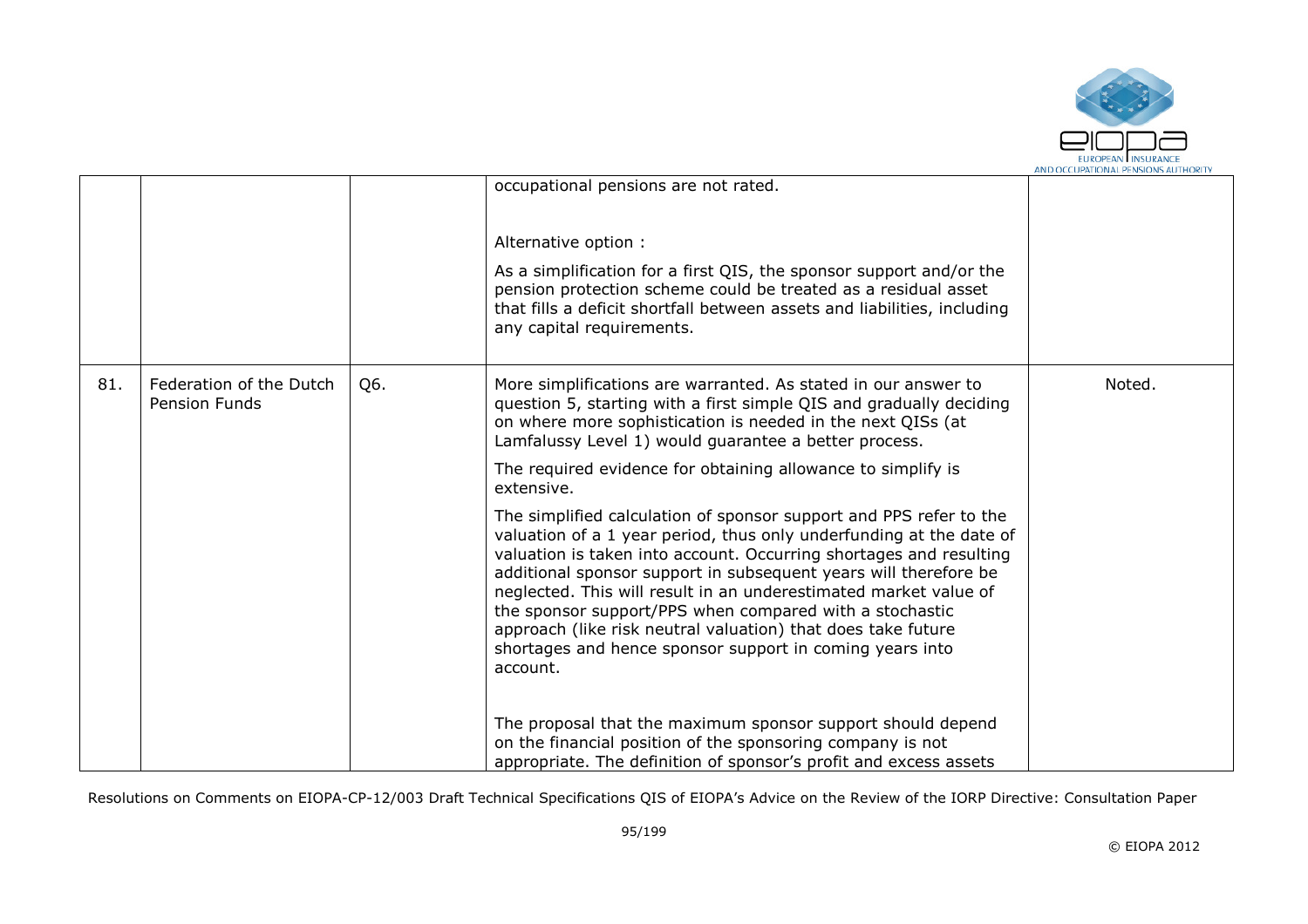

|  | over liabilities is not sufficient as it does not tell anything about<br>the sponsor's actual ability to provide financial support (the capital<br>may be locked into non-liquid assets). Basing the sponsor support<br>on EBDTA numbers is questionable. These numbers are very<br>difficult to forecast, and can show a high dispersion among the<br>various estimations (as we can see looking at forecasts by<br>different analysts for the same company). |  |
|--|----------------------------------------------------------------------------------------------------------------------------------------------------------------------------------------------------------------------------------------------------------------------------------------------------------------------------------------------------------------------------------------------------------------------------------------------------------------|--|
|  | A multiple of the annual pension cost or a percentage of the total<br>salaries might be a better indicator of the sponsor's ability to<br>provide additional support/guarantee. Deviation could be allowed<br>where the IORP judges that the percentages are not realistic.                                                                                                                                                                                    |  |
|  | The formulas for sponsor support are not useful in the case of a<br>multi-employer fund, of which many exist, such as the Dutch<br>industry wide funds with sometimes more than 10.000 non-listed<br>employers. It is not clear how to calculate the value of the sponsor<br>support for these industry wide funds.                                                                                                                                            |  |
|  | Many items, like spread risk and market risk concentrations, are<br>not relevant in the case of pension funds and can easily be left<br>out.                                                                                                                                                                                                                                                                                                                   |  |
|  | The concepts of cost of capital and risk margin seem not to be<br>very useful for IORPs. For the risk margin, explicit calculation<br>based on the current IORP directive may be easier for IORPs than<br>the Solvency II method, and at the same time more accurate than                                                                                                                                                                                      |  |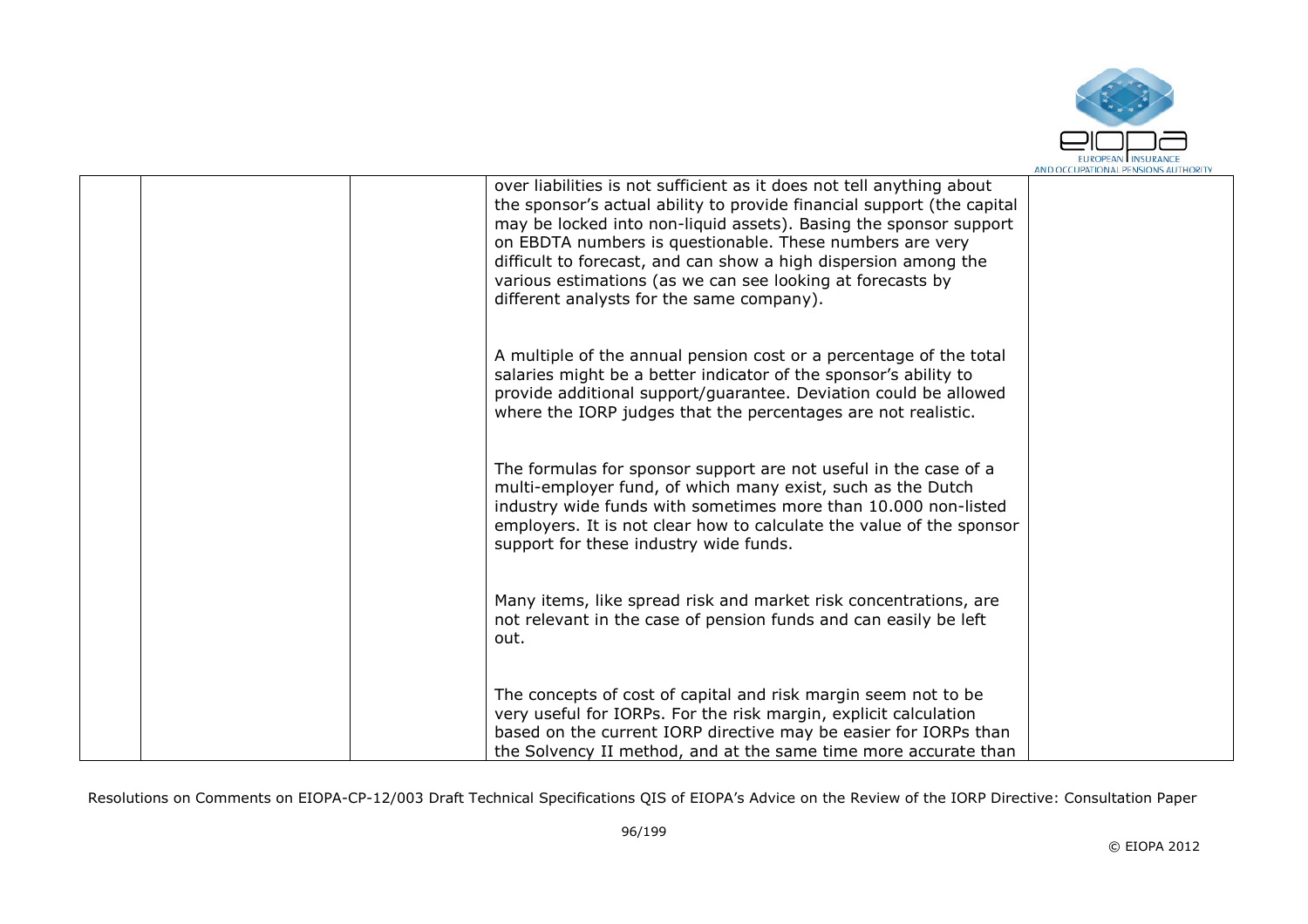

|     |                                                        |     | the proposed simplification. In this respect we also refer to our<br>answer on Q17.                                                                                                                                                                                                                                                                                                                                                                                                                                                                                                                                                                                                                                                                                                                                                                                                |                                                                                                                                               |
|-----|--------------------------------------------------------|-----|------------------------------------------------------------------------------------------------------------------------------------------------------------------------------------------------------------------------------------------------------------------------------------------------------------------------------------------------------------------------------------------------------------------------------------------------------------------------------------------------------------------------------------------------------------------------------------------------------------------------------------------------------------------------------------------------------------------------------------------------------------------------------------------------------------------------------------------------------------------------------------|-----------------------------------------------------------------------------------------------------------------------------------------------|
| 82. | <b>Financial Reporting</b><br>Council - staff response | Q6. | We do not consider in the context of UK IORPs that the cost of<br>capital is a meaningful concept on which to base a risk margin.<br>IORPs do not hold capital in its traditional form (equity and debt)<br>as the holistic balance sheet is attempting to recognise.<br>The simplification for the risk margin (ie 8% of the level A best<br>estimate technical net of reinsurance) is easy to calculate.<br>However, it appears rather arbitrary. We consider that EIOPA<br>should provide evidence why it considers 8% of the level A best<br>estimate technical provisions is reasonable.                                                                                                                                                                                                                                                                                      | Partially agreed. The<br>specifications now give<br>a short explanation of<br>how the fixed<br>percentage for the risk<br>margin was derived. |
| 83. | German Confederation<br>of Skilled Crafts              | Q6. | A risk margin is inappropriate in occupational pension systems<br>with sponsor support and pension protection scheme (PPS). In<br>these systems the IORP is simply a delivery mechanism for the<br>benefit promise given by the employer and guaranteed by the<br>PPS. In a going concern situation it is economically inefficient<br>(both at the company level and at the whole economy level) to<br>fund the IORP over and above the long-term value of liabilities.<br>Moreover the cost of capital concept is not relevant for IORPs as<br>they do not raise capital in the financial markets, nor are pension<br>liabilities traded in an active market.<br>Furthermore, some valuation assumptions have built in risk<br>buffers (e.g. mortality assumptions). Adding an explicit risk<br>margin would be double counting (adding an SCR would then be<br>triple counting.) | Noted. Mortality<br>assumptions do not<br>have to include risk<br>buffers.                                                                    |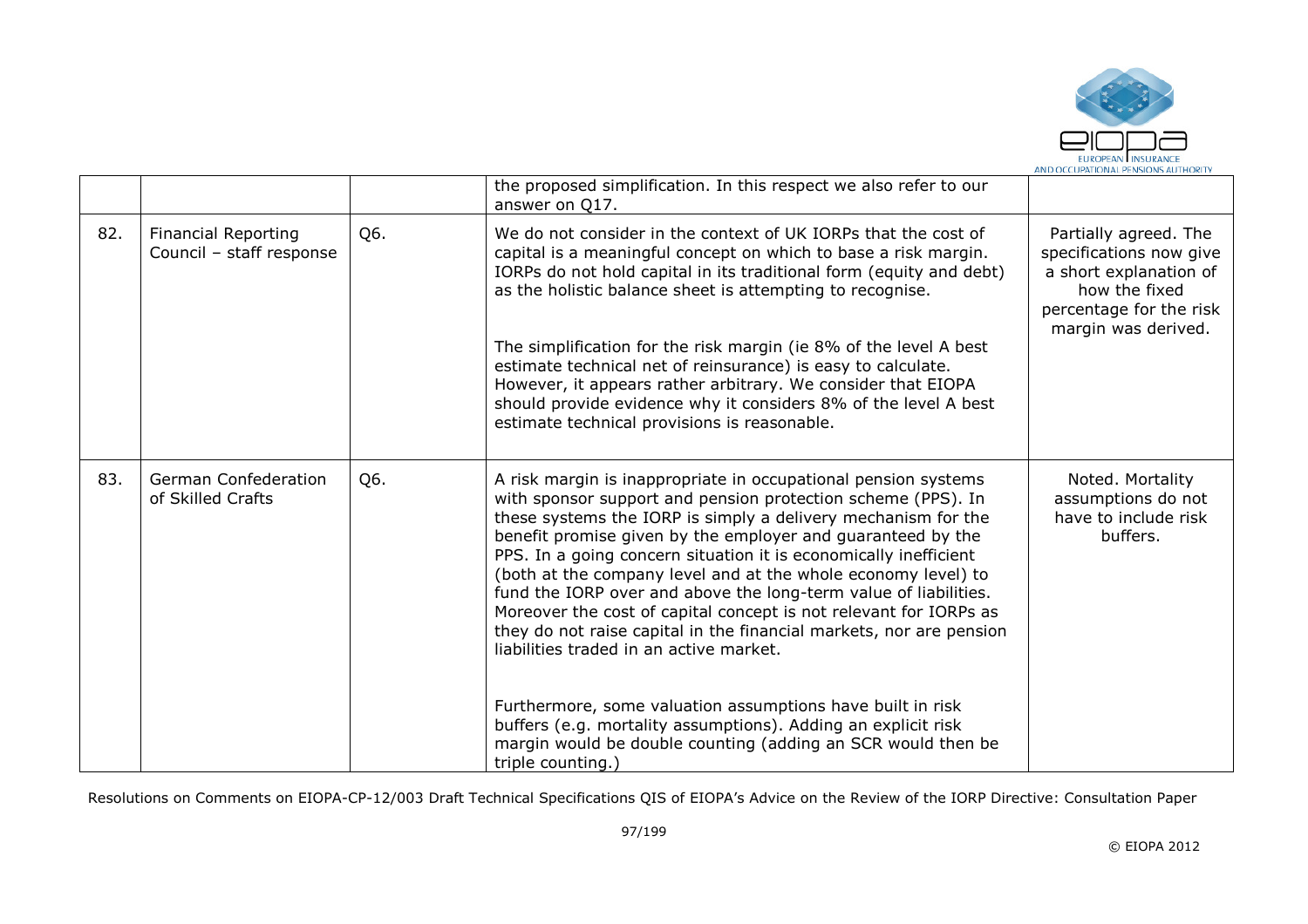

|  | Further simplifications in the valuation of sponsor support and PPS<br>are necessary. Even the proposed simplification for the valuation<br>requires data that many companies usually do not determine, e. g.<br>the EBTDA for the next coming years.                                                                                                                                                                                                                                                               |  |
|--|---------------------------------------------------------------------------------------------------------------------------------------------------------------------------------------------------------------------------------------------------------------------------------------------------------------------------------------------------------------------------------------------------------------------------------------------------------------------------------------------------------------------|--|
|  | Focusing the valuation of sponsor support on few large employers<br>may be feasible for schemes where these sponsors are liable for a<br>significant portion of the benefits but not for a scheme that for<br>example has over 40,000 sponsoring employers and whose top 5<br>sponsors make up approx. 5% of the contributions to the scheme.<br>In the latter case, the probability of default could simply be set to<br>0, as the probability of all sponsors defaulting at the same time is<br>effectively that. |  |
|  | It is not justifiable to use commercial ratings to estimate the<br>default risk of sponsors, nor is it reasonable to assign unrated<br>employers the highest probability of default for the following<br>reasons:                                                                                                                                                                                                                                                                                                   |  |
|  | Some IORPs service many (unrated) small employers in a<br>particular industry. The lack of reliance on a single employer<br>arguably reduces exposure to default risk.                                                                                                                                                                                                                                                                                                                                              |  |
|  | Many IORPs are sponsored by public entities which are not<br>rated and whose probability of default is very small.                                                                                                                                                                                                                                                                                                                                                                                                  |  |
|  | Some IORPs are sponsored by un-rated subsidiaries of                                                                                                                                                                                                                                                                                                                                                                                                                                                                |  |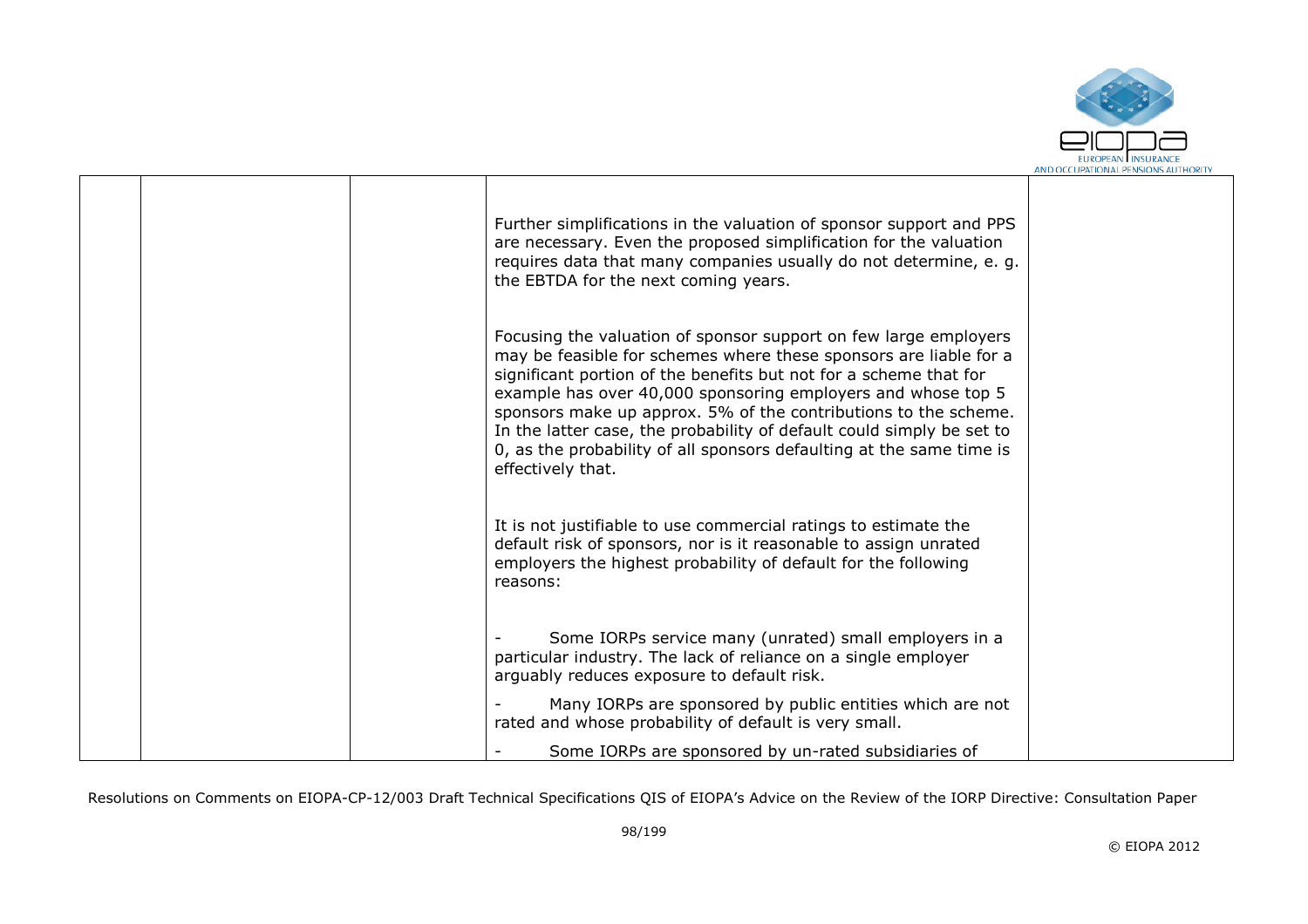

|     |                                                 |     | foreign (rated) multinationals. The rating of the parent, however,<br>is irrelevant as the parent is not liable for pensions in a local<br>jurisdiction.<br>The vast majority of employers who sponsor occupational<br>pensions are not rated. These are especially to be found in the<br>SME segment. Therefore assigning unrated employers the highest<br>probability of default would discriminate against SMEs by making<br>their occupational retirement provision more costly.                                                                                                                                                                                                               |        |
|-----|-------------------------------------------------|-----|----------------------------------------------------------------------------------------------------------------------------------------------------------------------------------------------------------------------------------------------------------------------------------------------------------------------------------------------------------------------------------------------------------------------------------------------------------------------------------------------------------------------------------------------------------------------------------------------------------------------------------------------------------------------------------------------------|--------|
| 84. | German Institute of<br><b>Pension Actuaries</b> | Q6. | Ad 2.5. (Risk margin)<br>In our opinion a risk margin in addition to the technical provisions<br>is inappropriate because there will typically be no external<br>financial investors that calculate on a cost of capital basis.<br>Including the risk margin in calculating the technical provisions as<br>a risk buffer to cover against adverse deviations from the best<br>estimate leads to an element of double counting of risk. If there is<br>a risk margin included in the technical provision, then ceteris<br>paribus the SCR is increased proportionally. We are convinced that<br>the proposed simplification not to account for a risk margin is<br>much more appropriate for IORPs. | Noted. |
|     |                                                 |     | Ad 2.6. (Sponsor support and pension protection schemes)<br>The simplification tentatively seems to be appropriate. However, it<br>has to be pointed out that in case of a 100 % coverage by a<br>pension protection scheme the result is a full cover of the gap<br>between the pensions payable by the IORP and the benefits<br>defined by the pension plan.                                                                                                                                                                                                                                                                                                                                     |        |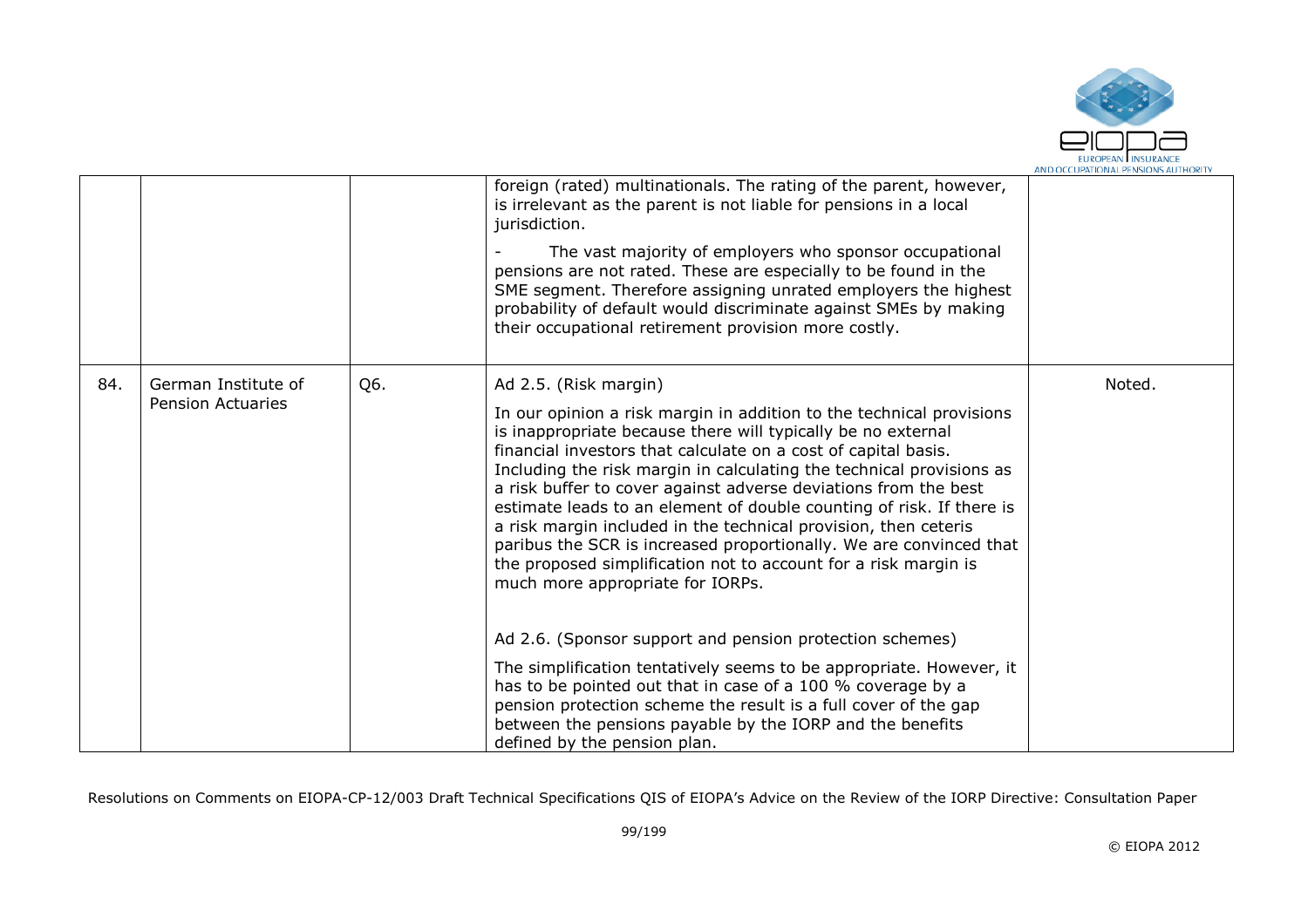

|                                                                                                                                                                                                                                                                                                                                                                                                                                                                                                                                                                                                                                                                                                                                                                                                                                                                                                                                                                                                                                                  |  | Ad. 2.7. (Recoverables from insurance contracts)<br>Section 2.7. states that for purposes of calculating the amounts<br>recoverable from insurance contracts, the cash flows should only<br>include payments in relation to compensation of pension<br>obligations. In this context it is not clear whether this means only<br>the pension amounts to be paid by the IORP to the beneficiary or<br>if it is possible to (potentially) include the future expected surplus<br>paid by the insurance. |                                                                |
|--------------------------------------------------------------------------------------------------------------------------------------------------------------------------------------------------------------------------------------------------------------------------------------------------------------------------------------------------------------------------------------------------------------------------------------------------------------------------------------------------------------------------------------------------------------------------------------------------------------------------------------------------------------------------------------------------------------------------------------------------------------------------------------------------------------------------------------------------------------------------------------------------------------------------------------------------------------------------------------------------------------------------------------------------|--|-----------------------------------------------------------------------------------------------------------------------------------------------------------------------------------------------------------------------------------------------------------------------------------------------------------------------------------------------------------------------------------------------------------------------------------------------------------------------------------------------------|----------------------------------------------------------------|
| 85.<br>Q6.<br><b>GESAMTMETALL -</b><br>A risk margin is inappropriate in occupational pension systems<br>with sponsor support and pension protection scheme (PPS). In<br>Federation of German<br>these systems the IORP is simply a delivery mechanism for the<br>employer<br>benefit promise given by the employer and guaranteed by the<br>buffers.<br>PPS. In a going concern situation it is economically inefficient<br>(both at the company level and at the whole economy level) to<br>fund the IORP over and above the long-term value of liabilities.<br>Moreover the cost of capital concept is not relevant for IORPs as<br>they do not raise capital in the financial markets, nor are pension<br>liabilities traded in an active market.<br>Furthermore, some valuation assumptions have built in risk<br>buffers (e.g. mortality assumptions). Adding an explicit risk<br>margin would be double counting (adding an SCR would then be<br>triple counting.)<br>Further simplifications in the valuation of sponsor support and PPS |  |                                                                                                                                                                                                                                                                                                                                                                                                                                                                                                     | Noted. Mortality<br>assumptions do not<br>have to include risk |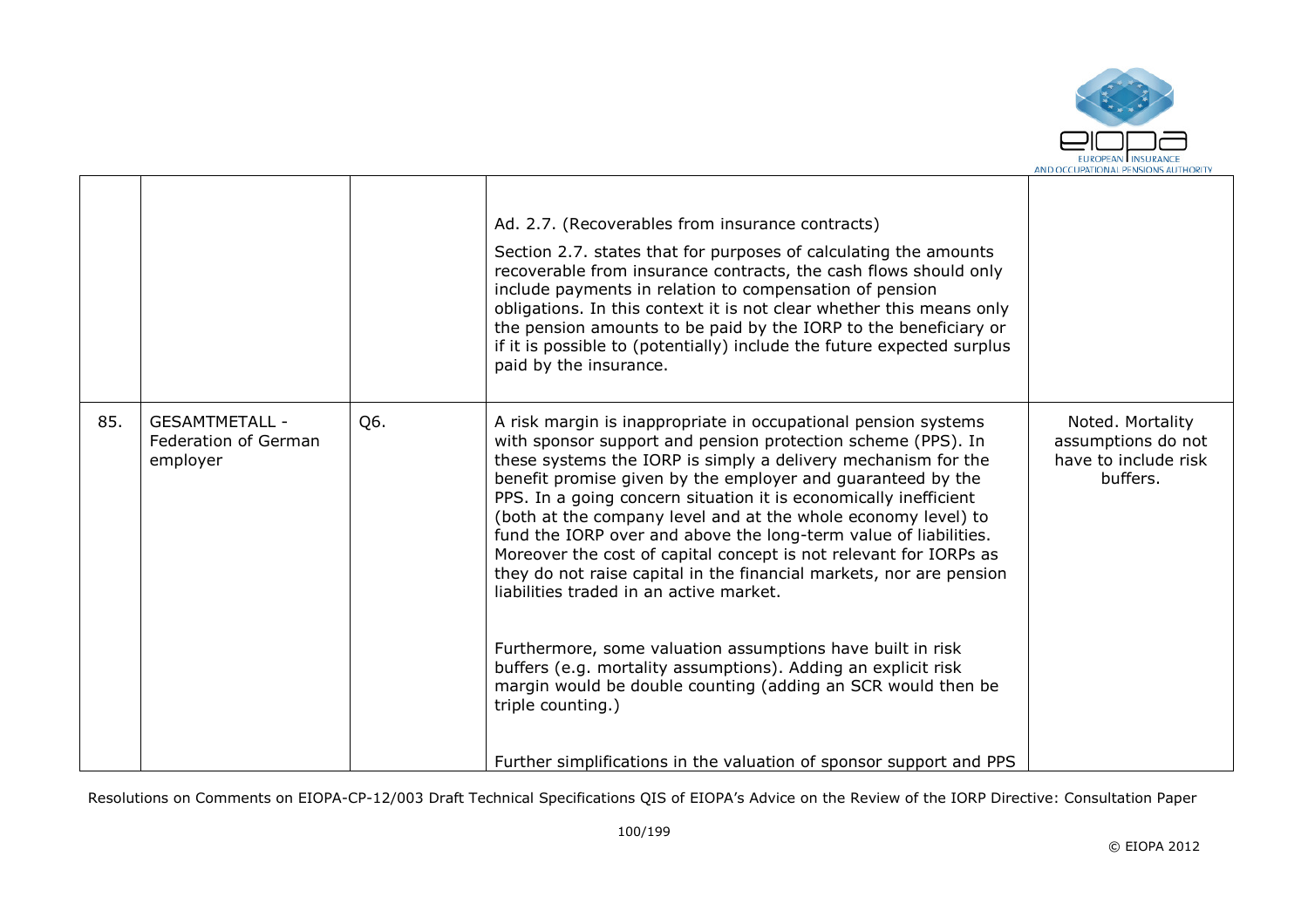

|  | are necessary. Even the proposed simplification for the valuation<br>requires data that many companies usually do not determine, e. g.<br>the EBTDA for the next coming years.                                                                                                                                                                                                                                                                                                                                      |  |
|--|---------------------------------------------------------------------------------------------------------------------------------------------------------------------------------------------------------------------------------------------------------------------------------------------------------------------------------------------------------------------------------------------------------------------------------------------------------------------------------------------------------------------|--|
|  | Focusing the valuation of sponsor support on few large employers<br>may be feasible for schemes where these sponsors are liable for a<br>significant portion of the benefits but not for a scheme that for<br>example has over 40,000 sponsoring employers and whose top 5<br>sponsors make up approx. 5% of the contributions to the scheme.<br>In the latter case, the probability of default could simply be set to<br>0, as the probability of all sponsors defaulting at the same time is<br>effectively that. |  |
|  | It is not justifiable to use commercial ratings to estimate the<br>default risk of sponsors, nor is it reasonable to assign unrated<br>employers the highest probability of default for the following<br>reasons:                                                                                                                                                                                                                                                                                                   |  |
|  | Some IORPs service many (unrated) small employers in a<br>particular industry. The lack of reliance on a single employer<br>arguably reduces exposure to default risk.                                                                                                                                                                                                                                                                                                                                              |  |
|  | Many IORPs are sponsored by public entities which are not<br>rated and whose probability of default is very small.                                                                                                                                                                                                                                                                                                                                                                                                  |  |
|  | Some IORPs are sponsored by un-rated subsidiaries of<br>foreign (rated) multinationals. The rating of the parent, however,<br>is irrelevant as the parent is not liable for pensions in a local<br>jurisdiction.                                                                                                                                                                                                                                                                                                    |  |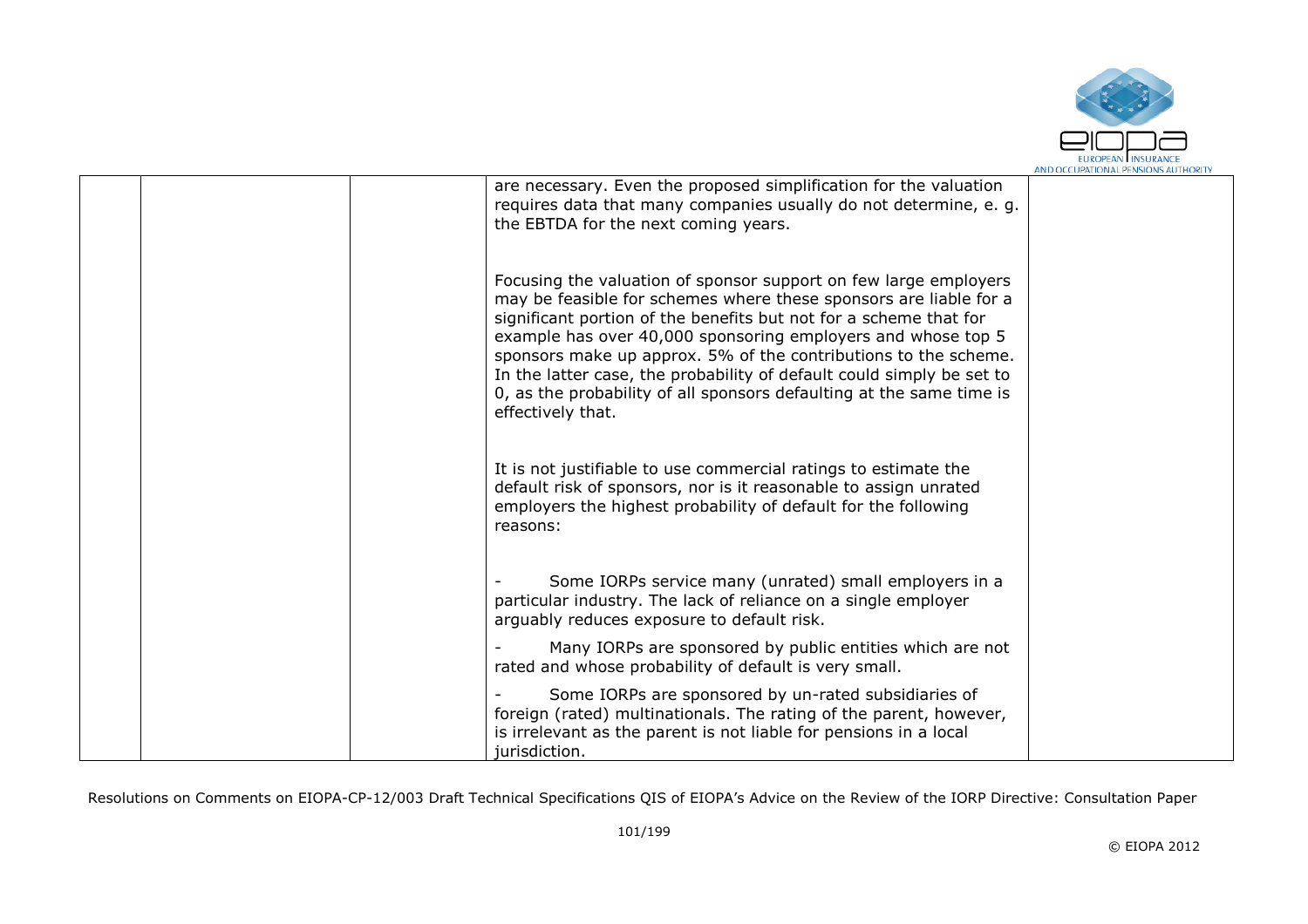

|     |                                                 |     | The vast majority of employers who sponsor occupational<br>pensions are not rated. These are especially to be found in the<br>SME segment. Therefore assigning unrated employers the highest<br>probability of default would discriminate against SMEs by making<br>their occupational retirement provision more costly.                                                                                                                                                                                                                                                                                                                                                                                                                                                                                                                                                                                                       |                                                                                                                                                                             |
|-----|-------------------------------------------------|-----|--------------------------------------------------------------------------------------------------------------------------------------------------------------------------------------------------------------------------------------------------------------------------------------------------------------------------------------------------------------------------------------------------------------------------------------------------------------------------------------------------------------------------------------------------------------------------------------------------------------------------------------------------------------------------------------------------------------------------------------------------------------------------------------------------------------------------------------------------------------------------------------------------------------------------------|-----------------------------------------------------------------------------------------------------------------------------------------------------------------------------|
| 86. | <b>Groupe Consultatif</b><br>Actuariel Européen | Q6. | Given the purpose of the QIS, do stakeholders consider the<br>proposed<br>simplifications for the valuation of the holistic balance sheet (for<br>the risk<br>margin in section 2.5, sponsor support and pension protection<br>schemes in<br>2.6 and amounts recoverable from insurance in 2.7) adequate? Do<br>you have<br>suggestions for additional simplifications that would be<br>appropriate?<br>The underlying detail of the risk margin is unclear and, as such, it<br>is difficult to comment on the suggested simplification of its<br>calculation.<br>There needs to be a balance in the level of detail for elements that<br>feature in Solvency II and those that are new, such as sponsor<br>support. In our opinion, further work is needed in relation to the<br>latter, but for the purpose of the (first) QIS, some of the detail of<br>the former might reasonably be simplified. It is difficult to opine | Partially agreed. It is<br>made clearer in the<br>specifications that SCR<br>risk modules do not<br>have to be taken into<br>account which are not<br>material to the IORP. |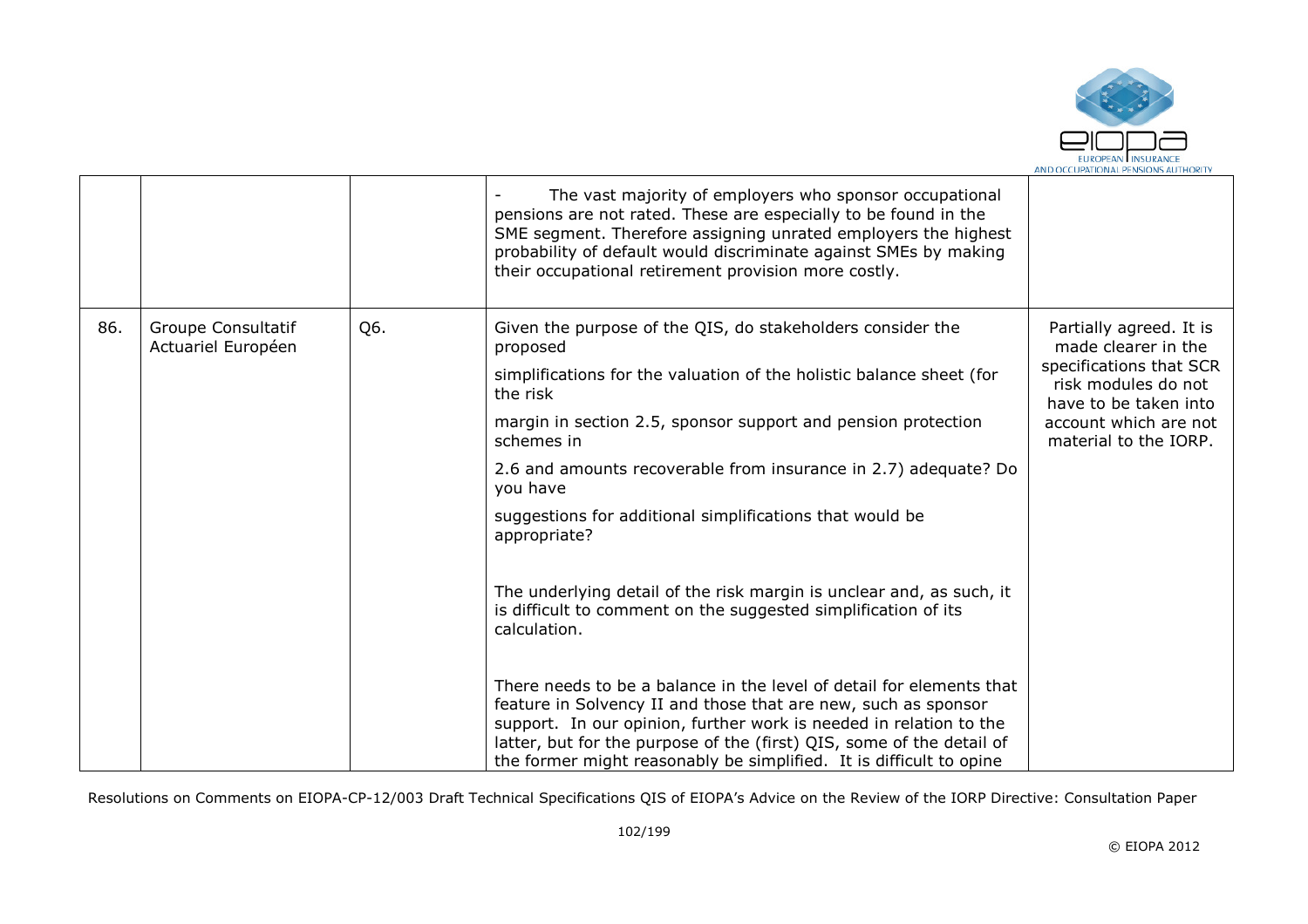

|  |                                                                                                                                                                                                                                                                                                                                              | AND OCCUPATIONAL FENSIONS AUTHONT |
|--|----------------------------------------------------------------------------------------------------------------------------------------------------------------------------------------------------------------------------------------------------------------------------------------------------------------------------------------------|-----------------------------------|
|  | on potential simplifications until the further development work on<br>the new aspect has been undertaken.                                                                                                                                                                                                                                    |                                   |
|  | However, we suggest that it should be possible to reduce or even<br>remove the following modules of the SCR calculation:                                                                                                                                                                                                                     |                                   |
|  | Health risk                                                                                                                                                                                                                                                                                                                                  |                                   |
|  | Operational risk                                                                                                                                                                                                                                                                                                                             |                                   |
|  | Intangible asset risk module                                                                                                                                                                                                                                                                                                                 |                                   |
|  | Market risk concentrations                                                                                                                                                                                                                                                                                                                   |                                   |
|  | Pension disability-morbidity risk                                                                                                                                                                                                                                                                                                            |                                   |
|  | Pension revision risk                                                                                                                                                                                                                                                                                                                        |                                   |
|  | Pension catastrophe risk sub-module                                                                                                                                                                                                                                                                                                          |                                   |
|  | Counterparty default risk module                                                                                                                                                                                                                                                                                                             |                                   |
|  | These risks are not likely to be material, but take a lot of time and<br>effort to calculate for the purposes of determining the SCR.                                                                                                                                                                                                        |                                   |
|  | At the same time, the formulae for sponsor support are not useful<br>in the case of a multi-employer fund, of which many exist like the<br>Dutch, Belgian and UK industry-wide funds with sometimes more<br>than 10,000 non-listed employers. It is not clear how to calculate<br>the value of the sponsor support for these industry funds. |                                   |
|  |                                                                                                                                                                                                                                                                                                                                              |                                   |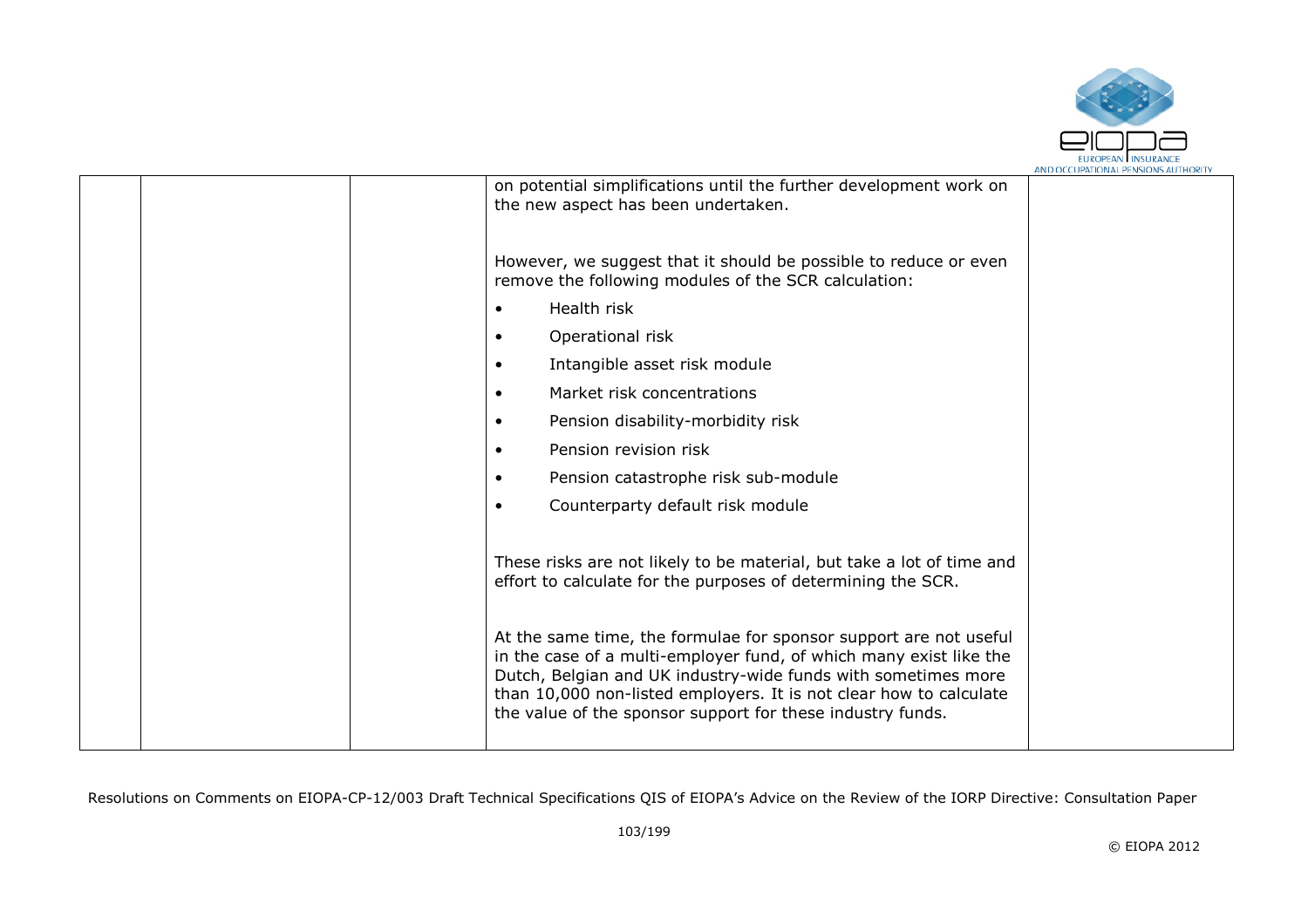

|     |                                              |     | Amounts recoverable from insurance are unlikely to be material in<br>most IORPs. The simplification suggested is, therefore,<br>appropriate.                                                                                                                                                                                                                                                                                                                                                          |                                                                                                                                               |
|-----|----------------------------------------------|-----|-------------------------------------------------------------------------------------------------------------------------------------------------------------------------------------------------------------------------------------------------------------------------------------------------------------------------------------------------------------------------------------------------------------------------------------------------------------------------------------------------------|-----------------------------------------------------------------------------------------------------------------------------------------------|
| 87. | Hundred Group of<br><b>Finance Directors</b> | Q6. | Given the purpose of the QIS, do stakeholders consider the<br>proposed simplifications for the valuation of the holistic balance<br>sheet (for the risk margin in section 2,5, sponsor support and<br>pension protection schemes in 2.6 and amounts recoverable from<br>insurance in 2.7) adequate? Do you have suggestions for<br>additional simplifications that would be appropriate?                                                                                                              | Partially agreed. The<br>specifications now give<br>a short explanation of<br>how the fixed<br>percentage for the risk<br>margin was derived. |
|     |                                              |     | As before, we note that we cannot answer this question without<br>knowing what the holistic balance sheet is to be used for.                                                                                                                                                                                                                                                                                                                                                                          |                                                                                                                                               |
|     |                                              |     | For example, a risk margin calculation of 8% of Level A liabilities is<br>proposed. Alternatively, the IORP can calculate the risk margin<br>according to Solvency II (details of which are not given in the<br>consultation paper). However, it is not made clear what the risk<br>margin is trying to achieve in an IORP context rather than an<br>insurance context. We do not believe that the rationale for a risk<br>margin in an insurance context is at all applicable to pension<br>schemes. |                                                                                                                                               |
|     |                                              |     | As a result, we cannot say whether 8% of Level A liabilities is an<br>appropriate simplification or not, because we do not know what it<br>is a simplification for nor how the number for the risk margin will<br>be used in the calculation.                                                                                                                                                                                                                                                         |                                                                                                                                               |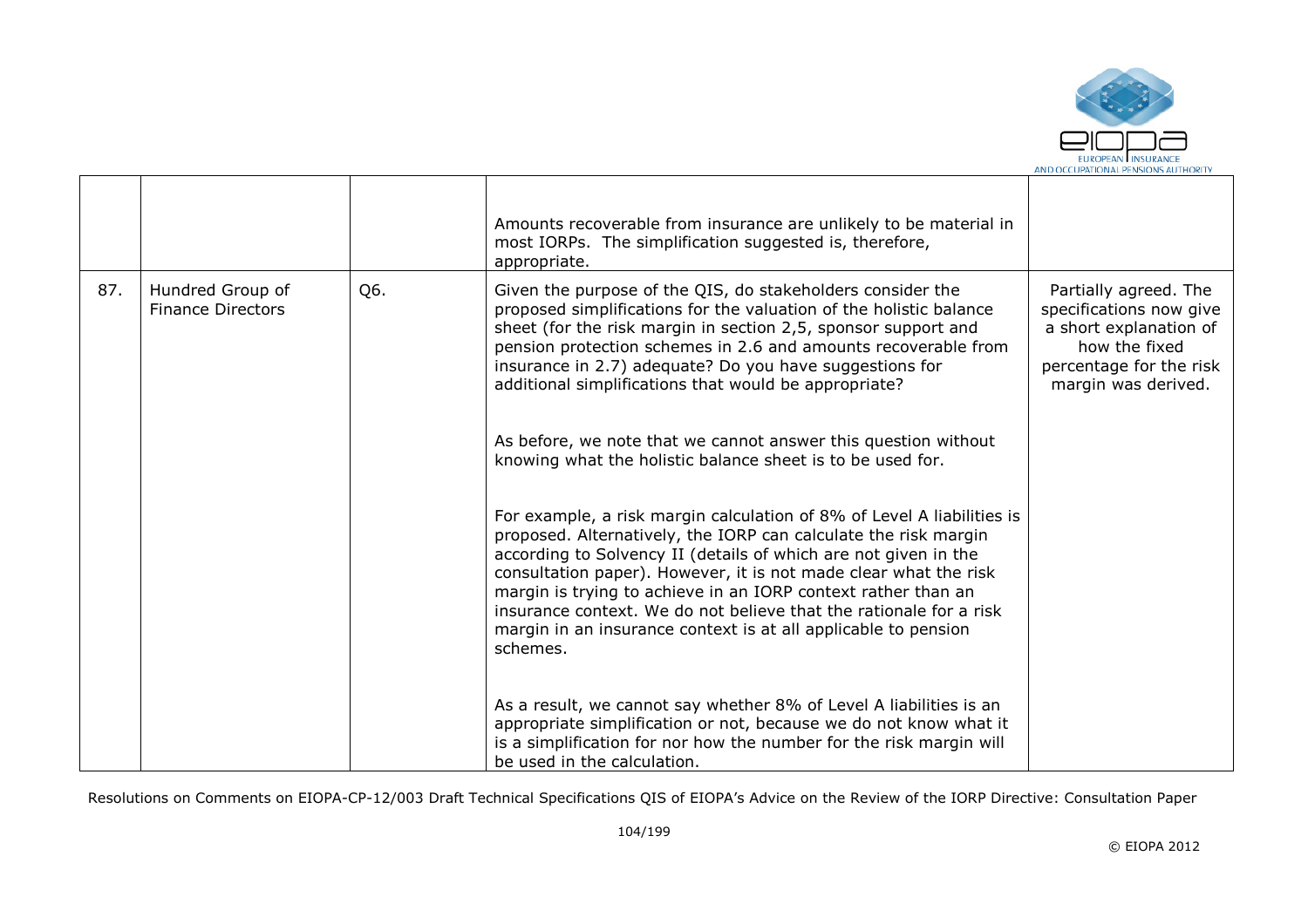

|     |                                            |     | Similar comments apply to the simplifications proposed for<br>sponsor covenant and pension protection schemes.                                                                                                                                                                                                                                                                                                                             |                                                                            |
|-----|--------------------------------------------|-----|--------------------------------------------------------------------------------------------------------------------------------------------------------------------------------------------------------------------------------------------------------------------------------------------------------------------------------------------------------------------------------------------------------------------------------------------|----------------------------------------------------------------------------|
| 88. | <b>IBM Deutschland</b><br>Pensionsfonds AG | Q6. | We reject the concept of a risk margin as inappropriate in<br>occupational pension systems with sponsor support and PPS. In<br>these systems the IORP is simply a delivery mechanism for the<br>benefit promise given by the employer. In a going concern<br>situation it is economically inefficient (both at the company level<br>and at the whole economy level) to fund the IORP over and above<br>the long-term value of liabilities. | Noted. Mortality<br>assumptions do not<br>have to include risk<br>buffers. |
|     |                                            |     | Even in the event of scheme closure, bulk transfers are rare,<br>therefore, the transfer value rationale is not applicable. Should a<br>shortfall in the IORP exist, scheme members have legal recourse<br>to the sponsoring employer.                                                                                                                                                                                                     |                                                                            |
|     |                                            |     | Moreover the cost of capital concept is not relevant for IORPs as<br>they cannot raise capital in the financial markets, nor are pension<br>liabilities traded in an active market.                                                                                                                                                                                                                                                        |                                                                            |
|     |                                            |     | Therefore, applying both a risk margin and a capital requirement<br>to IORPs is excessive and a misallocation of resources that could<br>be employed more productively in the real economy. Corporate<br>sponsors will be quick to recognize this and curtail their<br>engagement in occupational pensions accordingly.                                                                                                                    |                                                                            |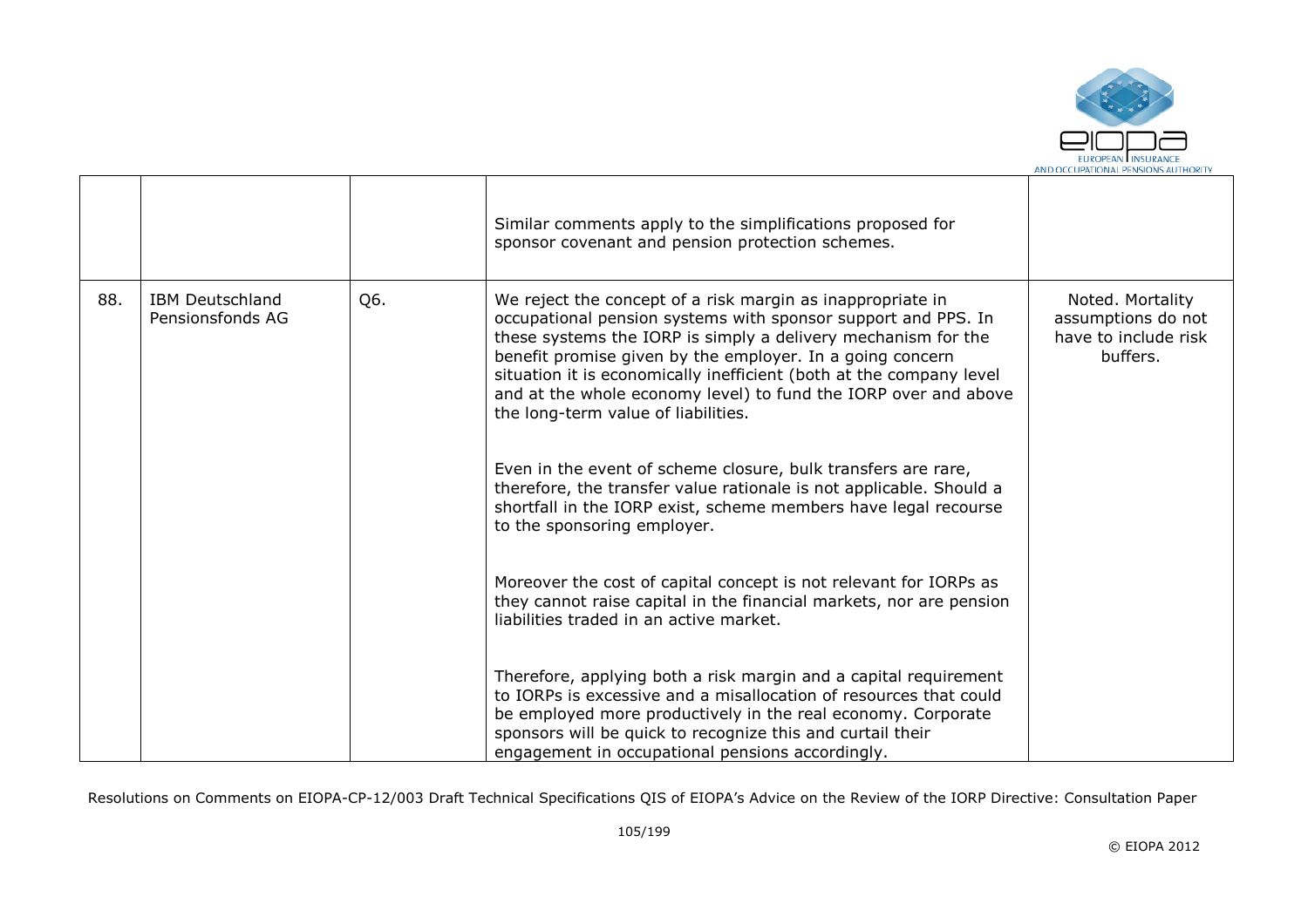

|     |                                       |     | Notwithstanding this, some valuation assumptions have built in<br>risk buffers (e.g. mortality assumptions). Adding an explicit risk<br>margin would be double counting (adding an SCR would then be<br>triple counting.)<br>The valuation of sponsor support and pension protection schemes<br>needs to be radically simplified. The draft technical specifications<br>are unusable for: |                                                  |
|-----|---------------------------------------|-----|-------------------------------------------------------------------------------------------------------------------------------------------------------------------------------------------------------------------------------------------------------------------------------------------------------------------------------------------------------------------------------------------|--------------------------------------------------|
|     |                                       |     | Multiemployer schemes, especially those without a small<br>П<br>group of dominant employers                                                                                                                                                                                                                                                                                               |                                                  |
|     |                                       |     | IORPs of quasi-public institutions (broadcasting, public<br>ΙI<br>utilities etc.)                                                                                                                                                                                                                                                                                                         |                                                  |
|     |                                       |     | IORPs of sponsors who do not publish EBTDA (sub-entities,<br>П<br>foreign subsidiaries, non-listed entities that do not report under<br>IFRS etc.)                                                                                                                                                                                                                                        |                                                  |
|     |                                       |     | In a system with unlimited sponsor support and a pension<br>protection scheme that is backed by the Germany economy, their<br>values should simply equate to the balancing item in the holistic<br>balance sheet and represent the base case.                                                                                                                                             |                                                  |
| 89. | Institute and Faculty of<br>Actuaries | Q6. | Given the purpose of the QIS, do stakeholders consider the<br>proposed simplifications for the valuation of the holistic balance                                                                                                                                                                                                                                                          | Partially agreed. The<br>specifications now give |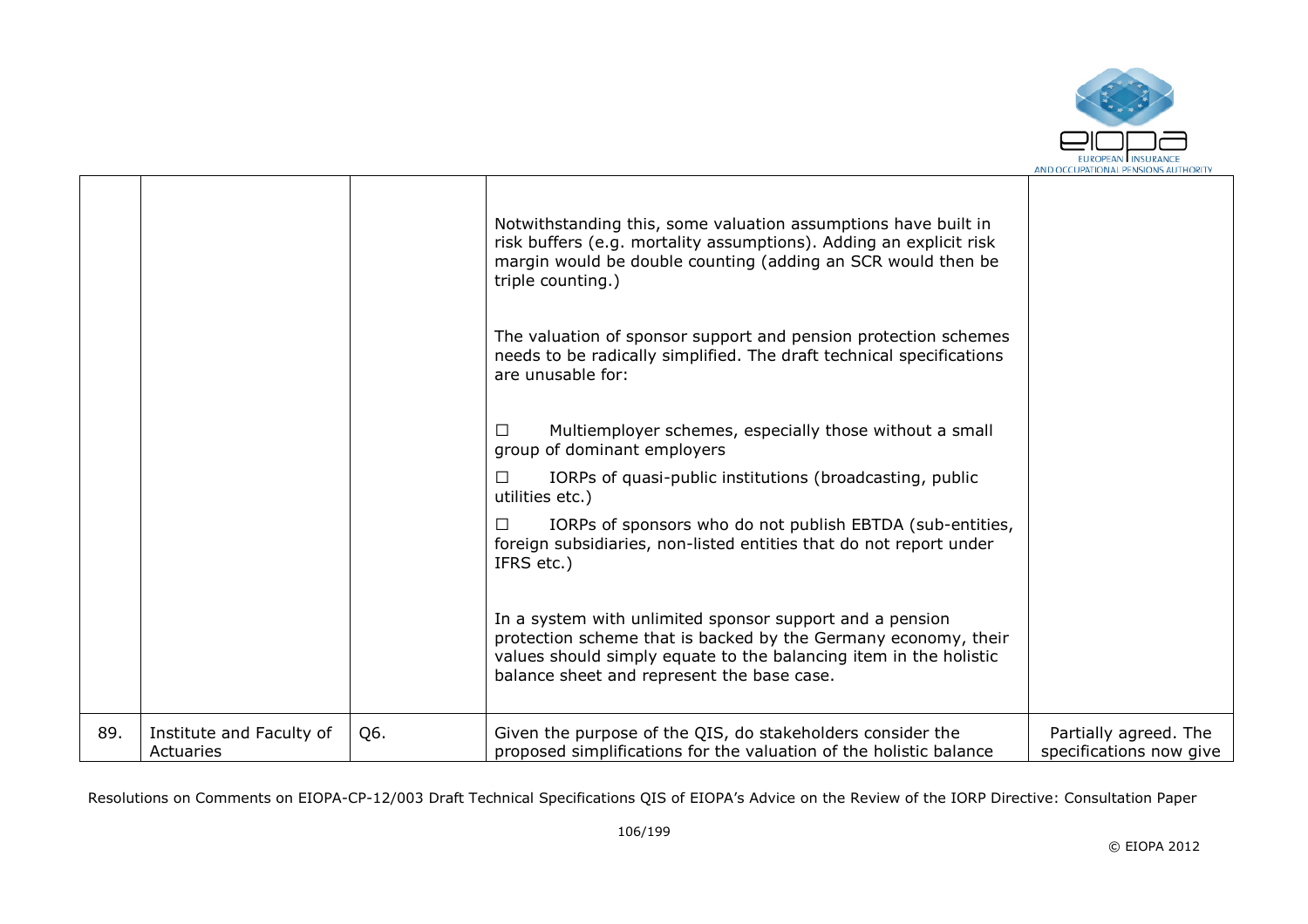

|     |                  |     | sheet (for the risk margin in section 2.5, sponsor support and<br>pension protection schemes in 2.6 and amounts recoverable from<br>insurance in 2.7) adequate? Do you have suggestions for<br>additional simplifications that would be appropriate?                                                                                                                                                                                                                                                                                                               | a short explanation of<br>how the fixed<br>percentage for the risk<br>margin was derived. |
|-----|------------------|-----|--------------------------------------------------------------------------------------------------------------------------------------------------------------------------------------------------------------------------------------------------------------------------------------------------------------------------------------------------------------------------------------------------------------------------------------------------------------------------------------------------------------------------------------------------------------------|-------------------------------------------------------------------------------------------|
|     |                  |     | The background to the simplification to the Risk Margin calculation<br>is unclear. Adopting a Solvency II approach might argue for a<br>margin based on the duration of the liabilities however we<br>consider that EIOPA's options of either having an explicit provision<br>for adverse deviation or no Risk Margin at all would be preferable.<br>We find it unhelpful that in some places in the draft specifications<br>the term "technical provisions" clearly includes the Risk Margin<br>whereas in others it does not.                                    |                                                                                           |
|     |                  |     | The process required to assess proportionality is itself potentially<br>onerous. We therefore support the suggestion of the Groupe<br>Consultatif Actuariel Europeen that EIOPA consider omitting<br>modules of the SCR calculation that are expected to result in<br>immaterial results for most IORPs.                                                                                                                                                                                                                                                           |                                                                                           |
| 90. | Insurance Europe | Q6. | The valuation seems to be quite complex, even with the proposed<br>simplification. Stochastic simulation approaches are usually not<br>regarded/considered/perceived simple.                                                                                                                                                                                                                                                                                                                                                                                       | Noted.                                                                                    |
|     |                  |     | Furthermore, the sponsor's financial capabilities are usually not<br>easy to asses. It is already difficult for single-employer IORP. For<br>multi-employer IORP there can be more than 100 sponsors<br>possible. Additionally, it is unclear how to assess the future profits<br>of non-for profit organisations. They too can offer pension<br>provisions for their employees. An alternative approach here<br>would be to take into account the surplus rather than the profit<br>and to also include reserves in the maximum value for the sponsor<br>support. |                                                                                           |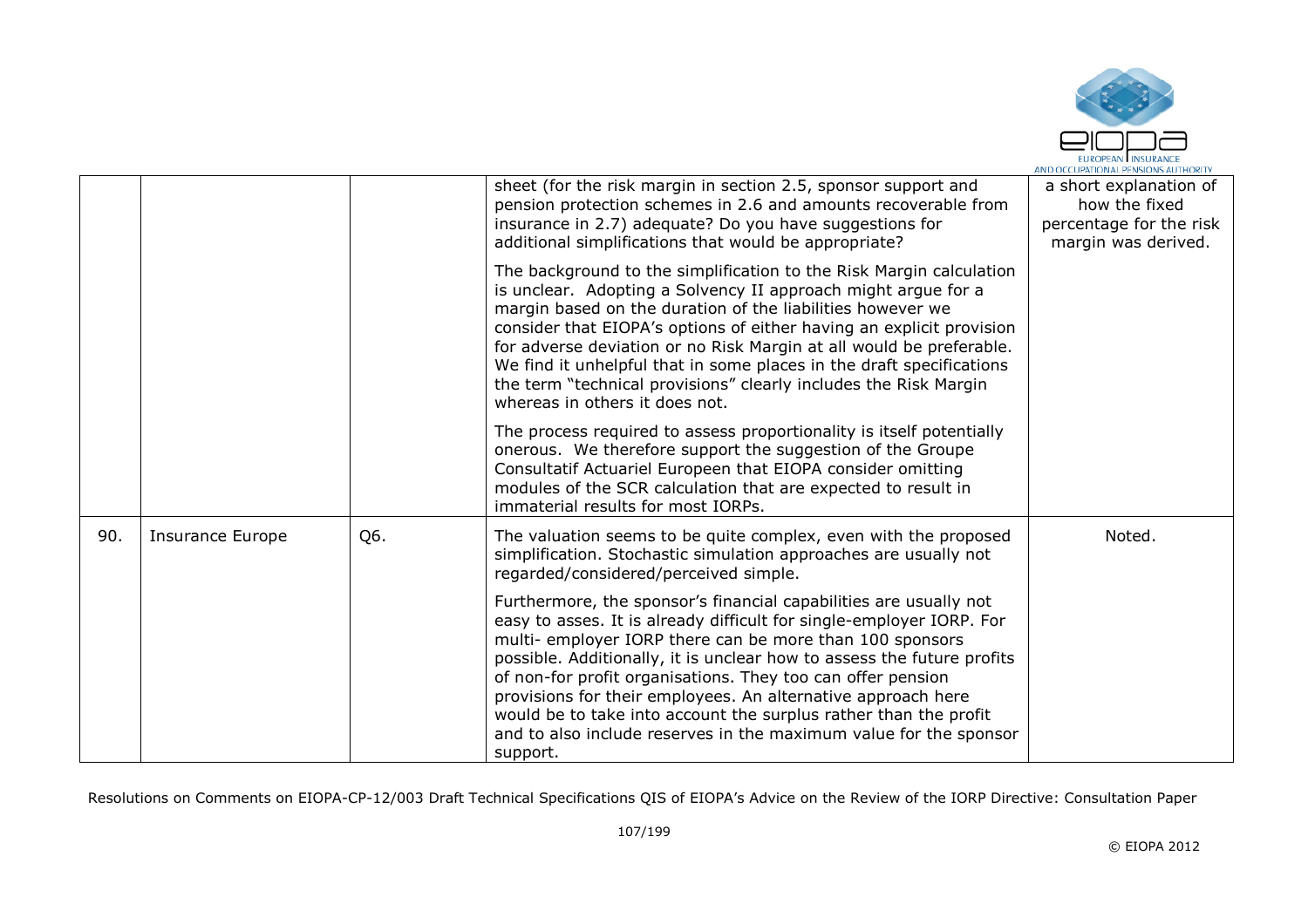

|     |               |     | Additionally, setting probability parameters of sponsor default<br>might be a rather difficult exercise - some additional guidance on<br>national level (taking into account the national specifics) might be<br>helpful. Which pension protection schemes to take into account<br>should at least for the purpose of this QIS be clarified at the<br>national level since the mechanisms might be very different within<br>member states.                                                                                                                                                                                          |                                                  |
|-----|---------------|-----|-------------------------------------------------------------------------------------------------------------------------------------------------------------------------------------------------------------------------------------------------------------------------------------------------------------------------------------------------------------------------------------------------------------------------------------------------------------------------------------------------------------------------------------------------------------------------------------------------------------------------------------|--------------------------------------------------|
|     |               |     | Another possibility to determine the asset value of pension<br>protection schemes might be to evaluate the reduction in risk for<br>the IORP that results from transferring some of its obligations to<br>the protection scheme (which could be modelled as a special form<br>of lapse).                                                                                                                                                                                                                                                                                                                                            |                                                  |
|     |               |     | Furthermore, we understand the need to value the different<br>security mechanisms in the context of the QIS. However, as a<br>proposal we see more benefit in a top down approach based on<br>the level of sponsor support meaning that when the assets are<br>higher than the SCR/MCR requirements no additional calculations<br>should be required. Only in case the assets do not cover SCR/MCR<br>requirements it should be checked what the next protection<br>mechanism is and its impact on the SCR/MCR ie sponsor support,<br>benefit reduction, pension protection schemes,  This could avoid<br>unnecessary calculations. |                                                  |
|     |               |     | Finally, Insurance Europe stresses that the sponsor covenant<br>should be taken into account only if the sponsor covenant is<br>legally enforceable. However, for purpose of the QIS, it might be<br>useful for further discussions to also assess the effect of the<br>sponsor covenant when it would not be legally enforceable.                                                                                                                                                                                                                                                                                                  |                                                  |
| 91. | KPMG LLP (UK) | Q6. | Although the proposed risk margin of 8% is appealingly simple, no<br>justification is given for its amount. We are not convinced that a                                                                                                                                                                                                                                                                                                                                                                                                                                                                                             | Partially agreed. The<br>specifications now give |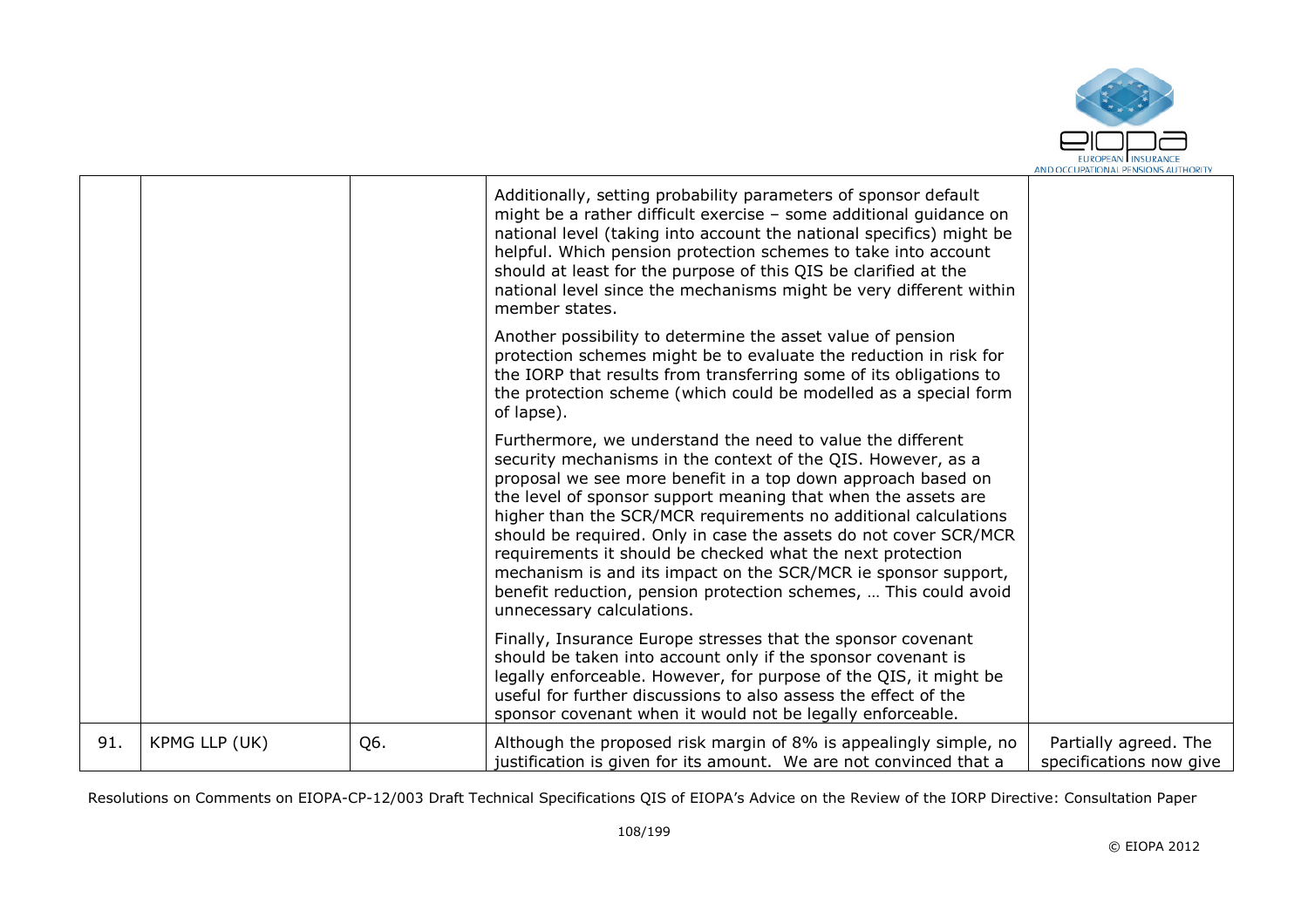

|     |            |     | cost-of-capital approach is appropriate for many IORPs, as it it not<br>clear whether the SCR is being maintained over time by the IORP<br>or by the sponsor.                                                                                                                                                                                                                                                        | a short explanation of<br>how the fixed<br>percentage for the risk                                                                            |
|-----|------------|-----|----------------------------------------------------------------------------------------------------------------------------------------------------------------------------------------------------------------------------------------------------------------------------------------------------------------------------------------------------------------------------------------------------------------------|-----------------------------------------------------------------------------------------------------------------------------------------------|
|     |            |     | We do not believe that the proposed allowance for pension<br>protection schemes will operate appropriately under the UK<br>framework, nor how this could possibly be assessed with any<br>rigour when using aggregated national data. (See our response to<br>Q10.                                                                                                                                                   | margin was derived.                                                                                                                           |
|     |            |     | The question about additional simplification highlights the<br>shortcomings of this process. In reality, to accurately reflect the<br>holistic balance sheet would require much less simplification in any<br>revised IORP funding directive. However, this would further<br>undermine the feasibility of applying such a process across EU<br>IORPs without disproportionate expense and supervisory<br>resourcing. |                                                                                                                                               |
| 92. | Mercer Ltd | Q6. | Given the purpose of the QIS, do stakeholders consider the<br>proposed simplifications for the valuation of the holistic balance<br>sheet (for the risk margin in section 2.5, sponsor support and<br>pension protection schemes in 2.6 and amounts recoverable from<br>insurance in 2.7) adequate? Do you have suggestions for<br>additional simplifications that would be appropriate?                             | Partially agreed. The<br>specifications now give<br>a short explanation of<br>how the fixed<br>percentage for the risk<br>margin was derived. |
|     |            |     | Risk margin $-$ we cannot argue that the proposal for calculating a<br>'risk margin' is simple. However, we do not understand its<br>purpose. Generally, IORPs are not bought and sold for commercial<br>reasons by other IORPs, so the premise in HBS5.1 seems flawed.<br>In addition, 8% seems entirely arbitrary particularly compared<br>against the 6% margin required for insurers.                            |                                                                                                                                               |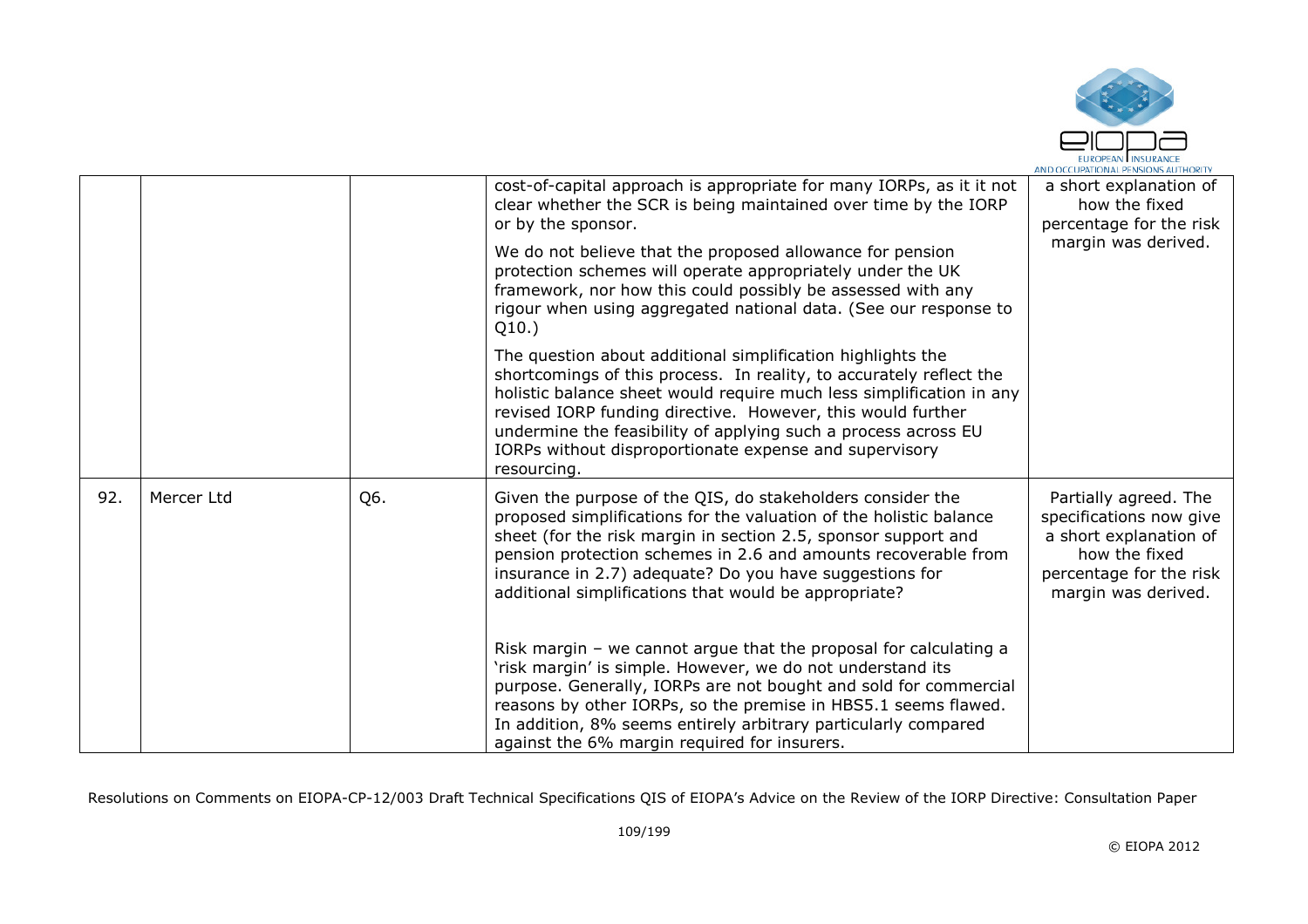

|     |                                                 |     | The alternative $-$ an explicit margin against the risk of adverse<br>experience - seems (theoretically) more defensible although we<br>are still not convinced that it is necessary or appropriate in the<br>context of IORPs: in a framework that requires them to hold<br>explicit margins for risk this seems like double counting.<br>Sponsor support and pension protection schemes - we understand<br>that measuring these contingent sources of security is complicated<br>and largely untested. As a consequence, the simplifications are not<br>simple |        |
|-----|-------------------------------------------------|-----|------------------------------------------------------------------------------------------------------------------------------------------------------------------------------------------------------------------------------------------------------------------------------------------------------------------------------------------------------------------------------------------------------------------------------------------------------------------------------------------------------------------------------------------------------------------|--------|
| 93. | National Association of<br>Pension Funds (NAPF) | Q6. | Given the purpose of the QIS, do stakeholders consider the<br>proposed                                                                                                                                                                                                                                                                                                                                                                                                                                                                                           | Noted. |
|     |                                                 |     | simplifications for the valuation of the holistic balance sheet (for<br>the risk                                                                                                                                                                                                                                                                                                                                                                                                                                                                                 |        |
|     |                                                 |     | margin in section 2.5, sponsor support and pension protection<br>schemes in                                                                                                                                                                                                                                                                                                                                                                                                                                                                                      |        |
|     |                                                 |     | 2.6 and amounts recoverable from insurance in 2.7) adequate? Do<br>you have                                                                                                                                                                                                                                                                                                                                                                                                                                                                                      |        |
|     |                                                 |     | suggestions for additional simplifications that would be<br>appropriate?                                                                                                                                                                                                                                                                                                                                                                                                                                                                                         |        |
|     |                                                 |     | The simplifications are not particularly simple; they still require an                                                                                                                                                                                                                                                                                                                                                                                                                                                                                           |        |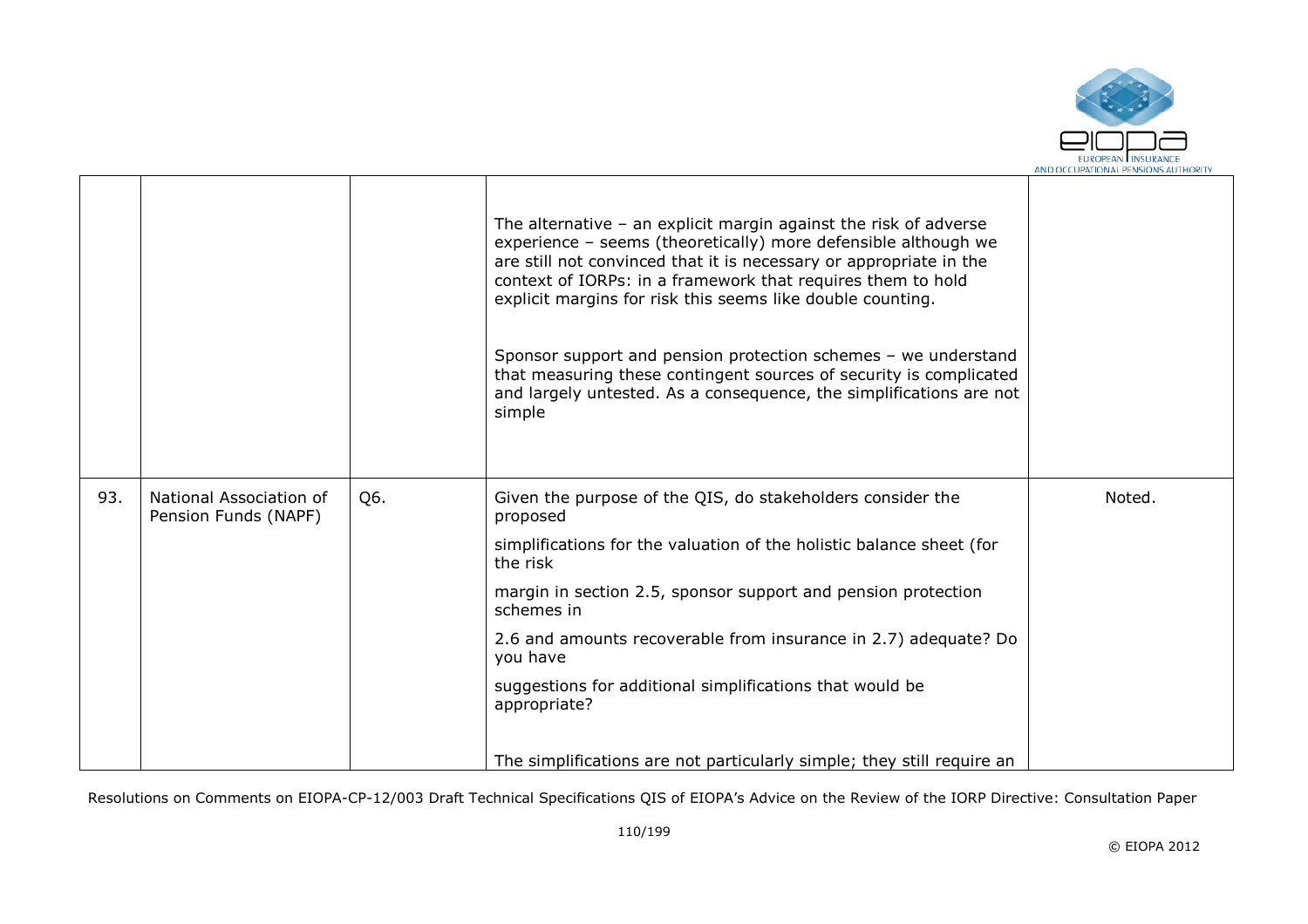

|     |                                        |     | extensive range of data.                                                                                                                                                                                                                                                                                                                                                                                                                                                                                                                                                                                                                                                                                                                                                                                                                                                                                                                                                                                                                                                                                                                                                                                      |        |
|-----|----------------------------------------|-----|---------------------------------------------------------------------------------------------------------------------------------------------------------------------------------------------------------------------------------------------------------------------------------------------------------------------------------------------------------------------------------------------------------------------------------------------------------------------------------------------------------------------------------------------------------------------------------------------------------------------------------------------------------------------------------------------------------------------------------------------------------------------------------------------------------------------------------------------------------------------------------------------------------------------------------------------------------------------------------------------------------------------------------------------------------------------------------------------------------------------------------------------------------------------------------------------------------------|--------|
|     |                                        |     | A more effective simplification would be to remove some elements<br>of the Holistic Balance Sheet altogether. For example, there is no<br>reason for the Risk Margin other than that it replicates the system<br>applied to the insurance sector in Solvency II. Unlike in insurance,<br>the long-term nature of pension provision means that schemes are<br>able to plan their way out of underfunding over a number of years,<br>through recovery plans, so there is no need for a separate risk<br>margin.<br>Further simplifications should include removing elements of<br>Solvency II that are not particularly relevant for pension schemes,<br>eg spread risk, market risk concentrations and recoverables from<br>insurance contracts.<br>Given the impossibility of putting an accurate figure on the value<br>of sponsor support, the NAPF would propose that the result<br>emerging from the Holistic Balance Sheet will not be sufficiently<br>robust to be used as a basis for scheme funding. At best it could<br>be used as a disclosure item or as a prompt for discussion by the<br>governing body, although the UK's system of triennial reviews<br>already serves this purpose very well. |        |
| 94. | <b>Pension Protection</b><br>Fund, UK. | Q6. | In general, we welcome EIOPA's suggestions for simplifications<br>and would encourage including further simplifications where                                                                                                                                                                                                                                                                                                                                                                                                                                                                                                                                                                                                                                                                                                                                                                                                                                                                                                                                                                                                                                                                                 | Noted. |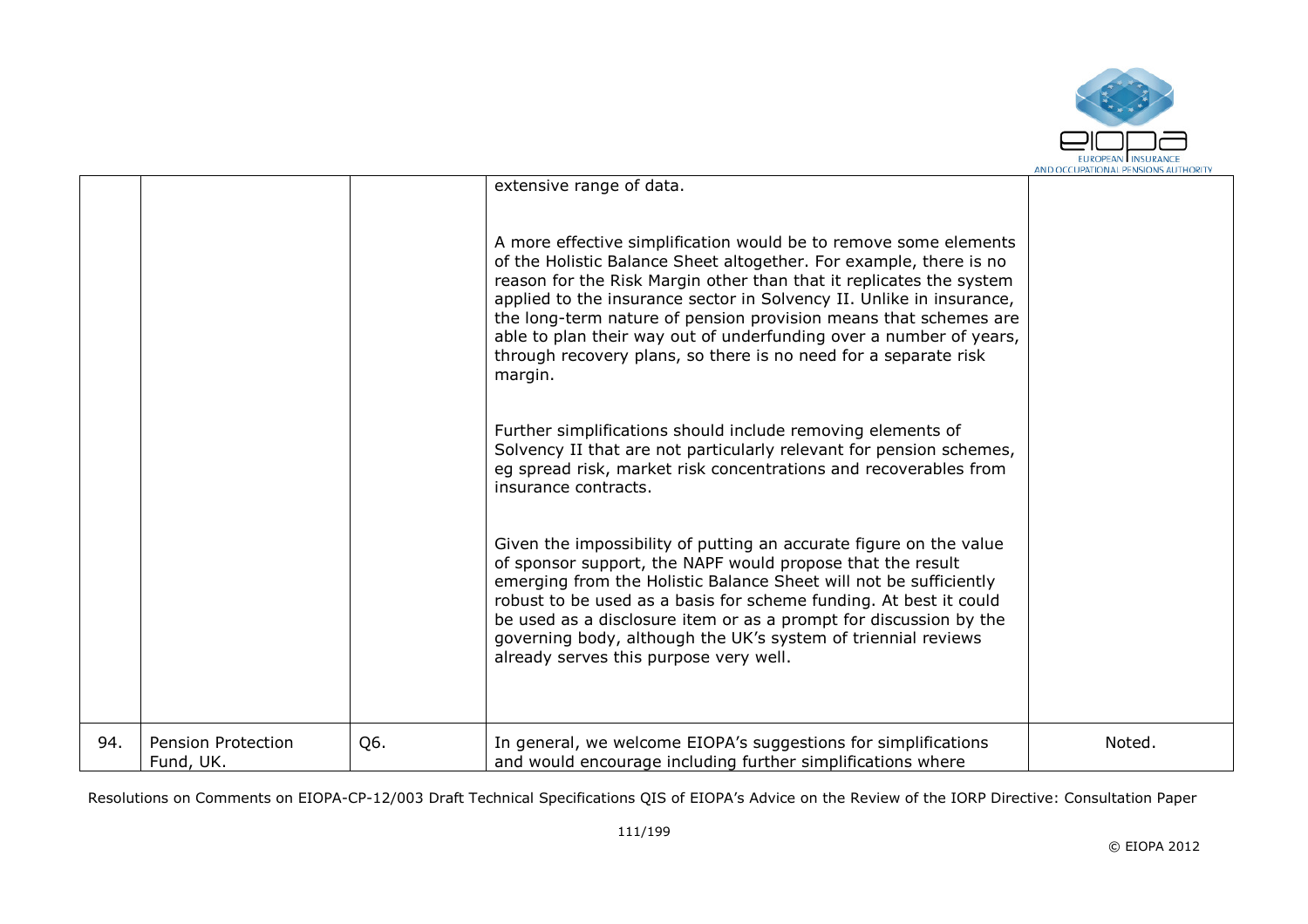

|     |                                     |     | possible.<br>One proposed simplification is the risk margin, which is intended<br>to value technical provisions as equivalent to the amount an IORP<br>would be expected to require to take over pension obligations. In<br>the UK, it is not possible for one IORP to take over another IORP<br>in the same way as an insurer might take on another insurer's<br>contracts. Schemes may merge, but this would be as a result of<br>mergers and acquisitions by the respective sponsors, rather than<br>because of poor funding in an IORP. It is therefore difficult to<br>comment on whether this is an appropriate simplification.<br>An alternative possibility in the UK is for an insurer to take on an<br>IORP's assets and liabilities, at the request of the IORP and<br>sponsor. In such a scenario, the insurer is likely to value the<br>IORP's liabilities using a risk-free rate. To add an additional 8% to<br>technical provisions could therefore mean that the cost to the<br>sponsor of continuing to operate the IORP is higher than<br>transferring the assets and liabilities to an insurer. This could act<br>as an incentive for sponsors to cease future accrual and transfer |        |
|-----|-------------------------------------|-----|--------------------------------------------------------------------------------------------------------------------------------------------------------------------------------------------------------------------------------------------------------------------------------------------------------------------------------------------------------------------------------------------------------------------------------------------------------------------------------------------------------------------------------------------------------------------------------------------------------------------------------------------------------------------------------------------------------------------------------------------------------------------------------------------------------------------------------------------------------------------------------------------------------------------------------------------------------------------------------------------------------------------------------------------------------------------------------------------------------------------------------------------------------------------------------------------------------|--------|
|     |                                     |     | schemes to insurers, rather than continuing to allow members to<br>accrue new benefits.                                                                                                                                                                                                                                                                                                                                                                                                                                                                                                                                                                                                                                                                                                                                                                                                                                                                                                                                                                                                                                                                                                                |        |
| 95. | Pensions-Sicherungs-<br>Verein VVaG | Q6. | Given the purpose of the QIS, do stakeholders consider the<br>proposed simplifications for the valuation of the holistic balance<br>sheet (for the risk margin in section 2.5, sponsor support and<br>pension protection schemes in 2.6 and amounts recoverable from<br>insurance in 2.7) adequate? Do you have suggestions for<br>additional simplifications that would be appropriate?                                                                                                                                                                                                                                                                                                                                                                                                                                                                                                                                                                                                                                                                                                                                                                                                               | Noted. |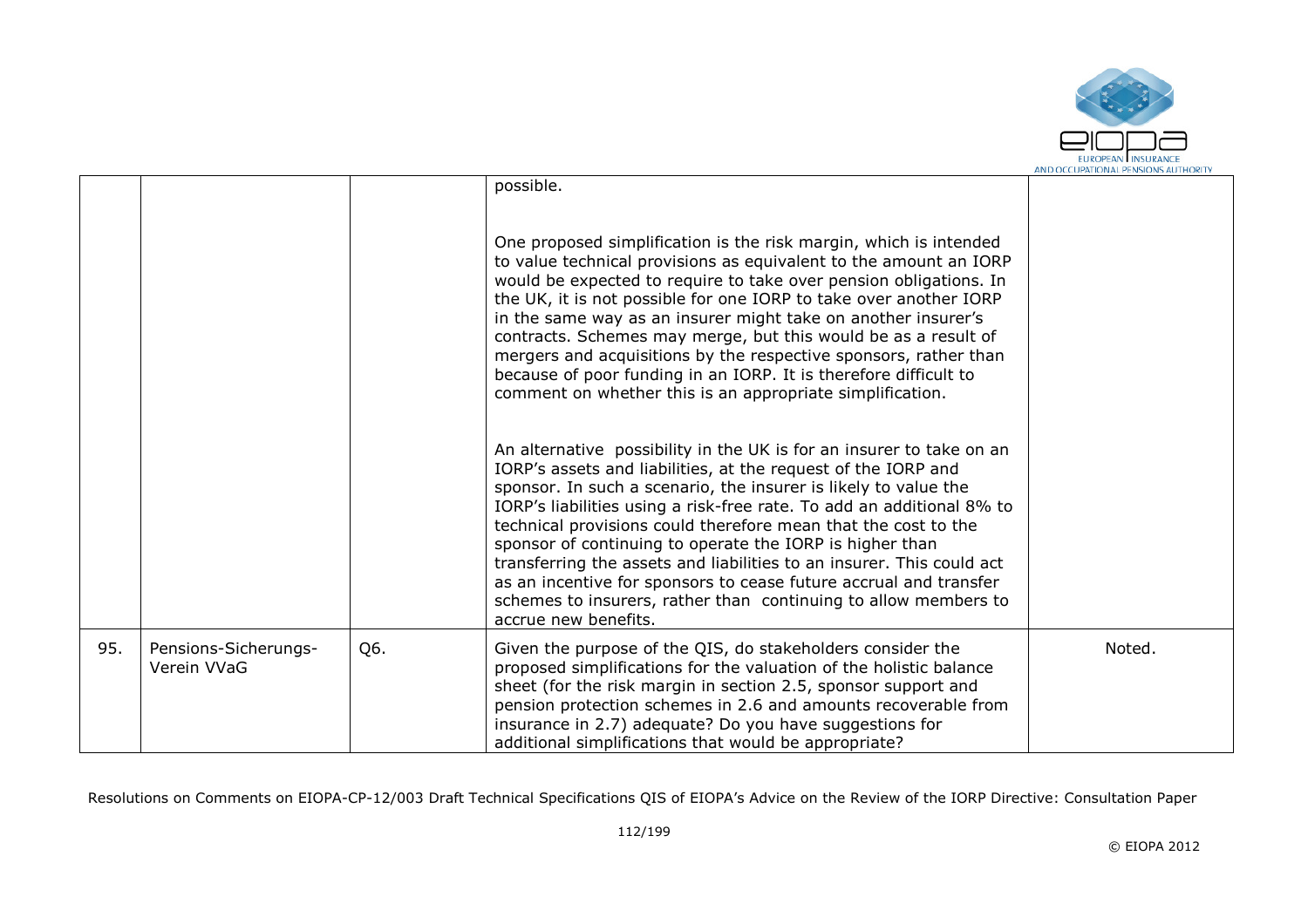

|  | If the value of sponsor support and the value of the PPS are to be<br>calculated at all, then we regard the proposed simplification as<br>more appropriate than the stochastic approach. However, even<br>the simplified valuation rule calls for the consideration of<br>parameters that are very difficult to measure. Many sponsoring<br>companies do not publish their EBTDA, for example. In our<br>opinion, other simplified versions of the model would be possible<br>without a significant loss of accuracy, especially in the case of an<br>initial QIS. In cases in which the PPS guarantees 100% of an<br>obligation, for example, the value of the security mechanisms<br>(PPS and sponsor support) could be considered in combination.<br>The highly complex calculation would be unnecessary if the value<br>of the pension protection instruments were derived from the<br>amount of the coverage gap between assets and total obligations<br>(including risk margin). In that case, no additional solvency capital<br>would be required. |  |
|--|-----------------------------------------------------------------------------------------------------------------------------------------------------------------------------------------------------------------------------------------------------------------------------------------------------------------------------------------------------------------------------------------------------------------------------------------------------------------------------------------------------------------------------------------------------------------------------------------------------------------------------------------------------------------------------------------------------------------------------------------------------------------------------------------------------------------------------------------------------------------------------------------------------------------------------------------------------------------------------------------------------------------------------------------------------------|--|
|  | Although worthy of reconsideration is the effect that, in the<br>proposed calculation method using the option of taking into<br>account PPS in calculating the probability of default on the part of<br>the employer, the value of the PPS falls along with the declining<br>maximum sponsor support. We would expect the value of the PPS<br>to rise when the employer's capacity to meet its obligations<br>declines. The effect would be avoided if the value of the security<br>mechanisms corresponds to the amount of the coverage gap. The<br>contradictory nature of the effect described above in the eyes of<br>those entitled to receive benefits represents an argument in<br>favour of the option of including PPS as an asset in its own right in                                                                                                                                                                                                                                                                                           |  |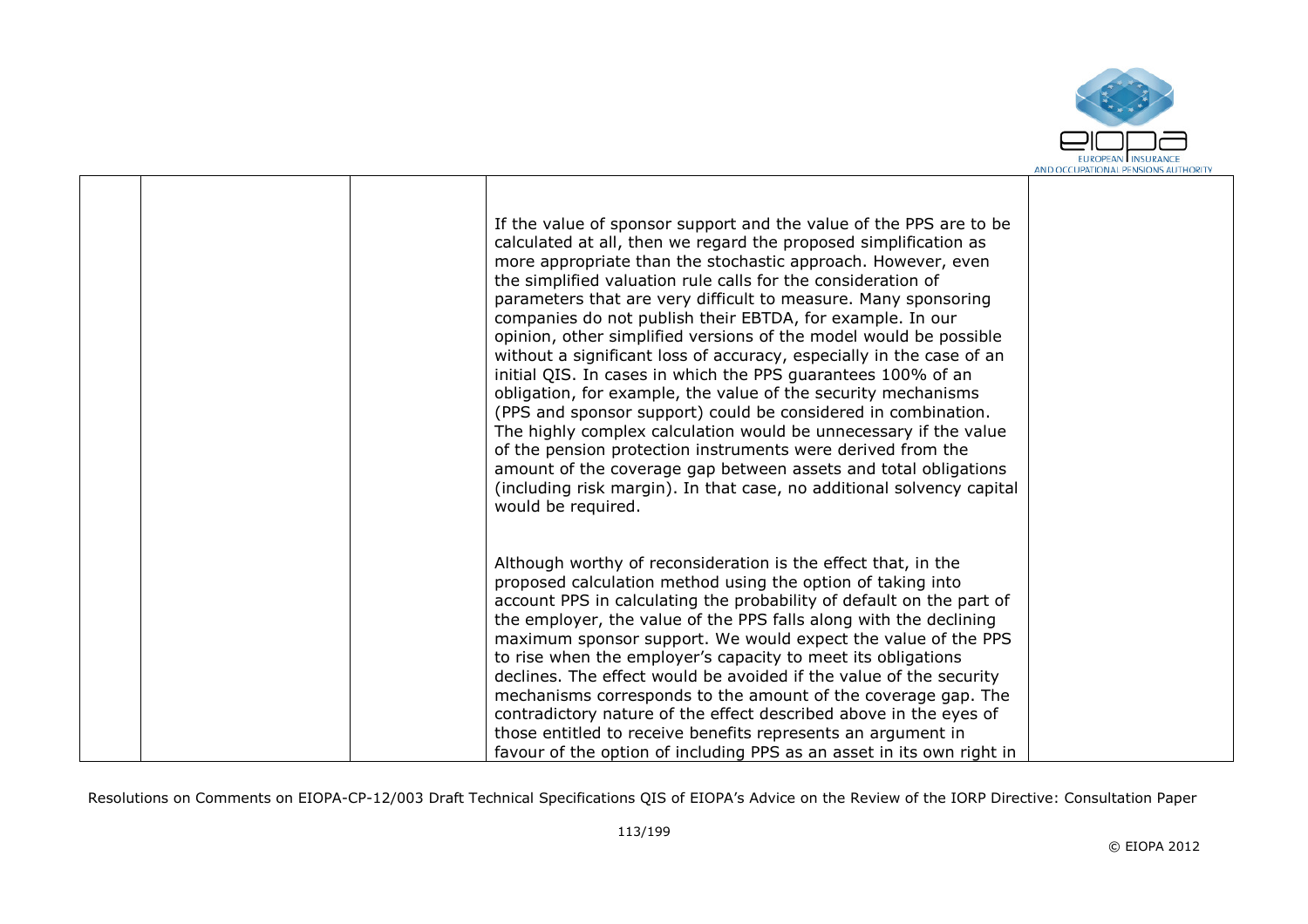

|     |                                                        |     | the HBS.                                                                                                                                                                                                                                                                                                                                                                                                                                                                                                                                                                                                                                                                                                        |                                                                                                                                               |
|-----|--------------------------------------------------------|-----|-----------------------------------------------------------------------------------------------------------------------------------------------------------------------------------------------------------------------------------------------------------------------------------------------------------------------------------------------------------------------------------------------------------------------------------------------------------------------------------------------------------------------------------------------------------------------------------------------------------------------------------------------------------------------------------------------------------------|-----------------------------------------------------------------------------------------------------------------------------------------------|
| 96. | <b>Punter Southall</b>                                 | Q6. | Given the purpose of the QIS, do stakeholders consider the<br>proposed simplifications for the valuation of the holistic balance<br>sheet (for the risk margin in section 2.5, sponsor support and<br>pension protection schemes in 2.6 and amounts recoverable from<br>insurance in 2.7) adequate? Do you have suggestions for<br>additional simplifications that would be appropriate?<br>The focus of the QIS is limited only to the holistic balance sheet<br>and does not consider the regulatory actions that would be<br>triggered should the holistic balance sheet not balance. In the<br>absence of this information, it is impossible to comment on the<br>adequacy of the proposed simplifications. | Noted.                                                                                                                                        |
| 97. | Railways Pension<br>Trustee Company<br>Limited (RPTCL) | Q6. | It seems unclear to RPTCL what the rationale is for some of the<br>simplifications proposed and some of the proposals do not seem<br>appropriate.                                                                                                                                                                                                                                                                                                                                                                                                                                                                                                                                                               | Noted.                                                                                                                                        |
| 98. | <b>RWE Pensionsfonds AG</b>                            | Q6. | The background for computing the Risk Margin with a Cost-of-<br>Capital approach with $8\%$ is not explained $-$ the necessity for a<br>Risk Margin itself is not documented.                                                                                                                                                                                                                                                                                                                                                                                                                                                                                                                                   | Partially agreed. The<br>specifications now give<br>a short explanation of<br>how the fixed<br>percentage for the risk<br>margin was derived. |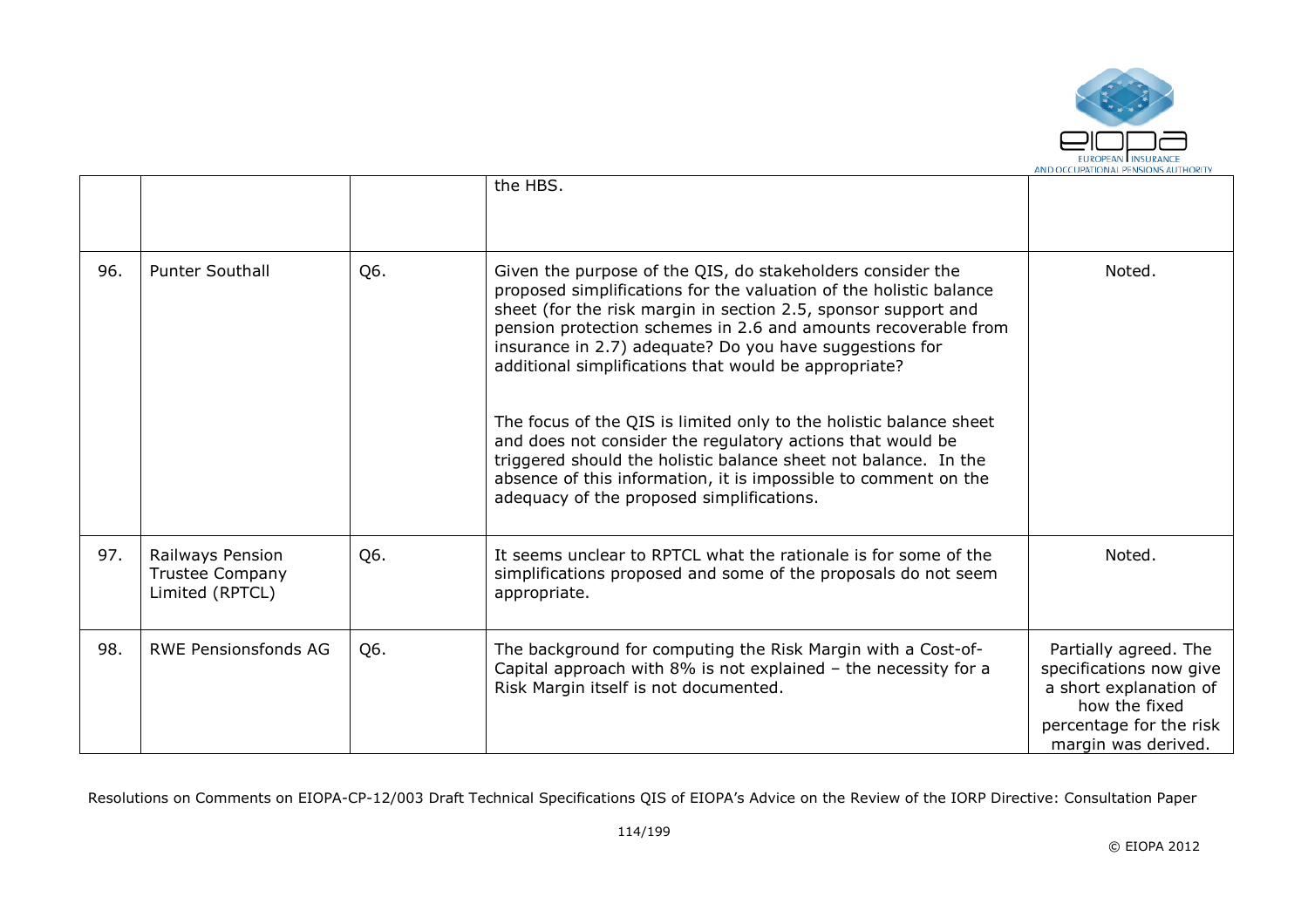

| 101. | <b>Tesco Plc</b>   | Q6. | No. Simplification of the valuation of the Holistic Balance Sheet<br>has no meaning without knowing how the HBS will be used in<br>practice. Also, as stated previously, no rationale has been<br>provided for certain assumptions and simplifications, i.e. a risk<br>margin of 8%, so we are unable to give meaningful comments.<br>Additional time is needed to explore and understand the proposals<br>and discuss alternatives.                                                                                                                                                                                                                                                                                                                                                                                                                                                                                                                                                                           | Partially agreed. The<br>specifications now give<br>a short explanation of<br>how the fixed<br>percentage for the risk<br>margin was derived. |
|------|--------------------|-----|----------------------------------------------------------------------------------------------------------------------------------------------------------------------------------------------------------------------------------------------------------------------------------------------------------------------------------------------------------------------------------------------------------------------------------------------------------------------------------------------------------------------------------------------------------------------------------------------------------------------------------------------------------------------------------------------------------------------------------------------------------------------------------------------------------------------------------------------------------------------------------------------------------------------------------------------------------------------------------------------------------------|-----------------------------------------------------------------------------------------------------------------------------------------------|
| 102. | Towers Watson B.V. | Q6. | Given the purpose of the QIS, do stakeholders consider the<br>proposed simplifications for the valuation of the holistic balance<br>sheet (for the risk margin in section 2.5, sponsor support and<br>pension protection schemes in 2.6 and amounts recoverable from<br>insurance in 2.7) adequate? Do you have suggestions for<br>additional simplifications that would be appropriate?<br>The derivation of the number 8% for the Risk Margin 8% is<br>unclear.<br>We question whether the 'stochastic simplification' of the valuation<br>of sponsor support is stochastic at all $-$ as the text provides a<br>closed formula solution. We would also want to consider whether<br>the proposed simplifications could go further, since we consider<br>that complex formulae coupled with what appear to be arbitrary<br>assumptions leads to misleading precision. Some significant<br>testing is needed to see whether appropriate simplifications can be<br>made in order to avoid misleading precision. | Partially agreed. The<br>specifications now give<br>a short explanation of<br>how the fixed<br>percentage for the risk<br>margin was derived. |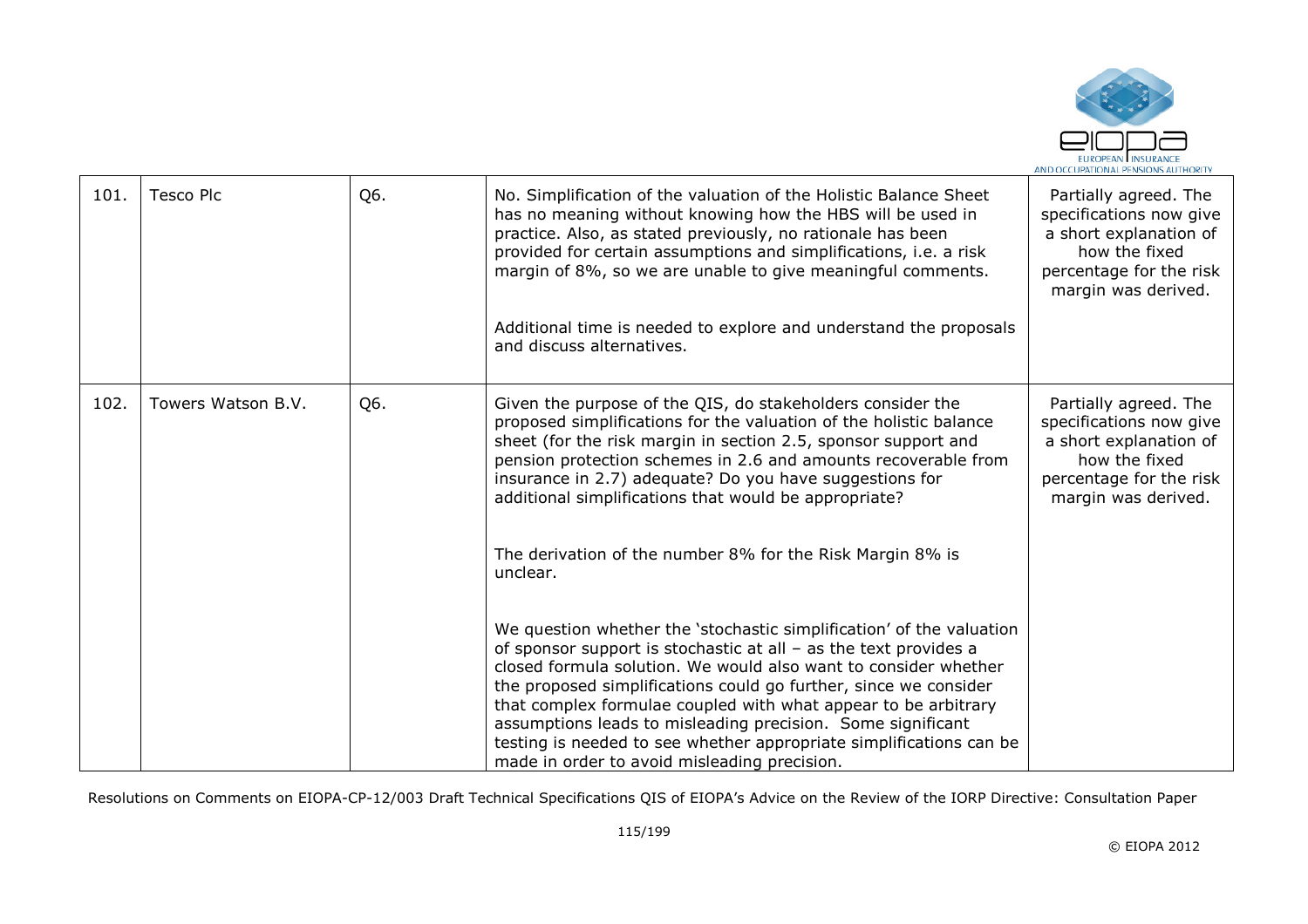

|      |                                |     | The inclusion of certain aspects (e.g. recoverables from insurance)<br>seem irrelevant to IORPs and highlights the inappropriateness of<br>cutting and pasting from Solvency II – as the QIS undoubtedly<br>does.                                                                                                                                                                                                                                                                                                                         |                                                                                                                                               |
|------|--------------------------------|-----|-------------------------------------------------------------------------------------------------------------------------------------------------------------------------------------------------------------------------------------------------------------------------------------------------------------------------------------------------------------------------------------------------------------------------------------------------------------------------------------------------------------------------------------------|-----------------------------------------------------------------------------------------------------------------------------------------------|
| 103. | Towers Watson GmbH,<br>Germany | Q6. | As already mentioned, the derivation of the number 8% for the<br>Risk Margin is unclear, in particular why it should be a multiple of<br>what is required for insurers.                                                                                                                                                                                                                                                                                                                                                                   | Partially agreed. The<br>specifications now give<br>a short explanation of<br>how the fixed<br>percentage for the risk<br>margin was derived. |
|      |                                |     | For the valuation of sponsor support, two simplifications are<br>proposed ('stochastic' and 'deterministic'). It is unclear to us<br>whether the two simplifications will yield comparable results. First<br>considerations suggest that the 'deterministic simplification' may<br>not result in an additional asset in the HBS if assets are larger<br>than technical provisions, while this seems to be possible in the<br>'stochastic simplification'.                                                                                 |                                                                                                                                               |
|      |                                |     | We question whether the 'stochastic simplification' of the valuation<br>of sponsor support is stochastic at all $-$ as the text provides a<br>closed formula solution. We would also want to consider whether<br>the proposed simplifications could go further, since we consider<br>that complex formulae coupled with what appear to be arbitrary<br>assumptions leads to misleading precision. Some significant<br>testing is needed to see whether appropriate simplifications can be<br>made in order to avoid misleading precision. |                                                                                                                                               |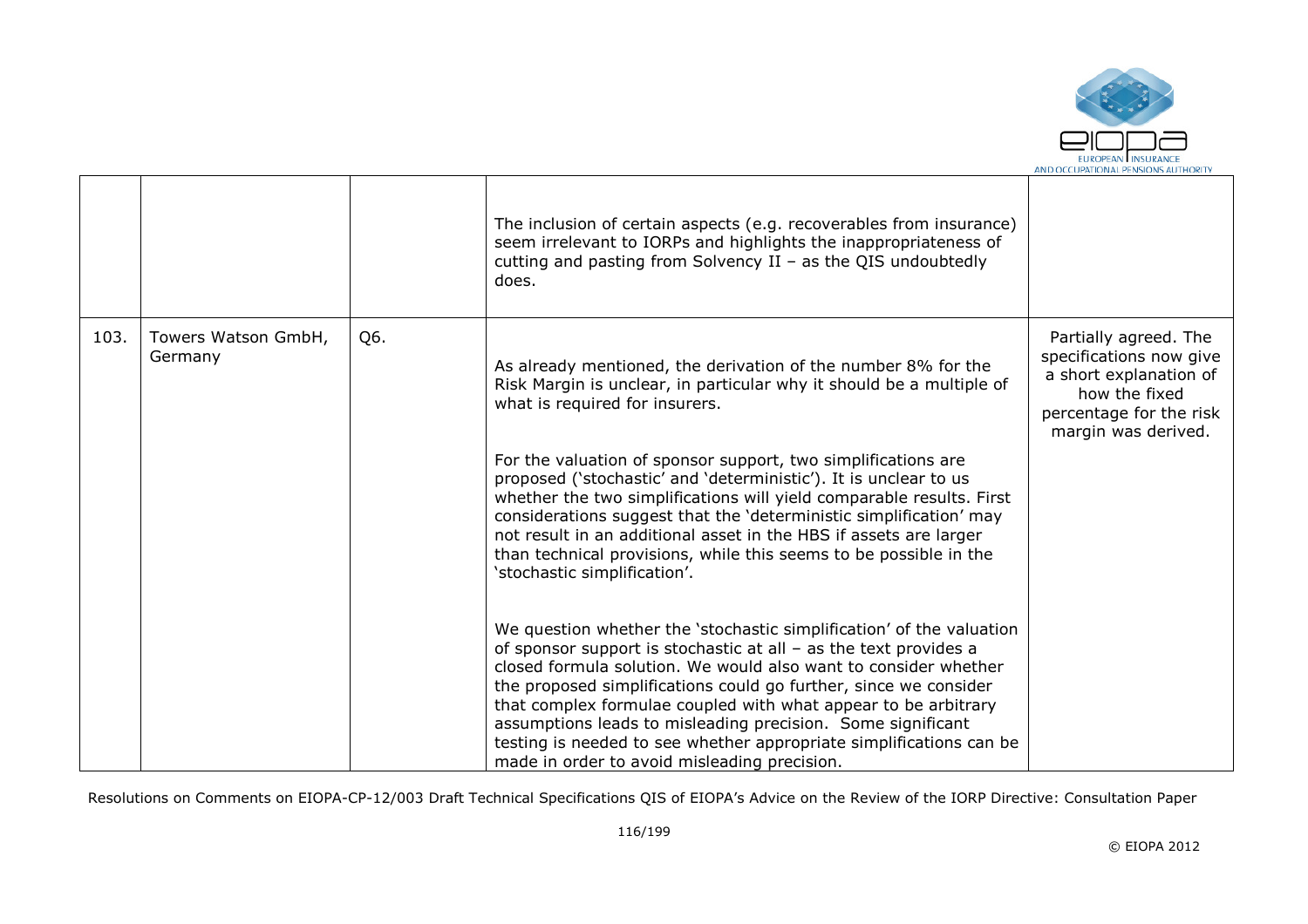

|      |                         |     | The calculation of the value of pension protection systems as an<br>asset in the HBS relies heavily on the calculation of the<br>'deterministic simplification' concerning sponsor support as it<br>conceptually uses the same approach (and the same probability<br>tree). Thorough testing seems to be necessary whether this<br>calculation also fits to the 'stochastic simplification'.                                                                                       |        |
|------|-------------------------|-----|------------------------------------------------------------------------------------------------------------------------------------------------------------------------------------------------------------------------------------------------------------------------------------------------------------------------------------------------------------------------------------------------------------------------------------------------------------------------------------|--------|
| 104. | <b>Towers Watson UK</b> | Q6. | Given the purpose of the QIS, do stakeholders consider the<br>proposed simplifications for the valuation of the holistic balance<br>sheet (for the risk margin in section 2.5, sponsor support and<br>pension protection schemes in 2.6 and amounts recoverable from<br>insurance in 2.7) adequate? Do you have suggestions for<br>additional simplifications that would be appropriate?                                                                                           | Noted. |
|      |                         |     | The background to the simplification to the Risk Margin calculation<br>is unclear. Adopting a Solvency II approach might suggest a<br>margin based on the duration of the liabilities. That said, we do<br>not favour using a basis akin to Solvency II and consider that<br>EIOPA's options of either having an explicit provision for adverse<br>deviation or no Risk Margin at all to be preferable.                                                                            |        |
|      |                         |     | We question whether the 'stochastic simplification' of the valuation<br>of sponsor support is stochastic at all, as the text provides a<br>closed formula solution. We would also want to consider whether<br>the proposed simplifications could go further, as the formulae<br>appear complex yet are based on rather arbitrary assumptions.<br>Some significant testing is needed to see whether appropriate<br>simplifications can be made in order to avoid spurious accuracy. |        |
|      |                         |     | The distinction between the actual value of sponsor support and                                                                                                                                                                                                                                                                                                                                                                                                                    |        |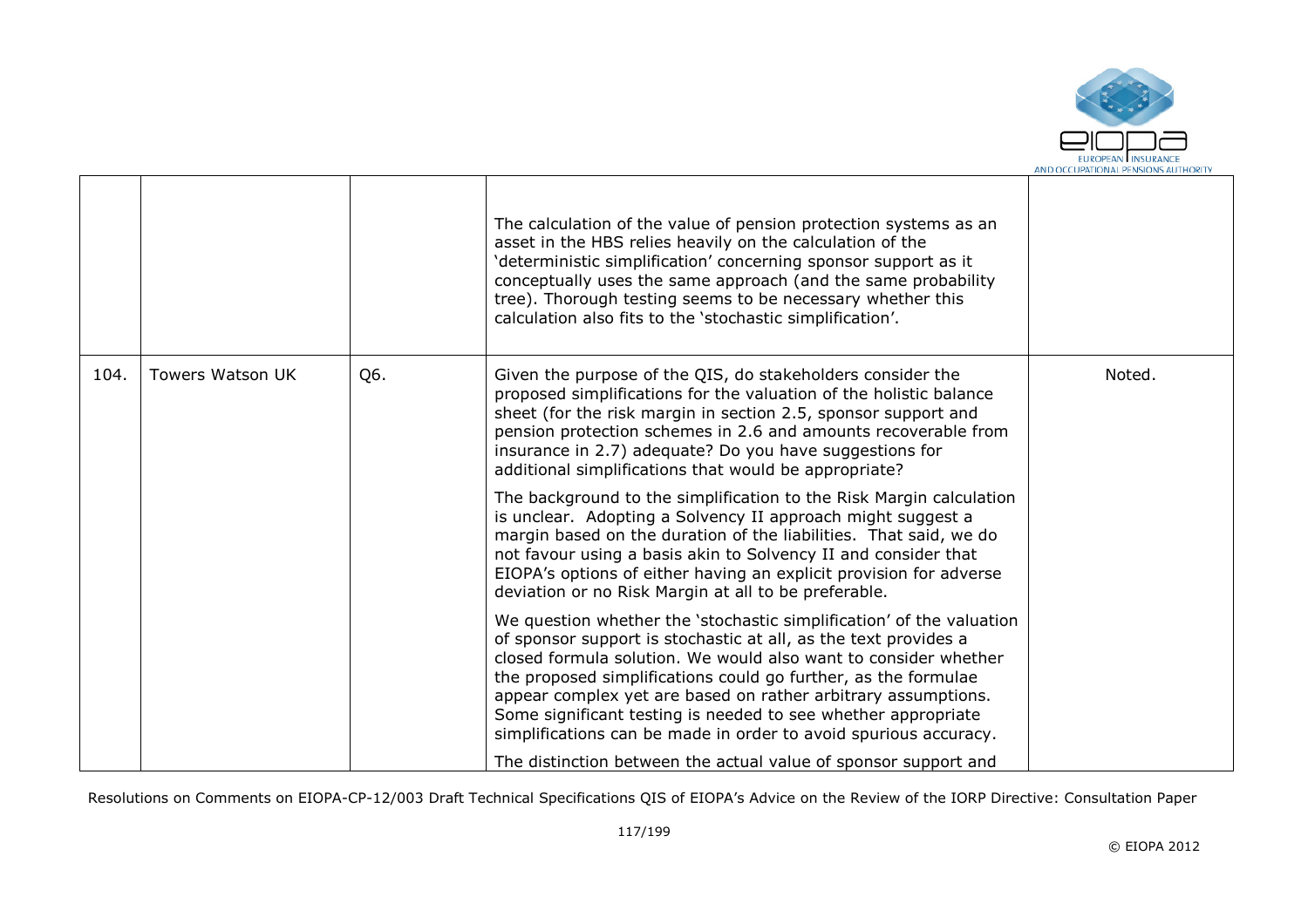

|      |                                       |     | the maximum value of sponsor support seems artificial. One<br>outcome is that, because the actual value of sponsor support (and<br>pension protection schemes) is limited to the shortfall in the IORP<br>relative to Level A technical provisions (plus risk margin), the HBS<br>is very unlikely to balance. Furthermore, in the simplified<br>approach to valuing sponsor support in HBS 6.50 and HBS 6.51,<br>there is an inconsistency in the discount rates used to determine<br>the cash flows CFt (which uses the risk-free rate at duration d<br>only) and then to discount these cash flows to arrive at SSCF<br>(which use risk-free rates for each year up to duration d) This<br>inconsistency means that, even if the default probability were<br>zero, the value of sponsor support would not be equal to the<br>shortfall. |                                                                           |
|------|---------------------------------------|-----|--------------------------------------------------------------------------------------------------------------------------------------------------------------------------------------------------------------------------------------------------------------------------------------------------------------------------------------------------------------------------------------------------------------------------------------------------------------------------------------------------------------------------------------------------------------------------------------------------------------------------------------------------------------------------------------------------------------------------------------------------------------------------------------------------------------------------------------------|---------------------------------------------------------------------------|
|      |                                       |     | In HBS.6.36, the definition of ECt needs clarifying. In particular,<br>we believe that the reference to discounting in (i) and (ii) is<br>inappropriate because the formula in HBS.6.39 includes a<br>discounting factor explicitly.                                                                                                                                                                                                                                                                                                                                                                                                                                                                                                                                                                                                       |                                                                           |
|      |                                       |     | Also in HBS.6.36, the reference to "duration of d" in the definition<br>of it should be to "duration of t".                                                                                                                                                                                                                                                                                                                                                                                                                                                                                                                                                                                                                                                                                                                                |                                                                           |
|      |                                       |     | It should be clarified whether, in HBS.6.42 and HBS.6.48, TP is<br>intended to include the risk margin. We believe this is implied by<br>the draft technical provisions, but it should be confirmed explicitly<br>so as to remove any scope for differing interpretations.                                                                                                                                                                                                                                                                                                                                                                                                                                                                                                                                                                 |                                                                           |
| 105. | Universities<br>Superannuation Scheme | Q6. | Given the purpose of the QIS, do stakeholders consider the<br>proposed2                                                                                                                                                                                                                                                                                                                                                                                                                                                                                                                                                                                                                                                                                                                                                                    | Noted. EIOPA generally<br>encourages the use of                           |
|      | Limited                               |     | simplifications for the valuation of the holistic balance sheet (for<br>the risk                                                                                                                                                                                                                                                                                                                                                                                                                                                                                                                                                                                                                                                                                                                                                           | other information, but<br>couldn't do without<br>external ratings at this |
|      |                                       |     | margin in section 2.5, sponsor support and pension protection                                                                                                                                                                                                                                                                                                                                                                                                                                                                                                                                                                                                                                                                                                                                                                              | time.                                                                     |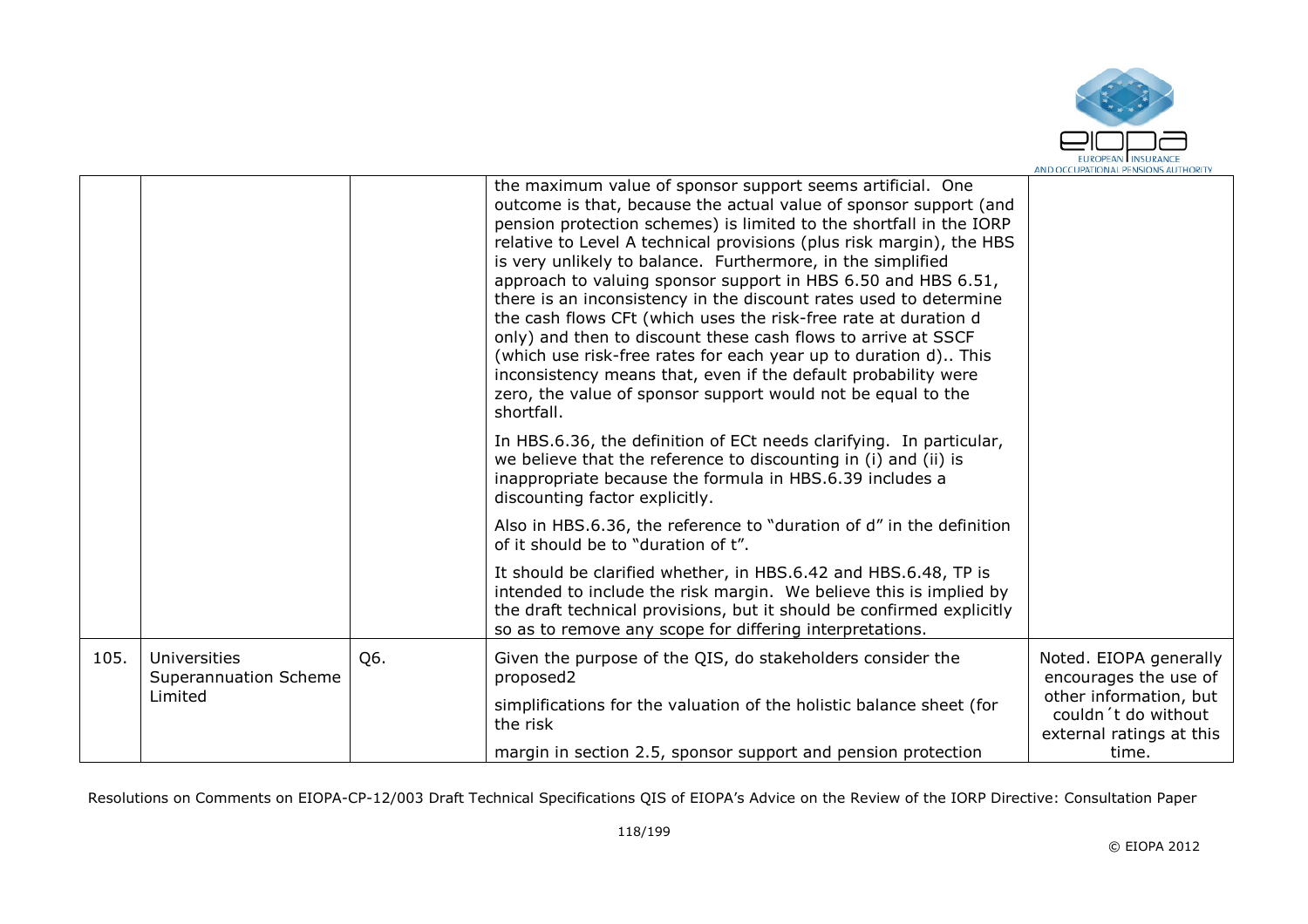

|  | schemes in                                                                                                                                                                                                                                                                                                                                                                                                                                                                                                                                                                                                                                                                                                                    |  |
|--|-------------------------------------------------------------------------------------------------------------------------------------------------------------------------------------------------------------------------------------------------------------------------------------------------------------------------------------------------------------------------------------------------------------------------------------------------------------------------------------------------------------------------------------------------------------------------------------------------------------------------------------------------------------------------------------------------------------------------------|--|
|  | 2.6 and amounts recoverable from insurance in 2.7) adequate? Do<br>you have                                                                                                                                                                                                                                                                                                                                                                                                                                                                                                                                                                                                                                                   |  |
|  | suggestions for additional simplifications that would be<br>appropriate?                                                                                                                                                                                                                                                                                                                                                                                                                                                                                                                                                                                                                                                      |  |
|  | The simplifications are not straightforward, and they will require<br>an extensive range of data.                                                                                                                                                                                                                                                                                                                                                                                                                                                                                                                                                                                                                             |  |
|  | It is difficult to see the reasoning behind the Risk Margin other<br>than that it replicates the system applied to the insurance sector<br>in Solvency II. Unlike in insurance, the long-term nature of<br>pension provision means that schemes are able to plan their way<br>out of underfunding over a number of years, through recovery<br>plans, so there is no need for a separate risk margin which<br>provides for other IORPs to take over the liabilities. The principle<br>does exist within DB provision in the UK through the insurance<br>buy-out proxy calculation, but even if this were appropriate there<br>appears to be no reason why additional solvency capital<br>requirements would be necessary also. |  |
|  | Furthermore, the purpose of the risk margin $-$ to provide an extra<br>buffer against risks over and above Technical Provisions - is<br>duplicated by the Solvency Capital Requirement.                                                                                                                                                                                                                                                                                                                                                                                                                                                                                                                                       |  |
|  | We repeat a point made earlier to express our concern at the costs                                                                                                                                                                                                                                                                                                                                                                                                                                                                                                                                                                                                                                                            |  |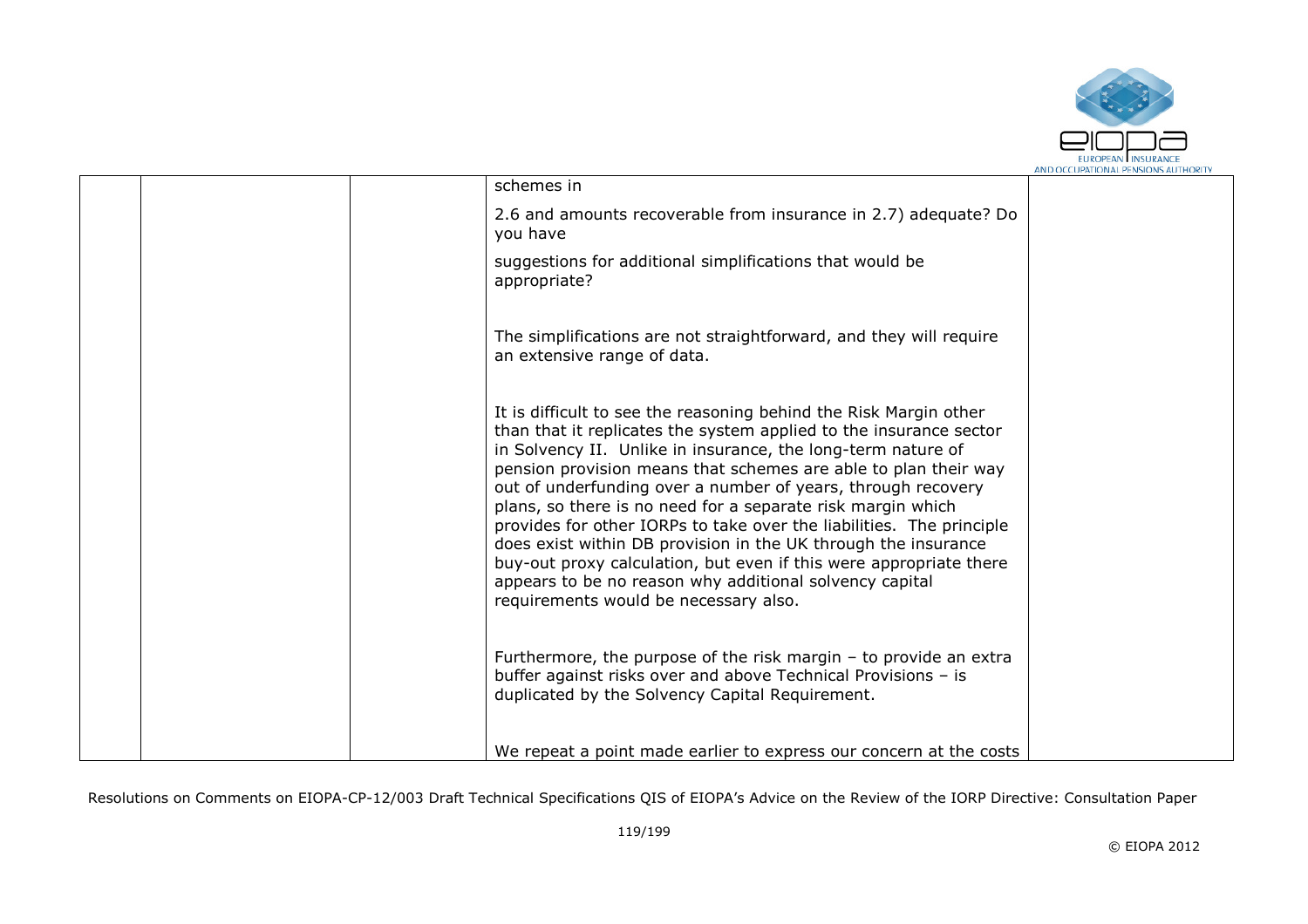

|      |                                                          |     | for an IORP in producing these calculations.                                                                                                                                                                                                                                                                                                                                                                                                                                                                                                                                                                                                                                                                                                                                                                                                                                       |                                                                            |
|------|----------------------------------------------------------|-----|------------------------------------------------------------------------------------------------------------------------------------------------------------------------------------------------------------------------------------------------------------------------------------------------------------------------------------------------------------------------------------------------------------------------------------------------------------------------------------------------------------------------------------------------------------------------------------------------------------------------------------------------------------------------------------------------------------------------------------------------------------------------------------------------------------------------------------------------------------------------------------|----------------------------------------------------------------------------|
|      |                                                          |     | Finally, we are concerned about the reliance on credit ratings in<br>the computations; the vast majority of employers which<br>participate in USS are not rated, and this would be true of many<br>IORPs.                                                                                                                                                                                                                                                                                                                                                                                                                                                                                                                                                                                                                                                                          |                                                                            |
| 106. | UVB Vereinigung der<br>Unternehmensverbände<br>in Berlin | Q6. | A risk margin is inappropriate in occupational pension systems<br>with sponsor support and pension protection scheme (PPS). In<br>these systems the IORP is simply a delivery mechanism for the<br>benefit promise given by the employer and guaranteed by the<br>PPS. In a going concern situation it is economically inefficient<br>(both at the company level and at the whole economy level) to<br>fund the IORP over and above the long-term value of liabilities.<br>Moreover the cost of capital concept is not relevant for IORPs as<br>they do not raise capital in the financial markets, nor are pension<br>liabilities traded in an active market.<br>Furthermore, some valuation assumptions have built in risk<br>buffers (e.g. mortality assumptions). Adding an explicit risk<br>margin would be double counting (adding an SCR would then be<br>triple counting.) | Noted. Mortality<br>assumptions do not<br>have to include risk<br>buffers. |
|      |                                                          |     | Further simplifications in the valuation of sponsor support and PPS<br>are necessary. Even the proposed simplification for the valuation<br>requires data that many companies usually do not determine, e. g.<br>the EBTDA for the next coming years.                                                                                                                                                                                                                                                                                                                                                                                                                                                                                                                                                                                                                              |                                                                            |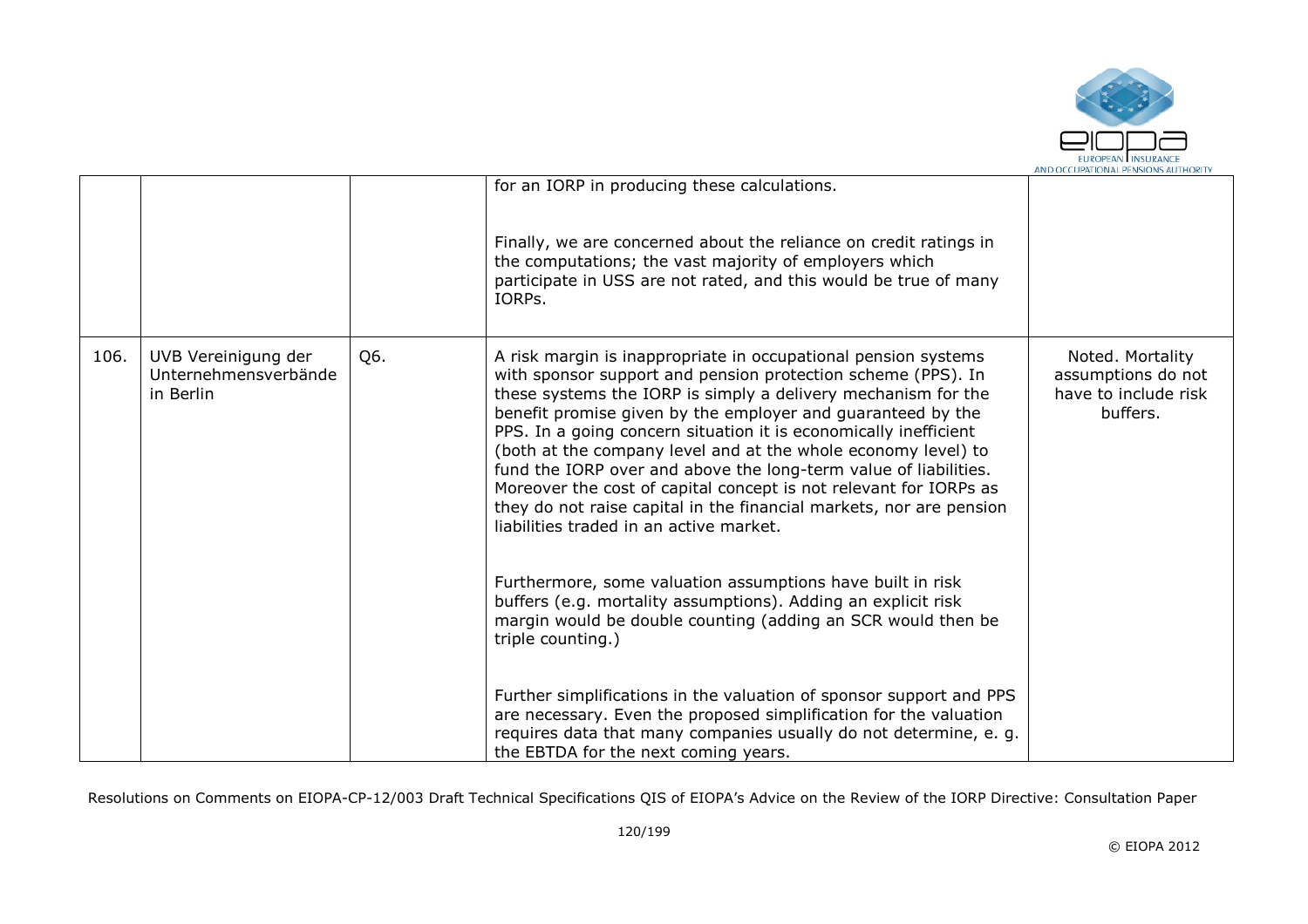

|  | Focusing the valuation of sponsor support on few large employers<br>may be feasible for schemes where these sponsors are liable for a<br>significant portion of the benefits but not for a scheme that for<br>example has over 40,000 sponsoring employers and whose top 5<br>sponsors make up approx. 5% of the contributions to the scheme.<br>In the latter case, the probability of default could simply be set to<br>0, as the probability of all sponsors defaulting at the same time is<br>effectively that. |  |
|--|---------------------------------------------------------------------------------------------------------------------------------------------------------------------------------------------------------------------------------------------------------------------------------------------------------------------------------------------------------------------------------------------------------------------------------------------------------------------------------------------------------------------|--|
|  | It is not justifiable to use commercial ratings to estimate the<br>default risk of sponsors, nor is it reasonable to assign unrated<br>employers the highest probability of default for the following<br>reasons:                                                                                                                                                                                                                                                                                                   |  |
|  | Some IORPs service many (unrated) small employers in a<br>particular industry. The lack of reliance on a single employer<br>arguably reduces exposure to default risk.                                                                                                                                                                                                                                                                                                                                              |  |
|  | Many IORPs are sponsored by public entities which are not<br>rated and whose probability of default is very small.                                                                                                                                                                                                                                                                                                                                                                                                  |  |
|  | Some IORPs are sponsored by un-rated subsidiaries of<br>foreign (rated) multinationals. The rating of the parent, however,<br>is irrelevant as the parent is not liable for pensions in a local<br>jurisdiction.                                                                                                                                                                                                                                                                                                    |  |
|  | The vast majority of employers who sponsor occupational<br>pensions are not rated. These are especially to be found in the<br>SME segment. Therefore assigning unrated employers the highest                                                                                                                                                                                                                                                                                                                        |  |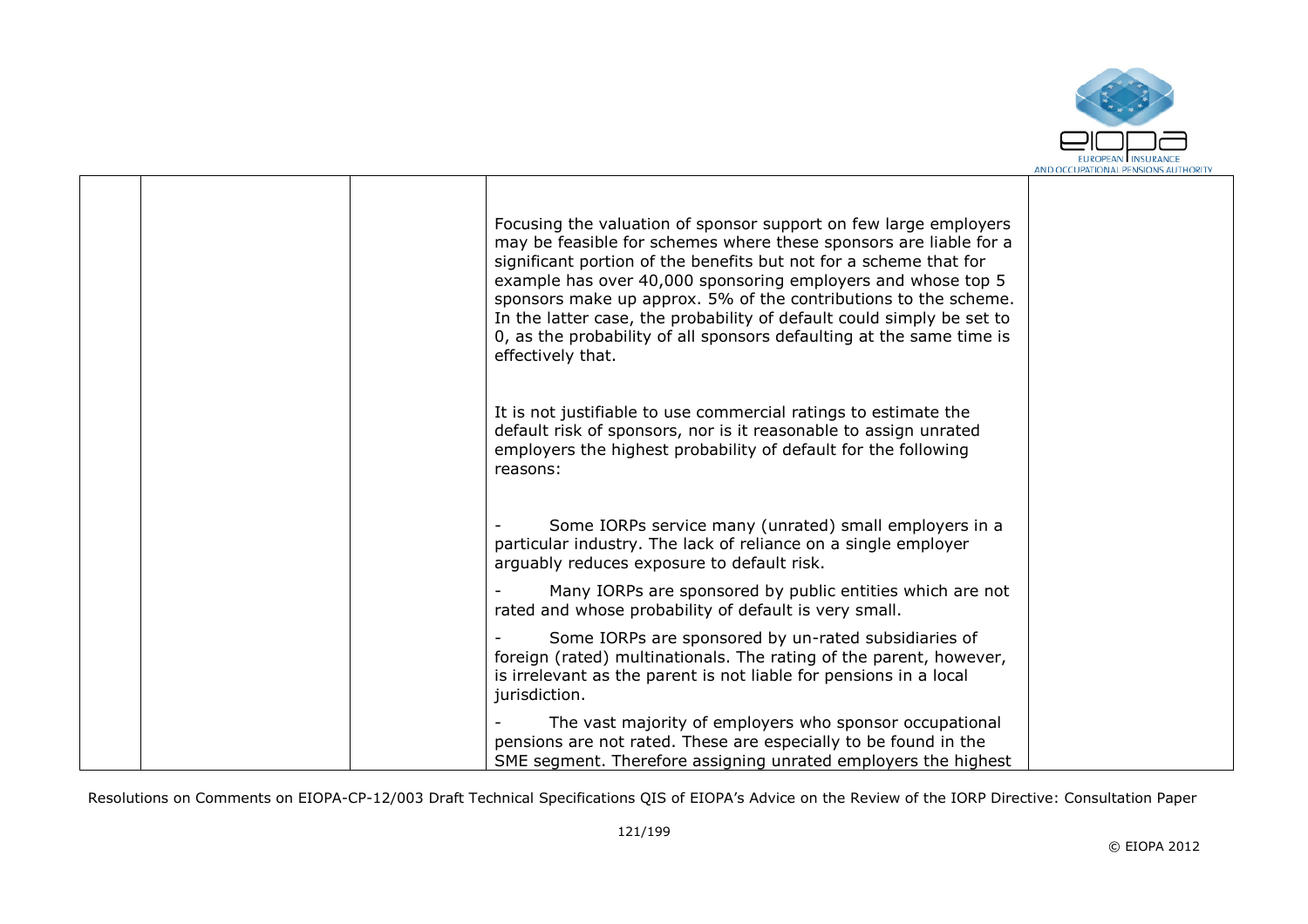

|      |                                                          |     | probability of default would discriminate against SMEs by making<br>their occupational retirement provision more costly.                                                                                                                                                                                                                                                                                                                                                                                                                                                                                                                                       |                                                                            |
|------|----------------------------------------------------------|-----|----------------------------------------------------------------------------------------------------------------------------------------------------------------------------------------------------------------------------------------------------------------------------------------------------------------------------------------------------------------------------------------------------------------------------------------------------------------------------------------------------------------------------------------------------------------------------------------------------------------------------------------------------------------|----------------------------------------------------------------------------|
| 107. | vbw - Vereinigung der<br>Bayerischen Wirtschaft<br>e. V. | Q6. | A risk margin is inappropriate in occupational pension systems<br>with sponsor support and pension protection scheme (PPS). In<br>these systems the IORP is simply a delivery mechanism for the<br>benefit promise given by the employer and guaranteed by the<br>PPS. In a going concern situation it is economically inefficient<br>(both at the company level and at the whole economy level) to<br>fund the IORP over and above the long-term value of liabilities.<br>Moreover the cost of capital concept is not relevant for IORPs as<br>they do not raise capital in the financial markets, nor are pension<br>liabilities traded in an active market. | Noted. Mortality<br>assumptions do not<br>have to include risk<br>buffers. |
|      |                                                          |     | Furthermore, some valuation assumptions have built in risk<br>buffers (e.g. mortality assumptions). Adding an explicit risk<br>margin would be double counting (adding an SCR would then be<br>triple counting.)                                                                                                                                                                                                                                                                                                                                                                                                                                               |                                                                            |
|      |                                                          |     | Further simplifications in the valuation of sponsor support and PPS<br>are necessary. Even the proposed simplification for the valuation<br>requires data that many companies usually do not determine, e. g.<br>the EBTDA for the next coming years.                                                                                                                                                                                                                                                                                                                                                                                                          |                                                                            |
|      |                                                          |     | Focusing the valuation of sponsor support on few large employers<br>may be feasible for schemes where these sponsors are liable for a<br>significant portion of the benefits but not for a scheme that for                                                                                                                                                                                                                                                                                                                                                                                                                                                     |                                                                            |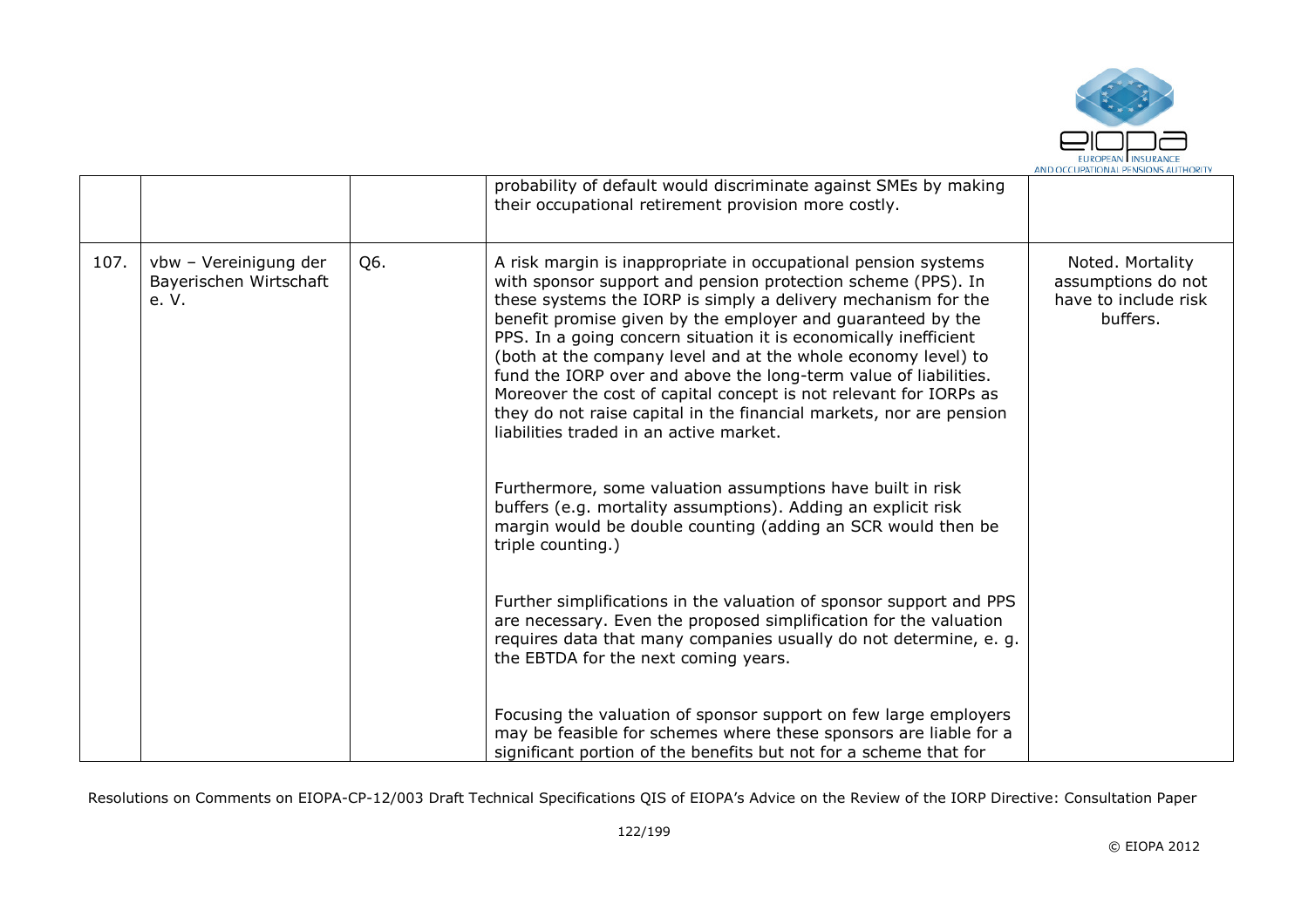

|      |                 |     | example has over 40,000 sponsoring employers and whose top 5<br>sponsors make up approx. 5% of the contributions to the scheme.<br>In the latter case, the probability of default could simply be set to<br>0, as the probability of all sponsors defaulting at the same time is<br>effectively that.                    |                  |
|------|-----------------|-----|--------------------------------------------------------------------------------------------------------------------------------------------------------------------------------------------------------------------------------------------------------------------------------------------------------------------------|------------------|
|      |                 |     | It is not justifiable to use commercial ratings to estimate the<br>default risk of sponsors, nor is it reasonable to assign unrated<br>employers the highest probability of default for the following<br>reasons:                                                                                                        |                  |
|      |                 |     | Some IORPs service many (unrated) small employers in a<br>particular industry. The lack of reliance on a single employer<br>arguably reduces exposure to default risk.                                                                                                                                                   |                  |
|      |                 |     | Many IORPs are sponsored by public entities which are not<br>rated and whose probability of default is very small.                                                                                                                                                                                                       |                  |
|      |                 |     | Some IORPs are sponsored by un-rated subsidiaries of<br>foreign (rated) multinationals. The rating of the parent, however,<br>is irrelevant as the parent is not liable for pensions in a local<br>jurisdiction.                                                                                                         |                  |
|      |                 |     | The vast majority of employers who sponsor occupational<br>pensions are not rated. These are especially to be found in the<br>SME segment. Therefore assigning unrated employers the highest<br>probability of default would discriminate against SMEs by making<br>their occupational retirement provision more costly. |                  |
| 108. | Vereinigung der | Q6. | A risk margin is inappropriate in occupational pension systems                                                                                                                                                                                                                                                           | Noted. Mortality |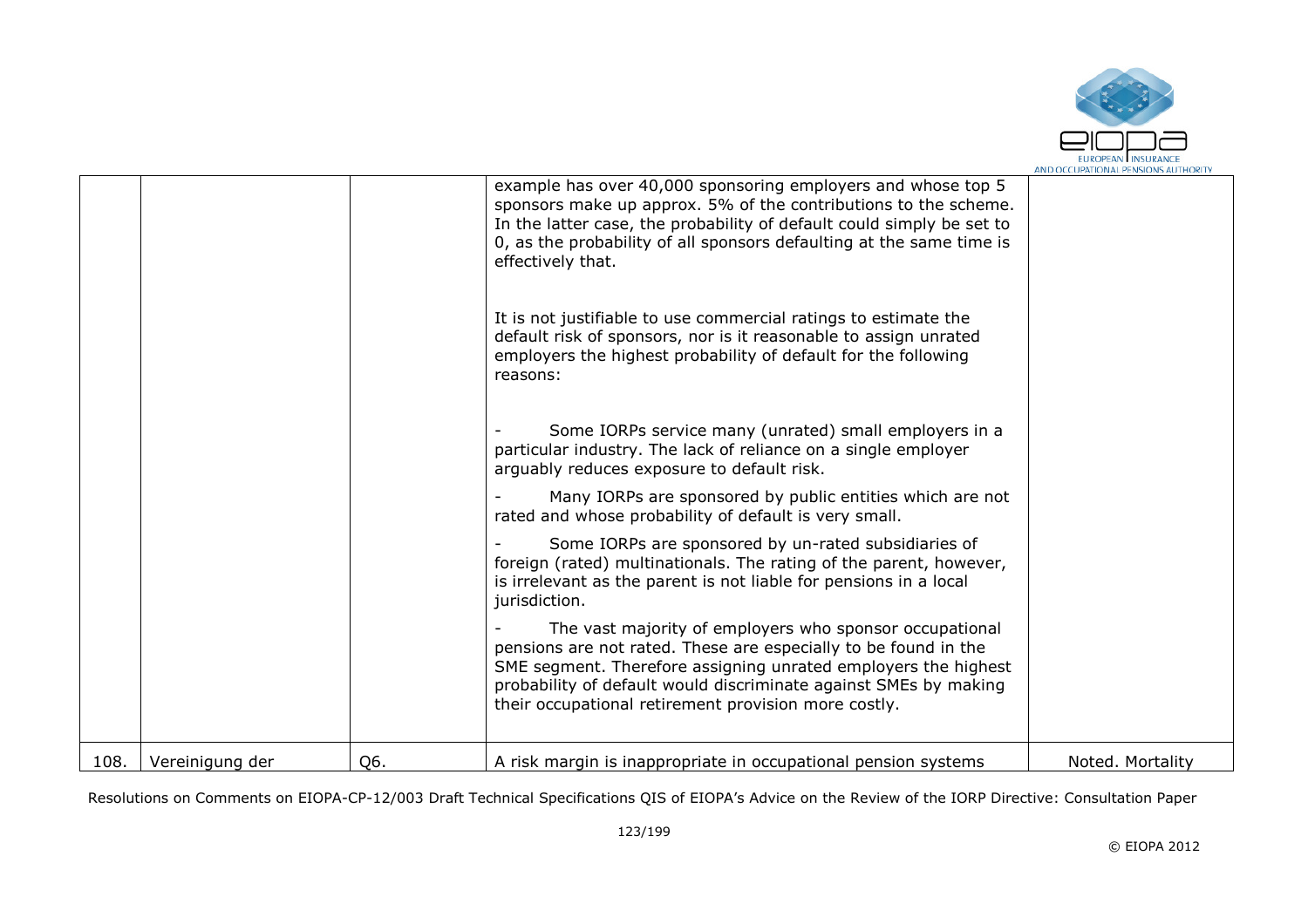

| hessischen<br>(Vh | Unternehmerverbände | with sponsor support and pension protection scheme (PPS). In<br>these systems the IORP is simply a delivery mechanism for the<br>benefit promise given by the employer and guaranteed by the<br>PPS. In a going concern situation it is economically inefficient<br>(both at the company level and at the whole economy level) to<br>fund the IORP over and above the long-term value of liabilities.<br>Moreover the cost of capital concept is not relevant for IORPs as<br>they do not raise capital in the financial markets, nor are pension<br>liabilities traded in an active market. | assumptions do not<br>have to include risk<br>buffers. |
|-------------------|---------------------|----------------------------------------------------------------------------------------------------------------------------------------------------------------------------------------------------------------------------------------------------------------------------------------------------------------------------------------------------------------------------------------------------------------------------------------------------------------------------------------------------------------------------------------------------------------------------------------------|--------------------------------------------------------|
|                   |                     | Furthermore, some valuation assumptions have built in risk<br>buffers (e.g. mortality assumptions). Adding an explicit risk<br>margin would be double counting (adding an SCR would then be<br>triple counting.)                                                                                                                                                                                                                                                                                                                                                                             |                                                        |
|                   |                     | Further simplifications in the valuation of sponsor support and PPS<br>are necessary. Even the proposed simplification for the valuation<br>requires data that many companies usually do not determine, e. g.<br>the EBTDA for the next coming years.                                                                                                                                                                                                                                                                                                                                        |                                                        |
|                   |                     | Focusing the valuation of sponsor support on few large employers<br>may be feasible for schemes where these sponsors are liable for a<br>significant portion of the benefits but not for a scheme that for<br>example has over 40,000 sponsoring employers and whose top 5<br>sponsors make up approx. 5% of the contributions to the scheme.<br>In the latter case, the probability of default could simply be set to<br>0, as the probability of all sponsors defaulting at the same time is<br>effectively that.                                                                          |                                                        |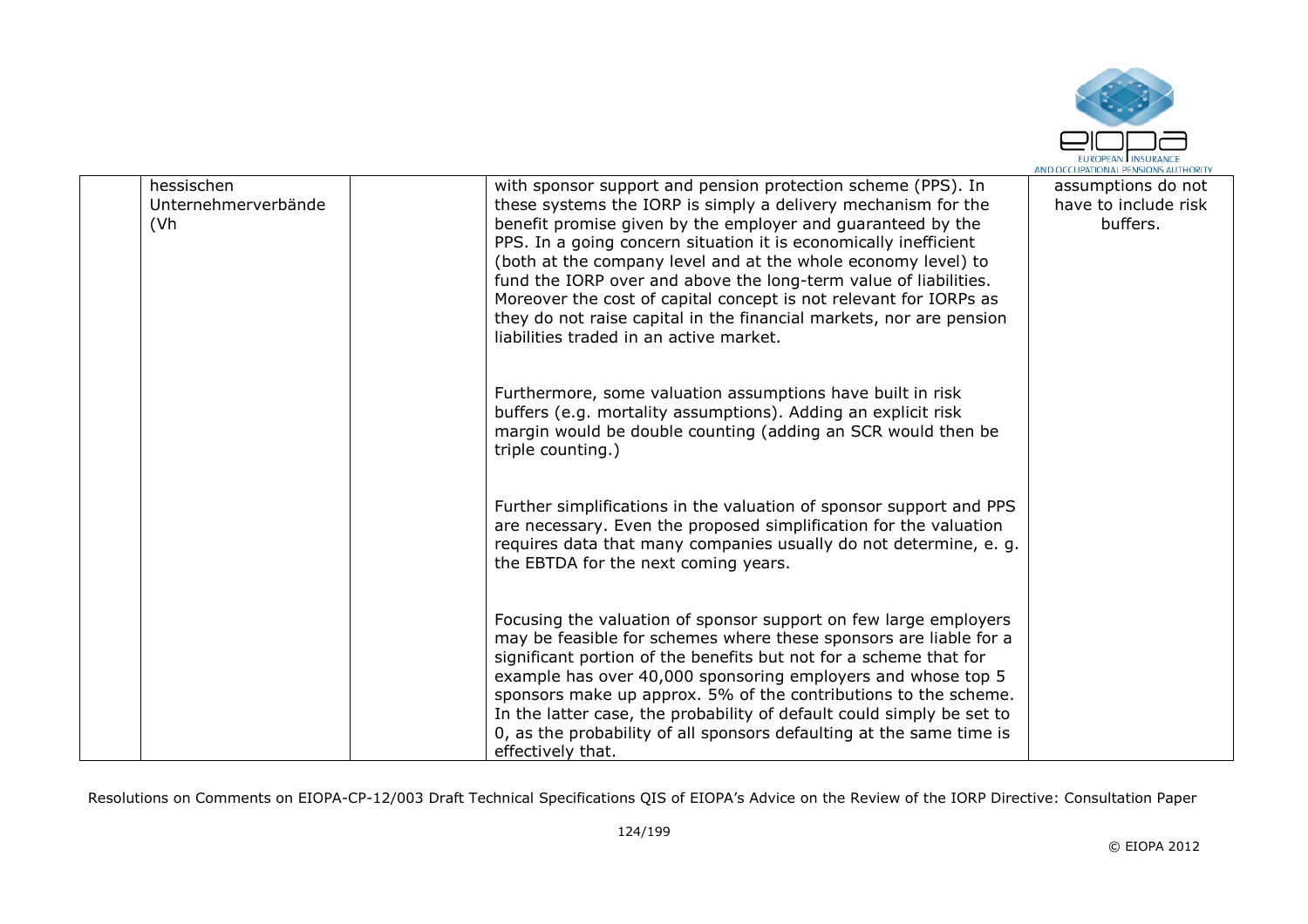

|      |                                              |     | It is not justifiable to use commercial ratings to estimate the<br>default risk of sponsors, nor is it reasonable to assign unrated<br>employers the highest probability of default for the following<br>reasons:<br>Some IORPs service many (unrated) small employers in a<br>particular industry. The lack of reliance on a single employer<br>arguably reduces exposure to default risk. |        |
|------|----------------------------------------------|-----|---------------------------------------------------------------------------------------------------------------------------------------------------------------------------------------------------------------------------------------------------------------------------------------------------------------------------------------------------------------------------------------------|--------|
|      |                                              |     | Many IORPs are sponsored by public entities which are not<br>rated and whose probability of default is very small.                                                                                                                                                                                                                                                                          |        |
|      |                                              |     | Some IORPs are sponsored by un-rated subsidiaries of<br>foreign (rated) multinationals. The rating of the parent, however,<br>is irrelevant as the parent is not liable for pensions in a local<br>jurisdiction.                                                                                                                                                                            |        |
|      |                                              |     | The vast majority of employers who sponsor occupational<br>pensions are not rated. These are especially to be found in the<br>SME segment. Therefore assigning unrated employers the highest<br>probability of default would discriminate against SMEs by making<br>their occupational retirement provision more costly.                                                                    |        |
| 109. | Zusatzversorgungskasse<br>des Baugewerbes AG | Q6. | No, ZVK-Bau does not consider the proposed simplifications for<br>the valuation of the holistic balance sheet adequate.                                                                                                                                                                                                                                                                     | Noted. |
|      |                                              |     | As mentioned before in the General Comments the pars-pro-toto-<br>concept of using the rating of the biggest three sponsors within a                                                                                                                                                                                                                                                        |        |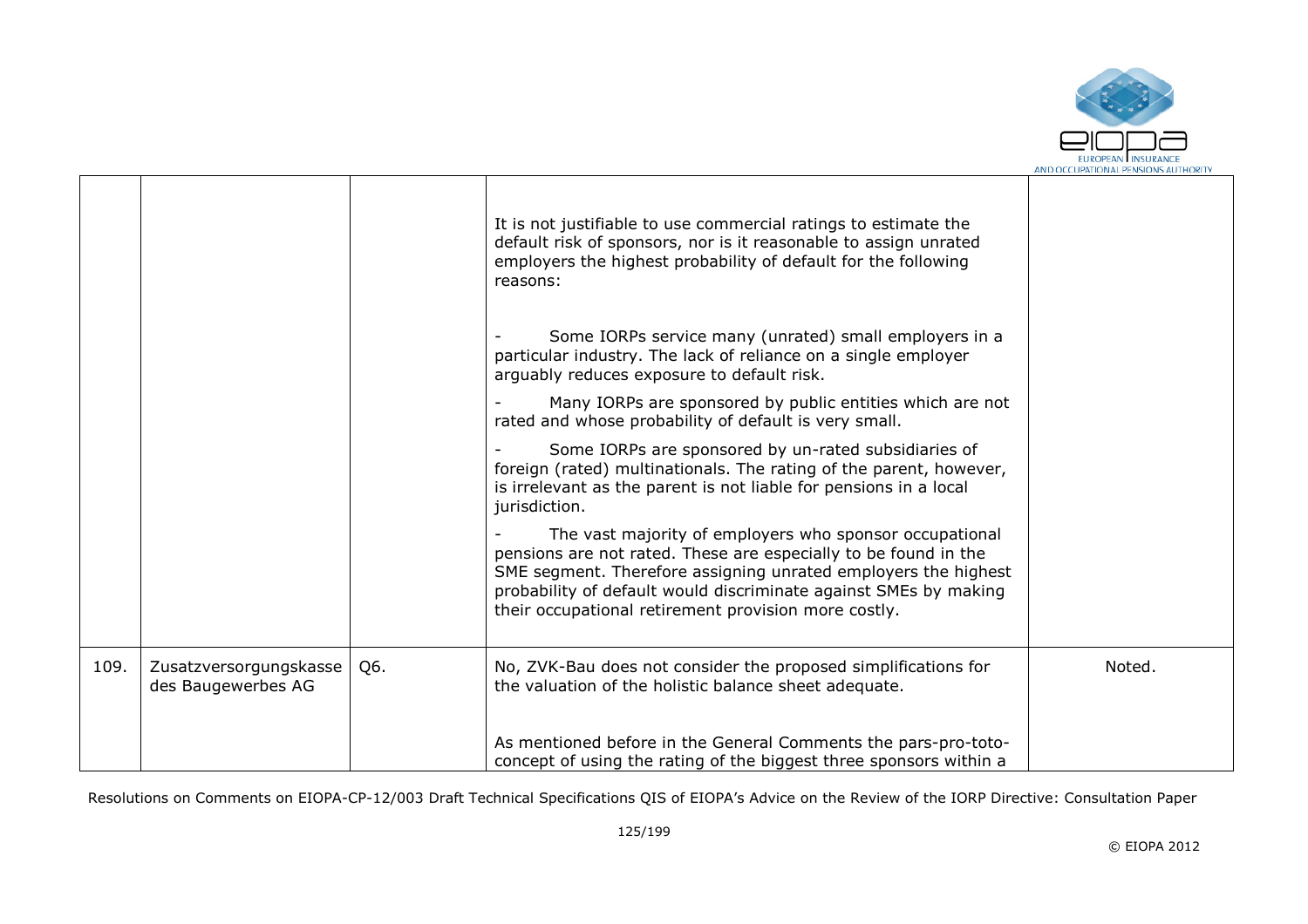

|      |             |     | multiemployer scheme for 40.000 enterprises as an estimate of<br>the value of sponsor support within the whole scheme would not<br>lead to any valuable insights. The value of the PPS may not be<br>assessed without looking in the design and the constitution of the<br>PPS neither. The PPS-like design of an IORP like ZVK-Bau itself<br>would get lost the way this QIS is going to handle PPS. We are<br>convinced that these "simplifications" are not useful because they<br>are derived from a wrong overall concept. Instead of offering<br>"simplifications" EIOPA should offer open space for IORPs to<br>describe their legal security framework and assess the level of<br>security as well as the economic impact of any changes within a<br>first of more than one QISes. |        |
|------|-------------|-----|--------------------------------------------------------------------------------------------------------------------------------------------------------------------------------------------------------------------------------------------------------------------------------------------------------------------------------------------------------------------------------------------------------------------------------------------------------------------------------------------------------------------------------------------------------------------------------------------------------------------------------------------------------------------------------------------------------------------------------------------------------------------------------------------|--------|
|      |             |     | Concerning the risk margin we find no necessity to introduce such<br>security mechanism within the regulatory model at all. The risk<br>margin is considered to level out the additional burden on the<br>capital's return expectations of shareholders if an IORP takes over<br>the liabilities of another IORP in times of distress. Since in<br>continental Europe there are no deep enough markets of that kind<br>and since not-for-profit IORPs have no shareholders with capital<br>return expectations calculating a risk margin delivers only a<br>unnecessary additional buffer to be financed by the sponsor.                                                                                                                                                                   |        |
| 110. | <b>OPSG</b> | Q7. | The OPSG believes that IORPs will be able to take into account the<br>trend in mortality rates, at least from a technical point of view.<br>The providers of mortality tables need to be reputable. In this<br>context, mortality rate-trends should be defined on a national<br>level, for example by national working groups, and not on a<br>harmonised European stage, so that structural disparities can be<br>dealt with appropriately.                                                                                                                                                                                                                                                                                                                                              | Noted. |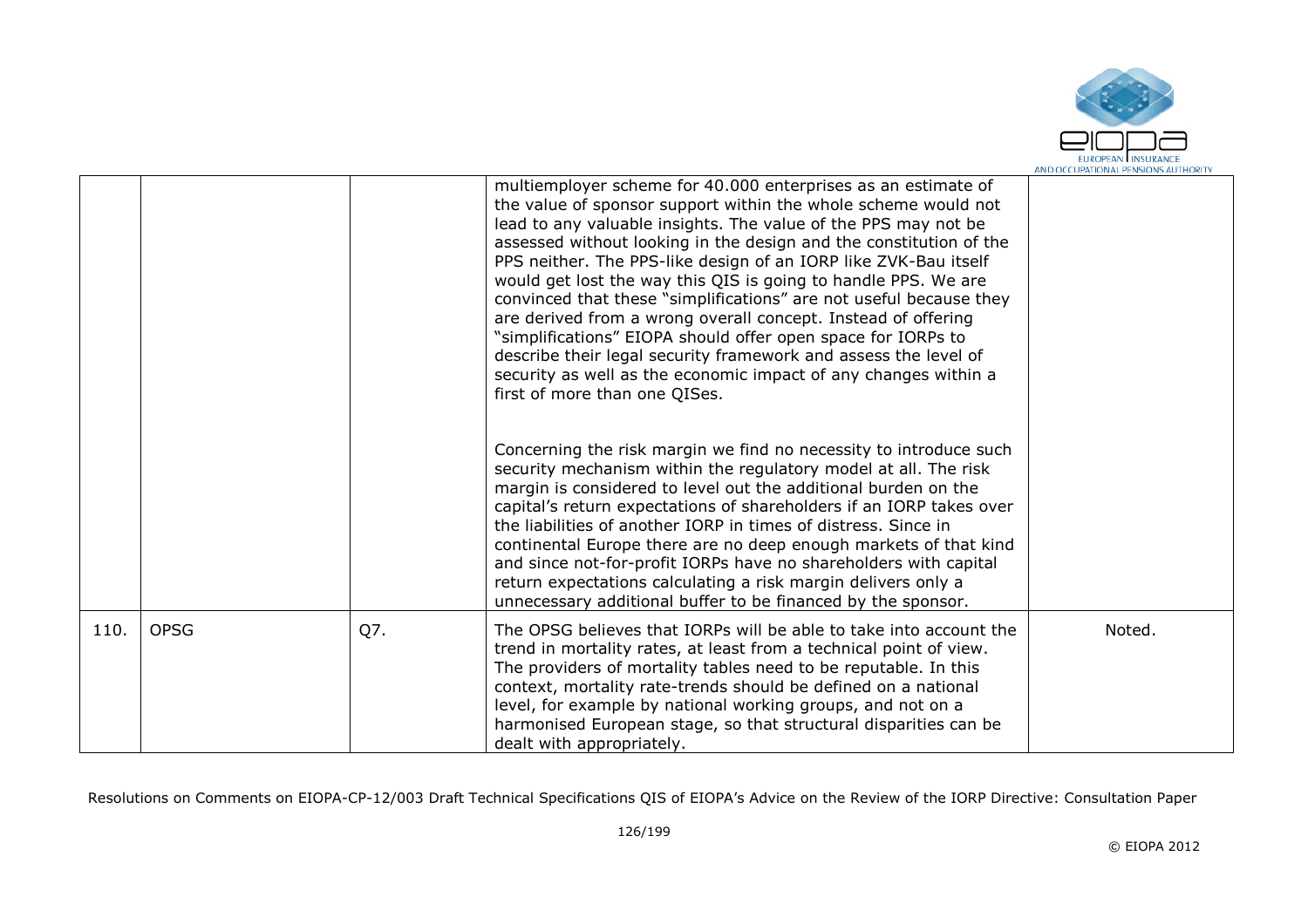

|      |                                                          |     | Currently, not all Member States use the 'foreseeable trend' in<br>their calculations. This highlights differences in the application of<br>pension regulation between Member States. Moreover, IORPs in<br>those Member States where at this time there is no obligation to<br>use future mortality rates in the calculation of technical provisions,<br>will be confronted with significant immediate increases in their<br>provisions. |        |
|------|----------------------------------------------------------|-----|-------------------------------------------------------------------------------------------------------------------------------------------------------------------------------------------------------------------------------------------------------------------------------------------------------------------------------------------------------------------------------------------------------------------------------------------|--------|
| 111. | aba<br>Arbeitsgemeinschaft für<br>betriebliche Altersver | Q7. | The best estimate of technical provisions should include a suitable<br>trend in mortality rates.                                                                                                                                                                                                                                                                                                                                          | Noted. |
|      |                                                          |     | Mortality is country and sometimes sector/scheme specific.<br>Therefore, mortality tables and assumptions for future mortality<br>trends should be defined at a national level or even sector/scheme<br>level.                                                                                                                                                                                                                            |        |
|      |                                                          |     | For those IORPs who currently use mortality tables without a<br>trend, a simple adjustment should be acceptable for the QIS.                                                                                                                                                                                                                                                                                                              |        |
| 112. | AEIP - The European<br>Association of Paritarian<br>Inst | Q7. | Yes, AEIP does believe that IORPs should be able to take into<br>account the future trend in mortality rates.                                                                                                                                                                                                                                                                                                                             | Noted. |
|      |                                                          |     | However, AEIP reminds that for the moment on the market not all<br>IORPs have access to this kind of information.                                                                                                                                                                                                                                                                                                                         |        |
|      |                                                          |     | AEIP would also invite EIOPA to assess what kind of impact the                                                                                                                                                                                                                                                                                                                                                                            |        |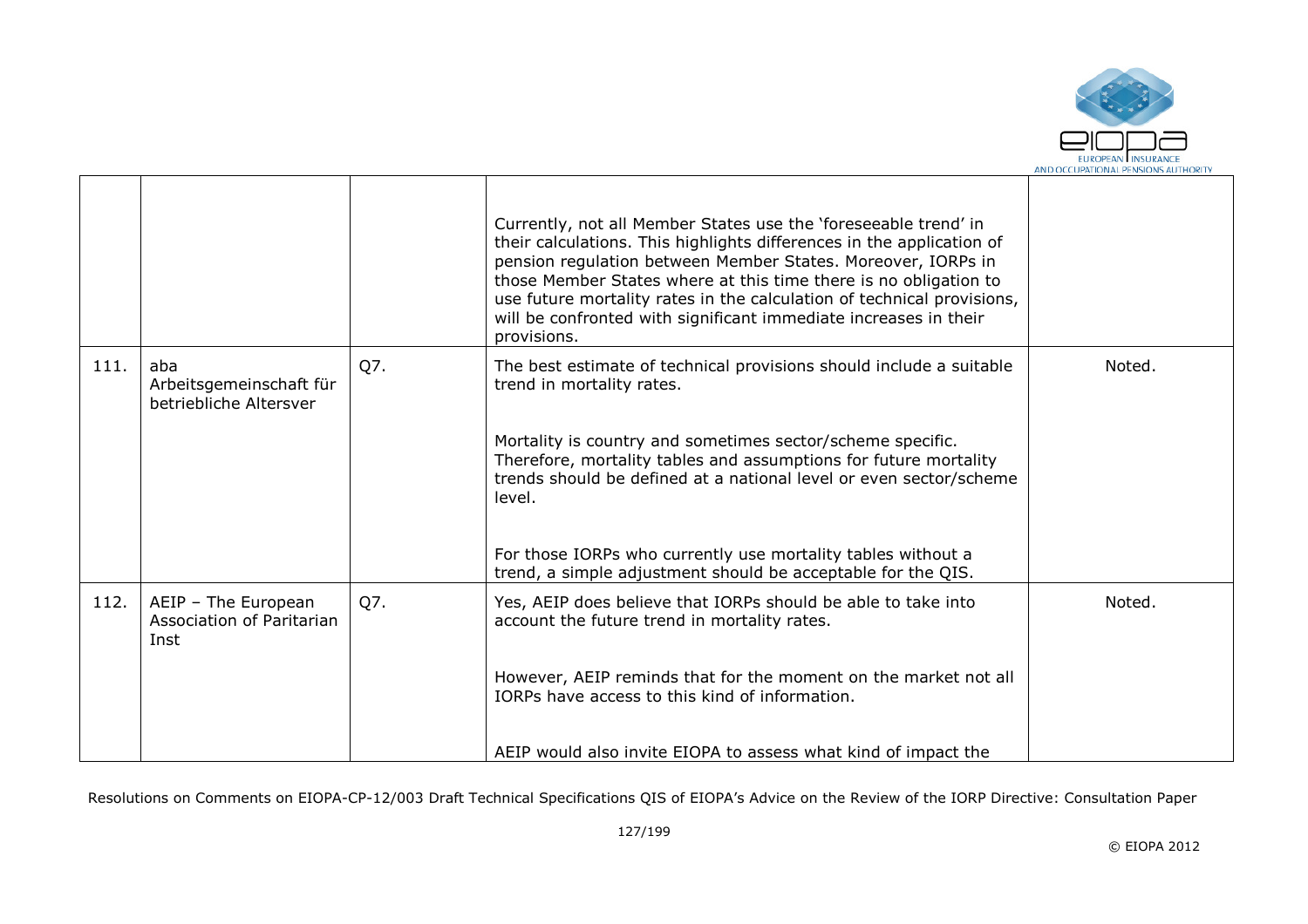

|      |                                                  |     | introduction of future trend in mortality rates might have on the<br>technical provisions of IORPs who currently do not use it.                                                                                                                                                                                                                                                                                                                                                                                                                                                                                                                                                                                                                                                                                                                             |                                                                                     |
|------|--------------------------------------------------|-----|-------------------------------------------------------------------------------------------------------------------------------------------------------------------------------------------------------------------------------------------------------------------------------------------------------------------------------------------------------------------------------------------------------------------------------------------------------------------------------------------------------------------------------------------------------------------------------------------------------------------------------------------------------------------------------------------------------------------------------------------------------------------------------------------------------------------------------------------------------------|-------------------------------------------------------------------------------------|
| 115. | Aon Hewitt                                       | Q7. | Yes. A requirement to use up to date information seems very<br>sensible, and indeed is a requirement under IFRS and US GAAP<br>accounting standards.                                                                                                                                                                                                                                                                                                                                                                                                                                                                                                                                                                                                                                                                                                        | Noted.                                                                              |
|      |                                                  |     | We note that different countries have very different mortality<br>expectations and current industry standard mortality tables and so<br>this will introduce some inconsistency.                                                                                                                                                                                                                                                                                                                                                                                                                                                                                                                                                                                                                                                                             |                                                                                     |
| 116. | Association of British<br>Insurers               | Q7. | It might be difficult and inappropriate to apply the same mortality<br>rate assumptions across all member states. Using national trends<br>and rates would be more relevant. It is also not clear what is<br>meant by "the most recent mortality tables" $-$ in the UK, as there<br>is a wide range of tables and these do not include a standard<br>allowance for future trends.                                                                                                                                                                                                                                                                                                                                                                                                                                                                           | Partially agreed. The<br>text on the mortality<br>tables to be used was<br>changed. |
| 117. | Association of<br><b>Consulting Actuaries UK</b> | Q7. | Yes, this is common practice in most countries.<br>We assume that EIOPA / the Commission does not intend to<br>prescribe the mortality table and future trend rate to be used in<br>each country - this would not make sense as the membership of<br>IORPs, and thus the mortality experienced by the membership,<br>can vary significantly within a country (as an example, the<br>difference in average life expectancy from one part of London to<br>another can be as much as seven years). IORPs should be given<br>flexibility to adopt the mortality assumption that is most<br>appropriate to their membership. This may not always involve<br>using the most recently published table if an earlier table<br>(potentially adjusted), or a scheme-specific experience-based<br>table for larger IORPs, is considered to reflect better the scheme's | Partially agreed. The<br>text on the mortality<br>tables to be used was<br>changed. |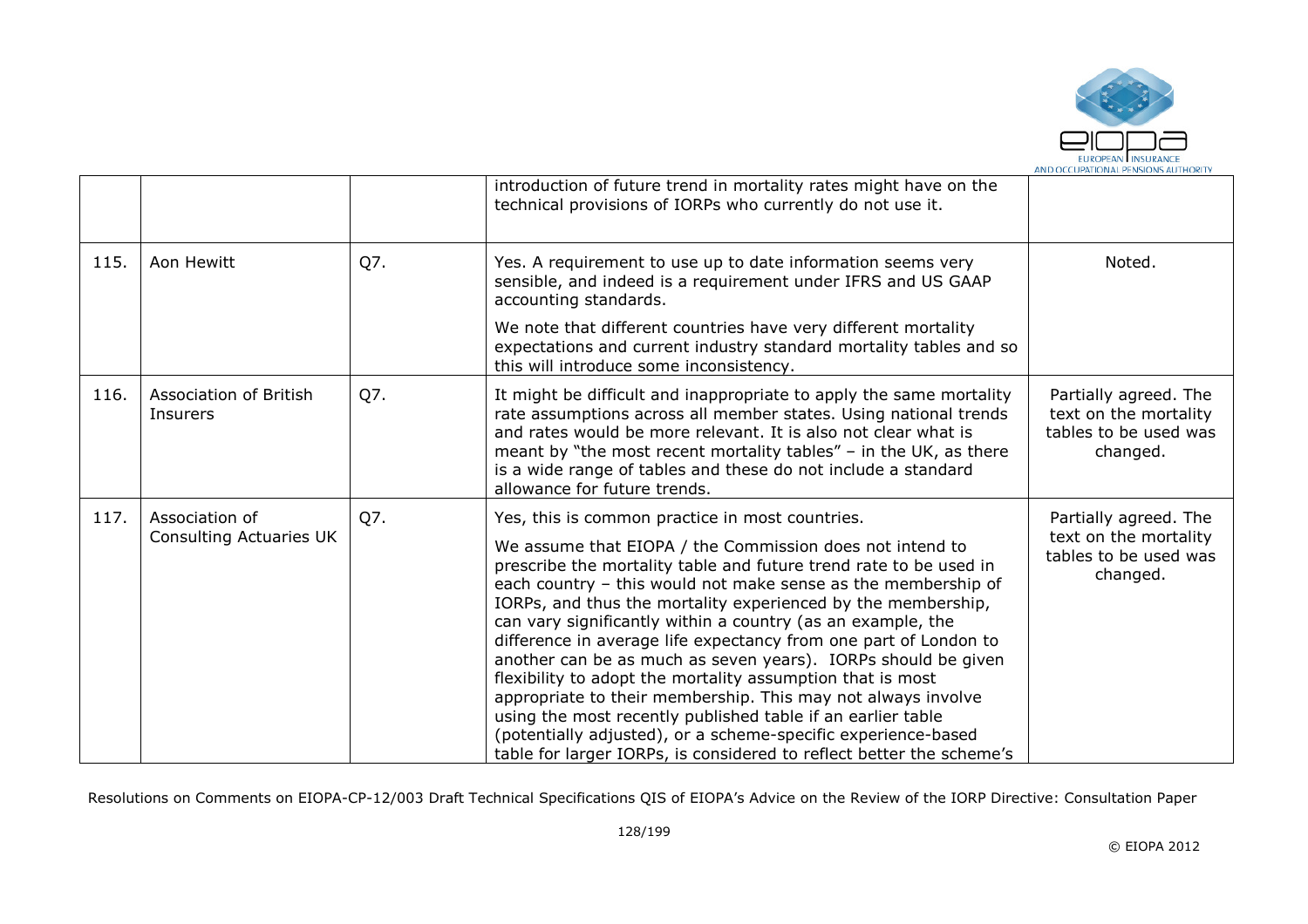

|      |                                          |     | (expected) experience. Professional expert judgement from will be<br>required in arriving at the appropriate assumption for each IORP.                                                                                                                                                                                                                                                                                                                                                                                                |                                                                                     |
|------|------------------------------------------|-----|---------------------------------------------------------------------------------------------------------------------------------------------------------------------------------------------------------------------------------------------------------------------------------------------------------------------------------------------------------------------------------------------------------------------------------------------------------------------------------------------------------------------------------------|-------------------------------------------------------------------------------------|
| 118. | Association of French<br>Insurers (FFSA) | Q7. | Since longevity risk is one of the main risks for IORPs, the use of<br>up-to-date and non-static mortality tables is of extreme relevance.<br>However, many stakeholders might, as of today, use regulatory<br>mortality tables of the Member State they belong to and market<br>practices might diverge for one another on the prudential level one<br>has to introduce on the valuation of the provision.                                                                                                                           | Noted.                                                                              |
|      |                                          |     | A prudential regime that would emphasize the use of the most<br>recent mortality table should not lead to a disadvantage of<br>competition for the IORP. As of today, the mortality choc is the<br>same for every one whatever the mortality table used, considering<br>it should the 'best estimate'.                                                                                                                                                                                                                                |                                                                                     |
|      |                                          |     | For cross border activity, having prudent mortality tables into<br>force in the host country is coherent with the mortality observed in<br>that country. It should be avoided, in the policyholder's best<br>interest, to allow for a pension provider from a country A to use<br>mortality tables in force in its home country to cover risks in<br>country B where longevity is much greater. Policyholders from<br>country A would then be penalized in their rents by technical<br>deficit borne by policyholders from country B. |                                                                                     |
| 119. | <b>Balfour Beatty plc</b>                | Q7. | The best estimate of technical provisions should be based on the<br>most recent mortality tables including the future trend in mortality<br>rates (Section 2.4). Do stakeholders believe that IORPs will be<br>able to take into account this trend in mortality rates? Can you<br>explain?                                                                                                                                                                                                                                           | Partially agreed. The<br>text on the mortality<br>tables to be used was<br>changed. |
|      |                                          |     | We consider the reference to the most recent tables to be                                                                                                                                                                                                                                                                                                                                                                                                                                                                             |                                                                                     |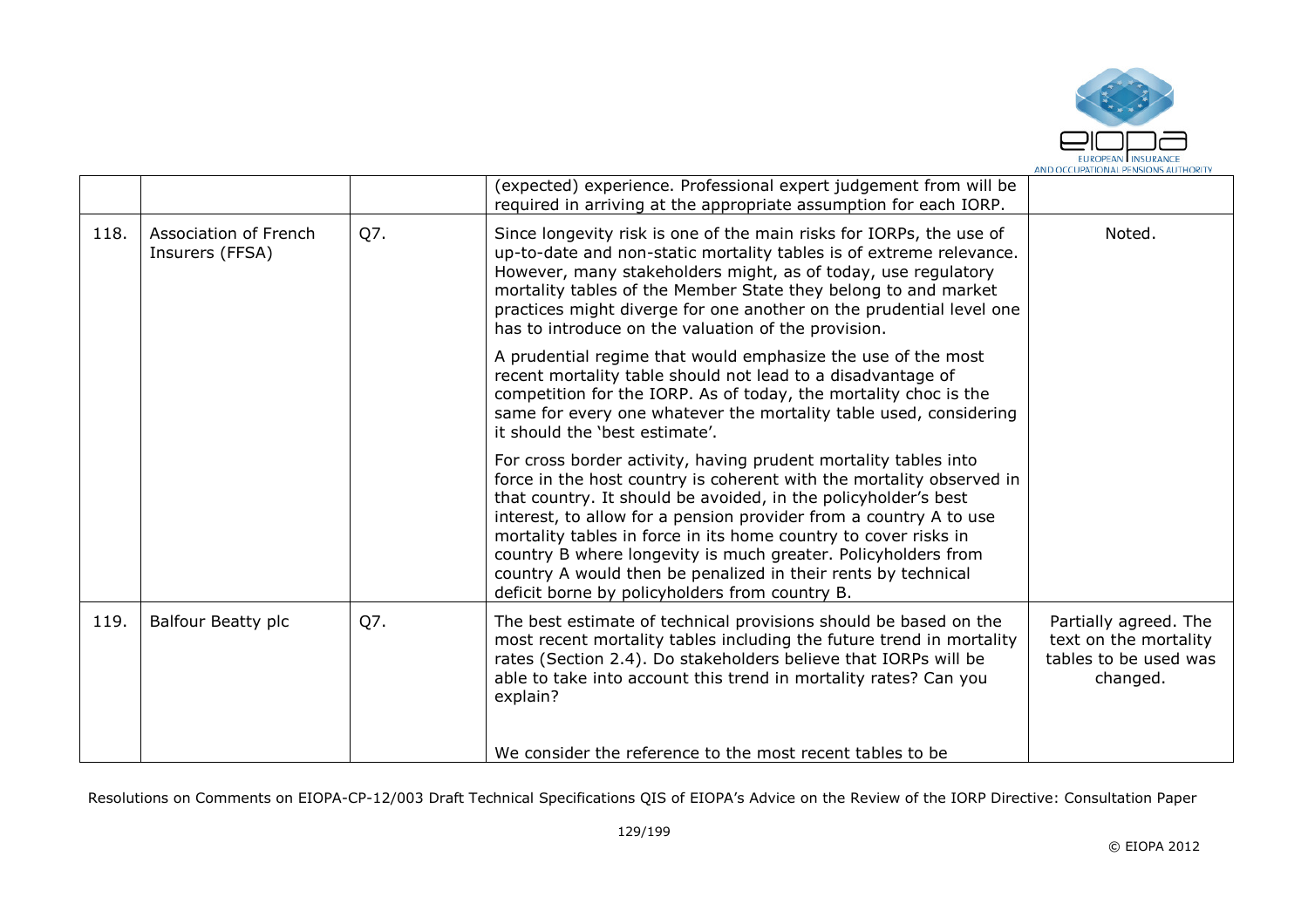

|      |                                  |     | ambiguous. If it is intended that "recent tables" refers to the most<br>recent calibration of the IORP to standard tables, we are happy to<br>support this principle. If, by contrast, it is intended to require<br>IORPs to calibrate their mortality only by reference to the most<br>recently published standard tables, we would consider this a<br>retrograde step. IORPs should be permitted to use the standard<br>tables that best fit their demographic profile even if that means<br>calibrating to older tables.             |                                                                                     |
|------|----------------------------------|-----|-----------------------------------------------------------------------------------------------------------------------------------------------------------------------------------------------------------------------------------------------------------------------------------------------------------------------------------------------------------------------------------------------------------------------------------------------------------------------------------------------------------------------------------------|-------------------------------------------------------------------------------------|
|      |                                  |     | We consider "future trend" to be an unsatisfactory term, and in<br>the context of HBS 4.2 note that no recently published mortality<br>tables in the UK include a future trend. However we would support<br>the principle of using mortality tables that included a "best"<br>estimate" projection of future mortality improvements.                                                                                                                                                                                                    |                                                                                     |
| 120. | Barnett Waddingham<br><b>LLP</b> | Q7. | EIOPA should bear in mind that the latest available tables and<br>improvement rates may not necessarily be appropriate and<br>proportionate given the nature of the IORP. Expert judgement will<br>be required here, particularly in estimating the future trend in<br>mortality rates: in the UK there is no single published set of<br>future improvements. This could lead to variations between<br>IORPs.<br>EIOPA should note that the frequency of publication and<br>sophistication of mortality tables may be different between | Partially agreed. The<br>text on the mortality<br>tables to be used was<br>changed. |
|      |                                  |     | countries, and that this may lead to inconsistencies in the reported<br>information.                                                                                                                                                                                                                                                                                                                                                                                                                                                    |                                                                                     |
| 121. | <b>BASF SE</b>                   | Q7. | The best estimate of technical provisions should be based on the<br>most recent mortality tables including the future trend in mortality<br>rates (Section 2.4). Do stakeholders believe that IORPs will be                                                                                                                                                                                                                                                                                                                             | Noted.                                                                              |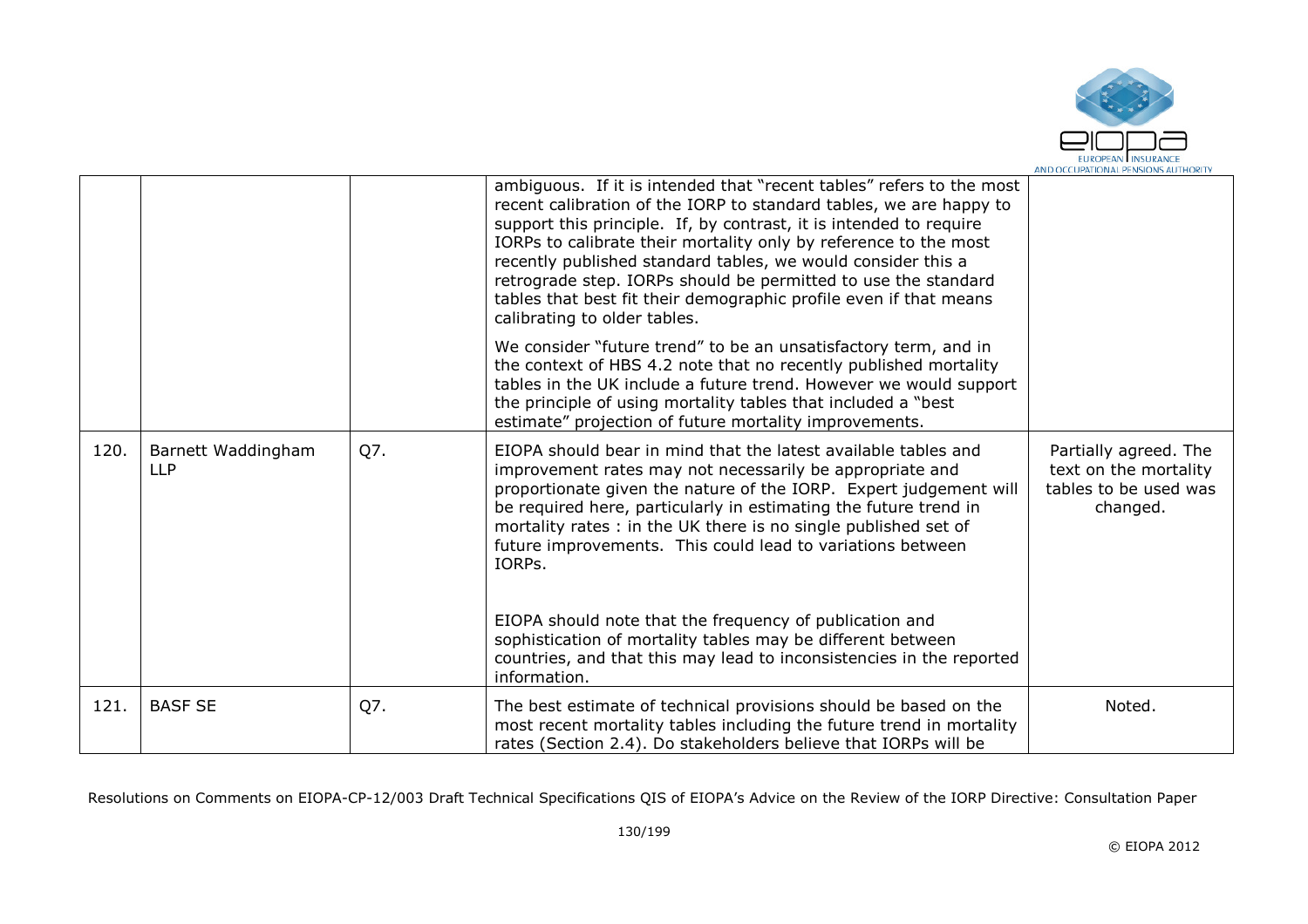

|      |                                                                 |     | able to take into account this trend in mortality rates? Can you<br>explain?<br>In Germany it is already common practice to calculate the<br>technical provisions of IORPs using mortality tables which include<br>mortality trends. However, besides our general critique on the<br>intention of the EU Commission to apply the Solvency II<br>framework to IORPs, we believe that suitable mortality trends<br>should be defined on a national level since they depend heavily on<br>the population covered by the IORP. |        |
|------|-----------------------------------------------------------------|-----|----------------------------------------------------------------------------------------------------------------------------------------------------------------------------------------------------------------------------------------------------------------------------------------------------------------------------------------------------------------------------------------------------------------------------------------------------------------------------------------------------------------------------|--------|
| 122. | Bayer AG                                                        | Q7. | Yes, IORPs will be able to take into account suitable mortality<br>trend regarding the individual and specific group of their<br>beneficiaries.                                                                                                                                                                                                                                                                                                                                                                            | Noted. |
| 123. | Bayerischer<br>Industrieverband Steine<br>und Erden e.V.        | Q7. | We believe that IORPs will be able to take into account this trend<br>in mortality rates. The providers of mortality tables need to be<br>reputable. Currently, not all Member States take into account<br>'future trends' in their calculations / mortality tables. Also,<br>mortality is heavily related to the national circumstances. So such<br>issues should be left up to national working groups: to assess and<br>propose how they can best be incorporated in the future in their<br>specific Member State.      | Noted. |
| 124. | <b>BDA Bundesvereinigung</b><br>der Deutschen<br>Arbeitgeberver | Q7. | We believe that IORPs will be able to take into account this trend<br>in mortality rates. The providers of mortality tables need to be<br>reputable. Currently, not all Member States take into account<br>'future trends' in their calculations / mortality tables. Also,<br>mortality is heavily related to the national circumstances. So such<br>issues should be left up to national working groups: to assess and<br>propose how they can best be incorporated in the future in their                                | Noted. |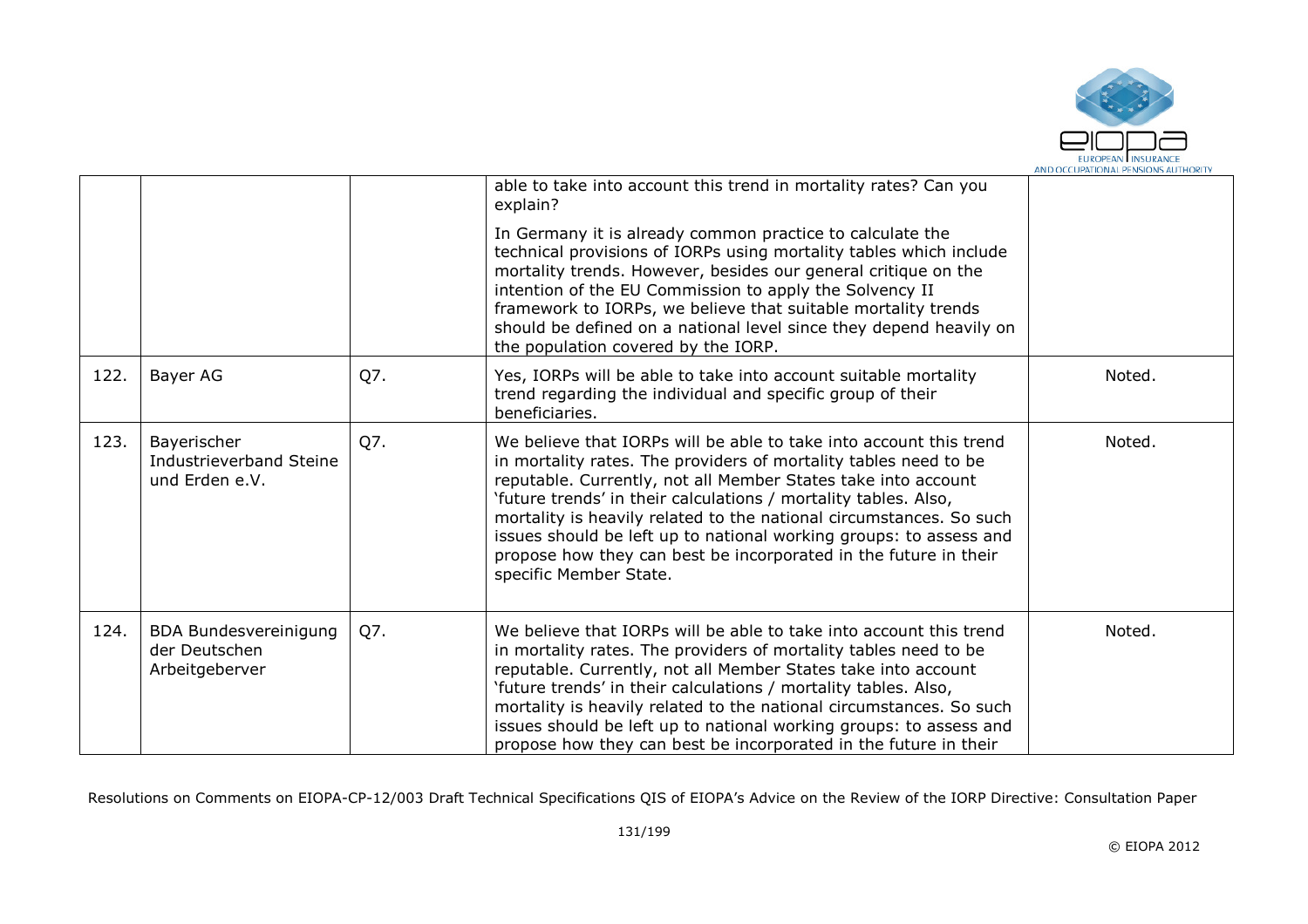

|      |                                                                 |     | specific Member State.                                                                                                                                                                                                                                                                                                                                                                                                                                                                                                |        |
|------|-----------------------------------------------------------------|-----|-----------------------------------------------------------------------------------------------------------------------------------------------------------------------------------------------------------------------------------------------------------------------------------------------------------------------------------------------------------------------------------------------------------------------------------------------------------------------------------------------------------------------|--------|
| 125. | BdS - Bundesverband<br>der Systemgastronomie<br>e.V.            | Q7. | We believe that IORPs will be able to take into account this trend<br>in mortality rates. The providers of mortality tables need to be<br>reputable. Currently, not all Member States take into account<br>'future trends' in their calculations / mortality tables. Also,<br>mortality is heavily related to the national circumstances. So such<br>issues should be left up to national working groups: to assess and<br>propose how they can best be incorporated in the future in their<br>specific Member State. | Noted. |
| 126. | Belgian Association of<br><b>Pension Institutions</b><br>(BVPI- | Q7. | No.<br>At this moment it is not totally clear if Belgian IORPs have always<br>access to the most recent mortality tables which include a future<br>trend in mortality.<br>If we look beyond theory and move to the real usefulness, pension<br>liabilities are very long term, we think that no one is able to make<br>reliable long term predictions regarding mortality rates.<br>This needs at least further investigation.                                                                                        | Noted. |
| 127. | Bosch Pensionsfonds AG                                          | Q7. | Yes, we believe that IORPs will be able to take into account future<br>trends in mortality rates. However, these trends should be defined<br>on a national level - for example by national working groups - to                                                                                                                                                                                                                                                                                                        | Noted. |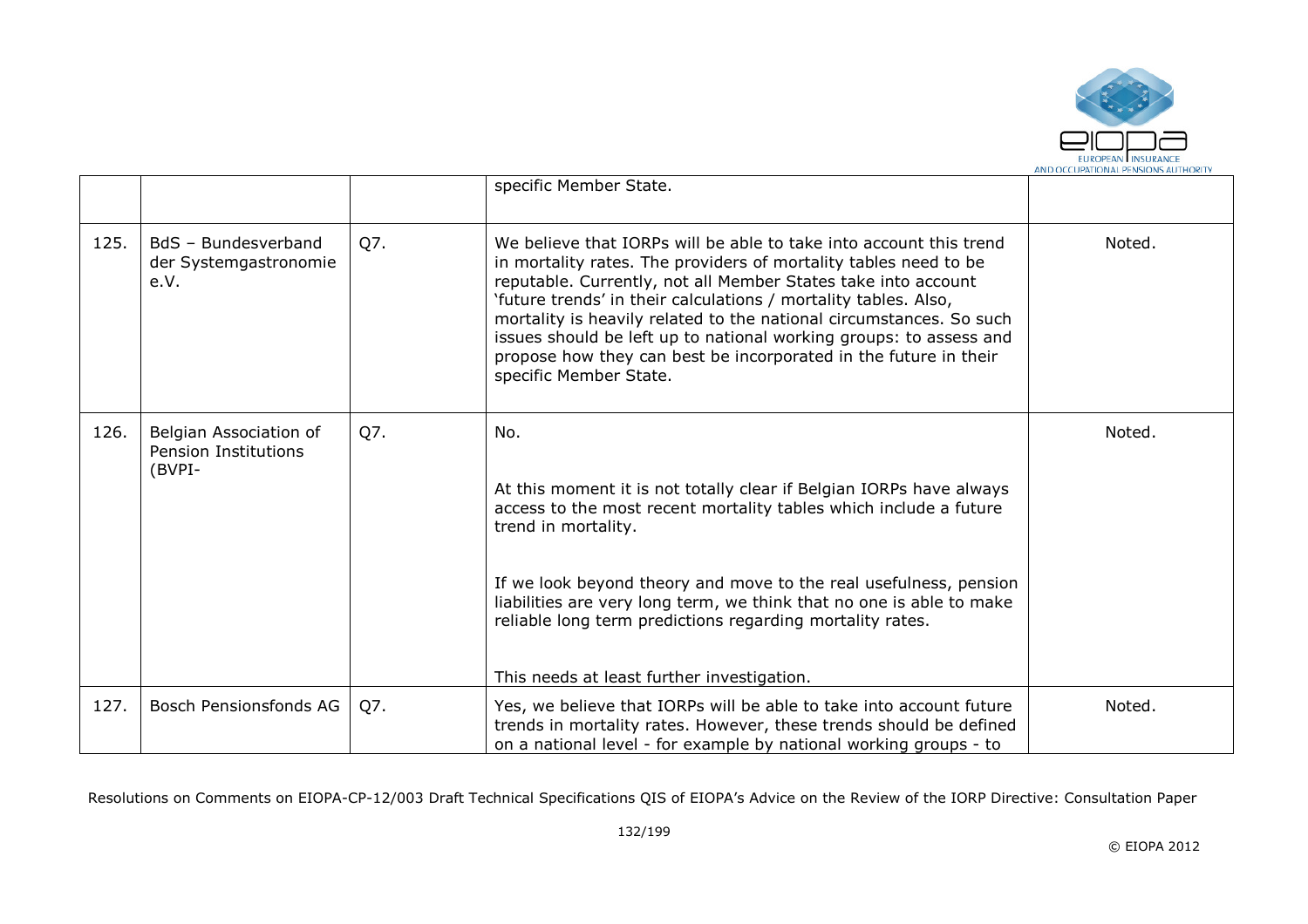

|      |              |     | make adequate allowance for demographic differences between<br>the Member States.                                                                                                                                                                                                                                                                                                                                                                       |        |
|------|--------------|-----|---------------------------------------------------------------------------------------------------------------------------------------------------------------------------------------------------------------------------------------------------------------------------------------------------------------------------------------------------------------------------------------------------------------------------------------------------------|--------|
| 128. | Bosch-Group  | Q7. | Yes, we believe that IORPs will be able to take into account future<br>trends in mortality rates. However, these trends should be defined<br>on a national level - for example by national working groups - to<br>make adequate allowance for demographic differences between<br>the Member States.                                                                                                                                                     | Noted. |
| 129. | BT Group plc | Q7. | The best estimate of technical provisions should be based on the<br>most recent mortality tables including the future trend in mortality<br>rates (Section 2.4). Do stakeholders believe that IORPs will be<br>able to take into account this trend in mortality rates? Can you<br>explain?                                                                                                                                                             | Noted. |
|      |              |     | In the UK, it is common practice to allow for expected future<br>improvements in mortality. The difficulty is that projecting future<br>life expectancy is inherently uncertain. Consequently, there are a<br>wide range of views on what a "best estimate" is.                                                                                                                                                                                         |        |
|      |              |     | If one of the aims of the HBS is to achieve comparability, this will<br>not be achieved due to subjective judgments on life expectancy<br>and also differences in national approaches to setting life<br>expectancy tables. Again, this will be a subjective judgment<br>purely by the IORP, rather than the current system within the UK<br>which allows for discussion and agreement between the employer<br>and the trustee on the appropriate rate. |        |
|      |              |     | Any approach on mortality needs to be flexible enough to allow for                                                                                                                                                                                                                                                                                                                                                                                      |        |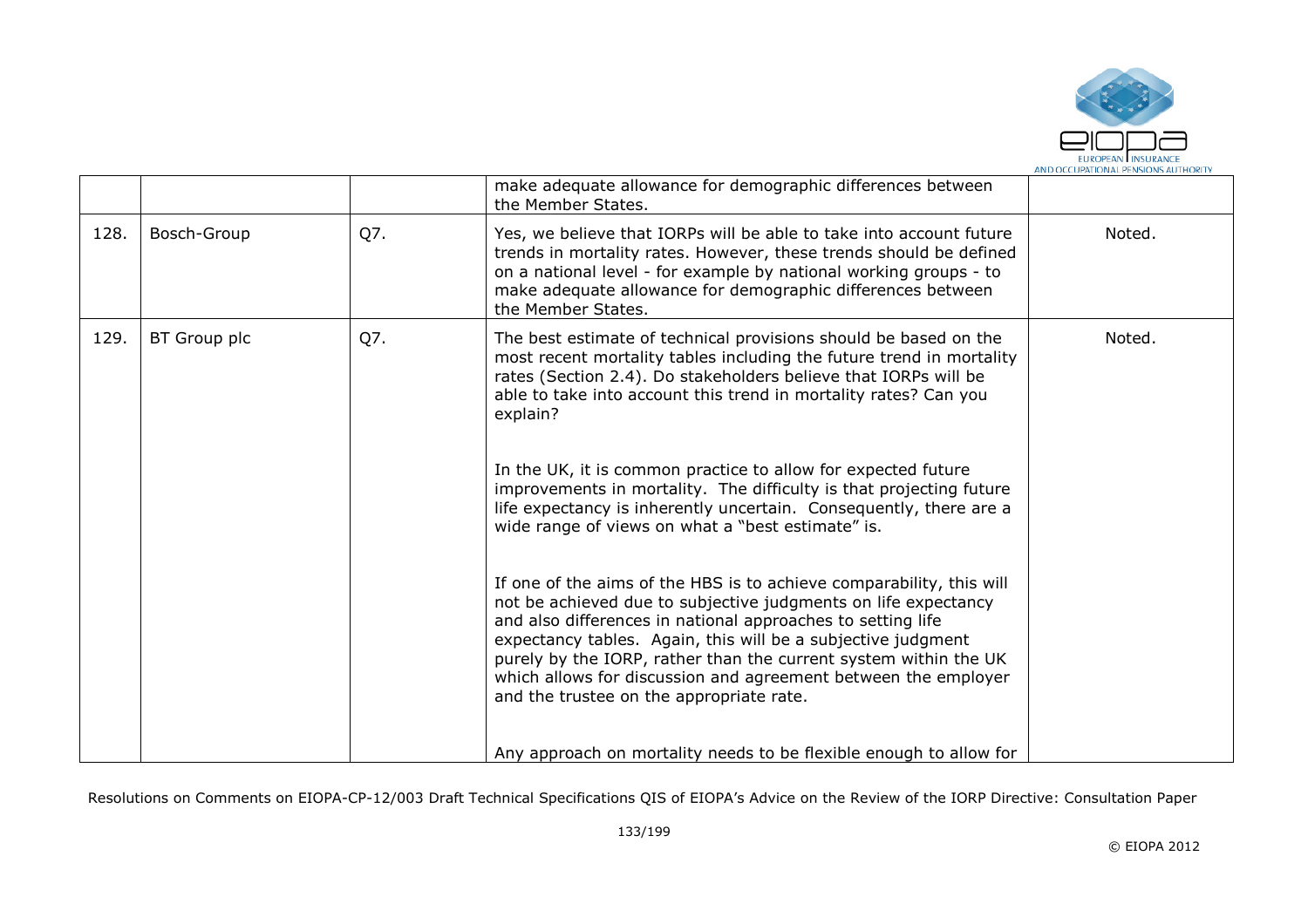

|      |                                                              |     | the use of scheme specific rates (where appropriate) rather than<br>the use of standard tables for all.                                                                                                                                                                                                                                                                                                                                                                                                                                                                                                                                                                                                                                                       |                                                                                     |
|------|--------------------------------------------------------------|-----|---------------------------------------------------------------------------------------------------------------------------------------------------------------------------------------------------------------------------------------------------------------------------------------------------------------------------------------------------------------------------------------------------------------------------------------------------------------------------------------------------------------------------------------------------------------------------------------------------------------------------------------------------------------------------------------------------------------------------------------------------------------|-------------------------------------------------------------------------------------|
| 130. | <b>BTPS Management Ltd</b>                                   | Q7. | In the UK we are generally able to access and take into account<br>the trends in mortality. However, it is not entirely clear what the<br>technical specifications are requesting. If it is intended that IORPs<br>calibrate their mortality only by reference to the most recently<br>published standard tables, we would consider this inappropriate as<br>IORPs should be permitted to use the mortality tables that best fit<br>the demographic profile of their beneficiaries even if that means<br>calibrating to non-standard tables or ones which have not been<br>updated as recently as the standard tables.<br>In principle, we support the use of mortality tables that reflect a<br>'best estimate' projection of future mortality improvements. | Partially agreed. The<br>text on the mortality<br>tables to be used was<br>changed. |
| 131. | Consiglio Nazionale<br>degli Attuari and Ordine<br>Nazio     | Q7. | About future trend in mortality rates:                                                                                                                                                                                                                                                                                                                                                                                                                                                                                                                                                                                                                                                                                                                        | Noted.                                                                              |
|      |                                                              |     | We think that IORPs will be able to take into account future trend<br>in mortality rates.                                                                                                                                                                                                                                                                                                                                                                                                                                                                                                                                                                                                                                                                     |                                                                                     |
|      |                                                              |     | However, we remind that for the moment on the market not all<br>IORPs have access to this kind of information.                                                                                                                                                                                                                                                                                                                                                                                                                                                                                                                                                                                                                                                |                                                                                     |
| 132. | <b>Deloitte Total Reward</b><br>and Benefits Limited<br>(UK) | Q7. | Mortality models and projections are not readily available across<br>all European jurisdictions. This aspect needs to be considered<br>further by EIOPA, together with differences in typical market<br>practice across jurisdictions.                                                                                                                                                                                                                                                                                                                                                                                                                                                                                                                        | Noted.                                                                              |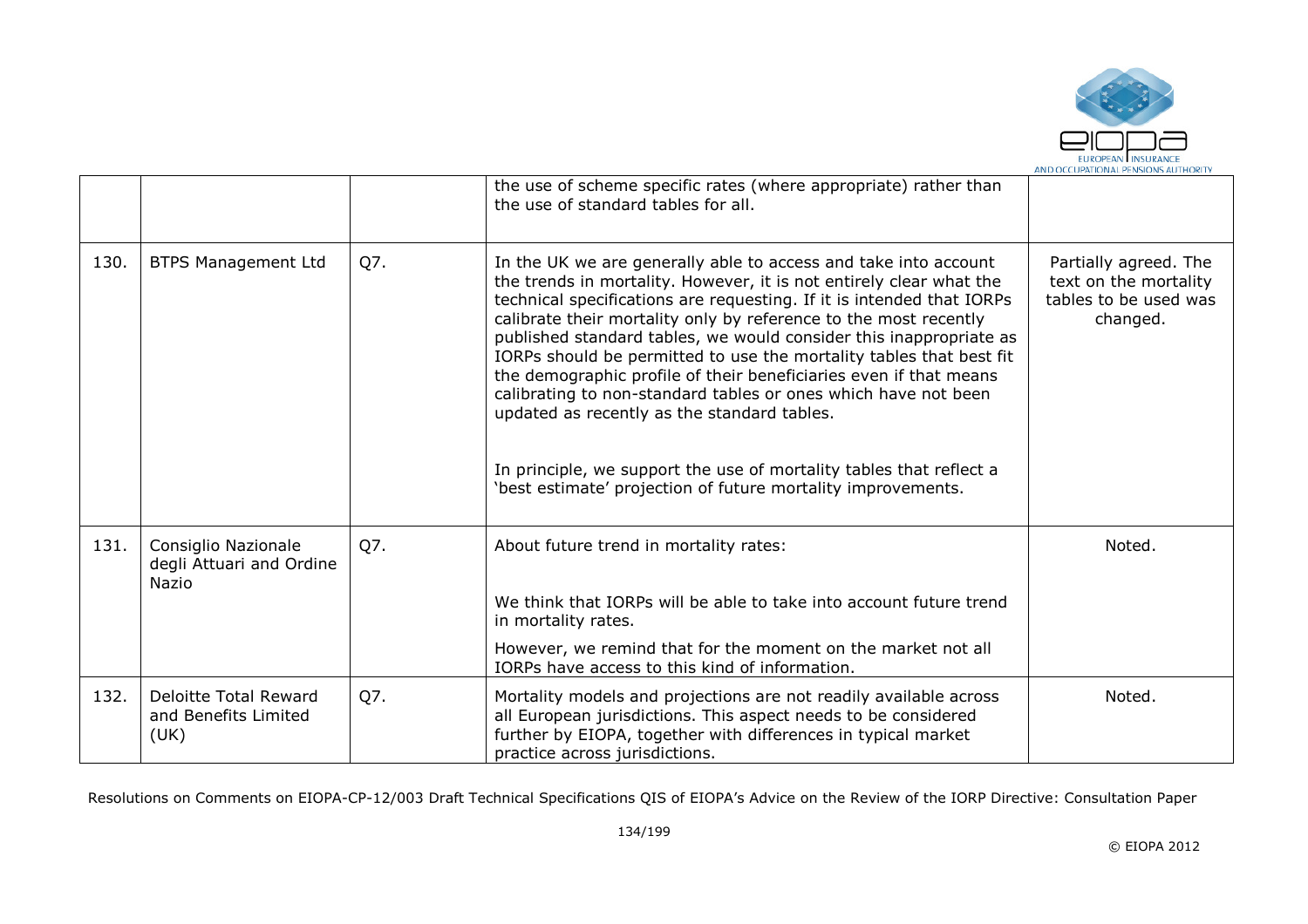

|      |                           |     | However, in the UK there are a number of standard projection<br>models available to project future trends in mortality rates. The<br>CMI (Continuous Mortality Investigation) projection model is the<br>most up to date available. An important input of the model that<br>will need to be considered is the long term trend rate to be applied<br>i.e. the rate at which improvements in mortality are assumed to<br>trend to. UK IORPs and sponsors are used to agreeing the long-<br>term trend rate for funding purposes and accounting purposes,<br>hence we expect that no change in current UK market practice<br>would be required in respect of this assumption.                                                                                                                                                           |        |
|------|---------------------------|-----|--------------------------------------------------------------------------------------------------------------------------------------------------------------------------------------------------------------------------------------------------------------------------------------------------------------------------------------------------------------------------------------------------------------------------------------------------------------------------------------------------------------------------------------------------------------------------------------------------------------------------------------------------------------------------------------------------------------------------------------------------------------------------------------------------------------------------------------|--------|
| 133. | Deutsche Post DHL         | Q7. | Yes, IORPs are able to take into account future trends in mortality<br>rates. In fact this is already common practice in many schemes /<br>countries. E.g. the "Heubeck RT 2005 G" are quite recent standard<br>tables for the German corporate pension market and being often<br>used for valuations for accounting puroses. These tables do<br>include already an annual improvement of future life expectancy.<br>In addition it is possible to make company specific adjustments to<br>the underlying base tables if deemed appropriate. Applied<br>mortality trends (or e.g. disability trends) should be defined on a<br>national level - for example by national working groups or by<br>applying country wide standard base tables - to make adequate<br>allowance for demographic differences between the Member<br>States. | Noted. |
| 134. | Dexia Asset<br>Management | Q7. | Q7. The best estimate of technical provisions should be based on<br>the most recent mortality tables including the future trend in<br>mortality rates (Section 2.4). Do stakeholders believe that IORPs<br>will be able to take into account this trend in mortality rates? Can<br>you explain?                                                                                                                                                                                                                                                                                                                                                                                                                                                                                                                                      | Noted. |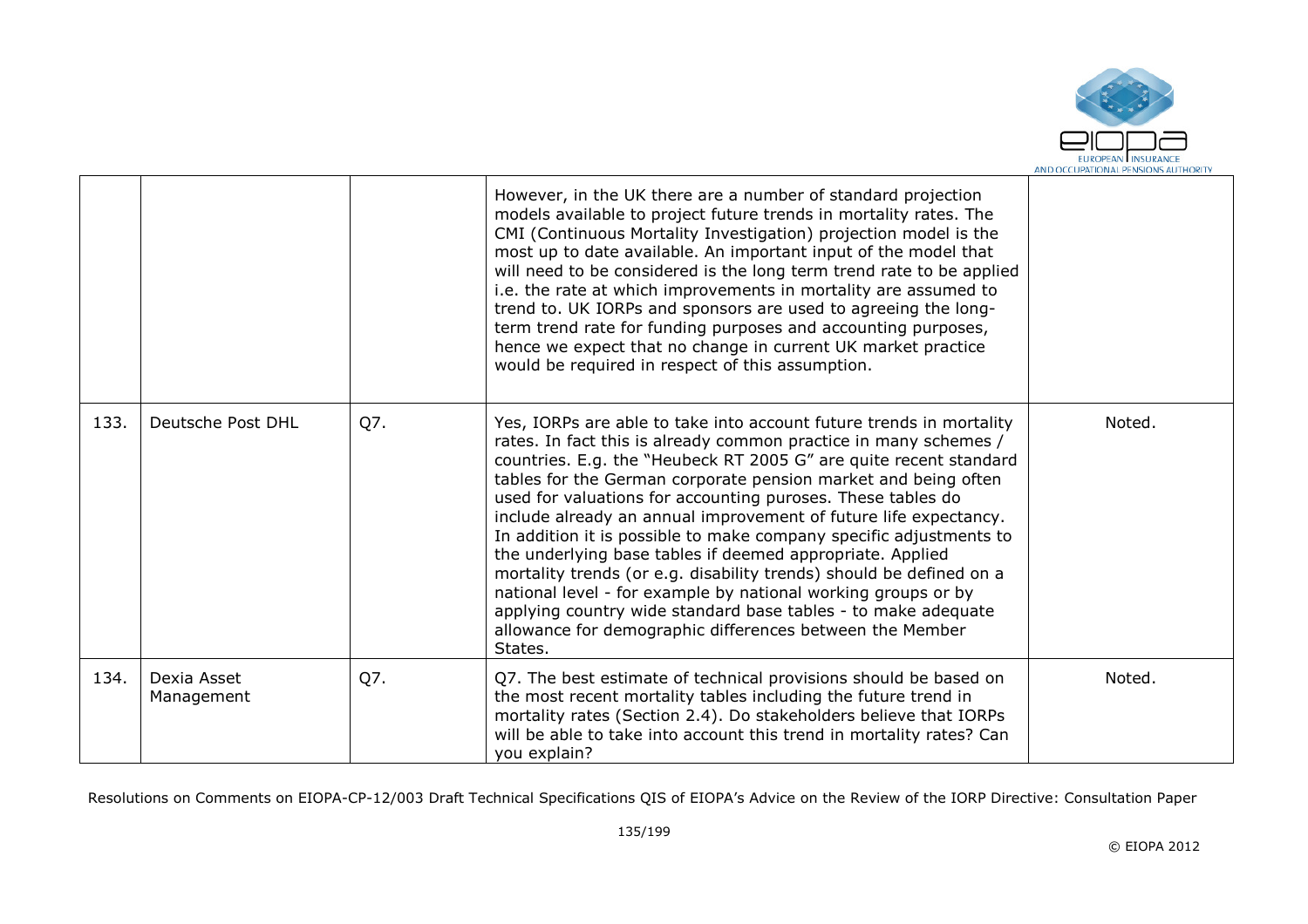

|      |                                                                 |     | We think that the reliability of the estimate of future cash flows<br>payable by the IORPs is of primary importance for a solvency<br>regime. However we think it will be difficult to enforce this<br>principle into valuation:<br>Mortality tables and data are not available to all IORPs and<br>mortality projection requires professional judgment<br>Mortality tables should be industry / income group / region<br>specific to be accurate, which is an additional data issue for IORPs.                     |        |
|------|-----------------------------------------------------------------|-----|---------------------------------------------------------------------------------------------------------------------------------------------------------------------------------------------------------------------------------------------------------------------------------------------------------------------------------------------------------------------------------------------------------------------------------------------------------------------------------------------------------------------|--------|
| 135. | <b>EEF</b>                                                      | Q7. | We believe IORPS should have reasonable flexibility to adopt<br>assumptions that fit the scheme (as is currently the case in the<br>UK).                                                                                                                                                                                                                                                                                                                                                                            | Noted. |
| 136. | European Federation for<br><b>Retirement Provision</b><br>(EFRP | Q7. | Q7. The best estimate of technical provisions should be based on<br>the most recent mortality tables including the future trend in<br>mortality rates (Section 2.4). Do stakeholders believe that IORPs<br>will be able to take into account this trend in mortality rates? Can<br>you explain?<br>The EFRP agrees that the most recent mortality tables available to<br>the individual IORPs should be used for the calculation of the best<br>estimate. The providers of mortality tables must also be reputable. | Noted. |
|      |                                                                 |     | The trends on mortality tables should take into account the                                                                                                                                                                                                                                                                                                                                                                                                                                                         |        |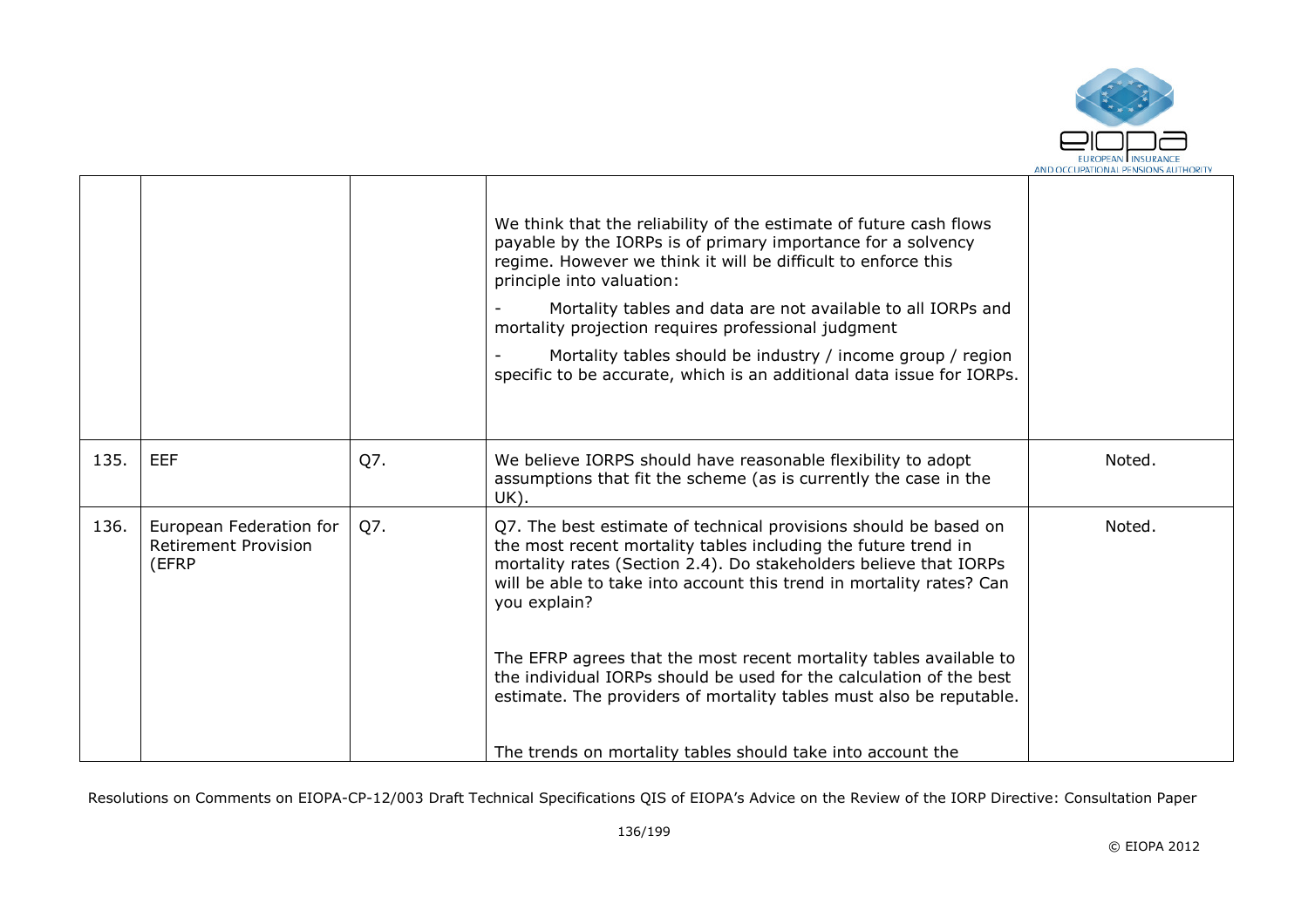

|      |                                                        |     | different life expectations for the populations of each Member<br>State. The mortality tables defined as standard to each Member<br>State should be accepted.                                                                                                                                                                                                                                                                                                                                                                                                                                                                                                                                                                                                                                                                                          |                                                                                     |
|------|--------------------------------------------------------|-----|--------------------------------------------------------------------------------------------------------------------------------------------------------------------------------------------------------------------------------------------------------------------------------------------------------------------------------------------------------------------------------------------------------------------------------------------------------------------------------------------------------------------------------------------------------------------------------------------------------------------------------------------------------------------------------------------------------------------------------------------------------------------------------------------------------------------------------------------------------|-------------------------------------------------------------------------------------|
|      |                                                        |     | It should be noted that in some Members States the introduction<br>of these type of mortality tables will have a significant impact,<br>because they are not commonly in use.                                                                                                                                                                                                                                                                                                                                                                                                                                                                                                                                                                                                                                                                          |                                                                                     |
| 137. | Federation of the Dutch<br>Pension Funds               | Q7. | In the Netherlands IORPs are able to take into account the trend<br>with regard to mortality as this is already common practice.                                                                                                                                                                                                                                                                                                                                                                                                                                                                                                                                                                                                                                                                                                                       | Noted.                                                                              |
| 138. | <b>Financial Reporting</b><br>Council - staff response | Q7. | Mortality is likely to be IORP specific. Therefore, market rates<br>based on the latest tables will not necessarily be suitable to<br>calculate the best estimate of technical provisions. Smaller<br>schemes might have insufficient data to determine an IORP<br>specific mortality table. It might therefore be appropriate to<br>consider the shape of mortality rates from a recent relevant<br>mortality table.<br>We agree that it is particularly important to take account of the<br>future trend (although we do not like the term future trend and<br>prefer best estimate projection) in mortality when estimating the<br>best estimate value of technical provisions for IORPs as longevity<br>is one of the major risks to which they are exposed. While there is<br>uncertainty in deciding on the future trend in mortality, there are | Partially agreed. The<br>text on the mortality<br>tables to be used was<br>changed. |
|      |                                                        |     | a number of established methods to estimate the future trend.                                                                                                                                                                                                                                                                                                                                                                                                                                                                                                                                                                                                                                                                                                                                                                                          |                                                                                     |
| 139. | <b>German Confederation</b><br>of Skilled Crafts       | Q7. | We believe that IORPs will be able to take into account this trend<br>in mortality rates. The providers of mortality tables need to be                                                                                                                                                                                                                                                                                                                                                                                                                                                                                                                                                                                                                                                                                                                 | Noted.                                                                              |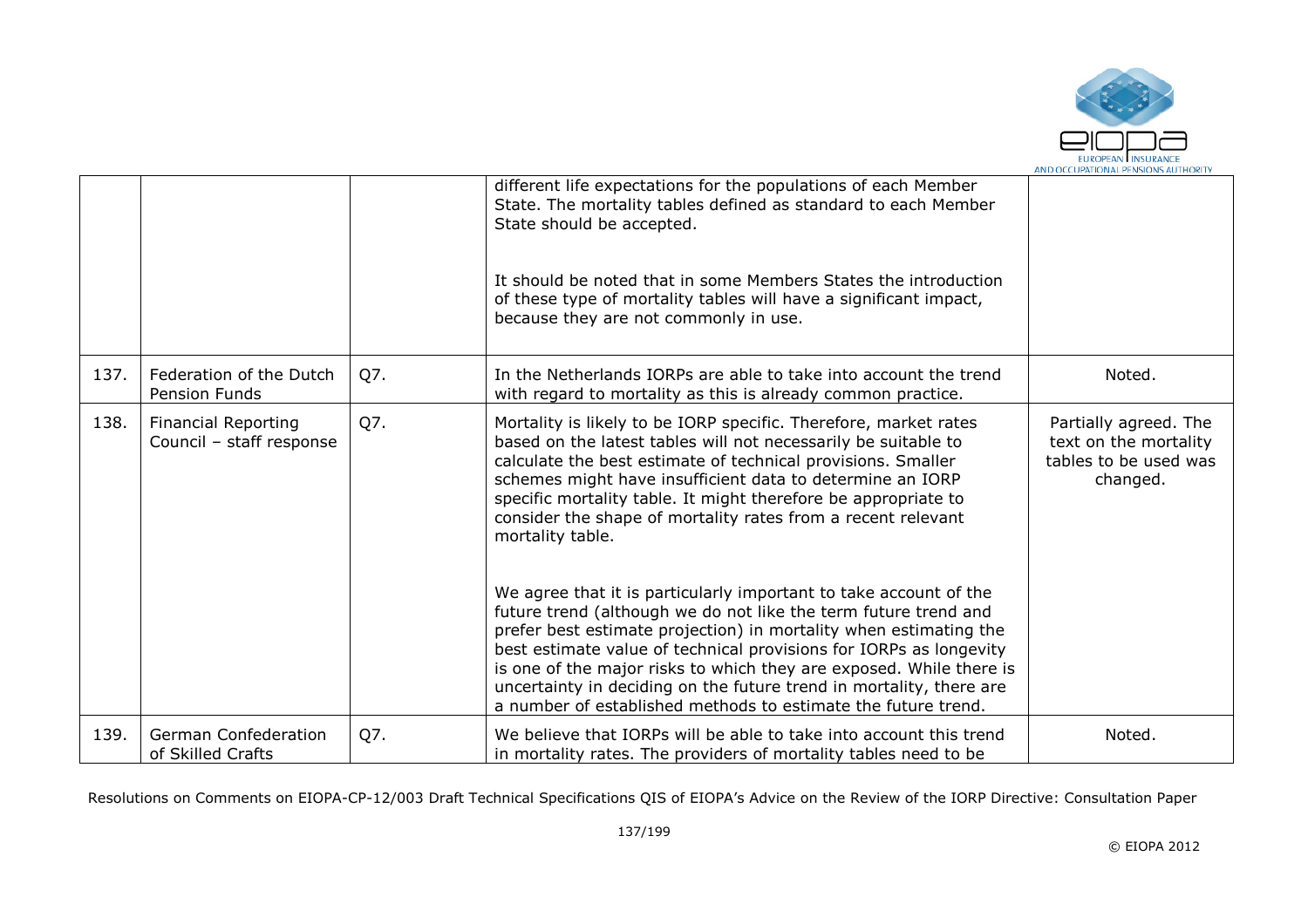

|      |                                                 |     | reputable. Currently, not all Member States take into account<br>'future trends' in their calculations / mortality tables. Also,<br>mortality is heavily related to the national circumstances. So such<br>issues should be left up to national working groups: to assess and<br>propose how they can best be incorporated in the future in their<br>specific Member State.                                                                                                                                                                                                                                                                                                                                                                                                                                                                         |        |
|------|-------------------------------------------------|-----|-----------------------------------------------------------------------------------------------------------------------------------------------------------------------------------------------------------------------------------------------------------------------------------------------------------------------------------------------------------------------------------------------------------------------------------------------------------------------------------------------------------------------------------------------------------------------------------------------------------------------------------------------------------------------------------------------------------------------------------------------------------------------------------------------------------------------------------------------------|--------|
| 140. | German Institute of<br><b>Pension Actuaries</b> | Q7. | Including future trends in mortality rates in any suitable manner is<br>certainly appropriate by taking into account what is practically<br>realizable by the IORPs.                                                                                                                                                                                                                                                                                                                                                                                                                                                                                                                                                                                                                                                                                | Noted. |
|      |                                                 |     | Mortality rate-trends should be defined at a national level, for<br>example by national working groups, and not at a harmonized<br>European level, so that structural disparities can be dealt with<br>appropriately. So, the different expected demographic<br>developments in the single member states, which will in some<br>cases be very different within the European Union, could be<br>adequately taken into account on the definition of these trends.<br>Given the individual structure of the population of members and<br>beneficiaries of IORPs, adequate / realistic future trends in<br>mortality rates will also strongly differ between different IORPs in<br>the same member state.<br>As a simplification, future trends in mortality rates from actuarial<br>accepted national / sector-based mortality tables could be applied |        |
|      |                                                 |     | instead of an individual IORP-based future trend in mortality rates.                                                                                                                                                                                                                                                                                                                                                                                                                                                                                                                                                                                                                                                                                                                                                                                |        |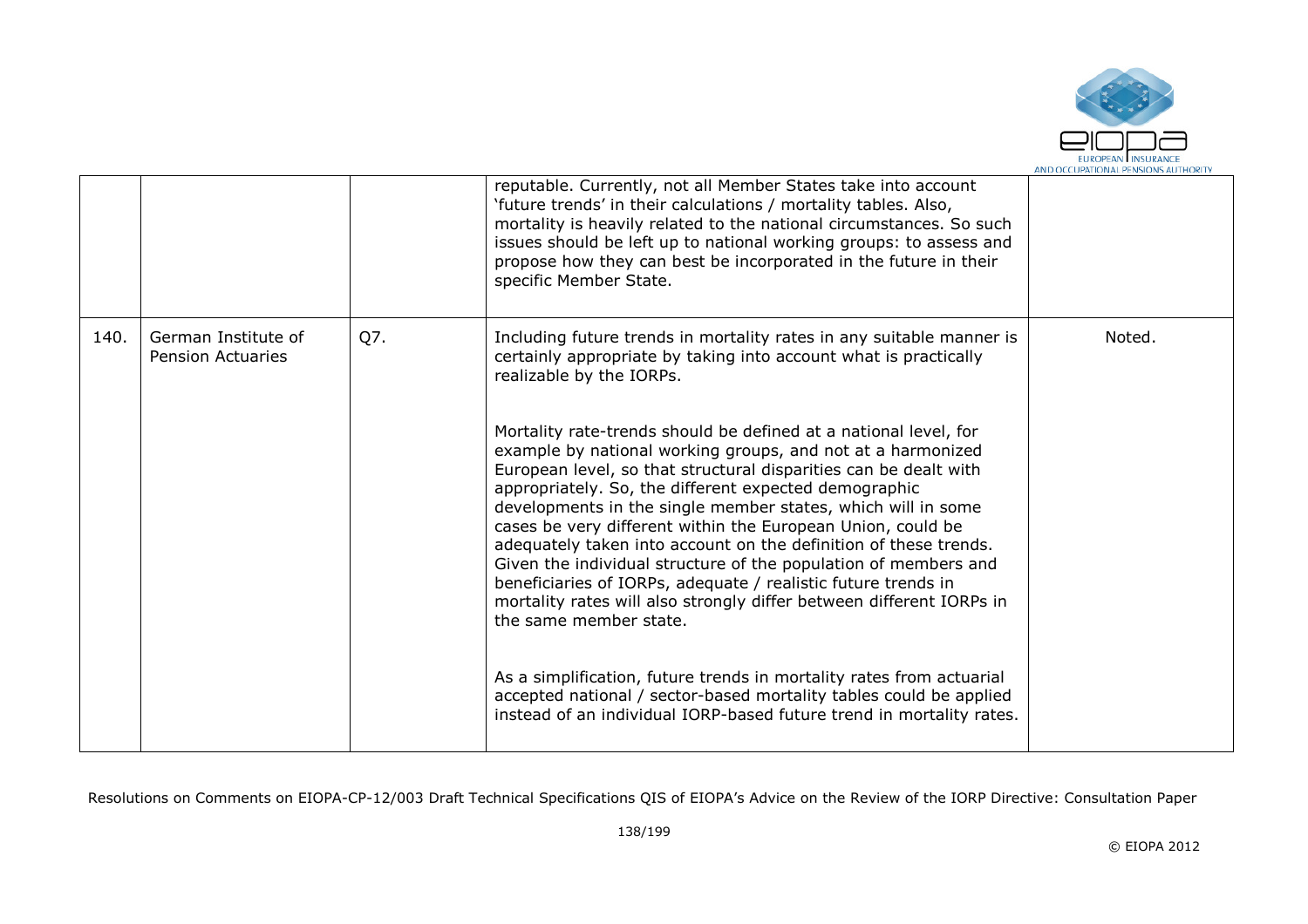

|      |                                                           |     | Taking into account future mortality trends while<br>accounting/calculating the liabilities of an IORP could at first be<br>very difficult for IORPs that have never carried out such<br>calculations before. For that reason, simplified assumptions are<br>more appropriate for IORPs than complex calculations.                                                                                                                                                                                                    |                                                |
|------|-----------------------------------------------------------|-----|-----------------------------------------------------------------------------------------------------------------------------------------------------------------------------------------------------------------------------------------------------------------------------------------------------------------------------------------------------------------------------------------------------------------------------------------------------------------------------------------------------------------------|------------------------------------------------|
| 141. | <b>GESAMTMETALL -</b><br>Federation of German<br>employer | Q7. | We believe that IORPs will be able to take into account this trend<br>in mortality rates. The providers of mortality tables need to be<br>reputable. Currently, not all Member States take into account<br>'future trends' in their calculations / mortality tables. Also,<br>mortality is heavily related to the national circumstances. So such<br>issues should be left up to national working groups: to assess and<br>propose how they can best be incorporated in the future in their<br>specific Member State. | Noted.                                         |
| 142. | Groupe Consultatif<br>Actuariel Européen                  | Q7. | The best estimate of technical provisions should be based on the<br>most recent                                                                                                                                                                                                                                                                                                                                                                                                                                       | Partially agreed. The<br>text on the mortality |
|      |                                                           |     | mortality tables including the future trend in mortality rates<br>(Section 2.4). Do                                                                                                                                                                                                                                                                                                                                                                                                                                   | tables to be used was<br>changed.              |
|      |                                                           |     | stakeholders believe that IORPs will be able to take into account<br>this trend in                                                                                                                                                                                                                                                                                                                                                                                                                                    |                                                |
|      |                                                           |     | mortality rates? Can you explain?                                                                                                                                                                                                                                                                                                                                                                                                                                                                                     |                                                |
|      |                                                           |     | We think that the best estimate should be based on the most<br>appropriate mortality tables (this might be a different set of tables<br>from simply those published most recently - for example, an<br>individual IORP might have compiled its own table based on an<br>historic table but updated in the light of experience specific to that                                                                                                                                                                        |                                                |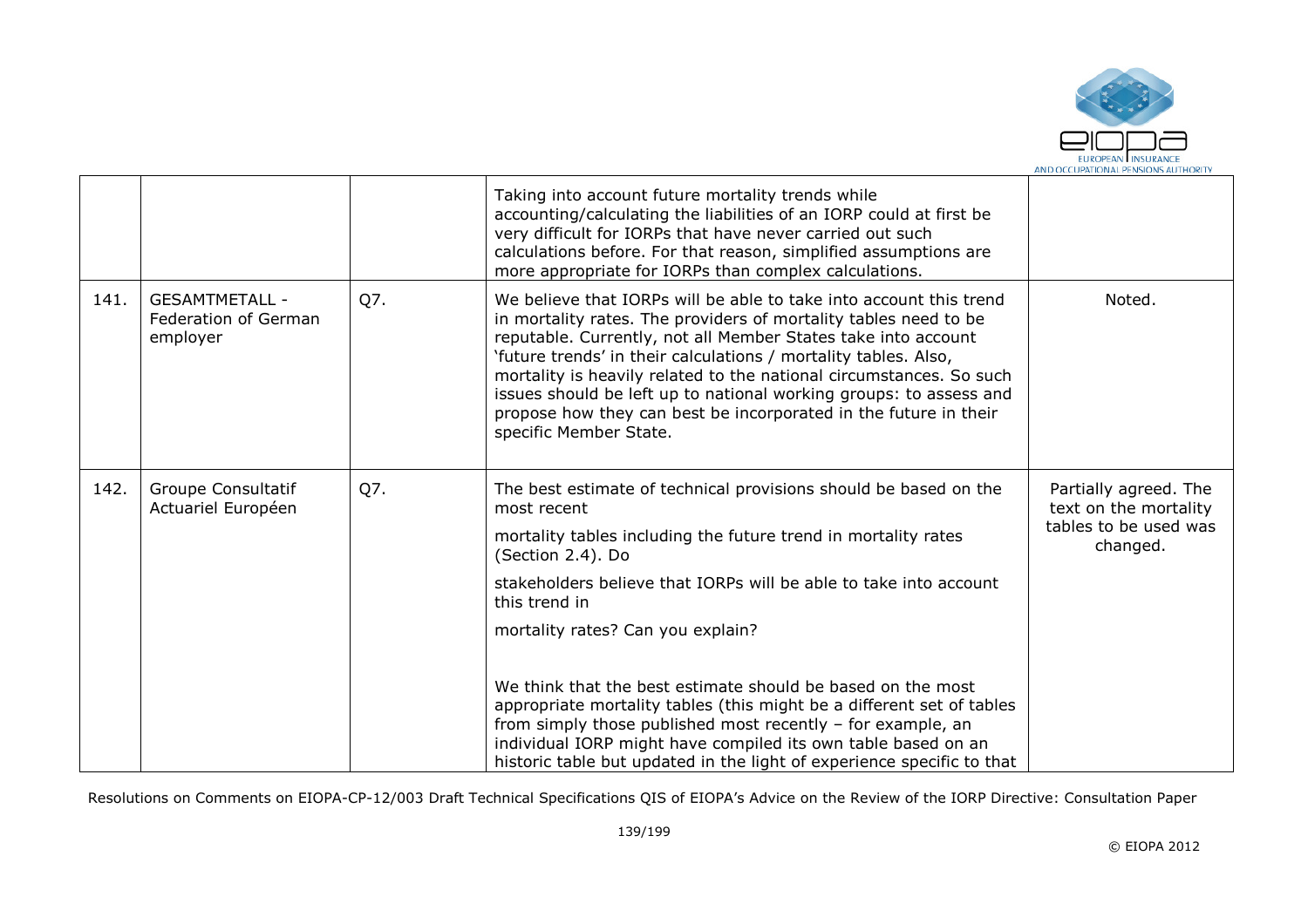

|      |                                              |     | IORP). If necessary, there could be guidance that tables used<br>would be expected to have been published no more than, say 5,<br>years before those published most recently. Allowance for future<br>improvements should be applied in addition and the most<br>appropriate allowance for these may very well be informed by<br>sources other than the base mortality table selected or the most<br>recent published table. |        |
|------|----------------------------------------------|-----|------------------------------------------------------------------------------------------------------------------------------------------------------------------------------------------------------------------------------------------------------------------------------------------------------------------------------------------------------------------------------------------------------------------------------|--------|
| 143. | Hundred Group of<br><b>Finance Directors</b> | Q7. | The best estimate of technical provisions should be based on the<br>most recent mortality tables including the future trend in mortality<br>rates (Section 2.4). Do stakeholders believe that IORPs will be<br>able to take into account this trend in mortality rates? Can you<br>explain?                                                                                                                                  | Noted. |
|      |                                              |     | We do not anticipate that this would cause problems for UK IORPs.<br>However, we note that the question talks about 'the future trend'<br>as though there were only one such trend, whereas in fact various<br>different assumptions can be made about the rate of future<br>improvements.                                                                                                                                   |        |
| 144. | <b>IBM Deutschland</b><br>Pensionsfonds AG   | Q7. | The best estimate of technical provisions should include a suitable<br>trend in mortality rates.                                                                                                                                                                                                                                                                                                                             | Noted. |
|      |                                              |     | Mortality is country and sometimes sector/scheme specific.<br>Therefore, mortality tables and assumptions for future mortality<br>trends should be defined at a national level or even sector/scheme                                                                                                                                                                                                                         |        |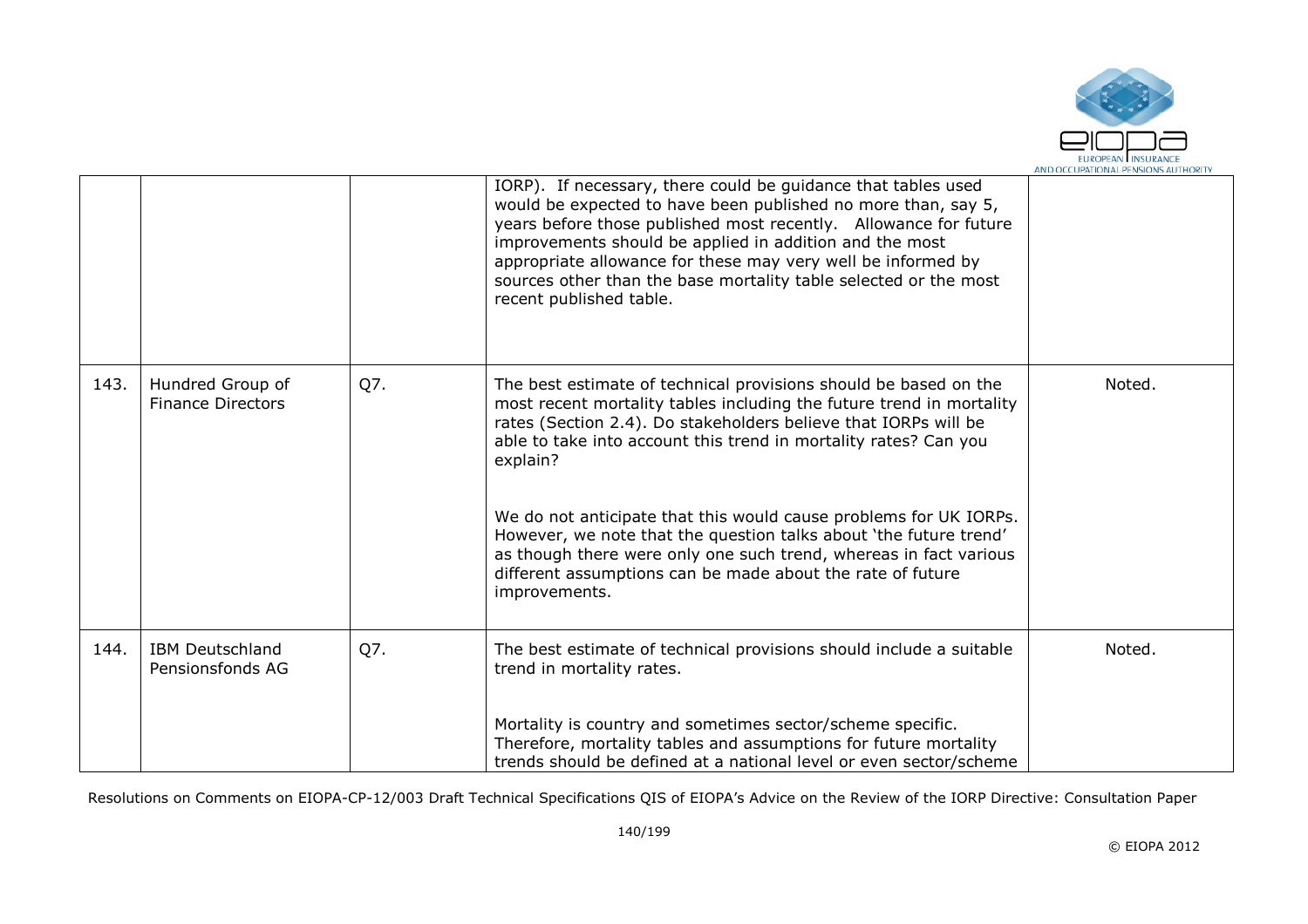

|      |                                       |     | level.<br>For those IORPs who currently use mortality tables without a<br>trend, a simple adjustment should be acceptable for the QIS.                                                                                                                                                                                                                                                                                                                                                                                                                                   |                                                                                     |
|------|---------------------------------------|-----|--------------------------------------------------------------------------------------------------------------------------------------------------------------------------------------------------------------------------------------------------------------------------------------------------------------------------------------------------------------------------------------------------------------------------------------------------------------------------------------------------------------------------------------------------------------------------|-------------------------------------------------------------------------------------|
| 145. | Institute and Faculty of<br>Actuaries | Q7. | The best estimate of technical provisions should be based on the<br>most recent mortality tables including the future trend in mortality<br>rates (Section 2.4). Do stakeholders believe that IORPs will be<br>able to take into account this trend in mortality rates? Can you<br>explain?                                                                                                                                                                                                                                                                              | Partially agreed. The<br>text on the mortality<br>tables to be used was<br>changed. |
|      |                                       |     | Yes, however we consider the reference to the most recent tables<br>to be ambiguous. If it is intended that "recent tables" refers to<br>the most recent calibration of the IORP to standard tables, we<br>support the principle. If, by contrast, it is intended to require<br>IORPs to calibrate their mortality only by reference to the most<br>recent standard tables, we would consider this a retrograde step -<br>IORPs must be allowed to use the standard tables that best fit<br>their demographic profile even if that means calibrating to older<br>tables. |                                                                                     |
|      |                                       |     | We consider "future trend" to be an unsatisfactory term. However<br>we would support the principle of using mortality tables that<br>included a "best estimate" projection of future mortality<br>improvements.                                                                                                                                                                                                                                                                                                                                                          |                                                                                     |
|      |                                       |     | As an aside, we consider the longevity stress too approximate and<br>unrealistic given the importance of this parameter for IORPs.                                                                                                                                                                                                                                                                                                                                                                                                                                       |                                                                                     |
| 146. | <b>Insurance Europe</b>               | Q7. | Insurance Europe believes that since longevity risk is one of the<br>main risks for IORPs, the use of up-to-date generational mortality                                                                                                                                                                                                                                                                                                                                                                                                                                  | Partially agreed. The<br>text on the mortality                                      |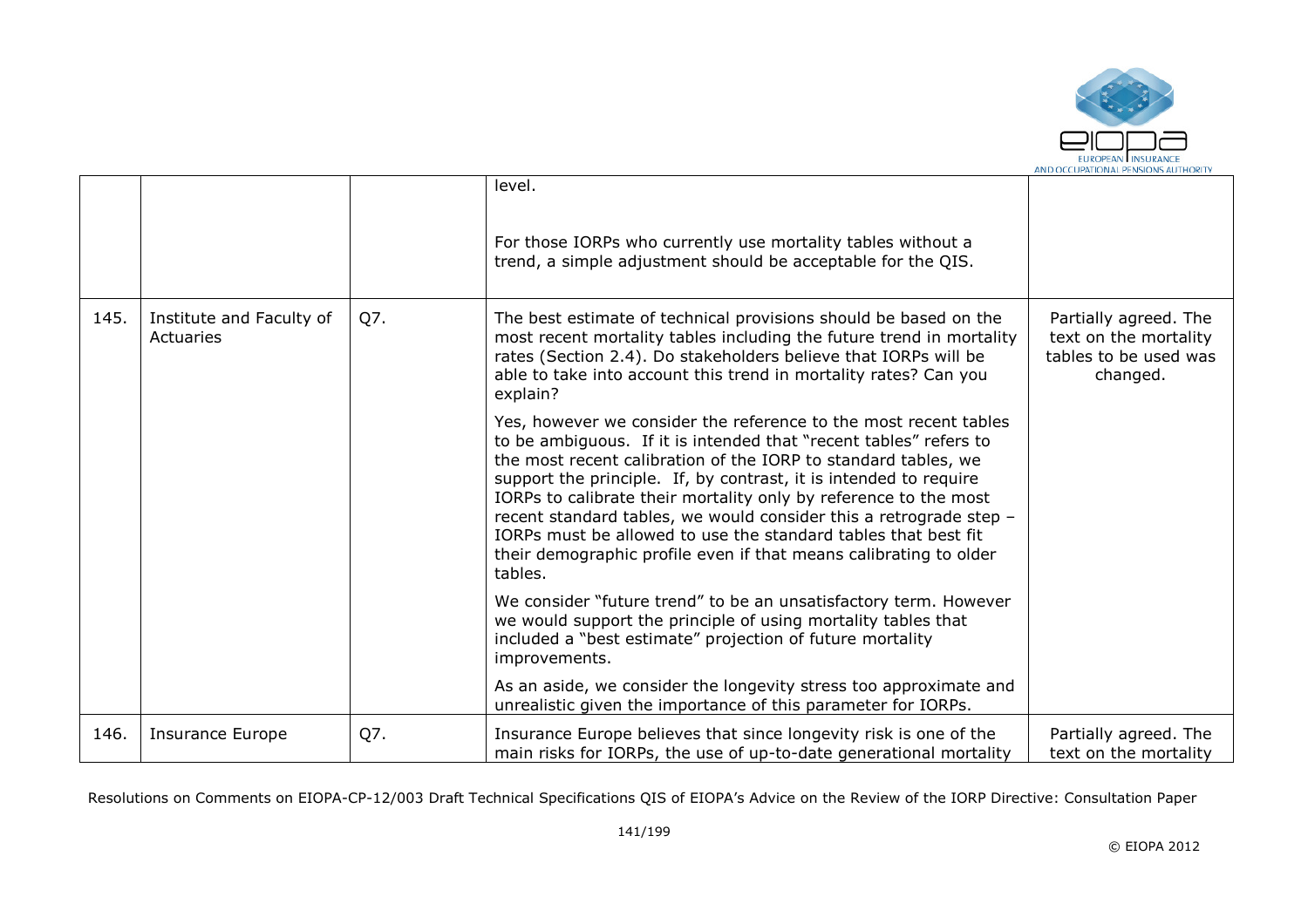

|      |               |     | tables and not of static mortality tables is extremely important.<br>Currently many IORPs and supervisors use static mortality tables<br>that are only reviewed after certain years and reflect the past<br>experience of the period in which the data were collected. When<br>using static tables, the life expectancy is the same at any given<br>age no matter when the individual was born.                                                                                                                                                                                                                                                                                                                           | tables to be used was<br>changed. |
|------|---------------|-----|---------------------------------------------------------------------------------------------------------------------------------------------------------------------------------------------------------------------------------------------------------------------------------------------------------------------------------------------------------------------------------------------------------------------------------------------------------------------------------------------------------------------------------------------------------------------------------------------------------------------------------------------------------------------------------------------------------------------------|-----------------------------------|
|      |               |     | Generational mortality tables calculate mortality based on the year<br>of birth for each individual, allowing for expected future<br>improvements in mortality. As such, the future development of life<br>expectancy throughout one's life is systematically included in the<br>calculation of the present value of the calculations. On the other<br>hand, generational tables will allow for the fact that those that will<br>reach a certain age later, will be expected to live longer. However,<br>it should be remarked that in most cases trend information is<br>usually not be on special portfolio information of the single IORP<br>or insurer but on information derived from (national) population<br>data. |                                   |
|      |               |     | Some insurers and IORPs already use such generational mortality<br>tables. It should be required for this QIS as well.                                                                                                                                                                                                                                                                                                                                                                                                                                                                                                                                                                                                    |                                   |
|      |               |     | Insurance Europe also wants to stress that the most appropriate<br>tables should be used, these are not necessarily the most recent<br>ones available.                                                                                                                                                                                                                                                                                                                                                                                                                                                                                                                                                                    |                                   |
| 147. | KPMG LLP (UK) | Q7. | That is an appropriate theoretical starting point. However in<br>practice, for this QIS, it is likely that the data collected will be<br>based on whatever mortality tables were used by each IORP at the<br>date of its last valuation. This will inevitably include a range of<br>relatively optimistic and pessimistic assumptions.                                                                                                                                                                                                                                                                                                                                                                                    | Noted.                            |
|      |               |     | In terms of allowances for future improvements in mortality, since                                                                                                                                                                                                                                                                                                                                                                                                                                                                                                                                                                                                                                                        |                                   |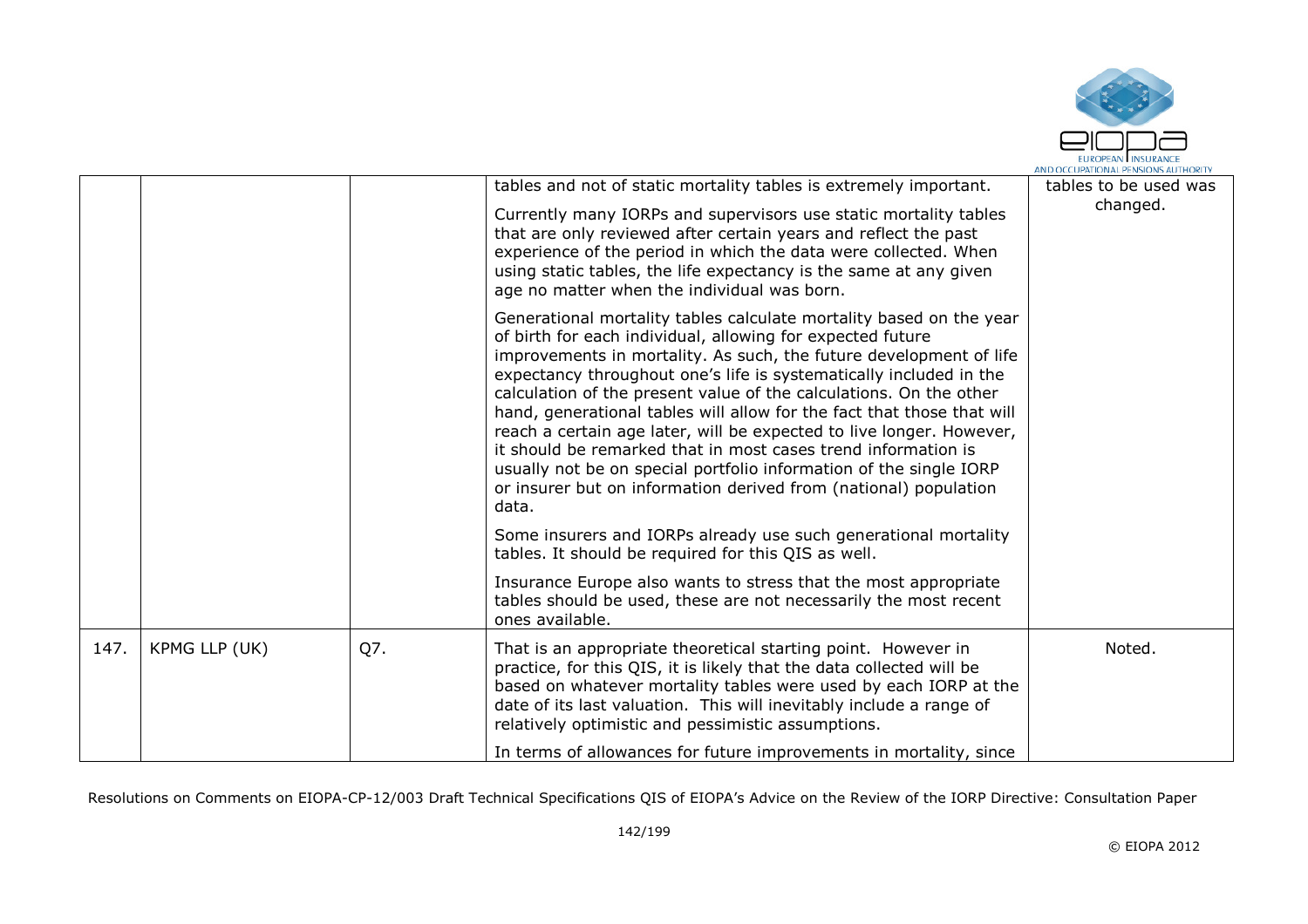

|      |            |     | there is rarely agreement within each member state, let alone<br>across member states, as to what the trend is likely to be, we do<br>not see how a consistent assumption can be made, and therefore<br>how the results will be comparable.                                                                                                                                                              |                                                                                     |
|------|------------|-----|----------------------------------------------------------------------------------------------------------------------------------------------------------------------------------------------------------------------------------------------------------------------------------------------------------------------------------------------------------------------------------------------------------|-------------------------------------------------------------------------------------|
| 148. | Mercer Ltd | Q7. | The best estimate of technical provisions should be based on the<br>most recent mortality tables including the future trend in mortality<br>rates (section 2.4). Do stakeholders believe that IORPs will be able<br>to take into account this trend in mortality rates? Can you explain?                                                                                                                 | Partially agreed. The<br>text on the mortality<br>tables to be used was<br>changed. |
|      |            |     | The statement in paragraph HBS4.2 is unclear. There is no<br>purpose in using the most recent mortality tables if these are not<br>representative of the IORP'S experience.                                                                                                                                                                                                                              |                                                                                     |
|      |            |     | We also note that the use of 'future trends' is unclear. For<br>example, although we believe EIOPA means that an allowance<br>should be made for future improvements in mortality rates,<br>scheme experience could also change because the nature of the<br>membership has changed.                                                                                                                     |                                                                                     |
|      |            |     | Our experience is that allowance for future improvements in<br>mortality rates varies considerably between different member<br>states, in terms of the methods used and the allowance made.<br>This is partly because the effect is more material in some<br>countries than in others and also (perhaps not unrelated) because<br>some countries have more information about the rate of<br>improvement. |                                                                                     |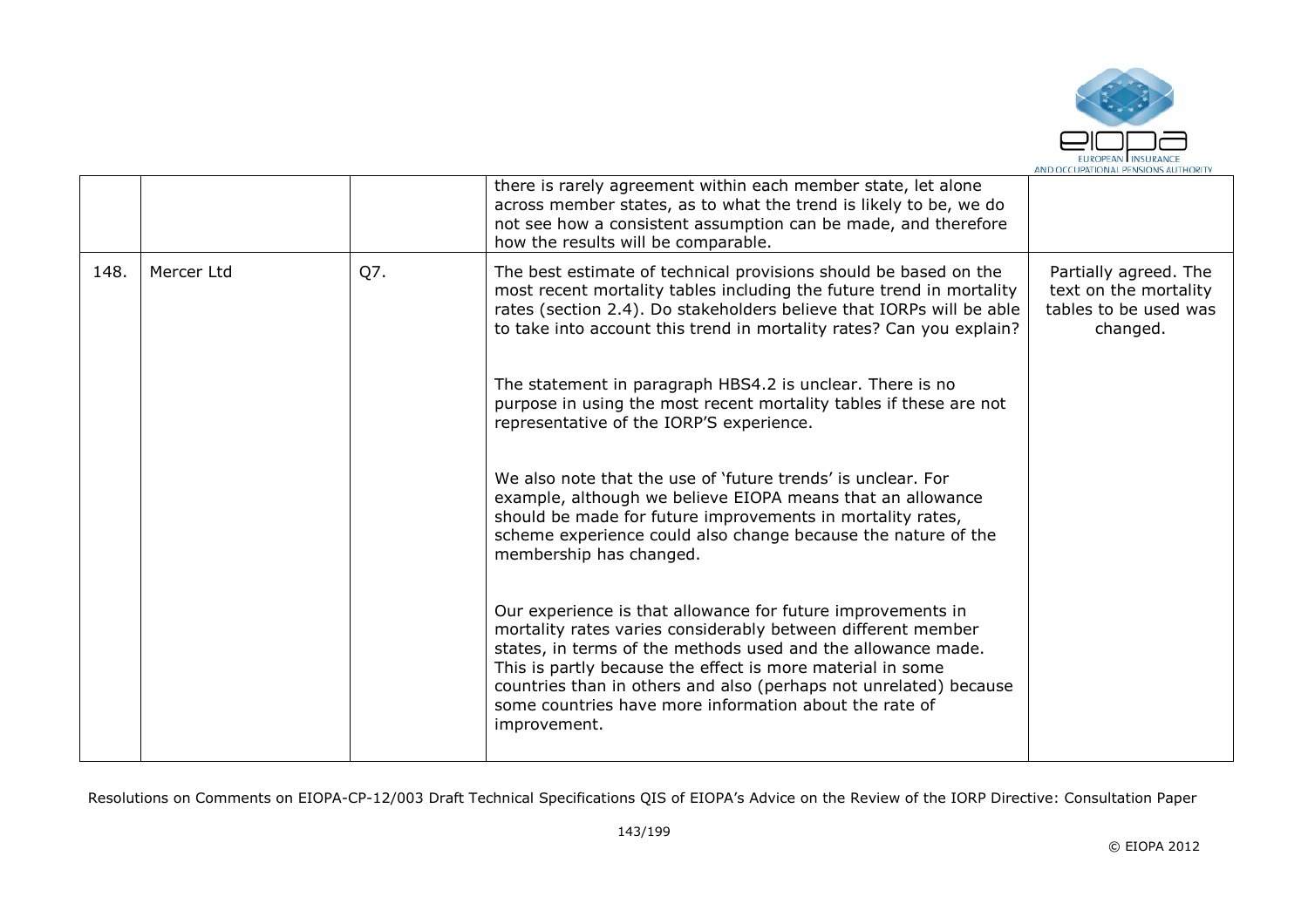

| 149. | National Association of<br>Pension Funds (NAPF) | Q7. | The best estimate of technical provisions should be based on the<br>most recent mortality tables including the future trend in mortality<br>rates (Section 2.4). Do stakeholders believe that IORPs will be<br>able to take into account this trend in mortality rates? Can you<br>explain?<br>In the UK, guidance from the Pensions Regulator allows IORPs to<br>choose reasonable assumptions about mortality, according to the<br>nature of the particular scheme. Actuaries would also refer to<br>industry-standard tables, such as those issued by the Board for<br>Actuarial Standards.<br>The NAPF is confident, therefore, that actuaries will be able to take<br>account of potential future trends in mortality rates.<br>This question highlights one of the difficulties in applying a<br>standard assessment method across the EU, as some Member<br>States use the 'foreseeable trend' for mortality and some do not. | Noted. |
|------|-------------------------------------------------|-----|--------------------------------------------------------------------------------------------------------------------------------------------------------------------------------------------------------------------------------------------------------------------------------------------------------------------------------------------------------------------------------------------------------------------------------------------------------------------------------------------------------------------------------------------------------------------------------------------------------------------------------------------------------------------------------------------------------------------------------------------------------------------------------------------------------------------------------------------------------------------------------------------------------------------------------------|--------|
| 150. | <b>Pension Protection</b><br>Fund, UK.          | Q7. | Yes, we believe that UK IORPs will be able to allow for future<br>improvements in mortality as this is already common practice for<br>UK IORPs when conducting statutory and accounting valuations.<br>We agree that allowing for future improvements in mortality is the                                                                                                                                                                                                                                                                                                                                                                                                                                                                                                                                                                                                                                                            | Noted. |
| 151. | <b>Punter Southall</b>                          | Q7. | appropriate approach.<br>The best estimate of technical provisions should be based on the                                                                                                                                                                                                                                                                                                                                                                                                                                                                                                                                                                                                                                                                                                                                                                                                                                            | Noted. |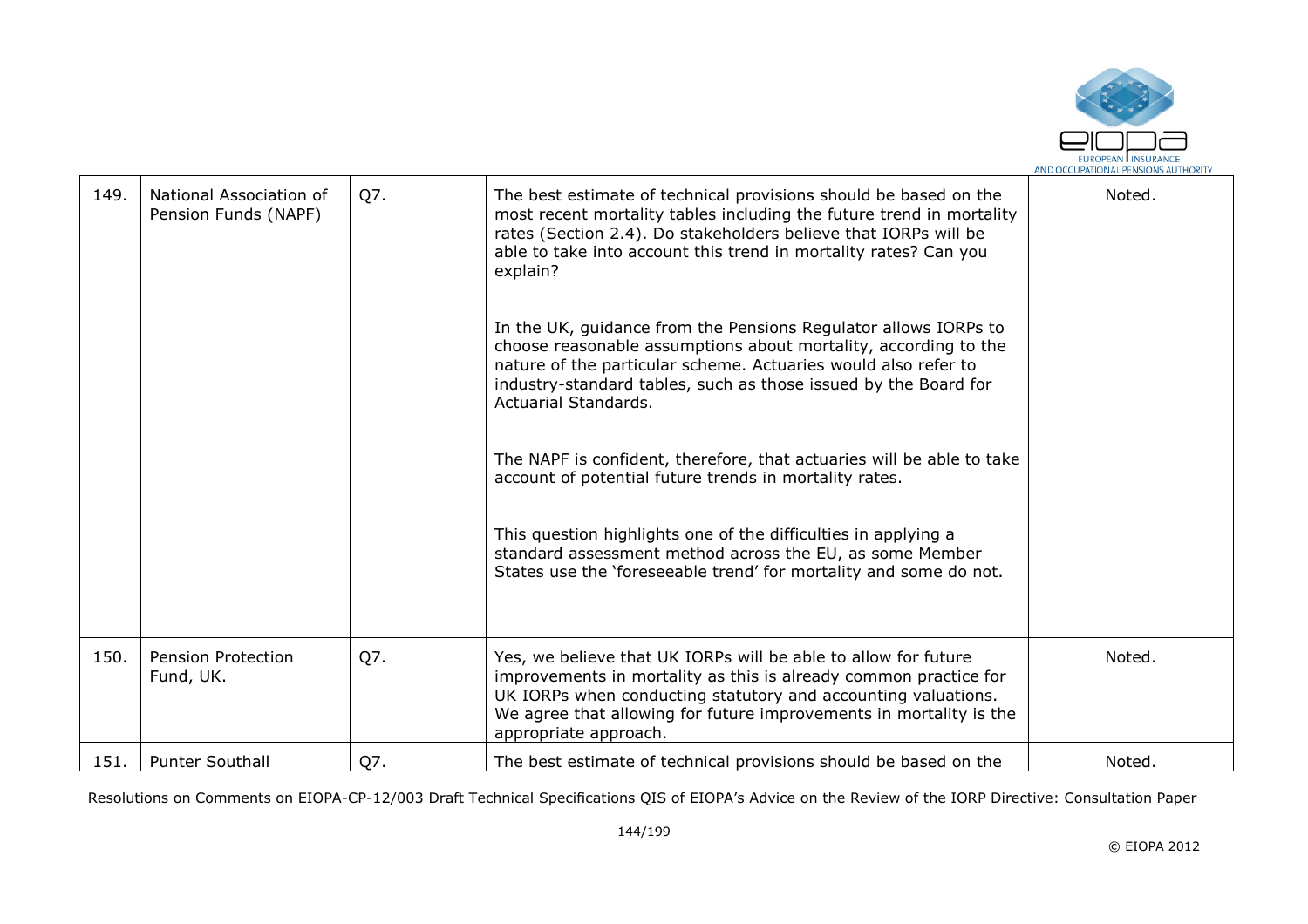

|      |                                                               |     | most recent mortality tables including the future trend in mortality<br>rates (Section 2.4). Do stakeholders believe that IORPs will be<br>able to take into account this trend in mortality rates? Can you<br>explain?                                                                                                                                                                                                                                                                                                                                                                |                                                                                     |
|------|---------------------------------------------------------------|-----|----------------------------------------------------------------------------------------------------------------------------------------------------------------------------------------------------------------------------------------------------------------------------------------------------------------------------------------------------------------------------------------------------------------------------------------------------------------------------------------------------------------------------------------------------------------------------------------|-------------------------------------------------------------------------------------|
|      |                                                               |     | We believe that UK IORPs will be able to take into account the<br>most recent mortality tables and future trends in the best estimate<br>of their technical provisions.                                                                                                                                                                                                                                                                                                                                                                                                                |                                                                                     |
|      |                                                               |     | However, we note that various different assumptions can be made<br>regarding future trends in mortality and IORPs should be given the<br>flexibility to adopt the mortality assumption that is most<br>appropriate to their membership.                                                                                                                                                                                                                                                                                                                                                |                                                                                     |
| 152. | Railways Pension<br><b>Trustee Company</b><br>Limited (RPTCL) | Q7. | RPTCL notes that reference is made to use of 'the most recent<br>mortality tables' and we have two specific comments to make<br>relating to this:                                                                                                                                                                                                                                                                                                                                                                                                                                      | Partially agreed. The<br>text on the mortality<br>tables to be used was<br>changed. |
|      |                                                               |     | 'The most recent mortality tables' available in a particular<br>1.<br>Member State may be less relevant to a particular IORP than<br>other, potentially older, tables that have been produced for a<br>particular IORP or are relevant to the scheme-specific experience<br>of the IORP. For example, RPTCL's pension schemes have around<br>150,000 pensioners and, consequently, we consider it more<br>appropriate to use scheme-specific mortality data as part of<br>selecting an appropriate mortality table rather than routinely using<br>the most recent UK mortality tables. |                                                                                     |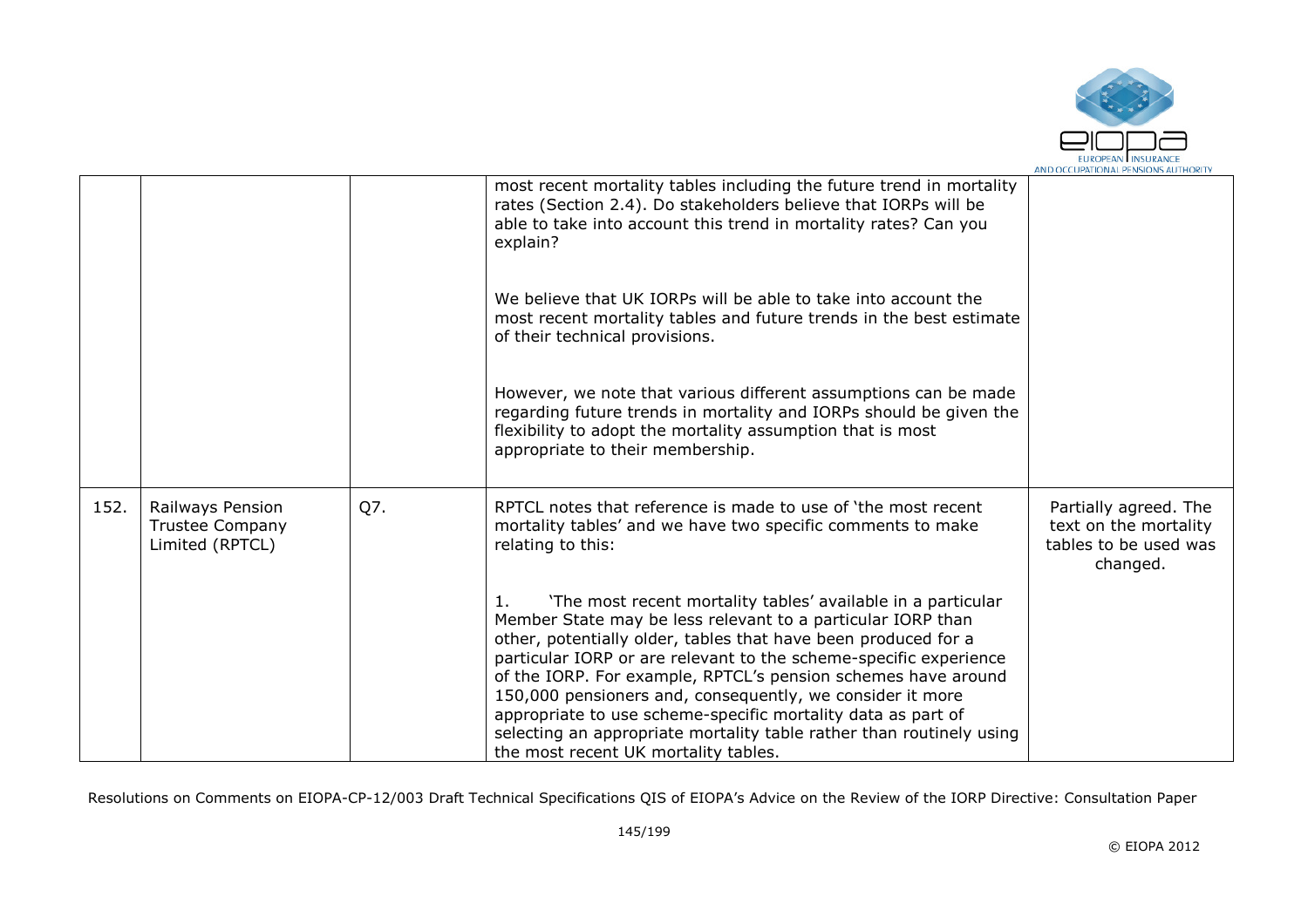

|      |                             |     | 2.<br>For those IORPs where use of a standard table available in<br>a particular Member State may be appropriate, consideration<br>should be given to the relevance of the population sample used<br>within the production of 'the most recent mortality tables' to the<br>IORP. In many cases, the most widely available mortality tables<br>are based on life assurance mortality experience within a Member<br>State and the mortality rates within it may not be fully relevant to<br>the membership of IORPs. |                                                                                     |
|------|-----------------------------|-----|--------------------------------------------------------------------------------------------------------------------------------------------------------------------------------------------------------------------------------------------------------------------------------------------------------------------------------------------------------------------------------------------------------------------------------------------------------------------------------------------------------------------|-------------------------------------------------------------------------------------|
|      |                             |     | RPTCL therefore considers that IORPs should be permitted to use<br>any standard or scheme-specific table that best fits the<br>demographic profile of an IORP, even if this means departure from<br>use of the most recent mortality tables.                                                                                                                                                                                                                                                                       |                                                                                     |
| 153. | <b>RWE Pensionsfonds AG</b> | Q7. | It should be possible to use tables derived from the population of<br>the IORP.                                                                                                                                                                                                                                                                                                                                                                                                                                    | Noted.                                                                              |
| 156. | <b>Tesco Plc</b>            | Q7. | The reference to "recent tables" is not clearly defined.<br>We do not expect the principle to be an issue for UK IORPs.<br>However, it is not feasible to envisage a single mortality trend but<br>rather different trends, which will vary by sector of the workforce<br>and by member state.                                                                                                                                                                                                                     | Partially agreed. The<br>text on the mortality<br>tables to be used was<br>changed. |
| 157. | Towers Watson B.V.          | Q7. | The best estimate of technical provisions should be based on the<br>most recent mortality tables including the future trend in mortality<br>rates (Section 2.4). Do stakeholders believe that IORPs will be<br>able to take into account this trend in mortality rates? Can you<br>explain?                                                                                                                                                                                                                        | Partially agreed. The<br>text on the mortality<br>tables to be used was<br>changed. |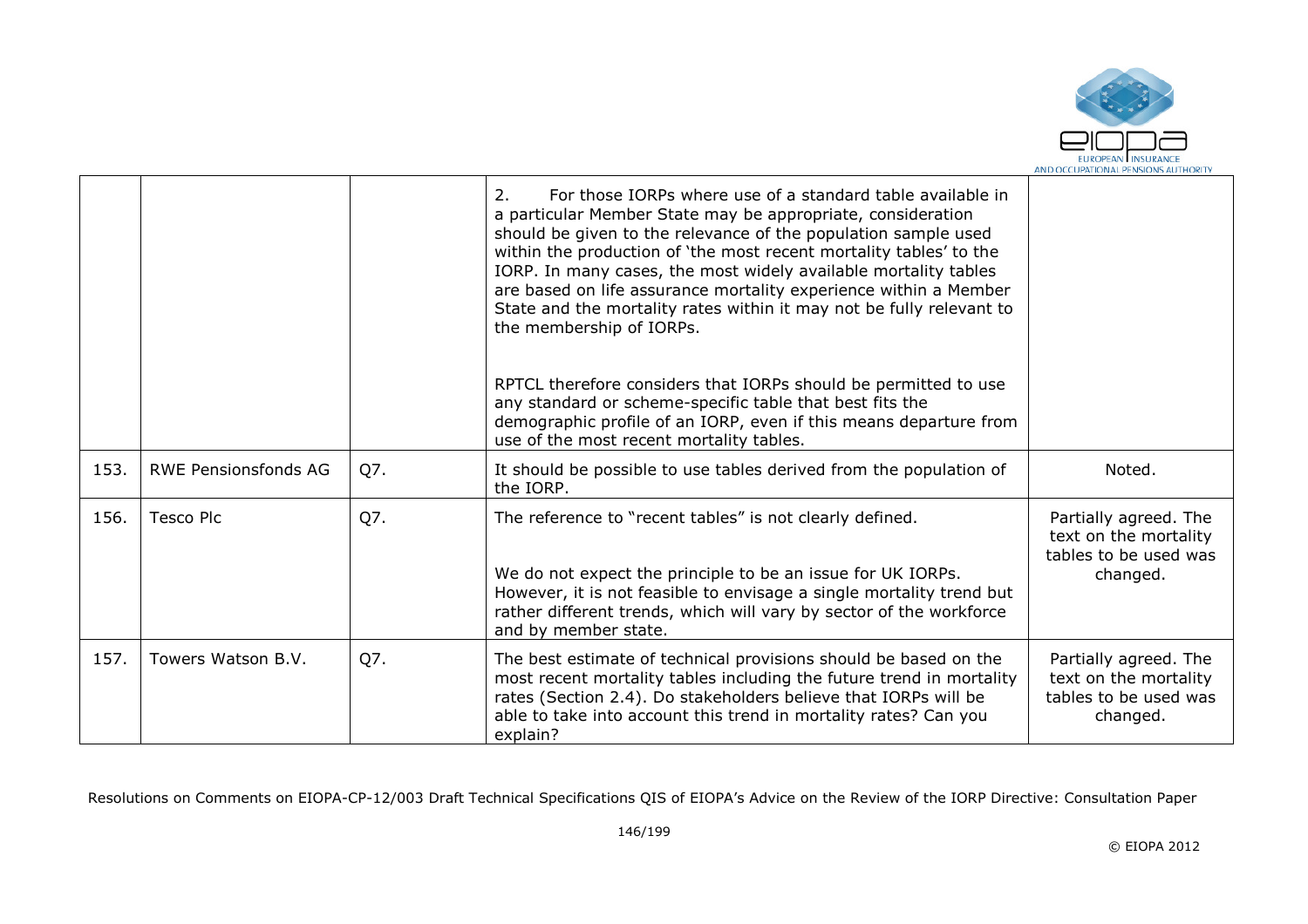

| 158. | Towers Watson GmbH,<br>Germany | Q7. | Although the terminology needs further clarification, we expect<br>that in the Netherlands IORPs should be able to meet this<br>requirement.<br>We think this specification is clear.                                                                                                                                                                                                                                                                                                                                                                                                    | Noted.                                                                              |
|------|--------------------------------|-----|------------------------------------------------------------------------------------------------------------------------------------------------------------------------------------------------------------------------------------------------------------------------------------------------------------------------------------------------------------------------------------------------------------------------------------------------------------------------------------------------------------------------------------------------------------------------------------------|-------------------------------------------------------------------------------------|
| 159. | <b>Towers Watson UK</b>        | Q7. | The best estimate of technical provisions should be based on the<br>most recent mortality tables including the future trend in mortality<br>rates (Section 2.4). Do stakeholders believe that IORPs will be<br>able to take into account this trend in mortality rates? Can you<br>explain?                                                                                                                                                                                                                                                                                              | Partially agreed. The<br>text on the mortality<br>tables to be used was<br>changed. |
|      |                                |     | We consider the reference to the most recent tables to be<br>ambiguous. If it is intended that "recent tables" refers to the most<br>recent calibration of the IORP to standard tables, we are happy to<br>support this principle. If, by contrast, it is intended to require<br>IORPs to calibrate their mortality only by reference to the most<br>recently published standard tables, we would consider this a<br>retrograde step. IORPs should be permitted to use the standard<br>tables that best fit their demographic profile even if that means<br>calibrating to older tables. |                                                                                     |
|      |                                |     | We consider "future trend" to be an unsatisfactory term, and in<br>the context of HBS 4.2 note that no recently published mortality<br>tables in the UK include a future trend. However we would support<br>the principle of using mortality tables that included a "best"<br>estimate" projection of future mortality improvements.<br>In our view the longevity 'shock' proposed is too crude in that a                                                                                                                                                                                |                                                                                     |

- 17

т

┱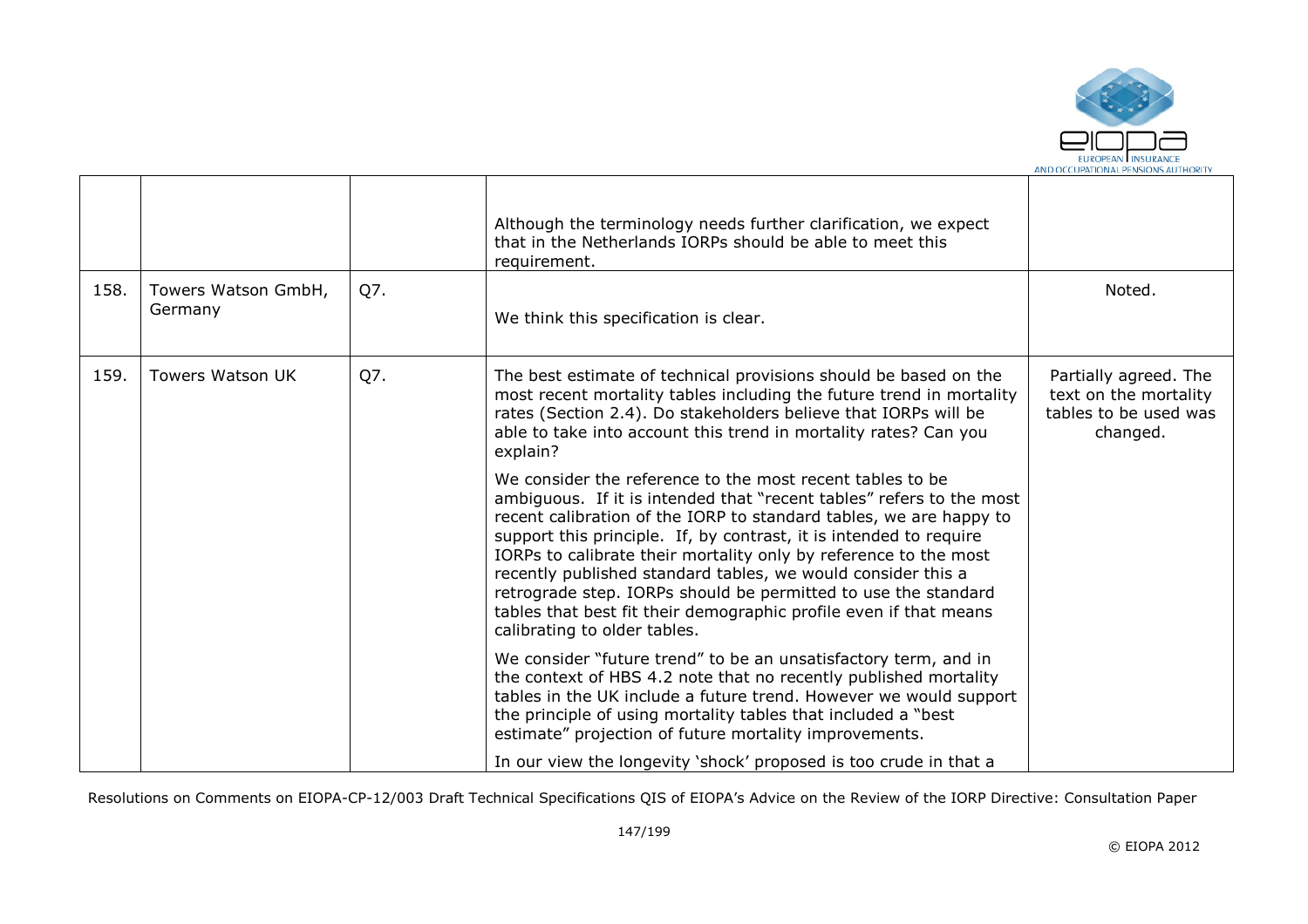

|      |                                                          |     | permanent 20% decrease in mortality rates is a poor<br>approximation to a 1 in 200 shock. A more realistic approach<br>would include decreases in mortality rates that vary by age.                                                                                                                                                                                                                                                                                                                                   |        |
|------|----------------------------------------------------------|-----|-----------------------------------------------------------------------------------------------------------------------------------------------------------------------------------------------------------------------------------------------------------------------------------------------------------------------------------------------------------------------------------------------------------------------------------------------------------------------------------------------------------------------|--------|
| 160. | Universities<br>Superannuation Scheme<br>Limited         | Q7. | The best estimate of technical provisions should be based on the<br>most recent mortality tables including the future trend in mortality<br>rates (Section 2.4). Do stakeholders believe that IORPs will be<br>able to take into account this trend in mortality rates? Can you<br>explain?                                                                                                                                                                                                                           | Noted. |
|      |                                                          |     | In the UK, guidance from the supervisor requires IORPs to choose<br>prudent assumptions about mortality, according to the nature of<br>the particular scheme. Actuaries would also refer to industry-<br>standard tables, such as those issued by the Board for Actuarial<br>Standards, in order to determine rates of future longevity<br>improvement.                                                                                                                                                               |        |
|      |                                                          |     | This question highlights one of the difficulties in applying a<br>standard assessment method across the EU, as some Member<br>States use the 'foreseeable trend' for mortality and some do not.                                                                                                                                                                                                                                                                                                                       |        |
| 161. | UVB Vereinigung der<br>Unternehmensverbände<br>in Berlin | Q7. | We believe that IORPs will be able to take into account this trend<br>in mortality rates. The providers of mortality tables need to be<br>reputable. Currently, not all Member States take into account<br>'future trends' in their calculations / mortality tables. Also,<br>mortality is heavily related to the national circumstances. So such<br>issues should be left up to national working groups: to assess and<br>propose how they can best be incorporated in the future in their<br>specific Member State. | Noted. |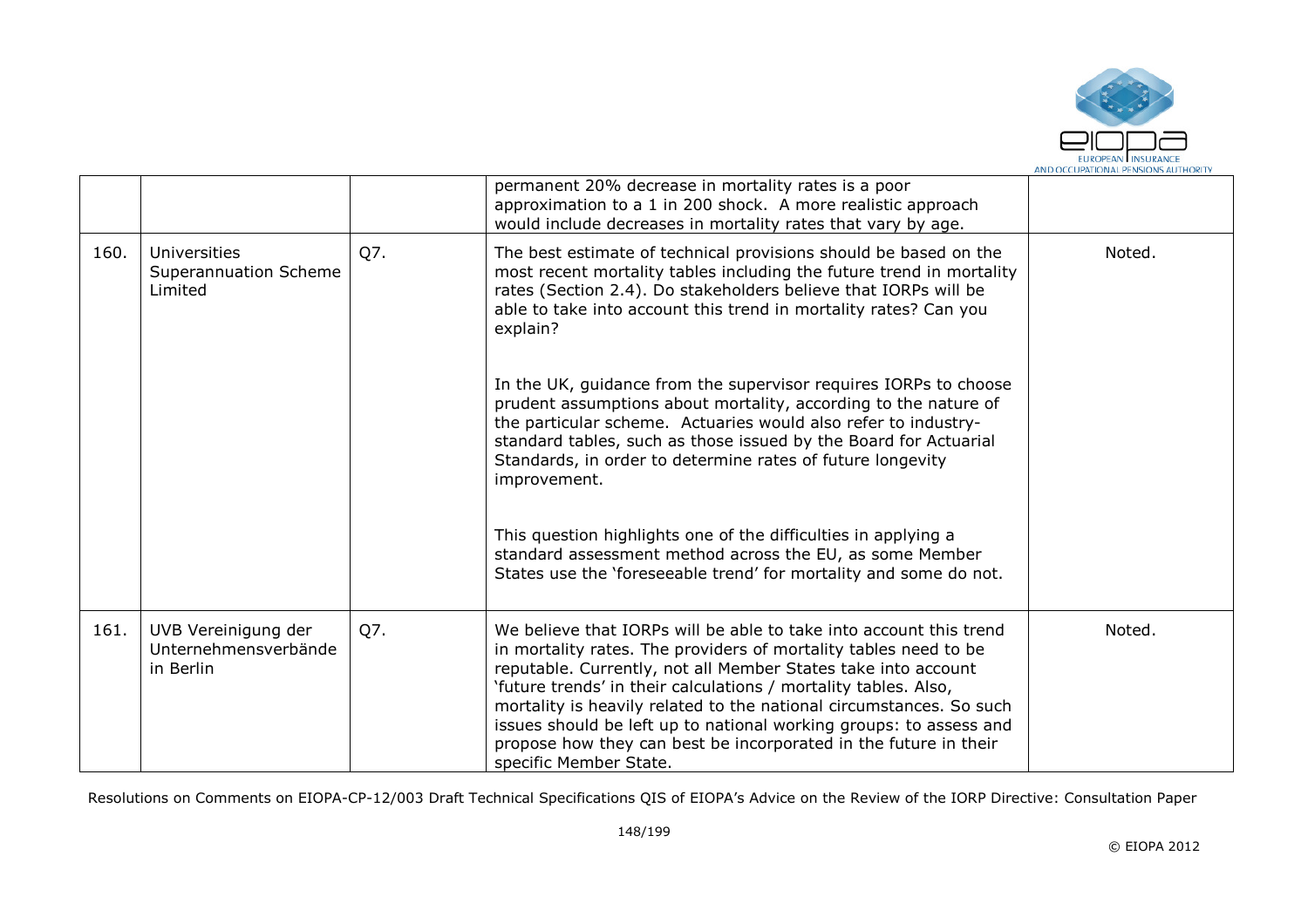

| 162. | vbw - Vereinigung der<br>Bayerischen Wirtschaft<br>e. V.                  | Q7. | We believe that IORPs will be able to take into account this trend<br>in mortality rates. The providers of mortality tables need to be<br>reputable. Currently, not all Member States take into account<br>'future trends' in their calculations / mortality tables. Also,<br>mortality is heavily related to the national circumstances. So such<br>issues should be left up to national working groups: to assess and<br>propose how they can best be incorporated in the future in their<br>specific Member State. | Noted.                                                                                                                                          |
|------|---------------------------------------------------------------------------|-----|-----------------------------------------------------------------------------------------------------------------------------------------------------------------------------------------------------------------------------------------------------------------------------------------------------------------------------------------------------------------------------------------------------------------------------------------------------------------------------------------------------------------------|-------------------------------------------------------------------------------------------------------------------------------------------------|
| 163. | Vereinigung der<br>hessischen<br>Unternehmerverbände<br>(V <sub>h</sub> ) | Q7. | We believe that IORPs will be able to take into account this trend<br>in mortality rates. The providers of mortality tables need to be<br>reputable. Currently, not all Member States take into account<br>'future trends' in their calculations / mortality tables. Also,<br>mortality is heavily related to the national circumstances. So such<br>issues should be left up to national working groups: to assess and<br>propose how they can best be incorporated in the future in their<br>specific Member State. | Noted.                                                                                                                                          |
| 164. | Zusatzversorgungskasse<br>des Baugewerbes AG                              | Q7. | Yes, ZVK-Bau is able to take into account future trend in mortality<br>rates.                                                                                                                                                                                                                                                                                                                                                                                                                                         | Noted.                                                                                                                                          |
| 165. | <b>OPSG</b>                                                               | Q8. | No, it is not clear enough from the technical specifications what<br>cash flows should be taken into account in the calculation of the<br>best estimate. There is a clear case for more guidance, to assure<br>some utility and comparability of the outputs. For example, more<br>guidance is required for:<br>When projected benefit obligations (PBO) i.e. allowing for                                                                                                                                            | Partially agreed. The<br>section on inflation and<br>salary growth was<br>changed. The definition<br>of ex ante benefit<br>adjustment mechanism |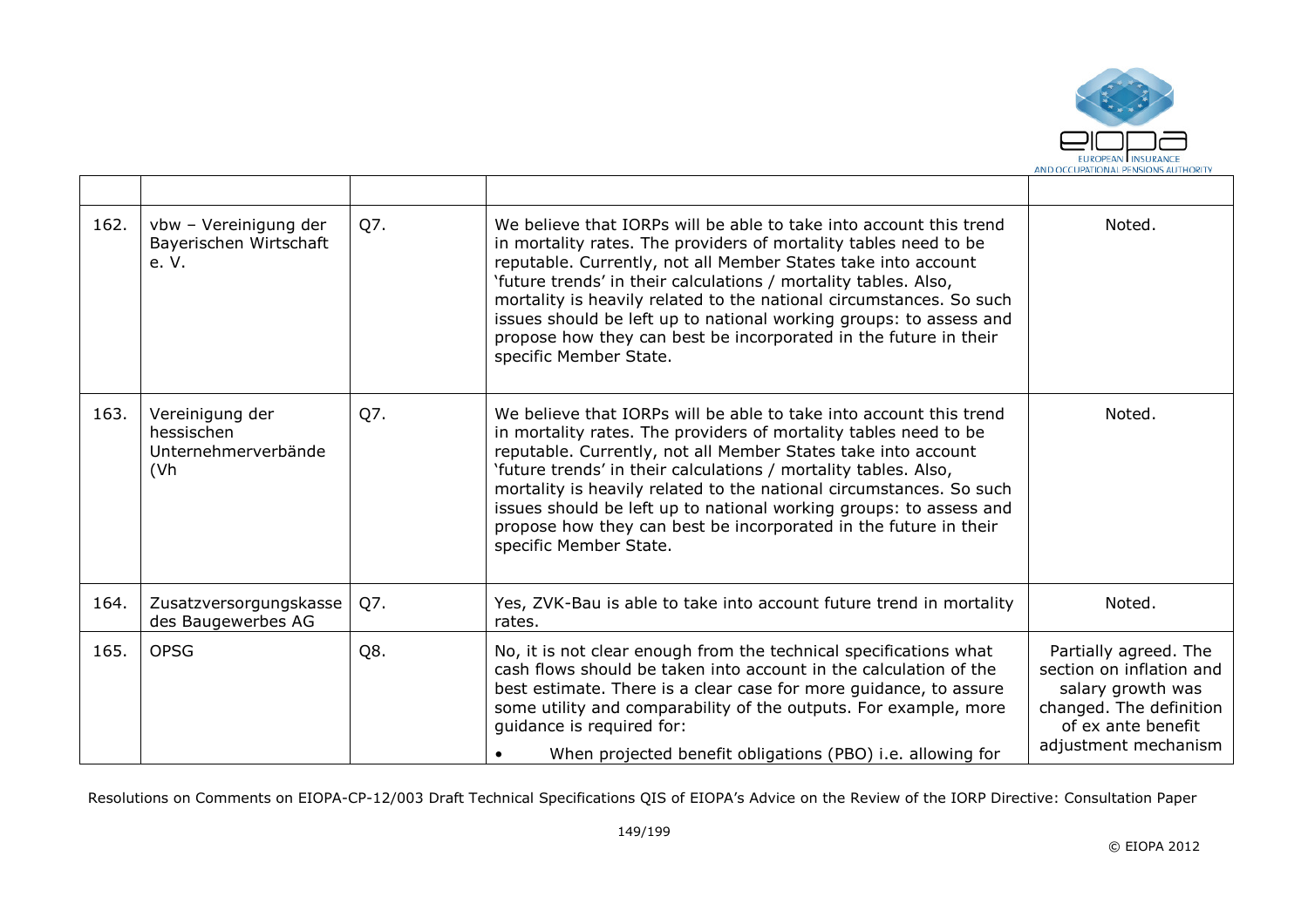

|      |                                                          |     | future salary increases should be taken into account.                                                                                                                                                                                                                                                                          | has been made clearer. |
|------|----------------------------------------------------------|-----|--------------------------------------------------------------------------------------------------------------------------------------------------------------------------------------------------------------------------------------------------------------------------------------------------------------------------------|------------------------|
|      |                                                          |     | Definitions of conditional, discretionary and mixed benefits<br>are not clear and it is therefore very hard to make a distinction<br>between those.                                                                                                                                                                            |                        |
|      |                                                          |     | Difference between "ex post" and "ex ante" benefit<br>reductions.                                                                                                                                                                                                                                                              |                        |
|      |                                                          |     | Definition and use of conditional benefits and contractual<br>options.                                                                                                                                                                                                                                                         |                        |
| 166. | aba<br>Arbeitsgemeinschaft für<br>betriebliche Altersver | Q8. | No. Projecting cash flows in respect of each individual member will<br>be costly and time consuming for many members. Having to<br>provide evidence that the grouping of entitlements is acceptable<br>would almost require as much effort.                                                                                    | Noted.                 |
|      |                                                          |     | Pensions plans in Germany typically provide defined death and<br>disability benefits. The valuation of these is integrated with the<br>valuation of retirement benefits, therefore, it is not feasible to<br>value these as a separate plan.                                                                                   |                        |
|      |                                                          |     | The exact distinction between unconditional, conditional and<br>discretionary benefits is not sufficiently clear.                                                                                                                                                                                                              |                        |
|      |                                                          |     | Under the current wording of the technical specifications, the<br>majority of German IORPs would fall under Type 1 schemes<br>according to HBS 4.13, as these can be discontinued at any time.<br>In this case, accrued benefits would be valued on an ABO basis.<br>This means that conditional benefits arising from accrued |                        |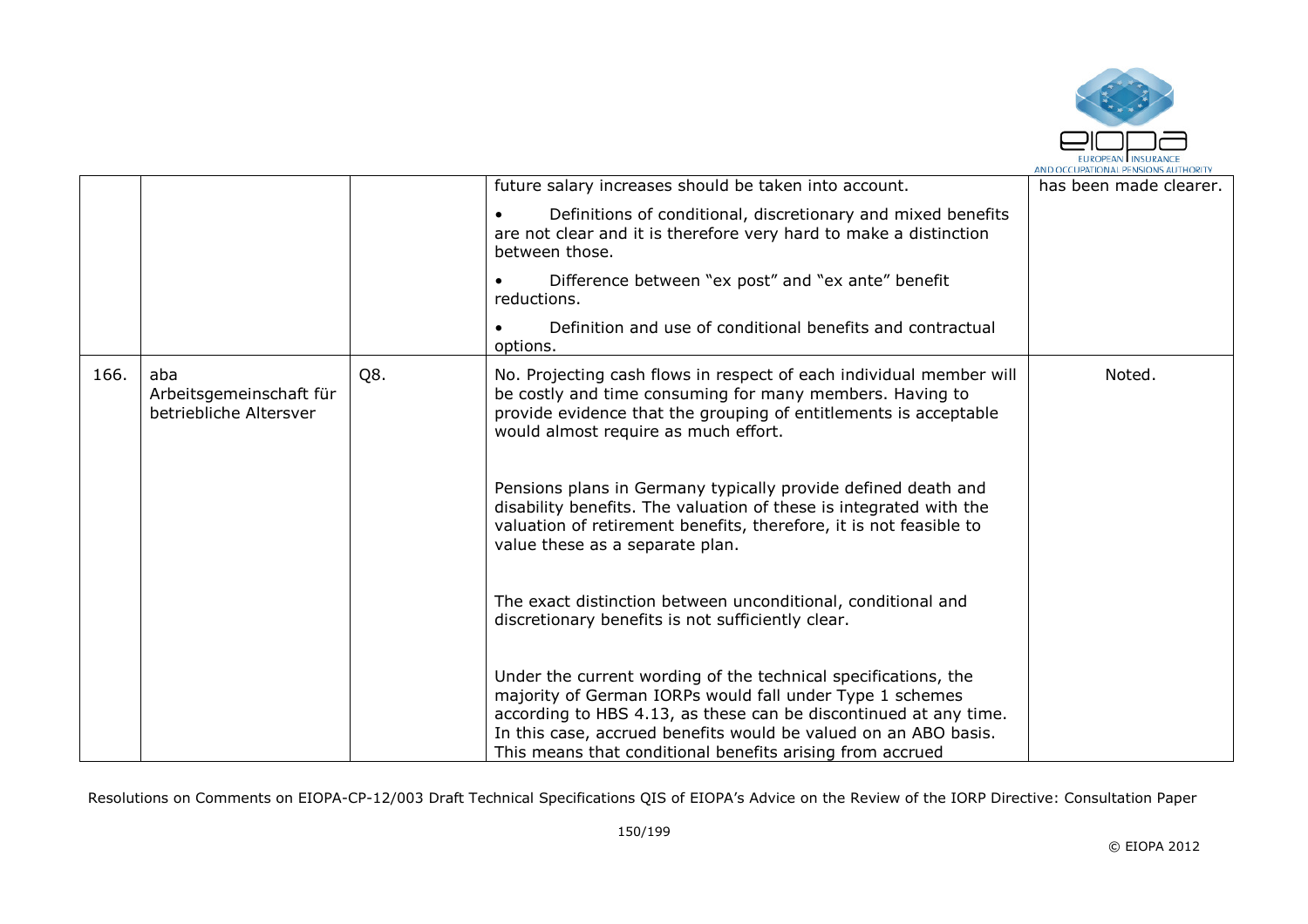

|      |                                                          |     | entitlements (eg. bonus distributions in hybrid schemes) would not<br>be included in the valuation. In any event, these are a function of<br>the funded status of the scheme, which is influenced by the<br>solvency requirements. To the extent that future solvency<br>requirements are not yet known, it is not possible to make these<br>projections.                                                                                                                                                                                                                                                                                                                                                                                      |                       |
|------|----------------------------------------------------------|-----|------------------------------------------------------------------------------------------------------------------------------------------------------------------------------------------------------------------------------------------------------------------------------------------------------------------------------------------------------------------------------------------------------------------------------------------------------------------------------------------------------------------------------------------------------------------------------------------------------------------------------------------------------------------------------------------------------------------------------------------------|-----------------------|
| 167. | AEIP - The European<br>Association of Paritarian<br>Inst | Q8. | No, the technical specifications do not provide enough guidance<br>regarding what cash flows should be taken into account in the<br>calculation of the best estimate and how the projections should be<br>made.<br>AEIP would invite EIOPA to clarify the concepts of<br>conditional/discretionary/mixed benefits and other references from<br>social and labour law which impact the rules of the pension plan,<br>which do result difficult to implement at this stage in the<br>forthcoming QIS.<br>There is also a need to clarify the cash flows related to the<br>expenses borne by the IORP.<br>AEIP does indeed finds that the cash flows that have to be taken<br>care of within the QIS are not sufficiently identified, i.e. in the | Noted.                |
| 170. | Aon Hewitt                                               | Q8. | case where IORPs do have cash flows related to PAYG elements.<br>It is generally clear but potentially cumbersome. We would                                                                                                                                                                                                                                                                                                                                                                                                                                                                                                                                                                                                                    | Partially agreed. The |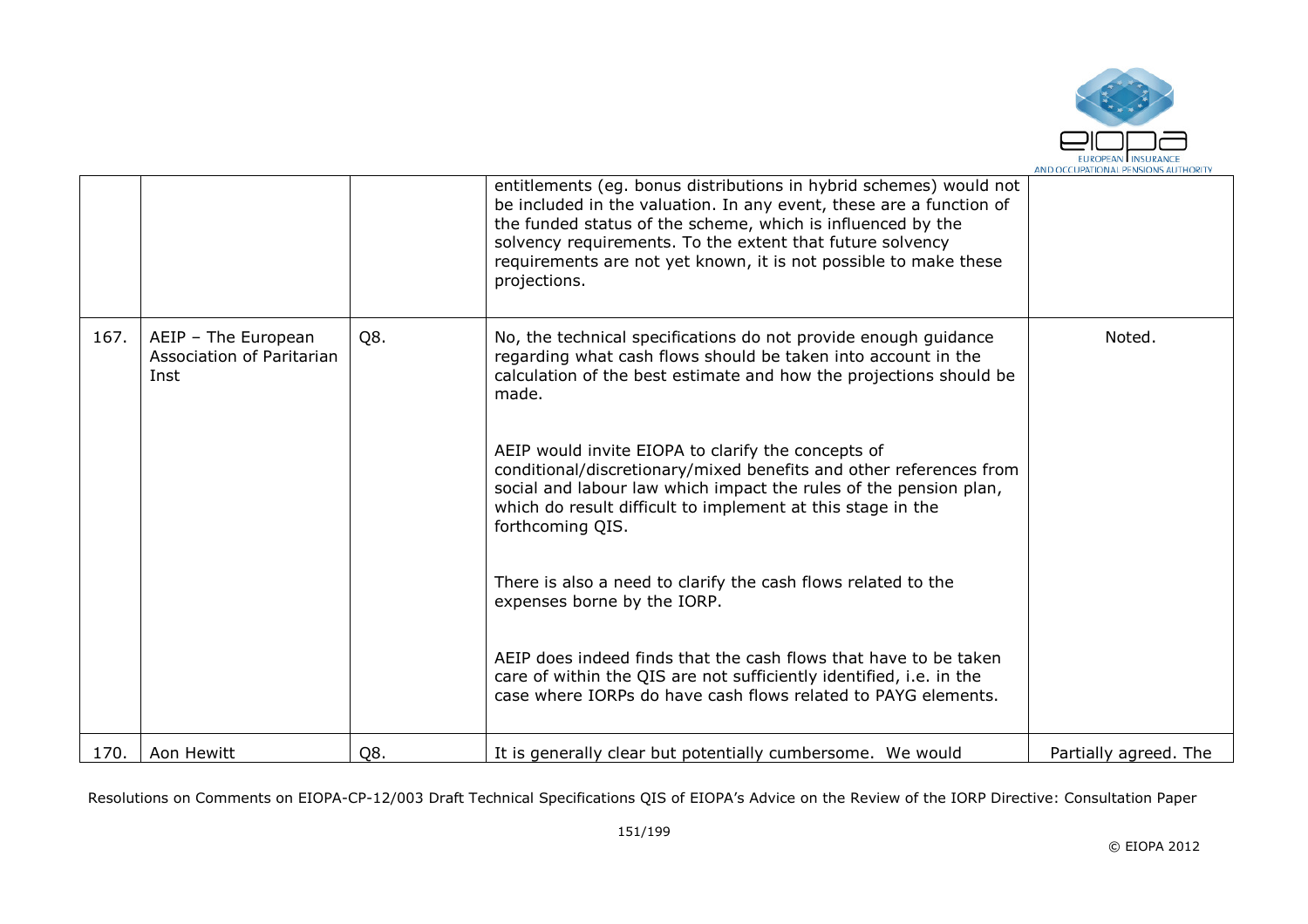

|  | suggest, as a pragmatic alternative, that a similar approach to<br>that used for calculating obligations under IFRS and US GAAP<br>accounting standards should be used. These require cash flows to<br>be calculated using best estimate principles, and we see no<br>specific reason why a different best estimate calculation should be<br>used for the QIS (other than for the setting of the discount rate,<br>and other assumptions like inflation and salary increases which<br>EIOPA wants to fix rather than set equal to a best estimate). | section on inflation and<br>salary growth was<br>changed. |
|--|-----------------------------------------------------------------------------------------------------------------------------------------------------------------------------------------------------------------------------------------------------------------------------------------------------------------------------------------------------------------------------------------------------------------------------------------------------------------------------------------------------------------------------------------------------|-----------------------------------------------------------|
|  | As noted in the consultation document, the degree of expectation<br>as to whether discretionary benefits will be granted and if so at<br>what level covers a wide spectrum. The QIS wording does not help<br>clarify the level of expectation above which allowance for<br>discretionary benefits should be included.                                                                                                                                                                                                                               |                                                           |
|  | In most countries, accrued benefits are regarded as those benefits<br>payable if a member were to leave service at the calculation date.<br>This raises an important policy issue as to whether the accrued<br>benefits should include allowance for future salary increases. In<br>some countries, minimum funding measures do not take account<br>of future salary increases, and Pension Protection Schemes will not<br>link benefits to future salary increases.                                                                                |                                                           |
|  | Given the importance of this point, please can EIOPA share its<br>thinking on this issue. A lot of thinking has been done on this<br>issue in the past by other organisations, not least the IASB in<br>respect of whether allowance should be made for salary increases<br>when calculating obligations for company accounting purposes.                                                                                                                                                                                                           |                                                           |
|  | The guidance on stochastic projections is confusing to say the                                                                                                                                                                                                                                                                                                                                                                                                                                                                                      |                                                           |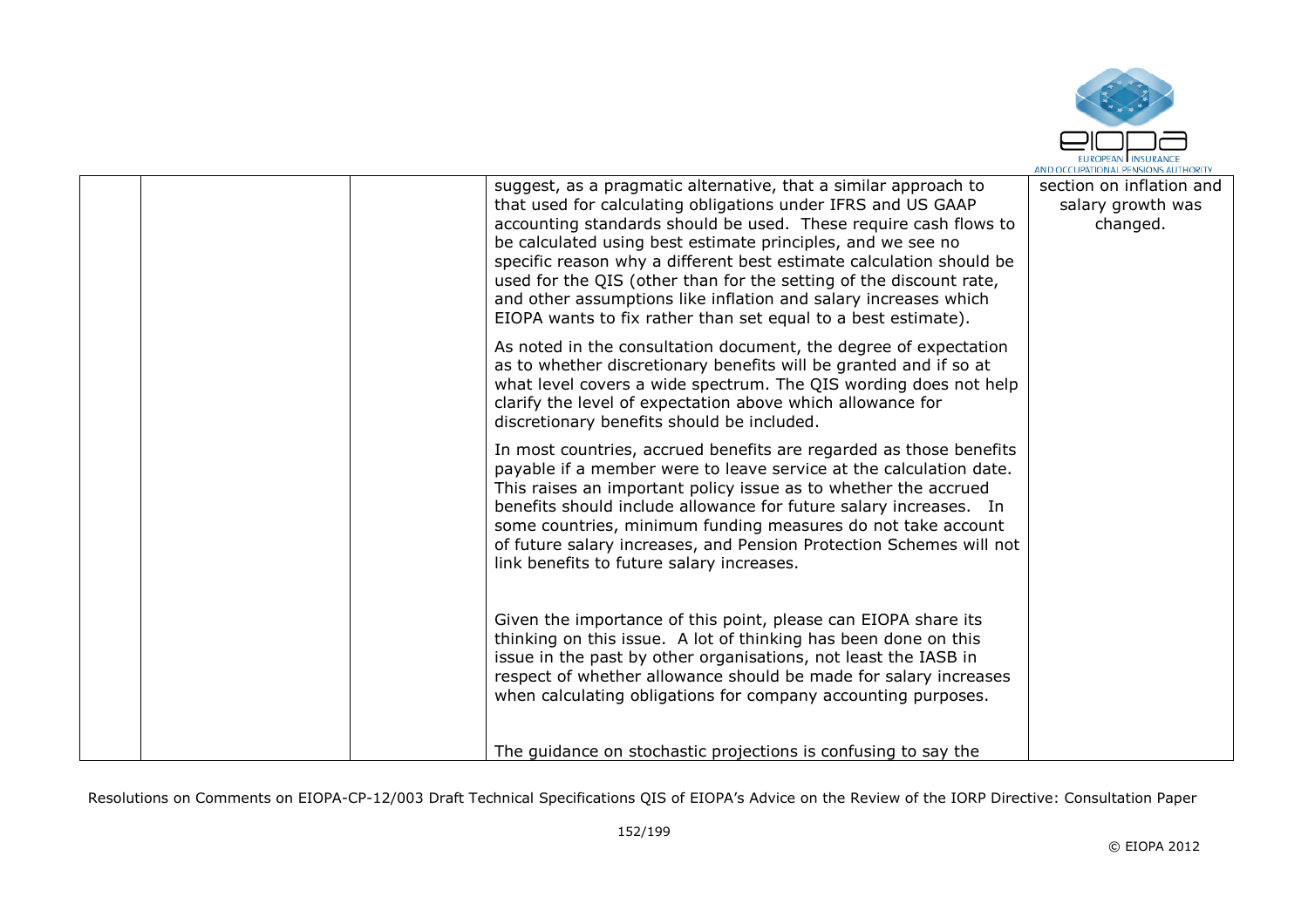

|      |                                                  |     | least. It reads more like an instruction to choose a representative<br>set of scenarios to project, rather than describing how to define<br>the probability space in which to carry out stochastic projections.<br>Also, the wording about benign or adverse scenarios does not look<br>to be consistent with the way these terms would be understood by<br>an IORP. For an IORP, a benign scenario is one in which a high<br>level of discretionary or conditional benefits can be<br>afforded/provided.       |        |
|------|--------------------------------------------------|-----|-----------------------------------------------------------------------------------------------------------------------------------------------------------------------------------------------------------------------------------------------------------------------------------------------------------------------------------------------------------------------------------------------------------------------------------------------------------------------------------------------------------------|--------|
| 171. | Association of<br><b>Consulting Actuaries UK</b> | Q8. | Yes.                                                                                                                                                                                                                                                                                                                                                                                                                                                                                                            | Noted. |
| 172. | Barnett Waddingham<br><b>LLP</b>                 | Q8. | We have made comments on specific sections below where<br>clarification is requested.                                                                                                                                                                                                                                                                                                                                                                                                                           | Noted. |
| 173. | <b>BASF SE</b>                                   | Q8. | Is it clear enough from the technical specifications what cash flows<br>should be taken into account in the calculation of the best<br>estimate (e.g. in relation to benefits (unconditional, pure<br>conditional, pure discretionary, mixed), contributions, expenses,<br>etc.) and how the projection of these cash flows should be made<br>(Section 2.4)?                                                                                                                                                    | Noted. |
|      |                                                  |     | It is not clear which cash flows should be taken into account in<br>calculating the best estimate of technical provisions. In particular,<br>the definitions of conditional, discretionary and mixed benefits as<br>well as the distinction between ex post and ex ante benefit<br>reductions are unclear. Furthermore, in order to quantify the<br>conditional benefits a stochastic approach may be required.<br>Consequently, quantifying the conditional benefits will be very<br>burdensome and expensive. |        |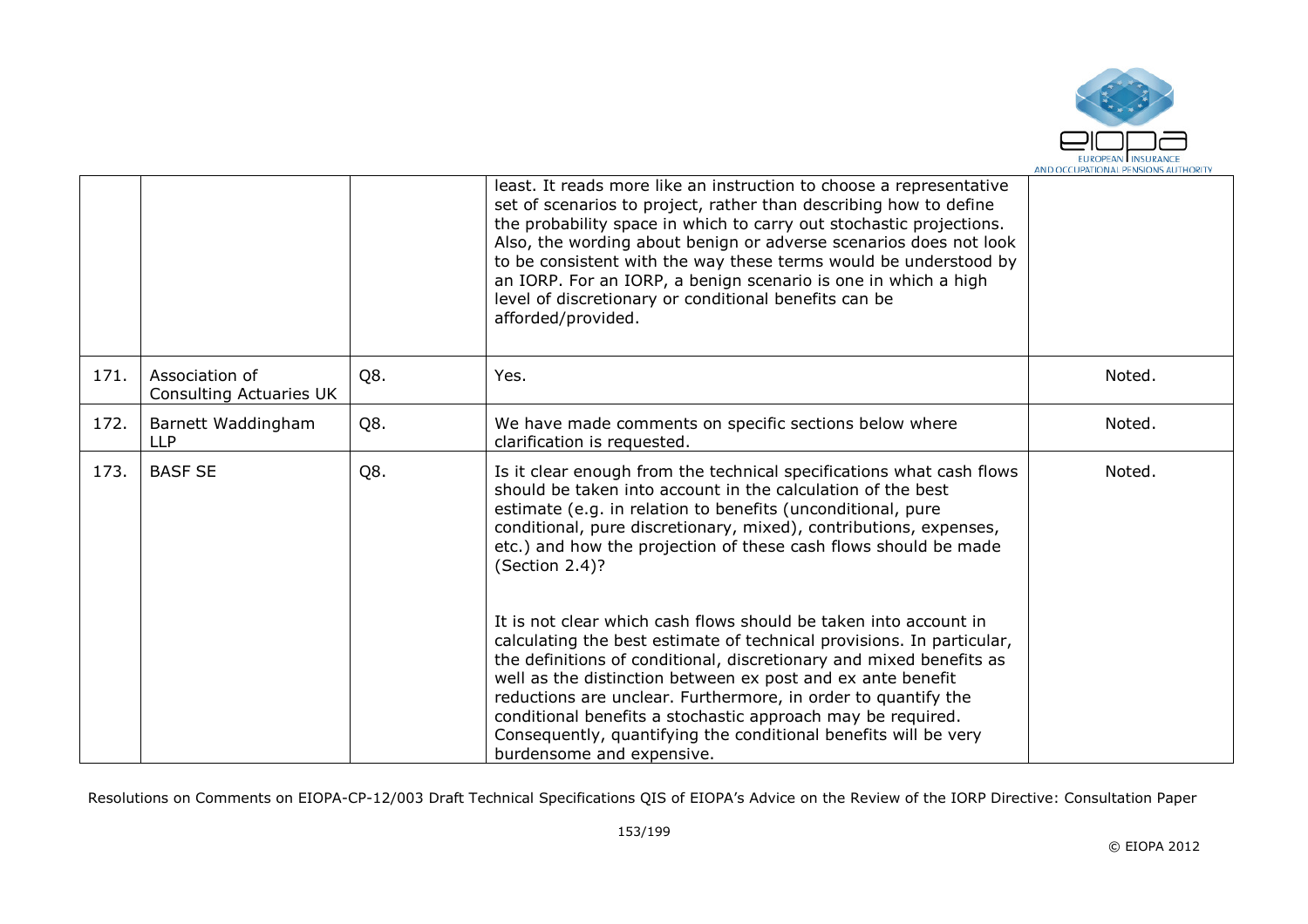

| 174. | Bayer AG                                                        | Q8. | No, because the current draft of the technical provisions leaves it<br>e.g. unclear, how conditional benefits shall be calculated<br>concretely.                                                                                                                                                                                                                                                                                                                                                                                                                                                                                                                                                                                                                                                                                                                                                                                                   | Noted.                                                                                                                                                                    |
|------|-----------------------------------------------------------------|-----|----------------------------------------------------------------------------------------------------------------------------------------------------------------------------------------------------------------------------------------------------------------------------------------------------------------------------------------------------------------------------------------------------------------------------------------------------------------------------------------------------------------------------------------------------------------------------------------------------------------------------------------------------------------------------------------------------------------------------------------------------------------------------------------------------------------------------------------------------------------------------------------------------------------------------------------------------|---------------------------------------------------------------------------------------------------------------------------------------------------------------------------|
| 175. | Bayerischer<br>Industrieverband Steine<br>und Erden e.V.        | Q8. | No, it is not clear enough from the technical specifications what<br>cash flows should be taken into account in the calculation of the<br>best estimate. There is a clear case for more guidance, to assure<br>some utility and comparability of the outputs. For example, more<br>quidance is required for:<br>When projected benefit obligations (PBO) should be taken<br>into account;<br>Definitions of conditional, discretionary and mixed benefits<br>are not clear and it is therefore very hard to make a distinction<br>between those;<br>Difference between "ex post" and "ex ante" benefit<br>reductions;<br>Definition and use of conditional benefits and contractual<br>options.<br>Pension plans in Germany typically provide defined death and<br>disability benefits. The valuation of these is integrated with the<br>valuation of retirement benefits, therefore, it may not be feasible<br>to value these as a separate plan. | Partially agreed. The<br>section on inflation and<br>salary growth was<br>changed. The definition<br>of ex ante benefit<br>adjustment mechanism<br>has been made clearer. |
| 176. | <b>BDA Bundesvereinigung</b><br>der Deutschen<br>Arbeitgeberver | Q8. | No, it is not clear enough from the technical specifications what<br>cash flows should be taken into account in the calculation of the<br>best estimate. There is a clear case for more guidance, to assure                                                                                                                                                                                                                                                                                                                                                                                                                                                                                                                                                                                                                                                                                                                                        | Partially agreed. The<br>section on inflation and<br>salary growth was                                                                                                    |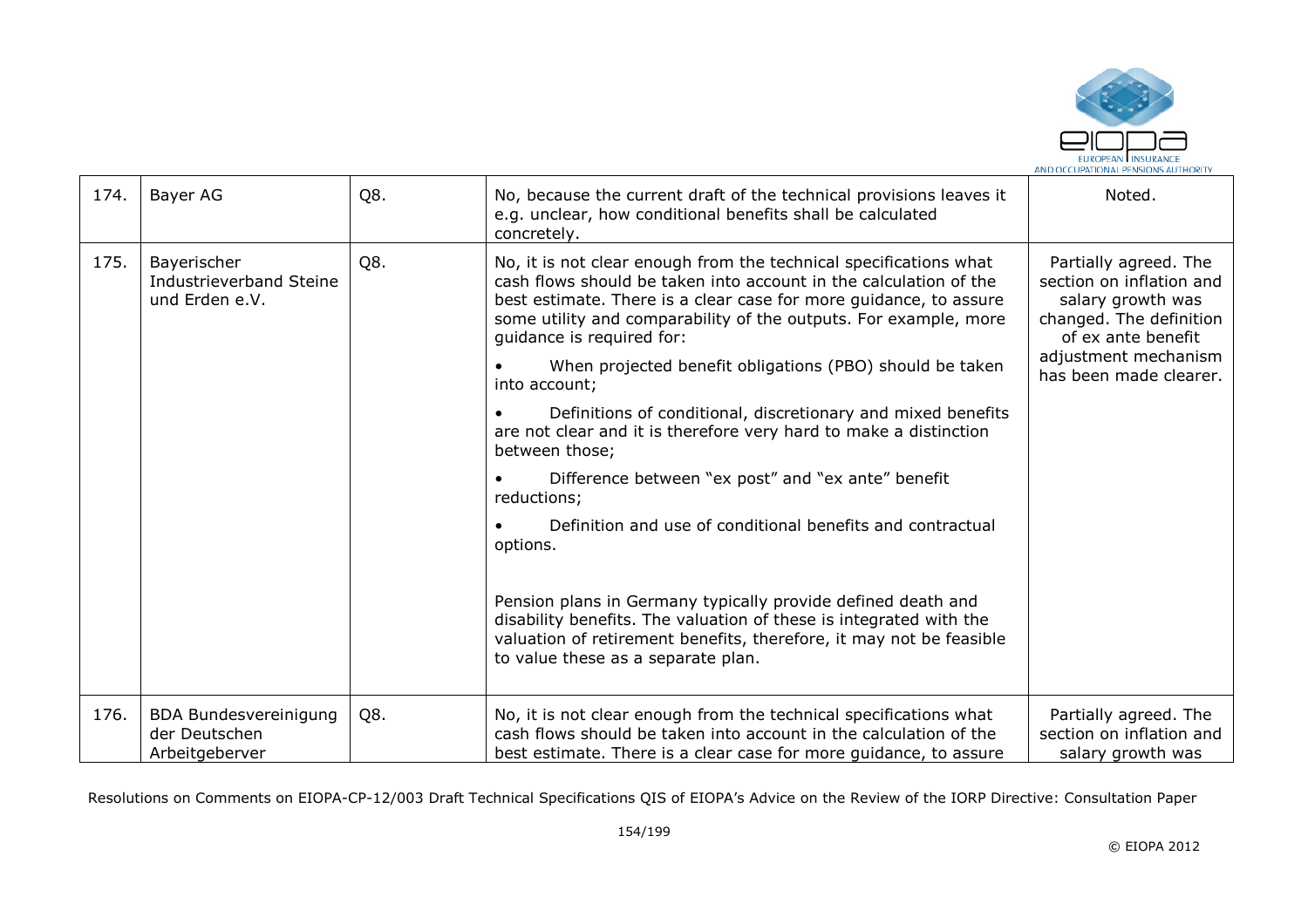

|      |                                                      |     |                                                                                                                                                                                                                                                                                                              | AND OLLUPATIONAL PENSIONS AUTHORITY                                                                                     |
|------|------------------------------------------------------|-----|--------------------------------------------------------------------------------------------------------------------------------------------------------------------------------------------------------------------------------------------------------------------------------------------------------------|-------------------------------------------------------------------------------------------------------------------------|
|      |                                                      |     | some utility and comparability of the outputs. For example, more<br>quidance is required for:                                                                                                                                                                                                                | changed. The definition<br>of ex ante benefit<br>adjustment mechanism<br>has been made clearer.                         |
|      |                                                      |     | When projected benefit obligations (PBO) should be taken<br>into account;                                                                                                                                                                                                                                    |                                                                                                                         |
|      |                                                      |     | Definitions of conditional, discretionary and mixed benefits<br>are not clear and it is therefore very hard to make a distinction<br>between those;                                                                                                                                                          |                                                                                                                         |
|      |                                                      |     | Difference between "ex post" and "ex ante" benefit<br>reductions;                                                                                                                                                                                                                                            |                                                                                                                         |
|      |                                                      |     | Definition and use of conditional benefits and contractual<br>options.                                                                                                                                                                                                                                       |                                                                                                                         |
|      |                                                      |     | Pension plans in Germany typically provide defined death and<br>disability benefits. The valuation of these is integrated with the<br>valuation of retirement benefits, therefore, it may not be feasible<br>to value these as a separate plan.                                                              |                                                                                                                         |
| 177. | BdS - Bundesverband<br>der Systemgastronomie<br>e.V. | Q8. | No, it is not clear enough from the technical specifications what<br>cash flows should be taken into account in the calculation of the<br>best estimate. There is a clear case for more quidance, to assure<br>some utility and comparability of the outputs. For example, more<br>guidance is required for: | Partially agreed. The<br>section on inflation and<br>salary growth was<br>changed. The definition<br>of ex ante benefit |
|      |                                                      |     | When projected benefit obligations (PBO) should be taken<br>into account;                                                                                                                                                                                                                                    | adjustment mechanism<br>has been made clearer.                                                                          |
|      |                                                      |     | Definitions of conditional, discretionary and mixed benefits<br>are not clear and it is therefore very hard to make a distinction                                                                                                                                                                            |                                                                                                                         |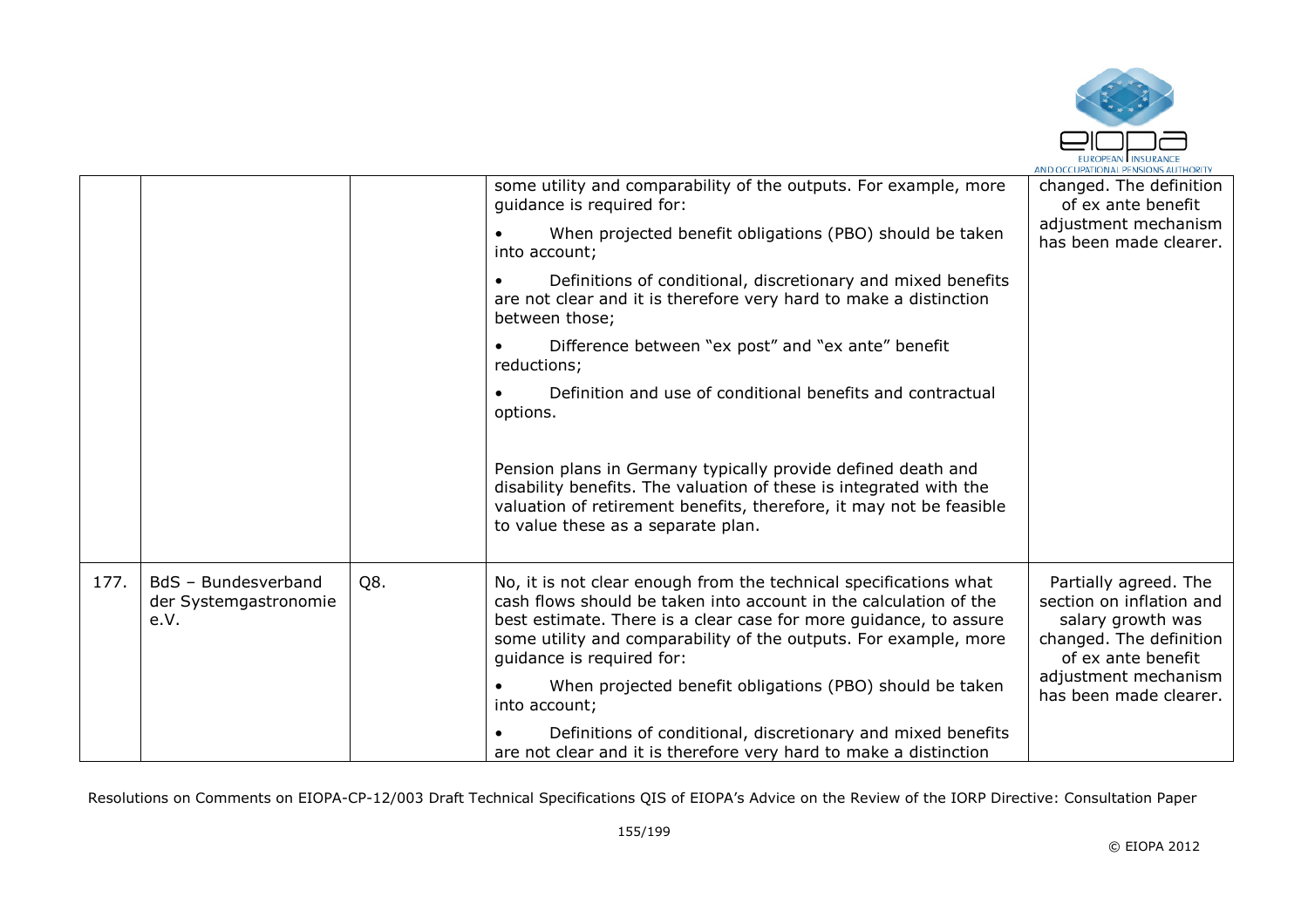

|      |                                                          |     | between those;<br>Difference between "ex post" and "ex ante" benefit<br>reductions;<br>Definition and use of conditional benefits and contractual<br>options.<br>Pension plans in Germany typically provide defined death and<br>disability benefits. The valuation of these is integrated with the<br>valuation of retirement benefits, therefore, it may not be feasible<br>to value these as a separate plan.                                                                                                                                                                                                                                                                                                                                                                                                                                                    |                                                                                                                                                                                                                                                                                                                                                                              |
|------|----------------------------------------------------------|-----|---------------------------------------------------------------------------------------------------------------------------------------------------------------------------------------------------------------------------------------------------------------------------------------------------------------------------------------------------------------------------------------------------------------------------------------------------------------------------------------------------------------------------------------------------------------------------------------------------------------------------------------------------------------------------------------------------------------------------------------------------------------------------------------------------------------------------------------------------------------------|------------------------------------------------------------------------------------------------------------------------------------------------------------------------------------------------------------------------------------------------------------------------------------------------------------------------------------------------------------------------------|
| 178. | Belgian Association of<br>Pension Institutions<br>(BVPI- | Q8. | No.<br>It is not always clear which benefits to value. E.g.<br>In Belgium we currently have a clear split between social<br>labour law and prudential legislation. Social labour law has an<br>impact on the plan rules. Prudential legislation do impact the plan<br>funding level in the IORP. Not all social labour law requirements<br>are fully prefunded via the IORP e.g. the social labour minimum<br>guarantee of 3.25% on employer contributions in a defined<br>contribution plan require only external (IORP) funding upon<br>leaving, transfer, death or retirement. As social and labour<br>legislation and not the plan as such is requiring an interest<br>guarantee, is it correct to consider the plan as a pure Defined<br>Contribution (DC) benefit without any guarantee in the IORP<br>Under Belgian Social and Labour Law retirement benefit | Noted. The<br>segmentation of<br>obligations was<br>changed to make clear<br>that all schemes have<br>to be taken into<br>account which include<br>any guarantees to<br>members and<br>beneficiaries<br>irrespective of how<br>these schemes are so<br>far classified in the<br>different Member<br>States. The section on<br>inflation and salary<br>growth was changed. It |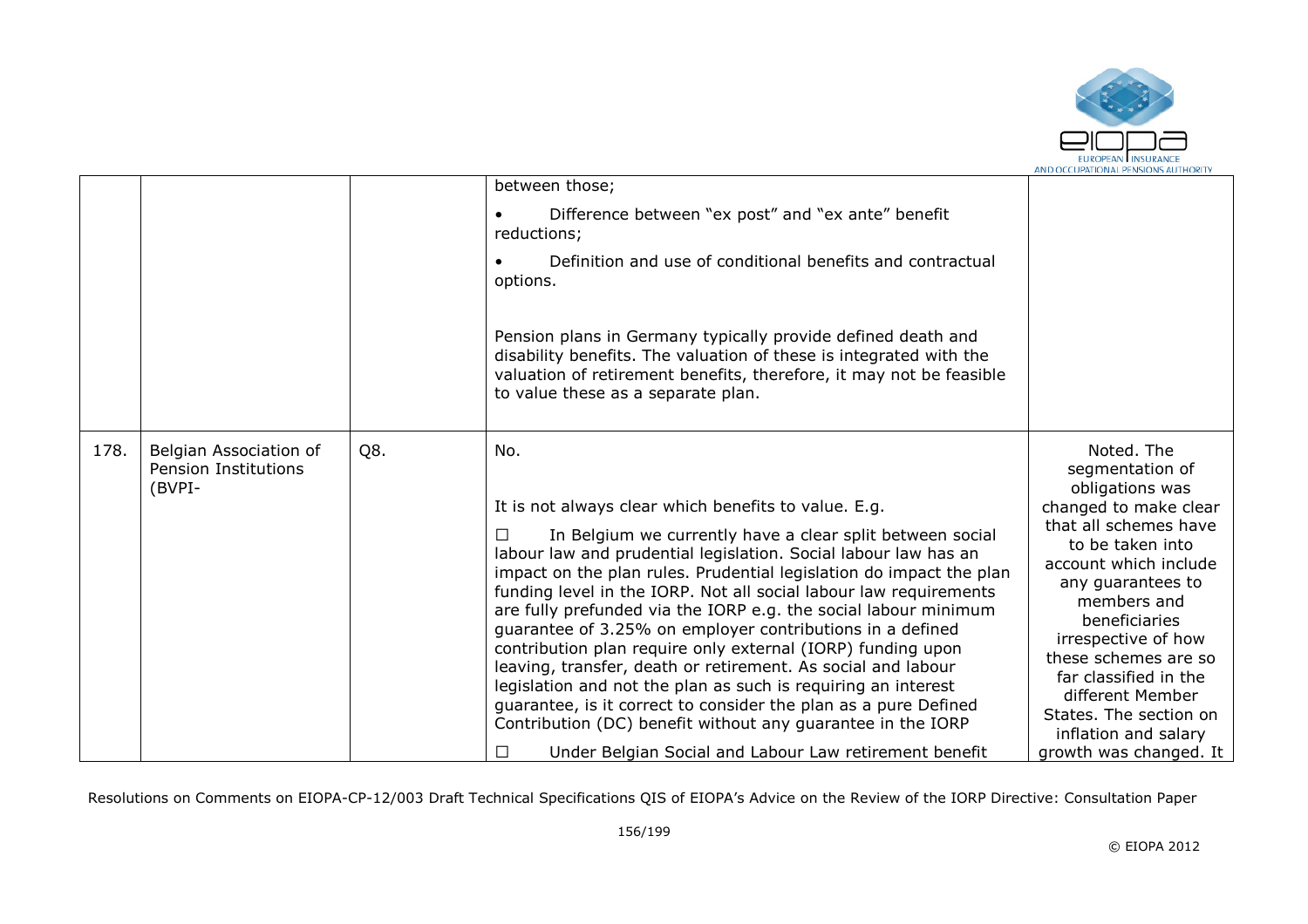

|  | plans can be ended or replaced for future service, but in doing so,<br>a dynamic approach will have to be applied, which means that<br>(only for active members), past service benefits in the former plan<br>are to be revalued to take into account salary increases. Stopping<br>a plan without such revaluation of the past services can only be<br>done under exceptional conditions.              | has been made clear<br>that expenses borne by<br>the employer can be<br>disregarded. |
|--|---------------------------------------------------------------------------------------------------------------------------------------------------------------------------------------------------------------------------------------------------------------------------------------------------------------------------------------------------------------------------------------------------------|--------------------------------------------------------------------------------------|
|  | Are such revaluations to be considered as "accruing new benefits"<br>with respect to the future services", or not?                                                                                                                                                                                                                                                                                      |                                                                                      |
|  | It seems us that the answer is "not", because no new benefits are<br>calculated on the future services. We only have a revalorization of<br>the (stopped) past services, only for active people, and not in all<br>circumstances.                                                                                                                                                                       |                                                                                      |
|  | If you agree that the answer is "not"                                                                                                                                                                                                                                                                                                                                                                   |                                                                                      |
|  | the Belgian DB would have to be considered as "type 1". We would<br>have then to apply HBS.4.13 Can we then calculate an ABO our do<br>we have to calculate a PBO ? It seems us that it should be an<br>ABO. If it is a PBO, it would seem us logical to take also account of<br>the contributions corresponding to future salary increases (like in<br>HBS.4.14), but that isn't foreseen in HBS.4.13. |                                                                                      |
|  | We also notice unclarity about the expenses to take into account:<br>legal expenses, administration expenses and actuarial/consultancy<br>expenses are mostly born by the sponsor.                                                                                                                                                                                                                      |                                                                                      |
|  | To simplify the calculation, we suggest to ignore them.                                                                                                                                                                                                                                                                                                                                                 |                                                                                      |
|  | Expenses linked to the asset management are taken from the<br>investment return and often are not transparent to the IORP. For<br>those it is difficult what to take in the context of this valuation. We                                                                                                                                                                                               |                                                                                      |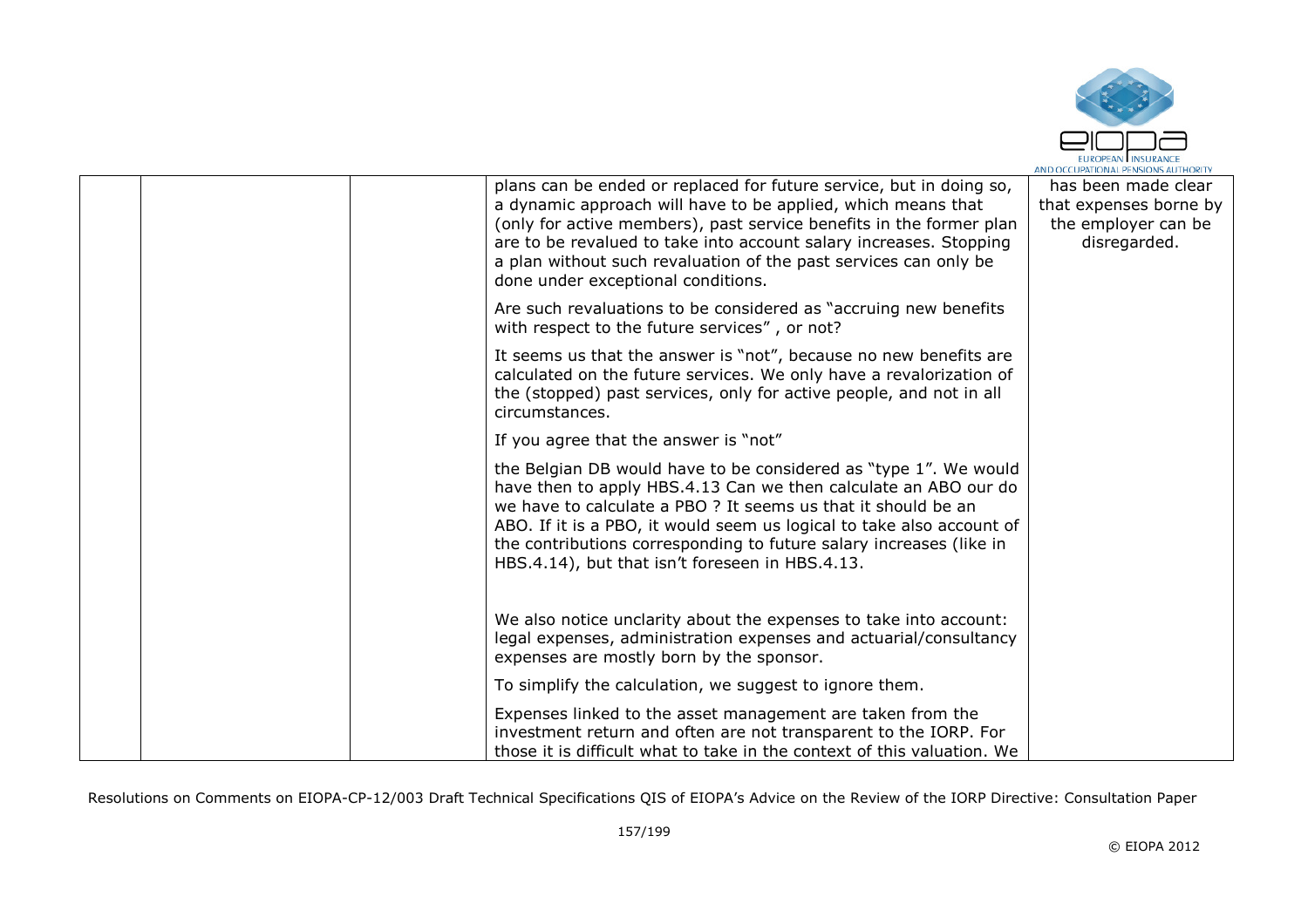

|      |                            |     | suggest to estimate them at 0,5%.                                                                                                                                                                                                                                                                                                                                                                                                                                                                                                                 |                                                                                    |
|------|----------------------------|-----|---------------------------------------------------------------------------------------------------------------------------------------------------------------------------------------------------------------------------------------------------------------------------------------------------------------------------------------------------------------------------------------------------------------------------------------------------------------------------------------------------------------------------------------------------|------------------------------------------------------------------------------------|
|      |                            |     |                                                                                                                                                                                                                                                                                                                                                                                                                                                                                                                                                   |                                                                                    |
|      |                            |     | Options and guarantees might make the valuation very complex.                                                                                                                                                                                                                                                                                                                                                                                                                                                                                     |                                                                                    |
| 179. | <b>BlackRock</b>           | Q8. | Please see our General Comment above.                                                                                                                                                                                                                                                                                                                                                                                                                                                                                                             | Noted.                                                                             |
| 180. | BT Group plc               | Q8. | Is it clear enough from the technical specifications what cash flows<br>should be taken into account in the calculation of the best<br>estimate (e.g. in relation to<br>benefits (unconditional, pure conditional, pure discretionary,                                                                                                                                                                                                                                                                                                            | Partially agreed. The<br>section on inflation and<br>salary growth was<br>changed. |
|      |                            |     | mixed),                                                                                                                                                                                                                                                                                                                                                                                                                                                                                                                                           |                                                                                    |
|      |                            |     | contributions, expenses, etc.) and how the projection of these<br>cash flows                                                                                                                                                                                                                                                                                                                                                                                                                                                                      |                                                                                    |
|      |                            |     | should be made (Section 2.4)?                                                                                                                                                                                                                                                                                                                                                                                                                                                                                                                     |                                                                                    |
|      |                            |     | This appears largely clear. However, as noted under Q2, further<br>clarity on whether an allowance for salary increases should be<br>made if they are not contractual is required.                                                                                                                                                                                                                                                                                                                                                                |                                                                                    |
| 181. | <b>BTPS Management Ltd</b> | Q8. | The principles for calculating the best estimate cashflows seem<br>clear. However, using a stochastic approach is likely to be<br>onerous; so would splitting the liabilities into the different<br>categories (discretionary, unconditional etc). Also, we consider<br>performing separate SCR calculations for each category as overly<br>complex and an unnecessary burden. We feel that the assumption<br>for level A of swap bid rates less 10 bp is an unnecessary non-<br>market consistent assumption as to the risk free rate in the UK. | Noted.                                                                             |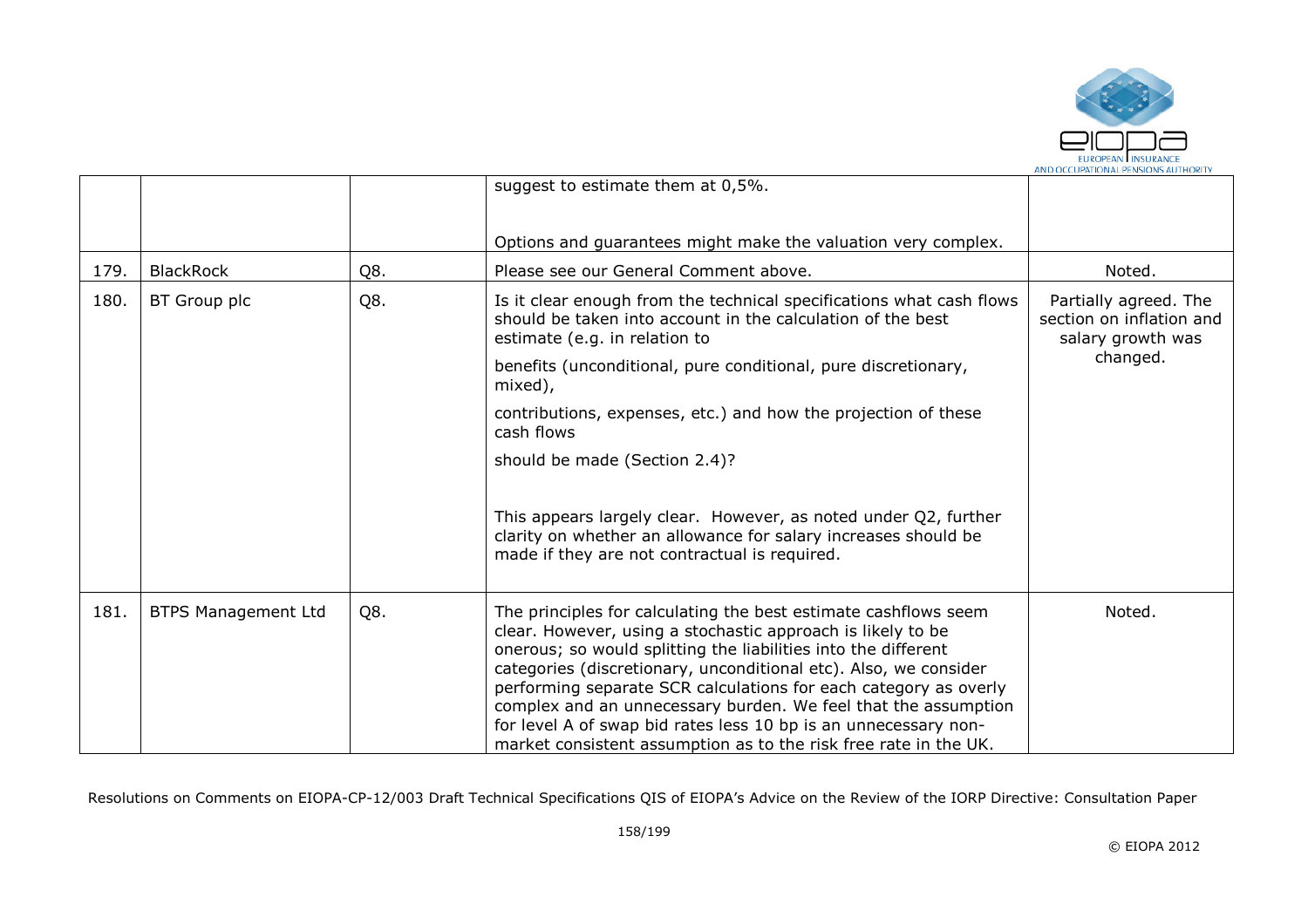

|      |                                                          |     | We currently use the Gilt curve or the Sterling swap curve. Again<br>the 4.2% forward rate beyond 50 years will have a major financial<br>implication as our scheme has liabilities out to 80 years.<br>Bringing expenses into the calculations seems less material and<br>overly complex. |                                                                                                |
|------|----------------------------------------------------------|-----|--------------------------------------------------------------------------------------------------------------------------------------------------------------------------------------------------------------------------------------------------------------------------------------------|------------------------------------------------------------------------------------------------|
| 182. | Consiglio Nazionale<br>degli Attuari and Ordine<br>Nazio | Q8. | About technical specifications cash flows and projections:<br>The technical specifications do not provide enough guidance<br>regarding what cash flows should be taken into account in the<br>calculation of the best estimate and how the projections should be                           | Noted.                                                                                         |
|      |                                                          |     | made. See answer to Q5                                                                                                                                                                                                                                                                     |                                                                                                |
| 183. | Deloitte Total Reward<br>and Benefits Limited<br>(UK)    | Q8. | No.<br>The technical specifications do not make it sufficiently clear how<br>salary increases should be treated for past service benefits.                                                                                                                                                 | Partially agreed. The<br>section on inflation and<br>salary growth was<br>changed. Levies to a |
|      |                                                          |     | In addition, it is unclear how levies payable to Pension Protection<br>Schemes should be incorporated. The levy can be added to the<br>allowance for expenses, however in practice it will be necessary to<br>adopt a very broad brush assumption for how levies may change<br>in future.  | Pension Protection<br>Schemes do not have<br>to be included in the<br>HBS.                     |
|      |                                                          |     | The technical specifications request IORPs to value too many<br>alternatives as regards conditional/ discretionary/mixed benefits.<br>This increases the complexity and cost of the QIS process.                                                                                           |                                                                                                |
|      |                                                          |     | Many IORPs are unlikely to have available data on future pension<br>cashflows in each year (in particular for small IORPs). This needs                                                                                                                                                     |                                                                                                |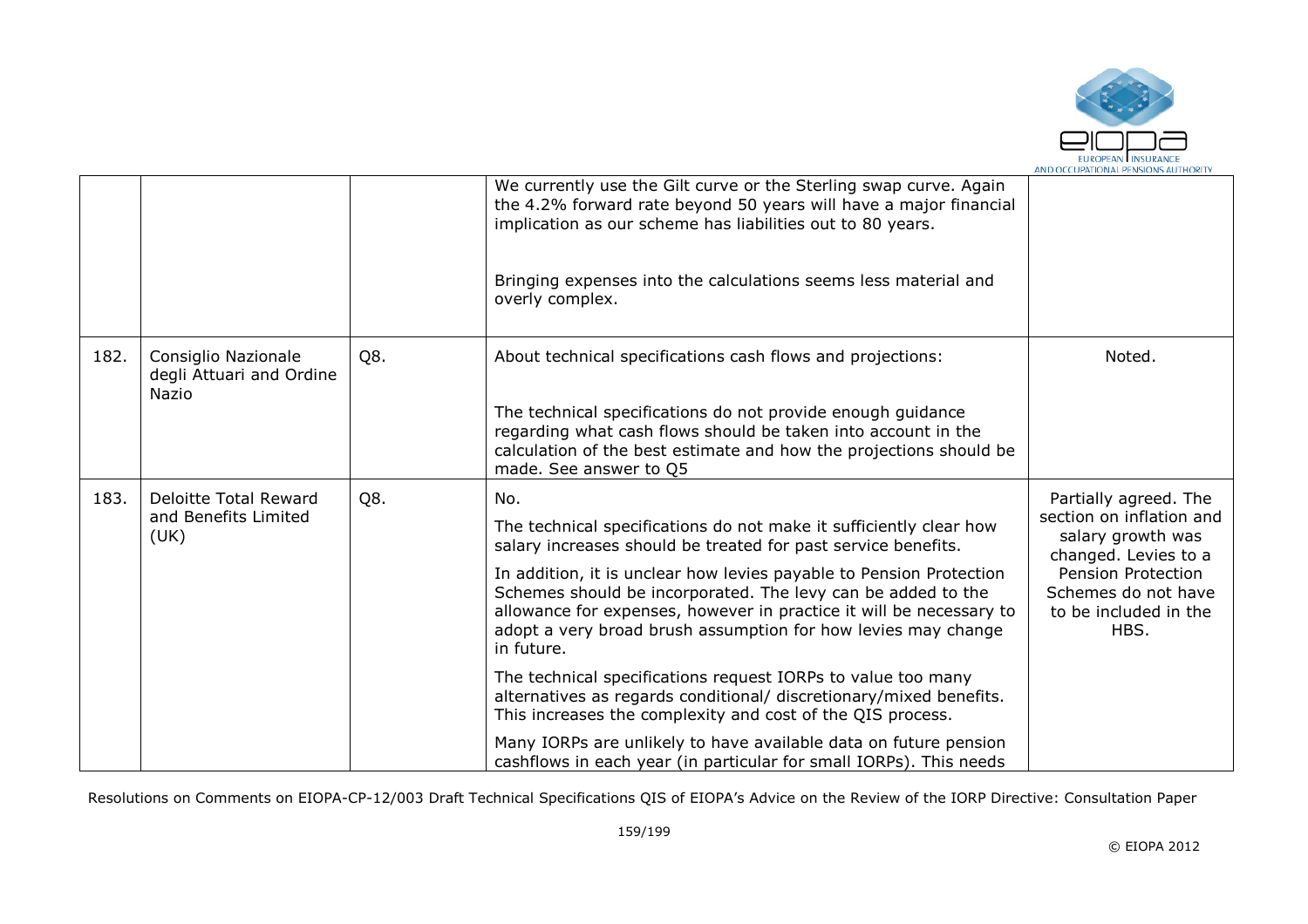

|      |                                                                 |     | to be considered further by EIOPA.                                                                                                                                                                                                                                                                                                                                  |                                                                                                                                                                                                     |
|------|-----------------------------------------------------------------|-----|---------------------------------------------------------------------------------------------------------------------------------------------------------------------------------------------------------------------------------------------------------------------------------------------------------------------------------------------------------------------|-----------------------------------------------------------------------------------------------------------------------------------------------------------------------------------------------------|
| 184. | Dexia Asset<br>Management                                       | Q8. | Q8. Is it clear enough from the technical specifications what cash<br>flows should be taken into account in the calculation of the best<br>estimate (e.g. in relation to benefits (unconditional, pure<br>conditional, pure discretionary, mixed), contributions, expenses,<br>etc.) and how the projection of these cash flows should be made<br>(Section 2.4)?    | Partially agreed. The<br>section on inflation and<br>salary growth was<br>changed. The definition<br>of ex ante benefit<br>adjustment mechanism<br>has been made clearer.                           |
|      |                                                                 |     | The cash-flows calculations is unclear on several points :                                                                                                                                                                                                                                                                                                          |                                                                                                                                                                                                     |
|      |                                                                 |     | The definition of the possibility or not to end the accrual of<br>new benefits                                                                                                                                                                                                                                                                                      |                                                                                                                                                                                                     |
|      |                                                                 |     | The calculation of ex post benefit reduction                                                                                                                                                                                                                                                                                                                        |                                                                                                                                                                                                     |
|      |                                                                 |     | The definition of discretionary and conditional benefits                                                                                                                                                                                                                                                                                                            |                                                                                                                                                                                                     |
|      |                                                                 |     | The difference between ex ante and ex post benefit<br>reduction                                                                                                                                                                                                                                                                                                     |                                                                                                                                                                                                     |
|      |                                                                 |     |                                                                                                                                                                                                                                                                                                                                                                     |                                                                                                                                                                                                     |
| 185. | European Federation for<br><b>Retirement Provision</b><br>(EFRP | Q8. | Q8. Is it clear enough from the technical specifications what cash<br>flows should be taken into account in the calculation of the best<br>estimate (e.g. in relation to benefits (unconditional, pure<br>conditional, pure discretionary, mixed), contributions, expenses,<br>etc.) and how the projection of these cash flows should be made<br>(Section $2.4$ )? | Partially agreed. The<br>section on inflation and<br>salary growth was<br>changed. The definition<br>of ex ante benefit<br>adjustment mechanism<br>has been made clearer.<br>It has been made clear |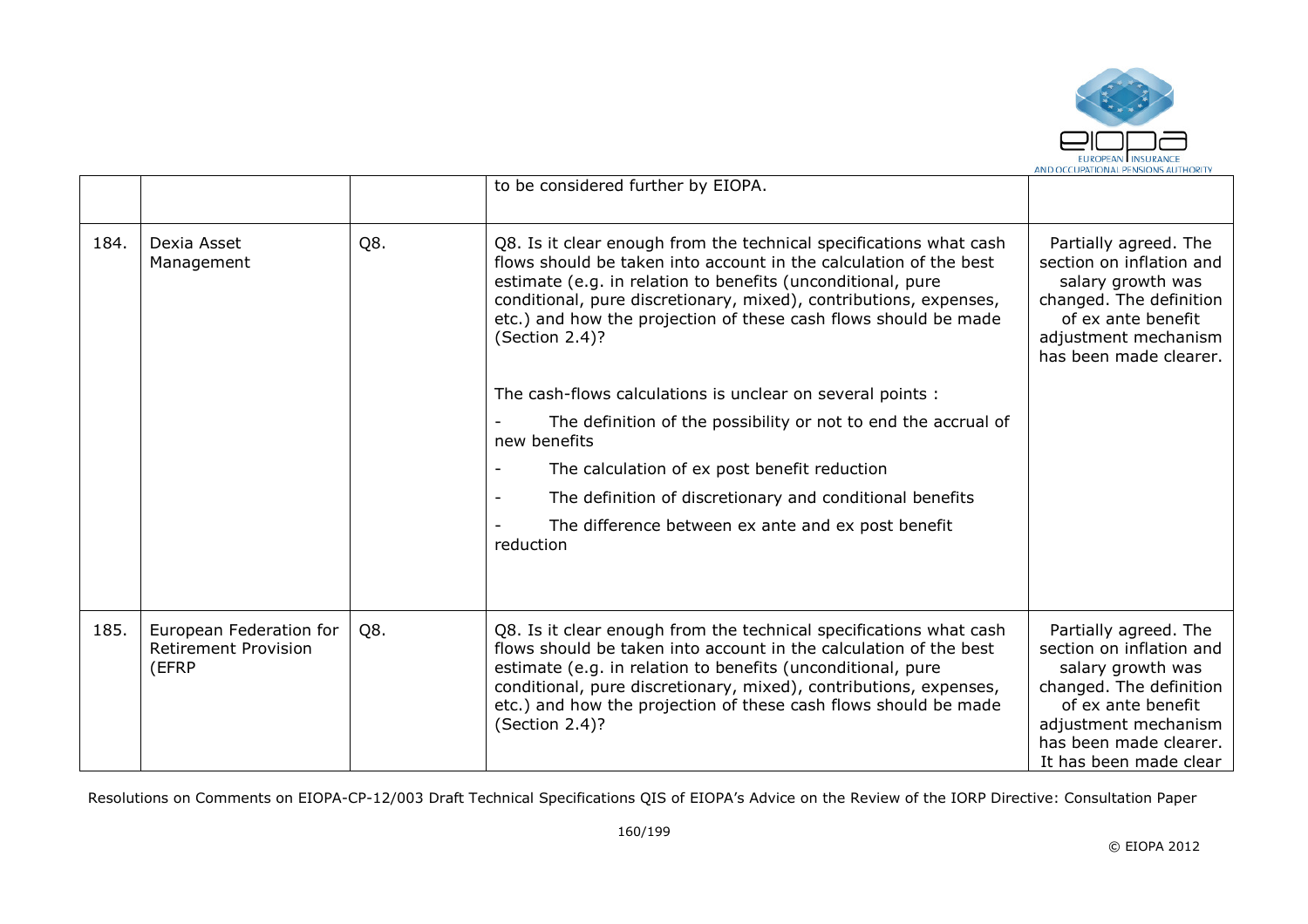

|  | The calculation of the cash flows in the HBS/QIS is unclear. In<br>particular conditional cash flows are difficult to quantify through<br>the three suggested methods in QIS specifications. In order to<br>produce comparable information across countries, the instructions<br>on how standard premiums, recovery premiums etc will have to be<br>taken into account should be absolutely clear. | that expenses borne by<br>the employer can be<br>disregarded. |
|--|----------------------------------------------------------------------------------------------------------------------------------------------------------------------------------------------------------------------------------------------------------------------------------------------------------------------------------------------------------------------------------------------------|---------------------------------------------------------------|
|  | We believe that too little guidance is provided to ensure some<br>utility and comparability of the outputs. For example, more<br>guidance is required for the following issues:                                                                                                                                                                                                                    |                                                               |
|  | When projected benefit obligations (PBO) should be taken<br>into account.                                                                                                                                                                                                                                                                                                                          |                                                               |
|  | Definitions of conditional, discretionary and mixed benefits<br>are not clear and it is therefore hard to make a distinction<br>between them.                                                                                                                                                                                                                                                      |                                                               |
|  | How to deal with a pension promise where different parts<br>offset each other and are funded via different pension vehicules?<br>(eg. an employer funded DB plan, with an employee funded DC<br>part where one part is managed by an IORP and the other by an<br>insurance contract?)                                                                                                              |                                                               |
|  | Last resort benefit reductions, at least in Germany, can be<br>the ex-post result of an unsustainable solvency position. Including<br>them endogenously in the model does not reflect reality and<br>seems to introduce circularity.                                                                                                                                                               |                                                               |
|  | Lack of clarity on what EIOPA perceives as the difference<br>between "ex post" and "ex ante" benefit reductions.                                                                                                                                                                                                                                                                                   |                                                               |
|  | Definition and use of conditional benefits and contractual                                                                                                                                                                                                                                                                                                                                         |                                                               |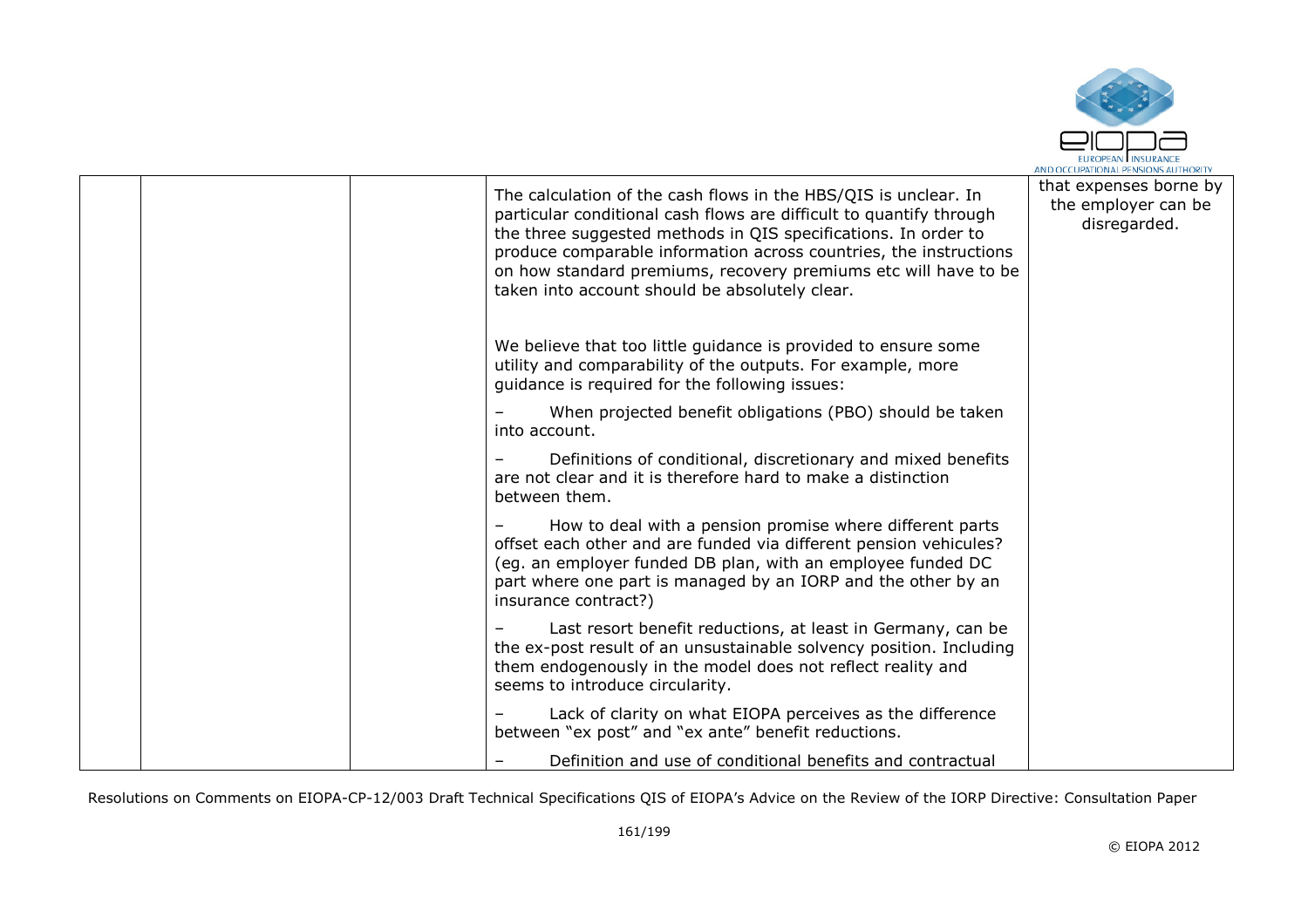

|      |                                                 |     | options.<br>It is unclear how expenses should be taken into account:<br>legal expenses, administration expenses and actuarial/consultancy<br>expenses are mostly borne by the sponsor. To simplify the<br>calculation, we suggest ignoring them or $-$ as an alternative $-$<br>taking a fixed number.                                                                                                                                       |        |
|------|-------------------------------------------------|-----|----------------------------------------------------------------------------------------------------------------------------------------------------------------------------------------------------------------------------------------------------------------------------------------------------------------------------------------------------------------------------------------------------------------------------------------------|--------|
| 186. | Federation of the Dutch<br><b>Pension Funds</b> | Q8. | The definition of the contract boundaries is clear for Dutch IORPs,<br>so from that perspective the cash flows should be clear.                                                                                                                                                                                                                                                                                                              | Noted. |
|      |                                                 |     | It is unclear though how the cash flows should be calculated in the<br>HBS/QIS. In particular conditional cash flows are difficult to<br>quantify through the three suggested methods in the QIS<br>specifications. In order to produce reliable and comparable<br>information across countries, the instructions on how standard<br>premiums, recovery premiums etcetera will have to be taken into<br>account, should be absolutely clear. |        |
|      |                                                 |     | Questions are arising such as:                                                                                                                                                                                                                                                                                                                                                                                                               |        |
|      |                                                 |     | How should unconditional increases of accrued rights (DB<br>П<br>final pay or unconditionally indexed average career pay) be<br>valued?                                                                                                                                                                                                                                                                                                      |        |
|      |                                                 |     | To what extent do these unconditional rights belong to the<br>□<br>accrued rights as quoted in HBS 4.13?                                                                                                                                                                                                                                                                                                                                     |        |
|      |                                                 |     | And if these are to be taken into account, should the<br>□<br>related corresponding funding of contributions also be valued as                                                                                                                                                                                                                                                                                                               |        |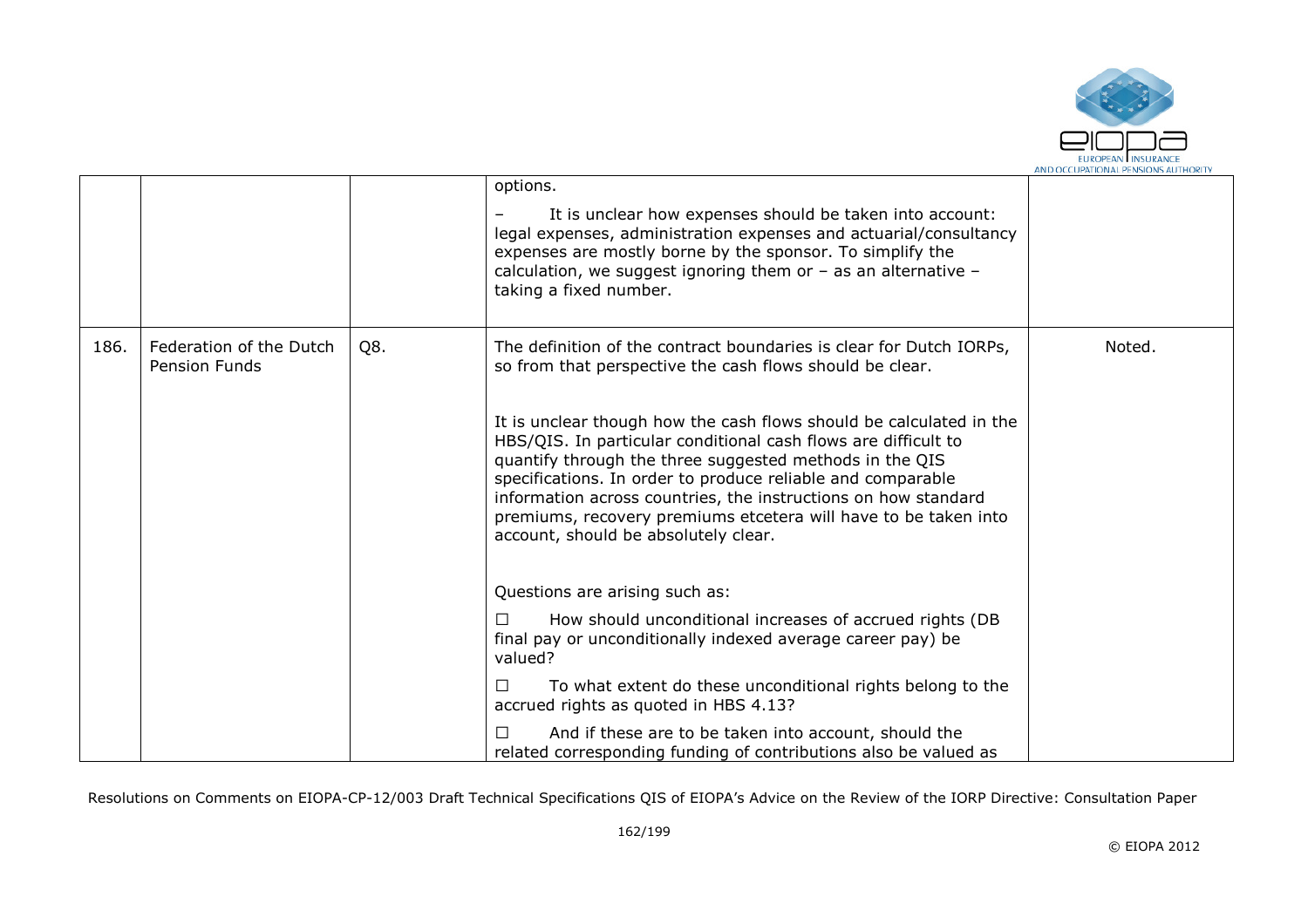

|      |                                                        |     | an asset?                                                                                                                                                                                                                                                                                                                                                                                                                                                 |        |
|------|--------------------------------------------------------|-----|-----------------------------------------------------------------------------------------------------------------------------------------------------------------------------------------------------------------------------------------------------------------------------------------------------------------------------------------------------------------------------------------------------------------------------------------------------------|--------|
|      |                                                        |     | Little guidance is provided on the definition and valuation of<br>conditional/discretionary/ mixed benefits and the distinction<br>between them. It is not clear what EIOPA perceives as the<br>difference between conditional benefits (HBS 4.23 and further)<br>and contractual options (HBS 4.51 and further).                                                                                                                                         |        |
|      |                                                        |     | For contingent cash flows (both contingent assets and contingent<br>liabilities), using a stochastic approach may be too burdensome<br>and expensive. And at the same time, it is not clear at all how to<br>attribute probabilities and value in a market consistent way by<br>using a series of deterministic projections or using only one<br>deterministic valuation.                                                                                 |        |
|      |                                                        |     | In some circumstances it is not always clear which part of the<br>sponsor contribution is defined for normal accrual and which part<br>is 'sponsor support' in respect of security mechanisms. More<br>guidance is required in order to get a good indication of sponsor<br>support; the reference to 'excess of its regular contribution' in HBS<br>6.10 is not sufficient as there may be many different definitions in<br>the different Member States. |        |
| 187. | <b>Financial Reporting</b><br>Council - staff response | Q8. | We found the majority of the technical specifications in section 2.4<br>clear.                                                                                                                                                                                                                                                                                                                                                                            | Noted. |
|      |                                                        |     | We found paragraphs HBS.4.46 to HBS.4.48, which describe the<br>approach to be taken for a reduction in benefits in case of sponsor<br>default, difficult to follow. Clarification of these paragraphs would                                                                                                                                                                                                                                              |        |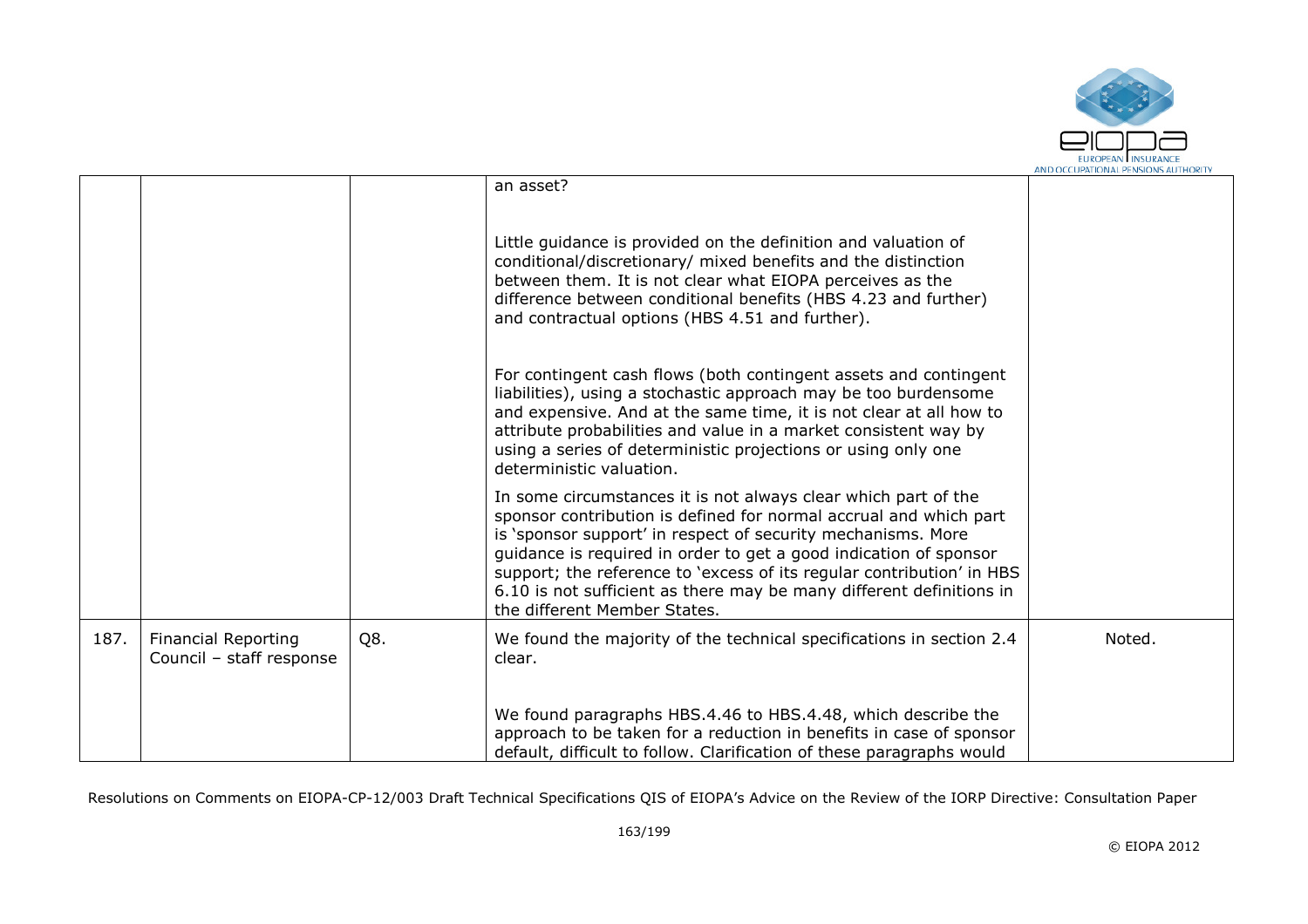

|      |                                                 |     | be helpful.                                                                                                                                                                                                                                                                                                                                                                                                                                                                                                                                                                                                                                                                                                                                                                                                                                                                                                                                                                                                                                                                      |        |
|------|-------------------------------------------------|-----|----------------------------------------------------------------------------------------------------------------------------------------------------------------------------------------------------------------------------------------------------------------------------------------------------------------------------------------------------------------------------------------------------------------------------------------------------------------------------------------------------------------------------------------------------------------------------------------------------------------------------------------------------------------------------------------------------------------------------------------------------------------------------------------------------------------------------------------------------------------------------------------------------------------------------------------------------------------------------------------------------------------------------------------------------------------------------------|--------|
| 188. | German Institute of<br><b>Pension Actuaries</b> | Q8. | The specifications are neither clear nor transparent enough. Most<br>of the IORPs in Germany will not be able to compute the liabilities<br>easily for all the required components. For the purpose of this QIS<br>much more estimates and extensive simplifications will be<br>desirable with respect to the different characteristics of the<br>individual plan designs of the IORPs.                                                                                                                                                                                                                                                                                                                                                                                                                                                                                                                                                                                                                                                                                          | Noted. |
|      |                                                 |     | Many very difficult assumptions are necessary to value the<br>liabilities and that means a lot of work. As a valuation of the<br>liabilities of the IORP is only possible / feasible by taking into<br>consideration the further developments / further performance of<br>the assets of the IORP, the execution of the suggested calculations<br>will be (very) difficult. Furthermore, a lot of management rules,<br>based on inaccurate information, will have to be stipulated and will<br>thus lead to imprecise / indefinite results that will be not<br>appropriate and comparable in between the various IORPs. The<br>calculation of the pure conditional, mixed and pure discretionary<br>benefits as well as the options and guarantees embedded in<br>pension contracts will overburden many IORPs, because<br>instruments and methods to carry out such difficult calculations<br>are mostly not readily available to the IORPs. More detailed<br>description of what constitute unconditional, pure conditional, pure<br>discretionary and mixed benefits required. |        |
|      |                                                 |     | We welcome the specification in HBS.4.53, that defined benefits<br>paid until the death of the beneficiary, are not regarded as an<br>implicit financial guarantee which would have to be valued<br>separately as part of the technical provisions.                                                                                                                                                                                                                                                                                                                                                                                                                                                                                                                                                                                                                                                                                                                                                                                                                              |        |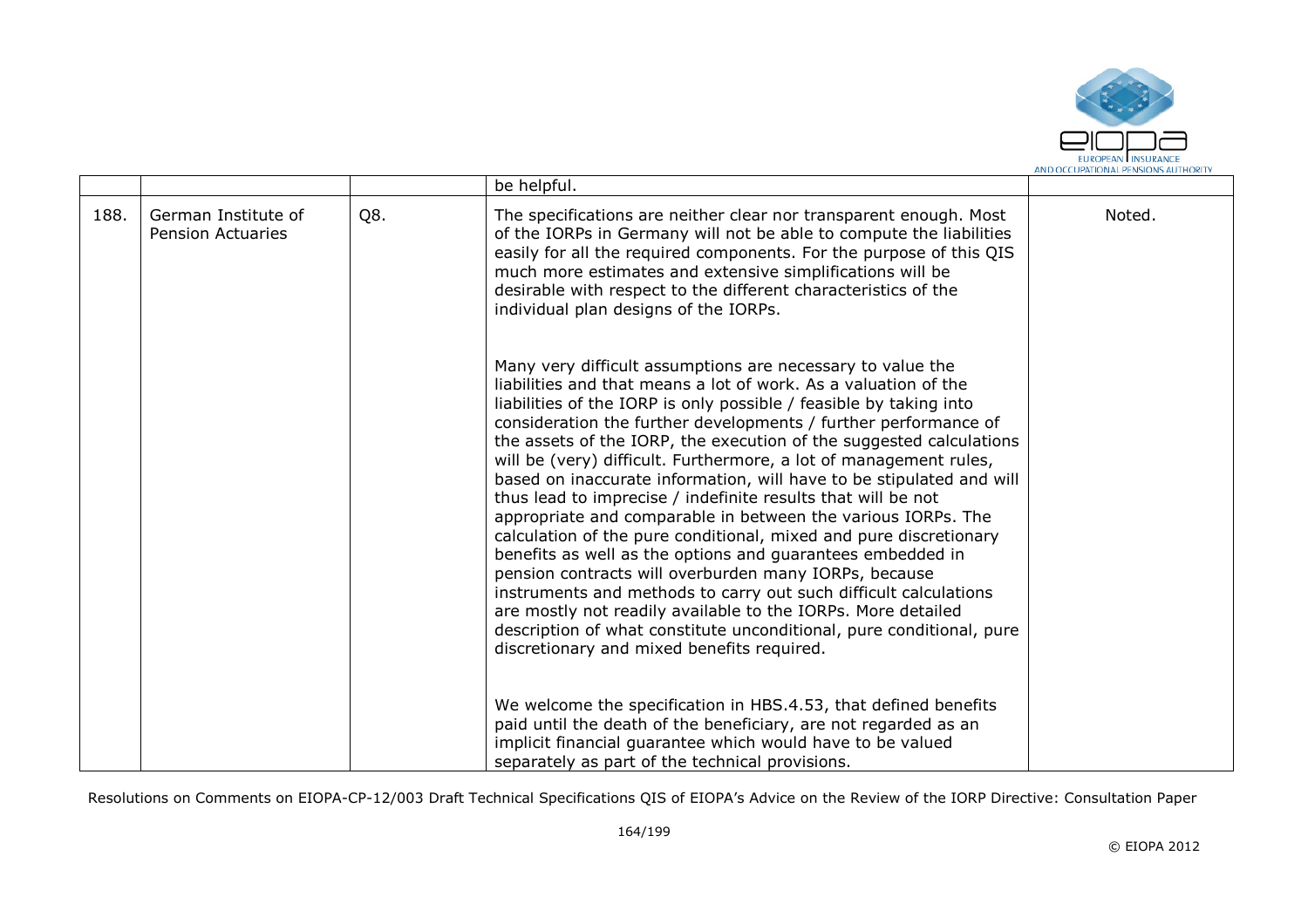

| 189. |                                          | <b>GESAMTMETALL -</b><br>Federation of German<br>employer | Q8.                                                                                                                                                                                                                                             | No, it is not clear enough from the technical specifications what<br>cash flows should be taken into account in the calculation of the<br>best estimate. There is a clear case for more guidance, to assure<br>some utility and comparability of the outputs. For example, more<br>guidance is required for:<br>When projected benefit obligations (PBO) should be taken<br>into account; | Partially agreed. The<br>section on inflation and<br>salary growth was<br>changed. The definition<br>of ex ante benefit<br>adjustment mechanism<br>has been made clearer. |
|------|------------------------------------------|-----------------------------------------------------------|-------------------------------------------------------------------------------------------------------------------------------------------------------------------------------------------------------------------------------------------------|-------------------------------------------------------------------------------------------------------------------------------------------------------------------------------------------------------------------------------------------------------------------------------------------------------------------------------------------------------------------------------------------|---------------------------------------------------------------------------------------------------------------------------------------------------------------------------|
|      |                                          |                                                           | Definitions of conditional, discretionary and mixed benefits<br>are not clear and it is therefore very hard to make a distinction<br>between those;                                                                                             |                                                                                                                                                                                                                                                                                                                                                                                           |                                                                                                                                                                           |
|      |                                          |                                                           | Difference between "ex post" and "ex ante" benefit<br>reductions;                                                                                                                                                                               |                                                                                                                                                                                                                                                                                                                                                                                           |                                                                                                                                                                           |
|      |                                          |                                                           | Definition and use of conditional benefits and contractual<br>options.                                                                                                                                                                          |                                                                                                                                                                                                                                                                                                                                                                                           |                                                                                                                                                                           |
|      |                                          |                                                           | Pension plans in Germany typically provide defined death and<br>disability benefits. The valuation of these is integrated with the<br>valuation of retirement benefits, therefore, it may not be feasible<br>to value these as a separate plan. |                                                                                                                                                                                                                                                                                                                                                                                           |                                                                                                                                                                           |
| 190. | Groupe Consultatif<br>Actuariel Européen | Q8.                                                       | Is it clear enough from the technical specifications what cash flows<br>should be                                                                                                                                                               | Partially agreed. The<br>section on inflation and                                                                                                                                                                                                                                                                                                                                         |                                                                                                                                                                           |
|      |                                          |                                                           | taken into account in the calculation of the best estimate (e.g. in<br>relation to                                                                                                                                                              | salary growth was<br>changed. The definition<br>of ex ante benefit                                                                                                                                                                                                                                                                                                                        |                                                                                                                                                                           |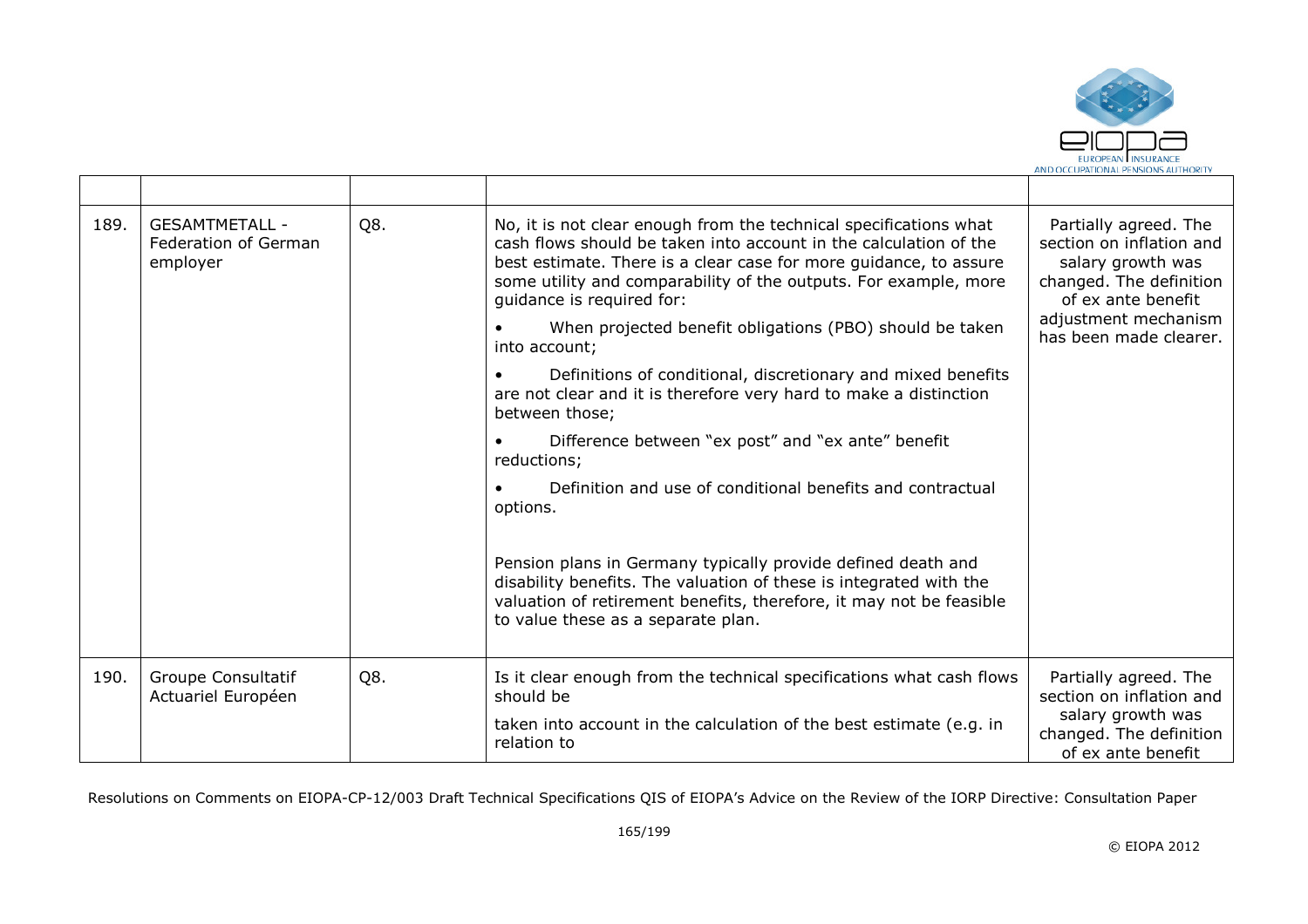

|  | benefits (unconditional, pure conditional, pure discretionary,<br>mixed),                                                                                                                                                                                                                                                                                                                                                                                                                                                                                                                                        | adjustment mechanism<br>has been made clearer. |
|--|------------------------------------------------------------------------------------------------------------------------------------------------------------------------------------------------------------------------------------------------------------------------------------------------------------------------------------------------------------------------------------------------------------------------------------------------------------------------------------------------------------------------------------------------------------------------------------------------------------------|------------------------------------------------|
|  | contributions, expenses, etc.) and how the projection of these<br>cash flows                                                                                                                                                                                                                                                                                                                                                                                                                                                                                                                                     |                                                |
|  | should be made (Section 2.4)?                                                                                                                                                                                                                                                                                                                                                                                                                                                                                                                                                                                    |                                                |
|  | The specifications leave room for interpretation especially for<br>'mixed' benefits. In practice, there will be very few pure<br>conditional and pure discretionary benefits, so that for the<br>majority of non-unconditional benefits it is unclear how they are to<br>be treated. We also think that differentiation between conditional<br>and discretionary benefits is inherently challenging. We would<br>suggest that EIOPA arrange to provide advice on a case by case<br>basis and maintain a readily accessible list of answers that can be<br>referred to by those completing the QIS on its behalf. |                                                |
|  | We believe that greater clarity in the following areas would be<br>beneficial:                                                                                                                                                                                                                                                                                                                                                                                                                                                                                                                                   |                                                |
|  | the difference between ex-ante and ex-post benefit<br>ΙI<br>reductions.                                                                                                                                                                                                                                                                                                                                                                                                                                                                                                                                          |                                                |
|  | In the case of final wage schemes, how unconditional<br>$\perp$<br>future increases of accrued pension rights should be valued? To<br>what extent do these unconditional rights belong to the accrued<br>rights as mentioned in HBS 4.13? Should the corresponding future<br>contributions that are to be made to fund these entitlements also<br>be valued as an asset?                                                                                                                                                                                                                                         |                                                |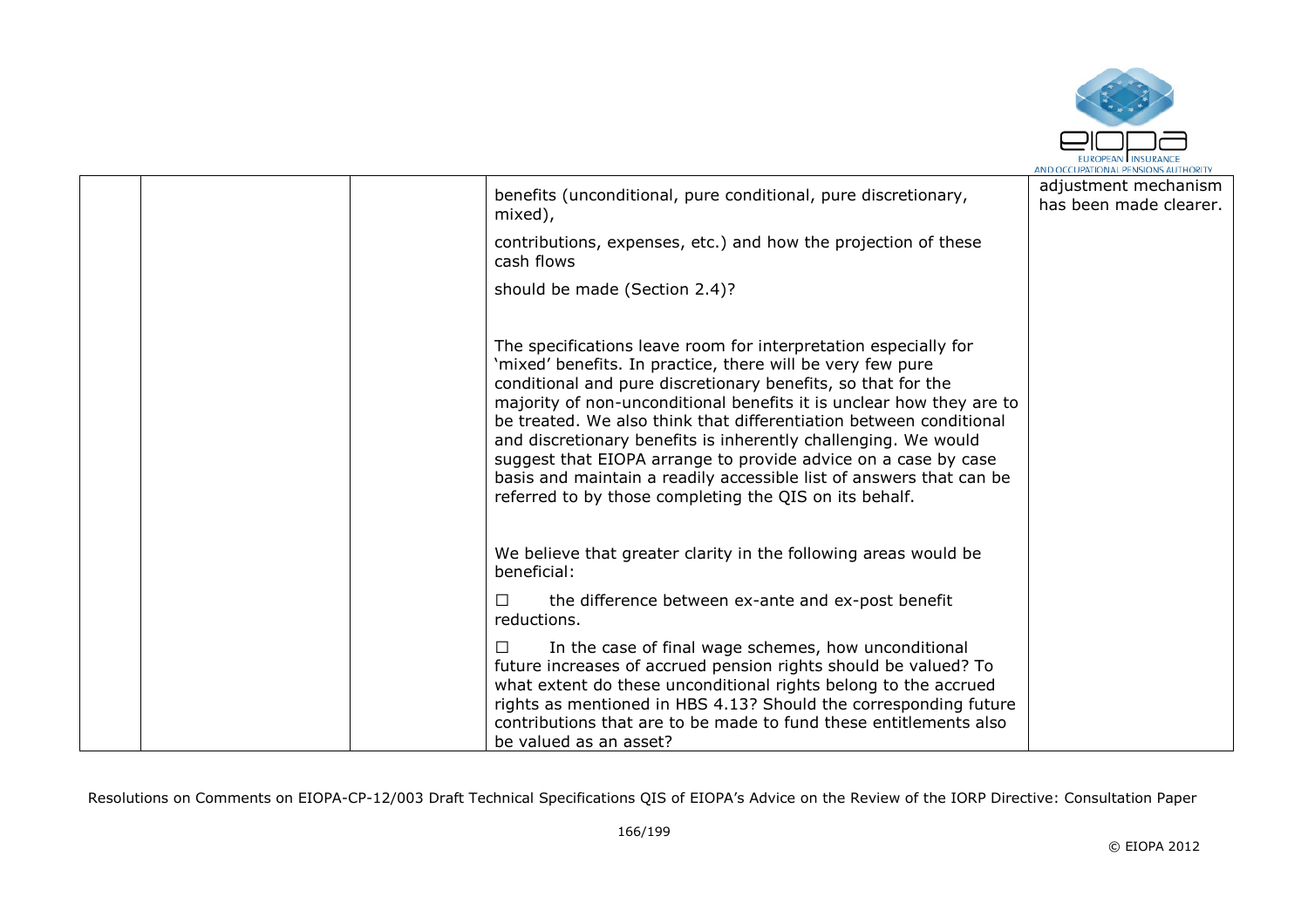

|      |                                              |     | the difference between conditional benefits (HBS 4.23 and<br>$\Box$<br>further) and contractual options (HBS 4.51 and further).<br>Which part of the sponsor contribution is defined for normal<br>□<br>accrual and which part is 'sponsor support' in respect of security<br>mechanisms. Different definitions might be used in practice.                                                                                                                                                 |        |
|------|----------------------------------------------|-----|--------------------------------------------------------------------------------------------------------------------------------------------------------------------------------------------------------------------------------------------------------------------------------------------------------------------------------------------------------------------------------------------------------------------------------------------------------------------------------------------|--------|
| 191. | Hundred Group of<br><b>Finance Directors</b> | Q8. | Is it clear enough from the technical specifications what cash flows<br>should be taken into account in the calculation of the best<br>estimate (e.g. in relation to benefits (unconditional, pure<br>conditional, pure discretionary, mixed), contributions, expenses,<br>etc.) and how the projection of these cash flows should be made<br>(Section 2.4)?<br>No comment.                                                                                                                | Noted. |
| 192. | <b>IBM Deutschland</b><br>Pensionsfonds AG   | Q8. | No. Projecting cash flows in respect of each individual member will<br>be costly and time consuming for many members. Having to<br>provide evidence that the grouping of entitlements is acceptable<br>would almost require as much effort.<br>Pension plans in Germany typically provide defined death and<br>disability benefits. The valuation of these is integrated with the<br>valuation of retirement benefits; therefore, it is not feasible to<br>value these as a separate plan. | Noted. |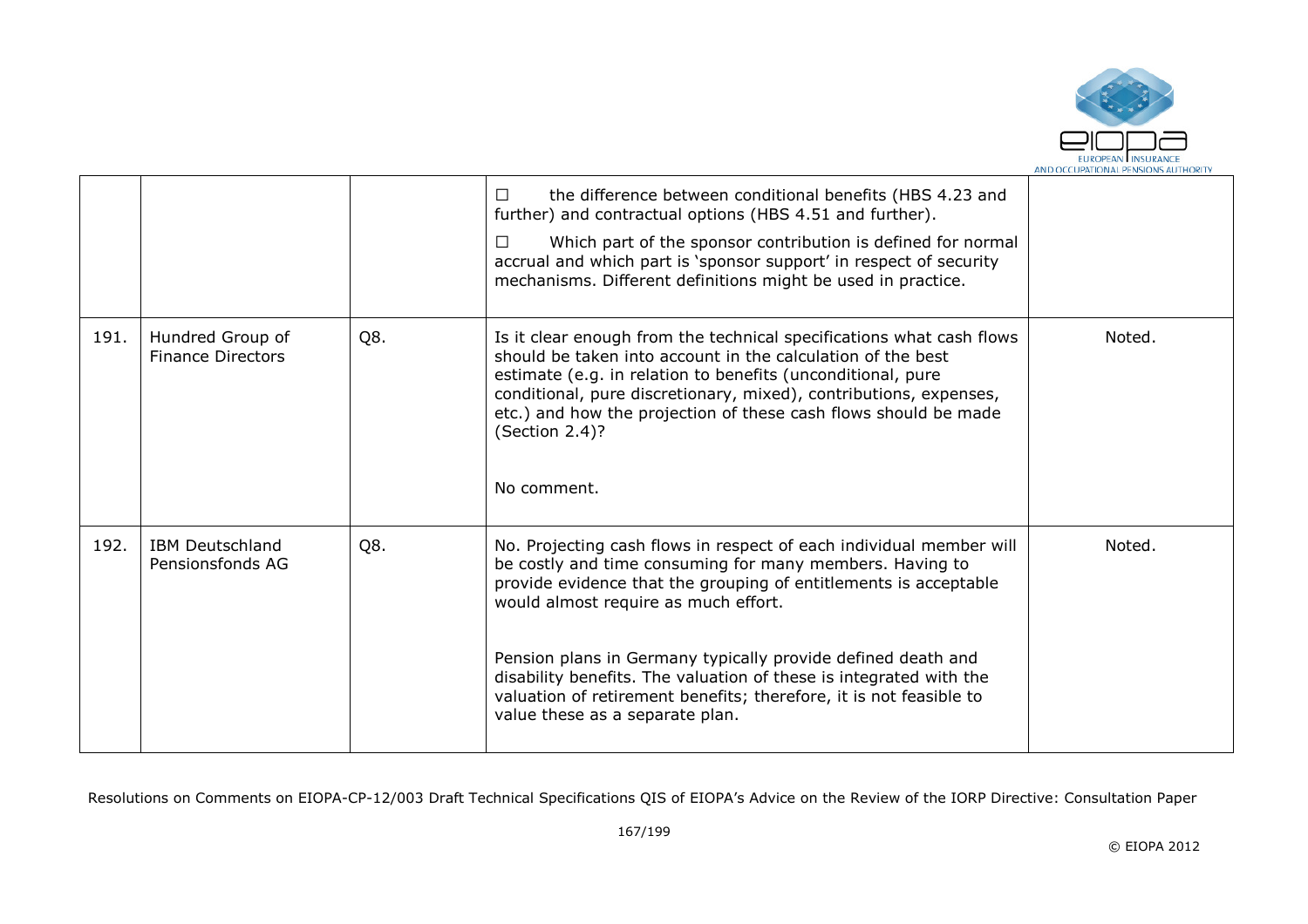

|      |                                       |     | The distinction between unconditional, conditional and<br>discretionary benefits is not sufficiently clear.<br>Under the current wording of the technical specifications, the<br>majority of German IORPs would fall under Type 1 schemes<br>according to HBS 4.13, as these can be discontinued at any time.<br>In this case, accrued benefits would be valued on an ABO basis.<br>This means that conditional benefits arising from accrued<br>entitlements (e.g. bonus distributions in hybrid schemes) would<br>not be included in the valuation. In any event, these are a function<br>of the funded status of the scheme, which is influenced by the<br>solvency requirements. To the extent that future solvency<br>requirements are not yet known, it is not possible to make these<br>projections. |        |
|------|---------------------------------------|-----|-------------------------------------------------------------------------------------------------------------------------------------------------------------------------------------------------------------------------------------------------------------------------------------------------------------------------------------------------------------------------------------------------------------------------------------------------------------------------------------------------------------------------------------------------------------------------------------------------------------------------------------------------------------------------------------------------------------------------------------------------------------------------------------------------------------|--------|
| 193. | Institute and Faculty of<br>Actuaries | Q8. | Is it clear enough from the technical specifications what cash flows<br>should be taken into account in the calculation of the best<br>estimate (e.g. in relation to benefits (unconditional, pure<br>conditional, pure discretionary, mixed), contributions, expenses,<br>etc.) and how the projection of these cash flows should be made<br>(Section 2.4)?                                                                                                                                                                                                                                                                                                                                                                                                                                                | Noted. |
|      |                                       |     | The principles appear clear, but we reiterate our concerns that<br>different IORPs and different Member States might interpret what<br>constitute unconditional, conditional, discretionary and mixed<br>benefits differently. Using a stochastic approach could be onerous;<br>as could unbundling liabilities into the different categories<br>(discretionary, unconditional etc.) and doing separate SCR<br>calculations for each category.                                                                                                                                                                                                                                                                                                                                                              |        |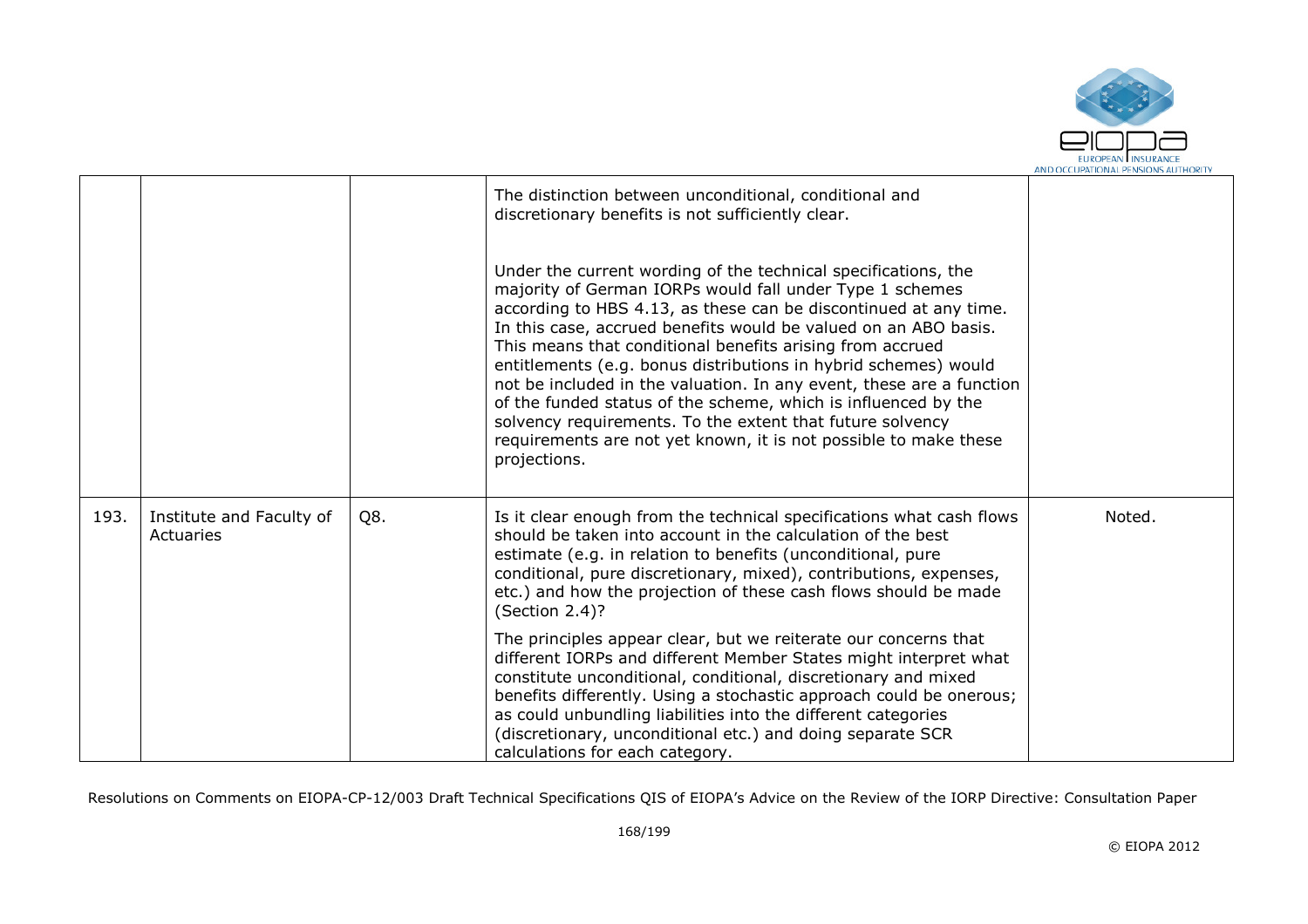

| 194. | <b>Insurance Europe</b> | Q8. | Insurance Europe believes that the section 2.4 was clear in its<br>description of the calculation of the best estimate and how the<br>projection of these cash flows will be made. However, it should be<br>made clear from the beginning of this section that surplus funds as<br>exempt by Solvency II are not included in the discussions on how<br>to value technical provisions; as such funds should be treated as<br>assets and not liabilities. | Noted. Surplus funds<br>are not included in<br>technical provisions.                        |
|------|-------------------------|-----|---------------------------------------------------------------------------------------------------------------------------------------------------------------------------------------------------------------------------------------------------------------------------------------------------------------------------------------------------------------------------------------------------------------------------------------------------------|---------------------------------------------------------------------------------------------|
|      |                         |     | In addition, Insurance Europe has its doubts on the feasibility and<br>practical implementation if no additional information would be<br>provided to those IORPs participating in the QIS.                                                                                                                                                                                                                                                              |                                                                                             |
|      |                         |     | For example for Germany, there are still some questions under<br>discussion. For example on how to include some indexation<br>mechanisms in the pay-out phase required by German law<br>Betriebsrentengesetz.                                                                                                                                                                                                                                           |                                                                                             |
|      |                         |     | A simpler and more general concept of benefits might be easier to<br>handle than the different kinds of benefits defined in the technical<br>specifications. For the QIS, however, testing the different concepts<br>might be reasonable but causes some effort. Based on the<br>principle of proportionality, a general concept could be developed.                                                                                                    |                                                                                             |
| 195. | KPMG LLP (UK)           | Q8. | In the UK it will be a matter of conjecture as to what allowances to<br>make for future levies payable by IORPs to the Pension Protection<br>Fund (PPF).                                                                                                                                                                                                                                                                                                | Noted, Levies to a<br>Pension Protection<br>Schemes do not have                             |
|      |                         |     | The majority of UK defined benefit IORPs have benefits linked to<br>their members' final salaries. However in most cases it is the<br>sponsors who determine future salaries, and whether some or all<br>salary increases give rise to additional benefits in IORPs. Our<br>understanding of the proposed approach is that liabilities arising<br>from possible future salary increases should be treated as                                            | to be included in the<br>HBS. The section on<br>inflation and salary<br>growth was changed. |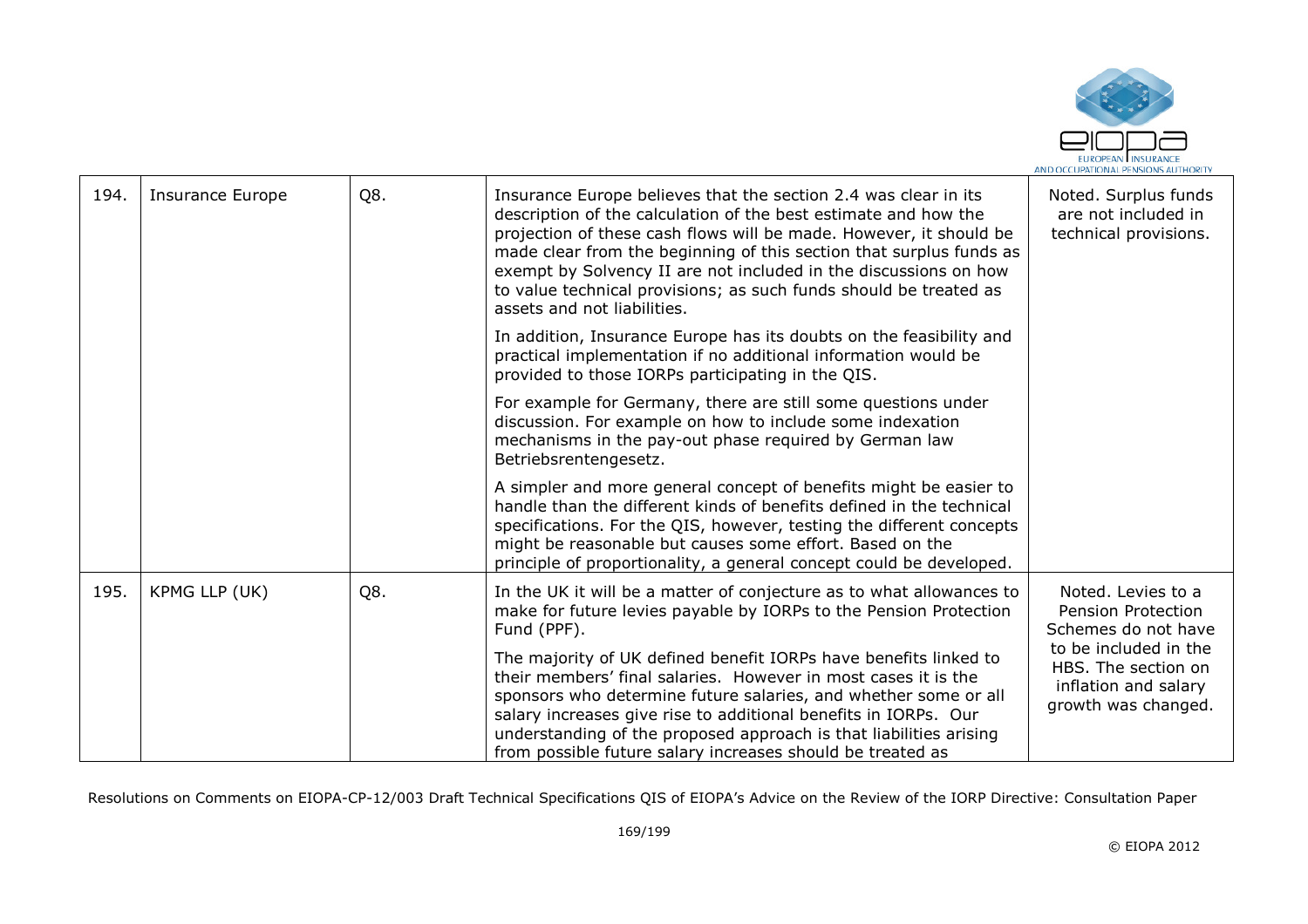

|      |            |     | conditional benefits - but can this then be offset by the loss-<br>absorbancy capacity of the power of employers not to allow for<br>such increases to count for benefits under the IORPs? This is<br>another example of where trying to adapt the bi-partite nature of<br>insurance (insurer - policyholder) to the tri-partite nature of<br>IORPs (sponsor - IORP - member) seems to give rise to undue<br>complication.                                                                                                                                                                                                                                                                                                                                                                                                                                                                                                                                                                                                                                                                                                                                                                                                                                                                                                                                           |        |
|------|------------|-----|----------------------------------------------------------------------------------------------------------------------------------------------------------------------------------------------------------------------------------------------------------------------------------------------------------------------------------------------------------------------------------------------------------------------------------------------------------------------------------------------------------------------------------------------------------------------------------------------------------------------------------------------------------------------------------------------------------------------------------------------------------------------------------------------------------------------------------------------------------------------------------------------------------------------------------------------------------------------------------------------------------------------------------------------------------------------------------------------------------------------------------------------------------------------------------------------------------------------------------------------------------------------------------------------------------------------------------------------------------------------|--------|
| 196. | Mercer Ltd | Q8. | Is it clear from the technical specifications what cash flows should<br>be taken into account in the calculation of the best estimate (e.g.<br>in relation to benefits (unconditional, pure conditional, pure<br>discretionary, mixed), contributions, expenses, etc.) and how the<br>projection of these cash flows should be made (Section 2.4)?<br>As in much of the document, the principles that have been<br>adopted are relatively clear, but not necessarily appropriate.<br>IORPs in different member states, and their regulators, are likely<br>to characterise unconditional, conditional and discretionary<br>benefits differently. In any case, in our view discretionary and<br>mixed benefits should not be included in technical provisions<br>calculated for regulatory purposes before the discretion has been<br>exercised. One of the subjective tests for granting payment is<br>likely to be the financial state of the IORP so their inclusion will be<br>circular. In addition, the ability to exercise discretion was often<br>provided for in IORP rules when there were no legislative<br>requirements to ensure, for example, that benefits were increased<br>or vested. Since legislation has formalised these requirements,<br>IORPs generally have less need to, and generally do not, provide<br>benefits on a discretionary basis. | Noted. |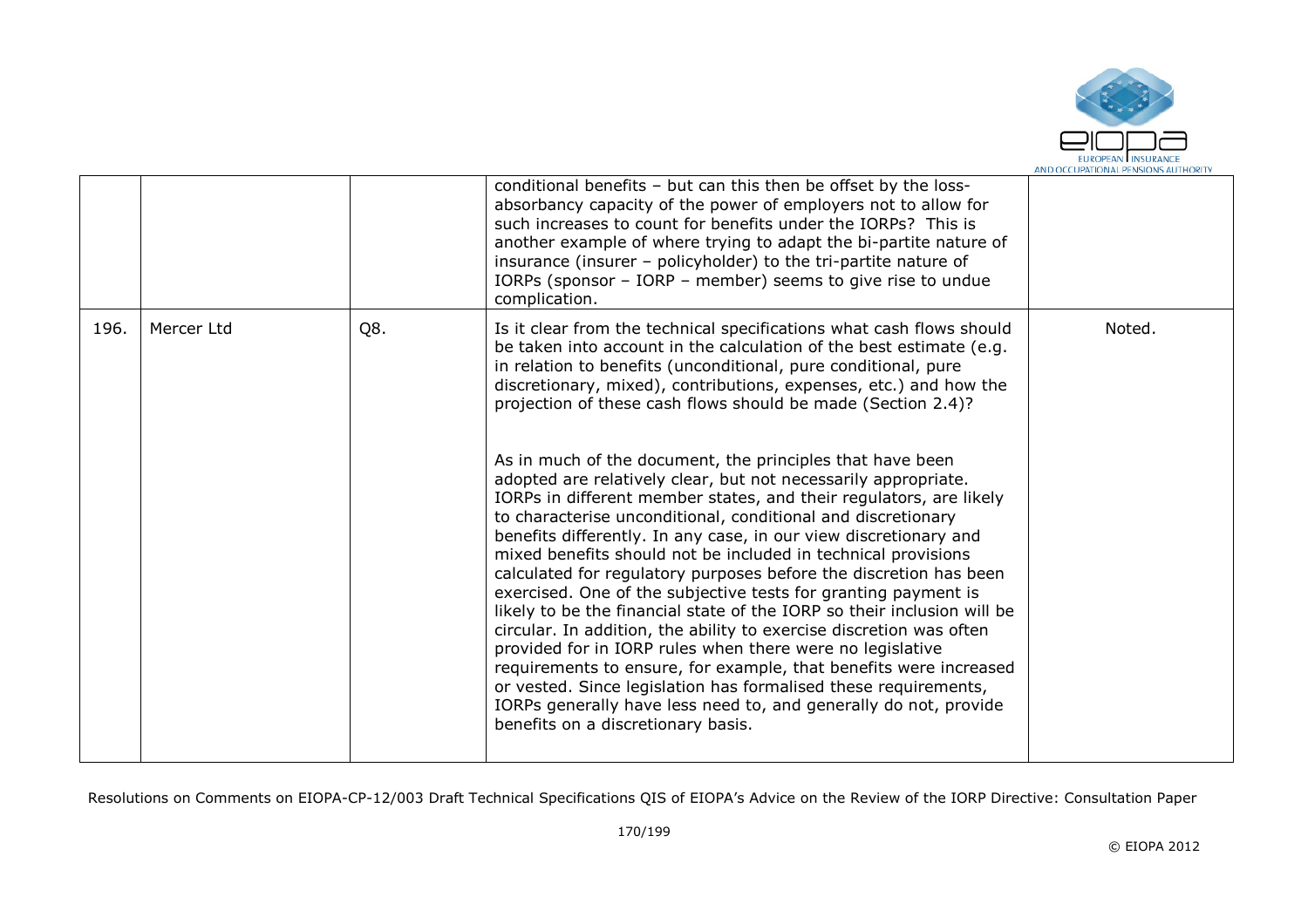

|      |                                                 |     | Also, the requirement to value unconditional, conditional and<br>discretionary benefits separately for the QIS seems unduly<br>onerous and unlikely to give rise to useful information as the way<br>the benefits emerge is likely to be inextricably interlinked.<br>We also disagree with the distinction being made between IORPs<br>with the power to close to future accrual and those where there<br>seems to be no possibility to do so. In practice, it is always likely<br>for employers to be able to stop sponsoring a particular form of<br>IORP (apart from some compulsory defined contribution schemes)<br>although the required steps might be more laborious (for example,<br>changing employment contracts). |        |
|------|-------------------------------------------------|-----|--------------------------------------------------------------------------------------------------------------------------------------------------------------------------------------------------------------------------------------------------------------------------------------------------------------------------------------------------------------------------------------------------------------------------------------------------------------------------------------------------------------------------------------------------------------------------------------------------------------------------------------------------------------------------------------------------------------------------------|--------|
| 197. | National Association of<br>Pension Funds (NAPF) | Q8. | Is it clear enough from the technical specifications what cash flows<br>should be taken into account in the calculation of the best<br>estimate (e.g. in relation to                                                                                                                                                                                                                                                                                                                                                                                                                                                                                                                                                           | Noted. |
|      |                                                 |     | benefits (unconditional, pure conditional, pure discretionary,<br>mixed),                                                                                                                                                                                                                                                                                                                                                                                                                                                                                                                                                                                                                                                      |        |
|      |                                                 |     | contributions, expenses, etc.) and how the projection of these<br>cash flows                                                                                                                                                                                                                                                                                                                                                                                                                                                                                                                                                                                                                                                   |        |
|      |                                                 |     | should be made (Section 2.4)?                                                                                                                                                                                                                                                                                                                                                                                                                                                                                                                                                                                                                                                                                                  |        |
|      |                                                 |     | It is not clear which cash flows should be taken into account in<br>calculating the best estimate of Technical Provisions. Clearer<br>definitions are required of unconditional, conditional and<br>discretionary benefits.                                                                                                                                                                                                                                                                                                                                                                                                                                                                                                    |        |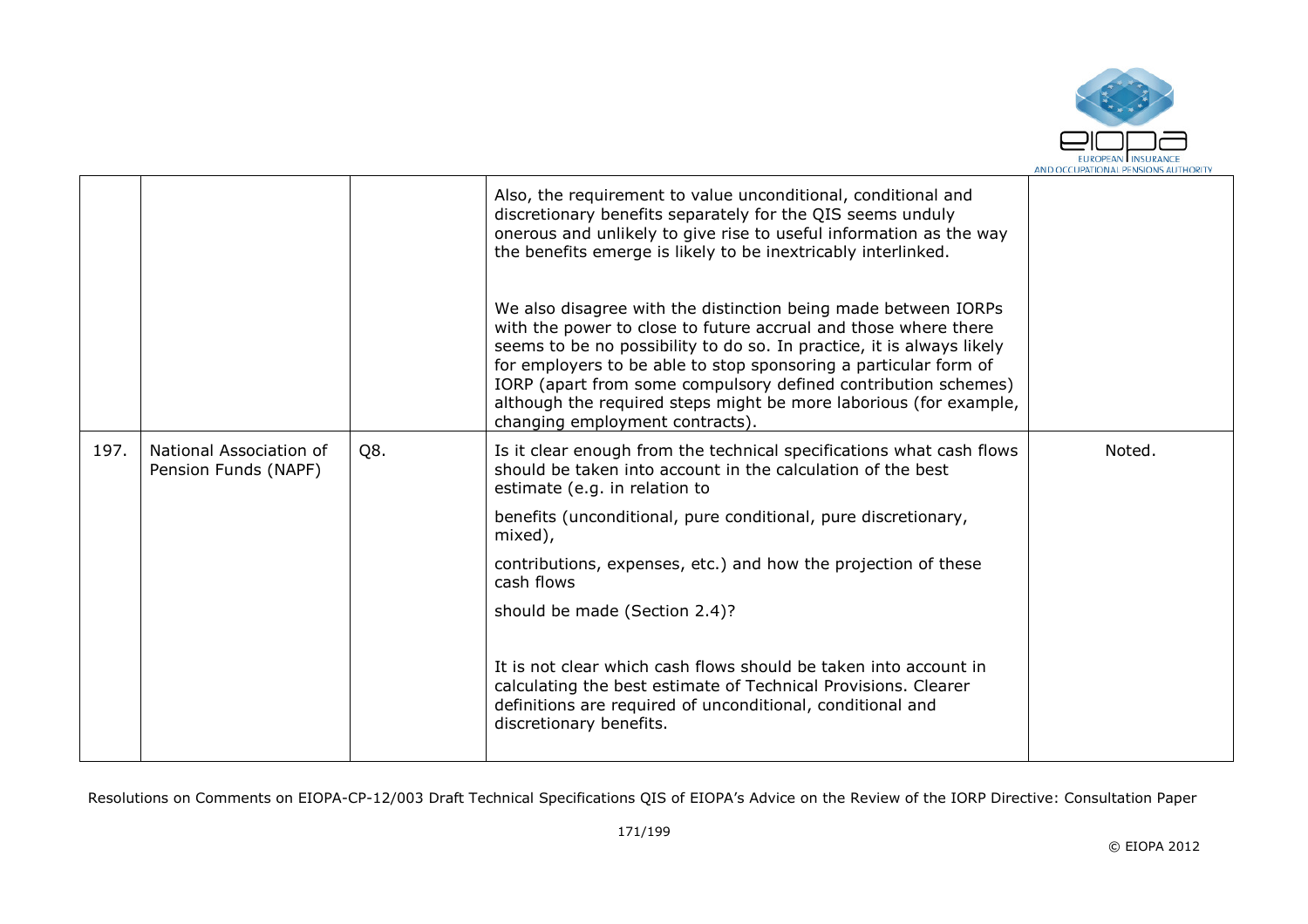

|      |                                                        |     | Projecting cash flows in respect of each individual member would<br>be so costly and time consuming as to make it very difficult -<br>particularly for smaller schemes.                                                                                                                                                                                                     |                                                                      |
|------|--------------------------------------------------------|-----|-----------------------------------------------------------------------------------------------------------------------------------------------------------------------------------------------------------------------------------------------------------------------------------------------------------------------------------------------------------------------------|----------------------------------------------------------------------|
| 198. | <b>Punter Southall</b>                                 | Q8. | Is it clear enough from the technical specifications what cash flows<br>should be taken into account in the calculation of the best<br>estimate (e.g. in relation to benefits (unconditional, pure<br>conditional, pure discretionary, mixed), contributions, expenses,<br>etc.) and how the projection of these cash flows should be made<br>(Section 2.4)?<br>No comment. | Noted.                                                               |
| 199. | Railways Pension<br>Trustee Company<br>Limited (RPTCL) | Q8. | Yes, although please note the comments provided in Q5 with<br>regard to the valuing of future service rights.                                                                                                                                                                                                                                                               | Noted.                                                               |
| 200. | <b>RWE Pensionsfonds AG</b>                            | Q8. | The differences between unconditional, pure conditional, mixed<br>and pure discretionary benefits remain unclear - this is even<br>admitted by the QIS specification (HBS.4.28).                                                                                                                                                                                            | Noted.                                                               |
| 203. | <b>Tesco Plc</b>                                       | Q8. | We require more time to explore this element further. It is<br>important, however, that salary increases to 'past service' benefits<br>are considered 'discretionary', where an employer has the option<br>to cease the salary link in the future.                                                                                                                          | Noted. The section on<br>inflation and salary<br>growth was changed. |
| 204. | Towers Watson B.V.                                     | Q8. | Is it clear enough from the technical specifications what cash flows                                                                                                                                                                                                                                                                                                        | Noted.                                                               |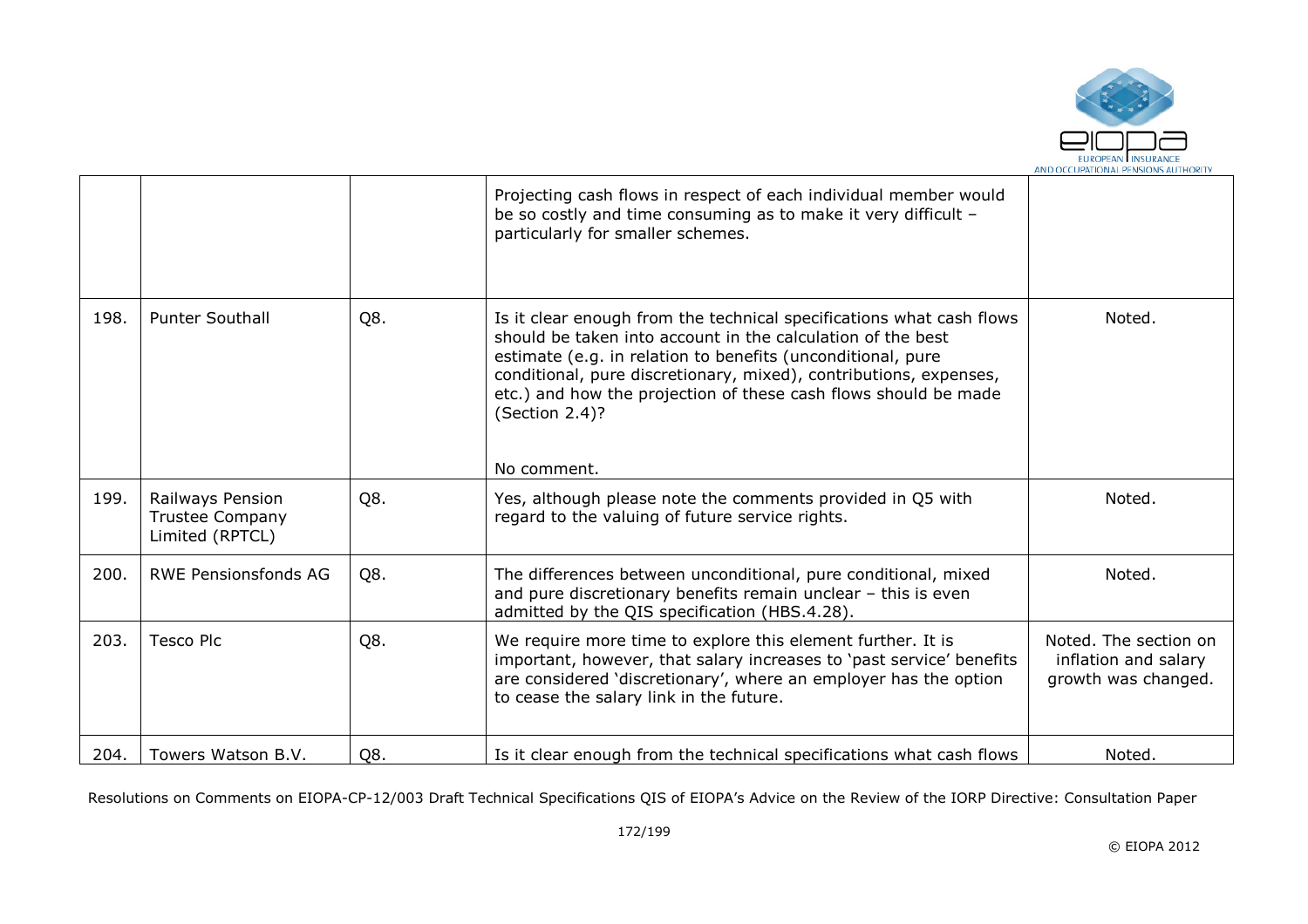

|      |                                |     | should be taken into account in the calculation of the best<br>estimate (e.g. in relation to benefits (unconditional, pure<br>conditional, pure discretionary, mixed), contributions, expenses,<br>etc.) and how the projection of these cash flows should be made<br>(Section 2.4)?                                                                                                                                                            |        |
|------|--------------------------------|-----|-------------------------------------------------------------------------------------------------------------------------------------------------------------------------------------------------------------------------------------------------------------------------------------------------------------------------------------------------------------------------------------------------------------------------------------------------|--------|
|      |                                |     | The cash flows to be considered for the best estimate valuation<br>will be clear in the Dutch context, although the stochastic<br>valuation of these cash flows (and in particular the non-<br>unconditional ones) will prove complicated and diverse in nature.<br>Furthermore, we question whether the cost of performing<br>calculations for conditional, mixed and discretionary benefits is<br>commensurate with the benefits of doing so. |        |
|      |                                |     | The cash flows arising from expenses might need more detail. It is<br>our understanding that future expenses should only be taken into<br>account to the extent that they relate to accrued benefits and<br>assuming no future accrual. Based on this assumption, it should<br>be determined what share of overhead expenses relates to the<br>accrual of benefits.                                                                             |        |
| 205. | Towers Watson GmbH,<br>Germany | Q8. | The principles appear clear. The issue of unbundling unconditional,<br>conditional, mixed and discretionary benefits is not, however.<br>Furthermore, we question whether the cost of performing<br>calculations for conditional, mixed and discretionary benefits is<br>commensurate with the benefits of doing so.                                                                                                                            | Noted. |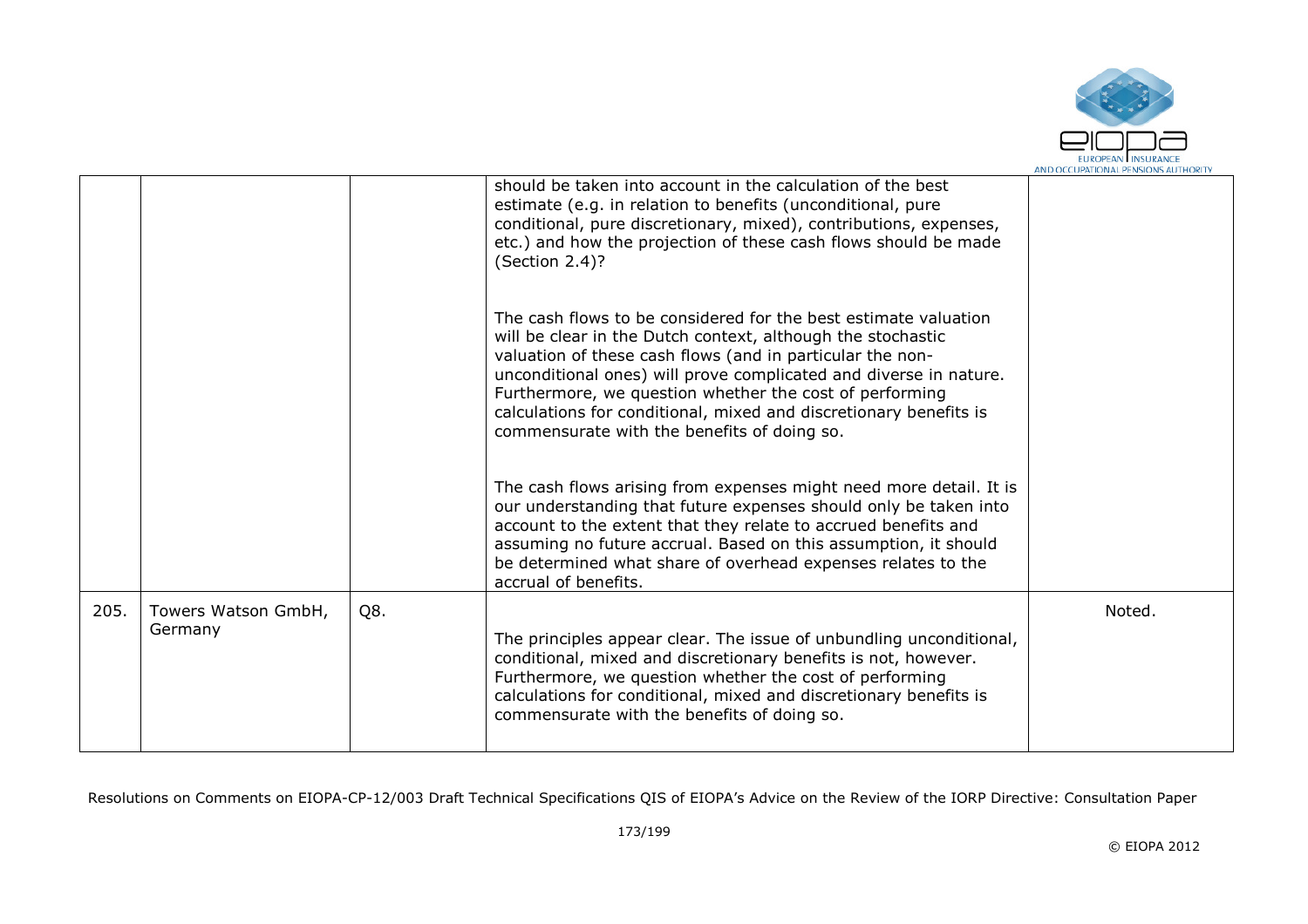

|                                                         |     | We welcome the specification in HBS.4.53, that defined benefits<br>paid until the death of the beneficiary are not regarded as an<br>implicit financial guarantee which would have to be valued<br>separately as part of the technical provisions.                                                                                                                                                                                          |                                                                                    |
|---------------------------------------------------------|-----|---------------------------------------------------------------------------------------------------------------------------------------------------------------------------------------------------------------------------------------------------------------------------------------------------------------------------------------------------------------------------------------------------------------------------------------------|------------------------------------------------------------------------------------|
| <b>Towers Watson UK</b>                                 | Q8. | Is it clear enough from the technical specifications what cash flows<br>should be taken into account in the calculation of the best<br>estimate (e.g. in relation to benefits (unconditional, pure<br>conditional, pure discretionary, mixed), contributions, expenses,<br>etc.) and how the projection of these cash flows should be made<br>(Section 2.4)?                                                                                | Noted.                                                                             |
|                                                         |     | The principles appear clear, but we reiterate our concerns that<br>different IORPs and different Member States may interpret what<br>constitute unconditional, conditional, discretionary and mixed<br>benefits differently. Using a stochastic approach could be onerous;<br>as could unbundling liabilities into the different categories<br>(discretionary, unconditional etc) and doing separate SCR<br>calculations for each category. |                                                                                    |
| <b>Universities</b><br>Superannuation Scheme<br>Limited | Q8. | Is it clear enough from the technical specifications what cash flows<br>should be taken into account in the calculation of the best<br>estimate (e.g. in relation to<br>benefits (unconditional, pure conditional, pure discretionary,<br>mixed),<br>contributions, expenses, etc.) and how the projection of these<br>cash flows<br>should be made (Section 2.4)?                                                                          | Partially agreed. The<br>section on inflation and<br>salary growth was<br>changed. |
|                                                         |     |                                                                                                                                                                                                                                                                                                                                                                                                                                             |                                                                                    |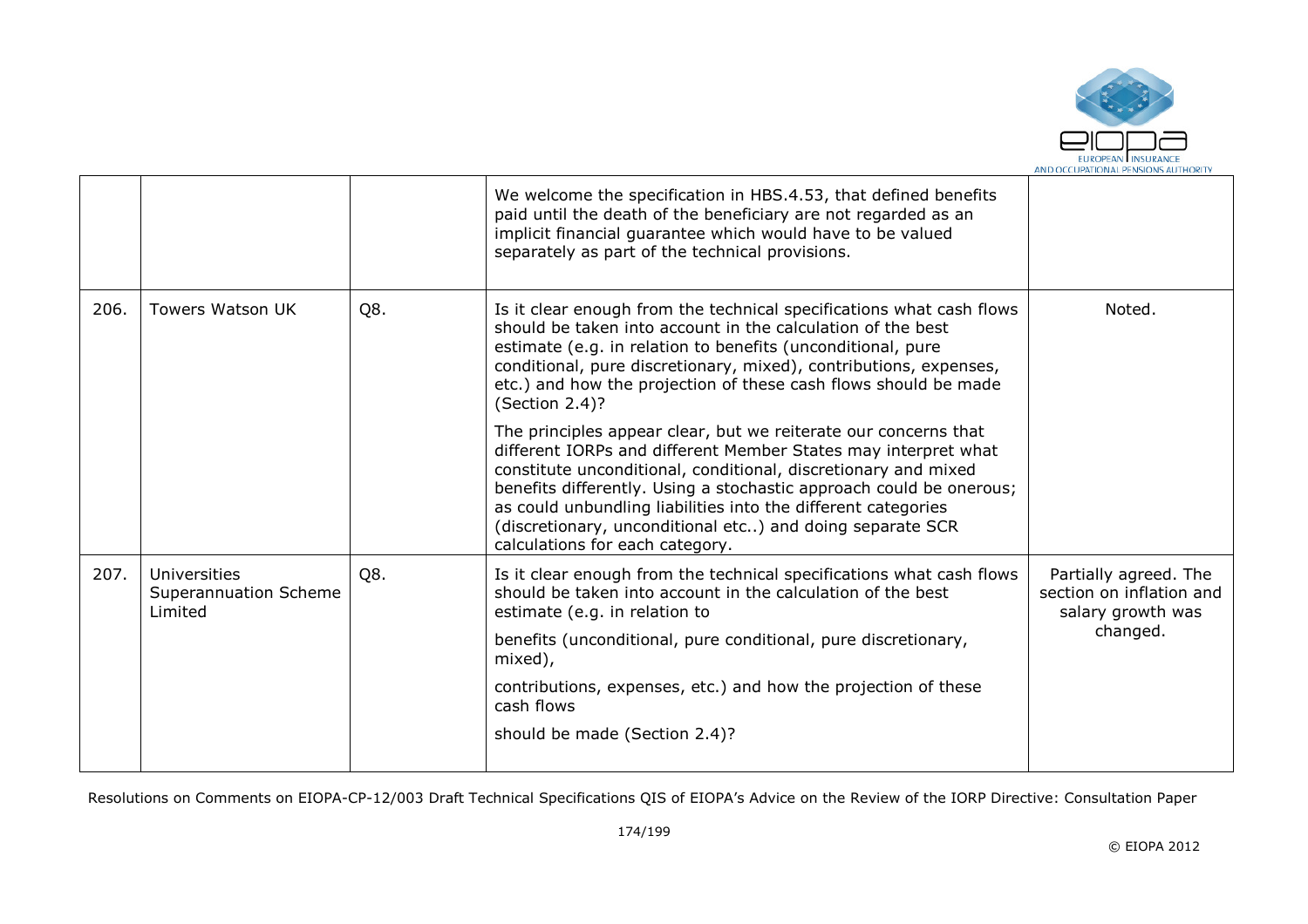

|      |                                                          |     | It is not clear which cash flows should be taken into account in<br>calculating the best estimate of Technical Provisions, and<br>specifically whether benefits relating to future salary increases are<br>scheme cashflows which should be reflected in the calculations.                                                                                                                                                                                                                                                                                                                                                                                                                                                                                                                                                                                                                                                                         |                                                                                                                                                                           |
|------|----------------------------------------------------------|-----|----------------------------------------------------------------------------------------------------------------------------------------------------------------------------------------------------------------------------------------------------------------------------------------------------------------------------------------------------------------------------------------------------------------------------------------------------------------------------------------------------------------------------------------------------------------------------------------------------------------------------------------------------------------------------------------------------------------------------------------------------------------------------------------------------------------------------------------------------------------------------------------------------------------------------------------------------|---------------------------------------------------------------------------------------------------------------------------------------------------------------------------|
| 208. | UVB Vereinigung der<br>Unternehmensverbände<br>in Berlin | Q8. | No, it is not clear enough from the technical specifications what<br>cash flows should be taken into account in the calculation of the<br>best estimate. There is a clear case for more guidance, to assure<br>some utility and comparability of the outputs. For example, more<br>guidance is required for:<br>When projected benefit obligations (PBO) should be taken<br>into account;<br>Definitions of conditional, discretionary and mixed benefits<br>are not clear and it is therefore very hard to make a distinction<br>between those;<br>Difference between "ex post" and "ex ante" benefit<br>reductions;<br>Definition and use of conditional benefits and contractual<br>options.<br>Pension plans in Germany typically provide defined death and<br>disability benefits. The valuation of these is integrated with the<br>valuation of retirement benefits, therefore, it may not be feasible<br>to value these as a separate plan. | Partially agreed. The<br>section on inflation and<br>salary growth was<br>changed. The definition<br>of ex ante benefit<br>adjustment mechanism<br>has been made clearer. |
| 209. | vbw - Vereinigung der                                    | Q8. | No, it is not clear enough from the technical specifications what                                                                                                                                                                                                                                                                                                                                                                                                                                                                                                                                                                                                                                                                                                                                                                                                                                                                                  | Partially agreed. The                                                                                                                                                     |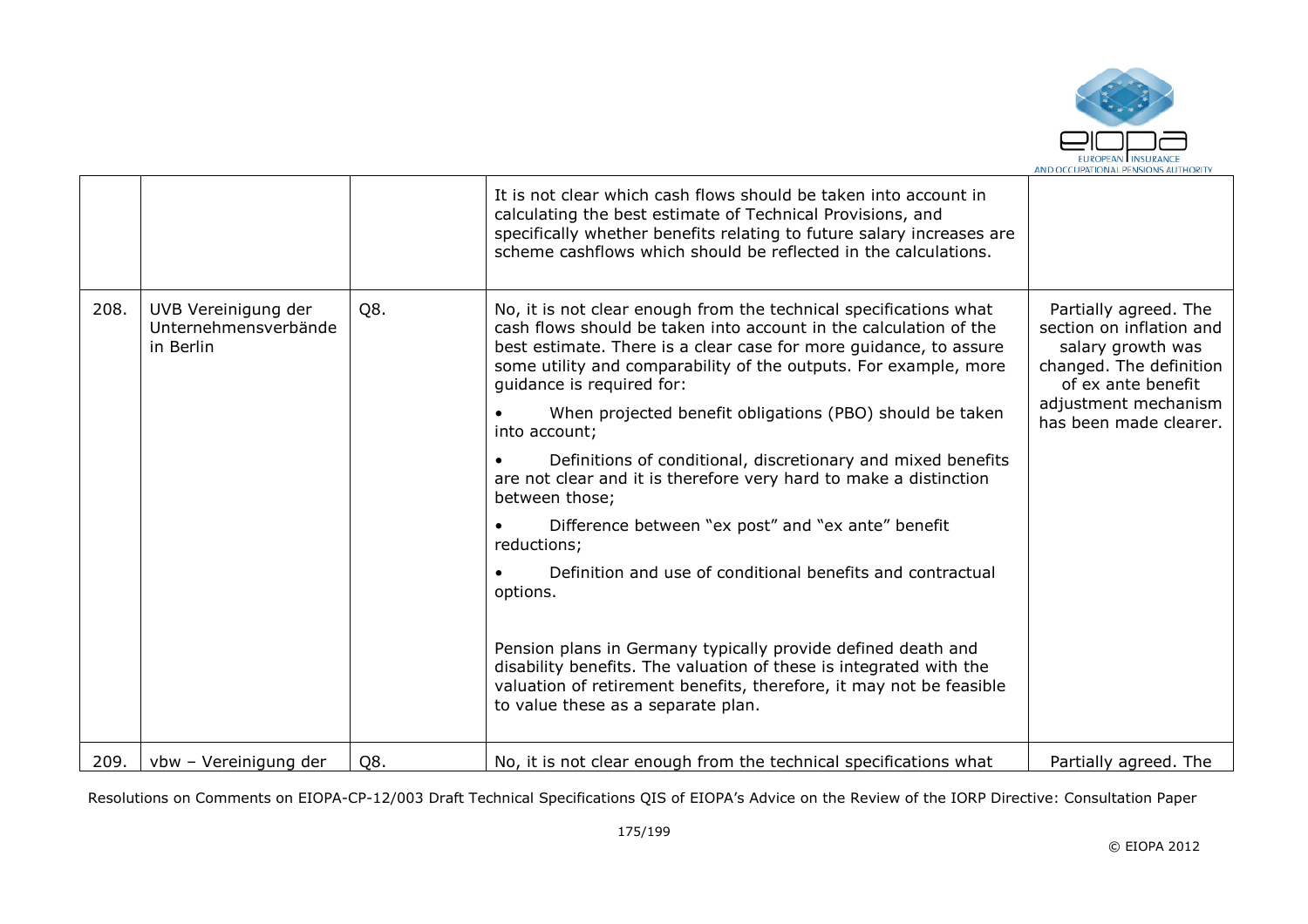

|      | Bayerischen Wirtschaft<br>e. V.                                           |     | cash flows should be taken into account in the calculation of the<br>best estimate. There is a clear case for more guidance, to assure<br>some utility and comparability of the outputs. For example, more<br>quidance is required for:<br>When projected benefit obligations (PBO) should be taken<br>into account;<br>Definitions of conditional, discretionary and mixed benefits<br>are not clear and it is therefore very hard to make a distinction<br>between those;<br>Difference between "ex post" and "ex ante" benefit<br>reductions;<br>Definition and use of conditional benefits and contractual<br>options.<br>Pension plans in Germany typically provide defined death and<br>disability benefits. The valuation of these is integrated with the<br>valuation of retirement benefits, therefore, it may not be feasible<br>to value these as a separate plan. | section on inflation and<br>salary growth was<br>changed. The definition<br>of ex ante benefit<br>adjustment mechanism<br>has been made clearer.                          |
|------|---------------------------------------------------------------------------|-----|-------------------------------------------------------------------------------------------------------------------------------------------------------------------------------------------------------------------------------------------------------------------------------------------------------------------------------------------------------------------------------------------------------------------------------------------------------------------------------------------------------------------------------------------------------------------------------------------------------------------------------------------------------------------------------------------------------------------------------------------------------------------------------------------------------------------------------------------------------------------------------|---------------------------------------------------------------------------------------------------------------------------------------------------------------------------|
| 210. | Vereinigung der<br>hessischen<br>Unternehmerverbände<br>(V <sub>h</sub> ) | Q8. | No, it is not clear enough from the technical specifications what<br>cash flows should be taken into account in the calculation of the<br>best estimate. There is a clear case for more guidance, to assure<br>some utility and comparability of the outputs. For example, more<br>guidance is required for:<br>When projected benefit obligations (PBO) should be taken<br>into account;                                                                                                                                                                                                                                                                                                                                                                                                                                                                                     | Partially agreed. The<br>section on inflation and<br>salary growth was<br>changed. The definition<br>of ex ante benefit<br>adjustment mechanism<br>has been made clearer. |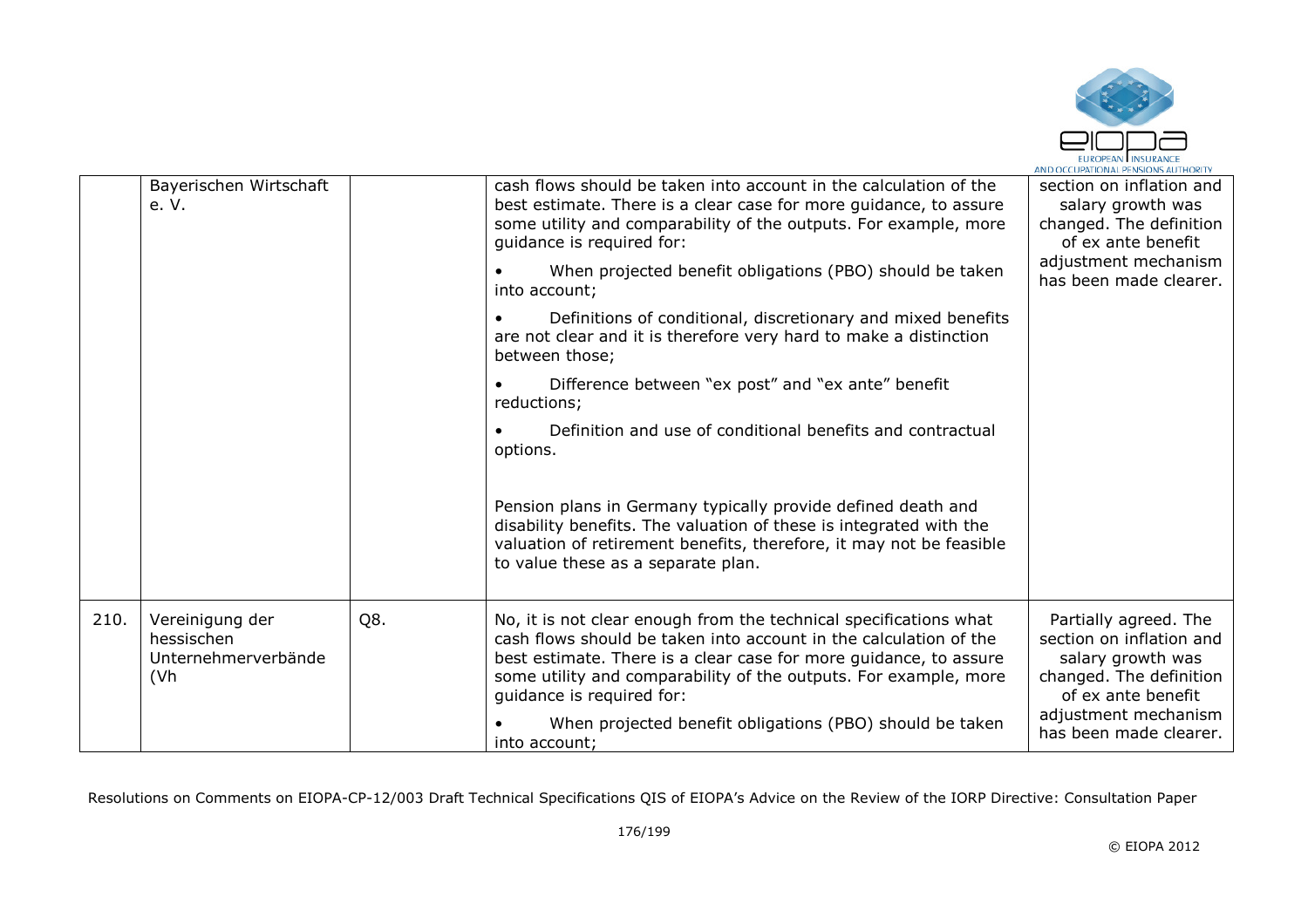

|      |                                              |     | Definitions of conditional, discretionary and mixed benefits<br>are not clear and it is therefore very hard to make a distinction<br>between those;                                                                                                                                                                                                                                                                                                                                                                                                                                                              |        |
|------|----------------------------------------------|-----|------------------------------------------------------------------------------------------------------------------------------------------------------------------------------------------------------------------------------------------------------------------------------------------------------------------------------------------------------------------------------------------------------------------------------------------------------------------------------------------------------------------------------------------------------------------------------------------------------------------|--------|
|      |                                              |     | Difference between "ex post" and "ex ante" benefit<br>reductions;                                                                                                                                                                                                                                                                                                                                                                                                                                                                                                                                                |        |
|      |                                              |     | Definition and use of conditional benefits and contractual<br>options.                                                                                                                                                                                                                                                                                                                                                                                                                                                                                                                                           |        |
|      |                                              |     | Pension plans in Germany typically provide defined death and<br>disability benefits. The valuation of these is integrated with the<br>valuation of retirement benefits, therefore, it may not be feasible<br>to value these as a separate plan.                                                                                                                                                                                                                                                                                                                                                                  |        |
| 211. | Zusatzversorgungskasse<br>des Baugewerbes AG | Q8. | No, the Technical Specifications do not provide enough guidance<br>regarding what cash flows should be taken into account in the<br>calculation of the best estimate and how the projections should be<br>made.                                                                                                                                                                                                                                                                                                                                                                                                  | Noted. |
|      |                                              |     | The information about regarding a benefit as unconditional,<br>conditional, discretional or mixed is imperfect. All benefits paid<br>under a last resort benefit reduction clause or a familiar security<br>concept could be regarded as conditional from the IORP's point of<br>view. If there is a irrevocable sponsor guarantee it is unclear if<br>this same pension promise can bei conditional from the IORP's<br>but unconditional from the sponsor's point of view. How should the<br>promise be valued in terms of IORP's liability - which is the<br>starting point of the best estimate calculations. |        |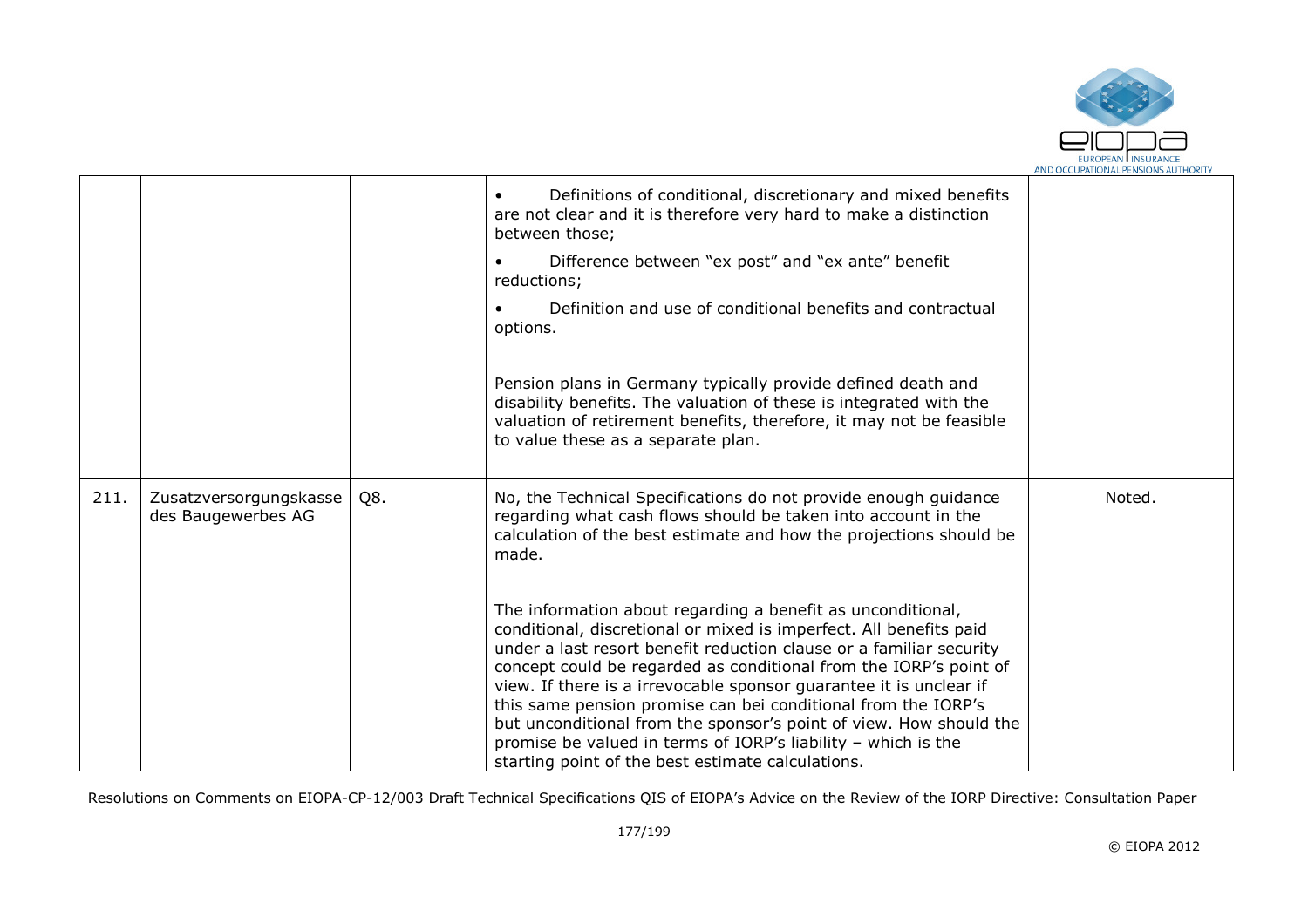

|      |                                                          |     | Secondly the draft Technical Specifications do not provide<br>information concerning the handling of PAYG elements that our<br>partly funded partly PAYG financed IORP operates with. Given that<br>the PAYG-"liabilities" are discretional could the PAYG part of the<br>contribution that the sponsors provide every month be valued as<br>additional buffers that the IORP or the sponsors dispose of?                                                                                                                                                                                                                                                                                                                                                                                                           |        |
|------|----------------------------------------------------------|-----|---------------------------------------------------------------------------------------------------------------------------------------------------------------------------------------------------------------------------------------------------------------------------------------------------------------------------------------------------------------------------------------------------------------------------------------------------------------------------------------------------------------------------------------------------------------------------------------------------------------------------------------------------------------------------------------------------------------------------------------------------------------------------------------------------------------------|--------|
| 212. | <b>OPSG</b>                                              | Q9. | According to the OPSG, the possibility to reduce benefits in the<br>valuation of the best estimate of technical provisions should be<br>taken into account, under the condition that benefit steering is a<br>regular steering instrument, which has been properly<br>communicated to the members. If benefit steering is only an "ex-<br>post" steering instrument and has not been properly<br>communicated to the members the possibility to reduce benefits<br>should not be taken into account.<br>However, the OPSG wants to point out that this question is<br>intertwined with social and labour law. In some Member States,<br>pension reduction or benefit steering is a clear part of social and<br>labour law; in others sponsoring companies are always required to<br>guarantee the pension promised. | Noted  |
| 213. | aba<br>Arbeitsgemeinschaft für<br>betriebliche Altersver | Q9. | Many IORPs have the ability to reduce benefits in the event that<br>the sponsor discontinues supporting the scheme, independent of<br>whether a PPS exists or not, therefore it does not seem consistent<br>to differentiate here.<br>In some instances sponsor default is not a necessary condition for                                                                                                                                                                                                                                                                                                                                                                                                                                                                                                            | Noted. |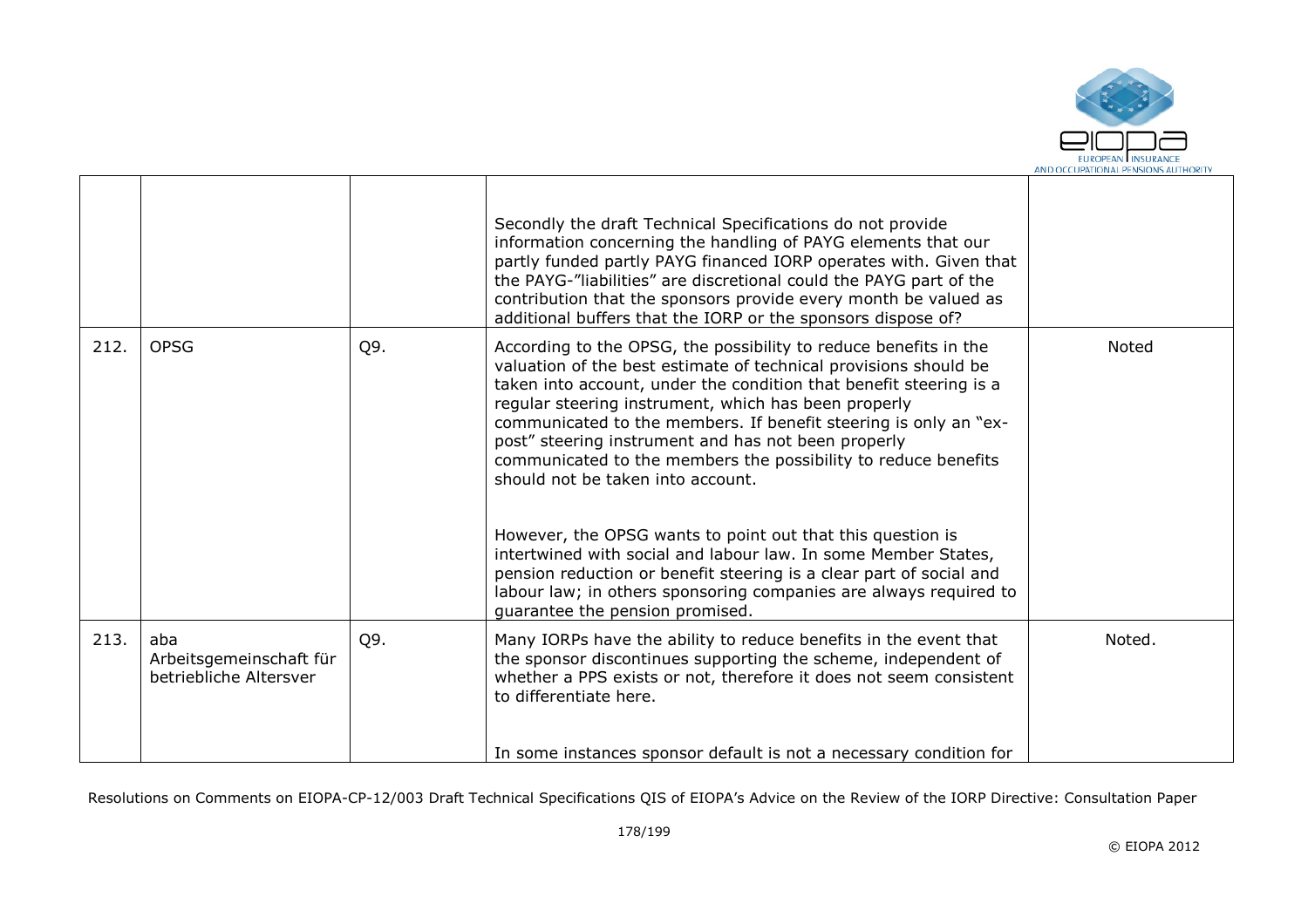

|      |                                                          |     | benefit reductions. It is unclear how this would be taken in to<br>account in the valuation. We, therefore, urge EIOPA to conduct<br>further research on the various adjustment mechanisms that exist<br>in practice as the current model does not seem to adequately take<br>them into account.                                                                                                                                                                                                                                                                                                                                    |        |
|------|----------------------------------------------------------|-----|-------------------------------------------------------------------------------------------------------------------------------------------------------------------------------------------------------------------------------------------------------------------------------------------------------------------------------------------------------------------------------------------------------------------------------------------------------------------------------------------------------------------------------------------------------------------------------------------------------------------------------------|--------|
| 214. | AEIP - The European<br>Association of Paritarian<br>Inst | Q9. | AEIP does agree that ex-post benefit reductions are taken in<br>consideration in the QIS, even when the sponsor support is not<br>backed by a pension protection scheme.                                                                                                                                                                                                                                                                                                                                                                                                                                                            | Noted. |
|      |                                                          |     | As mentioned in Q2, the pension promise itself, the conditions to<br>gain a pension, the contribution rate, any raises of latter and even<br>benefit reductions are agreed upon during collective bargaining<br>processes. The powers to fix and - if needed due to cases of<br>distress - adjust these conditions of the schemes stem from the<br>collective bargaining powers of the social partners as laid down in<br>national social and labour law too.                                                                                                                                                                       |        |
|      |                                                          |     | AEIP stresses that the QIS should provide opportunities to<br>transport and value this kind of information.                                                                                                                                                                                                                                                                                                                                                                                                                                                                                                                         |        |
| 217. | Aon Hewitt                                               | Q9. | It is particularly difficult to comment on this issue without knowing<br>how the calculations might ultimately be used. In addition, it is not<br>completely clear how benefits which can be reduced in the event<br>of sponsor default are dealt with under the definition of 'pure<br>conditional benefits'. If the sponsor defaults, there is not likely to<br>be any additional funding so benefits may well be reduced,<br>irrespective of whether the IORP documentation says so or not. Is<br>this intended to mean that for every IORP the value placed on<br>Technical Provisions can be reduced to make the balance sheet | Noted  |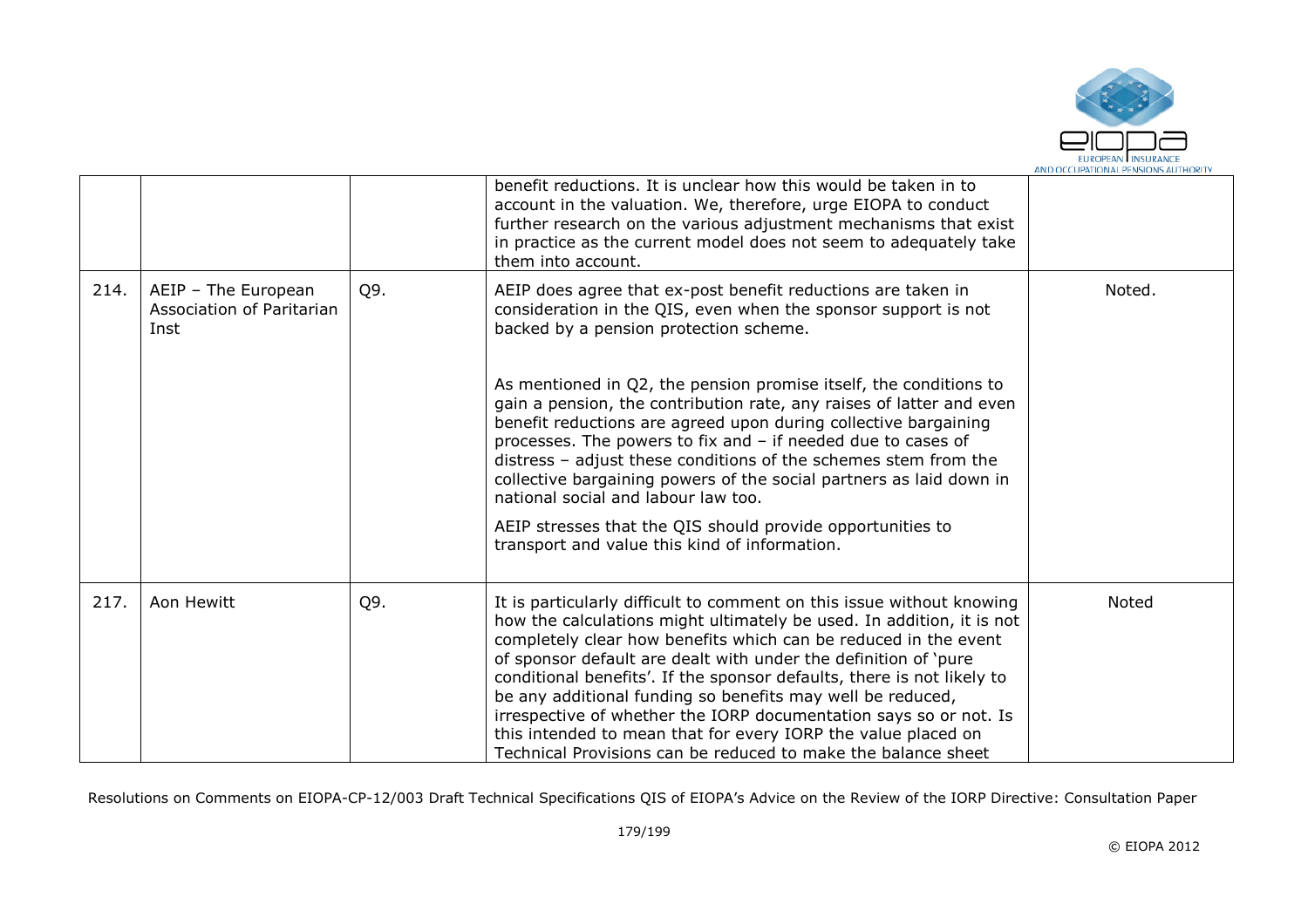

|      |                                                 |     | balance? If so, this would appear to make the whole exercise<br>pointless.<br>We also have some difficulty in understanding what results<br>allowing for a pension protection scheme would mean in practice,<br>given that the purpose of the exercise is presumably to ensure (in<br>some way) that pension schemes are adequately funded.                                                                                                                         |        |
|------|-------------------------------------------------|-----|---------------------------------------------------------------------------------------------------------------------------------------------------------------------------------------------------------------------------------------------------------------------------------------------------------------------------------------------------------------------------------------------------------------------------------------------------------------------|--------|
| 218. | Association of British<br>Insurers              | Q9. | The IORP framework will need to allow for the economic reality<br>faced by the pension fund and its beneficiaries in each member<br>state. For the UK this would mean that the IORP framework should<br>allow for the effect of the Pension Protection Fund. This means<br>that where there is the ability to reduce technical provision levels,<br>this could be treated as a risk absorbing liability and so reduce or<br>even eliminate the capital requirement. | Noted. |
| 219. | <b>Association of French</b><br>Insurers (FFSA) | Q9. | FFSA is of the opinion that - if and only if an IORP has the<br>contractual ability to reduce claims levels, it should be<br>appropriately taken into account and properly disclosed to<br>members and beneficiaries.<br>We ask EIOPA to pay attention to the risk of having a null capital<br>requirement if that security mechanism was to be inappropriately<br>dealt with.                                                                                      | Noted. |
| 220. | Barnett Waddingham<br><b>LLP</b>                | Q9. | We believe clarification is required on when a reduction in benefits<br>can be taken into account. It is not clear from the consultation<br>document whether this adjustment will apply to circumstances<br>common in the UK. We note that if this adjustment cannot be<br>made, then sponsor support may never be sufficient to balance                                                                                                                            | Noted. |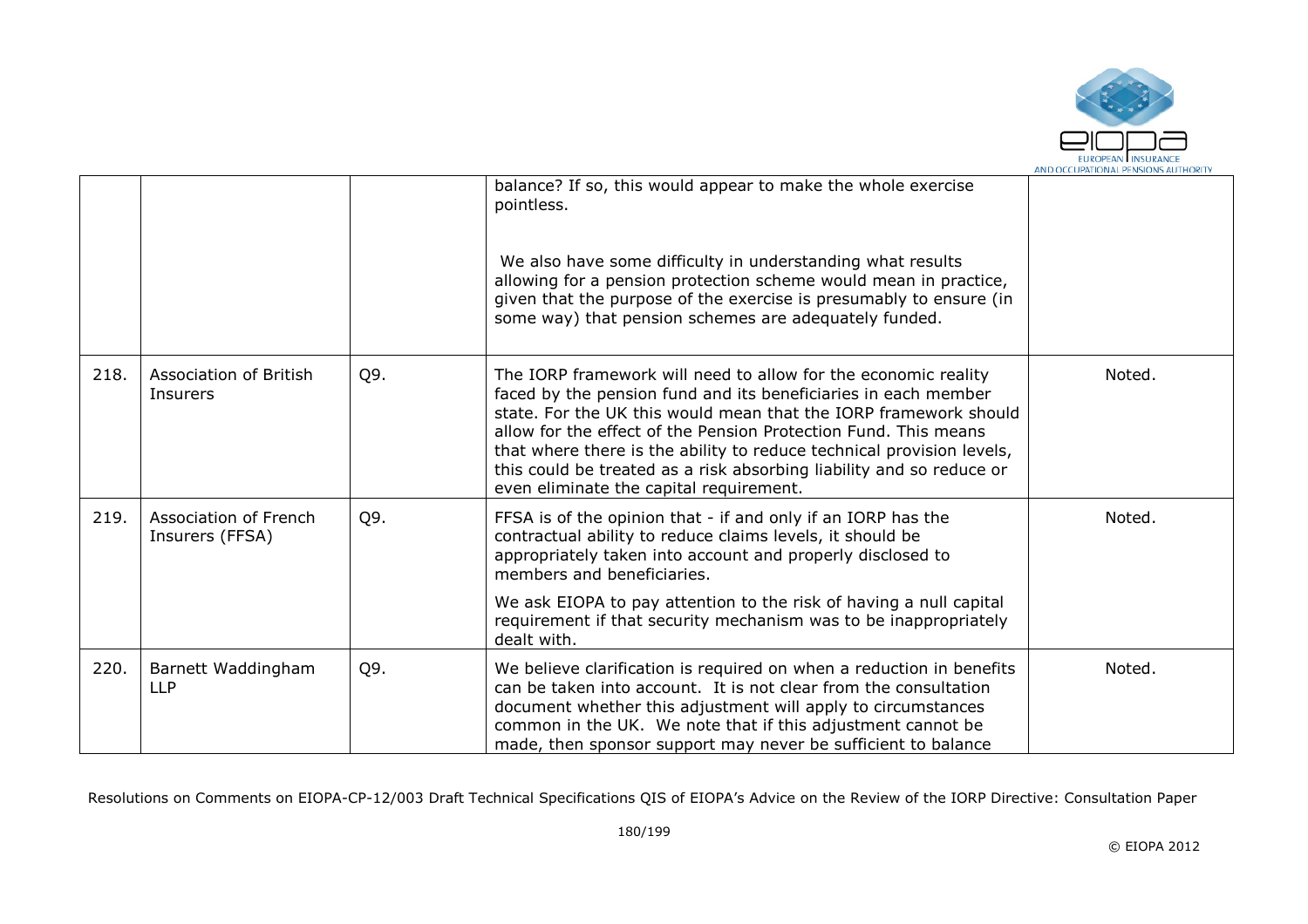

|      |                                                          |     | the holistic balance sheet due to the adjustment for default.                                                                                                                                                                                                                                                                                                                                                                                                                                                                                                                                                                                                                                                                                                                                                                                                                                                                                                                                        |        |
|------|----------------------------------------------------------|-----|------------------------------------------------------------------------------------------------------------------------------------------------------------------------------------------------------------------------------------------------------------------------------------------------------------------------------------------------------------------------------------------------------------------------------------------------------------------------------------------------------------------------------------------------------------------------------------------------------------------------------------------------------------------------------------------------------------------------------------------------------------------------------------------------------------------------------------------------------------------------------------------------------------------------------------------------------------------------------------------------------|--------|
|      |                                                          |     | The possibility to reduce benefits in the event of sponsor default<br>should apply in the case of sponsor support in general.                                                                                                                                                                                                                                                                                                                                                                                                                                                                                                                                                                                                                                                                                                                                                                                                                                                                        |        |
| 221. | <b>BASF SE</b>                                           | Q9. | EIOPA is considering to take into account in the QIS the possibility<br>in some member states to reduce benefits in case of sponsor<br>default (for example, when a pension protection scheme does not<br>guarantee the full level of benefits) in the valuation of the best<br>estimate of technical provisions (see Reduction of benefits in case<br>of sponsor default in Section 2.4 and Pension protection schemes<br>in Section 2.6). Do stakeholders agree and, if yes, should it only<br>apply in case of sponsor support backed up by a pension<br>protection scheme or to sponsor support in general?<br>We agree that all steering mechanisms of IORPs (such as for<br>example the possibility of reducing benefits) should be taken into<br>account in the regulatory framework. However, we believe that<br>the HBS is not the right approach for doing this, because we do<br>not believe that it is possible to develop for all specifics of IORPs a<br>"one size fits all" approach. | Noted. |
| 222. | Bayerischer<br>Industrieverband Steine<br>und Erden e.V. | Q9. | The possibility to reduce benefits in the valuation of the best<br>estimate of technical provisions should be taken into account,<br>under the condition that benefit steering is a regular steering<br>instrument, which has been properly communicated to the<br>members.                                                                                                                                                                                                                                                                                                                                                                                                                                                                                                                                                                                                                                                                                                                          | Noted. |
| 223. | <b>BDA Bundesvereinigung</b>                             | Q9. | The possibility to reduce benefits in the valuation of the best                                                                                                                                                                                                                                                                                                                                                                                                                                                                                                                                                                                                                                                                                                                                                                                                                                                                                                                                      | Noted. |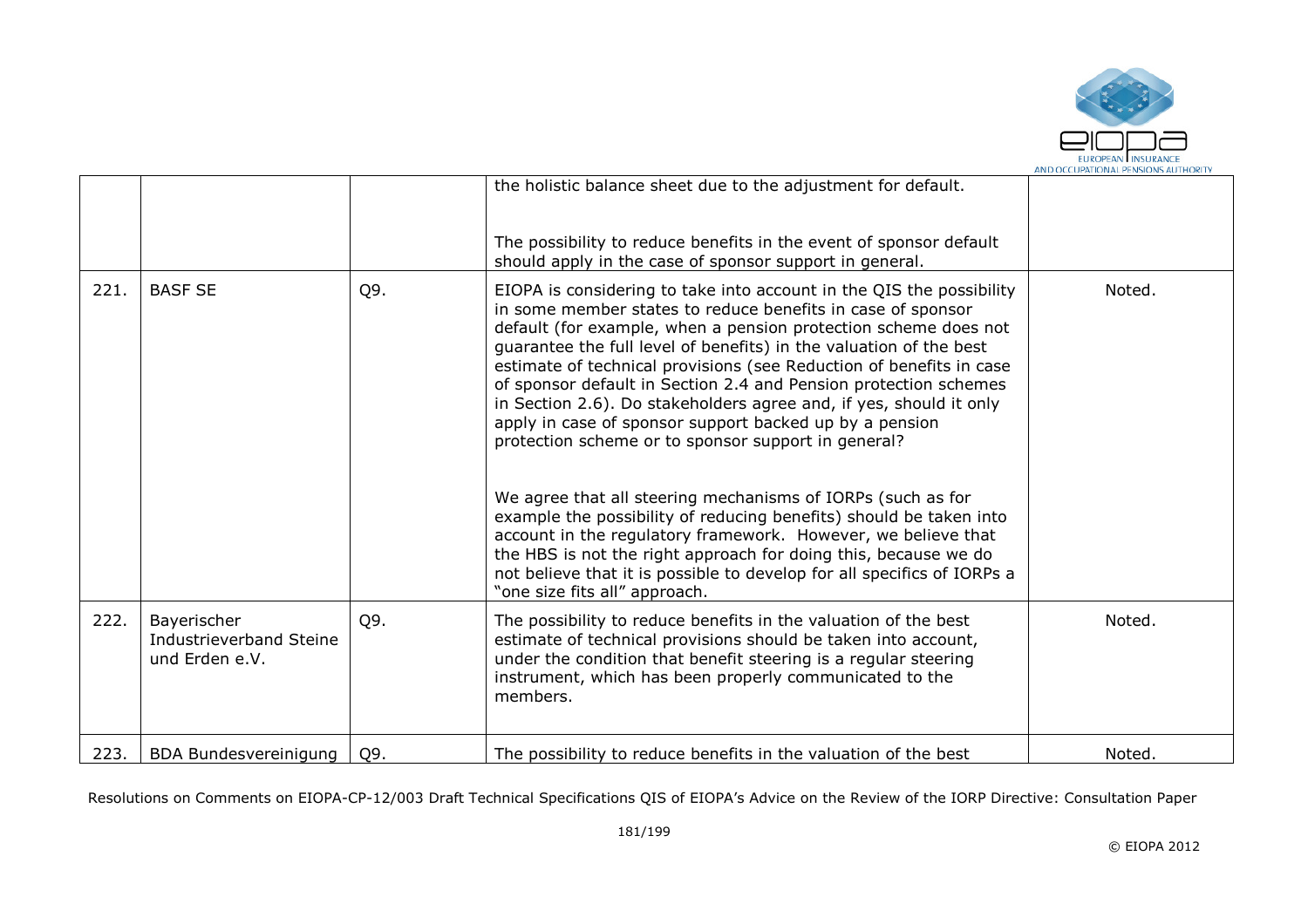

|      | der Deutschen<br>Arbeitgeberver                                 |     | estimate of technical provisions should be taken into account,<br>under the condition that benefit steering is a regular steering<br>instrument, which has been properly communicated to the<br>members.                                                                                                                                                                                                                                                                                                                                                                                                        |        |
|------|-----------------------------------------------------------------|-----|-----------------------------------------------------------------------------------------------------------------------------------------------------------------------------------------------------------------------------------------------------------------------------------------------------------------------------------------------------------------------------------------------------------------------------------------------------------------------------------------------------------------------------------------------------------------------------------------------------------------|--------|
| 224. | BdS - Bundesverband<br>der Systemgastronomie<br>e.V.            | Q9. | The possibility to reduce benefits in the valuation of the best<br>estimate of technical provisions should be taken into account,<br>under the condition that benefit steering is a regular steering<br>instrument, which has been properly communicated to the<br>members.                                                                                                                                                                                                                                                                                                                                     | Noted. |
| 225. | Belgian Association of<br><b>Pension Institutions</b><br>(BVPI- | Q9. | This is a question that needs further investigation and discussion.<br>In any case, if this is taken into account, the need for the QIS/HBS<br>calculations can be simplified significally. There is in fact a 100%<br>loss absorbing capacity installed. This will put ultimate default risk<br>with plan members, thus making IORP II regulations much more<br>simple: non existent.                                                                                                                                                                                                                          | Noted. |
| 226. | <b>BlackRock</b>                                                | Q9. | Please see our General Comment above.                                                                                                                                                                                                                                                                                                                                                                                                                                                                                                                                                                           | Noted. |
| 227. | BT Group plc                                                    | Q9. | EIOPA is considering to take into account in the QIS the possibility<br>in some member states to reduce benefits in case of sponsor<br>default (for example, when a pension protection scheme does not<br>guarantee the full level of benefits) in the valuation of the best<br>estimate of technical provisions (see Reduction of benefits in case<br>of sponsor default in Section 2.4 and Pension protection schemes<br>in Section 2.6). Do stakeholders agree and, if yes, should it only<br>apply in case of sponsor support backed up by a pension<br>protection scheme or to sponsor support in general? | Noted. |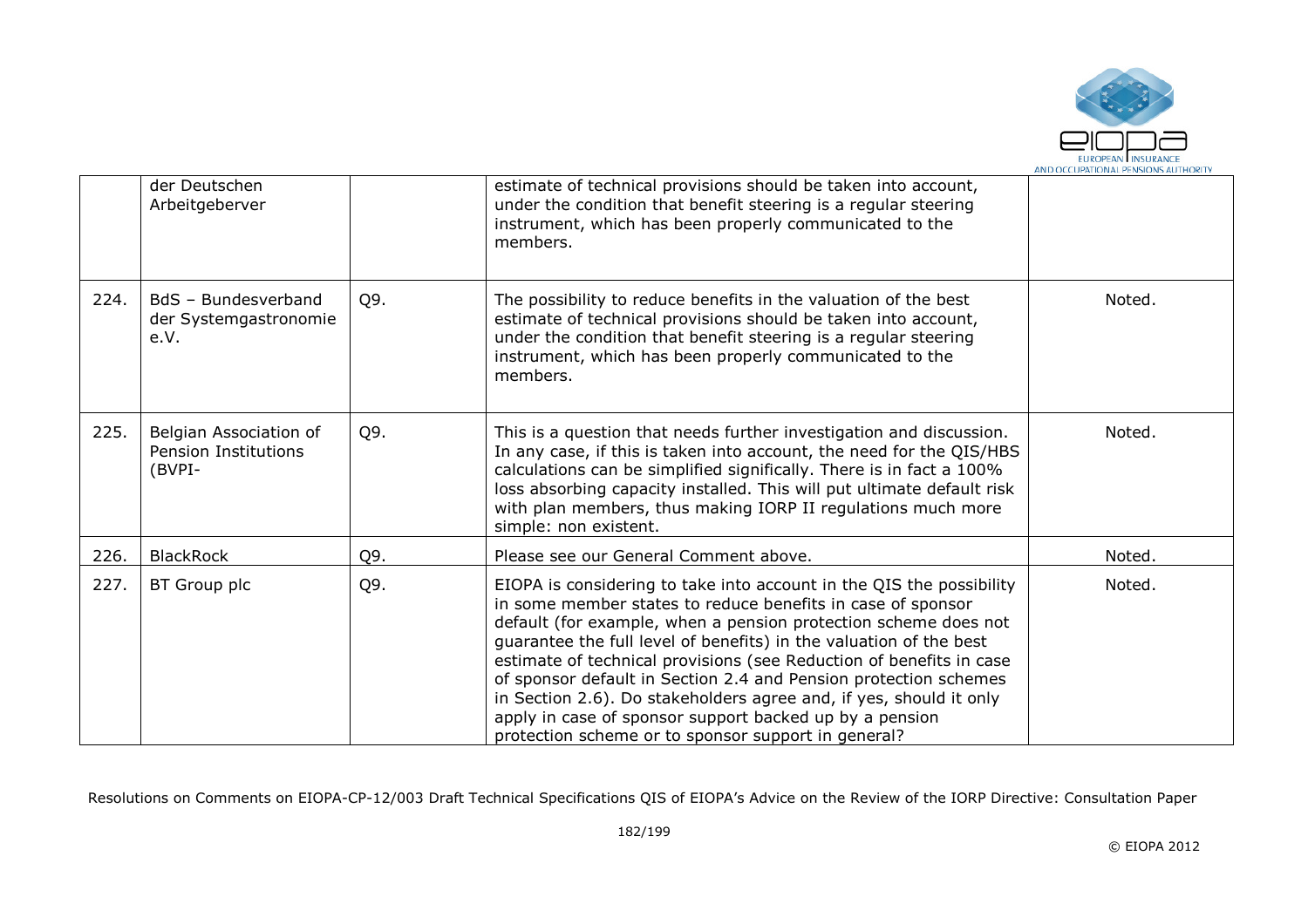

|      |                                                          |     | Any framework needs to allow for all the features of each Member<br>State's pension system, including the Pension Protection Fund in<br>the UK and the protections provided through being set up under<br>Trust law.<br>We note that there are also many other additional protections<br>provided by employers in the UK to IORPS that provide no value in<br>the HBS. As these tend to be highly valued by trustees, it seems<br>inconsistent that they are not included in the HBS. These include<br>(amongst others): negative pledges, restrictions on shareholder<br>distributions, parent company guarantees and contingent cash<br>contributions. |        |
|------|----------------------------------------------------------|-----|----------------------------------------------------------------------------------------------------------------------------------------------------------------------------------------------------------------------------------------------------------------------------------------------------------------------------------------------------------------------------------------------------------------------------------------------------------------------------------------------------------------------------------------------------------------------------------------------------------------------------------------------------------|--------|
| 228. | <b>BTPS Management Ltd</b>                               | Q9. | This does not seem appropriate in the UK. While the HBS should<br>reflect the realistic level of liabilities and should take account of<br>scope within the IORP to reduce benefits, within the UK this does<br>not seem relevant as a reduction in benefits occurs only following<br>default - it is not an ongoing mechanism.                                                                                                                                                                                                                                                                                                                          | Noted  |
| 229. | Consiglio Nazionale<br>degli Attuari and Ordine<br>Nazio | Q9. | About the possibility to reduce benefits in case of sponsor default<br>in the valuation of the best estimate of technical provisions:                                                                                                                                                                                                                                                                                                                                                                                                                                                                                                                    | Noted. |
|      |                                                          |     | The draft provides as risk mitigation mechanism the possibility of<br>ex-post benefits reduction in case of need. This instrument,<br>peculiar to occupational pensions and not available for insurance                                                                                                                                                                                                                                                                                                                                                                                                                                                  |        |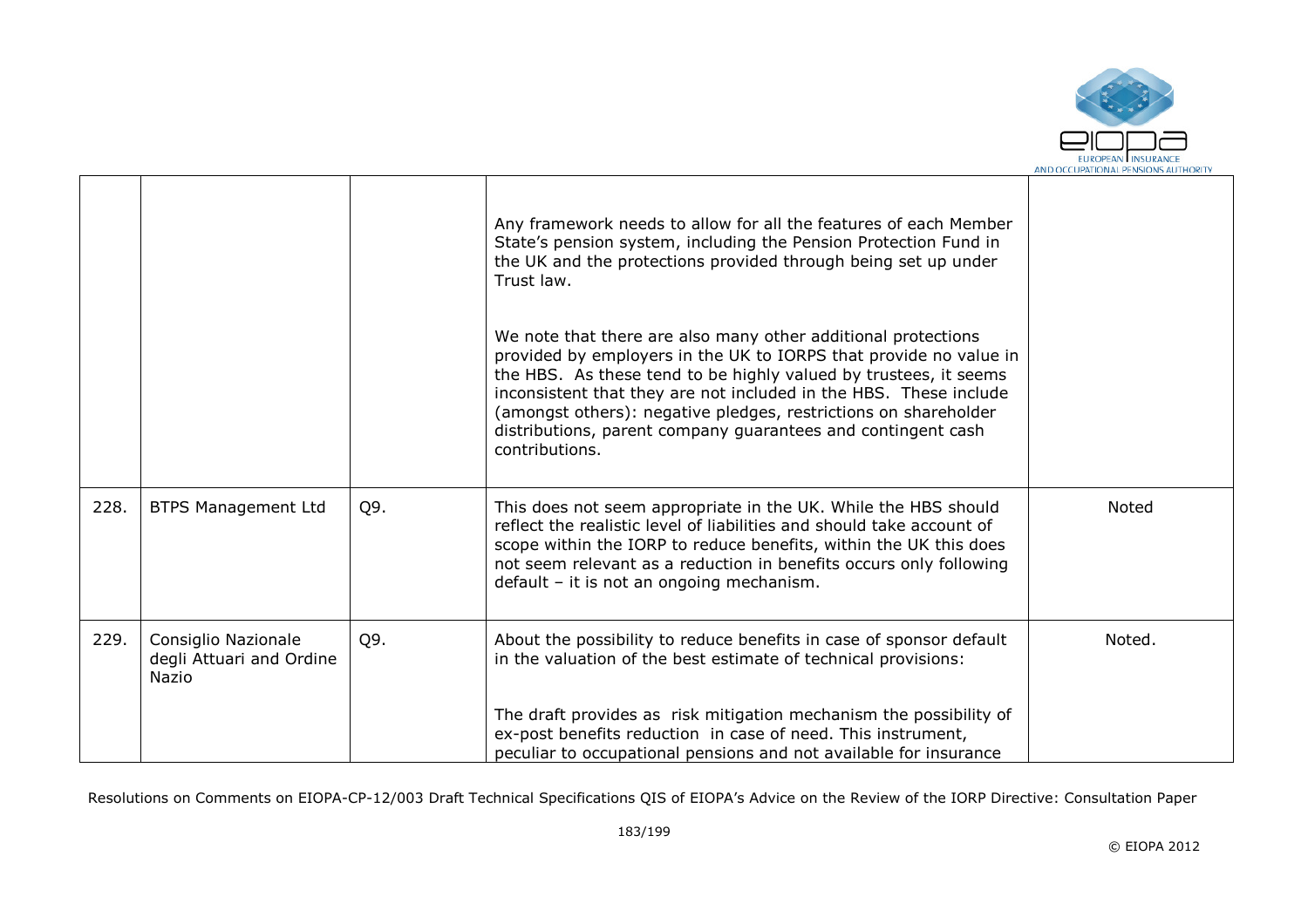

|      |                                                              |     | company, allows to differentiate significantly the level of technical<br>provision of pension funds. It should be better defined how to use<br>this tool. One might think, instead, to an explicit differentiation of<br>the security level of 99,5.                                                                                                                                                                                                                                                                                                                                                                |        |
|------|--------------------------------------------------------------|-----|---------------------------------------------------------------------------------------------------------------------------------------------------------------------------------------------------------------------------------------------------------------------------------------------------------------------------------------------------------------------------------------------------------------------------------------------------------------------------------------------------------------------------------------------------------------------------------------------------------------------|--------|
| 230. | <b>Deloitte Total Reward</b><br>and Benefits Limited<br>(UK) | Q9. | We believe that, under the holistic balance sheet approach, benefit<br>reductions should be taken into account irrespective of whether a<br>pension protection scheme exists or not. The conditionality<br>described in paragraph HBS 4.46 of the consultation document is<br>satisfied whether or not a pension protection scheme exists, hence<br>an allowance for this option seems appropriate.                                                                                                                                                                                                                 | Noted. |
|      |                                                              |     | However, it appears that, in practice, this component is likely to<br>become a 'balancing item' which ensures that the holistic balance<br>sheet can always balance. This leaves the question of the practical<br>relevance of the holistic balance sheet if, ultimately, this feature<br>will always act as a balancing item.                                                                                                                                                                                                                                                                                      |        |
| 231. | Deutsche Post DHL                                            | Q9. | Yes, a legally possible option to reduce benefits should be taken<br>into account.                                                                                                                                                                                                                                                                                                                                                                                                                                                                                                                                  | Noted. |
| 232. | Dexia Asset<br>Management                                    | Q9. | Q9. EIOPA is considering to take into account in the QIS the<br>possibility in some member states to reduce benefits in case of<br>sponsor default (for example, when a pension protection scheme<br>does not guarantee the full level of benefits) in the valuation of<br>the best estimate of technical provisions (see Reduction of benefits<br>in case of sponsor default in Section 2.4 and Pension protection<br>schemes in Section 2.6). Do stakeholders agree and, if yes, should<br>it only apply in case of sponsor support backed up by a pension<br>protection scheme or to sponsor support in general? | Noted. |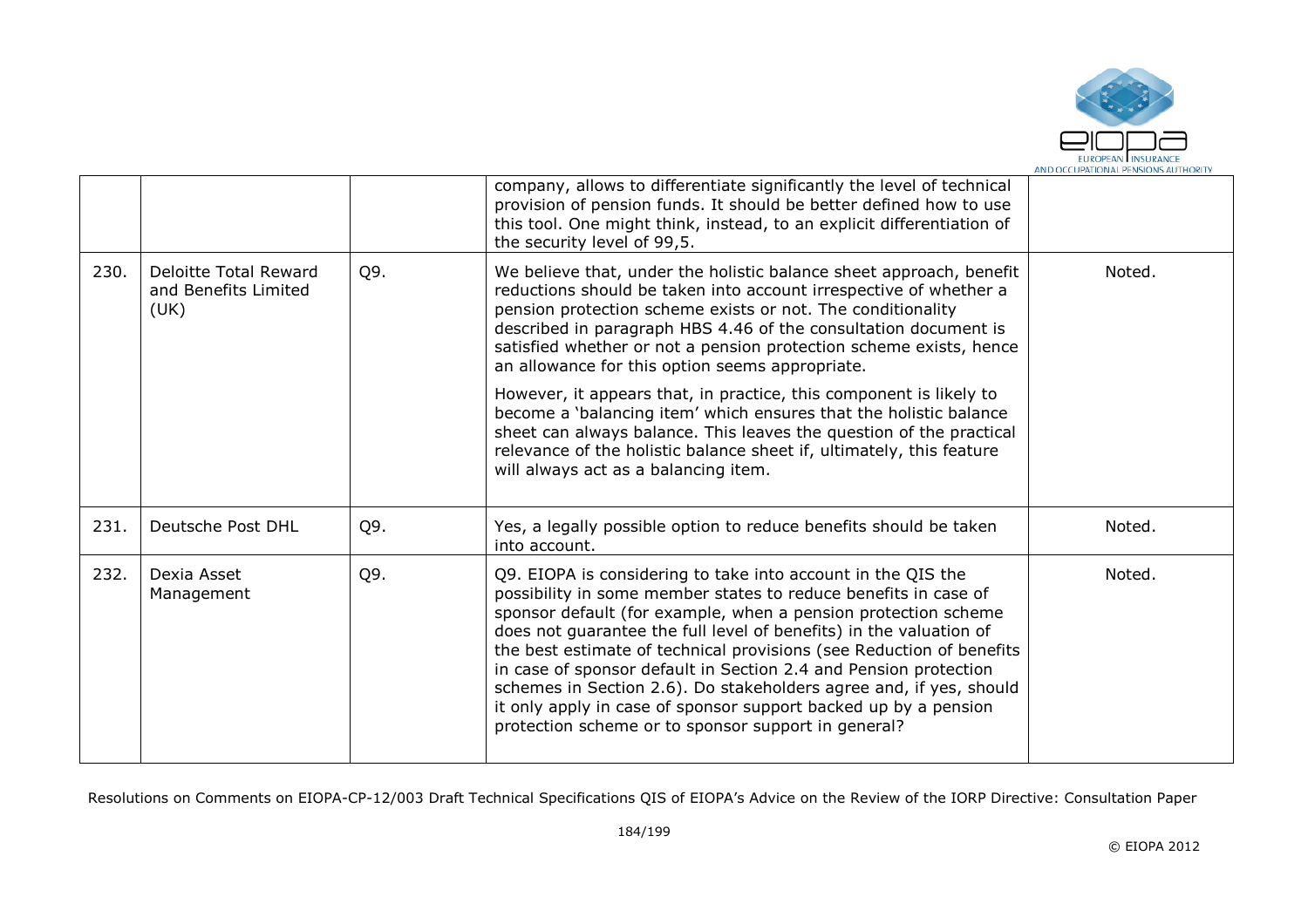

|      |                                                                 |     | We agree to take the possibility of benefit reduction in case of<br>sponsor default even when there is no PPS because when the<br>sponsor of an underfunded scheme defaults there is no choice but<br>to reduce benefits. However, the possibility to reduce benefits<br>should be enforced in Social and Labor Law as a security<br>mechanism for the sustainability of the pension promise and<br>communicated to the members. This issue goes beyond current<br>consultation but underlines the interaction between Social and<br>Labor Laws and prudential regulation.<br>We do not understand the "option for benefit reduction in case of<br>sponsor default" valuation in the case where no PPS exists. The<br>benefit reduction is necessarily equal to the difference between<br>what the IORP promised and what he can afford to pay without<br>sponsor support. What the IORP can afford to pay without sponsor<br>support for its members is the market value of assets plus any<br>amount recovered from the sponsor so we would use the same<br>value as when a PPS exists (assuming a PPS actual coverage rate<br>of $0\%$ ). |        |
|------|-----------------------------------------------------------------|-----|----------------------------------------------------------------------------------------------------------------------------------------------------------------------------------------------------------------------------------------------------------------------------------------------------------------------------------------------------------------------------------------------------------------------------------------------------------------------------------------------------------------------------------------------------------------------------------------------------------------------------------------------------------------------------------------------------------------------------------------------------------------------------------------------------------------------------------------------------------------------------------------------------------------------------------------------------------------------------------------------------------------------------------------------------------------------------------------------------------------------------------------------|--------|
| 233. | <b>EEF</b>                                                      | Q9. | We agree that the Holistic Balance Sheet should reflect the<br>realities of the economic environment, including the possibility of<br>benefits being reduced in the event of a sponsor defaulting.                                                                                                                                                                                                                                                                                                                                                                                                                                                                                                                                                                                                                                                                                                                                                                                                                                                                                                                                           | Noted. |
| 234. | European Federation for<br><b>Retirement Provision</b><br>(EFRP | Q9. | Q9. EIOPA is considering to take into account in the QIS the<br>possibility in some member states to reduce benefits in case of<br>sponsor default (for example, when a pension protection scheme<br>does not quarantee the full level of benefits) in the valuation of                                                                                                                                                                                                                                                                                                                                                                                                                                                                                                                                                                                                                                                                                                                                                                                                                                                                      | Noted. |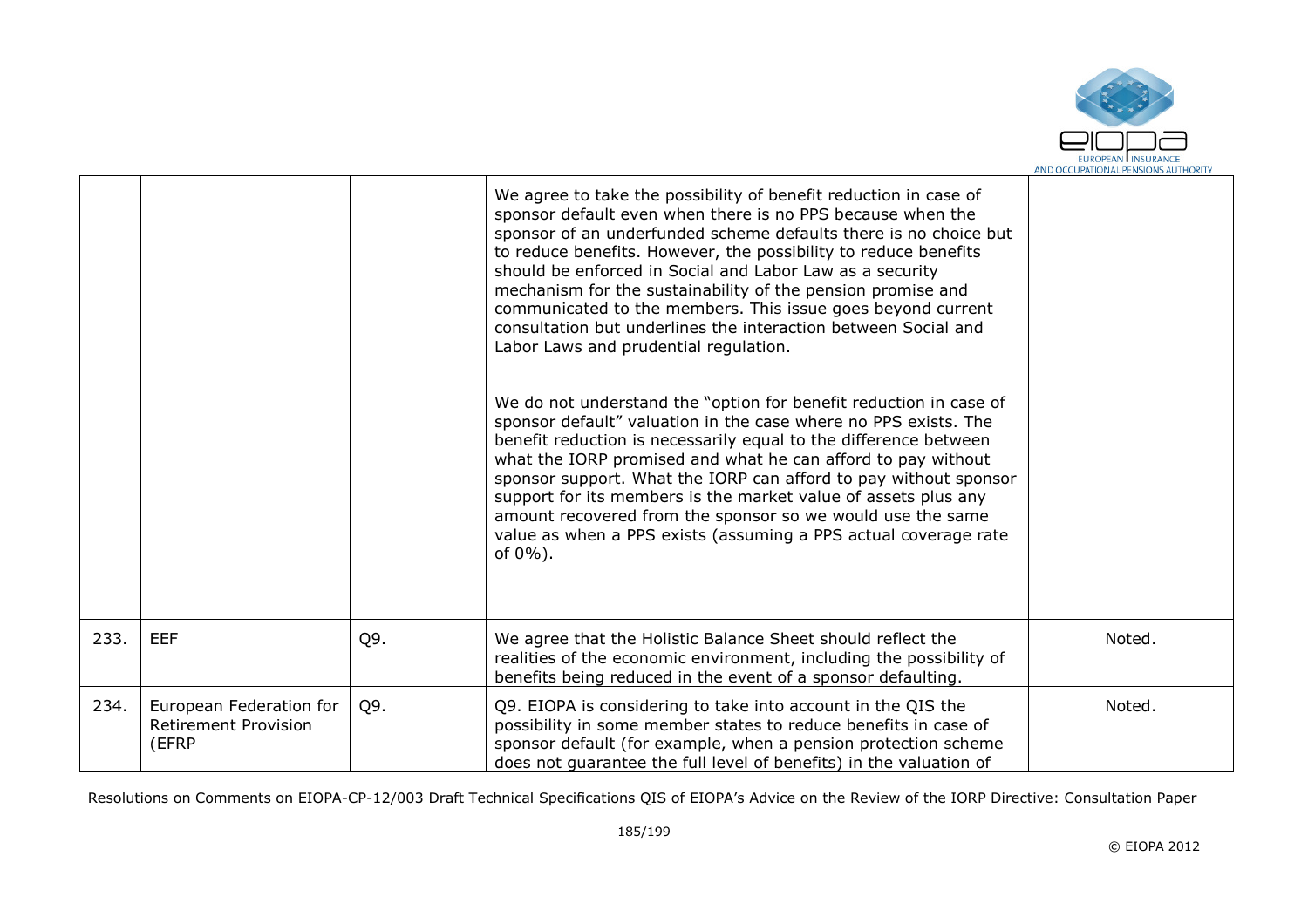

|      |                                                        |     | the best estimate of technical provisions (see Reduction of benefits<br>in case of sponsor default in Section 2.4 and Pension protection<br>schemes in Section 2.6). Do stakeholders agree and, if yes, should<br>it only apply in case of sponsor support backed up by a pension<br>protection scheme or to sponsor support in general?                                                                                                                                                                                                                                                                   |        |
|------|--------------------------------------------------------|-----|------------------------------------------------------------------------------------------------------------------------------------------------------------------------------------------------------------------------------------------------------------------------------------------------------------------------------------------------------------------------------------------------------------------------------------------------------------------------------------------------------------------------------------------------------------------------------------------------------------|--------|
|      |                                                        |     | Yes, these adjustment mechanisms should be taken into account,<br>under the condition that benefit steering is a regular steering<br>instrument, which has been properly communicated to the<br>members.                                                                                                                                                                                                                                                                                                                                                                                                   |        |
|      |                                                        |     | The adjustment of pension benefits is strongly intertwined with<br>Social and Labour Law in some Member States. In some Member<br>States, the cutting of pension benefits is not possible and the<br>employer is responsible for paying the benefit or guaranteeing a<br>minimum return. This highlights the question if the supervision<br>should apply to the IORP to the pension scheme (since IORPs can<br>offer multiple pension schemes with different employers or<br>different parts of a single pension promise can be managed by<br>different pension institutions (eq DB plan with a DC part)). |        |
| 235. | Federation of the Dutch<br>Pension Funds               | Q9. | Only if benefit steering is a regular steering instrument, which has<br>been properly communicated to the members.                                                                                                                                                                                                                                                                                                                                                                                                                                                                                         | Noted. |
| 236. | <b>Financial Reporting</b><br>Council - staff response | Q9. | We do not agree that, in measuring technical provisions, allowance<br>should be made for reducing benefits in the event of sponsor<br>default. This is inconsistent with using a risk free discount rate to<br>measure the value of future cash flows and appears equivalent to<br>allowing for own credit in the assessment of technical provisions.<br>Such an approach leads to the position that as the sponsor's credit                                                                                                                                                                               | Noted. |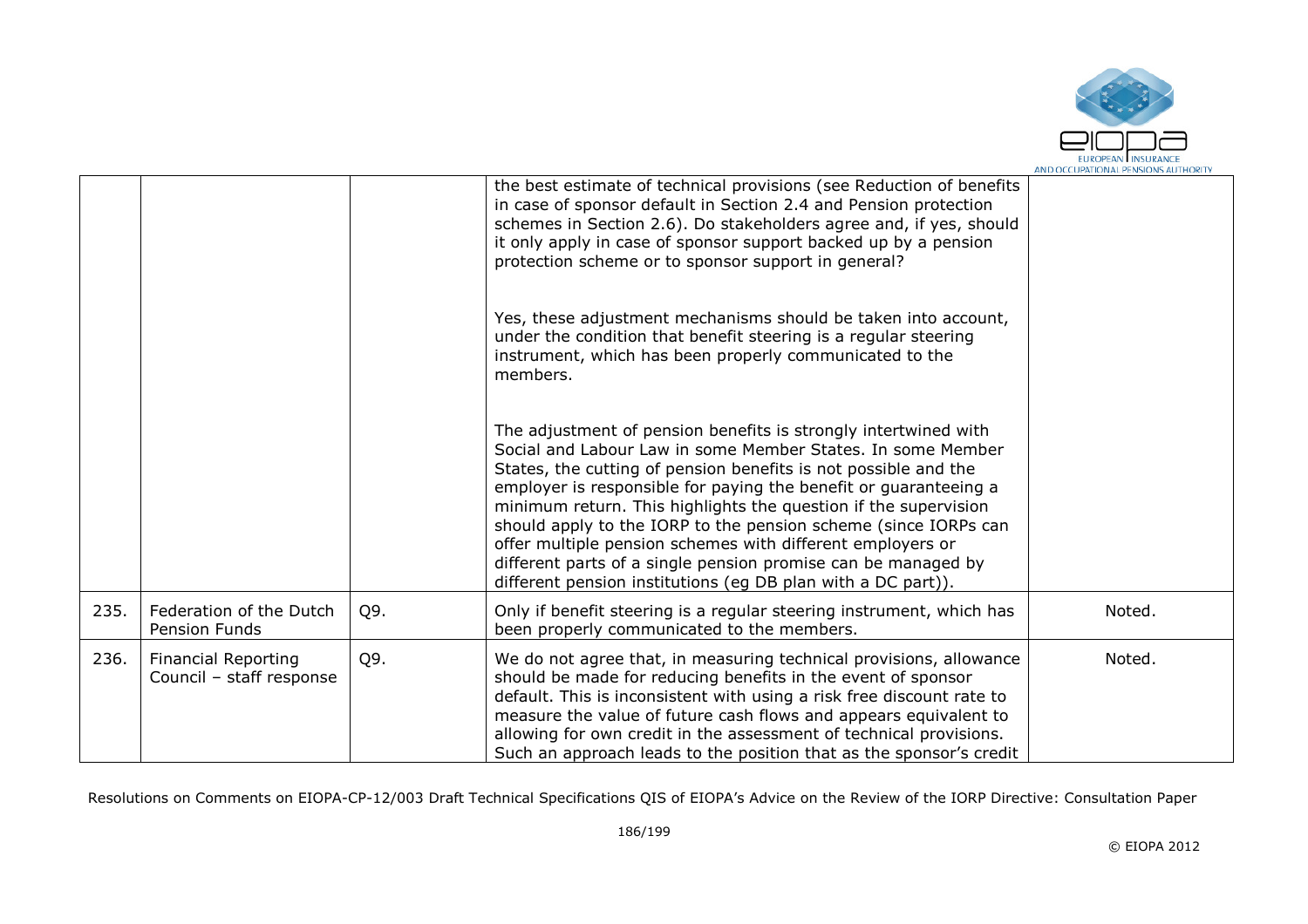

|      |                                                 |     | deteriorates the technical provisions of the IORP would also<br>appear to decrease. This might give the impression that the<br>financial position of the IORP is improving. We consider that<br>sponsor covenant should only be taken account of in the asset<br>side of the holistic balance sheet and not the liability side. |       |
|------|-------------------------------------------------|-----|---------------------------------------------------------------------------------------------------------------------------------------------------------------------------------------------------------------------------------------------------------------------------------------------------------------------------------|-------|
|      |                                                 |     | The existence of a pension protection scheme is better<br>represented as an asset in the holistic balance sheet. Its value<br>might be measured taking account of the level of possible claims<br>on the protection scheme and the probability of sponsor default.                                                              |       |
|      |                                                 |     | It might be useful for the best estimate component of the<br>technical provisions to be split between the value of benefits<br>guaranteed by a pension protection scheme and benefits provided<br>by the IORP which are not quaranteed by a pension protection<br>scheme.                                                       |       |
|      |                                                 |     | We found paragraphs HBS.4.46 to HBS.4.48, considering how to<br>allow for a reduction in benefits in the case of sponsor default,<br>opaque.                                                                                                                                                                                    |       |
| 237. | German Institute of<br><b>Pension Actuaries</b> | Q9. | The possibility of reducing benefits should be considered in the<br>valuation of the best estimate of liabilities. This is true for any<br>contingent reduction of benefits which is allowed according to<br>national law, irrespective of whether a pension protection scheme<br>exists or not.                                | Noted |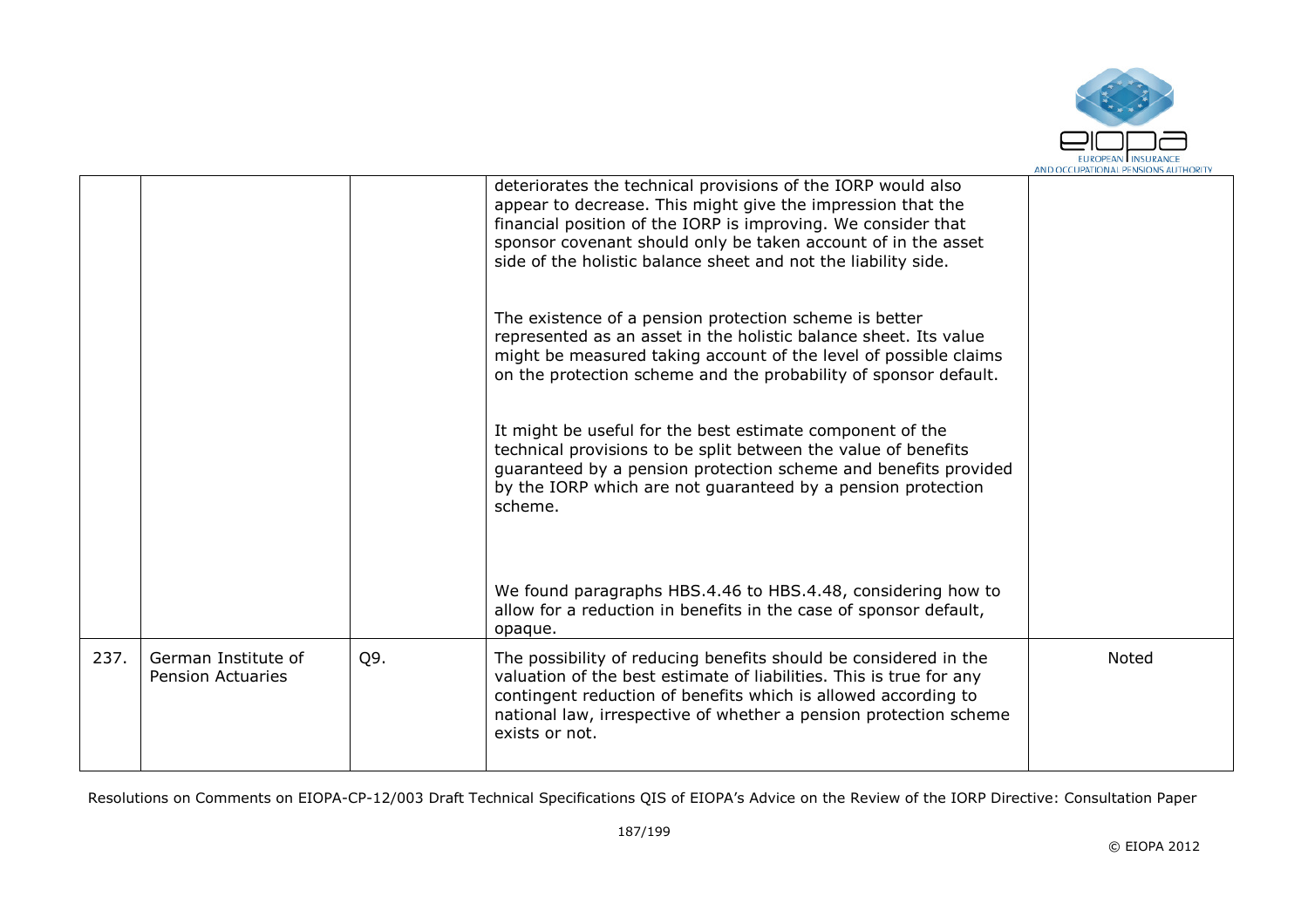

| 238. | <b>GESAMTMETALL -</b><br>Federation of German<br>employer | Q9. | The possibility to reduce benefits in the valuation of the best<br>estimate of technical provisions should be taken into account,<br>under the condition that benefit steering is a regular steering<br>instrument, which has been properly communicated to the<br>members.                                                                                                                                                                                                                                                                                                                                                                                                                                                                                                                                                                                                                                                                                                                                                                                                                                                                                                                                                                                                                                                         | Noted. |
|------|-----------------------------------------------------------|-----|-------------------------------------------------------------------------------------------------------------------------------------------------------------------------------------------------------------------------------------------------------------------------------------------------------------------------------------------------------------------------------------------------------------------------------------------------------------------------------------------------------------------------------------------------------------------------------------------------------------------------------------------------------------------------------------------------------------------------------------------------------------------------------------------------------------------------------------------------------------------------------------------------------------------------------------------------------------------------------------------------------------------------------------------------------------------------------------------------------------------------------------------------------------------------------------------------------------------------------------------------------------------------------------------------------------------------------------|--------|
| 239. | Groupe Consultatif<br>Actuariel Européen                  | Q9. | EIOPA is considering to take into account in the QIS the possibility<br>in some member states to reduce benefits in case of sponsor<br>default (for example, when a pension protection scheme does not<br>guarantee the full level of benefits) in the valuation of the best<br>estimate of technical provisions (see Reduction of benefits in case<br>of sponsor default in Section 2.4 and Pension protection schemes<br>in Section 2.6). Do stakeholders agree and, if yes, should it only<br>apply in case of sponsor support backed up by a pension<br>protection scheme or to sponsor support in general?<br>We believe this question should be considered alongside the<br>question of how the holistic balance sheet is to be used.<br>Ultimately, when all other avenues have been exhausted (eg<br>pension protection schemes or any other guarantees from third<br>parties) and there are still insufficient assets to cover the full<br>benefits then there remains no option but to reduce members'<br>benefits. Therefore the mechanism suggested has the potential to<br>show that every holistic balance sheet will always balance which<br>raises other questions about its usefulness.<br>However, the question as currently framed seems to envisage<br>circumstances whereby the pension systems in some member | Noted. |
|      |                                                           |     | states provide sound reasons for benefits to be reduced but not in                                                                                                                                                                                                                                                                                                                                                                                                                                                                                                                                                                                                                                                                                                                                                                                                                                                                                                                                                                                                                                                                                                                                                                                                                                                                  |        |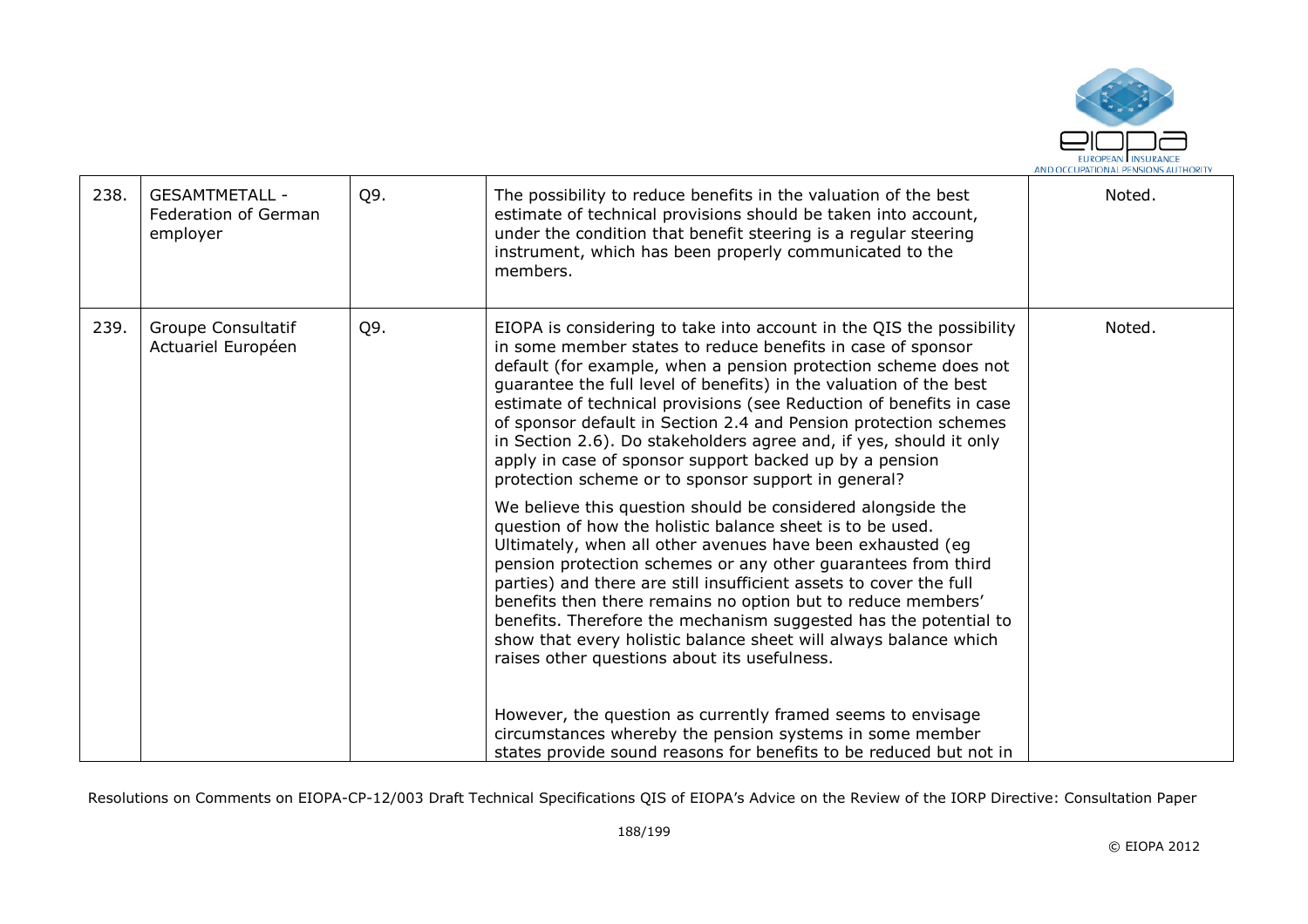

|      |                                              |     | others. It would help to clarify the reasons - is, for example, a<br>distinction being made between say the UK where solvent<br>sponsors cannot 'walk away' from their obligations, and say<br>Ireland where the Pensions Act provides for the reduction of<br>accrued benefits (with certain restrictions) with the approval of the<br>Pensions Board where the scheme is unsustainable, as an<br>alternative to wind-up in deficit.<br>Pension protection schemes may not protect the full benefits, and<br>in any case they may not be appropriate to take them into account<br>for regulatory purposes, therefore we would urge EIOPA to<br>consider this question in terms of sponsor support in general.                                                                                                                                                   |        |
|------|----------------------------------------------|-----|------------------------------------------------------------------------------------------------------------------------------------------------------------------------------------------------------------------------------------------------------------------------------------------------------------------------------------------------------------------------------------------------------------------------------------------------------------------------------------------------------------------------------------------------------------------------------------------------------------------------------------------------------------------------------------------------------------------------------------------------------------------------------------------------------------------------------------------------------------------|--------|
| 240. | Hundred Group of<br><b>Finance Directors</b> | Q9. | EIOPA is considering to take into account in the QIS the possibility<br>in some member states to reduce benefits in case of sponsor<br>default (for example, when a pension protection scheme does not<br>quarantee the full level of benefits) in the valuation of the best<br>estimate of technical provisions (see Reduction of benefits in case<br>of sponsor default in Section 2.4 and Pension protection schemes<br>in Section 26). Do stakeholders agree and, if yes, should it only<br>apply in case of sponsor support backed up by a pension<br>protection scheme or to sponsor support in general?<br>Yes, we believe that the possibility of reducing benefits in the<br>event of sponsor default should be included. We do not think that<br>the consultation makes clear exactly how this possibility would be<br>taken into account in practice. | Noted. |
| 241. | <b>IBM Deutschland</b>                       | Q9. | Many IORPs have the ability to reduce benefits in the event that                                                                                                                                                                                                                                                                                                                                                                                                                                                                                                                                                                                                                                                                                                                                                                                                 | Noted. |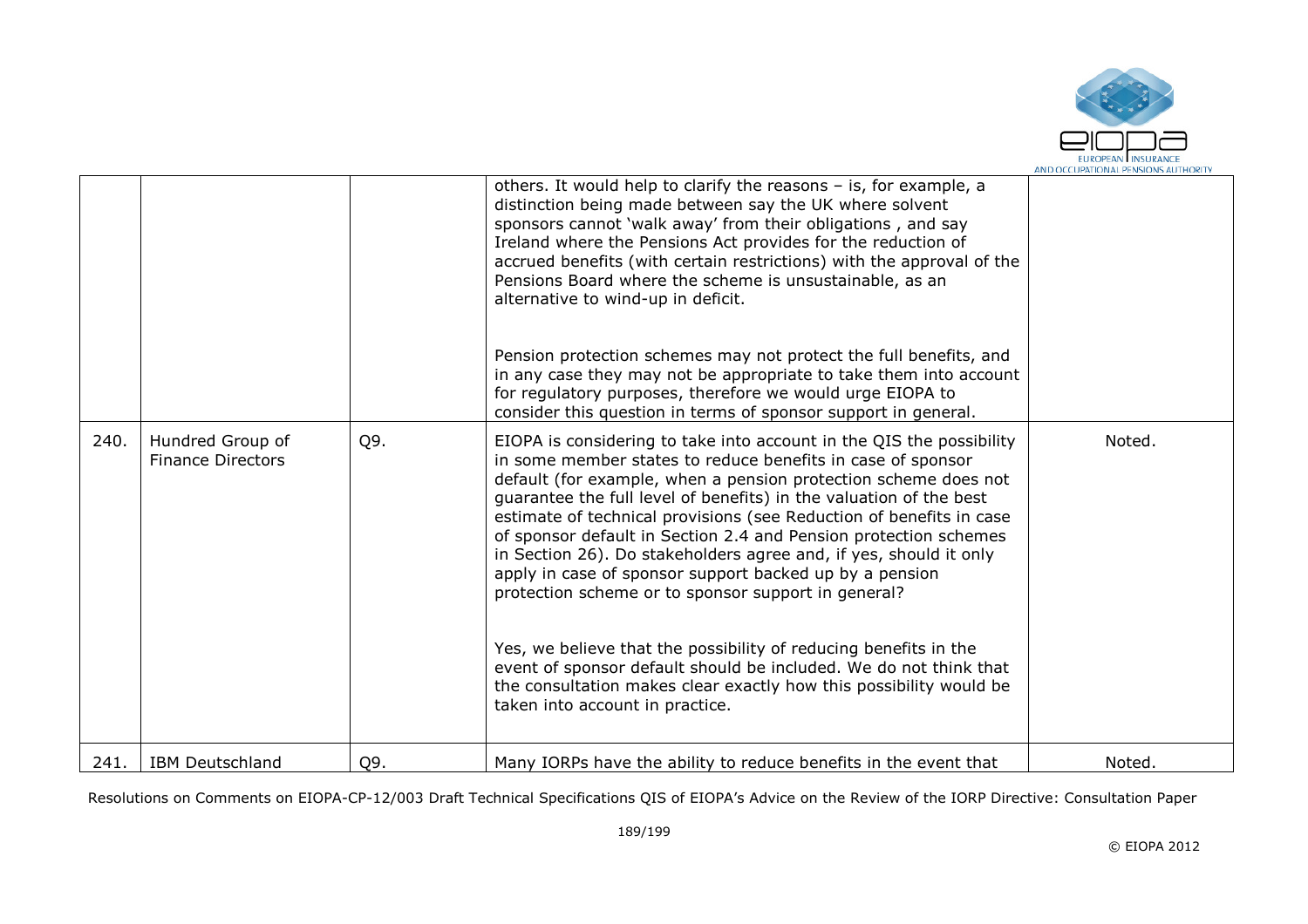

|      | Pensionsfonds AG                      |     | the sponsor discontinues supporting the scheme, independent of<br>whether a PPS exists or not, therefore it does not seem consistent<br>to differentiate here.<br>In some instances sponsor default is not a necessary condition for<br>benefit reductions. It is unclear how this would be taken in to<br>account in the valuation. We, therefore, urge EIOPA to conduct<br>further research on the various adjustment mechanisms that exist<br>in practice as the current model does not seem to adequately take<br>them into account.                                                                                                                                                                                                                                                                                                                                                                                                                                                                                                                                                                                                                                                                                               |        |
|------|---------------------------------------|-----|----------------------------------------------------------------------------------------------------------------------------------------------------------------------------------------------------------------------------------------------------------------------------------------------------------------------------------------------------------------------------------------------------------------------------------------------------------------------------------------------------------------------------------------------------------------------------------------------------------------------------------------------------------------------------------------------------------------------------------------------------------------------------------------------------------------------------------------------------------------------------------------------------------------------------------------------------------------------------------------------------------------------------------------------------------------------------------------------------------------------------------------------------------------------------------------------------------------------------------------|--------|
| 242. | Institute and Faculty of<br>Actuaries | Q9. | EIOPA is considering to take into account in the QIS the possibility<br>in some member states to reduce benefits in case of sponsor<br>default (for example, when a pension protection scheme does not<br>guarantee the full level of benefits) in the valuation of the best<br>estimate of technical provisions (see Reduction of benefits in case<br>of sponsor default in Section 2.4 and Pension protection schemes<br>in Section 2.6). Do stakeholders agree and, if yes, should it only<br>apply in case of sponsor support backed up by a pension<br>protection scheme or to sponsor support in general? It is difficult to<br>comment on this without knowing the regulatory actions that<br>would flow from the corresponding calculations but we can see a<br>rationale for not allowing for benefit reduction features in any<br>measures that are used to drive actual cash payments to the IORP<br>and only allowing for the facility to reduce benefits in any wider<br>risk management measures. However we would not support a<br>proposal to allow for such measures if their sole effect was to<br>make the holistic balance sheet balance, as this would undermine<br>the usefulness of the holistic balance sheet. | Noted. |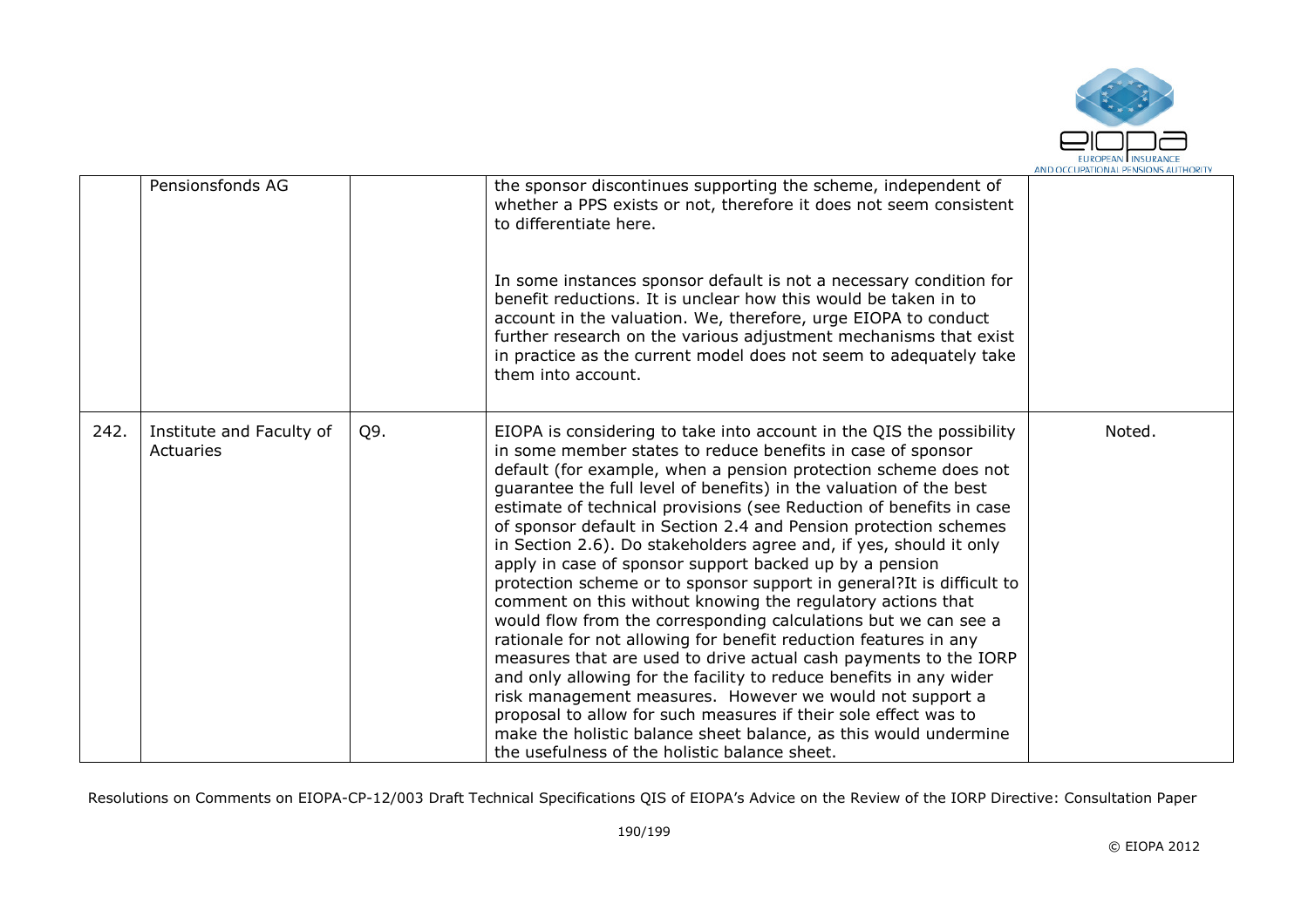

| 243. | Insurance Europe | Q9. | Insurance Europe agrees that the reduction of benefits should be<br>taken into account in the QIS. However, it should be a contractual<br>ability to reduce claims levels. However, for purpose of the QIS, it<br>might be useful for further discussions to also assess the effect of<br>a benefit reduction when it would not be a contractual ability.<br>Additionally, although outside the scope of the QIS, Insurance<br>Europe wants to stress that this feature of IORPs should be<br>appropriately communicated to the employee.                                                                                                                                                                                                                                                                                                                                                                                          | Noted. |
|------|------------------|-----|------------------------------------------------------------------------------------------------------------------------------------------------------------------------------------------------------------------------------------------------------------------------------------------------------------------------------------------------------------------------------------------------------------------------------------------------------------------------------------------------------------------------------------------------------------------------------------------------------------------------------------------------------------------------------------------------------------------------------------------------------------------------------------------------------------------------------------------------------------------------------------------------------------------------------------|--------|
|      |                  |     | Furthermore, this ability should be not shown as a reduction in the<br>liabilities but as an additional asset in the HBS. This automatically<br>leads to more transparency. Additionally the possibility of<br>reduction of the benefits is not independent of additional sponsors<br>support or other protection mechanisms. It could be a Pro and not<br>a Con to deal it as an asset. Otherwise you have to model the<br>interdependencies of the liability reduction and the other<br>protection mechanisms very carefully (define what comes first:<br>reduction of claims or sponsor support). E.g. in Germany there are<br>court decisions that if the IORP reduces its pension payments<br>(which is allowed) the sponsor has to fill this gap. If you just<br>reduce the liabilities you have to shorten the asset of sponsors<br>support in an appropriate way, so you have to calculate the<br>reduction amount anyway. |        |
|      |                  |     | We think if there are no interdependencies, i.e. the IORP can<br>reduce its obligation without any effect to the sponsor or the<br>pension protection mechanisms, it might be reasonable to have a<br>reduction in liabilities. But even there - for the purpose of this QIS<br>- a quantification would be beneficial (and could be shown as an<br>asset)<br>With respect to the solvency capital requirements it should not                                                                                                                                                                                                                                                                                                                                                                                                                                                                                                      |        |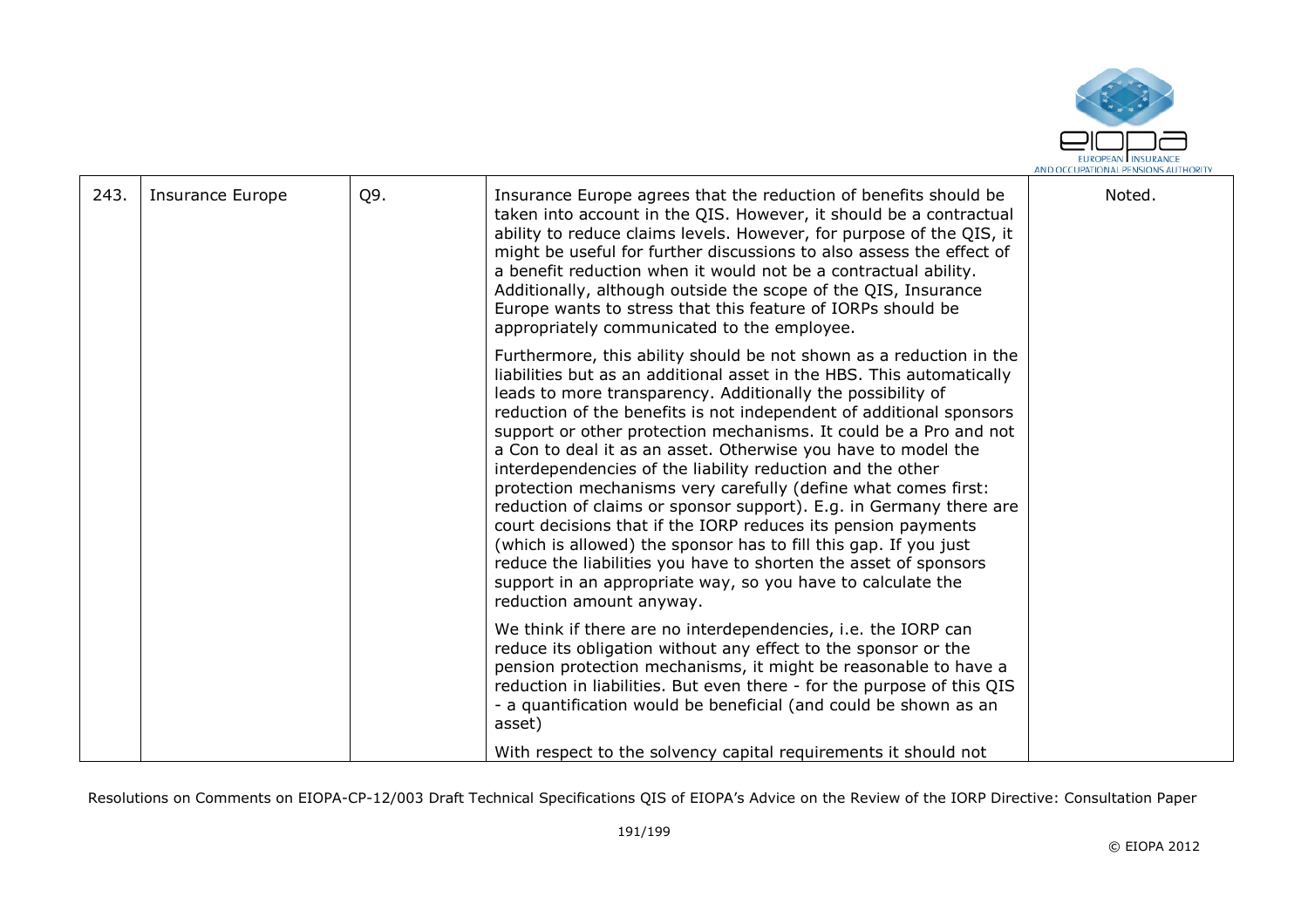

|      |               |            | matter whether to show this reduction as an asset or to reduce the<br>liabilities - from the point of transparency we believe it might be<br>better to show it as an asset in the HBS in this QIS.<br>However, although outside the scope of the QIS, Insurance Europe<br>wants to stress that this feature of IORPs should be appropriately<br>communicated to the employee.                                      |                                                                                                                                                                                                                                                                                                                                                                                                                                                                                                                                                                                                                                                                                                                                                 |       |
|------|---------------|------------|--------------------------------------------------------------------------------------------------------------------------------------------------------------------------------------------------------------------------------------------------------------------------------------------------------------------------------------------------------------------------------------------------------------------|-------------------------------------------------------------------------------------------------------------------------------------------------------------------------------------------------------------------------------------------------------------------------------------------------------------------------------------------------------------------------------------------------------------------------------------------------------------------------------------------------------------------------------------------------------------------------------------------------------------------------------------------------------------------------------------------------------------------------------------------------|-------|
| 244. | KPMG LLP (UK) | Q9.        | We do not fully understand the purpose of this question. In the<br>UK it appears to try to define the benefits whose security is being<br>assessed, i.e. is it full benefits or those secured with whatever<br>funds the IORP has available?                                                                                                                                                                       | Noted.                                                                                                                                                                                                                                                                                                                                                                                                                                                                                                                                                                                                                                                                                                                                          |       |
| 245. |               | Mercer Ltd | Q9.                                                                                                                                                                                                                                                                                                                                                                                                                | EIOPA is considering to take into account in the QIS the possibility<br>in some member states to reduce benefits in case of sponsor<br>default (for example, when a pension protection scheme does not<br>guarantee the full level of benefits) in the valuation of the best<br>estimate of technical provisions (see Reduction of benefits in case<br>of sponsor defaults in Section 2.4 and Pension protection schemes<br>in Section 2.6). Do stakeholders agree and, if yes, should it only<br>apply in case of sponsor support backed up by a pension<br>protection scheme or to sponsor support n general?<br>In our view, good plan management would require those<br>responsible for benefit provision to target funding relative to the | Noted |
|      |               |            | benefits they are expected to provide rather than those that might<br>be provided were the sponsor or plan to default. So, although we<br>agree that the existence of pension protection funds, which might<br>provide for lower benefits than those intended under plan rules,<br>should be taken into account as a contingent asset, we do not<br>think they are relevant to the measurement of the liabilities. |                                                                                                                                                                                                                                                                                                                                                                                                                                                                                                                                                                                                                                                                                                                                                 |       |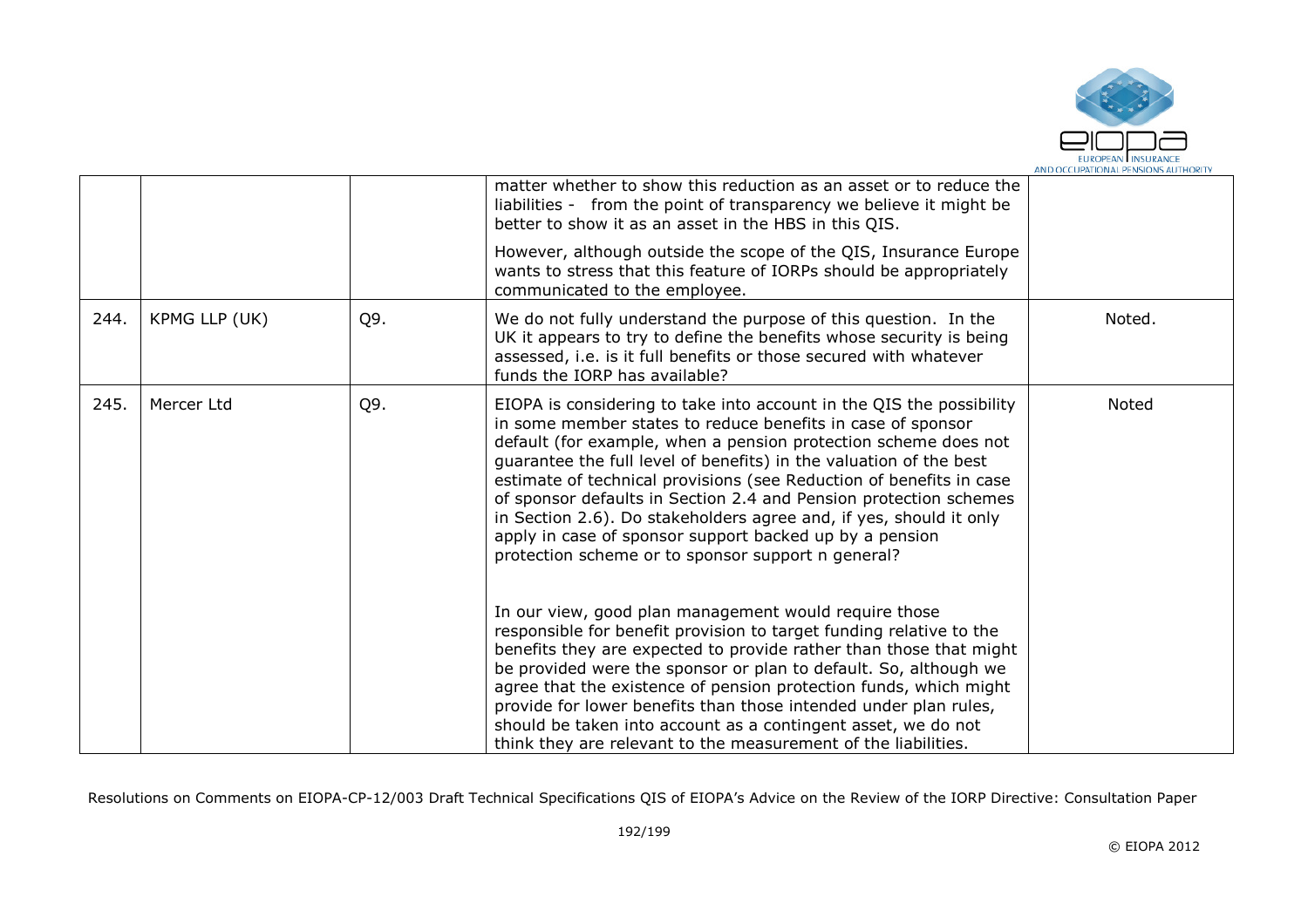

|      |                                                 |     | In any case, allowing for the possibility that benefits could be<br>reduced in certain contingencies will increase the complexity of the<br>measurement without producing much more useful information.<br>However, if the regulatory standard is to measure IORPs against a<br>discontinuance position, it might be more reasonable to allow for<br>this deduction in benefits and IORPs should be allowed to<br>regardless of the nature of their sponsor support. |        |
|------|-------------------------------------------------|-----|----------------------------------------------------------------------------------------------------------------------------------------------------------------------------------------------------------------------------------------------------------------------------------------------------------------------------------------------------------------------------------------------------------------------------------------------------------------------|--------|
| 246. | National Association of<br>Pension Funds (NAPF) | Q9. | EIOPA is considering to take into account in the QIS the possibility<br>in some                                                                                                                                                                                                                                                                                                                                                                                      | Noted. |
|      |                                                 |     | member states to reduce benefits in case of sponsor default (for<br>example,                                                                                                                                                                                                                                                                                                                                                                                         |        |
|      |                                                 |     | when a pension protection scheme does not guarantee the full<br>level of                                                                                                                                                                                                                                                                                                                                                                                             |        |
|      |                                                 |     | benefits) in the valuation of the best estimate of technical<br>provisions (see                                                                                                                                                                                                                                                                                                                                                                                      |        |
|      |                                                 |     | Reduction of benefits in case of sponsor default in Section 2.4 and<br>Pension                                                                                                                                                                                                                                                                                                                                                                                       |        |
|      |                                                 |     | protection schemes in Section 2.6). Do stakeholders agree and, if<br>yes, should it only apply in case of sponsor support backed up by<br>a pension protection                                                                                                                                                                                                                                                                                                       |        |
|      |                                                 |     | scheme or to sponsor support in general?                                                                                                                                                                                                                                                                                                                                                                                                                             |        |
|      |                                                 |     | The Holistic Balance Sheet calculation should take account of the                                                                                                                                                                                                                                                                                                                                                                                                    |        |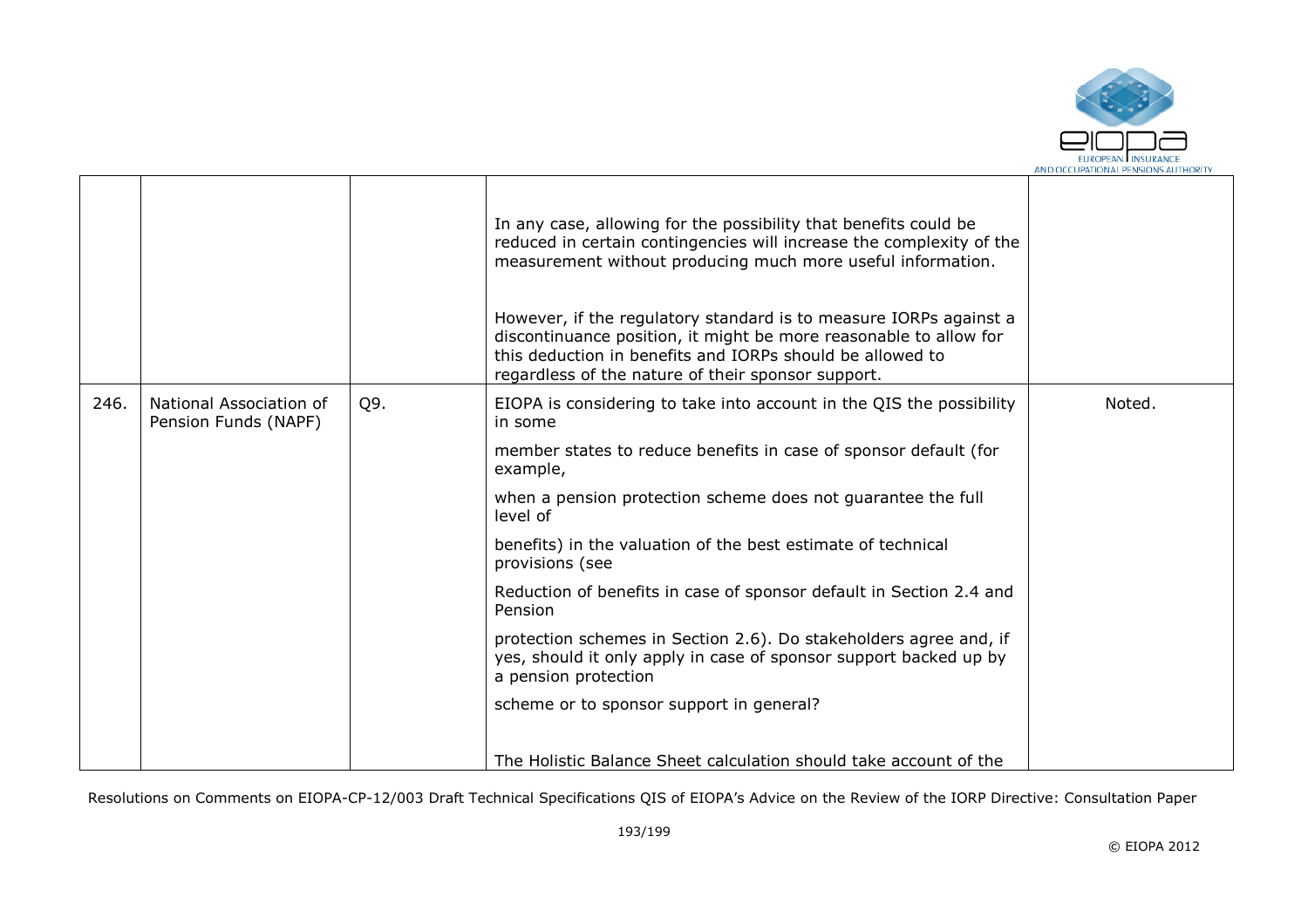

|      |                                 |     | possibility of reducing benefits where a pension protection scheme<br>does not guarantee the full level of benefits, under the condition<br>that benefit reduction is a regular steering instrument and has<br>been properly communicated to members.                                                                                                                                                                                                                                                                                                                                                                                                                                                                                                                                               |        |
|------|---------------------------------|-----|-----------------------------------------------------------------------------------------------------------------------------------------------------------------------------------------------------------------------------------------------------------------------------------------------------------------------------------------------------------------------------------------------------------------------------------------------------------------------------------------------------------------------------------------------------------------------------------------------------------------------------------------------------------------------------------------------------------------------------------------------------------------------------------------------------|--------|
| 247. | Pension Protection<br>Fund, UK. | Q9. | As the QIS notes, it is very important that the structure of funding<br>requirements and incentives for sponsors and IORPs is such that<br>there is not a moral hazard risk of sponsors only funding benefits<br>up to the level provided by pension protection schemes. While we<br>recognise that these issues are outside the scope of EIOPA's work,<br>it will be vital to ensure that the final proposals adequately<br>prevent moral hazard risk.                                                                                                                                                                                                                                                                                                                                             | Noted. |
| 248. | <b>Punter Southall</b>          | Q9. | EIOPA is considering to take into account in the QIS the possibility<br>in some member states to reduce benefits in case of sponsor<br>default (for example, when a pension protection scheme does not<br>guarantee the full level of benefits) in the valuation of the best<br>estimate of technical provisions (see Reduction of benefits in case<br>of sponsor default in Section 2.4 and Pension protection schemes<br>in Section 26). Do stakeholders agree and, if yes, should it only<br>apply in case of sponsor support backed up by a pension<br>protection scheme or to sponsor support in general?<br>Yes, we believe this possibility should be taken into account.<br>However, it is not clear from the consultation how this possibility<br>would be taken into account in practice. | Noted. |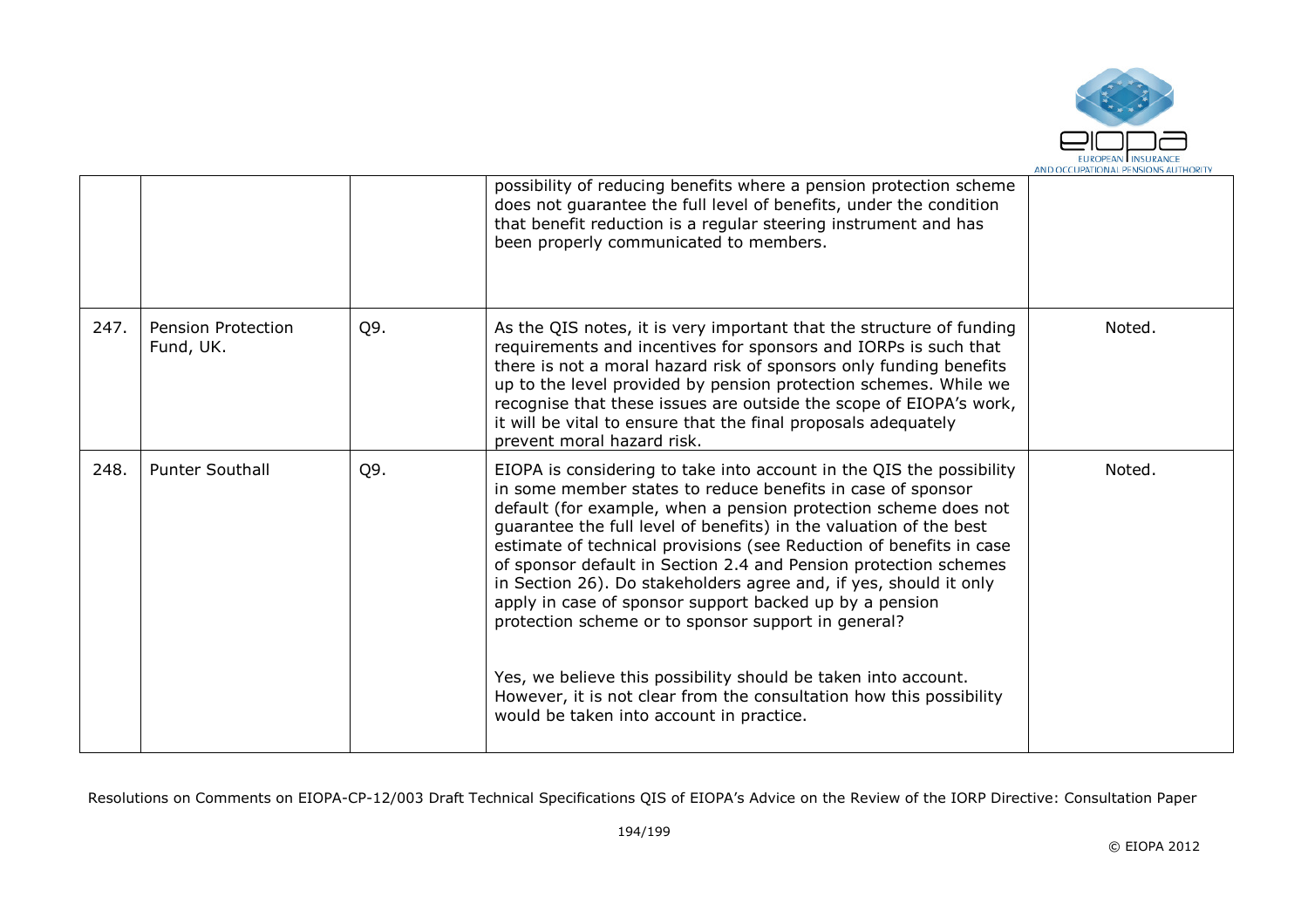

| 249. | Railways Pension<br><b>Trustee Company</b><br>Limited (RPTCL) | Q9. | RPTCL does not agree with making an allowance for reductions in<br>benefits in the event of sponsor default within the best estimate<br>calculation. Given that one of the objectives stated in 2011 for the<br>review of the IORP Directive was to 'enhance protection of<br>members and beneficiaries', it would seem counter-intuitive to<br>make allowance within the technical provisions for benefit<br>reductions in the event of sponsor default.<br>As an example, members of RPTCL's pension schemes which are<br>eligible for entry to the UK's Pension Protection Fund may typically<br>have their benefits reduced by 10% with effect from the date of<br>any sponsor default and receive limited or no indexation in<br>benefits from that point. In value terms, benefits paid by the<br>pension protection scheme may equate to around 70% of those<br>available from the IORP. However, RPTCL would not consider it<br>appropriate to make any allowance for benefit reductions of this<br>level within the technical provisions of one of our IORPs, even if<br>the possibility of sponsor default seemed a possible or likely<br>outcome. | Noted. |
|------|---------------------------------------------------------------|-----|--------------------------------------------------------------------------------------------------------------------------------------------------------------------------------------------------------------------------------------------------------------------------------------------------------------------------------------------------------------------------------------------------------------------------------------------------------------------------------------------------------------------------------------------------------------------------------------------------------------------------------------------------------------------------------------------------------------------------------------------------------------------------------------------------------------------------------------------------------------------------------------------------------------------------------------------------------------------------------------------------------------------------------------------------------------------------------------------------------------------------------------------------------------|--------|
|      |                                                               |     |                                                                                                                                                                                                                                                                                                                                                                                                                                                                                                                                                                                                                                                                                                                                                                                                                                                                                                                                                                                                                                                                                                                                                              |        |
| 250. | <b>RWE Pensionsfonds AG</b>                                   | Q9. | If the QIS is conducted as complicate as it is then yes, EIOPA<br>should take into account the possibility to reduce benefits as this<br>will be the minimum pension which needs to be safeguard by<br>regulation. That is also why a pensions protection scheme is no<br>precondition for such option.                                                                                                                                                                                                                                                                                                                                                                                                                                                                                                                                                                                                                                                                                                                                                                                                                                                      | Noted. |
| 253. | Towers Watson B.V.                                            | Q9. | EIOPA is considering to take into account in the QIS the possibility<br>in some member states to reduce benefits in case of sponsor<br>default (for example, when a pension protection scheme does not                                                                                                                                                                                                                                                                                                                                                                                                                                                                                                                                                                                                                                                                                                                                                                                                                                                                                                                                                       | Noted. |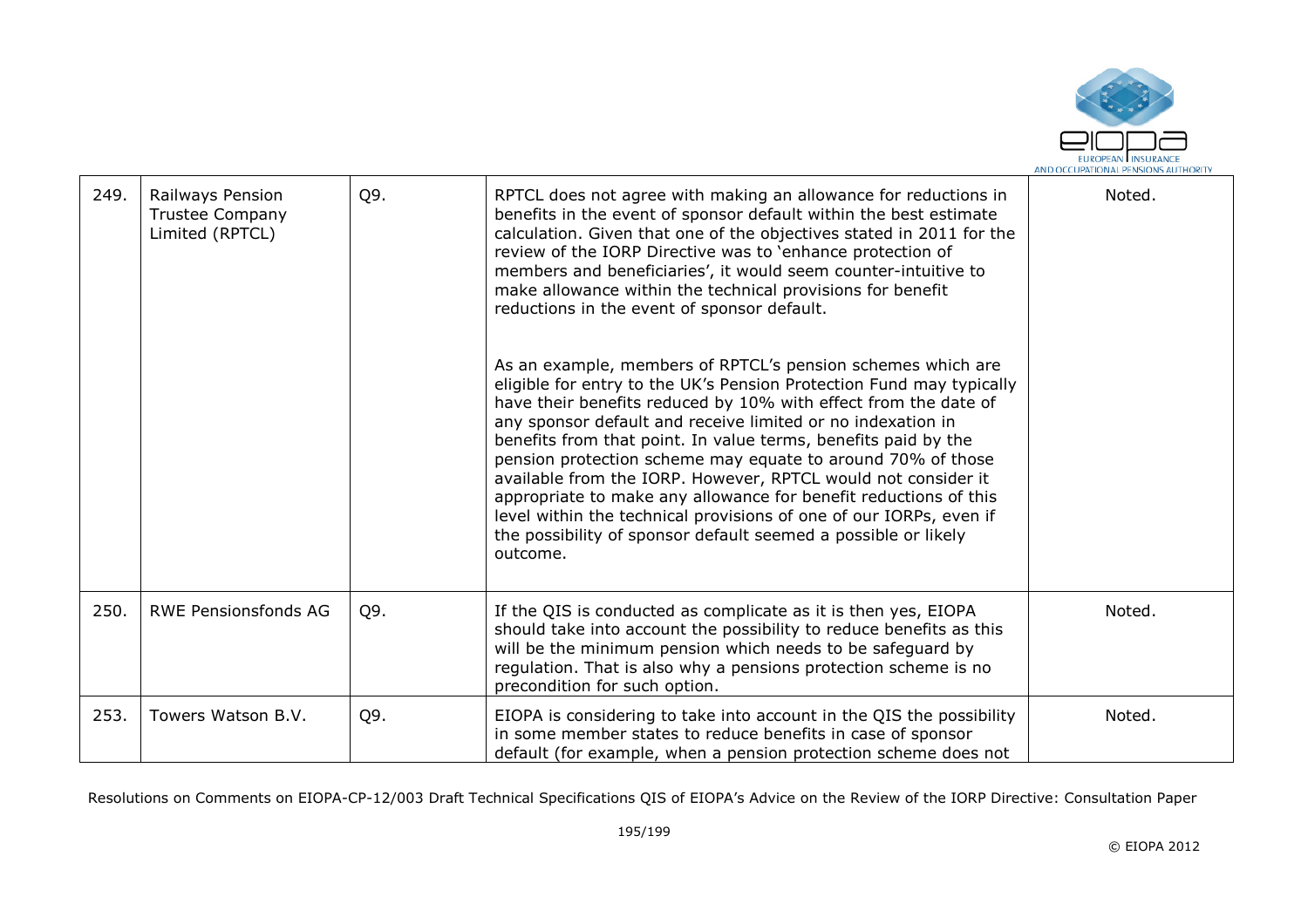

|      |                                |     | guarantee the full level of benefits) in the valuation of the best<br>estimate of technical provisions (see Reduction of benefits in case<br>of sponsor default in Section 2.4 and Pension<br>protection schemes in Section 2.6). Do stakeholders agree and, if<br>yes, should it only apply in case of sponsor support backed up by<br>a pension protection scheme or to sponsor support in general?                                                                                                                                                                                                                                                                                                                                                        |        |
|------|--------------------------------|-----|--------------------------------------------------------------------------------------------------------------------------------------------------------------------------------------------------------------------------------------------------------------------------------------------------------------------------------------------------------------------------------------------------------------------------------------------------------------------------------------------------------------------------------------------------------------------------------------------------------------------------------------------------------------------------------------------------------------------------------------------------------------|--------|
|      |                                |     | We would consider the approach theoretically interesting and<br>academically justifiable. We question whether the effort in being<br>so mathematically precise here is commensurate with the cost.                                                                                                                                                                                                                                                                                                                                                                                                                                                                                                                                                           |        |
| 254. | Towers Watson GmbH,<br>Germany | Q9. | We would consider that the approach is theoretically interesting<br>and academically justifiable. We question whether the effort in<br>being so mathematically precise here is commensurate with the<br>cost.                                                                                                                                                                                                                                                                                                                                                                                                                                                                                                                                                | Noted. |
| 255. | <b>Towers Watson UK</b>        | Q9. | EIOPA is considering to take into account in the QIS the possibility<br>in some member states to reduce benefits in case of sponsor<br>default (for example, when a pension protection scheme does not<br>guarantee the full level of benefits) in the valuation of the best<br>estimate of technical provisions (see Reduction of benefits in case<br>of sponsor default in Section 2.4 and Pension protection schemes<br>in Section 2.6). Do stakeholders agree and, if yes, should it only<br>apply in case of sponsor support backed up by a pension<br>protection scheme or to sponsor support in general?<br>In terms of the best estimate of technical provisions, we think this<br>should depend on the extent of (and evidence for) the contractual | Noted. |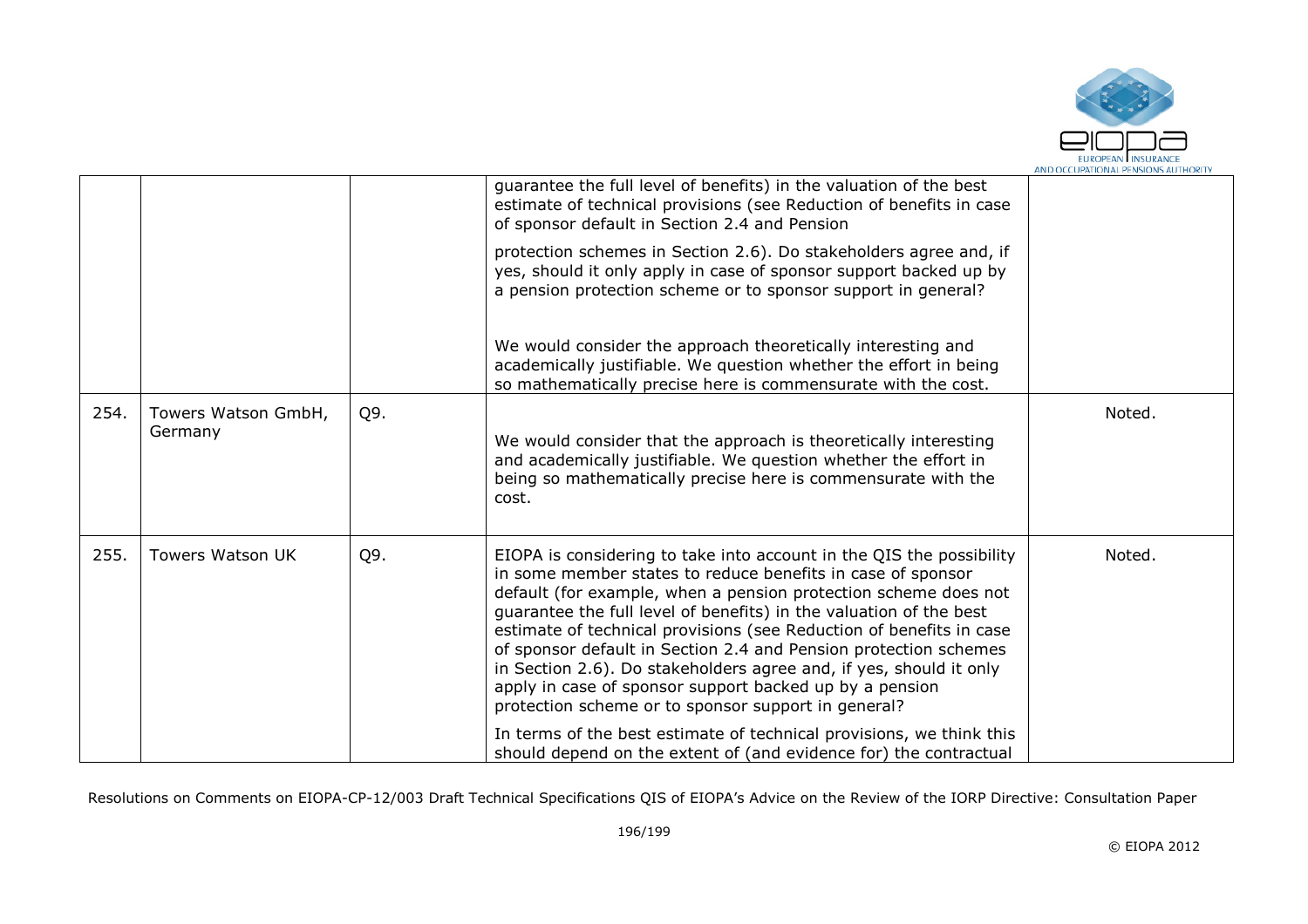

|      |                                       |     | agreement between IORPs and their members regarding the<br>circumstances in which benefits might be reduced. In general,<br>where benefit reductions in the case of sponsor default only occur<br>as a practical reality then we see no justification for making an<br>allowance for such reductions in the best estimate calculation. On<br>the contrary, one of the purposes of the solvency regime is to<br>minimise the circumstances in which benefits need to be cut back<br>due to default of the sponsor and this would be frustrated if the<br>technical provisions made allowance for benefit reductions in the<br>event of sponsor default.<br>Having said this, we believe that there is a strong case for<br>removing the requirement for additional capital in respect of<br>sponsor support in the counter-party default risk module where<br>benefit reductions are possible in the event of sponsor default, or<br>where there is a pension protection scheme in place. |        |
|------|---------------------------------------|-----|------------------------------------------------------------------------------------------------------------------------------------------------------------------------------------------------------------------------------------------------------------------------------------------------------------------------------------------------------------------------------------------------------------------------------------------------------------------------------------------------------------------------------------------------------------------------------------------------------------------------------------------------------------------------------------------------------------------------------------------------------------------------------------------------------------------------------------------------------------------------------------------------------------------------------------------------------------------------------------------|--------|
|      |                                       |     | We also believe that the capital requirement in respect of sponsor<br>support in the counter-party default risk module needs to be re-<br>examined as we are concerned that there could be an element of<br>double-counting.                                                                                                                                                                                                                                                                                                                                                                                                                                                                                                                                                                                                                                                                                                                                                             |        |
| 256. | <b>Trades Union Congress</b><br>(TUC) | Q9. | We understand EIOPA's rationale for taking into account in the QIS<br>the possibility to reduce member benefits in the case of sponsor<br>default where, as in the UK, generally speaking, the pension<br>protection scheme does not guarantee the full level of member<br>benefits. However, we are concerned that the proposals implicitly<br>prescribe the adjustment of member benefits more generally, a<br>mechanism which for various reasons is not common in the UK.                                                                                                                                                                                                                                                                                                                                                                                                                                                                                                            | Noted. |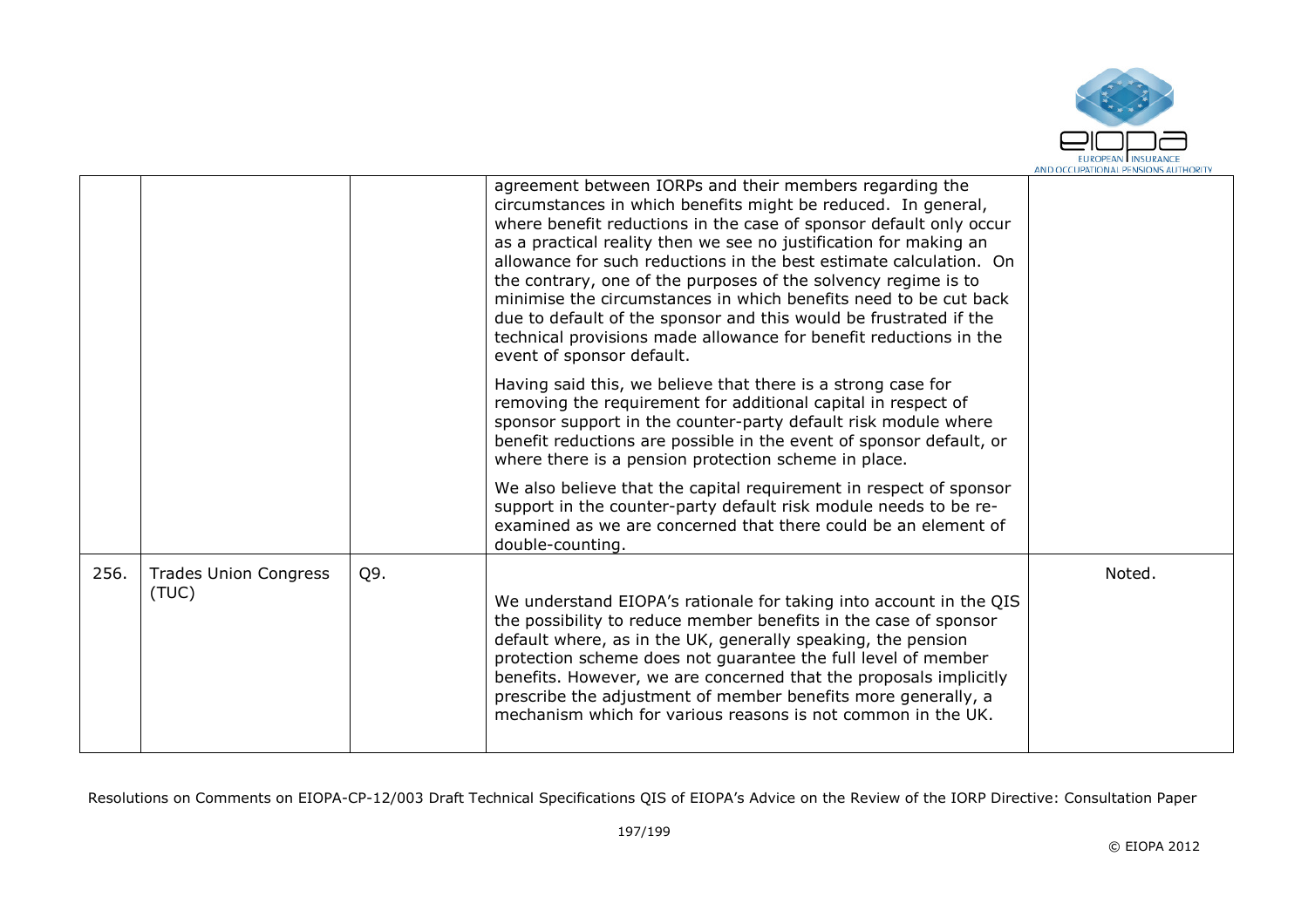

| 257. | Universities<br>Superannuation Scheme | Q9. | EIOPA is considering to take into account in the QIS the possibility<br>in some                                                                                                                                                                                                                                                                                                                                                                                                                                                                                                                                                                                                                                                                                                                                                           | Noted. |
|------|---------------------------------------|-----|-------------------------------------------------------------------------------------------------------------------------------------------------------------------------------------------------------------------------------------------------------------------------------------------------------------------------------------------------------------------------------------------------------------------------------------------------------------------------------------------------------------------------------------------------------------------------------------------------------------------------------------------------------------------------------------------------------------------------------------------------------------------------------------------------------------------------------------------|--------|
|      | Limited                               |     | member states to reduce benefits in case of sponsor default (for<br>example,                                                                                                                                                                                                                                                                                                                                                                                                                                                                                                                                                                                                                                                                                                                                                              |        |
|      |                                       |     | when a pension protection scheme does not guarantee the full<br>level of                                                                                                                                                                                                                                                                                                                                                                                                                                                                                                                                                                                                                                                                                                                                                                  |        |
|      |                                       |     | benefits) in the valuation of the best estimate of technical<br>provisions (see                                                                                                                                                                                                                                                                                                                                                                                                                                                                                                                                                                                                                                                                                                                                                           |        |
|      |                                       |     | Reduction of benefits in case of sponsor default in Section 2.4 and<br>Pension                                                                                                                                                                                                                                                                                                                                                                                                                                                                                                                                                                                                                                                                                                                                                            |        |
|      |                                       |     | protection schemes in Section 2.6). Do stakeholders agree and, if<br>yes, should it only apply in case of sponsor support backed up by<br>a pension protection                                                                                                                                                                                                                                                                                                                                                                                                                                                                                                                                                                                                                                                                            |        |
|      |                                       |     | scheme or to sponsor support in general?                                                                                                                                                                                                                                                                                                                                                                                                                                                                                                                                                                                                                                                                                                                                                                                                  |        |
|      |                                       |     | Whilst this argument may seem correct from a technical<br>perspective, it is our view that this theory demonstrates the mis-<br>match between theory and practice. In the UK it is only in the<br>event of employer insolvency that the pension protection scheme<br>would provide assistance, and it does not in that event provide full<br>benefits. Nevertheless, it is not a funding target for IORPs to<br>deliver benefits at the level of those which would not be provided<br>by the pension protection scheme, and an IORP's trustees do not<br>take this into account in funding planning. If the QIS wishes to<br>reflect an additional credit in the holistic balance sheet for the<br>presence of a pension protection scheme that may be appropriate,<br>but the concept of allowing for the benefit reductions which would |        |